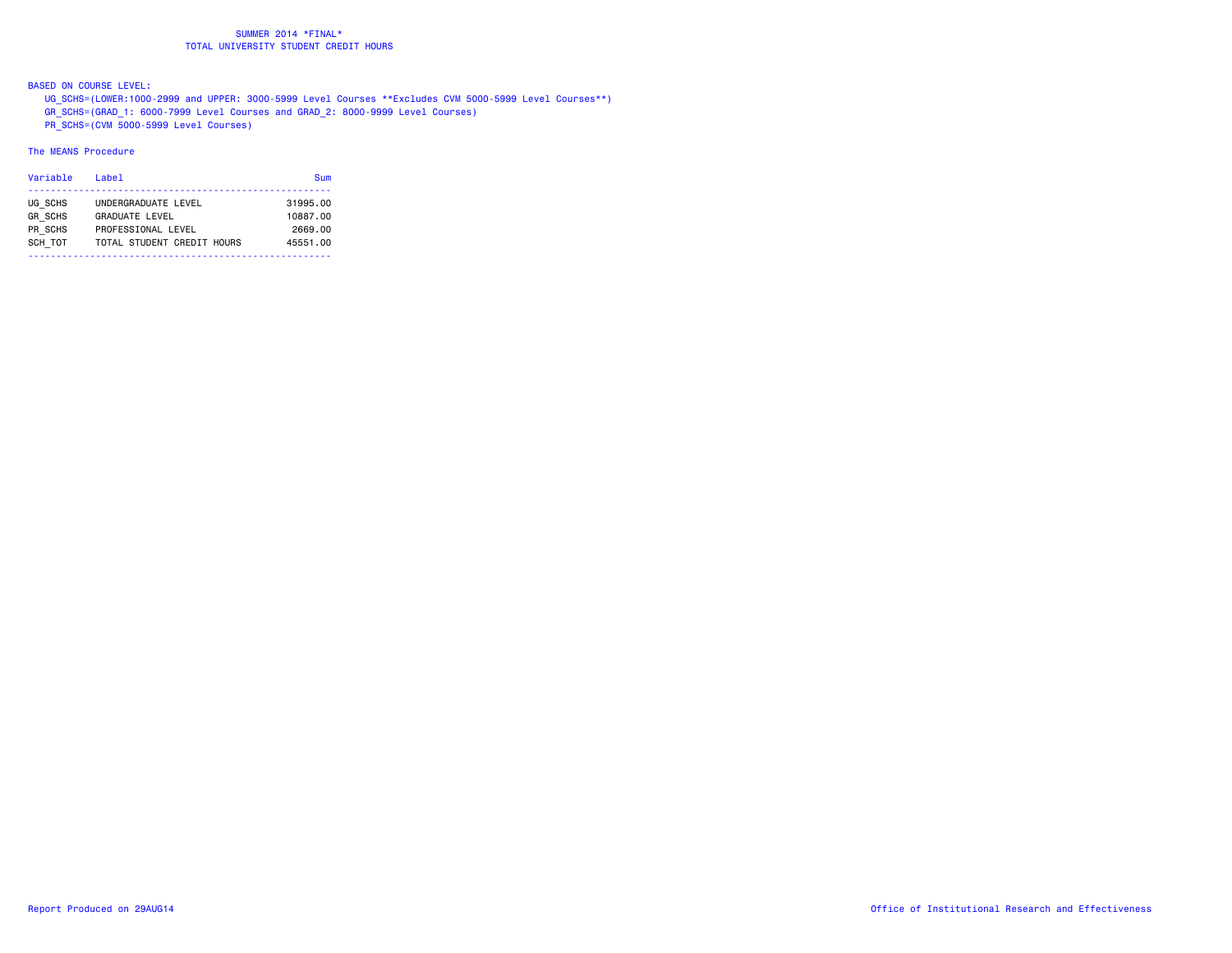BASED ON COURSE LEVEL:

UG\_SCHS=(LOWER:1000-2999 and UPPER: 3000-5999 Level Courses \*\*Excludes CVM 5000-5999 Level Courses\*\*)

- GR\_SCHS=(GRAD\_1: 6000-7999 Level Courses and GRAD\_2: 8000-9999 Level Courses)
- PR\_SCHS=(CVM 5000-5999 Level Courses)

### The MEANS Procedure

| <b>CAMPUS</b> | Ν<br><b>Obs</b> | Variable       | Label                      | Sum      |
|---------------|-----------------|----------------|----------------------------|----------|
| MAIN          | 1734            | UG SCHS        | UNDERGRADUATE LEVEL        | 30756.00 |
|               |                 | <b>GR SCHS</b> | <b>GRADUATE LEVEL</b>      | 10202.00 |
|               |                 | PR SCHS        | PROFESSIONAL LEVEL         | 2669.00  |
|               |                 | SCH TOT        | TOTAL STUDENT CREDIT HOURS | 43627.00 |
| MERIDIAN      | 98              | UG SCHS        | UNDERGRADUATE LEVEL        | 1239.00  |
|               |                 | GR SCHS        | <b>GRADUATE LEVEL</b>      | 685,00   |
|               |                 | PR_SCHS        | PROFESSIONAL LEVEL         | 0.00     |
|               |                 | SCH TOT        | TOTAL STUDENT CREDIT HOURS | 1924.00  |
|               |                 |                |                            |          |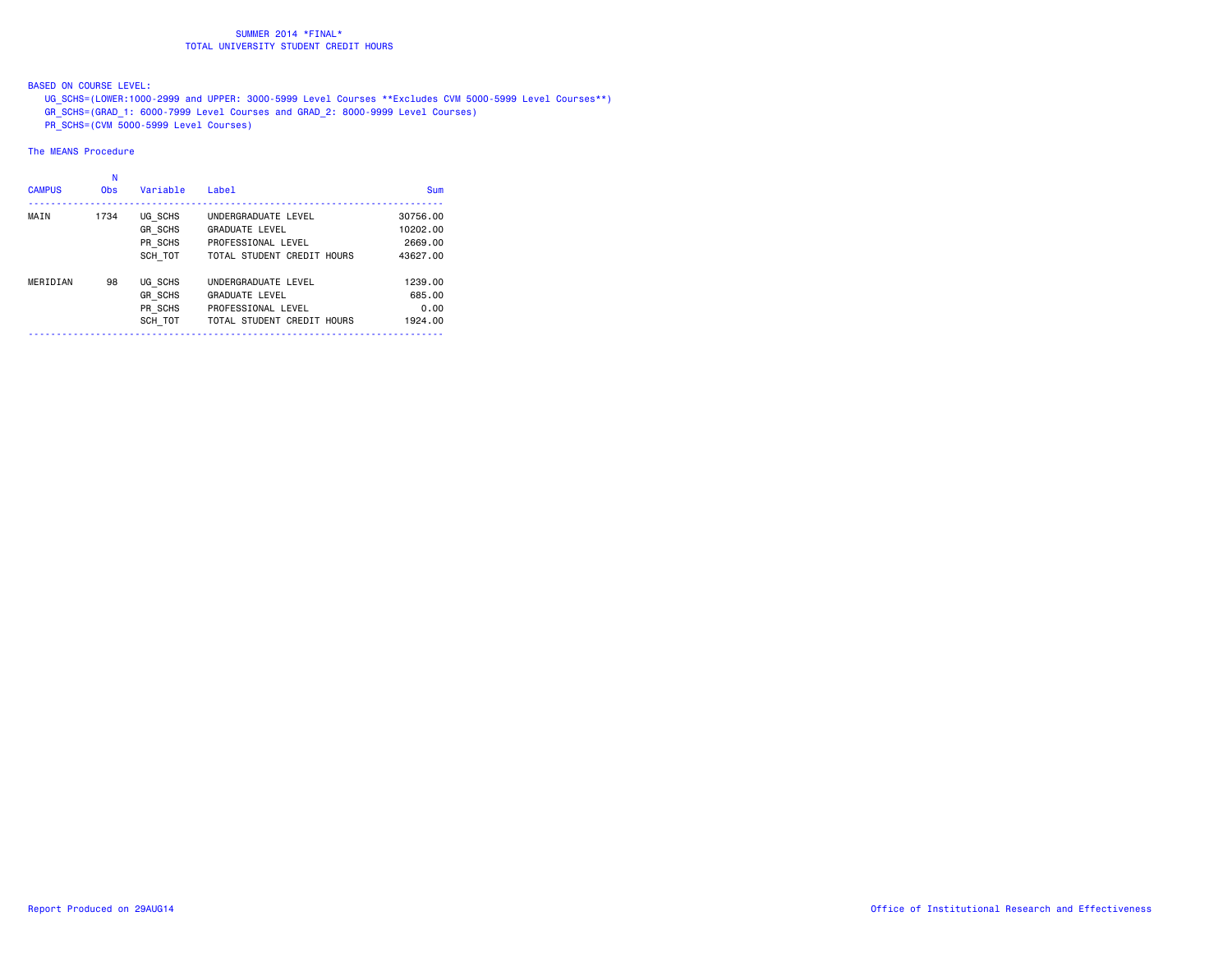### BASED ON COURSE LEVEL:

UG\_SCHS=(LOWER:1000-2999 and UPPER: 3000-5999 Level Courses \*\*Excludes CVM 5000-5999 Level Courses\*\*)

GR\_SCHS=(GRAD\_1: 6000-7999 Level Courses and GRAD\_2: 8000-9999 Level Courses)

PR\_SCHS=(CVM 5000-5999 Level Courses)

### The MEANS Procedure

| 224<br>UG SCHS<br>UNDERGRADUATE LEVEL<br>1330,00<br>AG & LIFE SCIENCES<br>GR SCHS<br>GRADUATE LEVEL<br>1339.00<br>PR_SCHS<br>SCH TOT<br>PROFESSIONAL LEVEL<br>0.00<br>SCH TOT<br>TOTAL STUDENT CREDIT HOURS<br>2669.00<br>ARCHITECTURE, ART & DESIGN<br>31<br>UG SCHS<br>UNDERGRADUATE LEVEL<br>829.00<br>GR SCHS<br><b>GRADUATE LEVEL</b><br>20.00<br>PR_SCHS<br>PROFESSIONAL LEVEL<br>0.00<br>SCH TOT<br>TOTAL STUDENT CREDIT HOURS<br>849.00<br>ARTS & SCIENCES<br>618<br>UG SCHS<br>UNDERGRADUATE LEVEL<br>15361.00<br>GR SCHS<br>2572.00<br><b>GRADUATE LEVEL</b><br>PR SCHS<br>PROFESSIONAL LEVEL<br>0.00<br>17933.00<br>SCH TOT<br>TOTAL STUDENT CREDIT HOURS<br><b>BUSINESS</b><br>138<br>UG SCHS<br>UNDERGRADUATE LEVEL<br>4593.00<br>GR SCHS<br>1133.00<br>GRADUATE LEVEL<br>PR SCHS<br>PROFESSIONAL LEVEL<br>0.00<br>SCH TOT<br>TOTAL STUDENT CREDIT HOURS<br>5726.00<br>406<br>EDUCATION<br>UG SCHS<br>UNDERGRADUATE LEVEL<br>6998.00<br>GR_SCHS<br>3723.00<br><b>GRADUATE LEVEL</b><br>PR SCHS<br>PROFESSIONAL LEVEL<br>0.00<br>TOTAL STUDENT CREDIT HOURS<br>SCH TOT<br>10721.00<br>236<br>ENGINEERING<br>UG SCHS<br>UNDERGRADUATE LEVEL<br>2060.00<br>GR SCHS<br>1244.00<br><b>GRADUATE LEVEL</b><br>PR_SCHS<br>PROFESSIONAL LEVEL<br>0.00<br>SCH_TOT<br>TOTAL STUDENT CREDIT HOURS<br>3304.00<br><b>FOREST RESOURCES</b><br>77<br>UG SCHS<br>UNDERGRADUATE LEVEL<br>354.00<br>GR SCHS<br><b>GRADUATE LEVEL</b><br>562.00<br>PR SCHS<br>PROFESSIONAL LEVEL<br>0.00<br>SCH TOT<br>TOTAL STUDENT CREDIT HOURS<br>916.00<br>VETERINARY MEDICINE<br>94<br>UG SCHS<br>UNDERGRADUATE LEVEL<br>108.00<br>GR SCHS<br><b>GRADUATE LEVEL</b><br>294.00<br>PR SCHS<br>PROFESSIONAL LEVEL<br>2669.00<br>SCH TOT<br>TOTAL STUDENT CREDIT HOURS<br>3071.00<br>ACADEMIC AFFAIRS<br>8<br>UG_SCHS<br>362.00<br>UNDERGRADUATE LEVEL<br>GR_SCHS<br><b>GRADUATE LEVEL</b><br>0.00<br>PR_SCHS<br>0.00<br>PROFESSIONAL LEVEL<br>SCH_TOT<br>TOTAL STUDENT CREDIT HOURS<br>362.00 | <b>ACADEMIC COLLEGE</b> | N<br><b>Obs</b> | Variable | Label | Sum |
|--------------------------------------------------------------------------------------------------------------------------------------------------------------------------------------------------------------------------------------------------------------------------------------------------------------------------------------------------------------------------------------------------------------------------------------------------------------------------------------------------------------------------------------------------------------------------------------------------------------------------------------------------------------------------------------------------------------------------------------------------------------------------------------------------------------------------------------------------------------------------------------------------------------------------------------------------------------------------------------------------------------------------------------------------------------------------------------------------------------------------------------------------------------------------------------------------------------------------------------------------------------------------------------------------------------------------------------------------------------------------------------------------------------------------------------------------------------------------------------------------------------------------------------------------------------------------------------------------------------------------------------------------------------------------------------------------------------------------------------------------------------------------------------------------------------------------------------------------------------------------------------------------------------------------------------------------------------------------|-------------------------|-----------------|----------|-------|-----|
|                                                                                                                                                                                                                                                                                                                                                                                                                                                                                                                                                                                                                                                                                                                                                                                                                                                                                                                                                                                                                                                                                                                                                                                                                                                                                                                                                                                                                                                                                                                                                                                                                                                                                                                                                                                                                                                                                                                                                                          |                         |                 |          |       |     |
|                                                                                                                                                                                                                                                                                                                                                                                                                                                                                                                                                                                                                                                                                                                                                                                                                                                                                                                                                                                                                                                                                                                                                                                                                                                                                                                                                                                                                                                                                                                                                                                                                                                                                                                                                                                                                                                                                                                                                                          |                         |                 |          |       |     |
|                                                                                                                                                                                                                                                                                                                                                                                                                                                                                                                                                                                                                                                                                                                                                                                                                                                                                                                                                                                                                                                                                                                                                                                                                                                                                                                                                                                                                                                                                                                                                                                                                                                                                                                                                                                                                                                                                                                                                                          |                         |                 |          |       |     |
|                                                                                                                                                                                                                                                                                                                                                                                                                                                                                                                                                                                                                                                                                                                                                                                                                                                                                                                                                                                                                                                                                                                                                                                                                                                                                                                                                                                                                                                                                                                                                                                                                                                                                                                                                                                                                                                                                                                                                                          |                         |                 |          |       |     |
|                                                                                                                                                                                                                                                                                                                                                                                                                                                                                                                                                                                                                                                                                                                                                                                                                                                                                                                                                                                                                                                                                                                                                                                                                                                                                                                                                                                                                                                                                                                                                                                                                                                                                                                                                                                                                                                                                                                                                                          |                         |                 |          |       |     |
|                                                                                                                                                                                                                                                                                                                                                                                                                                                                                                                                                                                                                                                                                                                                                                                                                                                                                                                                                                                                                                                                                                                                                                                                                                                                                                                                                                                                                                                                                                                                                                                                                                                                                                                                                                                                                                                                                                                                                                          |                         |                 |          |       |     |
|                                                                                                                                                                                                                                                                                                                                                                                                                                                                                                                                                                                                                                                                                                                                                                                                                                                                                                                                                                                                                                                                                                                                                                                                                                                                                                                                                                                                                                                                                                                                                                                                                                                                                                                                                                                                                                                                                                                                                                          |                         |                 |          |       |     |
|                                                                                                                                                                                                                                                                                                                                                                                                                                                                                                                                                                                                                                                                                                                                                                                                                                                                                                                                                                                                                                                                                                                                                                                                                                                                                                                                                                                                                                                                                                                                                                                                                                                                                                                                                                                                                                                                                                                                                                          |                         |                 |          |       |     |
|                                                                                                                                                                                                                                                                                                                                                                                                                                                                                                                                                                                                                                                                                                                                                                                                                                                                                                                                                                                                                                                                                                                                                                                                                                                                                                                                                                                                                                                                                                                                                                                                                                                                                                                                                                                                                                                                                                                                                                          |                         |                 |          |       |     |
|                                                                                                                                                                                                                                                                                                                                                                                                                                                                                                                                                                                                                                                                                                                                                                                                                                                                                                                                                                                                                                                                                                                                                                                                                                                                                                                                                                                                                                                                                                                                                                                                                                                                                                                                                                                                                                                                                                                                                                          |                         |                 |          |       |     |
|                                                                                                                                                                                                                                                                                                                                                                                                                                                                                                                                                                                                                                                                                                                                                                                                                                                                                                                                                                                                                                                                                                                                                                                                                                                                                                                                                                                                                                                                                                                                                                                                                                                                                                                                                                                                                                                                                                                                                                          |                         |                 |          |       |     |
|                                                                                                                                                                                                                                                                                                                                                                                                                                                                                                                                                                                                                                                                                                                                                                                                                                                                                                                                                                                                                                                                                                                                                                                                                                                                                                                                                                                                                                                                                                                                                                                                                                                                                                                                                                                                                                                                                                                                                                          |                         |                 |          |       |     |
|                                                                                                                                                                                                                                                                                                                                                                                                                                                                                                                                                                                                                                                                                                                                                                                                                                                                                                                                                                                                                                                                                                                                                                                                                                                                                                                                                                                                                                                                                                                                                                                                                                                                                                                                                                                                                                                                                                                                                                          |                         |                 |          |       |     |
|                                                                                                                                                                                                                                                                                                                                                                                                                                                                                                                                                                                                                                                                                                                                                                                                                                                                                                                                                                                                                                                                                                                                                                                                                                                                                                                                                                                                                                                                                                                                                                                                                                                                                                                                                                                                                                                                                                                                                                          |                         |                 |          |       |     |
|                                                                                                                                                                                                                                                                                                                                                                                                                                                                                                                                                                                                                                                                                                                                                                                                                                                                                                                                                                                                                                                                                                                                                                                                                                                                                                                                                                                                                                                                                                                                                                                                                                                                                                                                                                                                                                                                                                                                                                          |                         |                 |          |       |     |
|                                                                                                                                                                                                                                                                                                                                                                                                                                                                                                                                                                                                                                                                                                                                                                                                                                                                                                                                                                                                                                                                                                                                                                                                                                                                                                                                                                                                                                                                                                                                                                                                                                                                                                                                                                                                                                                                                                                                                                          |                         |                 |          |       |     |
|                                                                                                                                                                                                                                                                                                                                                                                                                                                                                                                                                                                                                                                                                                                                                                                                                                                                                                                                                                                                                                                                                                                                                                                                                                                                                                                                                                                                                                                                                                                                                                                                                                                                                                                                                                                                                                                                                                                                                                          |                         |                 |          |       |     |
|                                                                                                                                                                                                                                                                                                                                                                                                                                                                                                                                                                                                                                                                                                                                                                                                                                                                                                                                                                                                                                                                                                                                                                                                                                                                                                                                                                                                                                                                                                                                                                                                                                                                                                                                                                                                                                                                                                                                                                          |                         |                 |          |       |     |
|                                                                                                                                                                                                                                                                                                                                                                                                                                                                                                                                                                                                                                                                                                                                                                                                                                                                                                                                                                                                                                                                                                                                                                                                                                                                                                                                                                                                                                                                                                                                                                                                                                                                                                                                                                                                                                                                                                                                                                          |                         |                 |          |       |     |
|                                                                                                                                                                                                                                                                                                                                                                                                                                                                                                                                                                                                                                                                                                                                                                                                                                                                                                                                                                                                                                                                                                                                                                                                                                                                                                                                                                                                                                                                                                                                                                                                                                                                                                                                                                                                                                                                                                                                                                          |                         |                 |          |       |     |
|                                                                                                                                                                                                                                                                                                                                                                                                                                                                                                                                                                                                                                                                                                                                                                                                                                                                                                                                                                                                                                                                                                                                                                                                                                                                                                                                                                                                                                                                                                                                                                                                                                                                                                                                                                                                                                                                                                                                                                          |                         |                 |          |       |     |
|                                                                                                                                                                                                                                                                                                                                                                                                                                                                                                                                                                                                                                                                                                                                                                                                                                                                                                                                                                                                                                                                                                                                                                                                                                                                                                                                                                                                                                                                                                                                                                                                                                                                                                                                                                                                                                                                                                                                                                          |                         |                 |          |       |     |
|                                                                                                                                                                                                                                                                                                                                                                                                                                                                                                                                                                                                                                                                                                                                                                                                                                                                                                                                                                                                                                                                                                                                                                                                                                                                                                                                                                                                                                                                                                                                                                                                                                                                                                                                                                                                                                                                                                                                                                          |                         |                 |          |       |     |
|                                                                                                                                                                                                                                                                                                                                                                                                                                                                                                                                                                                                                                                                                                                                                                                                                                                                                                                                                                                                                                                                                                                                                                                                                                                                                                                                                                                                                                                                                                                                                                                                                                                                                                                                                                                                                                                                                                                                                                          |                         |                 |          |       |     |
|                                                                                                                                                                                                                                                                                                                                                                                                                                                                                                                                                                                                                                                                                                                                                                                                                                                                                                                                                                                                                                                                                                                                                                                                                                                                                                                                                                                                                                                                                                                                                                                                                                                                                                                                                                                                                                                                                                                                                                          |                         |                 |          |       |     |
|                                                                                                                                                                                                                                                                                                                                                                                                                                                                                                                                                                                                                                                                                                                                                                                                                                                                                                                                                                                                                                                                                                                                                                                                                                                                                                                                                                                                                                                                                                                                                                                                                                                                                                                                                                                                                                                                                                                                                                          |                         |                 |          |       |     |
|                                                                                                                                                                                                                                                                                                                                                                                                                                                                                                                                                                                                                                                                                                                                                                                                                                                                                                                                                                                                                                                                                                                                                                                                                                                                                                                                                                                                                                                                                                                                                                                                                                                                                                                                                                                                                                                                                                                                                                          |                         |                 |          |       |     |
|                                                                                                                                                                                                                                                                                                                                                                                                                                                                                                                                                                                                                                                                                                                                                                                                                                                                                                                                                                                                                                                                                                                                                                                                                                                                                                                                                                                                                                                                                                                                                                                                                                                                                                                                                                                                                                                                                                                                                                          |                         |                 |          |       |     |
|                                                                                                                                                                                                                                                                                                                                                                                                                                                                                                                                                                                                                                                                                                                                                                                                                                                                                                                                                                                                                                                                                                                                                                                                                                                                                                                                                                                                                                                                                                                                                                                                                                                                                                                                                                                                                                                                                                                                                                          |                         |                 |          |       |     |
|                                                                                                                                                                                                                                                                                                                                                                                                                                                                                                                                                                                                                                                                                                                                                                                                                                                                                                                                                                                                                                                                                                                                                                                                                                                                                                                                                                                                                                                                                                                                                                                                                                                                                                                                                                                                                                                                                                                                                                          |                         |                 |          |       |     |
|                                                                                                                                                                                                                                                                                                                                                                                                                                                                                                                                                                                                                                                                                                                                                                                                                                                                                                                                                                                                                                                                                                                                                                                                                                                                                                                                                                                                                                                                                                                                                                                                                                                                                                                                                                                                                                                                                                                                                                          |                         |                 |          |       |     |
|                                                                                                                                                                                                                                                                                                                                                                                                                                                                                                                                                                                                                                                                                                                                                                                                                                                                                                                                                                                                                                                                                                                                                                                                                                                                                                                                                                                                                                                                                                                                                                                                                                                                                                                                                                                                                                                                                                                                                                          |                         |                 |          |       |     |
|                                                                                                                                                                                                                                                                                                                                                                                                                                                                                                                                                                                                                                                                                                                                                                                                                                                                                                                                                                                                                                                                                                                                                                                                                                                                                                                                                                                                                                                                                                                                                                                                                                                                                                                                                                                                                                                                                                                                                                          |                         |                 |          |       |     |
|                                                                                                                                                                                                                                                                                                                                                                                                                                                                                                                                                                                                                                                                                                                                                                                                                                                                                                                                                                                                                                                                                                                                                                                                                                                                                                                                                                                                                                                                                                                                                                                                                                                                                                                                                                                                                                                                                                                                                                          |                         |                 |          |       |     |
|                                                                                                                                                                                                                                                                                                                                                                                                                                                                                                                                                                                                                                                                                                                                                                                                                                                                                                                                                                                                                                                                                                                                                                                                                                                                                                                                                                                                                                                                                                                                                                                                                                                                                                                                                                                                                                                                                                                                                                          |                         |                 |          |       |     |
|                                                                                                                                                                                                                                                                                                                                                                                                                                                                                                                                                                                                                                                                                                                                                                                                                                                                                                                                                                                                                                                                                                                                                                                                                                                                                                                                                                                                                                                                                                                                                                                                                                                                                                                                                                                                                                                                                                                                                                          |                         |                 |          |       |     |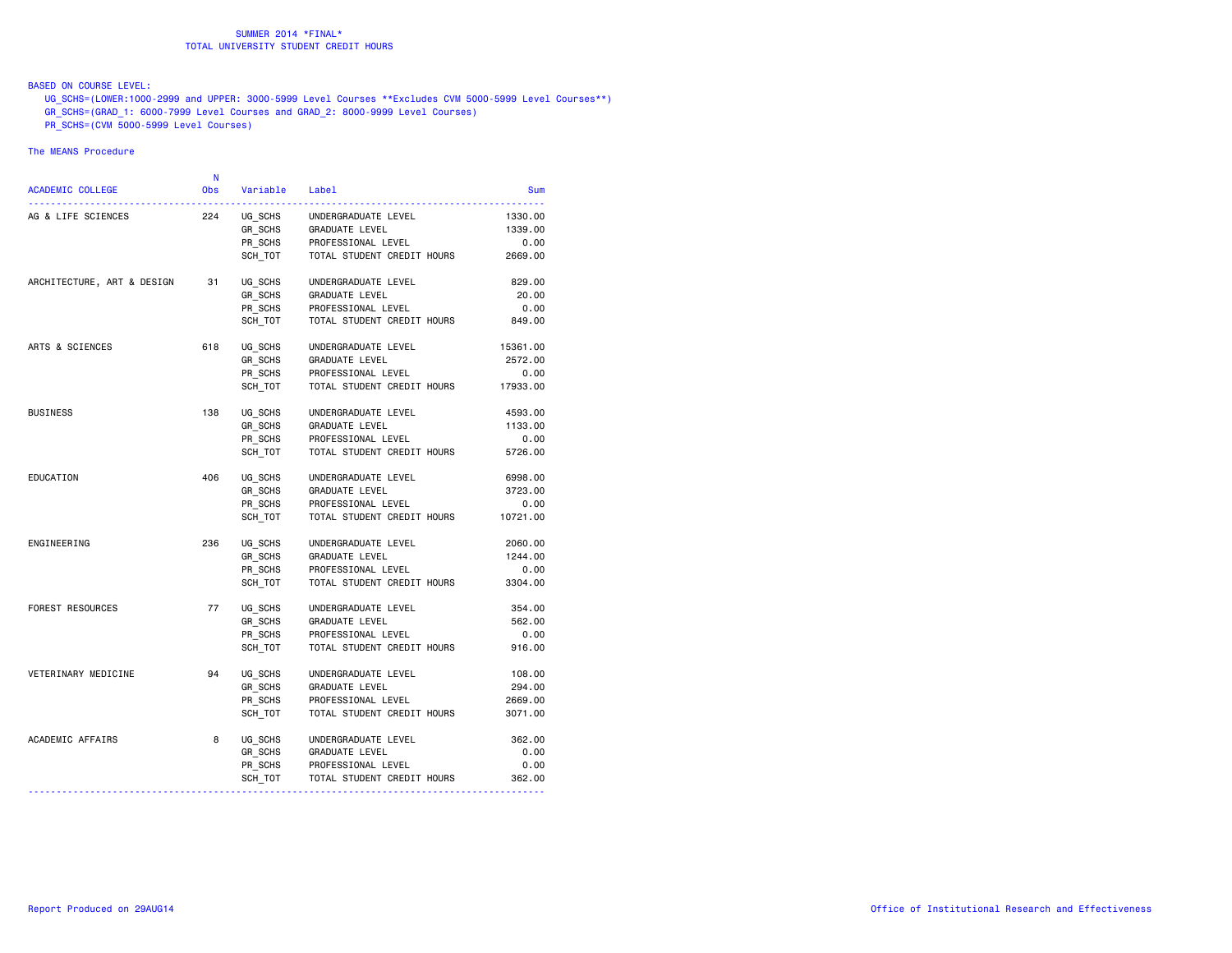## BASED ON COURSE LEVEL:

UG\_SCHS=(LOWER:1000-2999 and UPPER: 3000-5999 Level Courses \*\*Excludes CVM 5000-5999 Level Courses\*\*)

GR\_SCHS=(GRAD\_1: 6000-7999 Level Courses and GRAD\_2: 8000-9999 Level Courses)

PR\_SCHS=(CVM 5000-5999 Level Courses)

| ACADEMIC DEPARTMENT                                           | <b>UNDERGRADUATE</b><br><b>LEVEL</b> | <b>GRADUATE</b><br>LEVEL | <b>PROFESSIONAL</b><br><b>LEVEL</b> | <b>TOTAL</b> |
|---------------------------------------------------------------|--------------------------------------|--------------------------|-------------------------------------|--------------|
|                                                               |                                      |                          |                                     |              |
| Ag & Bio Engineering                                          | 0.00                                 | 91.00                    | 0.00                                | 91.00        |
| Agricultural Economics                                        | 7.00                                 | 67.00                    | 0.00                                | 74.00        |
| Animal Dairy Science                                          | 165.00                               | 94.00                    | 0.00                                | 259.00       |
| Biochemistry, Molecular Biology, Entomology & Plant Pathology | 43.00                                | 269,00                   | 0.00                                | 312,00       |
| Food Science, Nutrition & Health Promotion                    | 156.00                               | 320.00                   | 0.00                                | 476.00       |
| Landscape Architecture                                        | 138.00                               | 15.00                    | 0.00                                | 153,00       |
| Plant & Soil Sciences                                         | 42.00                                | 256,00                   | 0.00                                | 298,00       |
| Poultry Science                                               | 43.00                                | 66.00                    | 0.00                                | 109.00       |
| School of Human Sciences                                      | 736.00                               | 161.00                   | 0.00                                | 897.00       |
|                                                               |                                      |                          |                                     |              |
|                                                               | 1330.00                              | 1339.00                  | 0.00                                | 2669.00      |
|                                                               |                                      |                          |                                     |              |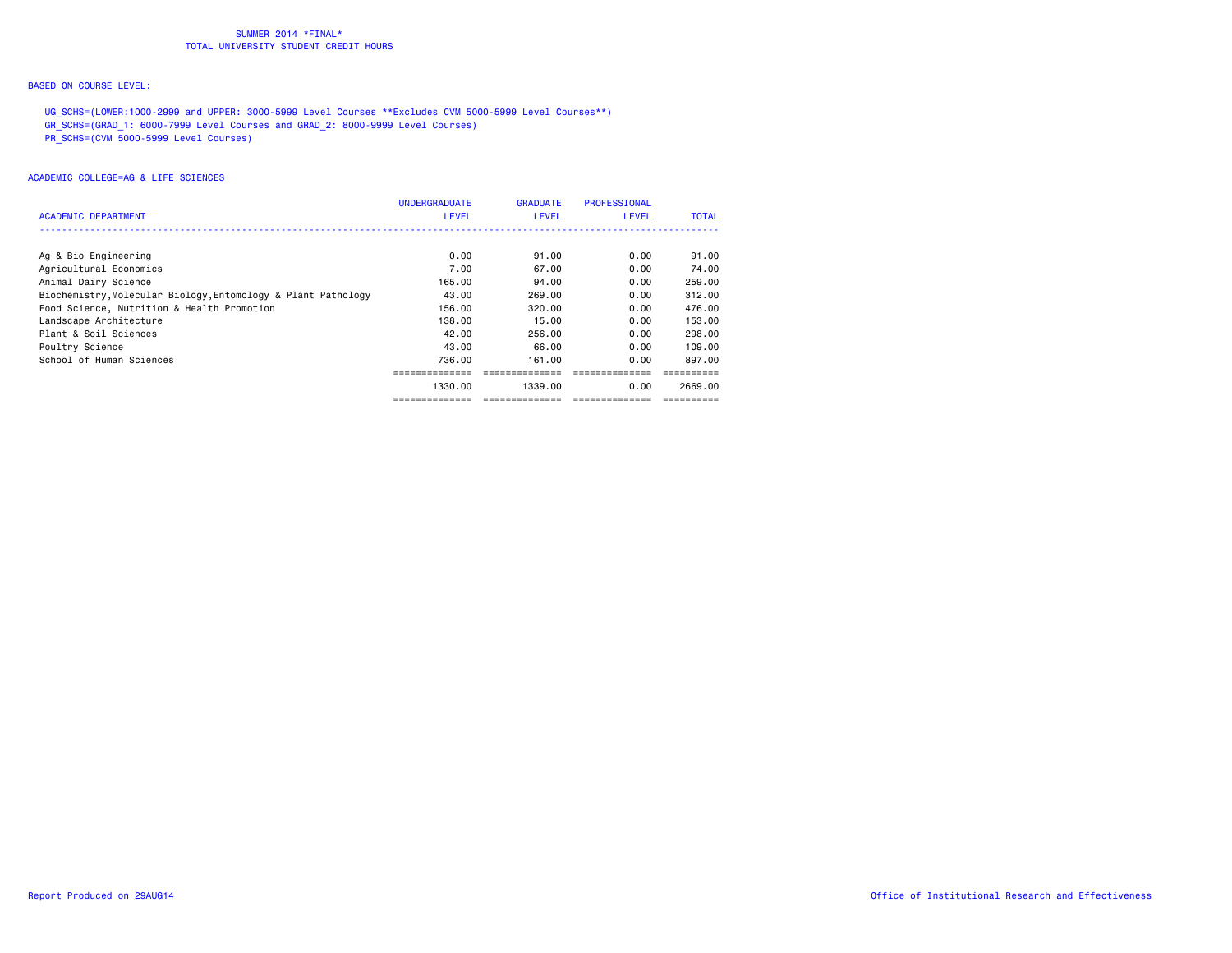## BASED ON COURSE LEVEL:

UG\_SCHS=(LOWER:1000-2999 and UPPER: 3000-5999 Level Courses \*\*Excludes CVM 5000-5999 Level Courses\*\*)

GR\_SCHS=(GRAD\_1: 6000-7999 Level Courses and GRAD\_2: 8000-9999 Level Courses)

PR\_SCHS=(CVM 5000-5999 Level Courses)

|                               | <b>UNDERGRADUATE</b> | <b>GRADUATE</b> | PROFESSIONAL |              |
|-------------------------------|----------------------|-----------------|--------------|--------------|
| <b>ACADEMIC DEPARTMENT</b>    | <b>LEVEL</b>         | <b>LEVEL</b>    | <b>LEVEL</b> | <b>TOTAL</b> |
|                               |                      |                 |              |              |
| Art AAD                       | 414.00               | 3.00            | 0.00         | 417.00       |
| Building Construction Science | 0.00                 | 17.00           | 0.00         | 17.00        |
| Interior Design               | 142,00               | 0.00            | 0.00         | 142,00       |
| School of Architecture        | 273.00               | 0.00            | 0.00         | 273.00       |
|                               |                      |                 |              |              |
|                               | 829.00               | 20.00           | 0.00         | 849.00       |
|                               |                      |                 |              |              |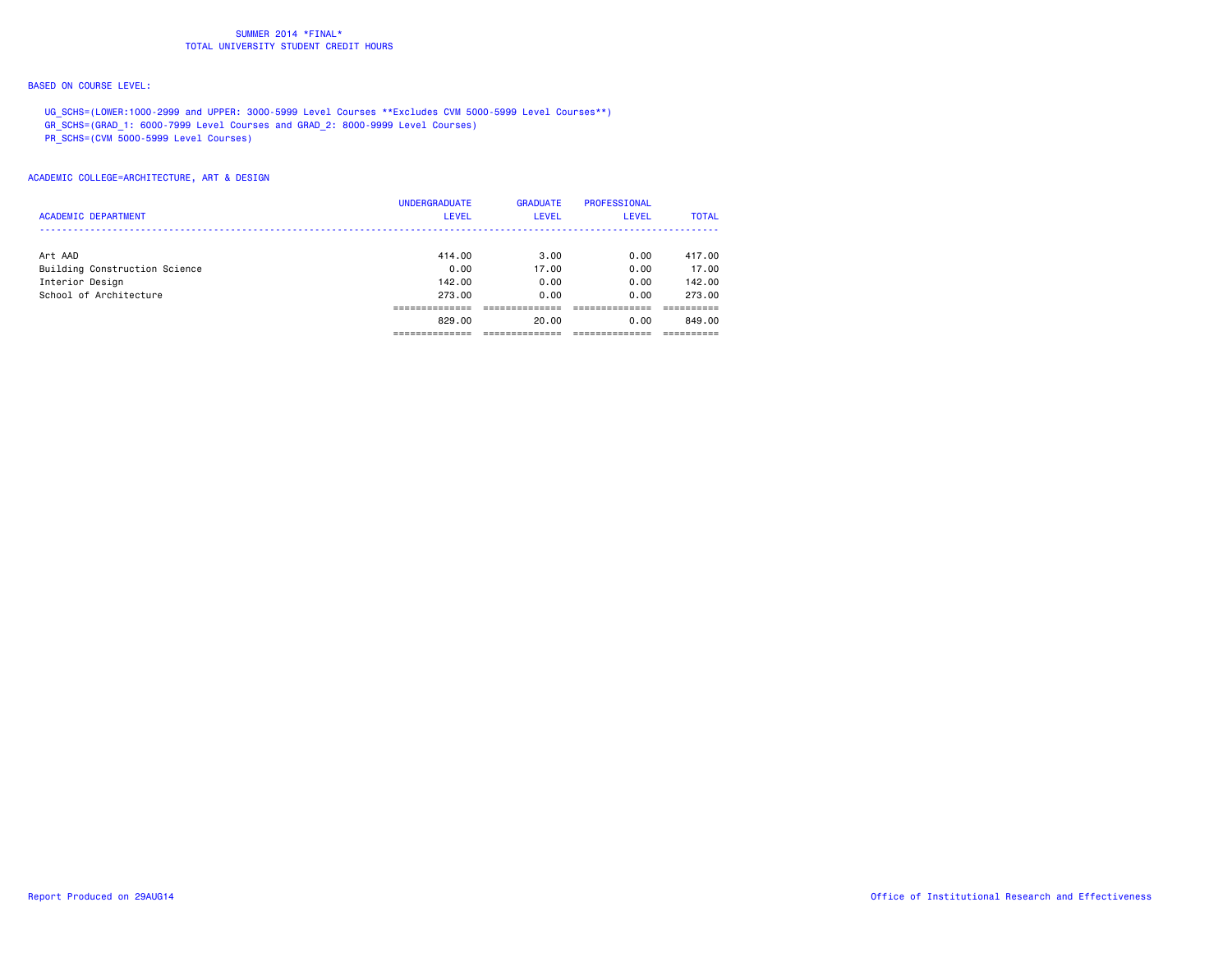## BASED ON COURSE LEVEL:

UG\_SCHS=(LOWER:1000-2999 and UPPER: 3000-5999 Level Courses \*\*Excludes CVM 5000-5999 Level Courses\*\*)

GR\_SCHS=(GRAD\_1: 6000-7999 Level Courses and GRAD\_2: 8000-9999 Level Courses)

PR\_SCHS=(CVM 5000-5999 Level Courses)

|                                            | <b>UNDERGRADUATE</b> | <b>GRADUATE</b>                      | <b>PROFESSIONAL</b> |              |
|--------------------------------------------|----------------------|--------------------------------------|---------------------|--------------|
| <b>ACADEMIC DEPARTMENT</b>                 | LEVEL                | <b>LEVEL</b>                         | <b>LEVEL</b>        | <b>TOTAL</b> |
|                                            |                      |                                      |                     |              |
| Anthropology & Middle Eastern Cultures     | 279.00               | 26.00                                | 0.00                | 305,00       |
| Biological Sciences                        | 859.00               | 278.00                               | 0.00                | 1137.00      |
| Chemistry                                  | 856.00               | 290.00                               | 0.00                | 1146.00      |
| Classical & Modern Languages & Literatures | 795.00               | 0.00                                 | 0.00                | 795.00       |
| Communication                              | 1734.00              | 87.00                                | 0.00                | 1821.00      |
| Dean of Arts & Sciences                    | 19.00                | 0.00                                 | 0.00                | 19.00        |
| English                                    | 951.00               | 96.00                                | 0.00                | 1047.00      |
| Geosciences                                | 1915,00              | 1122.00                              | 0.00                | 3037.00      |
| History                                    | 561.00               | 35.00                                | 0.00                | 596.00       |
| Mathematics & Statistics                   | 3033.00              | 194.00                               | 0.00                | 3227.00      |
| Military Science                           | 192.00               | 0.00                                 | 0.00                | 192.00       |
| Philosophy & Religion                      | 876.00               | 0.00                                 | 0.00                | 876.00       |
| Physics & Astronomy                        | 789.00               | 9.00                                 | 0.00                | 798,00       |
| Political Science & Public Administration  | 617.00               | 203,00                               | 0.00                | 820.00       |
| Psychology                                 | 1102.00              | 117.00                               | 0.00                | 1219,00      |
| Sociology                                  | 783,00               | 115,00                               | 0.00                | 898,00       |
|                                            | ============         | ==============                       | ==============      | ==========   |
|                                            | 15361.00             | 2572.00                              | 0.00                | 17933.00     |
|                                            | ==============       | ____________________________________ |                     | ==========   |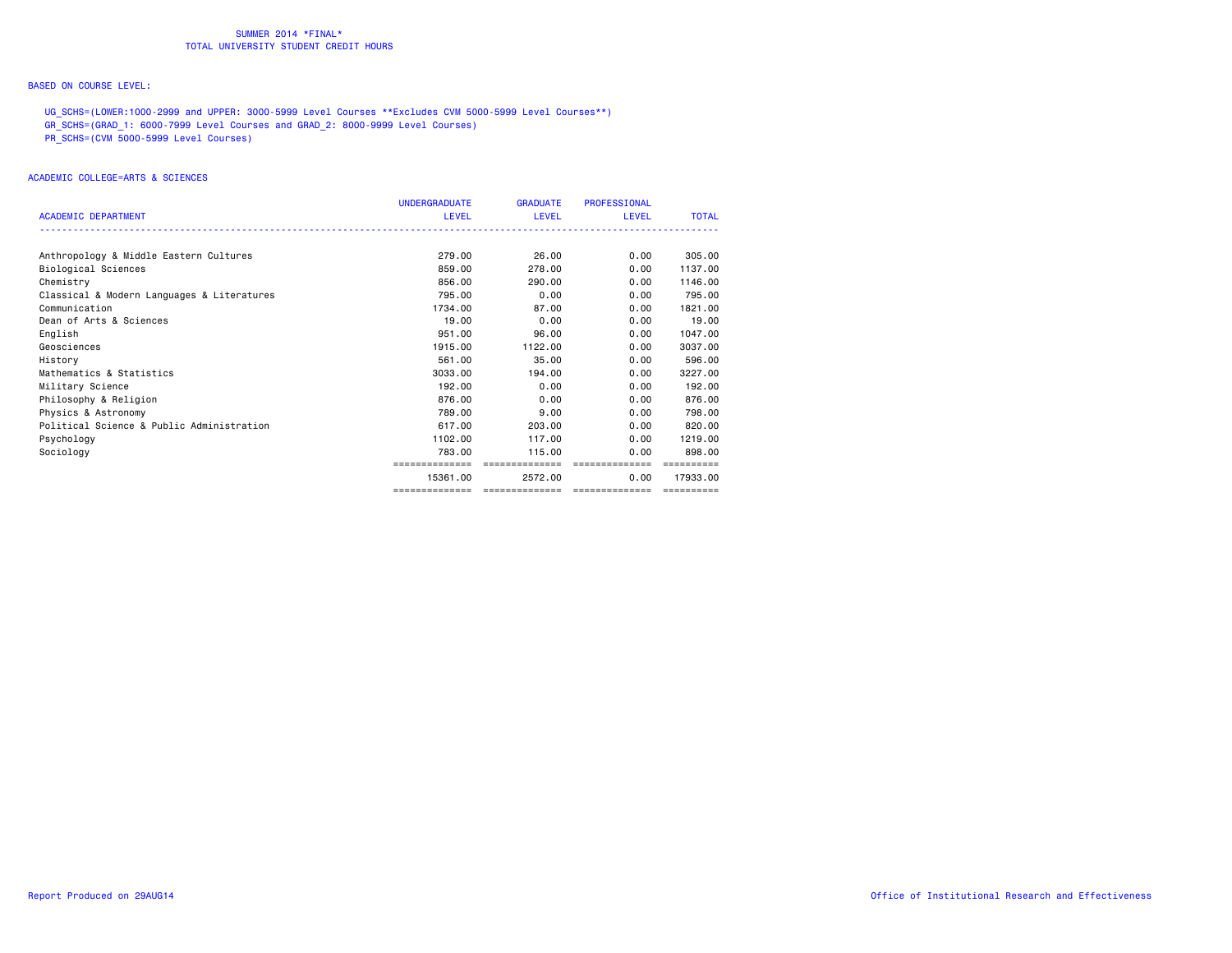## BASED ON COURSE LEVEL:

UG\_SCHS=(LOWER:1000-2999 and UPPER: 3000-5999 Level Courses \*\*Excludes CVM 5000-5999 Level Courses\*\*)

GR\_SCHS=(GRAD\_1: 6000-7999 Level Courses and GRAD\_2: 8000-9999 Level Courses)

PR\_SCHS=(CVM 5000-5999 Level Courses)

#### ACADEMIC COLLEGE=BUSINESS

|                                                 | <b>UNDERGRADUATE</b> | <b>GRADUATE</b> | PROFESSIONAL |              |
|-------------------------------------------------|----------------------|-----------------|--------------|--------------|
| <b>ACADEMIC DEPARTMENT</b>                      | <b>LEVEL</b>         | <b>LEVEL</b>    | LEVEL        | <b>TOTAL</b> |
|                                                 |                      |                 |              |              |
| Finance & Economics                             | 1318.00              | 195.00          | 0.00         | 1513.00      |
| Management & Information Systems                | 1070.00              | 353.00          | 0.00         | 1423.00      |
| Marketing, Quantitative Analysis & Business Law | 1077.00              | 304.00          | 0.00         | 1381.00      |
| School of Accountancy                           | 1128.00              | 281.00          | 0.00         | 1409.00      |
|                                                 |                      |                 |              |              |
|                                                 | 4593.00              | 1133.00         | 0.00         | 5726.00      |
|                                                 |                      |                 |              |              |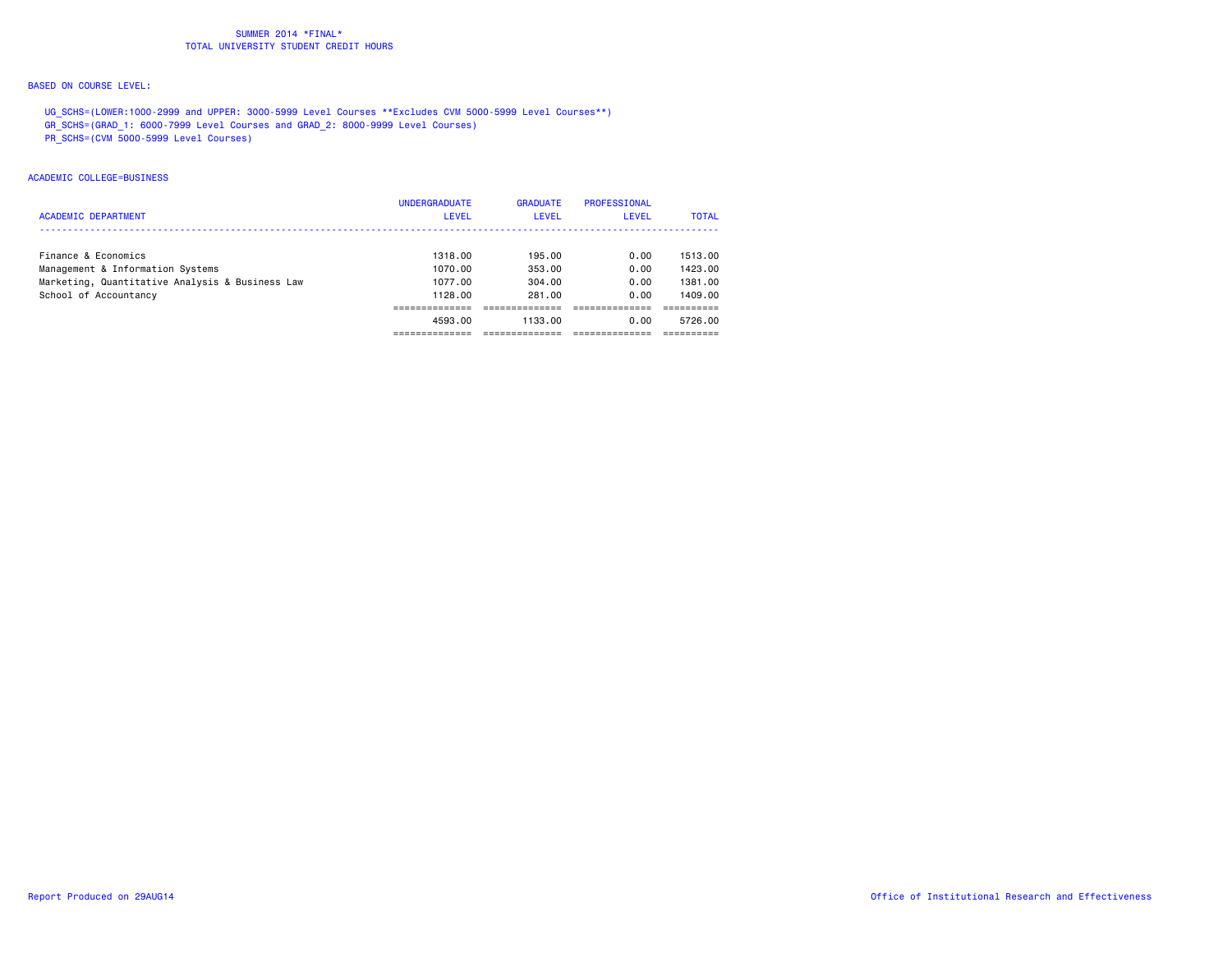## BASED ON COURSE LEVEL:

UG\_SCHS=(LOWER:1000-2999 and UPPER: 3000-5999 Level Courses \*\*Excludes CVM 5000-5999 Level Courses\*\*)

GR\_SCHS=(GRAD\_1: 6000-7999 Level Courses and GRAD\_2: 8000-9999 Level Courses)

PR\_SCHS=(CVM 5000-5999 Level Courses)

#### ACADEMIC COLLEGE=EDUCATION

|                                               | <b>UNDERGRADUATE</b> | <b>GRADUATE</b> | PROFESSIONAL |              |
|-----------------------------------------------|----------------------|-----------------|--------------|--------------|
| <b>ACADEMIC DEPARTMENT</b>                    | <b>LEVEL</b>         | <b>LEVEL</b>    | LEVEL        | <b>TOTAL</b> |
| Counseling & Educational Psychology           | 1686.75              | 1234.00         | 0.00         | 2920.75      |
| Curriculum, Instruction & Special Education   | 908.25               | 1296.00         | 0.00         | 2204.25      |
| Instructional Systems & Workforce Development | 1358.00              | 334.00          | 0.00         | 1692.00      |
| Kinesiology                                   | 2596.00              | 202.00          | 0.00         | 2798.00      |
| Leadership and Foundations                    | 321.00               | 657.00          | 0.00         | 978.00       |
| Music                                         | 128.00               | 0.00            | 0.00         | 128.00       |
|                                               |                      |                 |              |              |
|                                               | 6998.00              | 3723.00         | 0.00         | 10721.00     |
|                                               |                      |                 |              |              |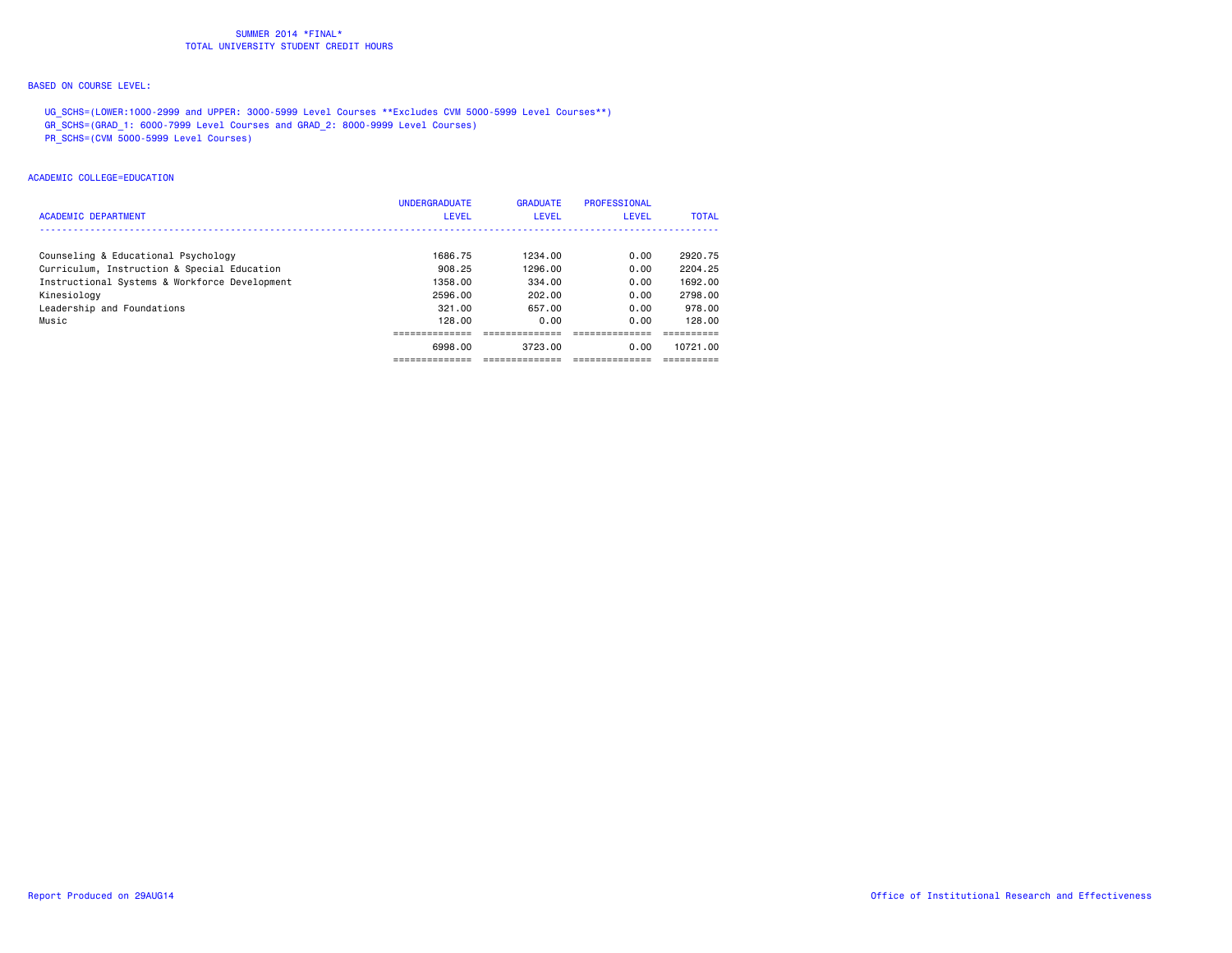## BASED ON COURSE LEVEL:

UG\_SCHS=(LOWER:1000-2999 and UPPER: 3000-5999 Level Courses \*\*Excludes CVM 5000-5999 Level Courses\*\*)

GR\_SCHS=(GRAD\_1: 6000-7999 Level Courses and GRAD\_2: 8000-9999 Level Courses)

PR\_SCHS=(CVM 5000-5999 Level Courses)

#### ACADEMIC COLLEGE=ENGINEERING

| ACADEMIC DEPARTMENT               | <b>UNDERGRADUATE</b><br><b>LEVEL</b> | <b>GRADUATE</b><br><b>LEVEL</b> | PROFESSIONAL<br>LEVEL | <b>TOTAL</b> |
|-----------------------------------|--------------------------------------|---------------------------------|-----------------------|--------------|
|                                   |                                      |                                 |                       |              |
| Aerospace Engineering             | 486.00                               | 93.00                           | 0.00                  | 579.00       |
| Ag & Bio Engineering              | 3.00                                 | 52.00                           | 0.00                  | 55.00        |
| Civil & Environmental Engineering | 0.00                                 | 165.00                          | 0.00                  | 165.00       |
| Computer Science & Engineering    | 134.00                               | 142.00                          | 0.00                  | 276.00       |
| Electrical & Computer Engineering | 244.00                               | 254.00                          | 0.00                  | 498.00       |
| Industrial & Systems Engineering  | 428.00                               | 187.00                          | 0.00                  | 615,00       |
| Mechanical Engineering            | 495.00                               | 305.00                          | 0.00                  | 800.00       |
| School of Chemical Engineering    | 270.00                               | 46.00                           | 0.00                  | 316.00       |
|                                   | -----------                          |                                 |                       |              |
|                                   | 2060,00                              | 1244.00                         | 0.00                  | 3304.00      |
|                                   | -----------                          |                                 |                       |              |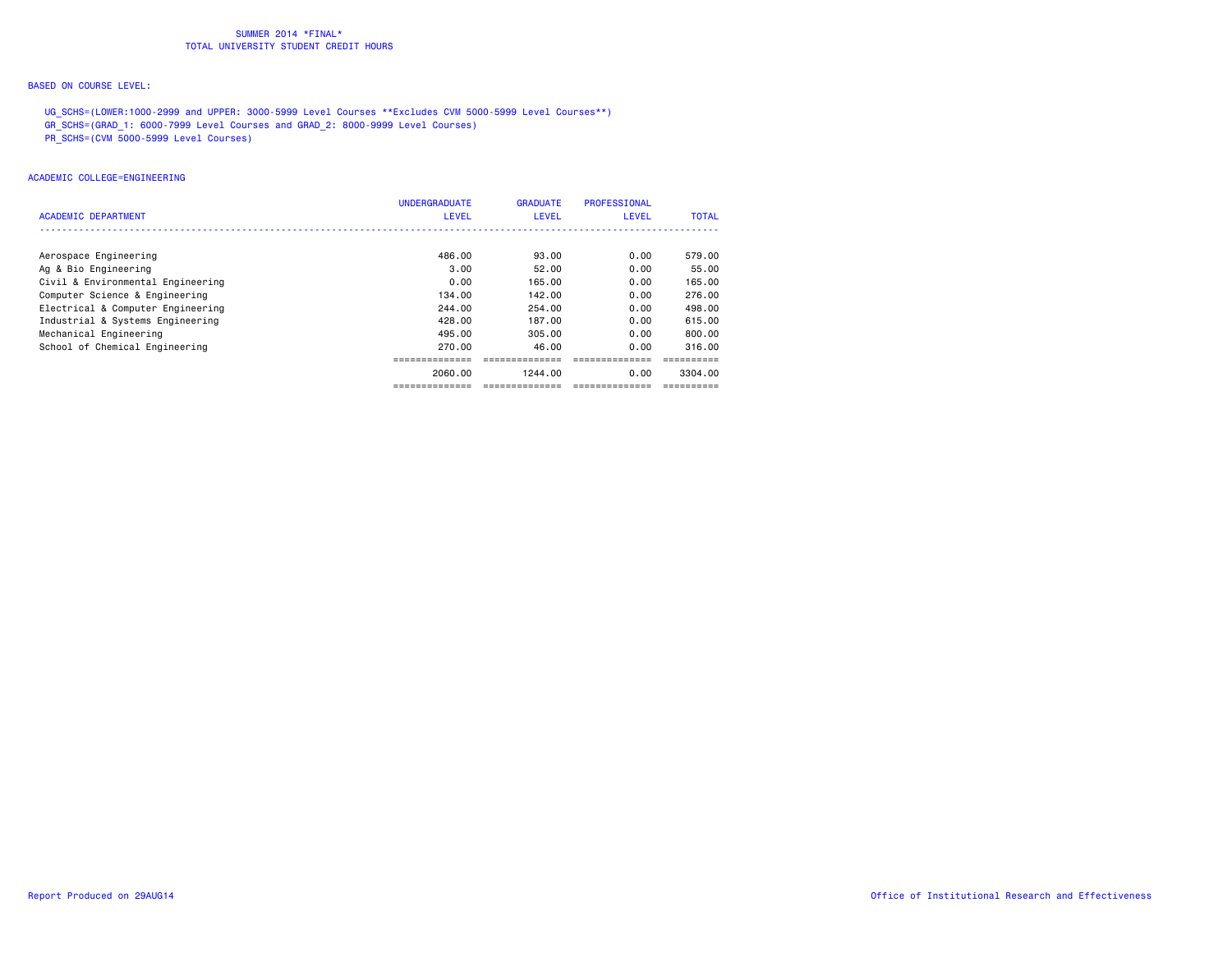# BASED ON COURSE LEVEL:

UG\_SCHS=(LOWER:1000-2999 and UPPER: 3000-5999 Level Courses \*\*Excludes CVM 5000-5999 Level Courses\*\*)

GR\_SCHS=(GRAD\_1: 6000-7999 Level Courses and GRAD\_2: 8000-9999 Level Courses)

PR\_SCHS=(CVM 5000-5999 Level Courses)

#### ACADEMIC COLLEGE=FOREST RESOURCES

|                                   | <b>UNDERGRADUATE</b> | <b>GRADUATE</b> | PROFESSIONAL |              |
|-----------------------------------|----------------------|-----------------|--------------|--------------|
| <b>ACADEMIC DEPARTMENT</b>        | <b>LEVEL</b>         | <b>LEVEL</b>    | <b>LEVEL</b> | <b>TOTAL</b> |
|                                   |                      |                 |              |              |
| Forestry                          | 314.00               | 185.00          | 0.00         | 499,00       |
| Sustainable Bioproducts           | 0.00                 | 93.00           | 0.00         | 93.00        |
| Wildlife, Fisheries & Aquaculture | 40.00                | 284.00          | 0.00         | 324.00       |
|                                   |                      |                 |              |              |
|                                   | 354.00               | 562.00          | 0.00         | 916.00       |
|                                   |                      |                 |              |              |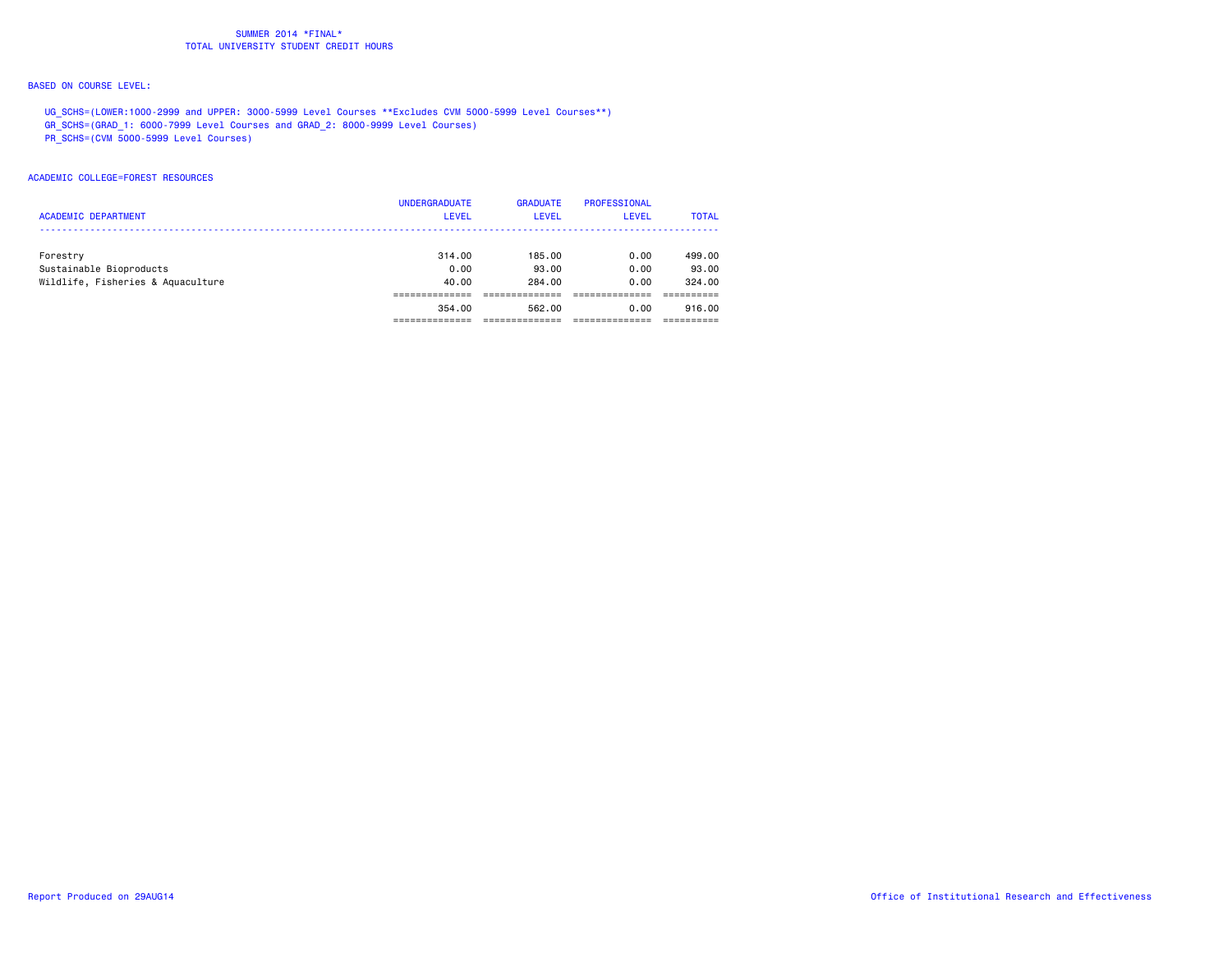## BASED ON COURSE LEVEL:

UG\_SCHS=(LOWER:1000-2999 and UPPER: 3000-5999 Level Courses \*\*Excludes CVM 5000-5999 Level Courses\*\*)

GR\_SCHS=(GRAD\_1: 6000-7999 Level Courses and GRAD\_2: 8000-9999 Level Courses)

PR\_SCHS=(CVM 5000-5999 Level Courses)

#### ACADEMIC COLLEGE=VETERINARY MEDICINE

| <b>ACADEMIC DEPARTMENT</b>                           | <b>UNDERGRADUATE</b><br><b>LEVEL</b> | <b>GRADUATE</b><br>LEVEL | PROFESSIONAL<br><b>LEVEL</b> | <b>TOTAL</b>     |
|------------------------------------------------------|--------------------------------------|--------------------------|------------------------------|------------------|
| Veterinary Medical Technology<br>Veterinary Medicine | 24.00<br>84.00                       | 0.00<br>294.00           | 0.00<br>2669.00              | 24.00<br>3047.00 |
|                                                      | 108.00                               | 294.00                   | 2669.00                      | 3071.00          |
|                                                      |                                      |                          |                              |                  |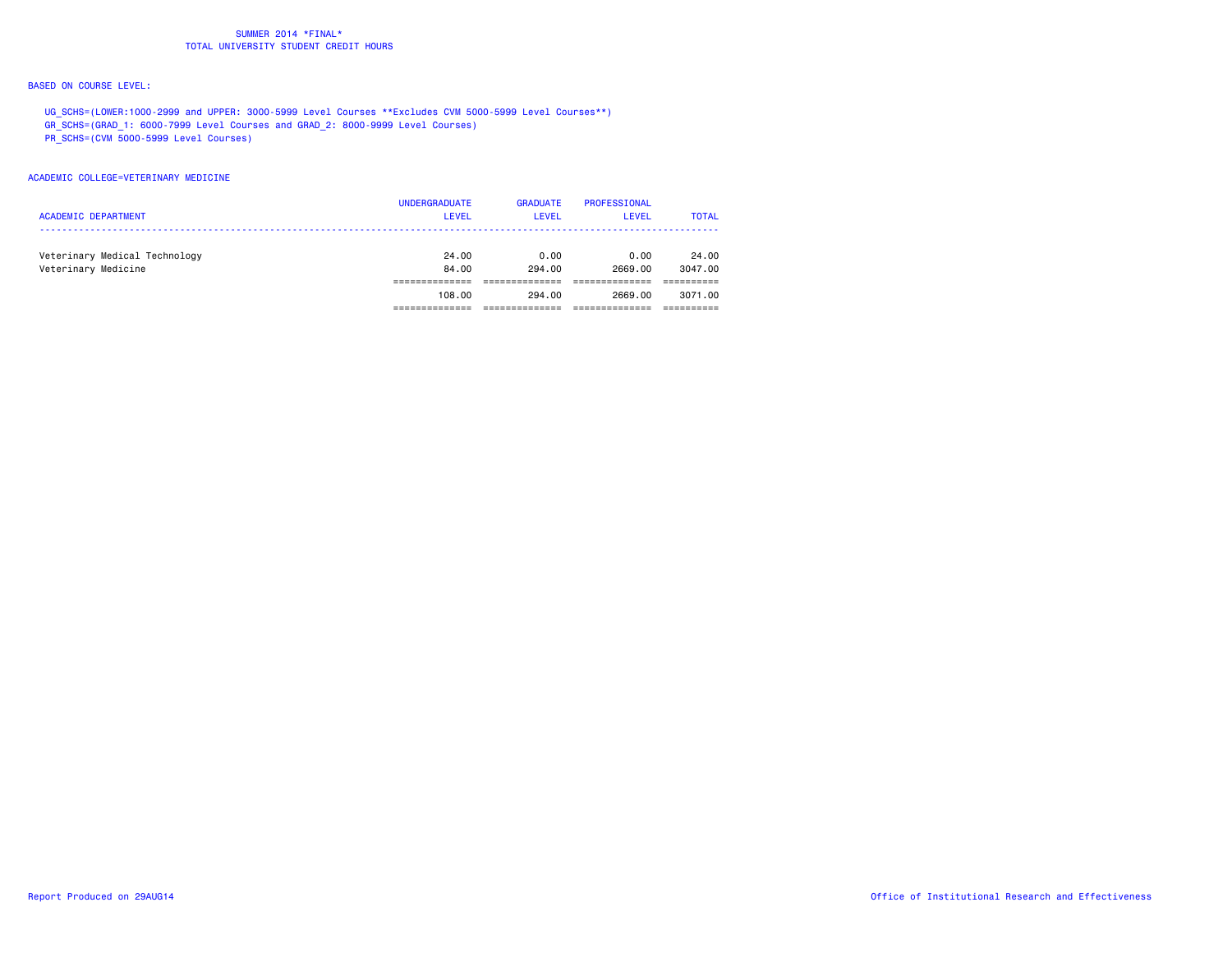## BASED ON COURSE LEVEL:

UG\_SCHS=(LOWER:1000-2999 and UPPER: 3000-5999 Level Courses \*\*Excludes CVM 5000-5999 Level Courses\*\*)

GR\_SCHS=(GRAD\_1: 6000-7999 Level Courses and GRAD\_2: 8000-9999 Level Courses)

PR\_SCHS=(CVM 5000-5999 Level Courses)

#### ACADEMIC COLLEGE=ACADEMIC AFFAIRS

| <b>ACADEMIC DEPARTMENT</b> | <b>UNDERGRADUATE</b><br><b>LEVEL</b> | <b>GRADUATE</b><br><b>LEVEL</b> | PROFESSIONAL<br><b>LEVEL</b> | <b>TOTAL</b> |
|----------------------------|--------------------------------------|---------------------------------|------------------------------|--------------|
| Provost Office             | 362,00                               | 0.00                            | 0.00                         | 362,00       |
|                            |                                      |                                 |                              |              |
|                            | 362.00                               | 0.00                            | 0.00                         | 362,00       |
|                            |                                      |                                 |                              |              |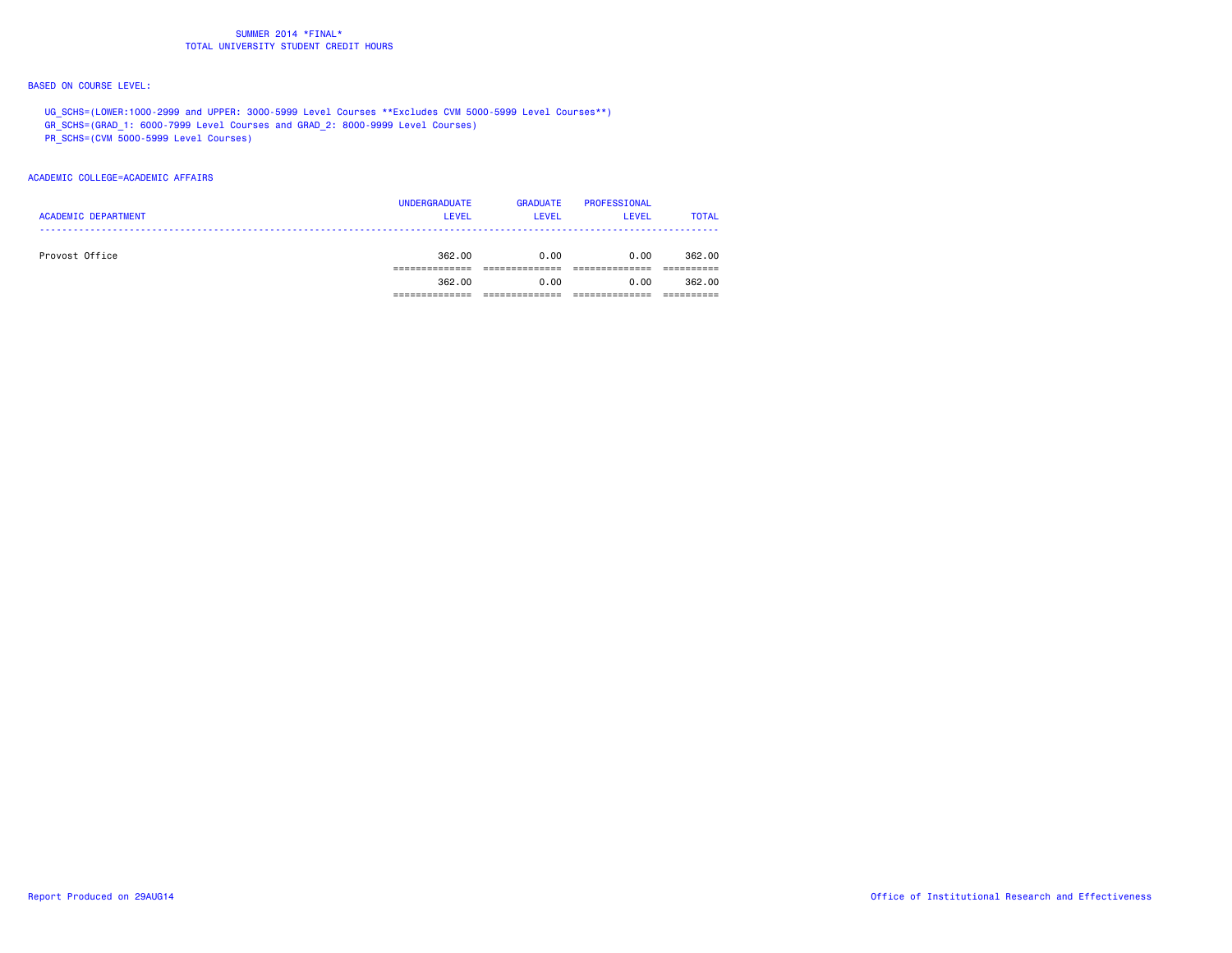| <b>ACADEMIC DEPARTMENT</b>            | Instructor Name    | Rank                              | Tenure<br><b>Status</b> | <b>Course</b><br>Cip# | <b>CRN</b>     | Course # Sec Type Title |               |                                      | Inst<br>Per  | <b>UG</b><br><b>SCHS</b> | <b>GR</b><br><b>SCHS</b> | <b>PR</b><br><b>SCHS</b>                                                                                                          | Total<br><b>SCHS</b>      |
|---------------------------------------|--------------------|-----------------------------------|-------------------------|-----------------------|----------------|-------------------------|---------------|--------------------------------------|--------------|--------------------------|--------------------------|-----------------------------------------------------------------------------------------------------------------------------------|---------------------------|
|                                       |                    |                                   |                         |                       |                |                         |               |                                      |              |                          |                          |                                                                                                                                   |                           |
| Ag & Bio Engineering                  | Davis, Jeremiah    | Associate Professor Tenured       |                         | 140301                | 22112          | ABE 8990                | 001 B         | Special Topic In ABE 1.00            |              | 0.00                     | 18.00                    | 0.00                                                                                                                              | 18.00                     |
|                                       |                    |                                   |                         |                       | 22741<br>23545 | ABE 9000<br>ABE 8000    | 102 D<br>51 D | Research / Diss<br>Research / Thesis | 1.00<br>1.00 | 0.00<br>0.00             | 6.00<br>1.00             | 0.00<br>0.00                                                                                                                      | 6.00<br>1.00              |
|                                       |                    |                                   |                         |                       |                |                         |               |                                      |              | .<br>0.00                | . <b>.</b><br>25.00      | $\frac{1}{2} \left( \frac{1}{2} \right) \left( \frac{1}{2} \right) \left( \frac{1}{2} \right) \left( \frac{1}{2} \right)$<br>0.00 | .<br>25.00                |
|                                       | Linhoss, Anna      | Assistant Professor Ten Track     |                         | 140301                | 22730          | ABE 8000                | 105 D         | Research / Thesis                    | 1.00         | 0.00                     | 3.00                     | 0.00                                                                                                                              | 3.00                      |
|                                       |                    |                                   |                         |                       |                |                         |               |                                      |              | .<br>0.00                | 3.00                     | $\cdots$<br>0.00                                                                                                                  | .<br>3.00                 |
|                                       | Paz, Joel          | Assistant Professor Ten Track     |                         | 140301                | 22732          | ABE 8000                | 107 D         | Research / Thesis                    | 1.00         | 0.00                     | 6.00                     | 0.00                                                                                                                              | 6.00                      |
|                                       |                    |                                   |                         |                       | 22746          | ABE 9000                | 107 D         | Research / Diss                      | 1.00         | 0.00<br>--------         | 6.00                     | 0.00<br>.                                                                                                                         | 6.00<br>.                 |
|                                       |                    |                                   |                         |                       |                |                         |               |                                      |              | 0.00                     | 12.00                    | 0.00                                                                                                                              | 12.00                     |
|                                       | Simpson, Chartrisa | Assistant Professor Ten Track     |                         | 140301                | 22734          | ABE 8000                | 109 D         | Research / Thesis                    | 1.00         | 0.00                     | 6.00                     | 0.00                                                                                                                              | 6.00                      |
|                                       |                    |                                   |                         |                       | 22748          | ABE 9000                | 109 D         | Research / Diss                      | 1.00         | 0.00<br>-----            | 12.00                    | 0.00<br>.                                                                                                                         | 12.00<br>.                |
|                                       |                    |                                   |                         |                       |                |                         |               |                                      |              | 0.00                     | 18.00                    | 0.00                                                                                                                              | 18.00                     |
|                                       | Ward, Jason        | Extension Assist Pr Non-Ten Track |                         | 140301                | 22751          | ABE 9000 112 D          |               | Research / Diss                      | 1.00         | 0.00<br><u>.</u>         | 3.00                     | 0.00<br>$\frac{1}{2}$                                                                                                             | 3.00<br>$\frac{1}{2}$     |
|                                       |                    |                                   |                         |                       |                |                         |               |                                      |              | 0.00                     | ----<br>3.00             | 0.00                                                                                                                              | 3.00                      |
|                                       | Yu, Fei            | Assistant Professor Ten Track     |                         | 140301                | 22739          | ABE 8000                | $114$ D       | Research / Thesis                    | 1.00         | 0.00                     | 6.00                     | 0.00                                                                                                                              | 6.00                      |
|                                       |                    |                                   |                         |                       | 22753          | ABE 9000 114 D          |               | Research / Diss                      | 1.00         | 0.00<br>--------         | 24.00<br>. <b>.</b>      | 0.00<br>$- - - -$                                                                                                                 | 24.00                     |
|                                       |                    |                                   |                         |                       |                |                         |               |                                      |              | 0.00                     | 30.00                    | 0.00                                                                                                                              | 30.00                     |
| Ag & Bio Engineering                  |                    |                                   |                         |                       |                |                         |               |                                      |              | <b>EEEEEEE</b><br>0.00   | ======<br>91.00          | ========<br>0.00                                                                                                                  | <b>ESSESSEES</b><br>91,00 |
| ------------------------------------- |                    |                                   |                         |                       |                |                         |               |                                      |              | ========                 |                          | ========= ========= ==========                                                                                                    |                           |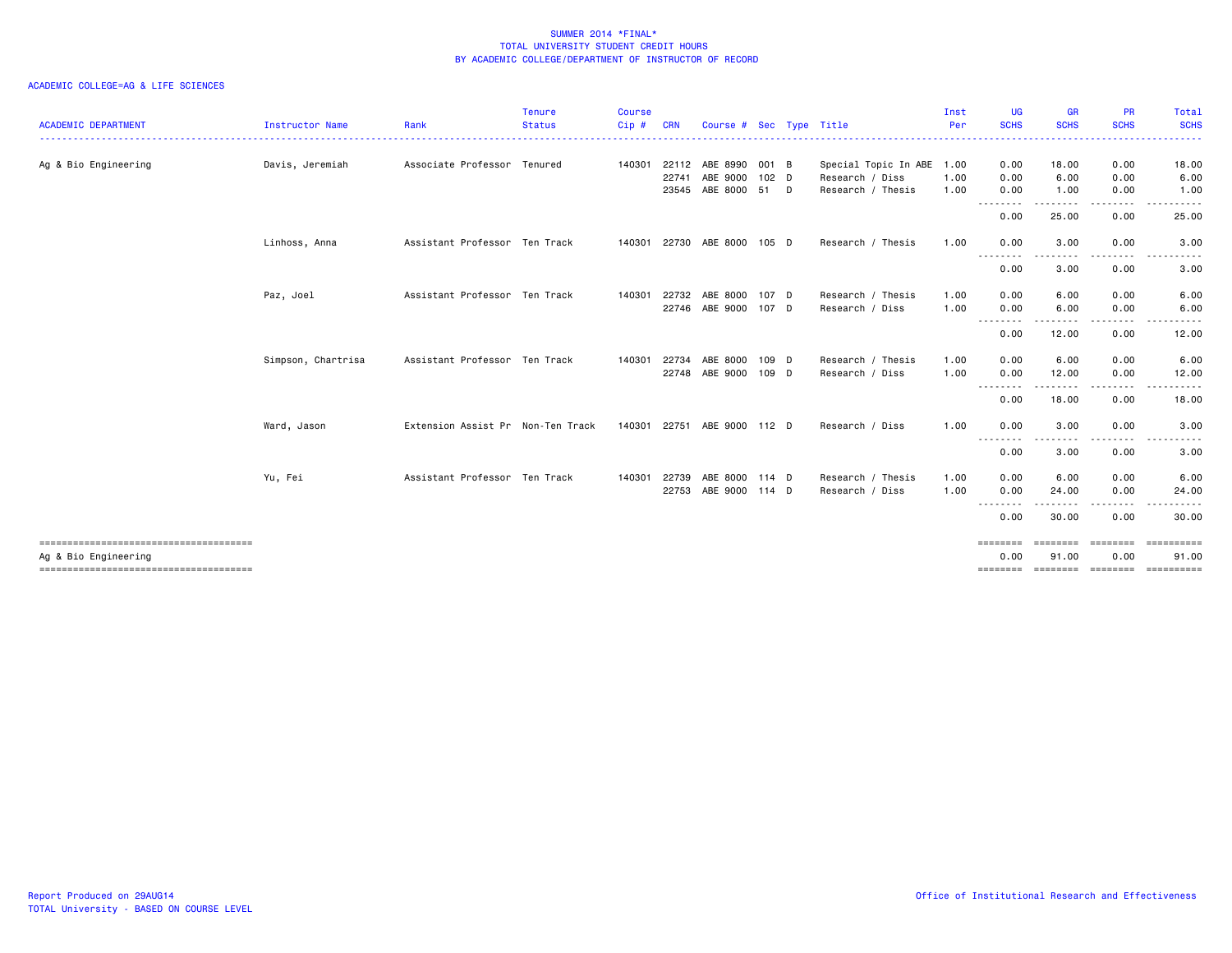| <b>ACADEMIC DEPARTMENT</b>                                       | Instructor Name  | Rank                          | <b>Tenure</b><br><b>Status</b> | <b>Course</b><br>Cip# | <b>CRN</b> | Course # Sec Type Title  |       |     |                           | Inst<br>Per | <b>UG</b><br><b>SCHS</b>                                                                                                                                     | <b>GR</b><br><b>SCHS</b> | <b>PR</b><br><b>SCHS</b> | Total<br><b>SCHS</b>                                                                                                                                                                                                                                                                                                                                                                                                                                                                            |
|------------------------------------------------------------------|------------------|-------------------------------|--------------------------------|-----------------------|------------|--------------------------|-------|-----|---------------------------|-------------|--------------------------------------------------------------------------------------------------------------------------------------------------------------|--------------------------|--------------------------|-------------------------------------------------------------------------------------------------------------------------------------------------------------------------------------------------------------------------------------------------------------------------------------------------------------------------------------------------------------------------------------------------------------------------------------------------------------------------------------------------|
| Agricultural Economics                                           | Barnett, Barry   | Professor                     | Tenured                        | 010103 22557          |            | AEC 8000 102 D           |       |     | Research / Thesis         | 1.00        | 0.00                                                                                                                                                         | 1.00                     | 0.00                     | 1.00                                                                                                                                                                                                                                                                                                                                                                                                                                                                                            |
|                                                                  |                  |                               |                                |                       |            |                          |       |     |                           |             | ---------<br>0.00                                                                                                                                            | $\cdots$<br>1.00         | 0.00                     | 1.00                                                                                                                                                                                                                                                                                                                                                                                                                                                                                            |
|                                                                  | Coatney, Kalyn   | Assistant Professor Ten Track |                                | 010103                | 21744      | AEC 8403                 | 01 C  |     | Game Theory               | 1.00        | 0.00                                                                                                                                                         | 12.00                    | 0.00                     | 12.00                                                                                                                                                                                                                                                                                                                                                                                                                                                                                           |
|                                                                  |                  |                               |                                |                       | 22558      | AEC 8000 103 D           |       |     | Research / Thesis         | 1.00        | 0.00                                                                                                                                                         | 6.00<br>.                | 0.00                     | 6.00                                                                                                                                                                                                                                                                                                                                                                                                                                                                                            |
|                                                                  |                  |                               |                                |                       |            |                          |       |     |                           |             | 0.00                                                                                                                                                         | 18.00                    | 0.00                     | 18.00                                                                                                                                                                                                                                                                                                                                                                                                                                                                                           |
|                                                                  | Coble, Keith     | Professor                     | Tenured                        | 010103                |            | 22556 AEC 8000 101 D     |       |     | Research / Thesis         | 1.00        | 0.00                                                                                                                                                         | 6.00                     | 0.00                     | 6.00                                                                                                                                                                                                                                                                                                                                                                                                                                                                                            |
|                                                                  |                  |                               |                                |                       |            |                          |       |     |                           |             | $\frac{1}{2} \left( \frac{1}{2} \right) \left( \frac{1}{2} \right) \left( \frac{1}{2} \right) \left( \frac{1}{2} \right) \left( \frac{1}{2} \right)$<br>0.00 | 6.00                     | 0.00                     | 6.00                                                                                                                                                                                                                                                                                                                                                                                                                                                                                            |
|                                                                  | Freeman, Matthew | Assistant Professor Ten Track |                                | 010103 23427          |            | AEC 8000 02              |       | D   | Research / Thesis         | 1.00        | 0.00                                                                                                                                                         | 3.00                     | 0.00                     | 3.00                                                                                                                                                                                                                                                                                                                                                                                                                                                                                            |
|                                                                  |                  |                               |                                |                       |            |                          |       |     |                           |             | ---------<br>0.00                                                                                                                                            | 3.00                     | 0.00                     | 3.00                                                                                                                                                                                                                                                                                                                                                                                                                                                                                            |
|                                                                  | Harri, Ardian    | Associate Professor Tenured   |                                | 010103                | 22560      | AEC 8000                 | 105 D |     | Research / Thesis         | 1.00        | 0.00                                                                                                                                                         | 6.00                     | 0.00                     | 6.00                                                                                                                                                                                                                                                                                                                                                                                                                                                                                            |
|                                                                  |                  |                               |                                | 450602                | 20039      | AEC 8843 001 C           |       |     | Survey Design & Exp       | 0.50        | 0.00<br>.                                                                                                                                                    | 9.00<br>.                | 0.00                     | 9.00                                                                                                                                                                                                                                                                                                                                                                                                                                                                                            |
|                                                                  |                  |                               |                                |                       |            |                          |       |     |                           |             | 0.00                                                                                                                                                         | 15.00                    | 0.00                     | 15.00                                                                                                                                                                                                                                                                                                                                                                                                                                                                                           |
|                                                                  | Interis, Matthew | Assistant Professor Ten Track |                                | 010103                | 22561      | AEC 8000 106 D           |       |     | Research / Thesis         | 1.00        | 0.00                                                                                                                                                         | 3.00                     | 0.00                     | 3.00                                                                                                                                                                                                                                                                                                                                                                                                                                                                                            |
|                                                                  |                  |                               |                                |                       | 23177      | AEC 8000                 | 01    | - D | Research / Thesis         | 1.00        | 0.00                                                                                                                                                         | 3.00                     | 0.00                     | 3.00                                                                                                                                                                                                                                                                                                                                                                                                                                                                                            |
|                                                                  |                  |                               |                                | 450602 20039          |            | AEC 8843 001 C           |       |     | Survey Design & Exp       | 0.50        | 0.00<br>$\sim$ $\sim$                                                                                                                                        | 9.00                     | 0.00                     | 9.00                                                                                                                                                                                                                                                                                                                                                                                                                                                                                            |
|                                                                  |                  |                               |                                |                       |            |                          |       |     |                           |             | 0.00                                                                                                                                                         | 15.00                    | 0.00                     | 15.00                                                                                                                                                                                                                                                                                                                                                                                                                                                                                           |
|                                                                  | Little, Randall  | Professor                     | Tenured                        | 010101                | 20035      | AEC 4530 01              |       | E   | Internship AEC-AGBM       | 1.00        | 6.00                                                                                                                                                         | 0.00                     | 0.00                     | 6.00                                                                                                                                                                                                                                                                                                                                                                                                                                                                                            |
|                                                                  |                  |                               |                                |                       |            | 521003 20571 EXL 1191 51 |       | E   | Leadership Internshi 1.00 |             | 1.00<br>---------                                                                                                                                            | 0.00<br>.                | 0.00<br>.                | 1.00                                                                                                                                                                                                                                                                                                                                                                                                                                                                                            |
|                                                                  |                  |                               |                                |                       |            |                          |       |     |                           |             | 7.00                                                                                                                                                         | 0.00                     | 0.00                     | 7.00                                                                                                                                                                                                                                                                                                                                                                                                                                                                                            |
|                                                                  | Petrolia, Daniel | Associate Professor Tenured   |                                | 010103                |            | 22562 AEC 8000 107 D     |       |     | Research / Thesis         | 1.00        | 0.00                                                                                                                                                         | 9.00                     | 0.00                     | 9.00                                                                                                                                                                                                                                                                                                                                                                                                                                                                                            |
|                                                                  |                  |                               |                                |                       |            |                          |       |     |                           |             | --------<br>0.00                                                                                                                                             | - - -<br>9.00            | 0.00                     | 9.00                                                                                                                                                                                                                                                                                                                                                                                                                                                                                            |
| --------------------------------------<br>Agricultural Economics |                  |                               |                                |                       |            |                          |       |     |                           |             | ========<br>7.00                                                                                                                                             | ========<br>67.00        | ========<br>0.00         | $\begin{array}{cccccccccc} \multicolumn{2}{c}{} & \multicolumn{2}{c}{} & \multicolumn{2}{c}{} & \multicolumn{2}{c}{} & \multicolumn{2}{c}{} & \multicolumn{2}{c}{} & \multicolumn{2}{c}{} & \multicolumn{2}{c}{} & \multicolumn{2}{c}{} & \multicolumn{2}{c}{} & \multicolumn{2}{c}{} & \multicolumn{2}{c}{} & \multicolumn{2}{c}{} & \multicolumn{2}{c}{} & \multicolumn{2}{c}{} & \multicolumn{2}{c}{} & \multicolumn{2}{c}{} & \multicolumn{2}{c}{} & \multicolumn{2}{c}{} & \mult$<br>74.00 |
| -------------------------------------                            |                  |                               |                                |                       |            |                          |       |     |                           |             | $= 10000000000$                                                                                                                                              | ========                 | ========                 | ==========                                                                                                                                                                                                                                                                                                                                                                                                                                                                                      |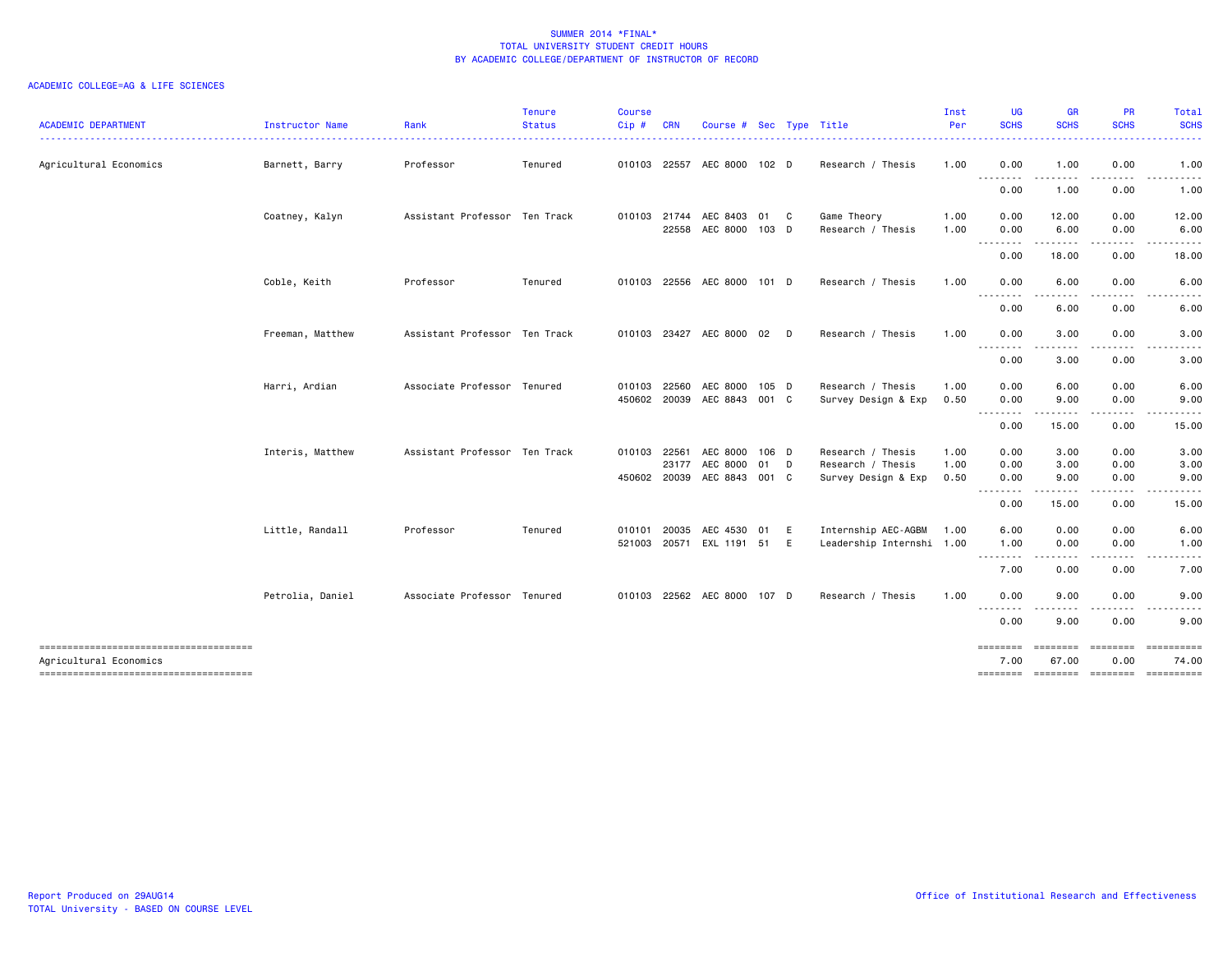| <b>ACADEMIC DEPARTMENT</b>             | Instructor Name   | Rank                              | <b>Tenure</b><br><b>Status</b> | Course<br>Cip#   | <b>CRN</b>     | Course # Sec Type Title               |                |   |                                              | Inst<br>Per  | UG<br><b>SCHS</b>                                                                                                                                                                                                                                                                                                                                                                                                                                                                                                                                                    | <b>GR</b><br><b>SCHS</b>                                                                                                                                     | PR<br><b>SCHS</b>         | Total<br><b>SCHS</b>                 |
|----------------------------------------|-------------------|-----------------------------------|--------------------------------|------------------|----------------|---------------------------------------|----------------|---|----------------------------------------------|--------------|----------------------------------------------------------------------------------------------------------------------------------------------------------------------------------------------------------------------------------------------------------------------------------------------------------------------------------------------------------------------------------------------------------------------------------------------------------------------------------------------------------------------------------------------------------------------|--------------------------------------------------------------------------------------------------------------------------------------------------------------|---------------------------|--------------------------------------|
| Animal Dairy Science                   | Dinh, Thu         | Assistant Professor Ten Track     |                                | 020201           | 22864          | ADS 8000 118 D                        |                |   | Research/Thesis                              | 1.00         | 0.00                                                                                                                                                                                                                                                                                                                                                                                                                                                                                                                                                                 | 3.00                                                                                                                                                         | 0.00                      | 3.00                                 |
|                                        |                   |                                   |                                |                  |                |                                       |                |   |                                              |              | 0.00                                                                                                                                                                                                                                                                                                                                                                                                                                                                                                                                                                 | 3.00                                                                                                                                                         | 0.00                      | 3.00                                 |
|                                        | Edwards, Kristine | Research Assist Pro Non-Ten Track |                                | 260505           |                | 21659 BIO 3303 01 B                   |                |   | Parasitology                                 | 1.00         | 84.00                                                                                                                                                                                                                                                                                                                                                                                                                                                                                                                                                                | 0.00                                                                                                                                                         | 0.00                      | 84.00                                |
|                                        |                   |                                   |                                |                  |                |                                       |                |   |                                              |              | 84.00                                                                                                                                                                                                                                                                                                                                                                                                                                                                                                                                                                | 0.00                                                                                                                                                         | 0.00                      | 84.00                                |
|                                        | Graves, Jessica   | Instructor                        | Non-Ten Track                  |                  |                | 010101 20032 ADS 4423 101 E           |                |   | ADS Internship                               | 1.00         | 45.00<br>.                                                                                                                                                                                                                                                                                                                                                                                                                                                                                                                                                           | 0.00                                                                                                                                                         | 0.00                      | 45.00                                |
|                                        |                   |                                   |                                |                  |                |                                       |                |   |                                              |              | 45.00                                                                                                                                                                                                                                                                                                                                                                                                                                                                                                                                                                | 0.00                                                                                                                                                         | 0.00                      | 45.00                                |
|                                        | Karisch, Brandi   | Extension Assist Pr Non-Ten Track |                                | 020201           | 22573          | ADS 8000 103 D<br>23512 ADS 7000 51 I |                |   | Research/Thesis<br>Directed Indiv Study      | 1.00<br>1.00 | 0.00<br>0.00                                                                                                                                                                                                                                                                                                                                                                                                                                                                                                                                                         | 6.00<br>3.00                                                                                                                                                 | 0.00<br>0.00              | 6.00<br>3.00                         |
|                                        |                   |                                   |                                |                  |                |                                       |                |   |                                              |              | 0.00                                                                                                                                                                                                                                                                                                                                                                                                                                                                                                                                                                 | 9.00                                                                                                                                                         | 0.00                      | 9.00                                 |
|                                        | Larson, Jamie     | Assistant Professor Ten Track     |                                | 020201<br>260707 | 22574<br>22409 | ADS 8000<br>PHY 8000                  | 104 D<br>102 D |   | Research/Thesis<br>Research / Thesis         | 1.00<br>1.00 | 0.00<br>0.00                                                                                                                                                                                                                                                                                                                                                                                                                                                                                                                                                         | 6.00<br>6.00                                                                                                                                                 | 0.00<br>0.00              | 6.00<br>6.00                         |
|                                        |                   |                                   |                                |                  |                |                                       |                |   |                                              |              | بالمحاد<br>$\sim$ $\sim$ .<br>0.00                                                                                                                                                                                                                                                                                                                                                                                                                                                                                                                                   | .<br>12.00                                                                                                                                                   | .<br>0.00                 | $\sim$ $\sim$ $\sim$ $\sim$<br>12.00 |
|                                        | Lemley, Caleb     | Assistant Professor Ten Track     |                                | 020201           |                | 22575 ADS 8000 105 D                  |                |   | Research/Thesis                              | 1.00         | 0.00                                                                                                                                                                                                                                                                                                                                                                                                                                                                                                                                                                 | 12.00<br>.                                                                                                                                                   | 0.00                      | 12.00                                |
|                                        |                   |                                   |                                |                  |                |                                       |                |   |                                              |              | 0.00                                                                                                                                                                                                                                                                                                                                                                                                                                                                                                                                                                 | 12.00                                                                                                                                                        | 0.00                      | 12.00                                |
|                                        | Liao, Shengfa     | Assistant Professor Ten Track     |                                | 020201           | 22576<br>22593 | ADS 8000 106 D<br>ADS 9000 106 D      |                |   | Research/Thesis<br>Research/Diss             | 1.00<br>1.00 | 0.00<br>0.00                                                                                                                                                                                                                                                                                                                                                                                                                                                                                                                                                         | 6.00<br>6.00                                                                                                                                                 | 0.00<br>0.00              | 6.00<br>6.00                         |
|                                        |                   |                                   |                                |                  |                |                                       |                |   |                                              |              | .<br>$\frac{1}{2} \frac{1}{2} \frac{1}{2} \frac{1}{2} \frac{1}{2} \frac{1}{2} \frac{1}{2} \frac{1}{2} \frac{1}{2} \frac{1}{2} \frac{1}{2} \frac{1}{2} \frac{1}{2} \frac{1}{2} \frac{1}{2} \frac{1}{2} \frac{1}{2} \frac{1}{2} \frac{1}{2} \frac{1}{2} \frac{1}{2} \frac{1}{2} \frac{1}{2} \frac{1}{2} \frac{1}{2} \frac{1}{2} \frac{1}{2} \frac{1}{2} \frac{1}{2} \frac{1}{2} \frac{1}{2} \frac{$<br>0.00                                                                                                                                                            | 12.00                                                                                                                                                        | 0.00                      | 12.00                                |
|                                        | Nicodemus, Molly  | Associate Professor Tenured       |                                | 020201           | 22546          | ADS 3223                              | $101 \quad B$  |   | Horse Management                             | 1.00         | 36.00                                                                                                                                                                                                                                                                                                                                                                                                                                                                                                                                                                | 0.00                                                                                                                                                         | 0.00                      | 36.00                                |
|                                        |                   |                                   |                                |                  | 22579          | ADS 8000                              | 109 D          |   | Research/Thesis                              | 1.00         | 0.00                                                                                                                                                                                                                                                                                                                                                                                                                                                                                                                                                                 | 4.00                                                                                                                                                         | 0.00                      | 4.00                                 |
|                                        |                   |                                   |                                |                  | 22596          | ADS 9000 109 D                        |                |   | Research/Diss                                | 1.00         | 0.00<br>$\sim$ $\sim$ $\sim$<br>-----                                                                                                                                                                                                                                                                                                                                                                                                                                                                                                                                | 6.00<br>$\frac{1}{2} \left( \frac{1}{2} \right) \left( \frac{1}{2} \right) \left( \frac{1}{2} \right) \left( \frac{1}{2} \right) \left( \frac{1}{2} \right)$ | 0.00<br>.                 | 6.00<br>. <b>.</b> .                 |
|                                        |                   |                                   |                                |                  |                |                                       |                |   |                                              |              | 36.00                                                                                                                                                                                                                                                                                                                                                                                                                                                                                                                                                                | 10.00                                                                                                                                                        | 0.00                      | 46.00                                |
|                                        | Rude, Brian       | Professor                         | Tenured                        | 020201           | 22599          | ADS 9000 112 D                        |                |   | Research/Diss                                | 1.00         | 0.00                                                                                                                                                                                                                                                                                                                                                                                                                                                                                                                                                                 | 6.00                                                                                                                                                         | 0.00                      | 6.00                                 |
|                                        |                   |                                   |                                |                  | 23542          | ADS 8000 51                           |                | D | Research/Thesis                              | 1.00         | 0.00<br>$\sim$ $\sim$ $\sim$ $\sim$<br>$\sim$ $\sim$                                                                                                                                                                                                                                                                                                                                                                                                                                                                                                                 | 3.00<br>.                                                                                                                                                    | 0.00<br>.                 | 3.00<br>----                         |
|                                        |                   |                                   |                                |                  |                |                                       |                |   |                                              |              | 0.00                                                                                                                                                                                                                                                                                                                                                                                                                                                                                                                                                                 | 9.00                                                                                                                                                         | 0.00                      | 9.00                                 |
|                                        | Smith, Trent      | Associate Professor Tenured       |                                | 020201           |                | 22972 ADS 8000 02 D                   |                |   | Research/Thesis                              | 1.00         | 0.00<br>$\sim$ $\sim$<br>$- - - -$                                                                                                                                                                                                                                                                                                                                                                                                                                                                                                                                   | 5.00<br>.                                                                                                                                                    | 0.00<br>.                 | 5.00<br>$\frac{1}{2}$                |
|                                        |                   |                                   |                                |                  |                |                                       |                |   |                                              |              | 0.00                                                                                                                                                                                                                                                                                                                                                                                                                                                                                                                                                                 | 5.00                                                                                                                                                         | 0.00                      | 5.00                                 |
|                                        | Ward, Stephanie   | Assistant Professor Ten Track     |                                | 020201<br>020299 | 22586<br>23467 | ADS 8000 116 D<br>ADS 8990 01         |                | B | Research/Thesis<br>Special Topic In ADS 1.00 | 1.00         | 0.00<br>0.00                                                                                                                                                                                                                                                                                                                                                                                                                                                                                                                                                         | 6.00<br>16.00                                                                                                                                                | 0.00<br>0.00              | 6.00<br>16.00                        |
|                                        |                   |                                   |                                |                  |                |                                       |                |   |                                              |              | $\sim$ $\sim$                                                                                                                                                                                                                                                                                                                                                                                                                                                                                                                                                        |                                                                                                                                                              |                           |                                      |
|                                        |                   |                                   |                                |                  |                |                                       |                |   |                                              |              | 0.00                                                                                                                                                                                                                                                                                                                                                                                                                                                                                                                                                                 | 22.00                                                                                                                                                        | 0.00                      | 22.00                                |
| Animal Dairy Science                   |                   |                                   |                                |                  |                |                                       |                |   |                                              |              | $\begin{tabular}{ll} \multicolumn{3}{l}{{\color{red}\boldsymbol{=}}} & \multicolumn{3}{l}{\color{blue}\boldsymbol{=}} & \multicolumn{3}{l}{\color{blue}\boldsymbol{=}} & \multicolumn{3}{l}{\color{blue}\boldsymbol{=}} & \multicolumn{3}{l}{\color{blue}\boldsymbol{=}} & \multicolumn{3}{l}{\color{blue}\boldsymbol{=}} & \multicolumn{3}{l}{\color{blue}\boldsymbol{=}} & \multicolumn{3}{l}{\color{blue}\boldsymbol{=}} & \multicolumn{3}{l}{\color{blue}\boldsymbol{=}} & \multicolumn{3}{l}{\color{blue}\boldsymbol{=}} & \multicolumn{3}{l}{\color$<br>165.00 | $\qquad \qquad \equiv \equiv \equiv \equiv \equiv \equiv \equiv \equiv$<br>94.00                                                                             | $= = = = = = = =$<br>0.00 | EEEEEEEE<br>259.00                   |
| -------------------------------------- |                   |                                   |                                |                  |                |                                       |                |   |                                              |              |                                                                                                                                                                                                                                                                                                                                                                                                                                                                                                                                                                      |                                                                                                                                                              | -------- -------- ------- | $-$ ==========                       |
|                                        |                   |                                   |                                |                  |                |                                       |                |   |                                              |              |                                                                                                                                                                                                                                                                                                                                                                                                                                                                                                                                                                      |                                                                                                                                                              |                           |                                      |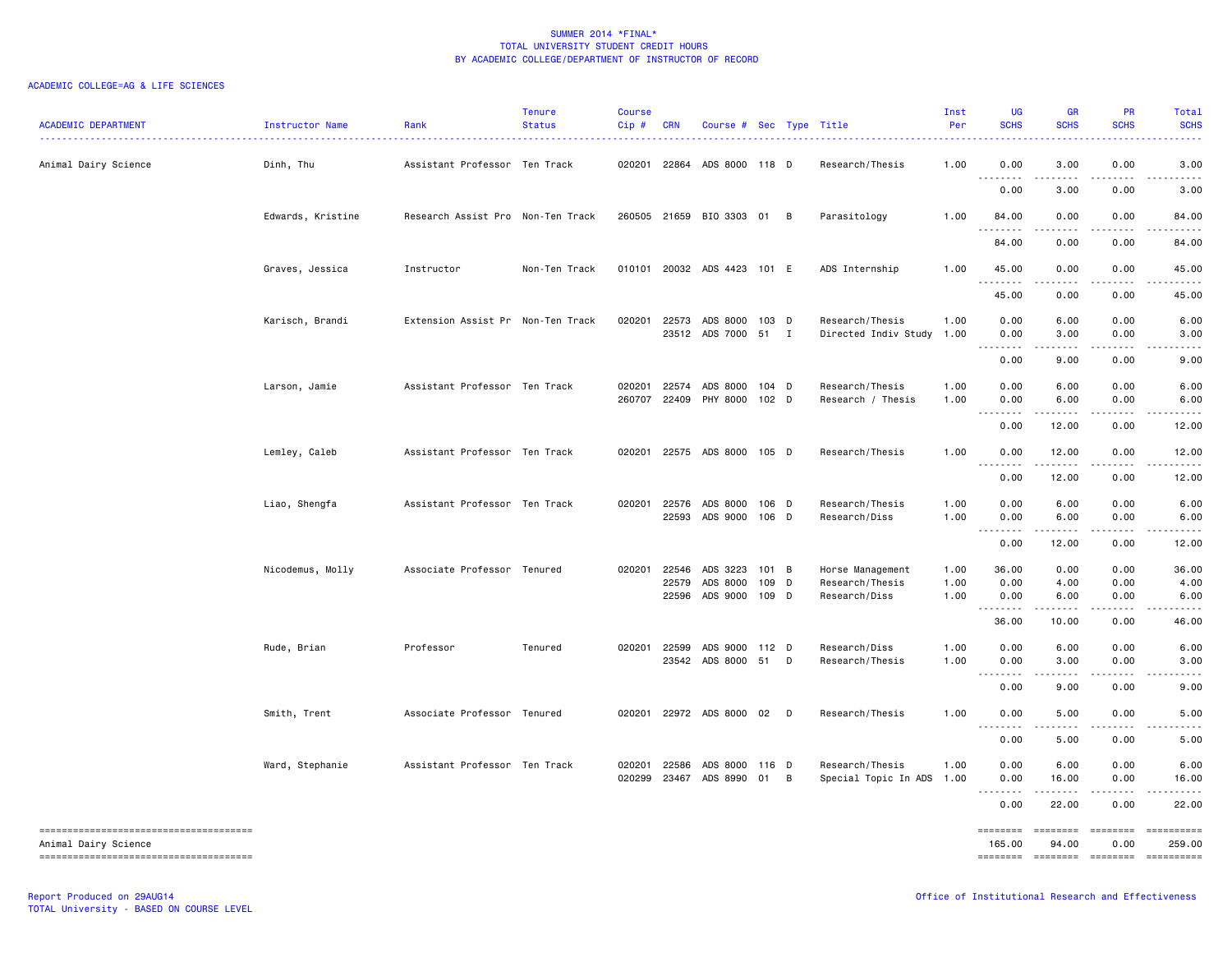| <b>ACADEMIC DEPARTMENT</b>                             | Instructor Name      | Rank                              | <b>Tenure</b><br><b>Status</b> | <b>Course</b><br>$Cip \#$ | <b>CRN</b>            | Course # Sec Type Title          |         |                |                                      | Inst<br>Per  | UG<br><b>SCHS</b>                 | <b>GR</b><br><b>SCHS</b> | <b>PR</b><br><b>SCHS</b> | Total<br><b>SCHS</b>                |
|--------------------------------------------------------|----------------------|-----------------------------------|--------------------------------|---------------------------|-----------------------|----------------------------------|---------|----------------|--------------------------------------|--------------|-----------------------------------|--------------------------|--------------------------|-------------------------------------|
| Biochemistry, Molecular Biology, Entomol Allen, Thomas |                      | Extension Professor Non-Ten Track |                                |                           | 260702 22783          | EPP 9000 102 D                   |         |                | Research / Diss                      | 1.00         | 0.00                              | 6.00                     | 0.00                     | 6.00                                |
|                                                        |                      |                                   |                                |                           |                       |                                  |         |                |                                      |              | $\sim$ $\sim$ $\sim$<br>.<br>0.00 | 6.00                     | 0.00                     | 6.00                                |
|                                                        | Baird, Richard       | Professor                         | Tenured                        |                           |                       | 260305 21772 EPP 6182 01         |         | $\overline{B}$ | Taxon Oom and Zyg                    | 1.00         | 0.00                              | 6.00                     | 0.00                     | 6.00                                |
|                                                        |                      |                                   |                                |                           |                       | 23178 EPP 6172 51                |         | $\overline{B}$ | Taxon Basidiomycetes 1.00            |              | 0.00<br>. <u>.</u> .              | 6.00<br>.                | 0.00<br>.                | 6.00<br>.                           |
|                                                        |                      |                                   |                                |                           |                       |                                  |         |                |                                      |              | 0.00                              | 12.00                    | 0.00                     | 12.00                               |
|                                                        | Brown Johnson, Ashli | Assistant Professor Ten Track     |                                |                           | 260202 22359          | BCH 8000 103 D                   |         |                | Research / Thesis                    | 1.00         | 0.00                              | 3.00                     | 0.00                     | 3.00                                |
|                                                        |                      |                                   |                                |                           | 22385                 | <b>BCH 9000</b>                  | 103     | D              | Research/Diss                        | 1.00         | 0.00                              | 15.00                    | 0.00                     | 15.00                               |
|                                                        |                      |                                   |                                |                           | 23310                 | <b>BCH 7000</b>                  | $101$ I |                | Directed Indiv Study 1.00            |              | 0.00                              | 3.00                     | 0.00                     | 3.00                                |
|                                                        |                      |                                   |                                |                           |                       | 23311 BCH 7000 102 I             |         |                | Directed Indiv Study 1.00            |              | 0.00<br>.                         | 3.00<br>.                | 0.00<br>.                | 3.00<br>.                           |
|                                                        |                      |                                   |                                |                           |                       |                                  |         |                |                                      |              | 0.00                              | 24.00                    | 0.00                     | 24.00                               |
|                                                        | Brown, Richard       | Professor                         | Tenured                        |                           |                       | 260702 22792 EPP 8000 102 D      |         |                | Research / Thesis                    | 1.00         | 0.00<br>.                         | 9.00<br>$- - - - -$      | 0.00<br>.                | 9.00<br>$\sim$ $\sim$ $\sim$ $\sim$ |
|                                                        |                      |                                   |                                |                           |                       |                                  |         |                |                                      |              | 0.00                              | 9.00                     | 0.00                     | 9.00                                |
|                                                        |                      |                                   |                                |                           |                       |                                  |         |                |                                      |              |                                   |                          |                          |                                     |
|                                                        | Catchot, Angus       | Extension Professor Non-Ten Track |                                |                           | 260702 22717<br>22794 | EPP 9000 101 D<br>EPP 8000 104 D |         |                | Research / Diss<br>Research / Thesis | 1.00<br>1.00 | 0.00<br>0.00                      | 32.00<br>30.00           | 0.00<br>0.00             | 32.00<br>30.00                      |
|                                                        |                      |                                   |                                |                           |                       |                                  |         |                |                                      |              | .<br>$\sim$ $\sim$ $\sim$         |                          | .                        |                                     |
|                                                        |                      |                                   |                                |                           |                       |                                  |         |                |                                      |              | 0.00                              | 62.00                    | 0.00                     | 62.00                               |
|                                                        | Farnell, Yuhua       | Assistant Professor Ten Track     |                                |                           |                       | 260202 22364 BCH 8000 108 D      |         |                | Research / Thesis                    | 1.00         | 0.00                              | 6.00                     | 0.00                     | 6.00                                |
|                                                        |                      |                                   |                                |                           |                       |                                  |         |                |                                      |              | 0.00                              | 6.00                     | 0.00                     | 6.00                                |
|                                                        | Goddard, Jerome      | Extension Professor Non-Ten Track |                                |                           |                       | 260702 22784 EPP 9000 103 D      |         |                | Research / Diss                      | 1.00         | 0.00                              | 2.00                     | 0.00                     | 2.00                                |
|                                                        |                      |                                   |                                |                           |                       |                                  |         |                |                                      |              | 0.00                              | 2.00                     | 0.00                     | 2.00                                |
|                                                        |                      |                                   |                                |                           |                       |                                  |         |                |                                      |              |                                   |                          |                          |                                     |
|                                                        | Hoffmann, Federico   | Assistant Professor Ten Track     |                                |                           | 260202 22365          | BCH 8000                         | 109 D   |                | Research / Thesis                    | 1.00         | 0.00                              | 6.00                     | 0.00                     | 6.00                                |
|                                                        |                      |                                   |                                |                           | 22391                 | BCH 9000 109 D                   |         |                | Research/Diss                        | 1.00         | 0.00<br>.<br>$\frac{1}{2}$        | 6.00<br>. <u>.</u>       | 0.00<br>.                | 6.00<br>.                           |
|                                                        |                      |                                   |                                |                           |                       |                                  |         |                |                                      |              | 0.00                              | 12.00                    | 0.00                     | 12.00                               |
|                                                        | Krishnan, Natraj     | Assistant Professor Ten Track     |                                | 260202                    | 22366                 | <b>BCH 8000</b>                  | 110 D   |                | Research / Thesis                    | 1.00         | 0.00                              | 6.00                     | 0.00                     | 6.00                                |
|                                                        |                      |                                   |                                |                           | 260402 20078          | <b>BCH 4113</b>                  | 01      | C              | Essentials Mol Genet                 | 1.00         | 36.00                             | 0.00                     | 0.00                     | 36.00                               |
|                                                        |                      |                                   |                                |                           |                       | 20079 BCH 6113 01                |         | C              | Essentials Mol Genet 1.00            |              | 0.00<br>.                         | 15.00<br>.               | 0.00<br>.                | 15.00<br>.                          |
|                                                        |                      |                                   |                                |                           |                       |                                  |         |                |                                      |              | 36.00                             | 21.00                    | 0.00                     | 57.00                               |
|                                                        | Li, Jiaxu            | Associate Professor Tenured       |                                |                           | 260202 22368          | BCH 8000 112 D                   |         |                | Research / Thesis                    | 1.00         | 0.00                              | 4.00                     | 0.00                     | 4.00                                |
|                                                        |                      |                                   |                                |                           | 22394                 | BCH 9000 112 D                   |         |                | Research/Diss                        | 1.00         | 0.00                              | 8.00                     | 0.00                     | 8.00                                |
|                                                        |                      |                                   |                                |                           |                       |                                  |         |                |                                      |              | .<br>$\sim$ $\sim$<br>0.00        | .<br>12.00               | .<br>0.00                | .<br>12.00                          |
|                                                        |                      |                                   |                                |                           |                       |                                  |         |                |                                      |              |                                   |                          |                          |                                     |
|                                                        | Lu, Shien            | Associate Professor Tenured       |                                |                           |                       | 260702 22786 EPP 9000 105 D      |         |                | Research / Diss                      | 1.00         | 0.00<br>$\sim$ $\sim$             | 9.00<br>.                | 0.00                     | 9.00                                |
|                                                        |                      |                                   |                                |                           |                       |                                  |         |                |                                      |              | 0.00                              | 9.00                     | 0.00                     | 9.00                                |
|                                                        | Ma, Din-Pow          | Professor                         | Tenured                        |                           |                       | 260202 22370 BCH 8000 114 D      |         |                | Research / Thesis                    | 1.00         | 0.00                              | 4.00                     | 0.00                     | 4.00                                |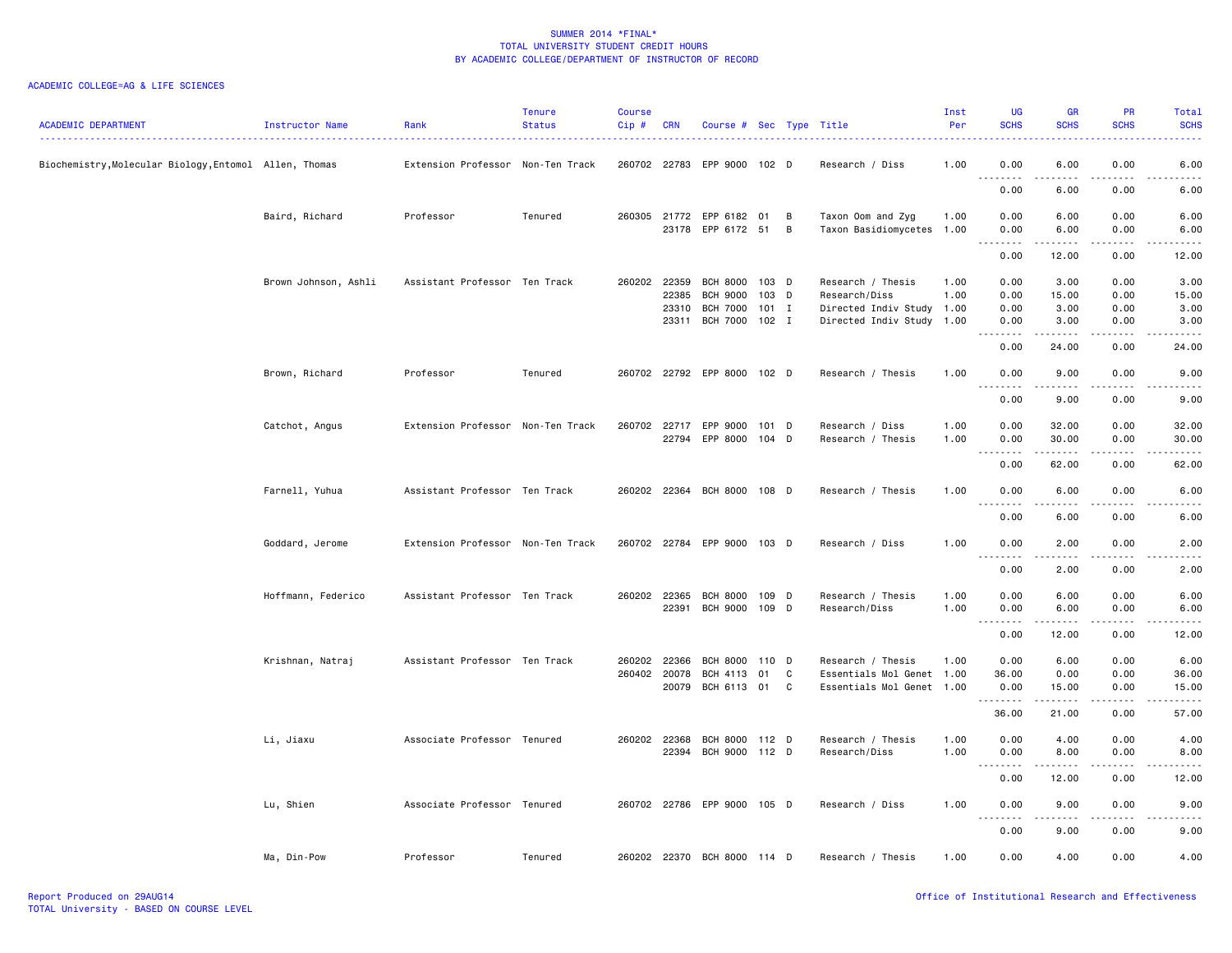| <b>ACADEMIC DEPARTMENT</b>                                                        | <b>Instructor Name</b> | Rank                              | <b>Tenure</b><br><b>Status</b> | Course<br>Cip# | <b>CRN</b>     | Course # Sec Type Title          |                |   |                                           | Inst<br>Per  | UG<br><b>SCHS</b>           | GR<br><b>SCHS</b>       | PR<br><b>SCHS</b>     | <b>Total</b><br><b>SCHS</b> |
|-----------------------------------------------------------------------------------|------------------------|-----------------------------------|--------------------------------|----------------|----------------|----------------------------------|----------------|---|-------------------------------------------|--------------|-----------------------------|-------------------------|-----------------------|-----------------------------|
|                                                                                   |                        |                                   |                                |                |                |                                  |                |   |                                           |              | .                           | .                       |                       |                             |
|                                                                                   |                        |                                   |                                |                |                |                                  |                |   |                                           |              | 0.00                        | 4.00                    | 0.00                  | 4.00                        |
| Biochemistry, Molecular Biology, Entomol Meyer, Florencia                         |                        | Assistant Professor Ten Track     |                                |                |                | 260202 22371 BCH 8000 115 D      |                |   | Research / Thesis                         | 1.00         | 0.00                        | 6.00                    | 0.00                  | 6.00                        |
|                                                                                   |                        |                                   |                                |                |                |                                  |                |   |                                           |              | 0.00                        | 6.00                    | 0.00                  | 6.00                        |
|                                                                                   | Musser, Fred           | Associate Professor Tenured       |                                | 011102 22570   |                | PSS 3423                         | 103 E          |   | Agronomy Internship                       | 1.00         | 6.00                        | 0.00                    | 0.00                  | 6.00                        |
|                                                                                   |                        |                                   |                                | 260702 22787   |                | EPP 9000<br>23611 EPP 4000 101 I | 106 D          |   | Research / Diss<br>Directed Indiv Study   | 1.00<br>1.00 | 0.00<br>1.00                | 3.00<br>0.00            | 0.00<br>0.00          | 3.00<br>1.00                |
|                                                                                   |                        |                                   |                                |                |                |                                  |                |   |                                           |              | .<br>7.00                   | 3.00                    | 0.00                  | 10.00                       |
|                                                                                   | Peng, Zhaohua          | Professor                         | Tenured                        |                |                | 260202 22399 BCH 9000 117 D      |                |   | Research/Diss                             | 1.00         | 0.00<br>.                   | 12.00                   | 0.00                  | 12.00                       |
|                                                                                   |                        |                                   |                                |                |                |                                  |                |   |                                           |              | 0.00                        | 12.00                   | 0.00                  | 12.00                       |
|                                                                                   | Riggins, John          | Assistant Professor Ten Track     |                                |                |                | 260702 22788 EPP 9000 107 D      |                |   | Research / Diss                           | 1.00         | 0.00<br>.                   | 3.00<br>$- - -$         | 0.00                  | 3.00                        |
|                                                                                   |                        |                                   |                                |                |                |                                  |                |   |                                           |              | 0.00                        | 3.00                    | 0.00                  | 3.00                        |
|                                                                                   | Sabanadzovic, Sead     | Professor                         | Tenured                        |                |                | 260702 22789 EPP 9000 108 D      |                |   | Research / Diss                           | 1.00         | 0.00<br>$\frac{1}{2}$       | 3.00<br>.               | 0.00                  | 3.00                        |
|                                                                                   |                        |                                   |                                |                |                |                                  |                |   |                                           |              | 0.00                        | 3.00                    | 0.00                  | 3.00                        |
|                                                                                   | Shan, Xueyan           | Research Assist Pro Non-Ten Track |                                | 260202 22378   |                | BCH 8000 122 D                   |                |   | Research / Thesis                         | 1.00         | 0.00                        | 6.00                    | 0.00                  | 6.00                        |
|                                                                                   |                        |                                   |                                |                | 22403          | BCH 9000 121 D                   |                |   | Research/Diss                             | 1.00         | 0.00<br><u>.</u>            | 6.00                    | 0.00                  | 6.00                        |
|                                                                                   |                        |                                   |                                |                |                |                                  |                |   |                                           |              | 0.00                        | 12.00                   | 0.00                  | 12.00                       |
|                                                                                   | Sparks, Darrell        | Assistant Professor Ten Track     |                                | 260202         | 22404          | BCH 9000                         | 122 D          |   | Research/Diss                             | 1.00         | 0.00                        | 6.00                    | 0.00                  | 6.00                        |
|                                                                                   |                        |                                   |                                | 260707         | 23086<br>23087 | PHY 7000<br>PHY 8000             | 101 I<br>109 D |   | Directed Indiv Study<br>Research / Thesis | 1.00<br>1.00 | 0.00<br>0.00                | 3.00<br>3.00            | 0.00<br>0.00          | 3.00<br>3.00                |
|                                                                                   |                        |                                   |                                |                |                |                                  |                |   |                                           |              | .                           | .                       | .                     |                             |
|                                                                                   |                        |                                   |                                |                |                |                                  |                |   |                                           |              | 0.00                        | 12.00                   | 0.00                  | 12.00                       |
|                                                                                   | Tomaso-Peterson, Maria | Research Assoc Prof Non-Ten Track |                                |                |                | 260702 22801 EPP 8000 111 D      |                |   | Research / Thesis                         | 1.00         | 0.00                        | 18.00                   | 0.00                  | 18.00                       |
|                                                                                   |                        |                                   |                                |                |                |                                  |                |   |                                           |              | 0.00                        | 18.00                   | 0.00                  | 18.00                       |
|                                                                                   | Willard, Scott         | Professor                         | Tenured                        | 260202 23577   |                | BCH 8000 51                      |                | D | Research / Thesis                         | 1.00         | 0.00                        | 1.00                    | 0.00                  | 1.00                        |
|                                                                                   |                        |                                   |                                | 260707         | 22421          | PHY 9000                         | 107            | D | Research / Diss                           | 1.00         | 0.00                        | 13.00                   | 0.00                  | 13.00                       |
|                                                                                   |                        |                                   |                                |                |                | 23074 PHY 8000 108 D             |                |   | Research / Thesis                         | 1.00         | 0.00<br><u>.</u><br>$- - -$ | 6.00<br>.               | 0.00<br>.             | 6.00                        |
|                                                                                   |                        |                                   |                                |                |                |                                  |                |   |                                           |              | 0.00                        | 20.00                   | 0.00                  | 20.00                       |
|                                                                                   | Willeford, Kenneth     | Professor                         | Tenured                        |                |                | 260202 22407 BCH 9000 125 D      |                |   | Research/Diss                             | 1.00         | 0.00<br>.                   | 1.00                    | 0.00                  | 1.00                        |
|                                                                                   |                        |                                   |                                |                |                |                                  |                |   |                                           |              | 0.00                        | 1.00                    | 0.00                  | 1.00                        |
| -------------------------------------<br>Biochemistry, Molecular Biology, Entomol |                        |                                   |                                |                |                |                                  |                |   |                                           |              | ========<br>43.00           | $= 222222222$<br>269.00 | $= 222222222$<br>0.00 | ==========<br>312.00        |
|                                                                                   |                        |                                   |                                |                |                |                                  |                |   |                                           |              | <b>SEBSEBED</b>             |                         | --------- -------     | ==========                  |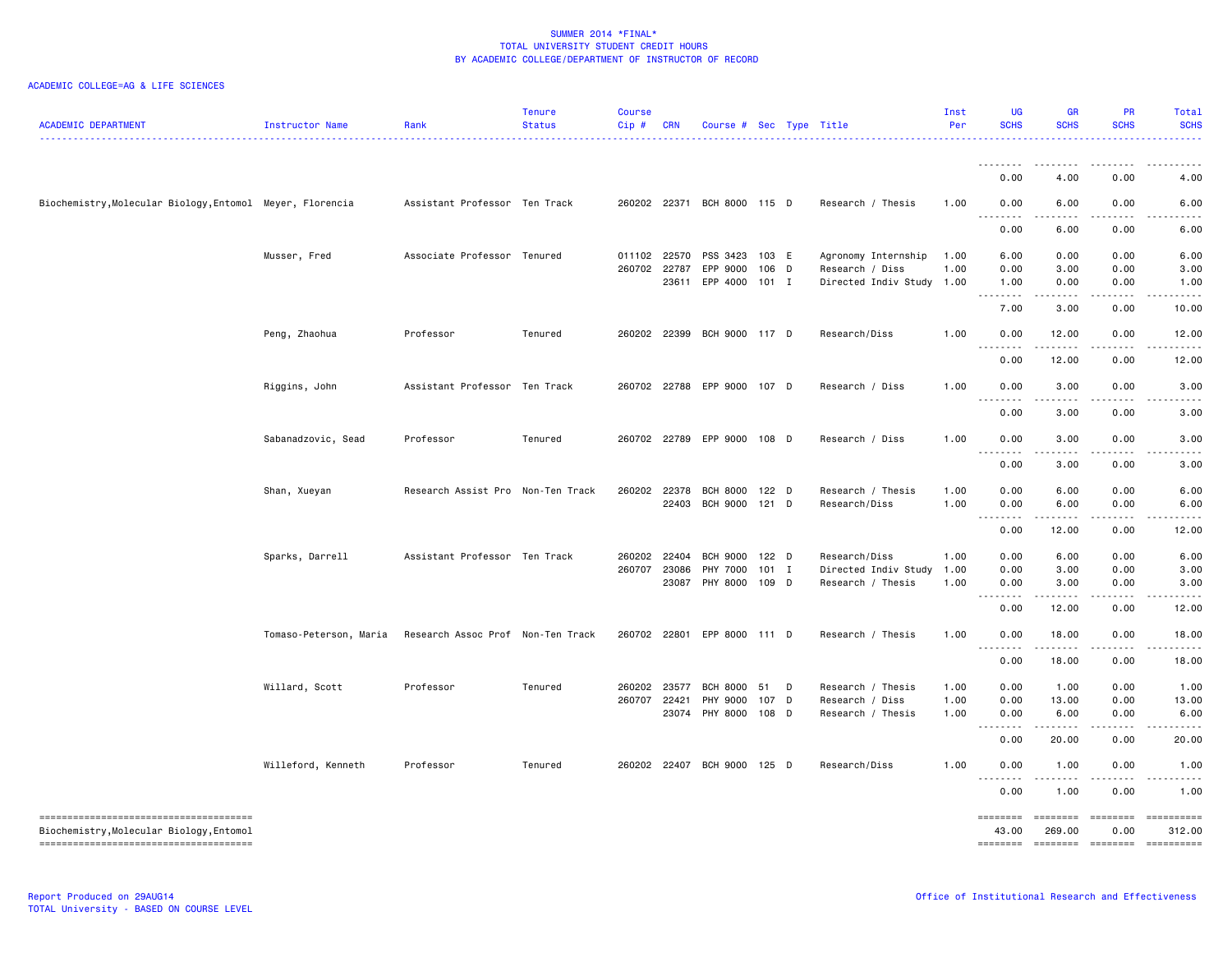| <b>ACADEMIC DEPARTMENT</b>                          | Instructor Name      | Rank                              | <b>Tenure</b><br><b>Status</b> | <b>Course</b><br>Cip# | <b>CRN</b>            | Course # Sec Type Title            |               |     |                                  | Inst<br>Per  | UG<br><b>SCHS</b>                                                                                                                                            | <b>GR</b><br><b>SCHS</b> | PR<br><b>SCHS</b>                   | Total<br><b>SCHS</b>                                                                                                                                          |
|-----------------------------------------------------|----------------------|-----------------------------------|--------------------------------|-----------------------|-----------------------|------------------------------------|---------------|-----|----------------------------------|--------------|--------------------------------------------------------------------------------------------------------------------------------------------------------------|--------------------------|-------------------------------------|---------------------------------------------------------------------------------------------------------------------------------------------------------------|
| Food Science, Nutrition & Health Promo Byrd, Sylvia |                      | Professor                         | Tenured                        |                       | 190599 22469<br>22520 | <b>FNH 8000</b><br><b>FNH 9000</b> | 101 D<br>51 D |     | Research/Thesis<br>Research/Diss | 1.00<br>1.00 | 0.00<br>0.00                                                                                                                                                 | 5.00<br>3.00             | 0.00<br>0.00                        | 5.00<br>3.00                                                                                                                                                  |
|                                                     |                      |                                   |                                |                       |                       |                                    |               |     |                                  |              | <b>.</b><br>0.00                                                                                                                                             | 8.00                     | 0.00                                | .<br>8.00                                                                                                                                                     |
|                                                     | Chang, Kow-Ching     | Professor                         | Tenured                        |                       | 190501 21374          | FNH 8653                           | 501 C         |     | Imp Eval Hp Prog                 | 0.51         | 0.00                                                                                                                                                         | 30.60                    | 0.00                                | 30.60                                                                                                                                                         |
|                                                     |                      |                                   |                                |                       | 23071                 | FNH 8653                           | 502 C         |     | Imp Eval Hp Prog                 | 0.51         | 0.00                                                                                                                                                         | 22.95                    | 0.00                                | 22.95                                                                                                                                                         |
|                                                     |                      |                                   |                                |                       |                       | 190599 22512 FNH 9000              | 02            | D   | Research/Diss                    | 1.00         | 0.00                                                                                                                                                         | 6.00                     | 0.00                                | 6.00                                                                                                                                                          |
|                                                     |                      |                                   |                                |                       |                       |                                    |               |     |                                  |              | .<br>0.00                                                                                                                                                    | .<br>59.55               | $\frac{1}{2}$<br>0.00               | $\frac{1}{2}$<br>59.55                                                                                                                                        |
|                                                     | Cheng, Wen-Hsing     | Associate Professor Ten Track     |                                | 190599                |                       | 22504 FNH 9000 103 D               |               |     | Research/Diss                    | 1.00         | 0.00                                                                                                                                                         | 12.00                    | 0.00                                | 12.00                                                                                                                                                         |
|                                                     |                      |                                   |                                |                       |                       |                                    |               |     |                                  |              | $- - - - -$<br>- - -<br>0.00                                                                                                                                 | .<br>12.00               | $\frac{1}{2}$<br>0.00               | . <u>.</u> .<br>12.00                                                                                                                                         |
|                                                     | Haque, Zahur         | Professor                         | Tenured                        | 190599                | 22472                 | <b>FNH 8000</b>                    | 104 D         |     | Research/Thesis                  | 1.00         | 0.00                                                                                                                                                         | 4.00                     | 0.00                                | 4.00                                                                                                                                                          |
|                                                     |                      |                                   |                                |                       | 22505                 | <b>FNH 9000</b>                    | $104$ D       |     | Research/Diss                    | 1.00         | 0.00                                                                                                                                                         | 12.00                    | 0.00                                | 12.00                                                                                                                                                         |
|                                                     |                      |                                   |                                |                       | 22514                 | <b>FNH 9000</b>                    | 04            | D   | Research/Diss                    | 1.00         | 0.00                                                                                                                                                         | 3.00                     | 0.00                                | 3.00                                                                                                                                                          |
|                                                     |                      |                                   |                                |                       | 22523                 | <b>FNH 9000</b>                    | 54            | D   | Research/Diss                    | 1.00         | 0.00                                                                                                                                                         | 3.00                     | 0.00                                | 3.00                                                                                                                                                          |
|                                                     |                      |                                   |                                |                       |                       |                                    |               |     |                                  |              | .<br>0.00                                                                                                                                                    | .<br>22.00               | .<br>0.00                           | $\omega$ is $\omega$ in .<br>22.00                                                                                                                            |
|                                                     | Hunt, Barry          | Professor                         | Tenured                        | 190599                |                       | 23107 FNH 7000 501 I               |               |     | Directed Indiv Study 1.00        |              | 0.00                                                                                                                                                         | 1.00                     | 0.00                                | 1.00                                                                                                                                                          |
|                                                     |                      |                                   |                                |                       |                       |                                    |               |     |                                  |              | د د د د<br>0.00                                                                                                                                              | المستمد<br>1.00          | 0.00                                | .<br>1.00                                                                                                                                                     |
|                                                     | Kim, Tae Jo          | Research Assist Pro Non-Ten Track |                                | 190599                |                       | 22474 FNH 8000 106 D               |               |     | Research/Thesis                  | 1.00         | 0.00                                                                                                                                                         | 5.00                     | 0.00                                | 5.00                                                                                                                                                          |
|                                                     |                      |                                   |                                |                       |                       |                                    |               |     |                                  |              | .<br>0.00                                                                                                                                                    | .<br>5.00                | $\sim$ $\sim$ $\sim$ $\sim$<br>0.00 | .<br>5.00                                                                                                                                                     |
|                                                     | Matich, June         | Instructor                        | Non-Ten Track                  | 190503                | 20722                 | HS 2293                            | 001 C         |     | Indiv & Family Nutri 1.00        |              | 6.00                                                                                                                                                         | 0.00                     | 0.00                                | 6.00                                                                                                                                                          |
|                                                     |                      |                                   |                                | 190504                | 20665                 | FNH 2293                           | 001 C         |     | Indiv & Family Nutri 1.00        |              | 24.00                                                                                                                                                        | 0.00                     | 0.00                                | 24.00                                                                                                                                                         |
|                                                     |                      |                                   |                                |                       | 513102 20666          | FNH 3003 101 E                     |               |     | NTR Work Experience              | 1.00         | 3.00                                                                                                                                                         | 0.00                     | 0.00                                | 3.00                                                                                                                                                          |
|                                                     |                      |                                   |                                |                       |                       |                                    |               |     |                                  |              | <u>.</u><br>33.00                                                                                                                                            | .<br>0.00                | $\frac{1}{2}$<br>0.00               | $\frac{1}{2}$<br>33.00                                                                                                                                        |
|                                                     | Mitchell, Qshequilla | Lecturer                          | Non-Ten Track                  |                       | 190501 21374          | FNH 8653                           | 501 C         |     | Imp Eval Hp Prog                 | 0.49         | 0.00                                                                                                                                                         | 29.40                    | 0.00                                | 29.40                                                                                                                                                         |
|                                                     |                      |                                   |                                |                       | 23071                 | FNH 8653 502 C                     |               |     | Imp Eval Hp Prog                 | 0.49         | 0.00                                                                                                                                                         | 22.05                    | 0.00                                | 22.05                                                                                                                                                         |
|                                                     |                      |                                   |                                |                       |                       |                                    |               |     |                                  |              | -----<br>$\sim$ $\sim$ $\sim$                                                                                                                                | .                        | .                                   | .                                                                                                                                                             |
|                                                     |                      |                                   |                                |                       |                       |                                    |               |     |                                  |              | 0.00                                                                                                                                                         | 51.45                    | 0.00                                | 51.45                                                                                                                                                         |
|                                                     | Pylate, Leah         | Non-Faculty                       | Not Applicable                 |                       |                       | 190501 21891 FNH 3163 501 C        |               |     | Basic Principle Heal 1.00        |              | 81.00<br>. <b>.</b>                                                                                                                                          | 0.00                     | 0.00<br>$\frac{1}{2}$               | 81.00<br>.                                                                                                                                                    |
|                                                     |                      |                                   |                                |                       |                       |                                    |               |     |                                  |              | 81.00                                                                                                                                                        | 0.00                     | 0.00                                | 81.00                                                                                                                                                         |
|                                                     | Schilling, Mark      | Associate Professor Tenured       |                                | 190599                | 22476                 | <b>FNH 8000</b>                    | 108 D         |     | Research/Thesis                  | 1.00         | 0.00                                                                                                                                                         | 7.00                     | 0.00                                | 7.00                                                                                                                                                          |
|                                                     |                      |                                   |                                |                       | 22508                 | <b>FNH 9000</b>                    | 107 D         |     | Research/Diss                    | 1.00         | 0.00                                                                                                                                                         | 13.00                    | 0.00                                | 13.00                                                                                                                                                         |
|                                                     |                      |                                   |                                |                       |                       | 22517 FNH 9000 07                  |               | D   | Research/Diss                    | 1.00         | 0.00<br>$\frac{1}{2} \left( \frac{1}{2} \right) \left( \frac{1}{2} \right) \left( \frac{1}{2} \right) \left( \frac{1}{2} \right) \left( \frac{1}{2} \right)$ | 12.00<br>.               | 0.00                                | 12.00<br>$\frac{1}{2} \left( \frac{1}{2} \right) \left( \frac{1}{2} \right) \left( \frac{1}{2} \right) \left( \frac{1}{2} \right) \left( \frac{1}{2} \right)$ |
|                                                     |                      |                                   |                                |                       |                       |                                    |               |     |                                  |              | 0.00                                                                                                                                                         | 32.00                    | 0.00                                | 32.00                                                                                                                                                         |
|                                                     | Silva, Juan          | Professor                         | Tenured                        |                       | 190501 23041          | FNH 8111                           | 51            | - S | Food Sc Nutr & Healt 1.00        |              | 0.00                                                                                                                                                         | 5.00                     | 0.00                                | 5.00                                                                                                                                                          |
|                                                     |                      |                                   |                                |                       | 23042                 | FNH 8121                           | 52            | - S | FNH Seminar                      | 1.00         | 0.00                                                                                                                                                         | 1.00                     | 0.00                                | 1.00                                                                                                                                                          |
|                                                     |                      |                                   |                                | 190599                | 22477                 | <b>FNH 8000</b>                    | 109           | D   | Research/Thesis                  | 1.00         | 0.00                                                                                                                                                         | 3.00                     | 0.00                                | 3.00                                                                                                                                                          |
|                                                     |                      |                                   |                                |                       | 22494                 | <b>FNH 8000</b>                    | 09            | D   | Research/Thesis                  | 1.00         | 0.00                                                                                                                                                         | 3.00                     | 0.00                                | 3.00                                                                                                                                                          |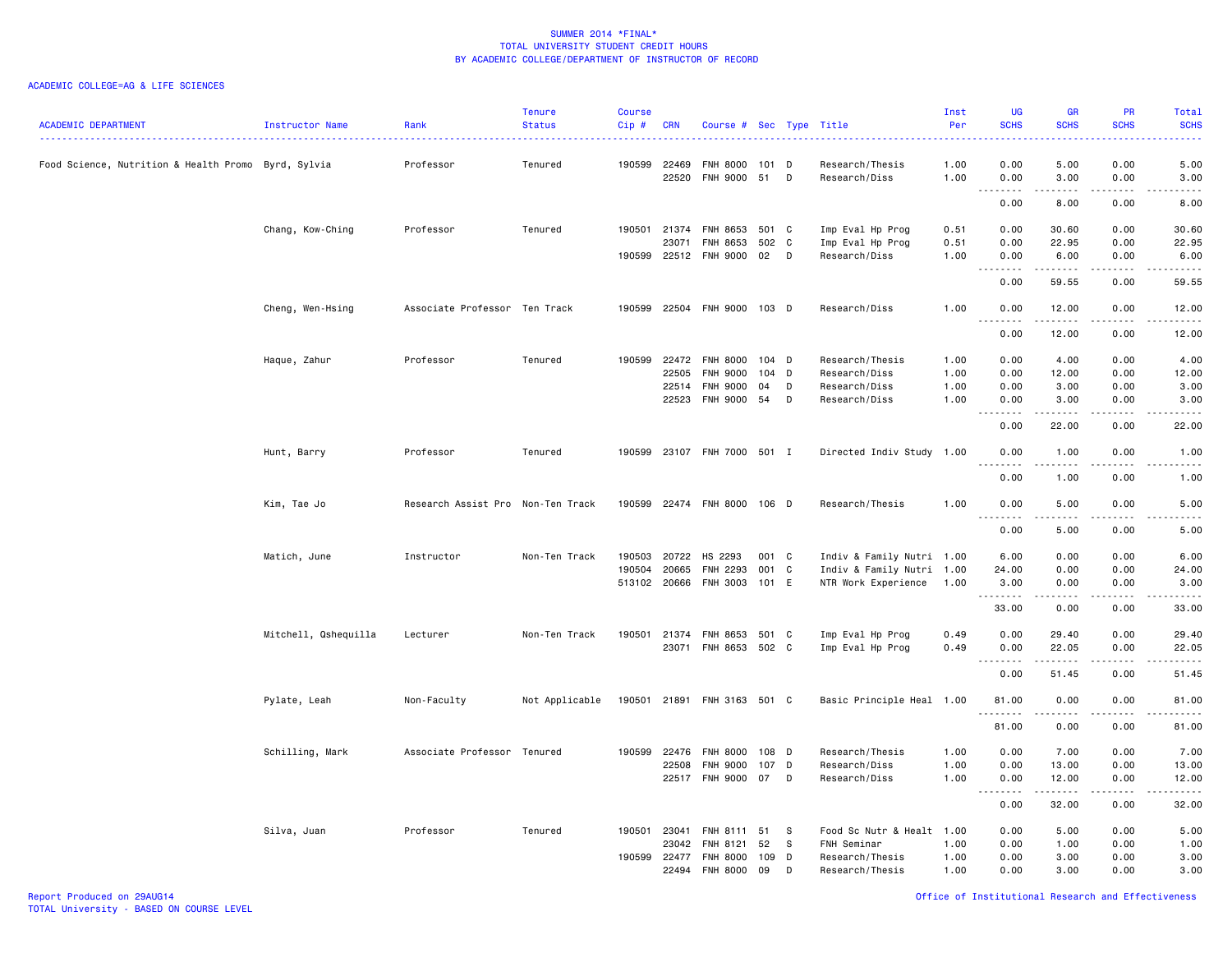| <b>ACADEMIC DEPARTMENT</b>                         | <b>Instructor Name</b> | Rank                        | <b>Tenure</b><br><b>Status</b> | <b>Course</b><br>Cip# | <b>CRN</b> | Course # Sec Type Title     |         |                           | Inst<br>Per | <b>UG</b><br><b>SCHS</b> | <b>GR</b><br><b>SCHS</b> | <b>PR</b><br><b>SCHS</b> | <b>Total</b><br><b>SCHS</b> |
|----------------------------------------------------|------------------------|-----------------------------|--------------------------------|-----------------------|------------|-----------------------------|---------|---------------------------|-------------|--------------------------|--------------------------|--------------------------|-----------------------------|
|                                                    |                        |                             |                                |                       |            |                             |         |                           |             |                          |                          |                          |                             |
| Food Science, Nutrition & Health Promo Silva, Juan |                        | Professor                   | Tenured                        | 190599                | 22509      | FNH 9000 108 D              |         | Research/Diss             | 1.00        | 0.00                     | 9.00                     | 0.00                     | 9.00                        |
|                                                    |                        |                             |                                |                       | 23440      | <b>FNH 7000</b>             | $101$ I | Directed Indiv Study 1.00 |             | 0.00                     | 1.00                     | 0.00                     | 1.00                        |
|                                                    |                        |                             |                                |                       | 23441      | <b>FNH 7000</b>             | $102$ I | Directed Indiv Study 1.00 |             | 0.00                     | 1.00                     | 0.00                     | 1.00                        |
|                                                    |                        |                             |                                |                       | 23442      | <b>FNH 7000</b>             | 103 I   | Directed Indiv Study 1.00 |             | 0.00                     | 1.00                     | 0.00                     | 1.00                        |
|                                                    |                        |                             |                                |                       | 23443      | FNH 7000 104 I              |         | Directed Indiv Study 1.00 |             | 0.00                     | 1.00                     | 0.00                     | 1.00                        |
|                                                    |                        |                             |                                |                       | 23444      | <b>FNH 7000</b>             | $105$ I | Directed Indiv Study 1.00 |             | 0.00                     | 1.00                     | 0.00                     | 1.00                        |
|                                                    |                        |                             |                                |                       | 23445      | <b>FNH 7000</b>             | 106 I   | Directed Indiv Study 1.00 |             | 0.00                     | 1.00                     | 0.00                     | 1.00                        |
|                                                    |                        |                             |                                |                       | 23447      | <b>FNH 7000</b>             | 108 I   | Directed Indiv Study 1.00 |             | 0.00                     | 1.00                     | 0.00                     | 1.00                        |
|                                                    |                        |                             |                                |                       |            | 23448 FNH 7000 109 I        |         | Directed Indiv Study 1.00 |             | 0.00                     | 1.00                     | 0.00                     | 1.00                        |
|                                                    |                        |                             |                                |                       |            |                             |         |                           |             | .<br>0.00                | . <u>.</u><br>29.00      | -----<br>0.00            | .<br>29.00                  |
|                                                    | Thompson, Amy          | Lecturer                    | Non-Ten Track                  |                       |            | 190501 21372 FNH 6393 501 C |         | Prevention of Diseas 1.00 |             | 0.00                     | 60.00                    | 0.00                     | 60.00                       |
|                                                    |                        |                             |                                |                       |            |                             |         |                           |             | --------<br>0.00         | 60.00                    | .<br>0.00                | 60.00                       |
|                                                    | Tidwell, Diane         | Associate Professor Tenured |                                | 190599                |            | 22478 FNH 8000 110 D        |         | Research/Thesis           | 1.00        | 0.00                     | 10.00<br>------          | 0.00<br>-----            | 10.00<br>.                  |
|                                                    |                        |                             |                                |                       |            |                             |         |                           |             | --------<br>0.00         | 10.00                    | 0.00                     | 10.00                       |
|                                                    | Williams, Ronald       | Lecturer                    | Non-Ten Track                  | 190501                | 21371      | FNH 4783                    | 551 C   | Sch Comm Drug Use Pr 1.00 |             | 42.00                    | 0.00                     | 0.00                     | 42.00                       |
|                                                    |                        |                             |                                |                       |            | 190502 21373 FNH 6783 551 C |         | Sch Comm Drug Use Pr 1.00 |             | 0.00                     | 30.00                    | 0.00                     | 30.00                       |
|                                                    |                        |                             |                                |                       |            |                             |         |                           |             | --------<br>42.00        | 30.00                    | 0.00                     | 72.00                       |
|                                                    |                        |                             |                                |                       |            |                             |         |                           |             | ========                 | ========                 | <b>EEEEEEE</b>           | EEEEEEEE                    |
| Food Science, Nutrition & Health Promo             |                        |                             |                                |                       |            |                             |         |                           |             | 156,00<br>========       | 320.00<br>========       | 0.00<br>---------        | 476.00<br>==========        |
|                                                    |                        |                             |                                |                       |            |                             |         |                           |             |                          |                          |                          |                             |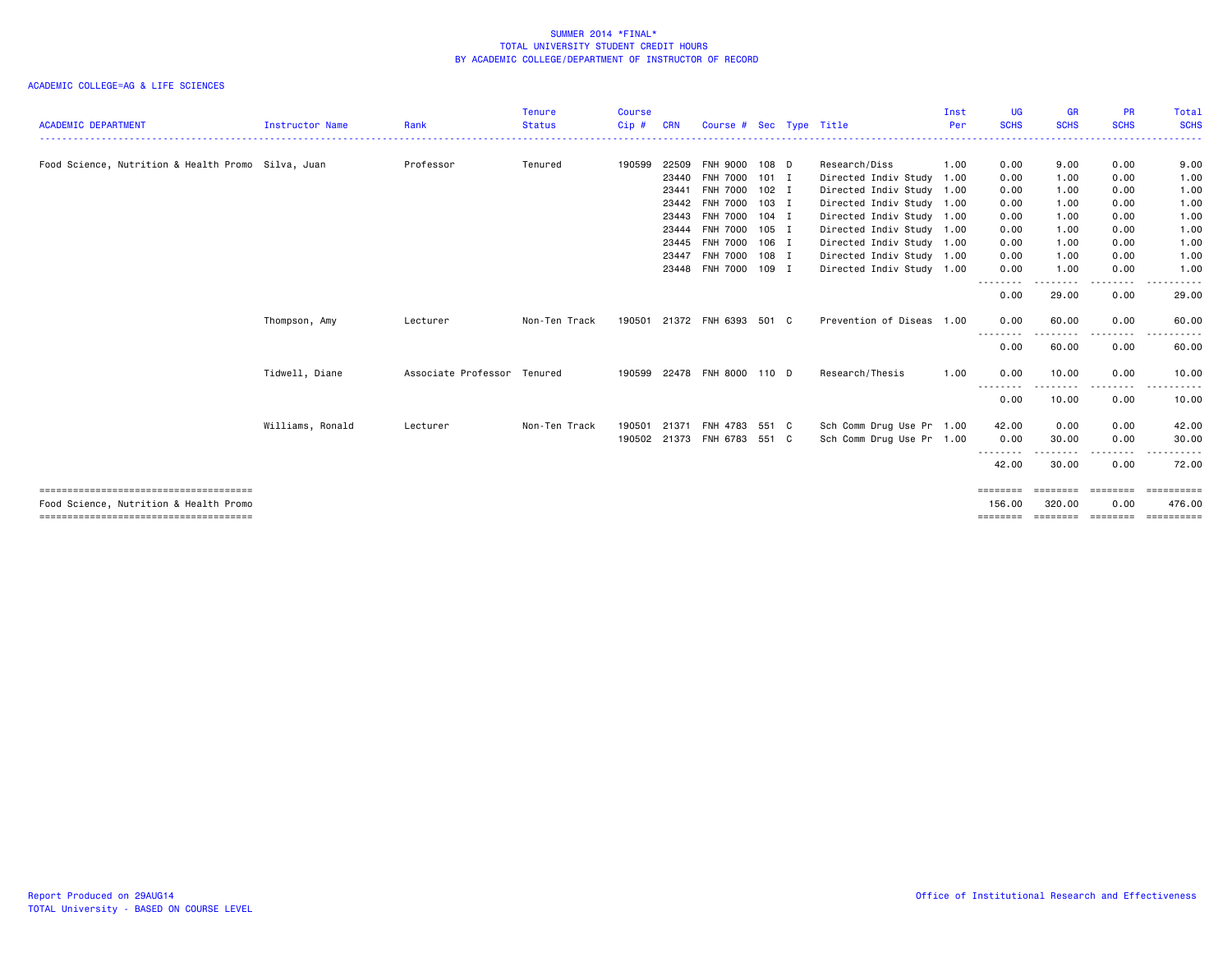| <b>ACADEMIC DEPARTMENT</b>            | Instructor Name      | Rank                          | <b>Tenure</b><br><b>Status</b> | <b>Course</b><br>Cip# | <b>CRN</b>   | Course # Sec Type Title |       |              |                           | Inst<br>Per | <b>UG</b><br><b>SCHS</b>            | <b>GR</b><br><b>SCHS</b> | <b>PR</b><br><b>SCHS</b>                                                                                                                                                                | Total<br><b>SCHS</b> |
|---------------------------------------|----------------------|-------------------------------|--------------------------------|-----------------------|--------------|-------------------------|-------|--------------|---------------------------|-------------|-------------------------------------|--------------------------|-----------------------------------------------------------------------------------------------------------------------------------------------------------------------------------------|----------------------|
|                                       |                      |                               |                                |                       |              |                         |       |              |                           |             | . <b>.</b>                          | -----                    |                                                                                                                                                                                         | .                    |
| Landscape Architecture                | Brzuszek, Robert     | Associate Professor Tenured   |                                | 040601                | 23232        | LA 4000                 | 51    | $\mathbf{I}$ | Directed Indiv Study 1.00 |             | 3.00                                | 0.00                     | 0.00                                                                                                                                                                                    | 3.00                 |
|                                       |                      |                               |                                |                       | 23565        | LA 8000                 | 52    | D            | Research / Thesis         | 1.00        | 0.00<br>--------                    | 3.00<br>.                | 0.00<br>$\frac{1}{2} \left( \frac{1}{2} \right) \left( \frac{1}{2} \right) \left( \frac{1}{2} \right) \left( \frac{1}{2} \right) \left( \frac{1}{2} \right) \left( \frac{1}{2} \right)$ | 3.00<br>.<br>$  -$   |
|                                       |                      |                               |                                |                       |              |                         |       |              |                           |             | 3.00                                | 3.00                     | 0.00                                                                                                                                                                                    | 6.00                 |
|                                       | Fulford, Charles     | Associate Professor Tenured   |                                |                       | 040601 21653 | LA 4990                 | 801 A |              | Special Topic In LA       | 1.00        | 27.00                               | 0.00                     | 0.00                                                                                                                                                                                    | 27.00                |
|                                       |                      |                               |                                |                       | 21654        | LA 6990                 | 801 A |              | Special Topic In LA       | 1.00        | 0.00                                | 3.00                     | 0.00                                                                                                                                                                                    | 3.00                 |
|                                       |                      |                               |                                |                       | 22223        | LA 4990                 | 01 C  |              | Special Topic In LA       | 1.00        | 15.00                               | 0.00                     | 0.00                                                                                                                                                                                    | 15.00                |
|                                       |                      |                               |                                |                       |              |                         |       |              |                           |             | .<br>42.00                          | .<br>3.00                | .<br>0.00                                                                                                                                                                               | .<br>45.00           |
|                                       | Gallo, Warren        | Assistant Professor Ten Track |                                | 040601                | 23523        | LA 8000                 | 51    | D            | Research / Thesis         | 1.00        | 0.00                                | 3.00                     | 0.00                                                                                                                                                                                    | 3.00                 |
|                                       |                      |                               |                                |                       |              |                         |       |              |                           |             | .<br>0.00                           | 3.00                     | $\frac{1}{2} \frac{1}{2} \frac{1}{2} \frac{1}{2} \frac{1}{2} \frac{1}{2}$<br>0.00                                                                                                       | 3.00                 |
|                                       | Rood, Cynthia        | Lecturer                      | Non-Ten Track                  | 040601                |              | 21431 LA 1803           | 501 C |              | Land Arch Appre           | 1.00        | 63.00                               | 0.00                     | 0.00                                                                                                                                                                                    | 63.00                |
|                                       |                      |                               |                                |                       |              |                         |       |              |                           |             | --------<br>63.00                   | - - - -<br>0.00          | . <b>.</b><br>0.00                                                                                                                                                                      | .<br>63.00           |
|                                       | Schauwecker, Timothy | Associate Professor Tenured   |                                |                       | 010605 20775 | LA 1711                 | 101 E |              | LC Internship I           | 1.00        | 8.00                                | 0.00                     | 0.00                                                                                                                                                                                    | 8.00                 |
|                                       |                      |                               |                                |                       | 20777        | LA 2711                 | 101 E |              | LC Internship II          | 1.00        | 7.00                                | 0.00                     | 0.00                                                                                                                                                                                    | 7.00                 |
|                                       |                      |                               |                                |                       | 20778        | LA 3711                 | 101 E |              | LC Internship III         | 1.00        | 6.00                                | 0.00                     | 0.00                                                                                                                                                                                    | 6.00                 |
|                                       |                      |                               |                                |                       | 040601 23342 | LA 8000                 | 01    | D            | Research / Thesis         | 1.00        | 0.00                                | 3.00                     | 0.00                                                                                                                                                                                    | 3.00                 |
|                                       |                      |                               |                                |                       |              | 23420 LA 4000           | 52    | $\mathbf{I}$ | Directed Indiv Study 1.00 |             | 3.00<br>----                        | 0.00<br>----             | 0.00<br>$\frac{1}{2} \left( \frac{1}{2} \right) \left( \frac{1}{2} \right) \left( \frac{1}{2} \right) \left( \frac{1}{2} \right)$                                                       | 3.00                 |
|                                       |                      |                               |                                |                       |              |                         |       |              |                           |             | 24.00                               | 3.00                     | 0.00                                                                                                                                                                                    | 27.00                |
|                                       | Seymour, Michael     | Associate Professor Tenured   |                                |                       |              | 040601 23298 LA 7000    | 03    | <b>I</b>     | Directed Indiv Study 1.00 |             | 0.00                                | 3.00                     | 0.00                                                                                                                                                                                    | 3.00                 |
|                                       |                      |                               |                                |                       |              |                         |       |              |                           |             | --------<br>0.00                    | $\frac{1}{2}$<br>3.00    | .<br>0.00                                                                                                                                                                               | .<br>3.00            |
|                                       | Walker, Jason        | Associate Professor Tenured   |                                | 040601                |              | 20776 LA 2652           | 001 Q |              | LA Precedent Studies 1.00 |             | 6.00                                | 0.00                     | 0.00                                                                                                                                                                                    | 6.00                 |
|                                       |                      |                               |                                |                       |              |                         |       |              |                           |             | $\cdots \cdots \cdots$<br>.<br>6.00 | 0.00                     | 0.00                                                                                                                                                                                    | 6.00                 |
|                                       |                      |                               |                                |                       |              |                         |       |              |                           |             |                                     |                          | ---------                                                                                                                                                                               | ==========           |
| Landscape Architecture                |                      |                               |                                |                       |              |                         |       |              |                           |             | ========<br>138.00                  | ========<br>15.00        | 0.00                                                                                                                                                                                    | 153.00               |
| ------------------------------------- |                      |                               |                                |                       |              |                         |       |              |                           |             |                                     |                          | ======== ======== ======== ==========                                                                                                                                                   |                      |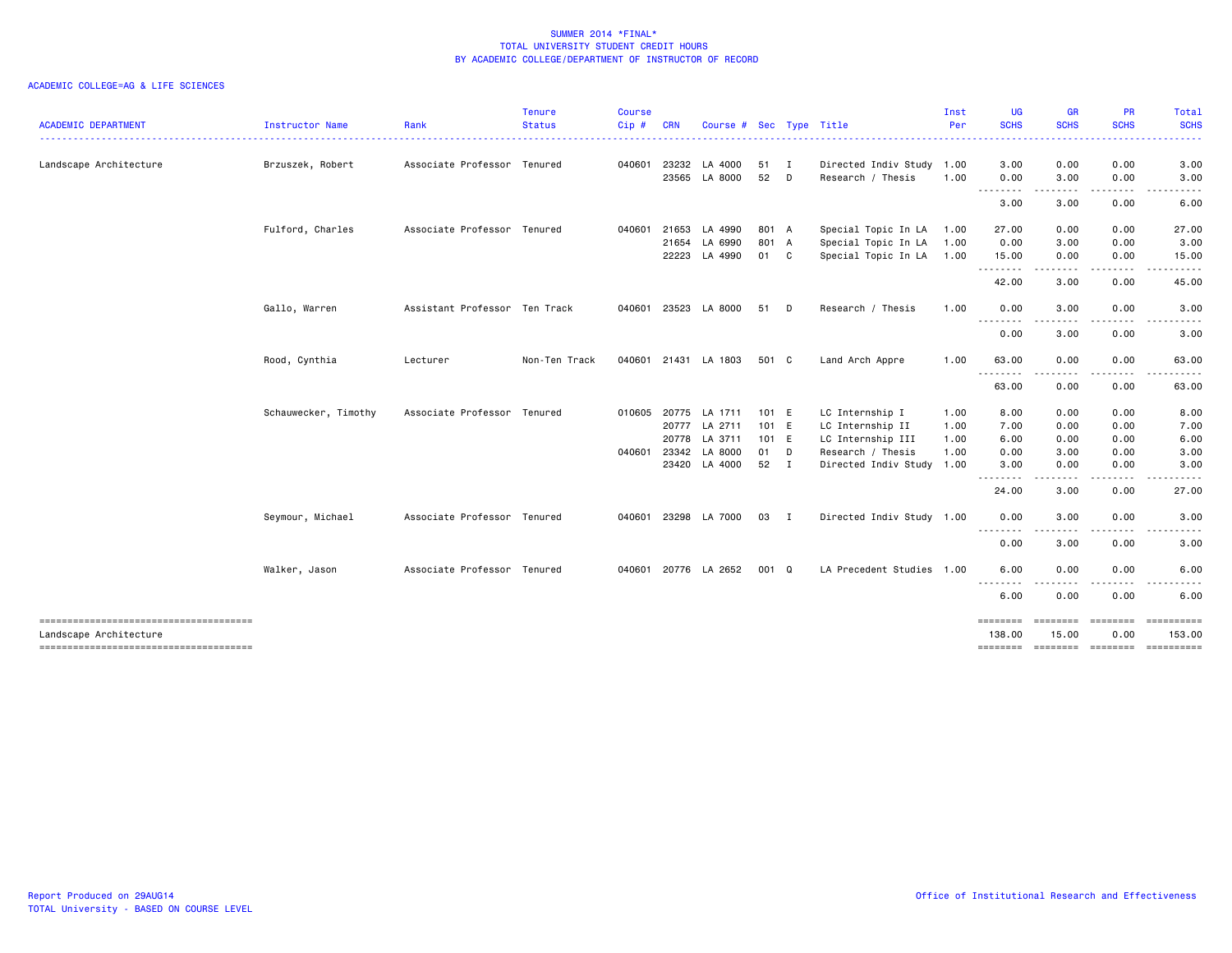| <b>ACADEMIC DEPARTMENT</b> | Instructor Name    | Rank                              | <b>Tenure</b><br><b>Status</b> | Course<br>Cip#         | <b>CRN</b>            | Course # Sec Type Title                             |                                      |   |                                                                       | Inst<br>Per          | UG<br><b>SCHS</b>                                                                                                                                                                                                                                  | <b>GR</b><br><b>SCHS</b>   | <b>PR</b><br><b>SCHS</b>     | Total<br><b>SCHS</b><br>$\frac{1}{2} \left( \frac{1}{2} \right) \left( \frac{1}{2} \right) \left( \frac{1}{2} \right) \left( \frac{1}{2} \right)$ |
|----------------------------|--------------------|-----------------------------------|--------------------------------|------------------------|-----------------------|-----------------------------------------------------|--------------------------------------|---|-----------------------------------------------------------------------|----------------------|----------------------------------------------------------------------------------------------------------------------------------------------------------------------------------------------------------------------------------------------------|----------------------------|------------------------------|---------------------------------------------------------------------------------------------------------------------------------------------------|
| Plant & Soil Sciences      | Baldwin, Brian     | Professor                         | Tenured                        | 011102 21053<br>020401 | 21911<br>020402 22008 | PSS 3423<br>PSS 8000<br>PSS 9000                    | 102 E<br>102 <sub>D</sub><br>$102$ D |   | Agronomy Internship<br>Research / Thesis<br>Research / Diss           | 1.00<br>1.00<br>1.00 | 12.00<br>0.00<br>0.00                                                                                                                                                                                                                              | 0.00<br>6.00<br>3.00       | 0.00<br>0.00<br>0.00         | 12.00<br>6.00<br>3.00                                                                                                                             |
|                            |                    |                                   |                                |                        |                       |                                                     |                                      |   |                                                                       |                      | 12.00                                                                                                                                                                                                                                              | .<br>9.00                  | -----<br>0.00                | .<br>21.00                                                                                                                                        |
|                            | Baldwin, Christian | Assistant Professor Ten Track     |                                |                        |                       | 020401 21912 PSS 8000 103 D                         |                                      |   | Research / Thesis                                                     | 1.00                 | 0.00<br>.                                                                                                                                                                                                                                          | 12.00<br>.                 | 0.00<br>.                    | 12.00<br>.                                                                                                                                        |
|                            |                    |                                   |                                |                        |                       |                                                     |                                      |   |                                                                       |                      | 0.00                                                                                                                                                                                                                                               | 12.00                      | 0.00                         | 12.00                                                                                                                                             |
|                            | Bi, Guihong        | Research Assoc Prof Non-Ten Track |                                |                        |                       | 020402 22009 PSS 9000 103 D                         |                                      |   | Research / Diss                                                       | 1.00                 | 0.00<br>.                                                                                                                                                                                                                                          | 6.00<br>.                  | 0.00<br>.                    | 6.00<br>$\frac{1}{2}$                                                                                                                             |
|                            |                    |                                   |                                |                        |                       |                                                     |                                      |   |                                                                       |                      | 0.00                                                                                                                                                                                                                                               | 6.00                       | 0.00                         | 6.00                                                                                                                                              |
|                            | Bond, Jason        | Research Assoc Prof Non-Ten Track |                                | 020401<br>020402       | 21914<br>23600        | PSS 8000<br>PSS 9000 124 D                          | 105 D                                |   | Research / Thesis<br>Research / Diss                                  | 1.00<br>1.00         | 0.00<br>0.00<br>.                                                                                                                                                                                                                                  | 12.00<br>6.00<br>د د د د د | 0.00<br>0.00<br>.            | 12.00<br>6.00<br>$\omega_{\rm c} = \omega_{\rm c} = \omega_{\rm c}$                                                                               |
|                            |                    |                                   |                                |                        |                       |                                                     |                                      |   |                                                                       |                      | 0.00                                                                                                                                                                                                                                               | 18.00                      | 0.00                         | 18.00                                                                                                                                             |
|                            | Byrd, John         | Extension Professor Non-Ten Track |                                |                        | 020401 21915          | PSS 8000<br>020402 22010 PSS 9000 104 D             | 106 D                                |   | Research / Thesis<br>Research / Diss                                  | 1.00<br>1.00         | 0.00<br>0.00<br>$\sim$ $\sim$ $\sim$<br>$\frac{1}{2} \left( \frac{1}{2} \right) \left( \frac{1}{2} \right) \left( \frac{1}{2} \right) \left( \frac{1}{2} \right) \left( \frac{1}{2} \right) \left( \frac{1}{2} \right) \left( \frac{1}{2} \right)$ | 13.00<br>6.00<br>.         | 0.00<br>0.00<br>.            | 13.00<br>6.00<br>.                                                                                                                                |
|                            |                    |                                   |                                |                        |                       |                                                     |                                      |   |                                                                       |                      | 0.00                                                                                                                                                                                                                                               | 19.00                      | 0.00                         | 19.00                                                                                                                                             |
|                            | Coker, Christine   | Research Assoc Prof Non-Ten Track |                                |                        |                       | 020402 22011 PSS 9000 105 D                         |                                      |   | Research / Diss                                                       | 1.00                 | 0.00<br>$- - - - -$<br>$\sim$ $\sim$ $\sim$                                                                                                                                                                                                        | 6.00<br>$- - - - -$        | 0.00<br>.                    | 6.00<br>-----                                                                                                                                     |
|                            |                    |                                   |                                |                        |                       |                                                     |                                      |   |                                                                       |                      | 0.00                                                                                                                                                                                                                                               | 6.00                       | 0.00                         | 6.00                                                                                                                                              |
|                            | Cox, Michael       | Professor                         | Tenured                        | 020401 21917           | 011102 21052          | PSS 3423<br>PSS 8000<br>020402 23204 PSS 7000 101 I | 101 E<br>108 D                       |   | Agronomy Internship<br>Research / Thesis<br>Directed Indiv Study 1.00 | 1.00<br>1.00         | 3.00<br>0.00<br>0.00                                                                                                                                                                                                                               | 0.00<br>1.00<br>3.00       | 0.00<br>0.00<br>0.00         | 3.00<br>1.00<br>3.00                                                                                                                              |
|                            |                    |                                   |                                |                        |                       |                                                     |                                      |   |                                                                       |                      | .<br>3.00                                                                                                                                                                                                                                          | -----<br>4.00              | $\sim$ $\sim$ $\sim$<br>0.00 | -----<br>7.00                                                                                                                                     |
|                            | Denny, Geoffrey    | Extension Assist Pr Non-Ten Track |                                |                        |                       | 020401 21918 PSS 8000 109 D                         |                                      |   | Research / Thesis                                                     | 1.00                 | 0.00<br>$\sim$ $\sim$ $\sim$                                                                                                                                                                                                                       | 6.00<br>----               | 0.00                         | 6.00                                                                                                                                              |
|                            |                    |                                   |                                |                        |                       |                                                     |                                      |   |                                                                       |                      | 0.00                                                                                                                                                                                                                                               | 6.00                       | 0.00                         | 6.00                                                                                                                                              |
|                            | Dodds, Darrin      | Extension Assoc Pro Non-Ten Track |                                | 020401 21919           | 21951                 | PSS 8000 110 D<br>PSS 8000 11                       |                                      | D | Research / Thesis<br>Research / Thesis                                | 1.00<br>1.00         | 0.00<br>0.00                                                                                                                                                                                                                                       | 18.00<br>1.00<br>.         | 0.00<br>0.00<br>.            | 18.00<br>1.00<br>.                                                                                                                                |
|                            |                    |                                   |                                |                        |                       |                                                     |                                      |   |                                                                       |                      | 0.00                                                                                                                                                                                                                                               | 19.00                      | 0.00                         | 19.00                                                                                                                                             |
|                            | Golden, Bobby      | Research Assist Pro Non-Ten Track |                                | 020401                 | 21921                 | PSS 8000 112 D                                      |                                      |   | Research / Thesis                                                     | 1.00                 | 0.00<br>.                                                                                                                                                                                                                                          | 6.00<br>.                  | 0.00<br>$\sim$ $\sim$ $\sim$ | 6.00<br>$\frac{1}{2}$                                                                                                                             |
|                            |                    |                                   |                                |                        |                       |                                                     |                                      |   |                                                                       |                      | 0.00                                                                                                                                                                                                                                               | 6.00                       | 0.00                         | 6.00                                                                                                                                              |
|                            | Harkess, Richard   | Professor                         | Tenured                        | 010601                 | 21054                 | PSS 3433                                            | 101 E                                |   | Hort Internship                                                       | 1.00                 | 15.00                                                                                                                                                                                                                                              | 0.00                       | 0.00                         | 15.00                                                                                                                                             |
|                            |                    |                                   |                                | 020401 21922           |                       | PSS 8000<br>020402 22015 PSS 9000 109 D             | 113 D                                |   | Research / Thesis<br>Research / Diss                                  | 1.00<br>1.00         | 0.00<br>0.00                                                                                                                                                                                                                                       | 19.00<br>15.00             | 0.00<br>0.00                 | 19.00<br>15.00                                                                                                                                    |
|                            |                    |                                   |                                |                        |                       |                                                     |                                      |   |                                                                       |                      | .<br>15.00                                                                                                                                                                                                                                         | .<br>34.00                 | .<br>0.00                    | 49.00                                                                                                                                             |
|                            | Henry, William     | Associate Professor Ten Track     |                                |                        |                       | 020401 21923 PSS 8000 114 D                         |                                      |   | Research / Thesis                                                     | 1.00                 | 0.00                                                                                                                                                                                                                                               | 12.00                      | 0.00                         | 12.00                                                                                                                                             |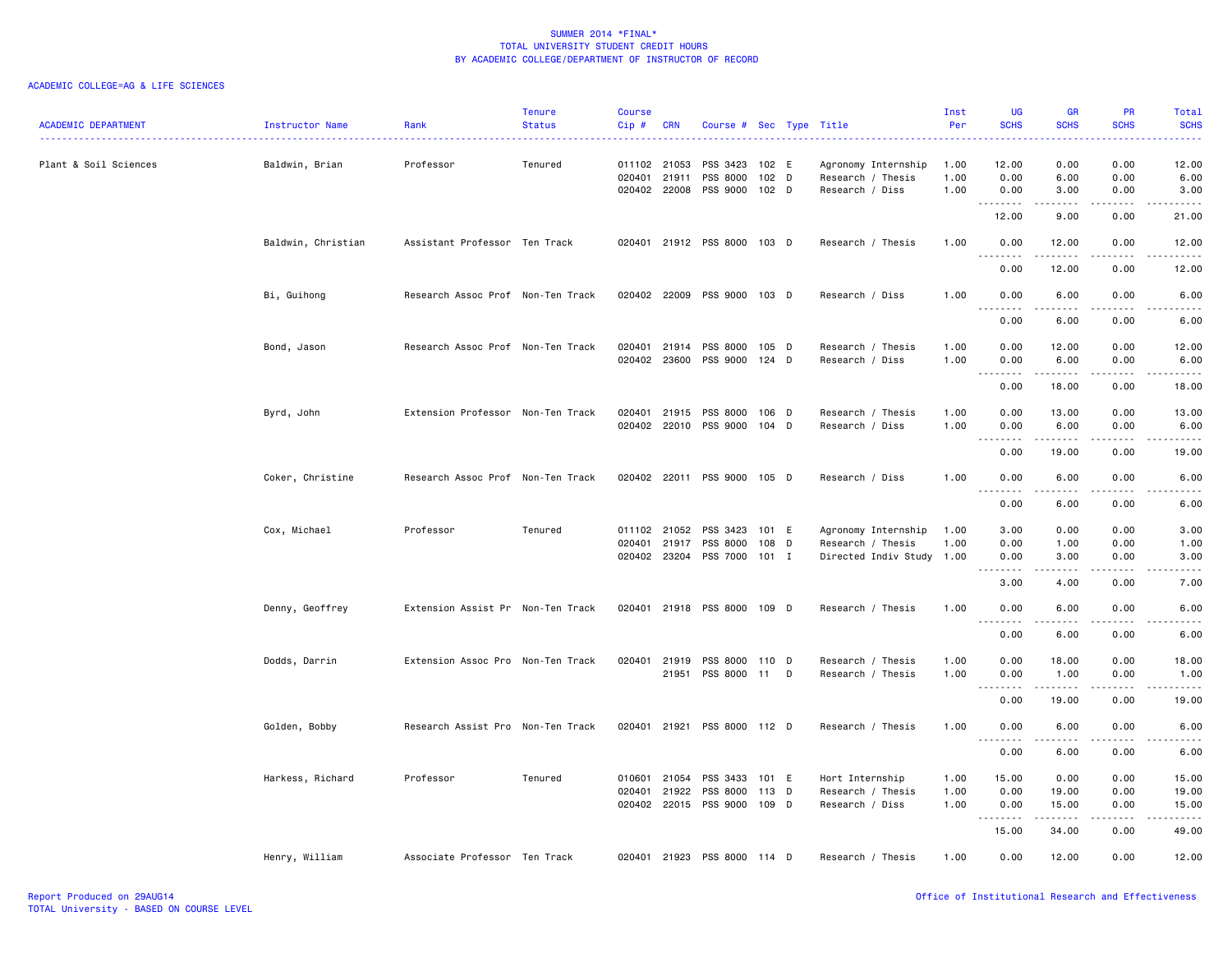| <b>ACADEMIC DEPARTMENT</b> | Instructor Name    | Rank                              | <b>Tenure</b><br><b>Status</b> | <b>Course</b><br>Cip# | <b>CRN</b>                     | Course # Sec Type Title                 |                      |   |                                                         | Inst<br>Per          | <b>UG</b><br><b>SCHS</b>                 | <b>GR</b><br><b>SCHS</b> | <b>PR</b><br><b>SCHS</b> | Total<br><b>SCHS</b>                |
|----------------------------|--------------------|-----------------------------------|--------------------------------|-----------------------|--------------------------------|-----------------------------------------|----------------------|---|---------------------------------------------------------|----------------------|------------------------------------------|--------------------------|--------------------------|-------------------------------------|
|                            |                    |                                   |                                |                       |                                |                                         |                      |   |                                                         |                      |                                          |                          |                          |                                     |
|                            |                    |                                   |                                |                       |                                |                                         |                      |   |                                                         |                      | 0.00                                     | 12.00                    | 0.00                     | 12.00                               |
| Plant & Soil Sciences      | Irby, Jon          | Extension Assist Pr Non-Ten Track |                                |                       |                                | 020401 21924 PSS 8000 115 D             |                      |   | Research / Thesis                                       | 1.00                 | 0.00<br>.                                | 6.00<br>$- - - - -$      | 0.00                     | 6.00                                |
|                            |                    |                                   |                                |                       |                                |                                         |                      |   |                                                         |                      | 0.00                                     | 6.00                     | 0.00                     | 6.00                                |
|                            | Kingery, William   | Professor                         | Tenured                        |                       |                                | 020402 23580 PSS 7000 51 I              |                      |   | Directed Indiv Study 1.00                               |                      | 0.00<br>.                                | 3.00<br>----             | 0.00<br>. <b>.</b> .     | 3.00                                |
|                            |                    |                                   |                                |                       |                                |                                         |                      |   |                                                         |                      | 0.00                                     | 3.00                     | 0.00                     | 3.00                                |
|                            | Krutz, Larry       | Extension Assoc Pro Non-Ten Track |                                | 020401                | 23264                          | PSS 8000 132 D                          |                      |   | Research / Thesis                                       | 1.00                 | 0.00<br>.                                | 6.00<br>22222            | 0.00<br>.                | 6.00<br>.                           |
|                            |                    |                                   |                                |                       |                                |                                         |                      |   |                                                         |                      | 0.00                                     | 6.00                     | 0.00                     | 6.00                                |
|                            | Lemus, Rocky       | Extension Assoc Pro Non-Ten Track |                                | 020401                | 21959<br>020402 22017          | PSS 8000<br>PSS 9000 111 D              | 19                   | D | Research / Thesis<br>Research / Diss                    | 1.00<br>1.00         | 0.00<br>0.00                             | 3.00<br>6.00             | 0.00<br>0.00             | 3.00<br>6.00                        |
|                            |                    |                                   |                                |                       |                                |                                         |                      |   |                                                         |                      | $\sim$ $\sim$ $\sim$<br>.<br>0.00        | .<br>9.00                | .<br>0.00                | .<br>9.00                           |
|                            | Matta, Frank       | Professor                         | Tenured                        |                       |                                | 020401 21930 PSS 8000 121 D             |                      |   | Research / Thesis                                       | 1.00                 | 0.00                                     | 1.00                     | 0.00                     | 1.00                                |
|                            |                    |                                   |                                |                       |                                |                                         |                      |   |                                                         |                      | .<br>0.00                                | .<br>1.00                | -----<br>0.00            | $\sim$ $\sim$ $\sim$ $\sim$<br>1.00 |
|                            | McDougald, Lynette | Instructor                        | Non-Ten Track                  | 020403                |                                | 21051 PSS 3413 101 E                    |                      |   | Floristry Internship 1.00                               |                      | 12.00                                    | 0.00                     | 0.00                     | 12.00                               |
|                            |                    |                                   |                                |                       |                                |                                         |                      |   |                                                         |                      | .<br>12.00                               | .<br>0.00                | .<br>0.00                | .<br>12.00                          |
|                            | Peterson, Daniel   | Non-Faculty                       | Tenured                        |                       | 020402 22022                   | PSS 9000<br>260202 22374 BCH 8000 118 D | 116 D                |   | Research / Diss<br>Research / Thesis                    | 1.00<br>1.00         | 0.00<br>0.00                             | 3.00<br>6.00             | 0.00<br>0.00             | 3.00<br>6.00                        |
|                            |                    |                                   |                                |                       |                                |                                         |                      |   |                                                         |                      | .<br>0.00                                | .<br>9.00                | .<br>0.00                | ----<br>9.00                        |
|                            | Phillips, Jerry    | Professor                         | Tenured                        |                       |                                | 020402 22023 PSS 9000 117 D             |                      |   | Research / Diss                                         | 1.00                 | 0.00                                     | 3.00                     | 0.00                     | 3.00                                |
|                            |                    |                                   |                                |                       |                                |                                         |                      |   |                                                         |                      | $\sim$ $\sim$ $\sim$<br><u>.</u><br>0.00 | -----<br>3.00            | . <u>.</u> .<br>0.00     | $- - - -$<br>3.00                   |
|                            | Reddy, Kambham     | Research Professor                | Non-Ten Track                  |                       |                                | 020402 22024 PSS 9000 118 D             |                      |   | Research / Diss                                         | 1.00                 | 0.00                                     | 10.00                    | 0.00                     | 10.00                               |
|                            |                    |                                   |                                |                       |                                |                                         |                      |   |                                                         |                      | <u>.</u><br>0.00                         | .<br>10.00               | .<br>0.00                | $- - - -$<br>10.00                  |
|                            | Reynolds, Daniel   | Professor                         | Tenured                        | 020401                | 21935                          | PSS 8000                                | 126 D                |   | Research / Thesis                                       | 1.00                 | 0.00                                     | 8.00                     | 0.00                     | 8.00                                |
|                            |                    |                                   |                                |                       | 020402 22025                   | PSS 9000 119 D                          |                      |   | Research / Diss                                         | 1.00                 | 0.00<br>.<br>$\sim$ $\sim$ $\sim$        | 18.00                    | 0.00<br>$\frac{1}{2}$    | 18.00                               |
|                            |                    |                                   |                                |                       |                                |                                         |                      |   |                                                         |                      | 0.00                                     | 26.00                    | 0.00                     | 26.00                               |
|                            | Shaw, David        | Non-Faculty                       | Tenured                        |                       |                                | 020402 22027 PSS 9000 121 D             |                      |   | Research / Diss                                         | 1.00                 | 0.00<br>$\sim$ $\sim$ .<br>.             | 8.00<br>$- - - - -$      | 0.00<br>.                | 8.00<br>----                        |
|                            |                    |                                   |                                |                       |                                |                                         |                      |   |                                                         |                      | 0.00                                     | 8.00                     | 0.00                     | 8.00                                |
|                            | Varco, Jac         | Professor                         | Tenured                        | 020401                | 21939<br>020402 22028<br>22053 | <b>PSS 8000</b><br>PSS 9000<br>PSS 9000 | 130 D<br>122 D<br>25 | D | Research / Thesis<br>Research / Diss<br>Research / Diss | 1.00<br>1.00<br>1.00 | 0.00<br>0.00<br>0.00                     | 7.00<br>4.00<br>3.00     | 0.00<br>0.00<br>0.00     | 7.00<br>4.00<br>3.00                |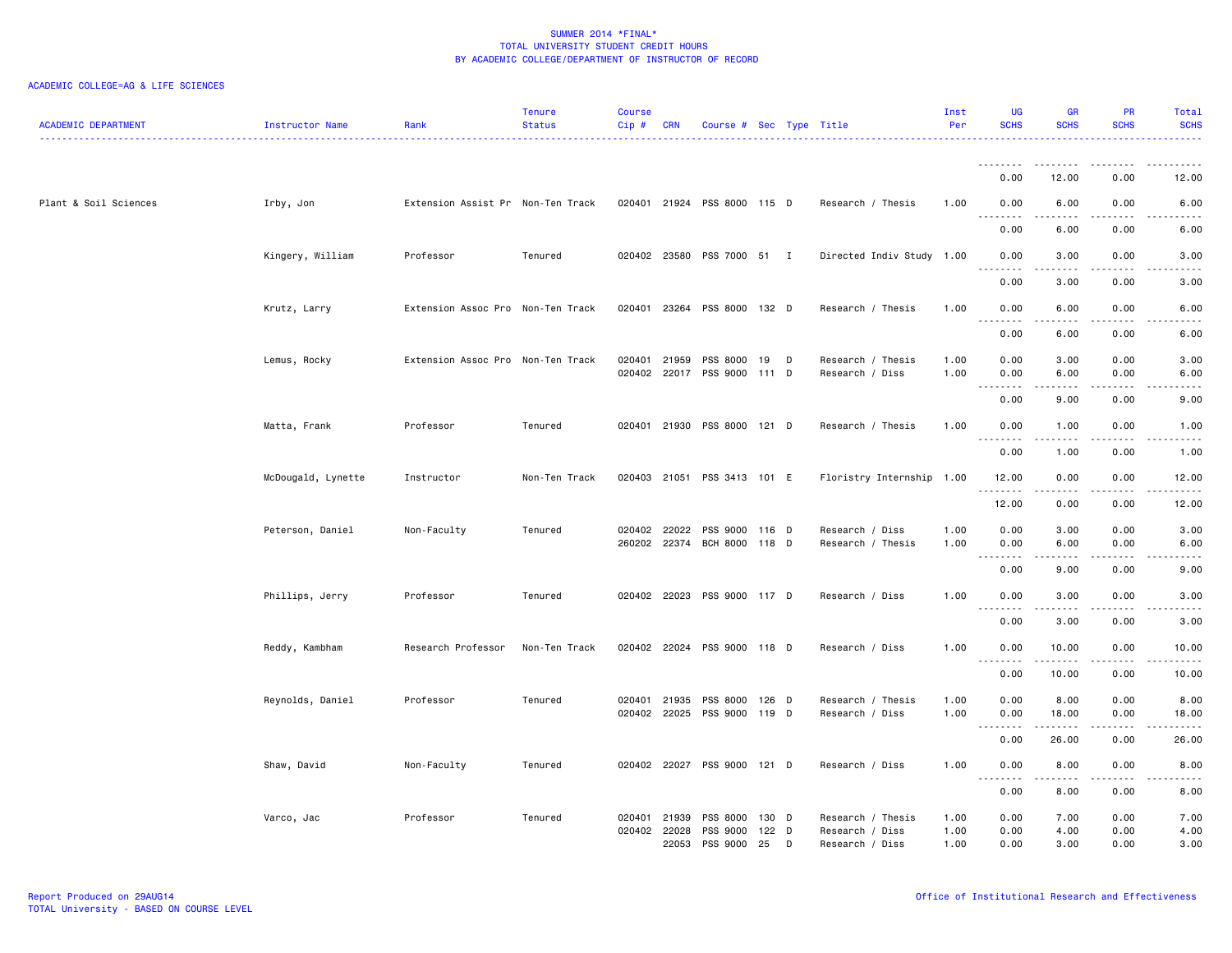| <b>ACADEMIC DEPARTMENT</b> | Instructor Name | Rank                        | <b>Tenure</b><br><b>Status</b> | <b>Course</b><br>$Cip$ # | <b>CRN</b> | Course # Sec Type Title                       |  |                                                | Inst<br>Per  | <b>UG</b><br><b>SCHS</b>         | <b>GR</b><br><b>SCHS</b>  | <b>PR</b><br><b>SCHS</b>          | Total<br><b>SCHS</b>             |
|----------------------------|-----------------|-----------------------------|--------------------------------|--------------------------|------------|-----------------------------------------------|--|------------------------------------------------|--------------|----------------------------------|---------------------------|-----------------------------------|----------------------------------|
|                            |                 |                             |                                |                          |            |                                               |  |                                                |              | --------<br>0.00                 | 14.00                     | 0.00                              | <br>14.00                        |
| Plant & Soil Sciences      | Wallace, Teddy  | Associate Professor Tenured |                                | 020401<br>020402         |            | 21973 PSS 8000 33 D<br>23459 PSS 7000 01 I    |  | Research / Thesis<br>Directed Indiv Study 1.00 | 1.00         | 0.00<br>0.00<br>--------<br>0.00 | 3.00<br>3.00<br>6.00      | 0.00<br>0.00<br>----<br>0.00      | 3.00<br>3.00<br>.<br>.<br>6.00   |
|                            | Williams, W.    | Non-Employee                | Not Applicable                 | 020402 23304             |            | PSS 9000 123 D<br>260202 23454 BCH 8000 127 D |  | Research / Diss<br>Research / Thesis           | 1.00<br>1.00 | 0.00<br>0.00<br>--------<br>0.00 | 1.00<br>3.00<br>.<br>4.00 | 0.00<br>0.00<br>---------<br>0.00 | 1.00<br>3.00<br>.<br>4.00        |
| Plant & Soil Sciences      |                 |                             |                                |                          |            |                                               |  |                                                |              | 42.00                            | 256.00                    | 0.00<br>========                  | eeeeeeee<br>298,00<br>========== |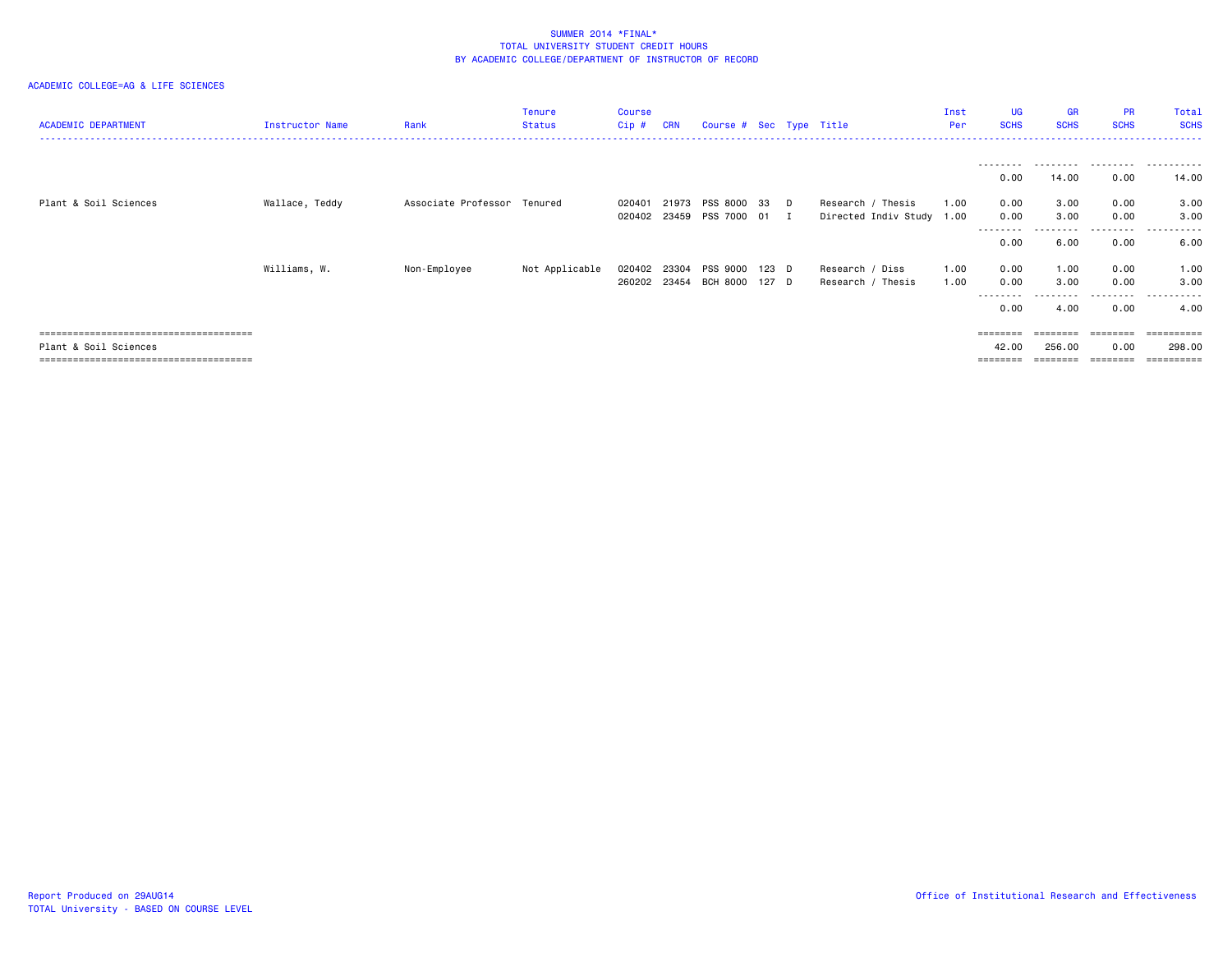| <b>ACADEMIC DEPARTMENT</b>                               | Instructor Name       | Rank                              | <b>Tenure</b><br><b>Status</b> | <b>Course</b><br>Cip# | <b>CRN</b>     | Course # Sec Type Title  |                    |        |                                            | Inst<br>Per  | UG<br><b>SCHS</b>              | <b>GR</b><br><b>SCHS</b>                                                                                                          | <b>PR</b><br><b>SCHS</b> | Total<br><b>SCHS</b>                                                                                                                                                                                                                                                                                                                                                                                                                                                                   |
|----------------------------------------------------------|-----------------------|-----------------------------------|--------------------------------|-----------------------|----------------|--------------------------|--------------------|--------|--------------------------------------------|--------------|--------------------------------|-----------------------------------------------------------------------------------------------------------------------------------|--------------------------|----------------------------------------------------------------------------------------------------------------------------------------------------------------------------------------------------------------------------------------------------------------------------------------------------------------------------------------------------------------------------------------------------------------------------------------------------------------------------------------|
| Poultry Science                                          | Farnell, Morgan       | Associate Professor Ten Track     |                                | 020209                |                | 23303 PO 7000            | 01 I               |        | Directed Indiv Study 1.00                  |              | 0.00<br>. <b>.</b>             | 1.00                                                                                                                              | 0.00                     | 1.00                                                                                                                                                                                                                                                                                                                                                                                                                                                                                   |
|                                                          |                       |                                   |                                |                       |                |                          |                    |        |                                            |              | 0.00                           | - - -<br>1.00                                                                                                                     | 0.00                     | 1.00                                                                                                                                                                                                                                                                                                                                                                                                                                                                                   |
|                                                          | Kiess, Aaron          | Assistant Professor Ten Track     |                                | 020209                |                | 23113 PO 9000            | 102 D              |        | Research / Diss                            | 1.00         | 0.00<br>.                      | 9.00                                                                                                                              | 0.00                     | 9.00                                                                                                                                                                                                                                                                                                                                                                                                                                                                                   |
|                                                          |                       |                                   |                                |                       |                |                          |                    |        |                                            |              | 0.00                           | 9.00                                                                                                                              | 0.00                     | 9.00                                                                                                                                                                                                                                                                                                                                                                                                                                                                                   |
|                                                          | McDaniel, Christopher | Professor                         | Tenured                        |                       |                | 020209 23477 PO 8000     | 03                 | D      | Research / Thesis                          | 1.00         | 0.00<br>.                      | 3.00<br>.                                                                                                                         | 0.00                     | 3.00                                                                                                                                                                                                                                                                                                                                                                                                                                                                                   |
|                                                          |                       |                                   |                                |                       |                |                          |                    |        |                                            |              | 0.00                           | 3.00                                                                                                                              | 0.00                     | 3.00                                                                                                                                                                                                                                                                                                                                                                                                                                                                                   |
|                                                          | Peebles, Edgar        | Professor                         | Tenured                        | 020209                | 23115          | PO 9000<br>23122 PO 8000 | $104$ D<br>$104$ D |        | Research / Diss<br>Research / Thesis       | 1.00<br>1.00 | 0.00<br>0.00<br><u>.</u>       | 13.00<br>6.00<br>.                                                                                                                | 0.00<br>0.00<br>.        | 13.00<br>6.00                                                                                                                                                                                                                                                                                                                                                                                                                                                                          |
|                                                          |                       |                                   |                                |                       |                |                          |                    |        |                                            |              | 0.00                           | 19.00                                                                                                                             | 0.00                     | 19.00                                                                                                                                                                                                                                                                                                                                                                                                                                                                                  |
|                                                          | Sharma, Chander       | Assistant Professor Ten Track     |                                | 020209                | 22773<br>22774 | P0 4990<br>PO 6990       | 01<br>01           | B<br>B | Special Topic In PO<br>Special Topic In PO | 1.00<br>1.00 | 9.00<br>0.00                   | 0.00<br>9.00                                                                                                                      | 0.00<br>0.00             | 9.00<br>9.00                                                                                                                                                                                                                                                                                                                                                                                                                                                                           |
|                                                          |                       |                                   |                                |                       | 23116          | PO 9000                  | 105 D              |        | Research / Diss                            | 1.00         | 0.00                           | 3.00                                                                                                                              | 0.00                     | 3.00                                                                                                                                                                                                                                                                                                                                                                                                                                                                                   |
|                                                          |                       |                                   |                                |                       | 23123<br>23314 | P0 8000<br>P0 4000       | 105 D<br>51 I      |        | Research / Thesis<br>Directed Indiv Study  | 1.00<br>1.00 | 0.00<br>1.00                   | 3.00<br>0.00                                                                                                                      | 0.00<br>0.00             | 3.00<br>1.00                                                                                                                                                                                                                                                                                                                                                                                                                                                                           |
|                                                          |                       |                                   |                                |                       |                | 23479 PO 8000            | 05                 | D      | Research / Thesis                          | 1.00         | 0.00<br><u>- - - - - - - -</u> | 1.00<br>.                                                                                                                         | 0.00                     | 1.00                                                                                                                                                                                                                                                                                                                                                                                                                                                                                   |
|                                                          |                       |                                   |                                |                       |                |                          |                    |        |                                            |              | 10.00                          | 16.00                                                                                                                             | 0.00                     | 26.00                                                                                                                                                                                                                                                                                                                                                                                                                                                                                  |
|                                                          | Wamsley, Kelley       | Assistant Professor Ten Track     |                                | 020209                |                | 23124 PO 8000            | 106 D              |        | Research / Thesis                          | 1.00         | 0.00<br>--------               | 12.00                                                                                                                             | 0.00                     | 12.00                                                                                                                                                                                                                                                                                                                                                                                                                                                                                  |
|                                                          |                       |                                   |                                |                       |                |                          |                    |        |                                            |              | 0.00                           | 12.00                                                                                                                             | 0.00                     | 12.00                                                                                                                                                                                                                                                                                                                                                                                                                                                                                  |
|                                                          | Wells, Jessica        | Extension Instructo Non-Ten Track |                                | 010907                | 21033          | PO 3353                  | 101 E              |        | Poultry Prod Interns 1.00                  |              | 27.00                          | 0.00                                                                                                                              | 0.00                     | 27.00                                                                                                                                                                                                                                                                                                                                                                                                                                                                                  |
|                                                          |                       |                                   |                                |                       |                | 21034 PO 3363            | 101 E              |        | Poultry Processing I 1.00                  |              | 6.00<br>الماليات المالية       | 0.00<br>$\frac{1}{2} \left( \frac{1}{2} \right) \left( \frac{1}{2} \right) \left( \frac{1}{2} \right) \left( \frac{1}{2} \right)$ | 0.00                     | 6.00                                                                                                                                                                                                                                                                                                                                                                                                                                                                                   |
|                                                          |                       |                                   |                                |                       |                |                          |                    |        |                                            |              | 33.00                          | 0.00                                                                                                                              | 0.00                     | 33.00                                                                                                                                                                                                                                                                                                                                                                                                                                                                                  |
|                                                          | Zhai, Wei             | Assistant Professor Ten Track     |                                | 020209                | 23261          | PO 9000                  | 51                 | D      | Research / Diss                            | 1.00         | 0.00<br><u>.</u>               | 6.00                                                                                                                              | 0.00                     | 6.00                                                                                                                                                                                                                                                                                                                                                                                                                                                                                   |
|                                                          |                       |                                   |                                |                       |                |                          |                    |        |                                            |              | 0.00                           | 6.00                                                                                                                              | 0.00                     | 6.00                                                                                                                                                                                                                                                                                                                                                                                                                                                                                   |
| --------------------------------------                   |                       |                                   |                                |                       |                |                          |                    |        |                                            |              | ========                       | ========                                                                                                                          | ========                 | $\begin{array}{cccccccccc} \multicolumn{2}{c}{} & \multicolumn{2}{c}{} & \multicolumn{2}{c}{} & \multicolumn{2}{c}{} & \multicolumn{2}{c}{} & \multicolumn{2}{c}{} & \multicolumn{2}{c}{} & \multicolumn{2}{c}{} & \multicolumn{2}{c}{} & \multicolumn{2}{c}{} & \multicolumn{2}{c}{} & \multicolumn{2}{c}{} & \multicolumn{2}{c}{} & \multicolumn{2}{c}{} & \multicolumn{2}{c}{} & \multicolumn{2}{c}{} & \multicolumn{2}{c}{} & \multicolumn{2}{c}{} & \multicolumn{2}{c}{} & \mult$ |
| Poultry Science<br>------------------------------------- |                       |                                   |                                |                       |                |                          |                    |        |                                            |              | 43.00                          | 66.00                                                                                                                             | 0.00                     | 109.00<br>======== ======== ======== =========                                                                                                                                                                                                                                                                                                                                                                                                                                         |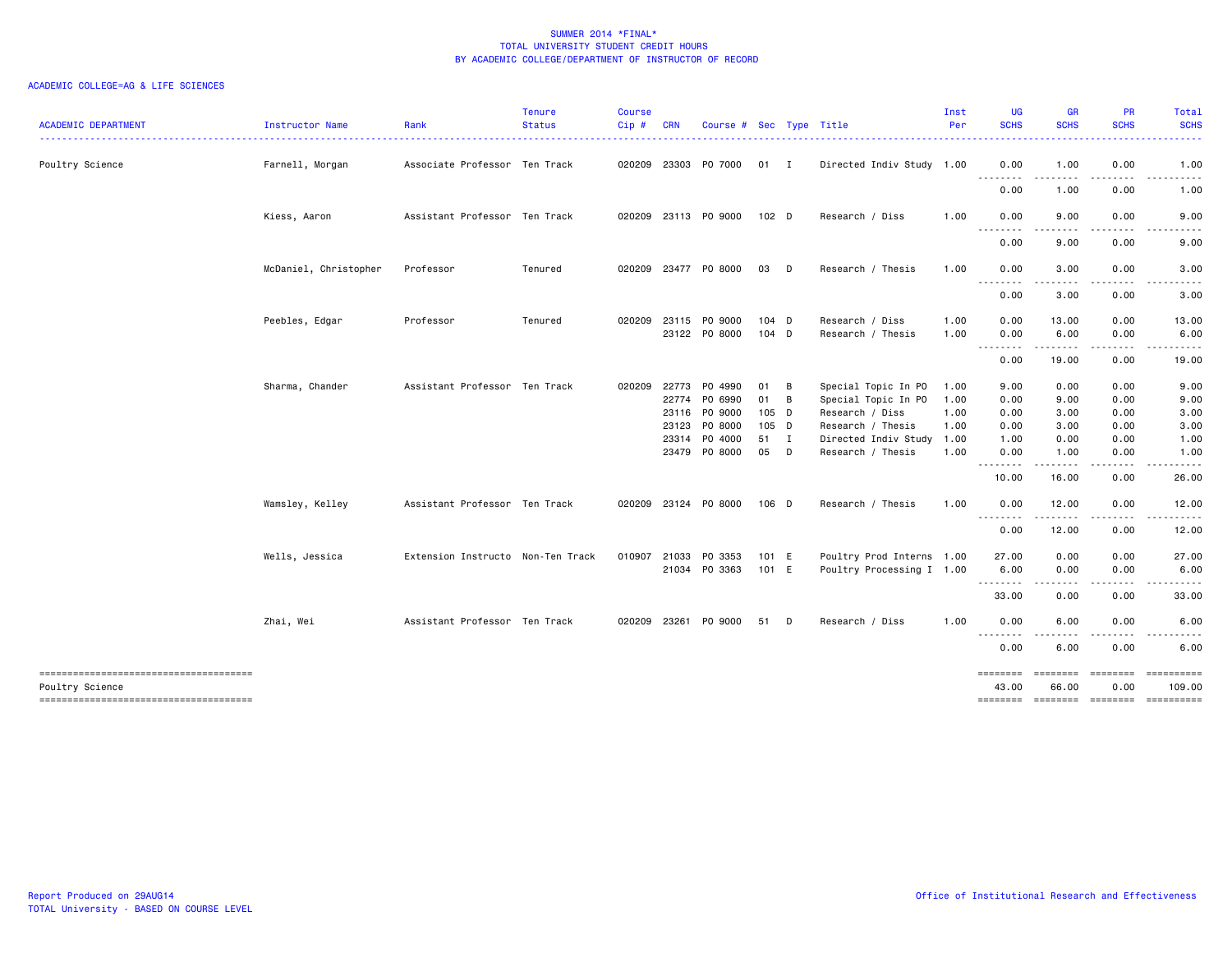| <b>ACADEMIC DEPARTMENT</b> | Instructor Name     | Rank                              | <b>Tenure</b><br><b>Status</b> | <b>Course</b><br>Cip# | <b>CRN</b>                              | Course # Sec Type Title                  |                                    |                |                                                                                        | Inst<br>Per  | UG<br><b>SCHS</b>                                        | <b>GR</b><br><b>SCHS</b>                                                                                                                                     | <b>PR</b><br><b>SCHS</b>             | Total<br><b>SCHS</b>            |
|----------------------------|---------------------|-----------------------------------|--------------------------------|-----------------------|-----------------------------------------|------------------------------------------|------------------------------------|----------------|----------------------------------------------------------------------------------------|--------------|----------------------------------------------------------|--------------------------------------------------------------------------------------------------------------------------------------------------------------|--------------------------------------|---------------------------------|
| School of Human Sciences   | Boutwell, Angela    | Lecturer                          | Non-Ten Track                  | 200201                | 22246                                   | HS 2813                                  | 501 B                              |                | Child Development                                                                      | 1.00         | 15.00<br>.                                               | 0.00                                                                                                                                                         | 0.00<br>$\frac{1}{2}$                | 15.00<br>.                      |
|                            |                     |                                   |                                |                       |                                         |                                          |                                    |                |                                                                                        |              | 15.00                                                    | 0.00                                                                                                                                                         | 0.00                                 | 15.00                           |
|                            | Downey, Laura       | Extension Assist Pr Non-Ten Track |                                | 131301<br>190701      | 22547<br>23155                          | AIS 9000<br>HS 8000                      | 103 D<br>$104$ D                   |                | Research/Diss<br>Research/Thesis                                                       | 1.00<br>1.00 | 0.00<br>0.00                                             | 16.00<br>3.00                                                                                                                                                | 0.00<br>0.00                         | 16.00<br>3.00                   |
|                            |                     |                                   |                                |                       |                                         |                                          |                                    |                |                                                                                        |              | $\sim$ $\sim$ $\sim$<br>. <u>.</u> .<br>0.00             | $- - - - -$<br>19.00                                                                                                                                         | $   -$<br>0.00                       | .<br>19.00                      |
|                            | Elmore-Staton, Lori | Assistant Professor Ten Track     |                                | 190101                |                                         | 22618 HS 7000                            | 104 I                              |                | Directed Indiv Study 1.00                                                              |              | 0.00<br>.                                                | 2.00<br>.                                                                                                                                                    | 0.00<br>$   -$                       | 2.00<br>-----                   |
|                            |                     |                                   |                                |                       |                                         |                                          |                                    |                |                                                                                        |              | 0.00                                                     | 2.00                                                                                                                                                         | 0.00                                 | 2.00                            |
|                            | Fason, Angel        | Instructor                        | Non-Ten Track                  | 010101<br>200203      | 20724<br>21424                          | HS 4750<br>HS 3803                       | 102 E<br>501                       | $\overline{B}$ | Internship<br>Child Care Proceds                                                       | 1.00<br>1.00 | 84.00<br>48.00<br>.                                      | 0.00<br>0.00<br>-----                                                                                                                                        | 0.00<br>0.00<br>$\sim$ $\sim$ $\sim$ | 84.00<br>48.00<br>.             |
|                            |                     |                                   |                                |                       |                                         |                                          |                                    |                |                                                                                        |              | 132.00                                                   | 0.00                                                                                                                                                         | 0.00                                 | 132.00                          |
|                            | Green, Rita         | Assistant Professor Ten Track     |                                | 190101                |                                         | 23154 HS 7000                            | 106 I                              |                | Directed Indiv Study 1.00                                                              |              | 0.00<br>.                                                | 3.00<br>$\frac{1}{2} \left( \frac{1}{2} \right) \left( \frac{1}{2} \right) \left( \frac{1}{2} \right) \left( \frac{1}{2} \right) \left( \frac{1}{2} \right)$ | 0.00<br>.                            | 3.00<br>.                       |
|                            |                     |                                   |                                |                       |                                         |                                          |                                    |                |                                                                                        |              | 0.00                                                     | 3.00                                                                                                                                                         | 0.00                                 | 3.00                            |
|                            | Hock, Gaea          | Assistant Professor Ten Track     |                                | 131301                |                                         | 22877 AIS 9000 104 D                     |                                    |                | Research/Diss                                                                          | 1.00         | 0.00<br>د د د د<br>$\sim$                                | 17.00<br>.                                                                                                                                                   | 0.00                                 | 17.00<br>.                      |
|                            |                     |                                   |                                |                       |                                         |                                          |                                    |                |                                                                                        |              | 0.00                                                     | 17.00                                                                                                                                                        | 0.00                                 | 17.00                           |
|                            | Kobia, Caroline     | Instructor                        | Non-Ten Track                  | 190101<br>190901      | 23482<br>20725                          | HS 4000<br>HS 4763                       | $101$ I<br>101 E                   |                | Directed Indiv Study 1.00<br>ATM Internship                                            | 1.00         | 3.00<br>75.00                                            | 0.00<br>0.00                                                                                                                                                 | 0.00<br>0.00                         | 3.00<br>75.00                   |
|                            |                     |                                   |                                |                       |                                         |                                          |                                    |                |                                                                                        |              | .<br>78.00                                               | 0.00                                                                                                                                                         | $\frac{1}{2}$<br>0.00                | .<br>78.00                      |
|                            | Lemons, Laura       | Assistant Professor Ten Track     |                                | 131301                |                                         | 23190 AIS 8000 51 D                      |                                    |                | Research/Thesis                                                                        | 1.00         | 0.00<br>$\sim$                                           | 6.00                                                                                                                                                         | 0.00                                 | 6.00                            |
|                            |                     |                                   |                                |                       |                                         |                                          |                                    |                |                                                                                        |              | 0.00                                                     | 6.00                                                                                                                                                         | 0.00                                 | 6.00                            |
|                            | Miller, Phyllis     | Professor                         | Tenured                        | 190101<br>190901      | 23483<br>20726<br>199999 21784<br>22537 | HS 4000<br>HS 4763<br>HS 4733<br>HS 4710 | $102$ I<br>102 E<br>001 B<br>851 A |                | Directed Indiv Study 1.00<br>ATM Internship<br>Computr-Aided Design 1.00<br>Study Tour | 1.00<br>1.00 | 3.00<br>39.00<br>21.00<br>24.00                          | 0.00<br>0.00<br>0.00<br>0.00                                                                                                                                 | 0.00<br>0.00<br>0.00<br>0.00         | 3.00<br>39.00<br>21.00<br>24.00 |
|                            |                     |                                   |                                |                       |                                         |                                          |                                    |                |                                                                                        |              | .                                                        | .                                                                                                                                                            | $\frac{1}{2}$                        | د د د د د                       |
|                            |                     |                                   |                                |                       |                                         |                                          |                                    |                |                                                                                        |              | 87.00                                                    | 0.00                                                                                                                                                         | 0.00                                 | 87.00                           |
|                            | Newman, Michael     | Professor                         | Tenured                        | 131301                |                                         | 22544 AIS 9000 102 D                     |                                    |                | Research/Diss                                                                          | 1.00         | 0.00<br>$\overline{\phantom{a}}$<br>$\sim$ $\sim$ $\sim$ | 7.00                                                                                                                                                         | 0.00<br>- - - -                      | 7.00                            |
|                            |                     |                                   |                                |                       |                                         |                                          |                                    |                |                                                                                        |              | 0.00                                                     | 7.00                                                                                                                                                         | 0.00                                 | 7.00                            |
|                            | Parker, Julie       | Assistant Professor Ten Track     |                                | 190101                | 22620                                   | HS 7000                                  | $105$ I                            |                | Directed Indiv Study                                                                   | 1.00         | 0.00                                                     | 6.00                                                                                                                                                         | 0.00                                 | 6.00                            |
|                            |                     |                                   |                                | 190701                | 22565<br>23494                          | HS 8000<br>HS 9000                       | 102 D<br>102 D                     |                | Research/Thesis<br>Research/Dissertatio 1.00                                           | 1.00         | 0.00<br>0.00                                             | 6.00<br>6.00                                                                                                                                                 | 0.00<br>0.00                         | 6.00<br>6.00                    |
|                            |                     |                                   |                                |                       |                                         |                                          |                                    |                |                                                                                        |              | $\sim$ $\sim$<br>.<br>0.00                               | 18.00                                                                                                                                                        | 0.00                                 | 18.00                           |
|                            | Phillips, Tommy     | Assistant Professor Ten Track     |                                |                       | 190701 20728<br>20730<br>22566          | HS 4883<br>HS 6883<br>HS 8000            | 51<br>51<br>103                    | C<br>C<br>D    | Risk, Resilience & Pr 1.00<br>Risk, Resilience & Pr 1.00<br>Research/Thesis            | 1.00         | 48.00<br>0.00<br>0.00                                    | 0.00<br>21.00<br>9.00                                                                                                                                        | 0.00<br>0.00<br>0.00                 | 48.00<br>21.00<br>9.00          |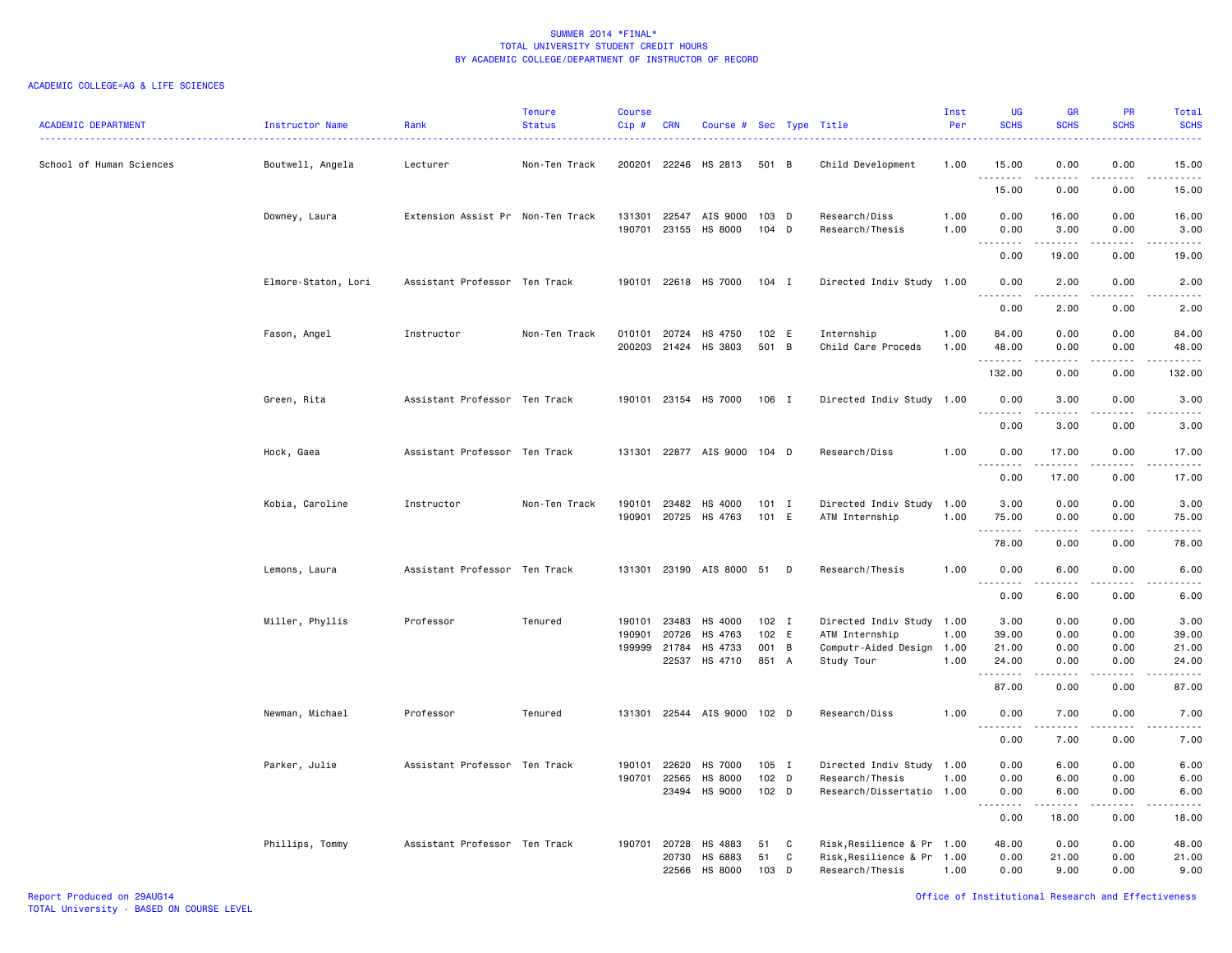| <b>ACADEMIC DEPARTMENT</b> | <b>Instructor Name</b> | Rank                          | <b>Tenure</b><br><b>Status</b> | <b>Course</b><br>Cip# | CRN   | Course # Sec Type Title |         |    |                           | Inst<br>Per | UG<br><b>SCHS</b>  | <b>GR</b><br><b>SCHS</b> | <b>PR</b><br><b>SCHS</b> | <b>Total</b><br><b>SCHS</b> |
|----------------------------|------------------------|-------------------------------|--------------------------------|-----------------------|-------|-------------------------|---------|----|---------------------------|-------------|--------------------|--------------------------|--------------------------|-----------------------------|
| School of Human Sciences   | Phillips, Tommy        | Assistant Professor Ten Track |                                | 200201                | 21426 | HS 4803                 | 501 C   |    | Parenting                 | 1.00        | 75.00              | 0.00                     | 0.00                     | 75.00                       |
|                            |                        |                               |                                |                       | 22117 | HS 3813                 | 01      | C. | Lifespan Theory           | 1.00        | 72.00              | 0.00                     | 0.00                     | 72.00                       |
|                            |                        |                               |                                |                       | 22623 | HS 6803                 | 501 C   |    | Parenting                 | 1.00        | 0.00               | 3.00                     | 0.00                     | 3.00                        |
|                            |                        |                               |                                |                       |       |                         |         |    |                           |             | --------<br>195.00 | 33.00                    | $- - -$<br>0.00          | 228.00                      |
|                            | Swortzel, Kirk         | Professor                     | Tenured                        | 131301                | 20040 | AIS 3203                | 001 C   |    | Prof Writing ANR Hum 1.00 |             | 69.00              | 0.00                     | 0.00                     | 69,00                       |
|                            |                        |                               |                                |                       | 20042 | AIS 3500                | 101 E   |    | Internship                | 1.00        | 72.00              | 0.00                     | 0.00                     | 72.00                       |
|                            |                        |                               |                                |                       | 20043 | AIS 4113 51             |         | B  | Methods of Teaching       | 1.00        | 18.00              | 0.00                     | 0.00                     | 18.00                       |
|                            |                        |                               |                                |                       | 20044 | AIS 6113 51             |         | B  | Methods of Teaching       | 1.00        | 0.00               | 3.00                     | 0.00                     | 3.00                        |
|                            |                        |                               |                                |                       | 21797 | AIS 8403 01 B           |         |    | Directing Learn Exp       | 1.00        | 0.00               | 18.00                    | 0.00                     | 18.00                       |
|                            |                        |                               |                                |                       | 22543 | AIS 9000 101 D          |         |    | Research/Diss             | 1.00        | 0.00               | 33.00                    | 0.00                     | 33.00                       |
|                            |                        |                               |                                |                       | 22610 | AIS 8000                | 101 D   |    | Research/Thesis           | 1.00        | 0.00               | 1.00                     | 0.00                     | 1.00                        |
|                            |                        |                               |                                |                       |       | 23219 AIS 4000 101 I    |         |    | Directed Indiv Study 1.00 |             | 1.00<br>--------   | 0.00<br>- - - - - -      | 0.00<br>. <u>.</u> .     | 1.00<br>- - - - - <b>-</b>  |
|                            |                        |                               |                                |                       |       |                         |         |    |                           |             | 160.00             | 55.00                    | 0.00                     | 215.00                      |
|                            | Wilmoth, Joe           | Associate Professor Tenured   |                                | 190701                | 22619 | HS 9000                 | $101$ D |    | Research/Dissertatio 1.00 |             | 0.00               | 1.00                     | 0.00                     | 1.00                        |
|                            |                        |                               |                                | 200201                | 20727 | HS 4853                 | 001 C   |    | Family:Human Ecolog       | 1.00        | 69.00              | 0.00                     | 0.00                     | 69.00                       |
|                            |                        |                               |                                |                       |       |                         |         |    |                           |             | --------<br>69.00  | 1.00                     | $- - -$<br>0.00          | 70.00                       |
| School of Human Sciences   |                        |                               |                                |                       |       |                         |         |    |                           |             | ========           | ========                 | ---------<br>0.00        | -----------<br>897.00       |
|                            |                        |                               |                                |                       |       |                         |         |    |                           |             | 736.00             | 161.00                   | ========                 | ==========                  |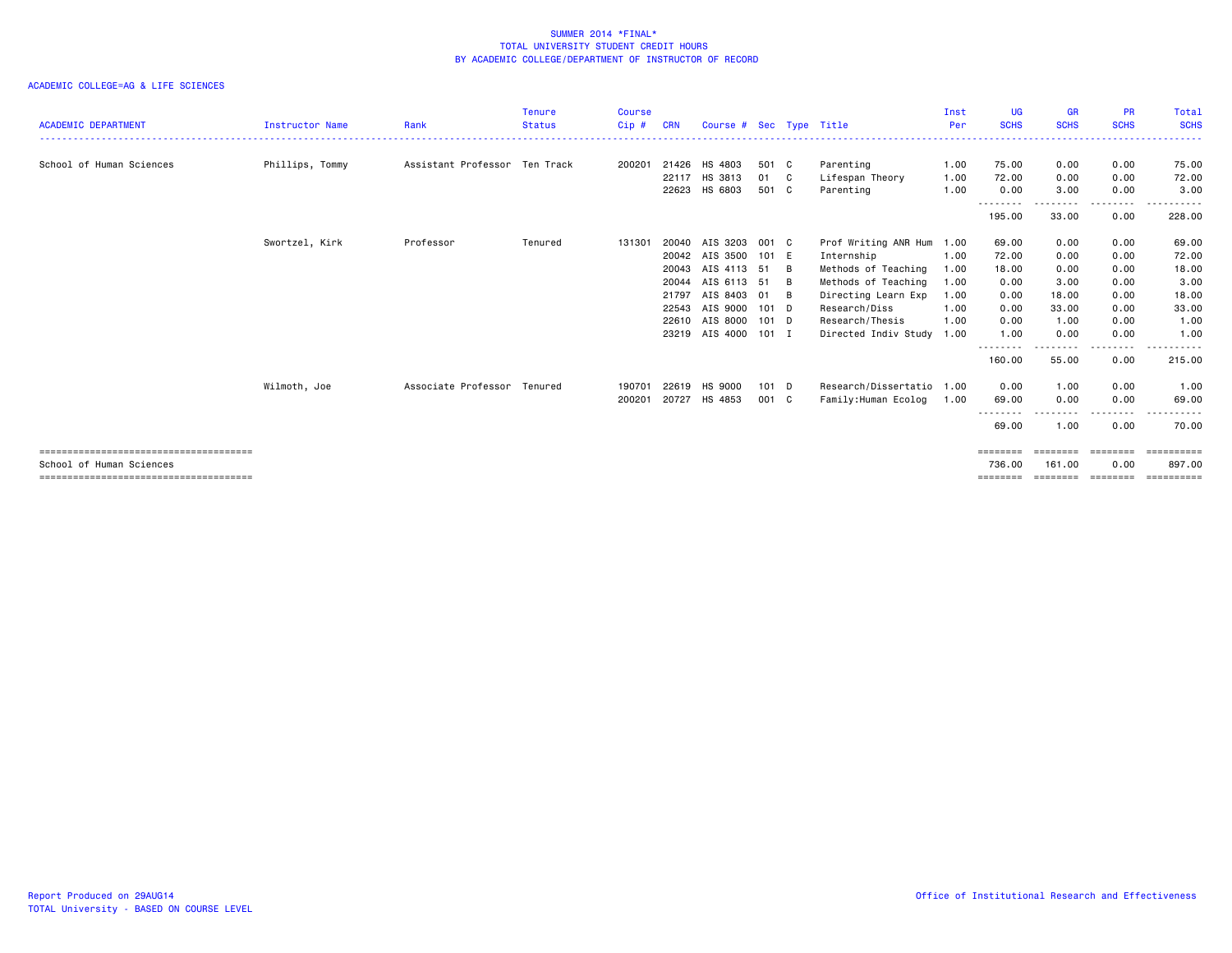| <b>ACADEMIC DEPARTMENT</b>                       | Instructor Name     | Rank                          | <b>Tenure</b><br><b>Status</b> | <b>Course</b><br>Cip# | <b>CRN</b>   | Course # Sec Type Title          |              |                                                        | Inst<br>Per  | UG<br><b>SCHS</b>  | <b>GR</b><br><b>SCHS</b>                                                                                                          | <b>PR</b><br><b>SCHS</b> | <b>Total</b><br><b>SCHS</b>                                                                                                                                   |
|--------------------------------------------------|---------------------|-------------------------------|--------------------------------|-----------------------|--------------|----------------------------------|--------------|--------------------------------------------------------|--------------|--------------------|-----------------------------------------------------------------------------------------------------------------------------------|--------------------------|---------------------------------------------------------------------------------------------------------------------------------------------------------------|
| Art AAD                                          | Callander, Adrienne | Lecturer                      | Non-Ten Track                  |                       |              | 500703 21306 ART 1113 501 C      |              | Art Appreciation                                       | 1.00         | 63.00              | 0.00                                                                                                                              | 0.00                     | 63.00                                                                                                                                                         |
|                                                  |                     |                               |                                |                       |              |                                  |              |                                                        |              | .<br>63.00         | $\sim$ $\sim$ $\sim$ $\sim$<br>0.00                                                                                               | .<br>0.00                | 63.00                                                                                                                                                         |
|                                                  | Funderburk, Thomas  | Professor                     | Tenured                        |                       |              | 500708 20067 ART 2013 51 L       |              | Painting Survey                                        | 1.00         | 18.00              | 0.00                                                                                                                              | 0.00                     | 18.00                                                                                                                                                         |
|                                                  |                     |                               |                                |                       |              | 20070 ART 3053 51                | $\mathsf{L}$ | Watercolor Painting                                    | 1.00         | 30.00<br>.         | 0.00<br>.                                                                                                                         | 0.00<br>.                | 30.00<br>.                                                                                                                                                    |
|                                                  |                     |                               |                                |                       |              |                                  |              |                                                        |              | 48.00              | 0.00                                                                                                                              | 0.00                     | 48.00                                                                                                                                                         |
|                                                  | Haupt, Jeffrey      | Professor                     | Tenured                        |                       | 500703 22468 | ART 1113 E01 C                   |              | Art Appreciation                                       | 1.00         | 75.00              | 0.00                                                                                                                              | 0.00                     | 75.00                                                                                                                                                         |
|                                                  |                     |                               |                                | 500705                | 20064        | ART 1213 01<br>20066 ART 1223 51 | L.<br>L.     | Drawing I<br>Drawing II                                | 1.00<br>1.00 | 24.00<br>24.00     | 0.00<br>0.00                                                                                                                      | 0.00<br>0.00             | 24.00<br>24.00                                                                                                                                                |
|                                                  |                     |                               |                                |                       |              |                                  |              |                                                        |              | .<br>123.00        | .<br>0.00                                                                                                                         | 0.00                     | 123.00                                                                                                                                                        |
|                                                  | Landry, Jude        | Assistant Professor Ten Track |                                |                       |              | 500402 21697 ART 4123 01         | Q            | Screen Printing for 1.00                               |              | 18.00              | 0.00                                                                                                                              | 0.00                     | 18.00                                                                                                                                                         |
|                                                  |                     |                               |                                |                       |              |                                  |              |                                                        |              | .<br>18.00         | $\frac{1}{2} \left( \frac{1}{2} \right) \left( \frac{1}{2} \right) \left( \frac{1}{2} \right) \left( \frac{1}{2} \right)$<br>0.00 | .<br>0.00                | 18.00                                                                                                                                                         |
|                                                  | Lippillo, Dominic   | Assistant Professor Ten Track |                                |                       |              | 500605 22090 ART 2103 001 B      |              | Photography Survey                                     | 1.00         | 12.00              | 0.00                                                                                                                              | 0.00                     | 12.00                                                                                                                                                         |
|                                                  |                     |                               |                                |                       |              |                                  |              |                                                        |              | .<br>12.00         | $\frac{1}{2}$<br>0.00                                                                                                             | -----<br>0.00            | .<br>12.00                                                                                                                                                    |
|                                                  | Long, Robert        | Professor                     | Tenured                        | 500711                | 20069        | ART 2503 01                      | $\mathsf{L}$ | Ceramic Art Survey                                     | 1.00         | 12.00              | 0.00                                                                                                                              | 0.00                     | 12.00                                                                                                                                                         |
|                                                  |                     |                               |                                |                       | 20074        | ART 4650 01<br>23301 ART 6650 01 | L.<br>L.     | Advanced Studio-Cera 1.00<br>Advanced Studio-Cera 1.00 |              | 15.00<br>0.00      | 0.00<br>3.00                                                                                                                      | 0.00<br>0.00             | 15.00<br>3.00                                                                                                                                                 |
|                                                  |                     |                               |                                |                       |              |                                  |              |                                                        |              | .<br>27.00         | $\sim$ $\sim$ $\sim$ $\sim$<br>3.00                                                                                               | .<br>0.00                | $\frac{1}{2} \left( \frac{1}{2} \right) \left( \frac{1}{2} \right) \left( \frac{1}{2} \right) \left( \frac{1}{2} \right) \left( \frac{1}{2} \right)$<br>30.00 |
|                                                  | McCourt, Timothy    | Professor                     | Tenured                        |                       | 500401 20061 | ART 1123 01                      | L.           | Design I                                               | 1.00         | 24.00              | 0.00                                                                                                                              | 0.00                     | 24.00                                                                                                                                                         |
|                                                  |                     |                               |                                |                       |              | 20063 ART 1133 51                | L.           | Design II                                              | 1.00         | 30.00              | 0.00                                                                                                                              | 0.00                     | 30.00                                                                                                                                                         |
|                                                  |                     |                               |                                |                       |              |                                  |              |                                                        |              | ---------<br>54.00 | $\frac{1}{2} \left( \frac{1}{2} \right) \left( \frac{1}{2} \right) \left( \frac{1}{2} \right) \left( \frac{1}{2} \right)$<br>0.00 | -----<br>0.00            | .<br>54.00                                                                                                                                                    |
|                                                  | Mixon, Jamie        | Professor                     | Tenured                        | 309999                |              | 22539 ISE 4100 801 A             |              | Intl Student Exchang 1.00                              |              | 33.00<br>.         | 0.00                                                                                                                              | 0.00                     | 33.00                                                                                                                                                         |
|                                                  |                     |                               |                                |                       |              |                                  |              |                                                        |              | 33.00              | $\cdots$<br>0.00                                                                                                                  | 0.00                     | 33.00                                                                                                                                                         |
|                                                  | Powney, Jeralyn     | Assistant Professor Ten Track |                                |                       |              | 500409 21701 ART 4143 001 Q      |              | Letterpress for Desi 1.00                              |              | 36.00              | 0.00                                                                                                                              | 0.00                     | 36.00                                                                                                                                                         |
|                                                  |                     |                               |                                |                       |              |                                  |              |                                                        |              | .<br>36.00         | $\cdots$<br>0.00                                                                                                                  | 0.00                     | 36.00                                                                                                                                                         |
| -------------------------------------<br>Art AAD |                     |                               |                                |                       |              |                                  |              |                                                        |              | ========<br>414.00 | ========<br>3.00                                                                                                                  | <b>EBBBBBBB</b><br>0.00  | ==========<br>417.00                                                                                                                                          |
| -------------------------------------            |                     |                               |                                |                       |              |                                  |              |                                                        |              | ======== ========  |                                                                                                                                   | $=$ ========             | ==========                                                                                                                                                    |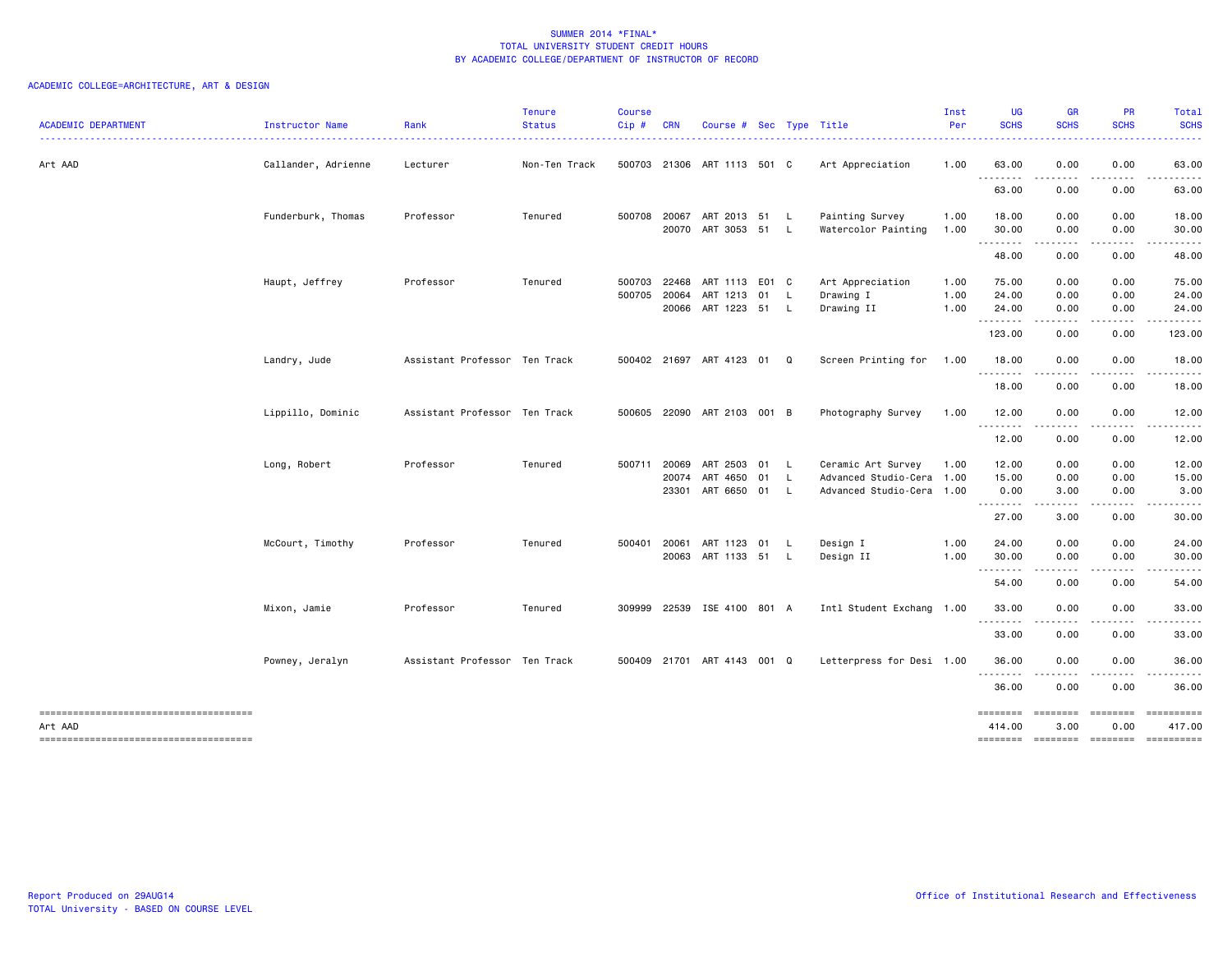| <b>ACADEMIC DEPARTMENT</b>    | Instructor Name  | Rank                          | Tenure<br><b>Status</b> | <b>Course</b><br>Cip# | <b>CRN</b> | Course # Sec Type Title  |                |                                              | Inst<br>Per | UG<br><b>SCHS</b> | <b>GR</b><br><b>SCHS</b> | <b>PR</b><br><b>SCHS</b> | Total<br><b>SCHS</b>  |
|-------------------------------|------------------|-------------------------------|-------------------------|-----------------------|------------|--------------------------|----------------|----------------------------------------------|-------------|-------------------|--------------------------|--------------------------|-----------------------|
| Building Construction Science | El-Adaway, Islam | Assistant Professor Ten Track |                         | 140801                | 23141      | 22775 CE 7000<br>CE 9000 | 101 I<br>501 D | Directed Indiv Study 1.00<br>Research / Diss | 1.00        | 0.00<br>0.00      | 6.00<br>8.00             | 0.00<br>0.00             | 6.00<br>8.00          |
|                               |                  |                               |                         |                       |            |                          |                |                                              |             | --------<br>0.00  | .<br>14.00               | .<br>0.00                | .<br>14.00            |
|                               | Gheisari, Masoud | Assistant Professor Ten Track |                         | 522001                |            | 23018 BCS 7000 101 I     |                | Directed Indiv Study 1.00                    |             | 0.00<br>--------- | 3.00<br>.                | 0.00<br>.                | 3.00<br>.             |
|                               |                  |                               |                         |                       |            |                          |                |                                              |             | 0.00              | 3.00                     | 0.00                     | 3.00                  |
|                               |                  |                               |                         |                       |            |                          |                |                                              |             | ========          | ========                 | ========                 |                       |
| Building Construction Science |                  |                               |                         |                       |            |                          |                |                                              |             | 0.00              | 17.00                    | 0.00                     | 17.00                 |
|                               |                  |                               |                         |                       |            |                          |                |                                              |             |                   |                          |                          | $=$ = = = = = = = = = |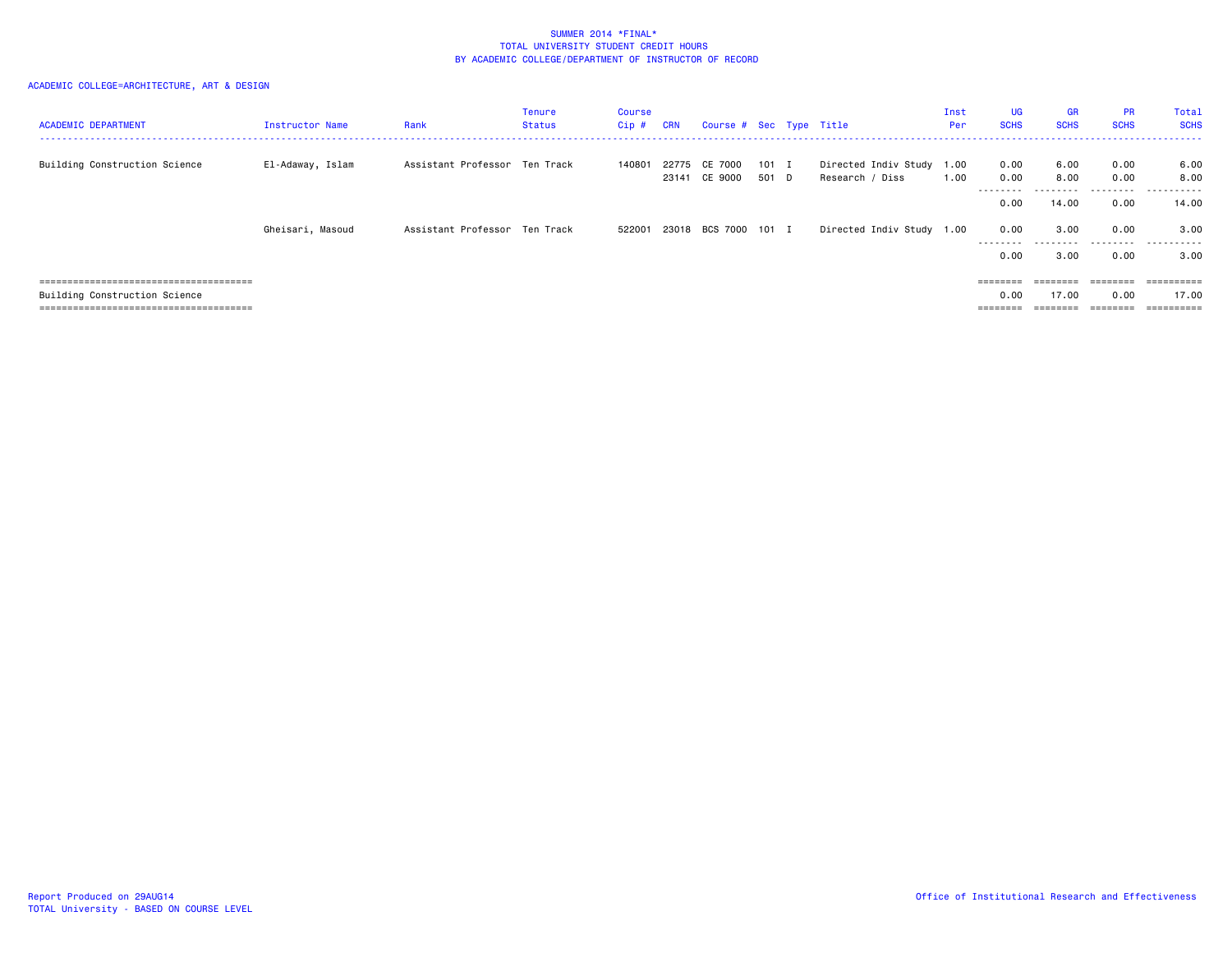| <b>ACADEMIC DEPARTMENT</b> | Instructor Name | Rank                          | <b>Tenure</b><br><b>Status</b> | <b>Course</b><br>$Cip \#$ | <b>CRN</b> | Course # Sec Type Title  |               |     |                                                        | Inst<br>Per | <b>UG</b><br><b>SCHS</b> | <b>GR</b><br><b>SCHS</b> | <b>PR</b><br><b>SCHS</b> | Total<br><b>SCHS</b> |
|----------------------------|-----------------|-------------------------------|--------------------------------|---------------------------|------------|--------------------------|---------------|-----|--------------------------------------------------------|-------------|--------------------------|--------------------------|--------------------------|----------------------|
| Interior Design            | Carroll, Robin  | Instructor                    | Non-Ten Track                  |                           |            | 500408 20736 ID 3603     | 001 C         |     | Digital Design for I 1.00                              |             | 27.00                    | 0.00                     | 0.00                     | 27.00                |
|                            |                 |                               |                                |                           |            |                          |               |     |                                                        |             | 27.00                    | 0.00                     | 0.00                     | 27.00                |
|                            | Miller, Beth    | Non-Faculty                   | Tenured                        | 040501<br>500408          | 22538      | ID 3643<br>22118 ID 4753 | 851 A<br>51 E |     | History of Interiors 1.00<br>Interior Design Inte 1.00 |             | 27.00<br>33.00           | 0.00<br>0.00             | 0.00<br>0.00             | 27.00<br>33.00       |
|                            |                 |                               |                                |                           |            |                          |               |     |                                                        |             | --------<br>60.00        | 0.00                     | . <b>.</b><br>0.00       | 60.00                |
|                            | Miller, Lyndsey | Assistant Professor Ten Track |                                | 040501                    |            | 20735 ID 3363            | 51            | - B | 3/D & CAD Modeling i 1.00                              |             | 27.00                    | 0.00                     | 0.00                     | 27.00                |
|                            |                 |                               |                                |                           |            |                          |               |     |                                                        |             | --------<br>27.00        | 0.00                     | - - - -<br>0.00          | 27.00                |
|                            | Riehm, William  | Assistant Professor Ten Track |                                |                           |            | 500408 21755 ID 2614     | 01            | B   | ID Studio II                                           | 1.00        | 28.00                    | 0.00                     | 0.00                     | 28.00                |
|                            |                 |                               |                                |                           |            |                          |               |     |                                                        |             | 28.00                    | 0.00                     | ----<br>0.00             | 28.00                |
|                            |                 |                               |                                |                           |            |                          |               |     |                                                        |             |                          | ========                 | ========                 | ==========           |
| Interior Design            |                 |                               |                                |                           |            |                          |               |     |                                                        |             | 142.00<br>========       | 0.00<br>========         | 0.00<br>========         | 142.00               |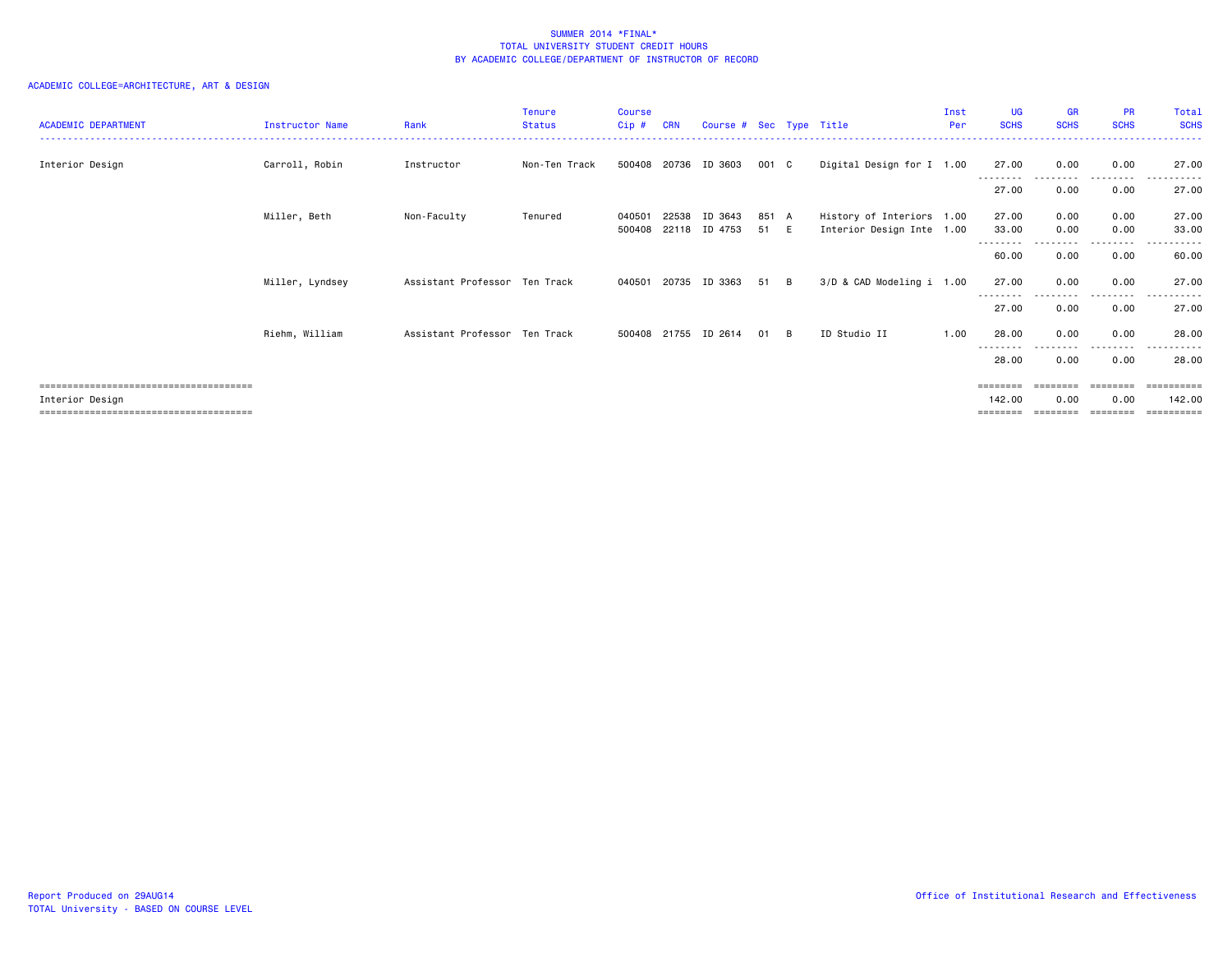| <b>ACADEMIC DEPARTMENT</b> | <b>Instructor Name</b> | Rank                          | Tenure<br><b>Status</b> | <b>Course</b><br>Cip# | <b>CRN</b> | Course # Sec Type Title                |    |        |                                    | Inst<br>Per  | <b>UG</b><br><b>SCHS</b>        | <b>GR</b><br><b>SCHS</b> | <b>PR</b><br><b>SCHS</b> | Total<br><b>SCHS</b>                           |
|----------------------------|------------------------|-------------------------------|-------------------------|-----------------------|------------|----------------------------------------|----|--------|------------------------------------|--------------|---------------------------------|--------------------------|--------------------------|------------------------------------------------|
| School of Architecture     | Gines, Jacob           | Assistant Professor Ten Track |                         |                       |            | 040201 21683 ARC 1013 001 C            |    |        | Arch Appreciation                  | 1.00         | 21.00                           | 0.00                     | 0.00                     | 21,00                                          |
|                            |                        |                               |                         |                       |            |                                        |    |        |                                    |              | --------<br>21.00               | ---------<br>0.00        | --------<br>0.00         | ------<br>$\sim$ $\sim$ $\sim$ $\sim$<br>21.00 |
|                            | Gregory, Alexis        | Assistant Professor Ten Track |                         | 040201                |            | 20054 ARC 3713 01                      |    | - C    | Assemblages                        | 1.00         | 57.00                           | 0.00                     | 0.00                     | 57.00                                          |
|                            |                        |                               |                         |                       |            |                                        |    |        |                                    |              | --------<br>57.00               | 0.00                     | 0.00                     | .<br>57.00                                     |
|                            | Herrmann, Hans         | Assistant Professor Ten Track |                         | 040201                |            | 20050 ARC 1536 01<br>20053 ARC 1546 53 |    | B<br>B | Arch Design I-A<br>Arch Design I-B | 0.99<br>1.00 | 41.58<br>42.00                  | 0.00<br>0.00             | 0.00<br>0.00             | 41.58<br>42.00                                 |
|                            |                        |                               |                         |                       |            |                                        |    |        |                                    |              | $- - -$<br>83.58                | 0.00                     | .<br>0.00                | 83.58                                          |
|                            | Kemp, Leah             | Non-Faculty                   | Not Applicable          |                       |            | 040201 21305 ARC 1013 501 C            |    |        | Arch Appreciation                  | 1.00         | 27.00                           | 0.00                     | 0.00                     | 27,00                                          |
|                            |                        |                               |                         |                       |            |                                        |    |        |                                    |              | --------<br>27.00               | 0.00                     | .<br>0.00                | 27.00                                          |
|                            | Tripp, Andrew          | Assistant Professor Ten Track |                         | 040201 20050          | 20051      | ARC 1536<br>ARC 1536 02                | 01 | B<br>B | Arch Design I-A<br>Arch Design I-A | 0.01<br>1.00 | 0.42<br>42.00                   | 0.00<br>0.00             | 0.00<br>0.00             | 0.42<br>42.00                                  |
|                            |                        |                               |                         |                       |            | 20052 ARC 1546 52                      |    | B      | Arch Design I-B                    | 1.00         | 42.00<br>--------               | 0.00<br>- - - - -        | 0.00<br>- - - - -        | 42.00<br>.                                     |
|                            |                        |                               |                         |                       |            |                                        |    |        |                                    |              | 84.42                           | 0.00                     | 0.00                     | 84.42                                          |
| School of Architecture     |                        |                               |                         |                       |            |                                        |    |        |                                    |              | ---------<br>273.00<br>======== | 0.00<br>========         | 0.00<br>========         | .<br>273.00<br>-----------                     |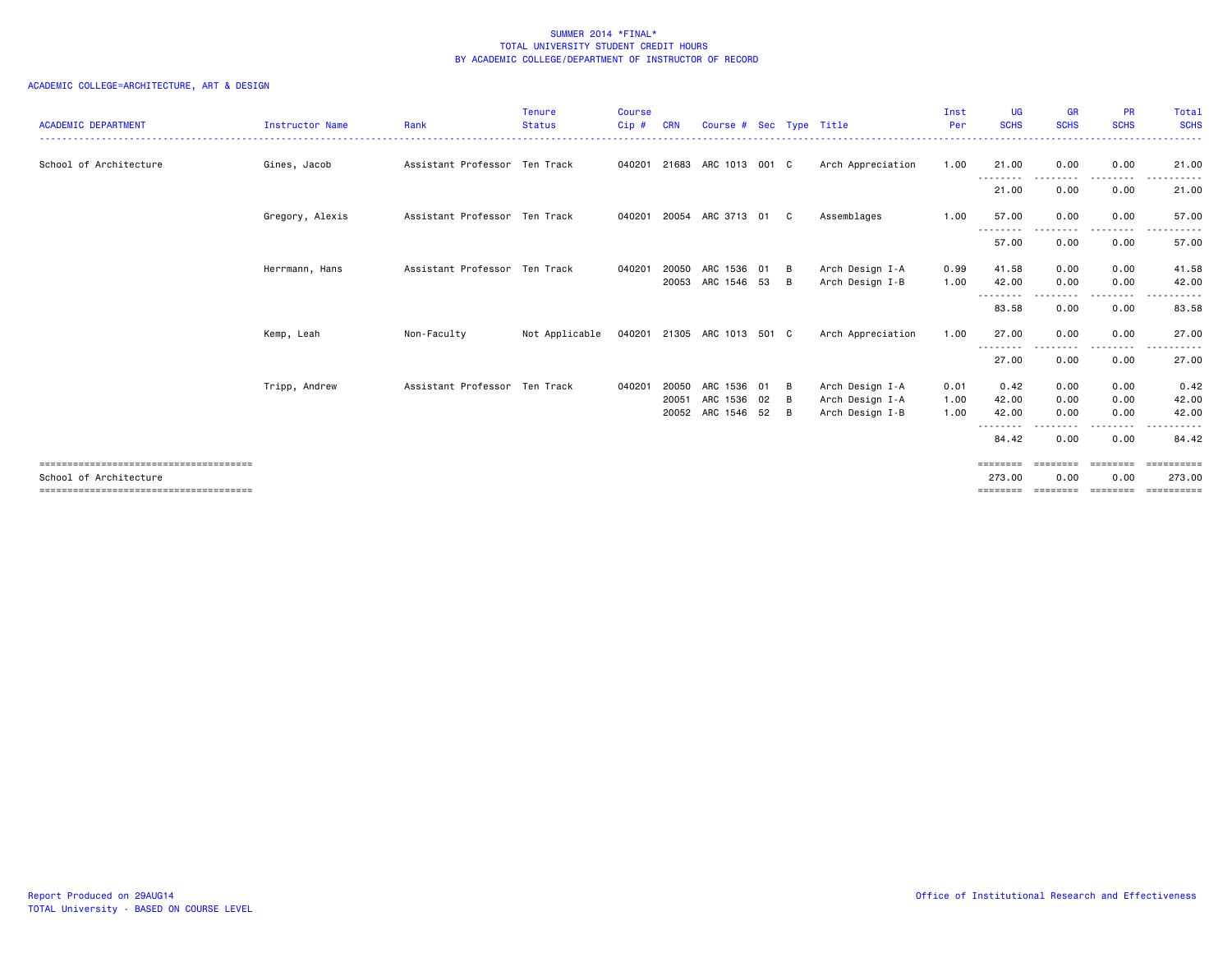|                                                                                 |                    |                               | <b>Tenure</b> | <b>Course</b> |            |                         |         |              |                           | Inst | <b>UG</b>                                                                                                                         | GR                                                                                                                                | PR               | <b>Total</b>         |
|---------------------------------------------------------------------------------|--------------------|-------------------------------|---------------|---------------|------------|-------------------------|---------|--------------|---------------------------|------|-----------------------------------------------------------------------------------------------------------------------------------|-----------------------------------------------------------------------------------------------------------------------------------|------------------|----------------------|
| <b>ACADEMIC DEPARTMENT</b>                                                      | Instructor Name    | Rank                          | <b>Status</b> | Cip#          | <b>CRN</b> | Course # Sec Type Title |         |              |                           | Per  | <b>SCHS</b>                                                                                                                       | <b>SCHS</b>                                                                                                                       | <b>SCHS</b>      | <b>SCHS</b>          |
| Anthropology & Middle Eastern Cultures Copeland, Toni                           |                    | Assistant Professor Ten Track |               |               |            | 450201 21304 AN 1143    | 501 C   |              | Cultural Anthro           | 1.00 | 48.00                                                                                                                             | 0.00                                                                                                                              | 0.00             | 48.00                |
|                                                                                 |                    |                               |               |               |            |                         |         |              |                           |      | .<br>48.00                                                                                                                        | $\frac{1}{2} \left( \frac{1}{2} \right) \left( \frac{1}{2} \right) \left( \frac{1}{2} \right) \left( \frac{1}{2} \right)$<br>0.00 | .<br>0.00        | 48.00                |
|                                                                                 | Hardin, James      | Associate Professor Tenured   |               |               |            | 380101 21749 AN 3540    | 801 A   |              | Rel Travel & Part Pr 1.00 |      | 54.00                                                                                                                             | 0.00                                                                                                                              | 0.00             | 54.00                |
|                                                                                 |                    |                               |               | 380201        | 21750      | REL 3540 801 A          |         |              | Rel Travel & Part Pr 1.00 |      | 6.00                                                                                                                              | 0.00                                                                                                                              | 0.00             | 6.00                 |
|                                                                                 |                    |                               |               | 450201        | 23083      | AN 7000                 | 51      | $\mathbf{I}$ | Directed Indiv Study 1.00 |      | 0.00                                                                                                                              | 3.00                                                                                                                              | 0.00             | 3.00                 |
|                                                                                 |                    |                               |               |               |            | 23167 AN 8215           | 101 E   |              | Internship in Applie 1.00 |      | 0.00<br>$\frac{1}{2} \left( \frac{1}{2} \right) \left( \frac{1}{2} \right) \left( \frac{1}{2} \right) \left( \frac{1}{2} \right)$ | 5.00                                                                                                                              | 0.00             | 5.00                 |
|                                                                                 |                    |                               |               |               |            |                         |         |              |                           |      | 60.00                                                                                                                             | 8.00                                                                                                                              | 0.00             | 68.00                |
|                                                                                 | Herrmann, Nicholas | Associate Professor Tenured   |               | 450201        | 23460      | AN 4000                 | 801 I   |              | Directed Indiv Study 1.00 |      | 6.00                                                                                                                              | 0.00                                                                                                                              | 0.00             | 6.00                 |
|                                                                                 |                    |                               |               | 450301        |            | 21492 AN 3510           | 801 A   |              | Archy Field Meth: Ex 0.50 |      | 22.50                                                                                                                             | 0.00                                                                                                                              | 0.00             | 22.50                |
|                                                                                 |                    |                               |               |               |            |                         |         |              |                           |      |                                                                                                                                   |                                                                                                                                   |                  |                      |
|                                                                                 |                    |                               |               |               |            |                         |         |              |                           |      | 28.50                                                                                                                             | 0.00                                                                                                                              | 0.00             | 28.50                |
|                                                                                 | Hoffman, David     | Assistant Professor Ten Track |               | 450201        |            | 22953 AN 8000           | $101$ D |              | Thesis Research           | 1.00 | 0.00<br>.                                                                                                                         | 12.00                                                                                                                             | 0.00             | 12.00                |
|                                                                                 |                    |                               |               |               |            |                         |         |              |                           |      | 0.00                                                                                                                              | 12.00                                                                                                                             | 0.00             | 12.00                |
|                                                                                 | Peacock, Claude    | Professor                     | Tenured       | 450201        |            | 23463 AN 8000           | 102 D   |              | Thesis Research           | 1.00 | 0.00                                                                                                                              | 6.00                                                                                                                              | 0.00             | 6.00                 |
|                                                                                 |                    |                               |               |               |            |                         |         |              |                           |      | 0.00                                                                                                                              | $\cdots$<br>6.00                                                                                                                  | 0.00             | 6.00                 |
|                                                                                 | Rafferty, Janet    | Professor                     | Tenured       |               |            | 450301 22802 AN 2510    | 801 A   |              | Archy Field Meth: Su 1.00 |      | 69.00                                                                                                                             | 0.00                                                                                                                              | 0.00             | 69.00                |
|                                                                                 |                    |                               |               |               |            |                         |         |              |                           |      | 69.00                                                                                                                             | 0.00                                                                                                                              | 0.00             | 69.00                |
|                                                                                 | Turner, James      | Lecturer                      | Non-Ten Track |               |            | 450201 21727 AN 1103    | 201 C   |              | Intro To Anthro           | 1.00 | 45.00                                                                                                                             | 0.00                                                                                                                              | 0.00             | 45.00                |
|                                                                                 |                    |                               |               |               |            |                         |         |              |                           |      | <u>.</u><br>45.00                                                                                                                 | $\frac{1}{2}$<br>0.00                                                                                                             | .<br>0.00        | 45.00                |
|                                                                                 | Zuckerman, Molly   | Assistant Professor Ten Track |               | 450201        | 23461      | AN 4000                 | 802 A   |              | Directed Indiv Study 1.00 |      | 6.00                                                                                                                              | 0.00                                                                                                                              | 0.00             | 6.00                 |
|                                                                                 |                    |                               |               |               |            | 450301 21492 AN 3510    | 801 A   |              | Archy Field Meth: Ex 0.50 |      | 22.50                                                                                                                             | 0.00                                                                                                                              | 0.00             | 22.50                |
|                                                                                 |                    |                               |               |               |            |                         |         |              |                           |      |                                                                                                                                   | -----                                                                                                                             |                  |                      |
|                                                                                 |                    |                               |               |               |            |                         |         |              |                           |      | 28.50                                                                                                                             | 0.00                                                                                                                              | 0.00             | 28.50                |
| -------------------------------------<br>Anthropology & Middle Eastern Cultures |                    |                               |               |               |            |                         |         |              |                           |      | ========<br>279.00                                                                                                                | <b>ESSESSES</b><br>26.00                                                                                                          | ========<br>0.00 | ==========<br>305.00 |
| --------------------------------------                                          |                    |                               |               |               |            |                         |         |              |                           |      | -------- -------- -------                                                                                                         |                                                                                                                                   |                  | -----------          |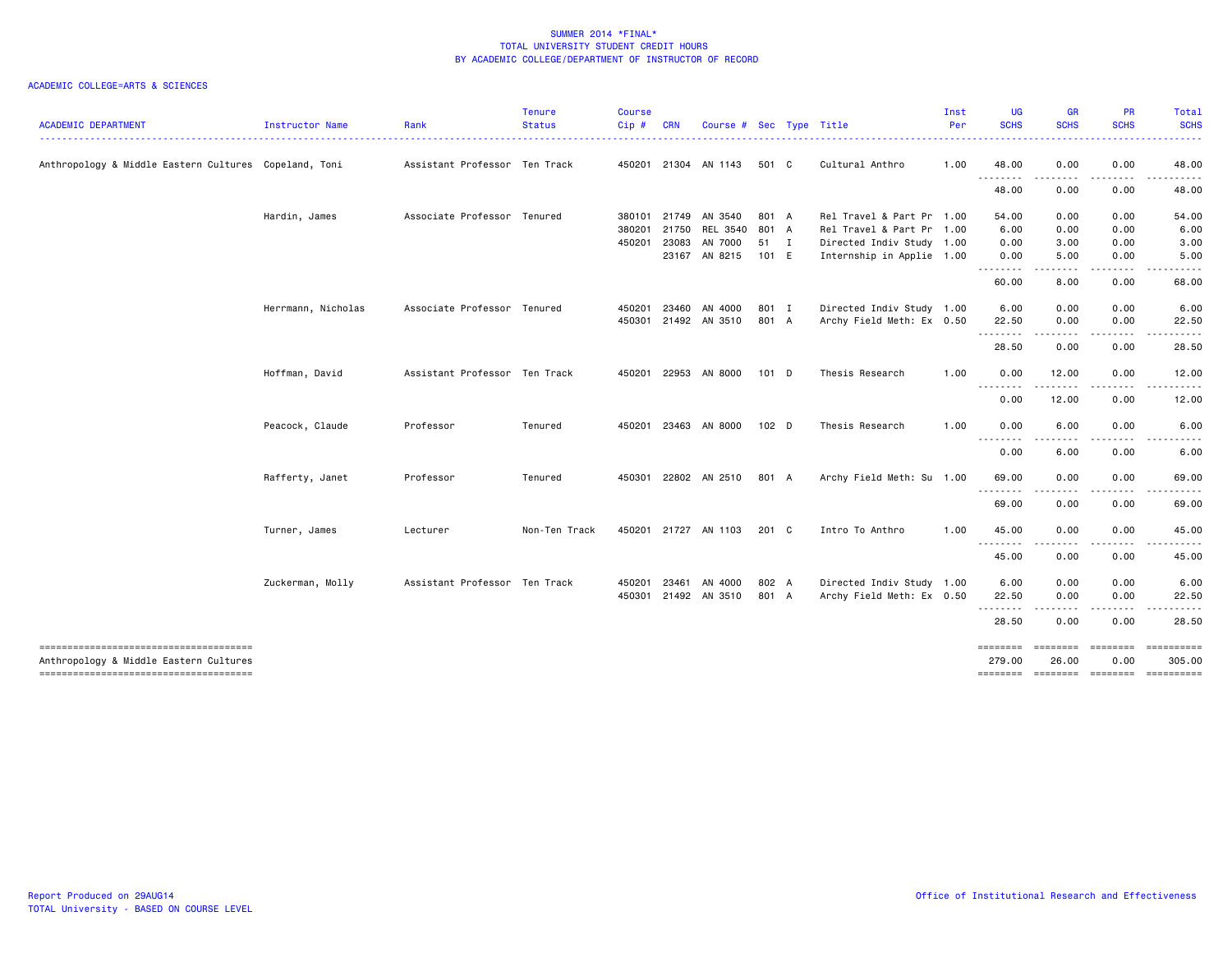| <b>ACADEMIC DEPARTMENT</b> | Instructor Name<br>. | Rank                          | <b>Tenure</b><br><b>Status</b> | <b>Course</b><br>Cip# | <b>CRN</b>   | Course # Sec Type Title     |       |   |                           | Inst<br>Per | UG<br><b>SCHS</b>                   | <b>GR</b><br><b>SCHS</b> | <b>PR</b><br><b>SCHS</b> | <b>Total</b><br><b>SCHS</b><br>---- |
|----------------------------|----------------------|-------------------------------|--------------------------------|-----------------------|--------------|-----------------------------|-------|---|---------------------------|-------------|-------------------------------------|--------------------------|--------------------------|-------------------------------------|
| Biological Sciences        | Chevalier, David     | Lecturer                      | Non-Ten Track                  |                       | 260401 21875 | BIO 2103 01                 |       | C | Cell Biology              | 1.00        | 117.00                              | 0.00                     | 0.00                     | 117.00                              |
|                            |                      |                               |                                |                       |              |                             |       |   |                           |             | .<br>117.00                         | 0.00                     | 0.00                     | 117.00                              |
|                            | Counterman, Brian    | Assistant Professor Ten Track |                                |                       |              | 269999 22192 BIO 9000 02 D  |       |   | Research / Diss           | 1.00        | 0.00                                | 3.00                     | 0.00                     | 3.00                                |
|                            |                      |                               |                                |                       |              |                             |       |   |                           |             | 0.00                                | 3.00                     | 0.00                     | 3.00                                |
|                            | Donaldson, Janet     | Associate Professor Tenured   |                                |                       |              | 269999 22177 BIO 9000 103 D |       |   | Research / Diss           | 1.00        | 0.00<br>.                           | 6.00                     | 0.00                     | 6.00                                |
|                            |                      |                               |                                |                       |              |                             |       |   |                           |             | $\sim$ $\sim$ $\sim$<br>0.00        | 6.00                     | 0.00                     | 6.00                                |
|                            | Ervin, Gary          | Professor                     | Tenured                        | 261301                | 21308        | BIO 8043                    | 501 C |   | Ecology & Environ         | 1.00        | 0.00                                | 84.00                    | 0.00                     | 84.00                               |
|                            |                      |                               |                                | 269999                | 22131        | BIO 8000                    | 105 D |   | Research/Thesis           | 1.00        | 0.00                                | 2.00                     | 0.00                     | 2.00                                |
|                            |                      |                               |                                |                       | 22178        | BIO 9000                    | 104 D |   | Research / Diss           | 1.00        | 0.00                                | 6.00                     | 0.00                     | 6.00                                |
|                            |                      |                               |                                |                       | 23294        | BIO 7000                    | 02 I  |   | Directed Indiv Study 1.00 |             | 0.00<br>$\sim$ $\sim$ $\sim$ $\sim$ | 1.00                     | 0.00                     | 1.00                                |
|                            |                      |                               |                                |                       |              |                             |       |   |                           |             | 0.00                                | 93.00                    | 0.00                     | 93.00                               |
|                            | Fogarty, Jarrod      | Instructor                    | Non-Ten Track                  | 269999                | 21735        | BIO 4990                    | 201 C |   | Special Topic in BIO 1.00 |             | 45.00                               | 0.00                     | 0.00                     | 45.00                               |
|                            |                      |                               |                                |                       | 270501 21273 | MA 2113                     | 201 C |   | Intro to Stats            | 1.00        | 12.00                               | 0.00                     | 0.00                     | 12.00                               |
|                            |                      |                               |                                |                       |              | 21296 ST 2113               | 201 C |   | Intro to Stats            | 1.00        | 18.00<br>.                          | 0.00<br>.                | 0.00<br>.                | 18.00<br>.                          |
|                            |                      |                               |                                |                       |              |                             |       |   |                           |             | 75.00                               | 0.00                     | 0.00                     | 75.00                               |
|                            | Gordon, Donna        | Associate Professor Tenured   |                                |                       | 260101 21309 | BIO 8183                    | 501 E |   | Capstone in Modern B 1.00 |             | 0.00                                | 69.00                    | 0.00                     | 69.00                               |
|                            |                      |                               |                                | 269999                | 22147        | BIO 8000                    | 05    | D | Research/Thesis           | 1.00        | 0.00<br>.<br>$\sim$ $\sim$ $\sim$   | 1.00<br>.                | 0.00<br>.                | 1.00<br>.                           |
|                            |                      |                               |                                |                       |              |                             |       |   |                           |             | 0.00                                | 70.00                    | 0.00                     | 70.00                               |
|                            | Holder, Thomas       | Instructor                    | Non-Ten Track                  | 260101                | 20086        | BIO 1144 51                 |       | В | Biology II                | 1.00        | 80.00                               | 0.00                     | 0.00                     | 80.00                               |
|                            |                      |                               |                                | 260701                |              | 20089 BIO 3524 51           |       | В | Biol Of Vertebrates       | 1.00        | 100.00                              | 0.00                     | 0.00                     | 100.00                              |
|                            |                      |                               |                                |                       |              |                             |       |   |                           |             | .<br>180.00                         | -----<br>0.00            | .<br>0.00                | .<br>180.00                         |
|                            | Kaplan, Evan         | Instructor                    | Non-Ten Track                  |                       |              | 260101 20084 BIO 1134 E01 B |       |   | Biology I                 | 1.00        | 224.00                              | 0.00                     | 0.00                     | 224.00                              |
|                            |                      |                               |                                |                       |              |                             |       |   |                           |             | .<br>224.00                         | 0.00                     | 0.00                     | 224.00                              |
|                            | Klink, Vincent       | Assistant Professor Ten Track |                                |                       | 269999 22164 | BIO 8000                    | 57    | D | Research/Thesis           | 1.00        | 0.00                                | 6.00                     | 0.00                     | 6.00                                |
|                            |                      |                               |                                |                       | 22210        | BIO 9000                    | 57    | D | Research / Diss           | 1.00        | 0.00                                | 3.00                     | 0.00                     | 3.00                                |
|                            |                      |                               |                                |                       | 23437        | BIO 4000 101 I              |       |   | Directed Indiv Study 1.00 |             | 2.00                                | 0.00                     | 0.00                     | 2.00                                |
|                            |                      |                               |                                |                       |              |                             |       |   |                           |             | .<br>$\sim$ $\sim$<br>2.00          | .<br>9.00                | .<br>0.00                | .<br>11.00                          |
|                            | Lopez, Job           | Assistant Professor Ten Track |                                | 269999                |              | 23128 BIO 7000 01 I         |       |   | Directed Indiv Study 1.00 |             | 0.00                                | 2.00                     | 0.00                     | 2.00                                |
|                            |                      |                               |                                |                       |              |                             |       |   |                           |             | $\sim$ $\sim$<br>.<br>0.00          | 2.00                     | 0.00                     | 2.00                                |
|                            | Outlaw, Robert       | Grad Teach Assist             | Not Applicable                 |                       |              | 260101 20085 BIO 1134 R01 B |       |   | Biology I                 | 1.00        | 92.00                               | 0.00                     | 0.00                     | 92.00                               |
|                            |                      |                               |                                |                       |              |                             |       |   |                           |             | .<br>92.00                          | 0.00                     | 0.00                     | 92.00                               |
|                            | Reese, Mary          | Instructor                    | Non-Ten Track                  | 260701                | 20080        | BIO 1023                    | 51    | В | Plants & Humans           | 1.00        | 54.00                               | 0.00                     | 0.00                     | 54.00                               |
|                            |                      |                               |                                | 269999                | 23200        | BIO 4000                    | 01    | I | Directed Indiv Study 1.00 |             | 1.00                                | 0.00                     | 0.00                     | 1.00                                |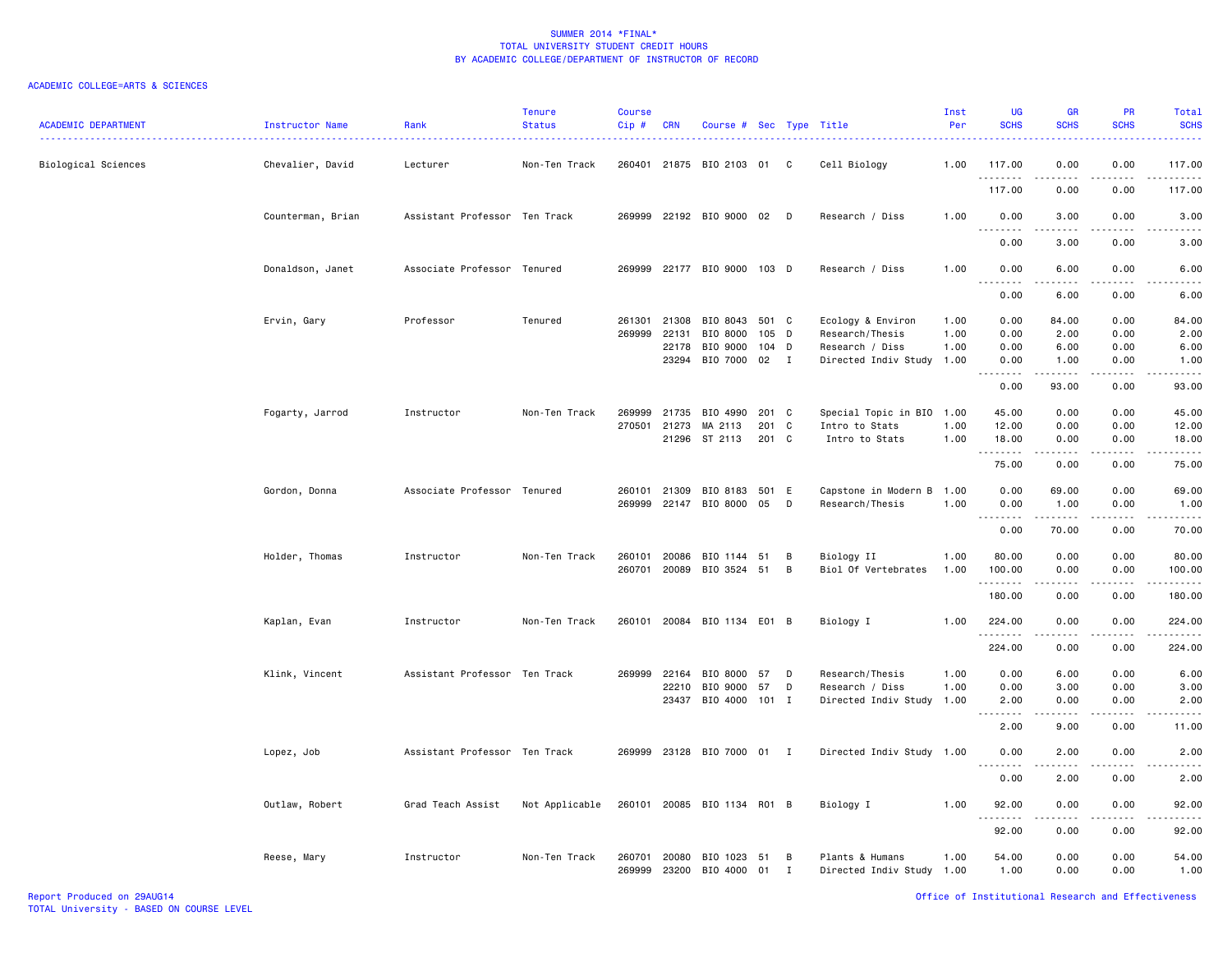| <b>ACADEMIC DEPARTMENT</b> | <b>Instructor Name</b> | Rank                        | <b>Tenure</b><br><b>Status</b> | <b>Course</b><br>$Cip$ # | <b>CRN</b> | Course # Sec Type Title |    |          |                           | Inst<br>Per | UG<br><b>SCHS</b> | <b>GR</b><br><b>SCHS</b> | <b>PR</b><br><b>SCHS</b> | Total<br><b>SCHS</b>                                                                                                      |
|----------------------------|------------------------|-----------------------------|--------------------------------|--------------------------|------------|-------------------------|----|----------|---------------------------|-------------|-------------------|--------------------------|--------------------------|---------------------------------------------------------------------------------------------------------------------------|
| Biological Sciences        | Reese, Mary            | Instructor                  | Non-Ten Track                  | 269999                   | 23202      | BIO 4000 02             |    | <b>I</b> | Directed Indiv Study 1.00 |             | 1.00              | 0.00                     | 0.00                     | 1.00                                                                                                                      |
|                            |                        |                             |                                |                          | 23203      | BIO 4000 03 I           |    |          | Directed Indiv Study 1.00 |             | 2.00              | 0.00                     | 0.00                     | 2.00                                                                                                                      |
|                            |                        |                             |                                | 511005 20091             |            | BIO 4100 101 H          |    |          | Med Tech Clinicals        | 1.00        | 18.00             | 0.00                     | 0.00                     | 18.00                                                                                                                     |
|                            |                        |                             |                                |                          |            |                         |    |          |                           |             | --------          | ---------                | --------                 | $\begin{array}{cccccccccccccc} \bullet & \bullet & \bullet & \bullet & \bullet & \bullet & \bullet & \bullet \end{array}$ |
|                            |                        |                             |                                |                          |            |                         |    |          |                           |             | 76.00             | 0.00                     | 0.00                     | 76.00                                                                                                                     |
|                            | Reichert, Nancy        | Professor                   | Tenured                        | 261201                   | 21307      | BIO 6033 501 C          |    |          | Fund Biotechnology        | 1.00        | 0.00              | 93.00                    | 0.00                     | 93.00                                                                                                                     |
|                            |                        |                             |                                | 269999                   | 22137      | BIO 8000 111 D          |    |          | Research/Thesis           | 1.00        | 0.00              | 1.00                     | 0.00                     | 1.00                                                                                                                      |
|                            |                        |                             |                                |                          |            |                         |    |          |                           |             |                   |                          |                          |                                                                                                                           |
|                            |                        |                             |                                |                          |            |                         |    |          |                           |             | 0.00              | 94.00                    | 0.00                     | 94.00                                                                                                                     |
|                            | Wallace, Lisa          | Associate Professor Tenured |                                |                          |            | 269999 22218 BIO 9000   | 65 | $\Box$   | Research / Diss           | 1.00        | 0.00              | 1.00                     | 0.00                     | 1.00                                                                                                                      |
|                            |                        |                             |                                |                          |            |                         |    |          |                           |             | --------<br>0.00  | 1.00                     | .<br>0.00                | $\frac{1}{2} \left( \frac{1}{2} \right) \left( \frac{1}{2} \right) \left( \frac{1}{2} \right)$<br>1.00                    |
|                            | Williamson, Emily      | Instructor                  | Non-Ten Track                  | 260701                   | 21660      | BIO 1123                | 51 | B        | Animal Biology            | 1.00        | 48.00             | 0.00                     | 0.00                     | 48.00                                                                                                                     |
|                            |                        |                             |                                |                          | 21661      | BIO 4503 51             |    | B        | Vertebrate Histology      | 1.00        | 45.00             | 0.00                     | 0.00                     | 45.00                                                                                                                     |
|                            |                        |                             |                                |                          |            |                         |    |          |                           |             |                   |                          |                          |                                                                                                                           |
|                            |                        |                             |                                |                          |            |                         |    |          |                           |             | 93.00             | 0.00                     | 0.00                     | 93.00                                                                                                                     |
|                            |                        |                             |                                |                          |            |                         |    |          |                           |             | ========          | ========                 | ========                 | ==========                                                                                                                |
| Biological Sciences        |                        |                             |                                |                          |            |                         |    |          |                           |             | 859.00            | 278.00                   | 0.00                     | 1137.00                                                                                                                   |
|                            |                        |                             |                                |                          |            |                         |    |          |                           |             | ========          | ========                 | ========                 | ==========                                                                                                                |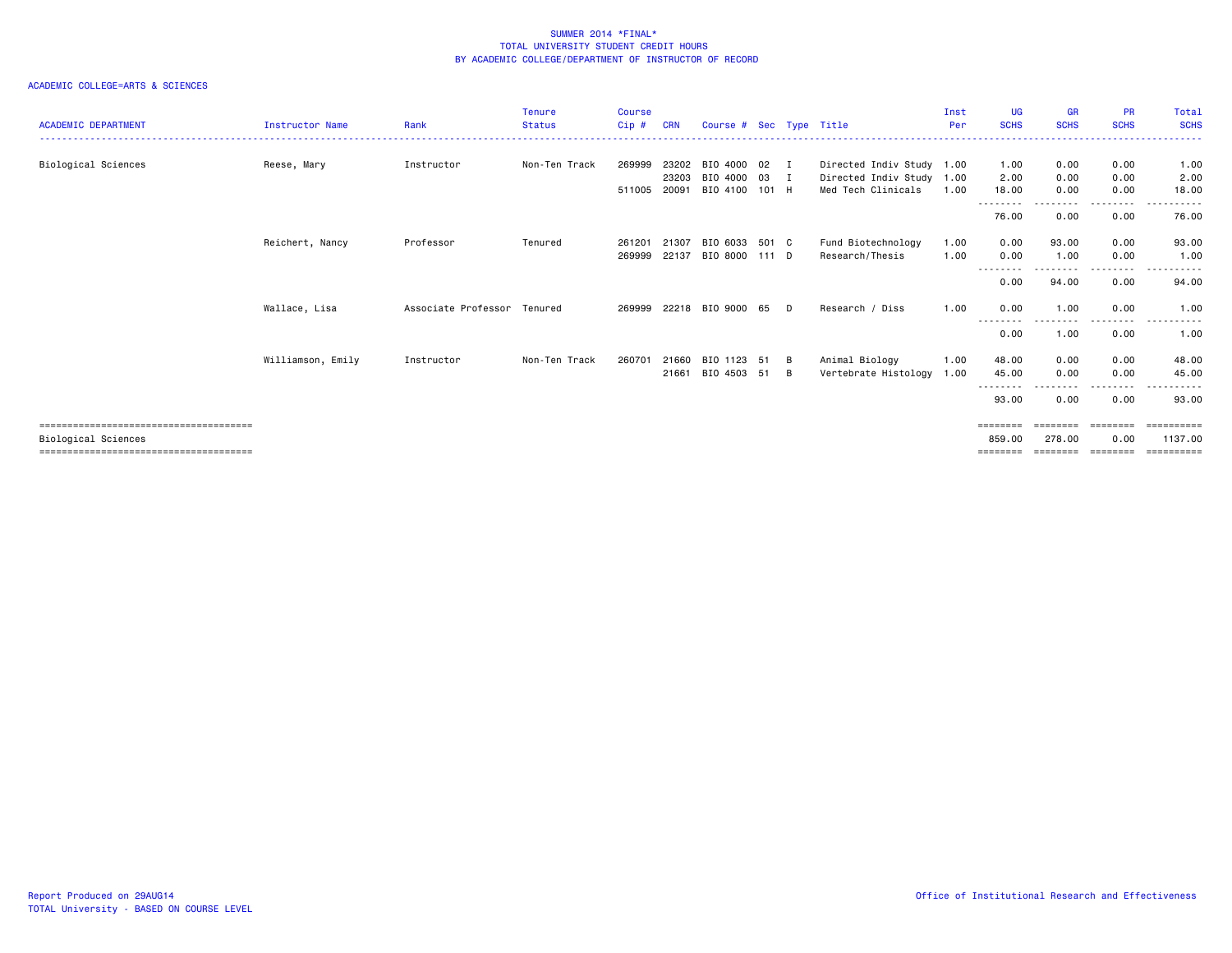| <b>ACADEMIC DEPARTMENT</b> | Instructor Name     | Rank                          | <b>Tenure</b><br><b>Status</b> | <b>Course</b><br>Cip# | <b>CRN</b>                     | Course # Sec Type Title                        |                           |                    |                                                                                               | Inst<br>Per          | UG<br><b>SCHS</b>                                                                                                                                                     | <b>GR</b><br><b>SCHS</b>            | <b>PR</b><br><b>SCHS</b>     | Total<br><b>SCHS</b>          |
|----------------------------|---------------------|-------------------------------|--------------------------------|-----------------------|--------------------------------|------------------------------------------------|---------------------------|--------------------|-----------------------------------------------------------------------------------------------|----------------------|-----------------------------------------------------------------------------------------------------------------------------------------------------------------------|-------------------------------------|------------------------------|-------------------------------|
| Chemistry                  | Emerson, Joseph     | Assistant Professor Ten Track |                                | 400501                |                                | 20162 CH 1213<br>23047 CH 9000                 | 02 C<br>101 D             |                    | Chemistry I<br>Research / Diss                                                                | 1.00<br>1.00         | 108.00<br>0.00                                                                                                                                                        | 0.00<br>45.00                       | 0.00<br>0.00                 | 108.00<br>45.00               |
|                            |                     |                               |                                |                       |                                |                                                |                           |                    |                                                                                               |                      | .<br>108.00                                                                                                                                                           | .<br>45.00                          | .<br>0.00                    | .<br>153.00                   |
|                            | Fitzkee, Nicholas   | Assistant Professor Ten Track |                                | 400501                |                                | 23048 CH 9000<br>23563 CH 8000                 | 102 <sub>D</sub><br>51    | D                  | Research / Diss<br>Research / Thesis                                                          | 1.00<br>1.00         | 0.00<br>0.00                                                                                                                                                          | 30.00<br>6.00                       | 0.00<br>0.00                 | 30.00<br>6.00                 |
|                            |                     |                               |                                |                       |                                |                                                |                           |                    |                                                                                               |                      | .<br>0.00                                                                                                                                                             | -----<br>36.00                      | 0.00                         | 36.00                         |
|                            | Foster, Stephen     | Associate Professor Tenured   |                                | 400501                |                                | 20167 CH 1223<br>23049 CH 9000                 | 51<br>103 D               | C                  | Chemistry II<br>Research / Diss                                                               | 1.00<br>1.00         | 105.00<br>0.00                                                                                                                                                        | 0.00<br>6.00                        | 0.00<br>0.00                 | 105.00<br>6.00                |
|                            |                     |                               |                                |                       |                                |                                                |                           |                    |                                                                                               |                      | .<br>105.00                                                                                                                                                           | $\sim$ $\sim$ $\sim$ $\sim$<br>6.00 | .<br>0.00                    | 111.00                        |
|                            | Gwaltney, Steven    | Associate Professor Tenured   |                                | 400501                |                                | 23050 CH 9000                                  | $104$ D                   |                    | Research / Diss                                                                               | 1.00                 | 0.00<br>.                                                                                                                                                             | 6.00<br>.                           | 0.00<br>$- - - -$            | 6.00                          |
|                            |                     |                               |                                |                       |                                |                                                |                           |                    |                                                                                               |                      | 0.00                                                                                                                                                                  | 6.00                                | 0.00                         | 6.00                          |
|                            | Hillesheim, Patrick | Instructor                    | Non-Ten Track                  |                       | 400501 20157<br>20159<br>20164 | CH 1211<br>CH 1211<br>CH 1221<br>20165 CH 1221 | 01 L<br>03<br>51<br>52 L  | $\mathsf{L}$<br>L. | Invst In Chemistry I 1.00<br>Invst In Chemistry I<br>Invst Chemistry II<br>Invst Chemistry II | 1.00<br>1.00<br>1.00 | 8.00<br>5.00<br>12.00<br>6.00                                                                                                                                         | 0.00<br>0.00<br>0.00<br>0.00        | 0.00<br>0.00<br>0.00<br>0.00 | 8.00<br>5.00<br>12.00<br>6.00 |
|                            |                     |                               |                                |                       |                                |                                                |                           |                    |                                                                                               |                      | .<br>31.00                                                                                                                                                            | .<br>0.00                           | .<br>0.00                    | 31.00                         |
|                            | Hollis, Thedford    | Associate Professor Tenured   |                                | 400501                | 22957                          | CH 7000<br>23051 CH 9000                       | $101$ I<br>105 D          |                    | Directed Indiv Study<br>Research / Diss                                                       | 1.00<br>1.00         | 0.00<br>0.00                                                                                                                                                          | 4.00<br>52.00                       | 0.00<br>0.00                 | 4.00<br>52.00                 |
|                            |                     |                               |                                |                       |                                |                                                |                           |                    |                                                                                               |                      | $\frac{1}{2} \left( \frac{1}{2} \right) \left( \frac{1}{2} \right) \left( \frac{1}{2} \right) \left( \frac{1}{2} \right) \left( \frac{1}{2} \right)$<br>0.00          | .<br>56.00                          | .<br>0.00                    | 56.00                         |
|                            | Lewis, Edwin        | Professor                     | Tenured                        |                       |                                | 400501 23052 CH 9000                           | 106 D                     |                    | Research / Diss                                                                               | 1.00                 | 0.00<br>$  -$<br>$\frac{1}{2} \left( \frac{1}{2} \right) \left( \frac{1}{2} \right) \left( \frac{1}{2} \right) \left( \frac{1}{2} \right) \left( \frac{1}{2} \right)$ | 12.00<br>.                          | 0.00<br>.                    | 12.00                         |
|                            |                     |                               |                                |                       |                                |                                                |                           |                    |                                                                                               |                      | 0.00                                                                                                                                                                  | 12.00                               | 0.00                         | 12.00                         |
|                            | Mead, Keith         | Professor                     | Tenured                        |                       |                                | 400501 23053 CH 9000<br>23300 CH 8000          | 107 D<br>102 <sub>D</sub> |                    | Research / Diss<br>Research / Thesis                                                          | 1.00<br>1.00         | 0.00<br>0.00                                                                                                                                                          | 12.00<br>6.00                       | 0.00<br>0.00                 | 12.00<br>6.00                 |
|                            |                     |                               |                                |                       |                                |                                                |                           |                    |                                                                                               |                      | . <b>.</b><br>0.00                                                                                                                                                    | .<br>18.00                          | -----<br>0.00                | .<br>18.00                    |
|                            | Mlsna, Todd         | Associate Professor Ten Track |                                |                       |                                | 400501 23055 CH 9000<br>23557 CH 9000          | 109 D<br>51               | D                  | Research / Diss<br>Research / Diss                                                            | 1.00<br>1.00         | 0.00<br>0.00                                                                                                                                                          | 46.00<br>1.00                       | 0.00<br>0.00                 | 46.00<br>1.00                 |
|                            |                     |                               |                                |                       |                                |                                                |                           |                    |                                                                                               |                      | .<br>0.00                                                                                                                                                             | .<br>47.00                          | 0.00                         | 47.00                         |
|                            | Rowland, Emily      | Instructor                    | Non-Ten Track                  |                       |                                | 400504 20171 CH 2503                           | 01                        | C                  | Elem Organic Chem                                                                             | 1.00                 | 81.00                                                                                                                                                                 | 0.00                                | 0.00                         | 81.00                         |
|                            |                     |                               |                                |                       |                                |                                                |                           |                    |                                                                                               |                      | 81.00                                                                                                                                                                 | 0.00                                | 0.00                         | 81.00                         |
|                            | Rowland, Gerald     | Assistant Professor Ten Track |                                |                       |                                | 400504 20177 CH 4513<br>20186 CH 4523          | 01<br>52                  | C<br>C             | Organic Chemistry I<br>Organic Chemistry II 1.00                                              | 1.00                 | 135.00<br>141.00                                                                                                                                                      | 0.00<br>0.00                        | 0.00<br>0.00                 | 135.00<br>141.00              |
|                            |                     |                               |                                |                       |                                |                                                |                           |                    |                                                                                               |                      | .<br>276.00                                                                                                                                                           | 0.00                                | 0.00                         | 276.00                        |
|                            | Smith, Laura        | Instructor                    | Non-Ten Track                  |                       |                                | 400501 20153 CH 1043                           | 01 C                      |                    | Survey of Chemistry                                                                           | 1.00                 | 135.00                                                                                                                                                                | 0.00                                | 0.00                         | 135.00                        |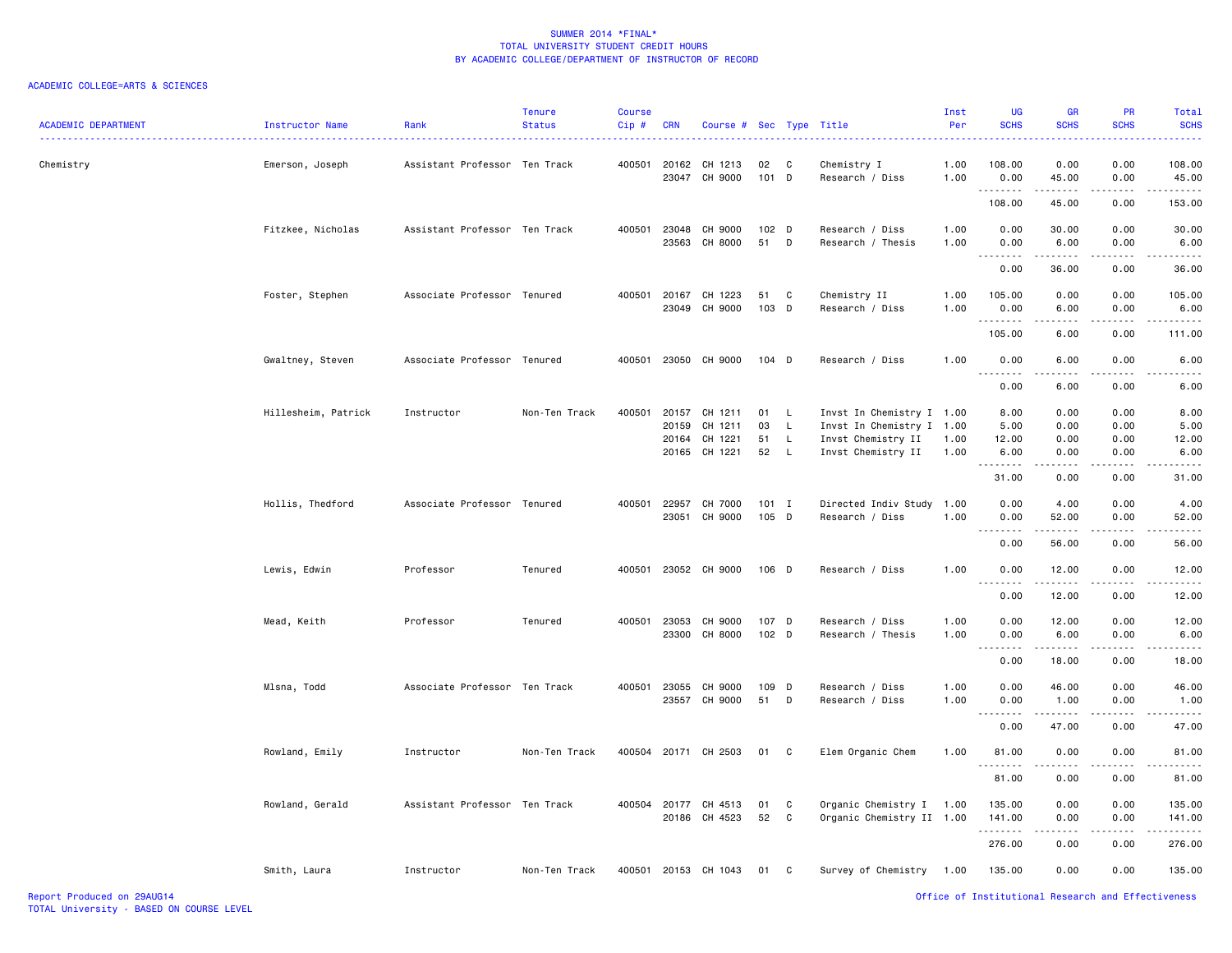| <b>ACADEMIC DEPARTMENT</b>                         | Instructor Name | Rank                          | Tenure<br><b>Status</b> | <b>Course</b><br>Cip# | <b>CRN</b> | Course # Sec Type Title |         |              |                           | Inst<br>Per | UG<br><b>SCHS</b><br>. <b>.</b> .                                                                               | <b>GR</b><br><b>SCHS</b><br>. | <b>PR</b><br><b>SCHS</b> | Total<br><b>SCHS</b><br>------ |
|----------------------------------------------------|-----------------|-------------------------------|-------------------------|-----------------------|------------|-------------------------|---------|--------------|---------------------------|-------------|-----------------------------------------------------------------------------------------------------------------|-------------------------------|--------------------------|--------------------------------|
| Chemistry                                          | Smith, Laura    | Instructor                    | Non-Ten Track           | 400501                | 20155      | CH 1051                 | 51      | - L          | Experimental Chem         | 1.00        | 7.00                                                                                                            | 0.00                          | 0.00                     | 7.00                           |
|                                                    |                 |                               |                         |                       |            | 20156 CH 1053           | 51      | C.           | Survey of Chemistry       | 1.00        | 48.00<br>.                                                                                                      | 0.00<br>.                     | 0.00                     | 48.00                          |
|                                                    |                 |                               |                         |                       |            |                         |         |              |                           |             | 190.00                                                                                                          | 0.00                          | 0.00                     | 190.00                         |
|                                                    | Stokes, Sean    | Instructor                    | Non-Ten Track           | 400504                | 20170      | CH 2501                 | 01 L    |              | Elem Org Chem-Lab         | 1.00        | 26.00                                                                                                           | 0.00                          | 0.00                     | 26.00                          |
|                                                    |                 |                               |                         |                       | 20172      | CH 4511                 | 01 L    |              | Org Chem Lab I            | 1.00        | 12.00                                                                                                           | 0.00                          | 0.00                     | 12.00                          |
|                                                    |                 |                               |                         |                       | 20173      | CH 4511                 | 02      | $\mathsf{L}$ | Org Chem Lab I            | 1.00        | 8.00                                                                                                            | 0.00                          | 0.00                     | 8.00                           |
|                                                    |                 |                               |                         |                       | 20180      | CH 4521                 | 51 L    |              | Org Chem Lab II           | 1.00        | 8.00                                                                                                            | 0.00                          | 0.00                     | 8.00                           |
|                                                    |                 |                               |                         |                       | 20181      | CH 4521                 | 52      | - L          | Org Chem Lab II           | 1.00        | 6.00                                                                                                            | 0.00                          | 0.00                     | 6.00                           |
|                                                    |                 |                               |                         |                       |            | 20183 CH 4521           | 54      | - L          | Org Chem Lab II           | 1.00        | 4.00<br>.                                                                                                       | 0.00                          | 0.00                     | 4.00                           |
|                                                    |                 |                               |                         |                       |            |                         |         |              |                           |             | 64.00                                                                                                           | 0.00                          | 0.00                     | 64.00                          |
|                                                    | Sygula, Andrzej | Professor                     | Tenured                 | 400501                |            | 23057 CH 9000           | 111 D   |              | Research / Diss           | 1.00        | 0.00                                                                                                            | 15.00                         | 0.00                     | 15.00                          |
|                                                    |                 |                               |                         |                       |            |                         |         |              |                           |             | ، د د د ،<br>0.00                                                                                               | 15.00                         | 0.00                     | 15.00                          |
|                                                    | Wipf, David     | Professor                     | Tenured                 | 400501                | 23058      | CH 9000                 | $112$ D |              | Research / Diss           | 1.00        | 0.00                                                                                                            | 6.00                          | 0.00                     | 6.00                           |
|                                                    |                 |                               |                         |                       | 23191      | CH 8000                 | 01 D    |              | Research / Thesis         | 1.00        | 0.00                                                                                                            | 3.00                          | 0.00                     | 3.00                           |
|                                                    |                 |                               |                         |                       | 23308      | CH 8000                 | 103 D   |              | Research / Thesis         | 1.00        | 0.00                                                                                                            | 4.00                          | 0.00                     | 4.00                           |
|                                                    |                 |                               |                         |                       | 23309      | CH 7000                 | 103 I   |              | Directed Indiv Study 1.00 |             | 0.00                                                                                                            | 2.00                          | 0.00                     | 2.00                           |
|                                                    |                 |                               |                         |                       | 23553      | CH 7000                 | 51 I    |              | Directed Indiv Study 1.00 |             | 0.00                                                                                                            | 1.00                          | 0.00                     | 1.00                           |
|                                                    |                 |                               |                         |                       |            |                         |         |              |                           |             | $\frac{1}{2} \left( \frac{1}{2} \right) \left( \frac{1}{2} \right) \left( \frac{1}{2} \right)$<br>-----<br>0.00 | -----<br>16.00                | . <b>.</b><br>0.00       | -----<br>16.00                 |
|                                                    | Zhang, Dongmao  | Associate Professor Ten Track |                         | 400501                | 23059      | CH 9000                 | 113 D   |              | Research / Diss           | 1.00        | 0.00                                                                                                            | 33.00                         | 0.00                     | 33.00                          |
|                                                    |                 |                               |                         |                       | 23469      | CH 4000                 | $01$ I  |              | Directed Indiv Study 1.00 |             | 1.00                                                                                                            | 0.00                          | 0.00                     | 1.00                           |
|                                                    |                 |                               |                         |                       |            |                         |         |              |                           |             | .<br>1.00                                                                                                       | 33.00                         | 0.00                     | 34.00                          |
| -------------------------------------<br>Chemistry |                 |                               |                         |                       |            |                         |         |              |                           |             | ========<br>856.00                                                                                              | <b>ESSESSE</b><br>290.00      | ========<br>0.00         | ==========<br>1146.00          |
|                                                    |                 |                               |                         |                       |            |                         |         |              |                           |             | ========                                                                                                        | ========                      | ---------                | ==========                     |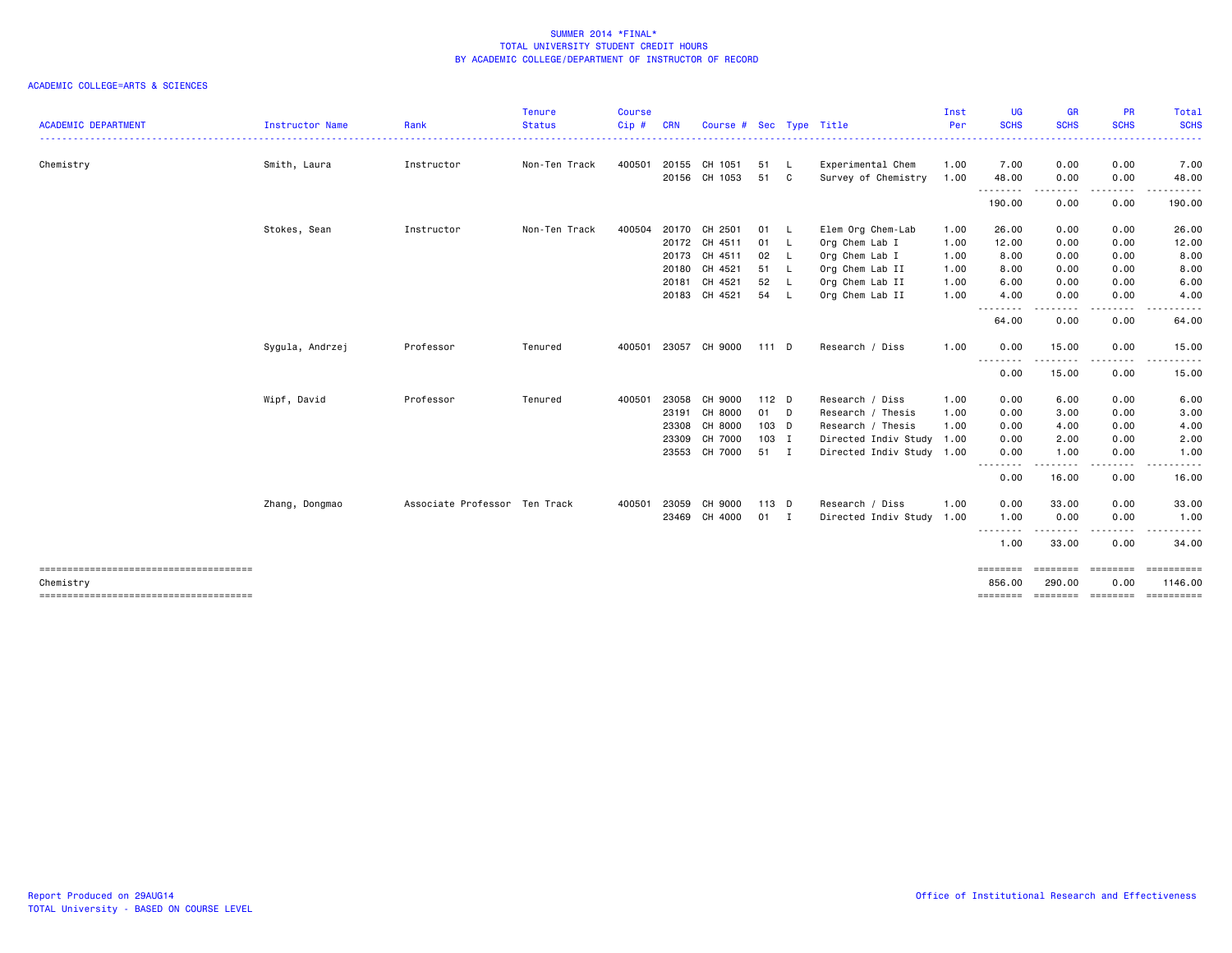| <b>ACADEMIC DEPARTMENT</b>        | Instructor Name       | Rank     | Tenure<br>Status | Course<br>$Cip$ # | <b>CRN</b> | Course # Sec Type Title  |                |                                                        | Inst<br>Per | <b>UG</b><br><b>SCHS</b> | <b>GR</b><br><b>SCHS</b> | <b>PR</b><br><b>SCHS</b> | Total<br><b>SCHS</b>            |
|-----------------------------------|-----------------------|----------|------------------|-------------------|------------|--------------------------|----------------|--------------------------------------------------------|-------------|--------------------------|--------------------------|--------------------------|---------------------------------|
| Civil & Environmental Engineering | Taylor, Oliver-Denzil | Lecturer | Non-Ten Track    | 140801            | 21777      | CE 8423<br>22242 CE 8423 | 101 C<br>501 C | Geotech Earthquake E 1.00<br>Geotech Earthquake E 1.00 |             | 0.00<br>0.00<br>-------- | 24.00<br>21,00           | 0.00<br>0.00             | 24.00<br>21.00<br>- - - - - - - |
|                                   |                       |          |                  |                   |            |                          |                |                                                        |             | 0.00                     | 45.00                    | 0.00                     | 45.00                           |
|                                   |                       |          |                  |                   |            |                          |                |                                                        |             | $=$ = = = = = = =        | --------                 | ========                 | $=$ = = = = = = = = =           |
| Civil & Environmental Engineering |                       |          |                  |                   |            |                          |                |                                                        |             | 0.00                     | 45.00                    | 0.00                     | 45.00                           |
|                                   |                       |          |                  |                   |            |                          |                |                                                        |             | --------                 | --------                 | ========                 | $=$ = = = = = = = = =           |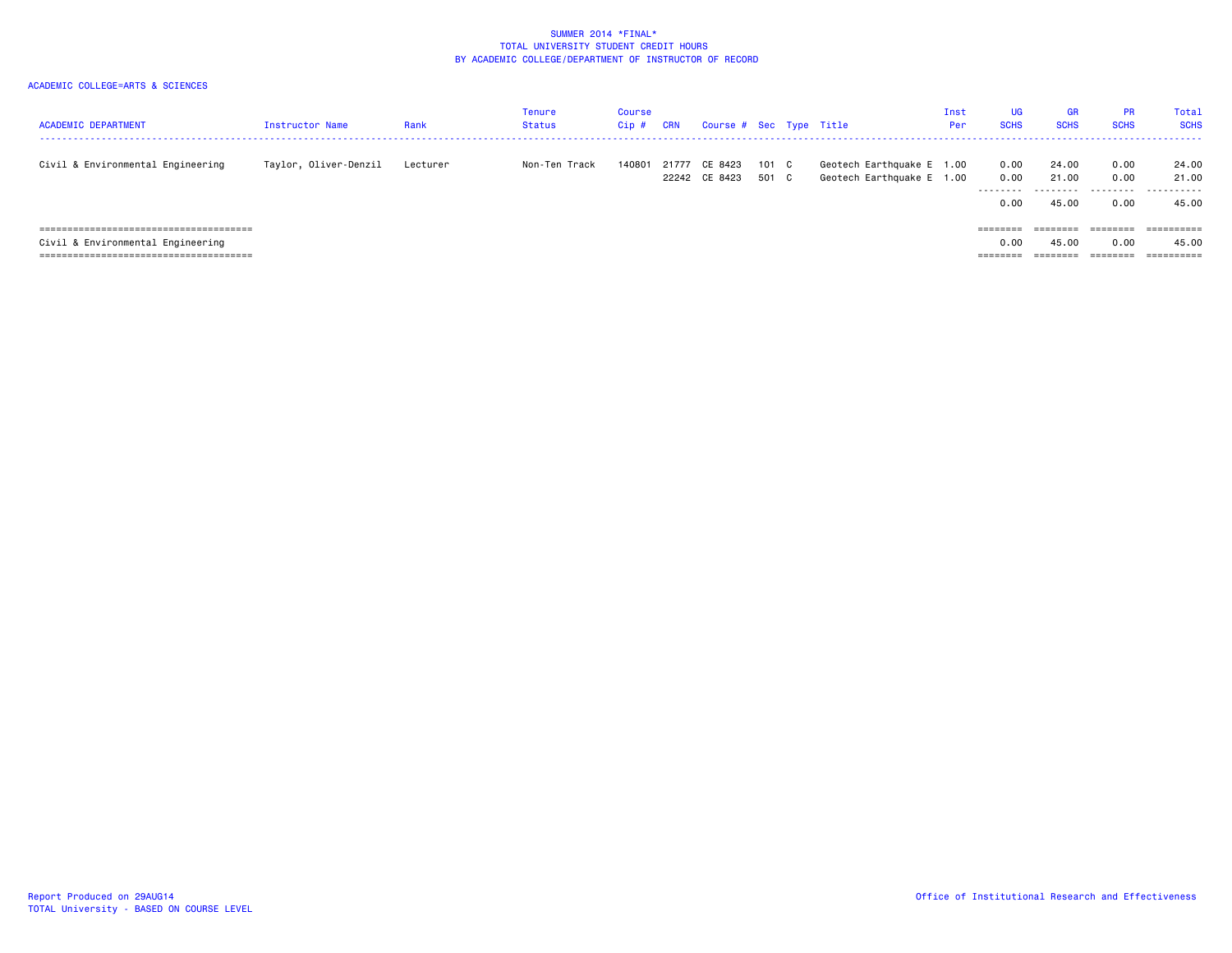| <b>ACADEMIC DEPARTMENT</b>                                 | Instructor Name      | Rank                          | <b>Tenure</b><br><b>Status</b> | <b>Course</b><br>Cip# | <b>CRN</b> | Course # Sec Type Title    |       |    |                           | Inst<br>Per | UG<br><b>SCHS</b>        | GR<br><b>SCHS</b>                                                                                                                 | <b>PR</b><br><b>SCHS</b> | <b>Total</b><br><b>SCHS</b>                                                                                                                                                                                                                                                                                                                                                                                                         |
|------------------------------------------------------------|----------------------|-------------------------------|--------------------------------|-----------------------|------------|----------------------------|-------|----|---------------------------|-------------|--------------------------|-----------------------------------------------------------------------------------------------------------------------------------|--------------------------|-------------------------------------------------------------------------------------------------------------------------------------------------------------------------------------------------------------------------------------------------------------------------------------------------------------------------------------------------------------------------------------------------------------------------------------|
| Classical & Modern Languages & Literat Blackbourn, Forrest |                      | Lecturer                      | Non-Ten Track                  | 160905                |            | 20616 FLS 1113 02          |       | C  | Spanish I                 | 1.00        | 51.00                    | 0.00                                                                                                                              | 0.00                     | 51.00                                                                                                                                                                                                                                                                                                                                                                                                                               |
|                                                            |                      |                               |                                |                       |            | 20619 FLS 1113 51          |       | C. | Spanish I                 | 1.00        | 39.00<br>.               | 0.00<br>$\frac{1}{2} \left( \frac{1}{2} \right) \left( \frac{1}{2} \right) \left( \frac{1}{2} \right) \left( \frac{1}{2} \right)$ | 0.00<br>.                | 39.00                                                                                                                                                                                                                                                                                                                                                                                                                               |
|                                                            |                      |                               |                                |                       |            |                            |       |    |                           |             | 90.00                    | 0.00                                                                                                                              | 0.00                     | 90.00                                                                                                                                                                                                                                                                                                                                                                                                                               |
|                                                            | Daugherty, Stephanie | Lecturer                      | Non-Ten Track                  | 160901                |            | 20584 FLF 1113 01          |       | C  | French I                  | 1.00        | 30.00<br>.               | 0.00<br>.                                                                                                                         | 0.00<br>.                | 30.00<br>. <u>.</u>                                                                                                                                                                                                                                                                                                                                                                                                                 |
|                                                            |                      |                               |                                |                       |            |                            |       |    |                           |             | 30.00                    | 0.00                                                                                                                              | 0.00                     | 30.00                                                                                                                                                                                                                                                                                                                                                                                                                               |
|                                                            | Davisson, Brian      | Assistant Professor Ten Track |                                | 160905                | 23070      | FLS 3413                   | 001 C |    | Intensive Spanish         | 1.00        | 27.00                    | 0.00                                                                                                                              | 0.00                     | 27.00                                                                                                                                                                                                                                                                                                                                                                                                                               |
|                                                            |                      |                               |                                | 309999                | 21550      | ISE 4100                   | 851 A |    | Intl Student Exchang 1.00 |             | 12.00                    | 0.00                                                                                                                              | 0.00                     | 12.00                                                                                                                                                                                                                                                                                                                                                                                                                               |
|                                                            |                      |                               |                                |                       | 21551      | ISE 4100 898 A             |       |    | Intl Student Exchang 1.00 |             | 54.00                    | 0.00                                                                                                                              | 0.00                     | 54.00                                                                                                                                                                                                                                                                                                                                                                                                                               |
|                                                            |                      |                               |                                |                       |            | 21552 ISE 4100             | 899 A |    | Intl Student Exchang 1.00 |             | 192.00<br>.              | 0.00<br>.                                                                                                                         | 0.00<br>د د د د          | 192.00<br>.                                                                                                                                                                                                                                                                                                                                                                                                                         |
|                                                            |                      |                               |                                |                       |            |                            |       |    |                           |             | 285.00                   | 0.00                                                                                                                              | 0.00                     | 285.00                                                                                                                                                                                                                                                                                                                                                                                                                              |
|                                                            | Espinosa, Carlos     | Associate Professor Tenured   |                                | 160905                |            | 20625 FLS 1123 51          |       | C  | Spanish II                | 1.00        | 30.00                    | 0.00                                                                                                                              | 0.00                     | 30.00                                                                                                                                                                                                                                                                                                                                                                                                                               |
|                                                            |                      |                               |                                |                       |            | 20626 FLS 1123 53          |       | C  | Spanish II                | 1.00        | 42.00                    | 0.00                                                                                                                              | 0.00                     | 42.00                                                                                                                                                                                                                                                                                                                                                                                                                               |
|                                                            |                      |                               |                                |                       |            |                            |       |    |                           |             | <u>.</u>                 | .                                                                                                                                 |                          |                                                                                                                                                                                                                                                                                                                                                                                                                                     |
|                                                            |                      |                               |                                |                       |            |                            |       |    |                           |             | 72.00                    | 0.00                                                                                                                              | 0.00                     | 72.00                                                                                                                                                                                                                                                                                                                                                                                                                               |
|                                                            | Harland, Robert      | Associate Professor Tenured   |                                |                       |            | 160905 20617 FLS 1113 03 C |       |    | Spanish I                 | 1.00        | 39.00<br><u>.</u>        | 0.00<br>- - - -                                                                                                                   | 0.00                     | 39.00                                                                                                                                                                                                                                                                                                                                                                                                                               |
|                                                            |                      |                               |                                |                       |            |                            |       |    |                           |             | 39.00                    | 0.00                                                                                                                              | 0.00                     | 39.00                                                                                                                                                                                                                                                                                                                                                                                                                               |
|                                                            | Munn, David          | Lecturer                      | Non-Ten Track                  | 160905                | 20621      | FLS 1123 01                |       | C  | Spanish II                | 1.00        | 24.00                    | 0.00                                                                                                                              | 0.00                     | 24.00                                                                                                                                                                                                                                                                                                                                                                                                                               |
|                                                            |                      |                               |                                |                       |            | 20622 FLS 1123 02          |       | C  | Spanish II                | 1.00        | 27.00                    | 0.00                                                                                                                              | 0.00                     | 27.00                                                                                                                                                                                                                                                                                                                                                                                                                               |
|                                                            |                      |                               |                                |                       |            |                            |       |    |                           |             | .                        |                                                                                                                                   |                          |                                                                                                                                                                                                                                                                                                                                                                                                                                     |
|                                                            |                      |                               |                                |                       |            |                            |       |    |                           |             | 51.00                    | 0.00                                                                                                                              | 0.00                     | 51.00                                                                                                                                                                                                                                                                                                                                                                                                                               |
|                                                            | Pruett, Drew         | Instructor                    | Non-Ten Track                  | 160901                |            | 23040 FLF 2163             | 01    | C  | Int. French Expressi 1.00 |             | 27.00                    | 0.00                                                                                                                              | 0.00                     | 27.00                                                                                                                                                                                                                                                                                                                                                                                                                               |
|                                                            |                      |                               |                                |                       | 23069      | FLF 3163                   | 01    | C  | Int. French Expressi      | 1.00        | 33.00                    | 0.00                                                                                                                              | 0.00                     | 33.00                                                                                                                                                                                                                                                                                                                                                                                                                               |
|                                                            |                      |                               |                                |                       |            | 23189 FLF 4000             | 101 I |    | Directed Indiv Study 1.00 |             | 3.00                     | 0.00                                                                                                                              | 0.00                     | 3.00                                                                                                                                                                                                                                                                                                                                                                                                                                |
|                                                            |                      |                               |                                |                       |            |                            |       |    |                           |             | .<br>63.00               | $\sim$ $\sim$ $\sim$ $\sim$<br>0.00                                                                                               | .<br>0.00                | $- - - - -$<br>63.00                                                                                                                                                                                                                                                                                                                                                                                                                |
|                                                            |                      |                               |                                |                       |            |                            |       |    |                           |             |                          |                                                                                                                                   |                          |                                                                                                                                                                                                                                                                                                                                                                                                                                     |
|                                                            | Ricketts, Maria      | Lecturer                      | Non-Ten Track                  | 160905                |            | 20632 FLS 2133 51          |       | C  | Spanish III               | 1.00        | 18,00                    | 0.00                                                                                                                              | 0.00                     | 18.00                                                                                                                                                                                                                                                                                                                                                                                                                               |
|                                                            |                      |                               |                                |                       |            | 20633 FLS 2133 52          |       | C  | Spanish III               | 1.00        | 39.00<br>. <b>.</b>      | 0.00<br>$\frac{1}{2}$                                                                                                             | 0.00                     | 39.00                                                                                                                                                                                                                                                                                                                                                                                                                               |
|                                                            |                      |                               |                                |                       |            |                            |       |    |                           |             | 57.00                    | 0.00                                                                                                                              | 0.00                     | 57.00                                                                                                                                                                                                                                                                                                                                                                                                                               |
|                                                            | Simpore, Karim       | Assistant Professor Ten Track |                                | 160901                |            | 20586 FLF 1123 51 C        |       |    | French II                 | 1.00        | 33.00<br>.               | 0.00<br>.                                                                                                                         | 0.00                     | 33.00                                                                                                                                                                                                                                                                                                                                                                                                                               |
|                                                            |                      |                               |                                |                       |            |                            |       |    |                           |             | 33.00                    | 0.00                                                                                                                              | 0.00                     | 33.00                                                                                                                                                                                                                                                                                                                                                                                                                               |
|                                                            | Vozzo, Rosa          | Instructor                    | Non-Ten Track                  |                       |            | 160905 20628 FLS 2133 01   |       | C  | Spanish III               | 1.00        | 39.00                    | 0.00                                                                                                                              | 0.00                     | 39.00                                                                                                                                                                                                                                                                                                                                                                                                                               |
|                                                            |                      |                               |                                |                       |            | 20629 FLS 2133 02          |       | C  | Spanish III               | 1.00        | 36.00                    | 0.00                                                                                                                              | 0.00                     | 36.00                                                                                                                                                                                                                                                                                                                                                                                                                               |
|                                                            |                      |                               |                                |                       |            |                            |       |    |                           |             | <b></b><br>75.00         | 0.00                                                                                                                              | 0.00                     | 75.00                                                                                                                                                                                                                                                                                                                                                                                                                               |
| Classical & Modern Languages & Literat                     |                      |                               |                                |                       |            |                            |       |    |                           |             | <b>EEEEEEE</b><br>795.00 | ========<br>0.00                                                                                                                  | ========<br>0.00         | $=$ =========<br>795.00                                                                                                                                                                                                                                                                                                                                                                                                             |
|                                                            |                      |                               |                                |                       |            |                            |       |    |                           |             |                          | -------- -------                                                                                                                  | <b>ESSESSE</b>           | $\begin{minipage}{0.9\linewidth} \hspace*{-0.2cm} \textbf{1} & \textbf{2} & \textbf{3} & \textbf{5} & \textbf{6} & \textbf{7} & \textbf{8} \\ \textbf{5} & \textbf{6} & \textbf{7} & \textbf{8} & \textbf{8} & \textbf{8} & \textbf{8} & \textbf{8} \\ \textbf{6} & \textbf{8} & \textbf{8} & \textbf{8} & \textbf{8} & \textbf{8} & \textbf{8} & \textbf{8} & \textbf{8} \\ \textbf{7} & \textbf{8} & \textbf{8} & \textbf{8} & \$ |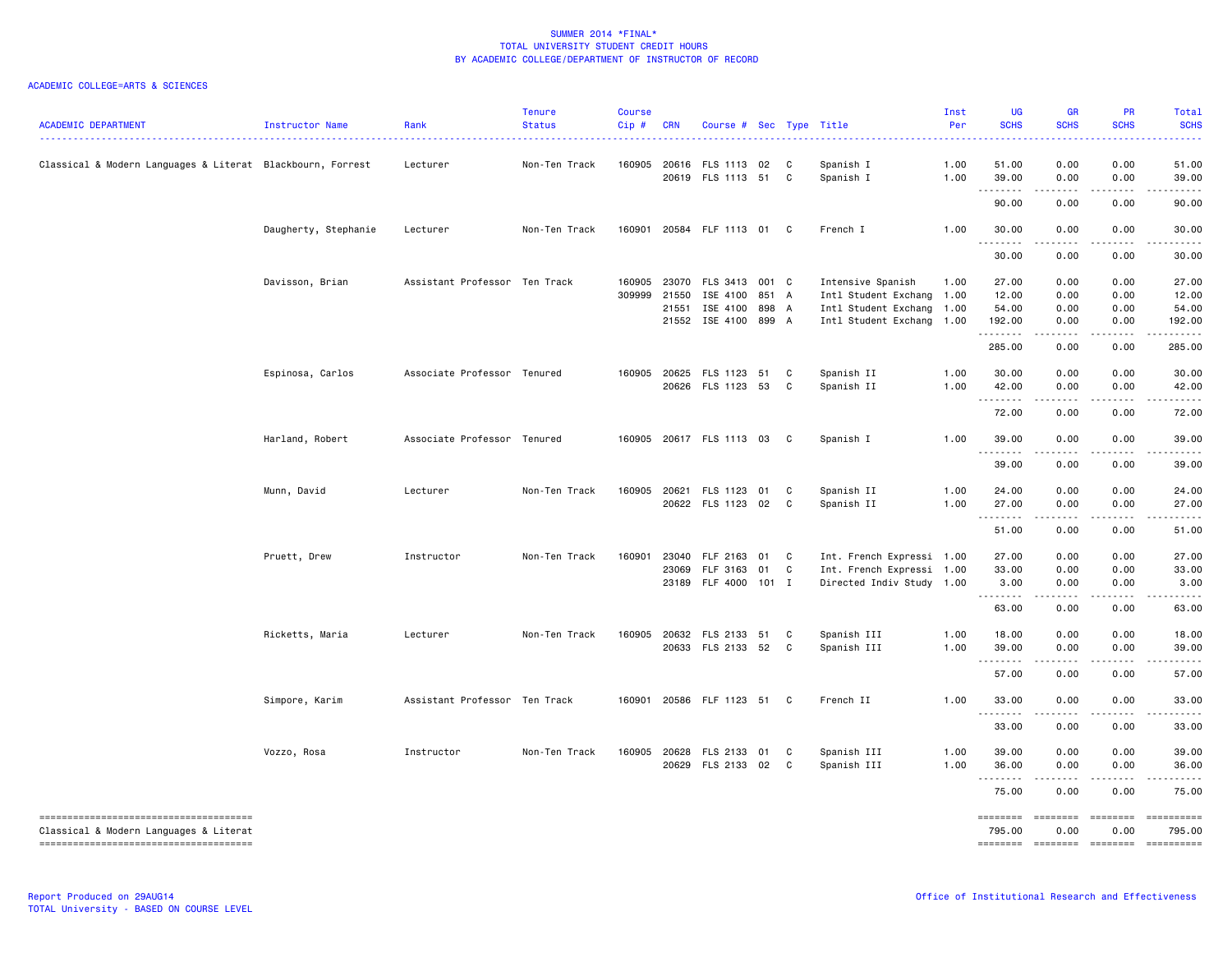| <b>ACADEMIC DEPARTMENT</b> | Instructor Name    | Rank                          | <b>Tenure</b><br><b>Status</b> | <b>Course</b><br>Cip#  | <b>CRN</b>     | Course #                 |               |              | Sec Type Title                                         | Inst<br>Per | UG<br><b>SCHS</b>   | GR<br><b>SCHS</b> | <b>PR</b><br><b>SCHS</b> | Total<br><b>SCHS</b> |
|----------------------------|--------------------|-------------------------------|--------------------------------|------------------------|----------------|--------------------------|---------------|--------------|--------------------------------------------------------|-------------|---------------------|-------------------|--------------------------|----------------------|
| Communication              | Brown, Karyn       | Instructor                    | Non-Ten Track                  | 090501                 | 20224<br>20228 | CO 3813<br>CO 3853       | 01<br>01      | C<br>C       | PR Case Problems<br>Public Relations Wri 1.00          | 1.00        | 24.00<br>36.00      | 0.00<br>0.00      | 0.00<br>0.00             | 24.00<br>36.00       |
|                            |                    |                               |                                |                        |                |                          |               |              |                                                        |             | . <b>.</b><br>60.00 | .<br>0.00         | 0.00                     | .<br>60.00           |
|                            | Chambers, Cheryl   | Instructor                    | Non-Ten Track                  | 090101                 | 20211          | CO 1013                  | 51            | C            | Intro to Communicati 1.00                              |             | 69.00               | 0.00              | 0.00                     | 69.00                |
|                            |                    |                               |                                |                        |                | 20212 CO 1013            | 52            | C            | Intro to Communicati 1.00                              |             | 54.00               | 0.00              | 0.00                     | 54.00                |
|                            |                    |                               |                                |                        |                |                          |               |              |                                                        |             | 123.00              | 0.00              | 0.00                     | 123.00               |
|                            | Clevinger, Donna   | Professor                     | Tenured                        | 231001                 | 20204          | CO 1003                  | 03            | C            | Fund Of Public Speak 1.00                              |             | 39.00               | 0.00              | 0.00                     | 39.00                |
|                            |                    |                               |                                | 500501                 |                | 20216 CO 1503            | 01            | C            | Intro To Theatre                                       | 1.00        | 42.00               | 0.00<br>.         | 0.00<br>22222            | 42.00<br>.           |
|                            |                    |                               |                                |                        |                |                          |               |              |                                                        |             | 81.00               | 0.00              | 0.00                     | 81.00                |
|                            | Cooley, Skye       | Assistant Professor Ten Track |                                | 090501                 | 20229          | CO 3853                  | 02            | C            | Public Relations Wri 1.00                              |             | 27.00               | 0.00              | 0.00                     | 27.00                |
|                            |                    |                               |                                |                        | 20237          | CO 4803<br>20242 CO 6803 | 51<br>51      | C<br>C       | Research in PR & Adv 1.00<br>Research in PR & Adv 1.00 |             | 30.00<br>0.00       | 0.00<br>3.00      | 0.00<br>0.00             | 30.00<br>3.00        |
|                            |                    |                               |                                |                        |                |                          |               |              |                                                        |             | .<br>57.00          | .<br>3.00         | 0.00                     | .<br>60.00           |
|                            |                    |                               | Non-Ten Track                  |                        | 23509          | CO 7000                  | $201 \quad I$ |              |                                                        |             | 0.00                | 3.00              | 0.00                     | 3.00                 |
|                            | Denton, Raymond    | Lecturer                      |                                | 090101<br>090701 21187 |                | CO 3333                  | 201 C         |              | Directed Indiv Study 1.00<br>Adv Television Prd        | 1.00        | 33.00               | 0.00              | 0.00                     | 33.00                |
|                            |                    |                               |                                |                        | 21193          | CO 4373                  | 201 C         |              | Prac In Tv News                                        | 1.00        | 3.00                | 0.00              | 0.00                     | 3.00                 |
|                            |                    |                               |                                |                        |                |                          |               |              |                                                        |             | <b></b><br>36.00    | .<br>3.00         | 22222<br>0.00            | .<br>39.00           |
|                            | Edmonds, Khristina | Instructor                    | Non-Ten Track                  | 231001                 | 20200          | CO 1003                  | 001 C         |              | Fund Of Public Speak 1.00                              |             | 48.00               | 0.00              | 0.00                     | 48.00                |
|                            |                    |                               |                                |                        | 20202          | CO 1003                  | 01            | C            | Fund Of Public Speak 1.00                              |             | 42.00               | 0.00              | 0.00                     | 42.00                |
|                            |                    |                               |                                |                        | 20203          | CO 1003                  | 02            | C            | Fund Of Public Speak 1.00                              |             | 45.00               | 0.00              | 0.00                     | 45.00                |
|                            |                    |                               |                                |                        | 20206          | CO 1003                  | 52            | C            | Fund Of Public Speak 1.00                              |             | 48.00               | 0.00              | 0.00                     | 48.00                |
|                            |                    |                               |                                |                        |                | 23278 CO 1003            | E01 C         |              | Fund Of Public Speak 1.00                              |             | 30.00<br>.          | 0.00<br>.         | 0.00<br>.                | 30.00<br>.           |
|                            |                    |                               |                                |                        |                |                          |               |              |                                                        |             | 213.00              | 0.00              | 0.00                     | 213.00               |
|                            | Flick, Harry       | Professor                     | Tenured                        | 090101                 | 20225          | CO 3833                  | 001 C         |              | Interviewing                                           | 1.00        | 33.00               | 0.00              | 0.00                     | 33.00                |
|                            |                    |                               |                                |                        | 20226          | CO 3833                  | 01            | C            | Interviewing                                           | 1.00        | 42.00               | 0.00              | 0.00                     | 42.00                |
|                            |                    |                               |                                |                        | 20227<br>21663 | CO 3833<br>CO 3213       | 51<br>01      | C<br>C       | Interviewing                                           | 1.00        | 48.00               | 0.00<br>0.00      | 0.00<br>0.00             | 48.00                |
|                            |                    |                               |                                |                        |                |                          |               |              | Small Group Coummuni 1.00                              |             | 36.00<br><u>.</u>   | .                 | .                        | 36.00<br>.           |
|                            |                    |                               |                                |                        |                |                          |               |              |                                                        |             | 159.00              | 0.00              | 0.00                     | 159.00               |
|                            | Fountain, Amy      | Instructor                    | Non-Ten Track                  | 090101 21185           |                | CO 1223                  | 201 C         |              | Intro Comm Theory                                      | 1.00        | 3.00                | 0.00              | 0.00                     | 3.00                 |
|                            |                    |                               |                                |                        | 21325          | CO 1013                  | 501           | $\mathbf{C}$ | Intro to Communicati 1.00                              |             | 45.00               | 0.00              | 0.00                     | 45.00                |
|                            |                    |                               |                                |                        | 21327          | CO 1223                  | 501 C         |              | Intro Comm Theory                                      | 1.00        | 51.00               | 0.00              | 0.00                     | 51.00                |
|                            |                    |                               |                                |                        |                | 090401 20231 CO 4053     | 101 E         |              | Internship Comm                                        | 1.00        | 57.00<br>.          | 0.00<br>.         | 0.00<br>.                | 57.00<br>.           |
|                            |                    |                               |                                |                        |                |                          |               |              |                                                        |             | 156.00              | 0.00              | 0.00                     | 156.00               |
|                            | Gawrych, Teresa    | Instructor                    | Non-Ten Track                  | 090401                 | 21669          | CO 3403                  | 51            | В            | Photographic Communi 1.00                              |             | 24.00               | 0.00              | 0.00                     | 24.00                |
|                            |                    |                               |                                | 090501                 |                | 20230 CO 3863            | 51            | В            | PR Production                                          | 1.00        | 42.00<br>. <b>.</b> | 0.00<br>.         | 0.00<br><u>.</u>         | 42.00<br>.           |
|                            |                    |                               |                                |                        |                |                          |               |              |                                                        |             | 66.00               | 0.00              | 0.00                     | 66.00                |
|                            | Goodman, Mark      | Professor                     | Tenured                        |                        |                | 090401 21664 CO 4313     | 01            | C            | Mass Media Law                                         | 1.00        | 48.00               | 0.00              | 0.00                     | 48.00                |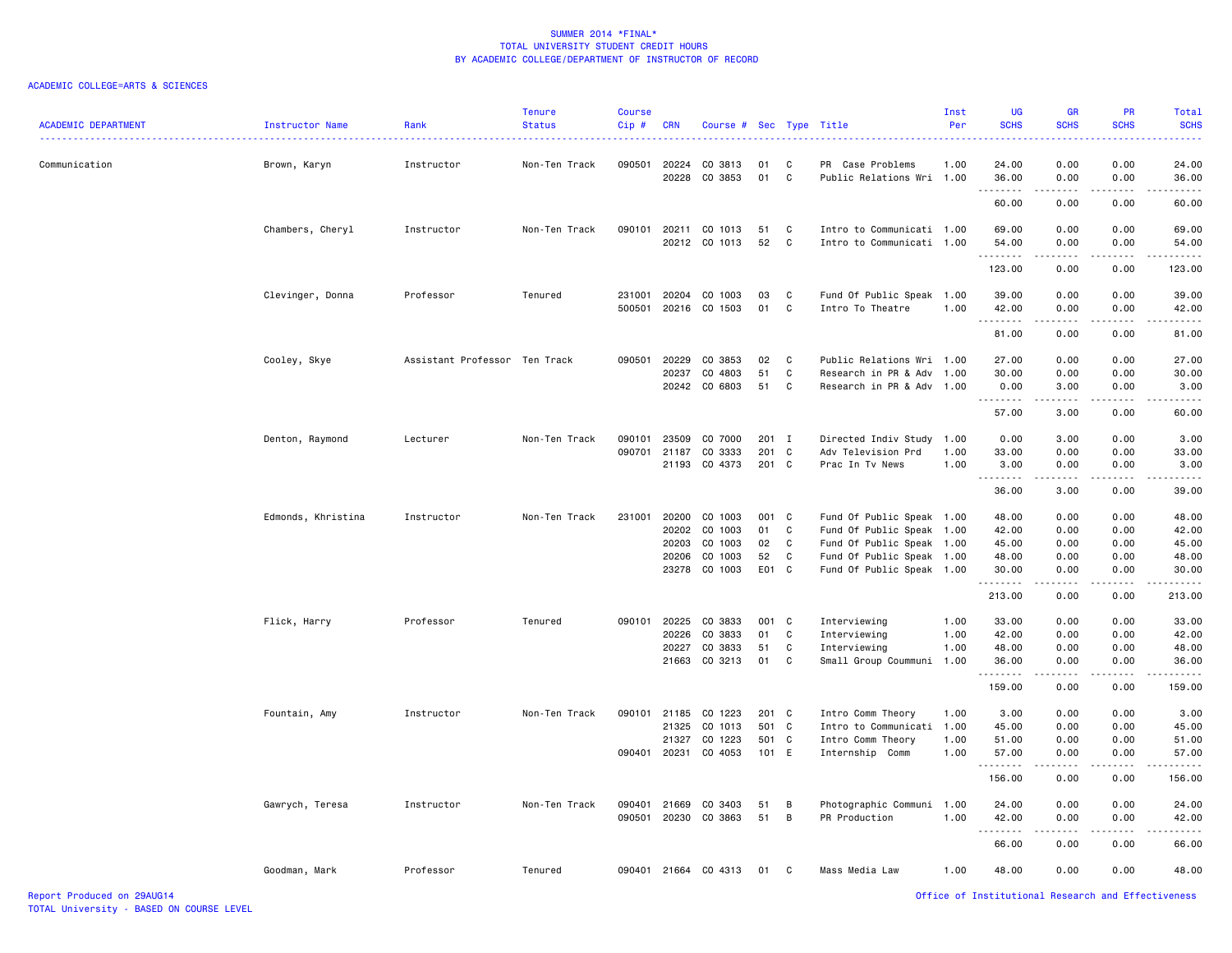| <b>ACADEMIC DEPARTMENT</b> | Instructor Name      | Rank                          | <b>Tenure</b><br><b>Status</b> | <b>Course</b><br>Cip# | <b>CRN</b> | Course # Sec Type Title |       |              |                           | Inst<br>Per | UG<br><b>SCHS</b>                 | <b>GR</b><br><b>SCHS</b> | <b>PR</b><br><b>SCHS</b> | Total<br><b>SCHS</b>     |
|----------------------------|----------------------|-------------------------------|--------------------------------|-----------------------|------------|-------------------------|-------|--------------|---------------------------|-------------|-----------------------------------|--------------------------|--------------------------|--------------------------|
| Communication              | Goodman, Mark        | Professor                     | Tenured                        | 090401                |            | 21665 CO 6313           | 01    | C            | Mass Media Law            | 1.00        | 0.00                              | 9.00                     | 0.00                     | 9.00                     |
|                            |                      |                               |                                |                       |            |                         |       |              |                           |             | 48.00                             | 9.00                     | 0.00                     | 57.00                    |
|                            | Knight, Amy          | Instructor                    | Non-Ten Track                  | 090101                | 20208      | CO 1013                 | 001   | $\mathbf{C}$ | Intro to Communicati 1.00 |             | 51.00                             | 0.00                     | 0.00                     | 51.00                    |
|                            |                      |                               |                                |                       | 21326      | CO 1013                 | 551   | C            | Intro to Communicati 1.00 |             | 60.00                             | 0.00                     | 0.00                     | 60.00                    |
|                            |                      |                               |                                |                       |            | 22113 CO 3213           | 51    | C            | Small Group Coummuni 1.00 |             | 45.00<br>.                        | 0.00<br>.                | 0.00<br>-----            | 45.00<br>$- - - - - - -$ |
|                            |                      |                               |                                |                       |            |                         |       |              |                           |             | 156.00                            | 0.00                     | 0.00                     | 156.00                   |
|                            | Morschauser, Lindsey | Instructor                    | Non-Ten Track                  | 090101                | 20209      | CO 1013                 | 01    | C            | Intro to Communicati 1.00 |             | 51.00                             | 0.00                     | 0.00                     | 51.00                    |
|                            |                      |                               |                                | 090701                | 20217      | CO 2333                 | 01    | В            | Tv Production             | 1.00        | 21.00                             | 0.00                     | 0.00                     | 21.00                    |
|                            |                      |                               |                                |                       |            |                         |       |              |                           |             | .<br>72.00                        | المستمد<br>0.00          | .<br>0.00                | .<br>72.00               |
|                            | Nicholson, John      | Associate Professor Tenured   |                                | 090101                | 20232      | CO 4203                 | 01    | C            | Nonverbal Communicat 1.00 |             | 30.00                             | 0.00                     | 0.00                     | 30.00                    |
|                            |                      |                               |                                |                       | 20238      | CO 6203                 | 01    | C            | Nonverbal Communicat 1.00 |             | 0.00                              | 3.00                     | 0.00                     | 3.00                     |
|                            |                      |                               |                                | 231001                | 20233      | CO 4253                 | 01    | C            | Elements Of Persuasn      | 1.00        | 30.00                             | 0.00                     | 0.00                     | 30.00                    |
|                            |                      |                               |                                |                       | 20239      | CO 6253                 | 01    | C            | Elements Of Persuasn      | 1.00        | 0.00                              | 6.00                     | 0.00                     | 6.00                     |
|                            |                      |                               |                                |                       | 21670      | CO 4253                 | 51    | C            | Elements Of Persuasn      | 1.00        | 27.00                             | 0.00                     | 0.00                     | 27.00                    |
|                            |                      |                               |                                |                       |            |                         |       |              |                           |             | .<br>87.00                        | 9.00                     | 0.00                     | 96.00                    |
|                            | Poe, Philip          | Assistant Professor Ten Track |                                | 090401                | 20221      | CO 3423                 | 001   | $\mathbf{C}$ | Feature Writing           | 1.00        | 30.00                             | 0.00                     | 0.00                     | 30.00                    |
|                            |                      |                               |                                | 090701                |            | 20218 CO 2413           | 01    | В            | Intro News Writ-Repo      | 1.00        | 45.00                             | 0.00                     | 0.00                     | 45.00                    |
|                            |                      |                               |                                |                       |            |                         |       |              |                           |             | .<br>75.00                        | -----<br>0.00            | 0.00                     | .<br>75.00               |
|                            | Roussin, Wendy       | Assistant Professor Ten Track |                                |                       |            | 090702 20222 CO 3713    | 001 B |              | Digital Communicatio 1.00 |             | 15.00                             | 0.00                     | 0.00                     | 15.00                    |
|                            |                      |                               |                                |                       |            |                         |       |              |                           |             | .<br>15.00                        | .<br>0.00                | .<br>0.00                | 15.00                    |
|                            | Ryalls, Emily        | Assistant Professor Ten Track |                                | 050207                | 22535      | GS 6990                 | 01    | C            | Special Topics in Ge 1.00 |             | 0.00                              | 3.00                     | 0.00                     | 3.00                     |
|                            |                      |                               |                                | 099999                | 22531      | CO 4990                 | 01    | C            | Special Topic In CO       | 1.00        | 6.00                              | 0.00                     | 0.00                     | 6.00                     |
|                            |                      |                               |                                |                       | 22532      | CO 6990                 | 01    | C            | Special Topic In CO       | 1.00        | 0.00                              | 6.00                     | 0.00                     | 6.00                     |
|                            |                      |                               |                                |                       |            |                         |       |              |                           |             | .<br>$\sim$ $\sim$ $\sim$<br>6.00 | .<br>9.00                | .<br>0.00                | .<br>15.00               |
|                            | Smith, Glenn         | Associate Professor Tenured   |                                | 090101                | 23568      | CO 4000                 | 51    | I            | Directed Indiv Study      | 1.00        | 1.00                              | 0.00                     | 0.00                     | 1.00                     |
|                            |                      |                               |                                | 090401                | 20215      | CO 1403                 | 01    | C            | Intro Mass Media          | 1.00        | 54.00                             | 0.00                     | 0.00                     | 54.00                    |
|                            |                      |                               |                                |                       | 21186      | CO 1403                 | 201   | C.           | Intro Mass Media          | 1.00        | 18.00                             | 0.00                     | 0.00                     | 18.00                    |
|                            |                      |                               |                                |                       | 21328      | CO 1403                 | 501   | $\mathbf{C}$ | Intro Mass Media          | 1.00        | 36.00                             | 0.00                     | 0.00                     | 36.00                    |
|                            |                      |                               |                                |                       | 21667      | CO 1403                 | 51    | C            | Intro Mass Media          | 1.00        | 69.00                             | 0.00                     | 0.00                     | 69.00                    |
|                            |                      |                               |                                | 231001                | 21190      | CO 4253                 | 201 C |              | Elements Of Persuasn      | 1.00        | 3.00                              | 0.00                     | 0.00                     | 3.00                     |
|                            |                      |                               |                                |                       | 21194      | CO 6253                 | 201 C |              | Elements Of Persuasn      | 1.00        | 0.00                              | 3.00                     | 0.00                     | 3.00                     |
|                            |                      |                               |                                |                       | 21330      | CO 4253                 | 501   | $\mathbf{C}$ | Elements Of Persuasn      | 1.00        | 27.00                             | 0.00                     | 0.00                     | 27.00                    |
|                            |                      |                               |                                |                       | 21333      | CO 6253                 | 501 C |              | Elements Of Persuasn      | 1.00        | 0.00<br>.                         | 21.00                    | 0.00                     | 21.00                    |
|                            |                      |                               |                                |                       |            |                         |       |              |                           |             | 208.00                            | 24.00                    | 0.00                     | 232.00                   |
|                            | Watson, Timothy      | Lecturer                      | Non-Ten Track                  | 500501                |            | 20220 CO 2574           | 51    | В            | Sum Theatre Workshop      | 1.00        | 32.00                             | 0.00                     | 0.00                     | 32.00                    |
|                            |                      |                               |                                |                       |            |                         |       |              |                           |             | <u>.</u><br>32.00                 | 0.00                     | 0.00                     | 32.00                    |
|                            | Williams, Kevin      | Associate Professor Tenured   |                                | 090401                |            | 20235 CO 4323           | 51    | C            | Mass Media-Society        | 1.00        | 36.00                             | 0.00                     | 0.00                     | 36.00                    |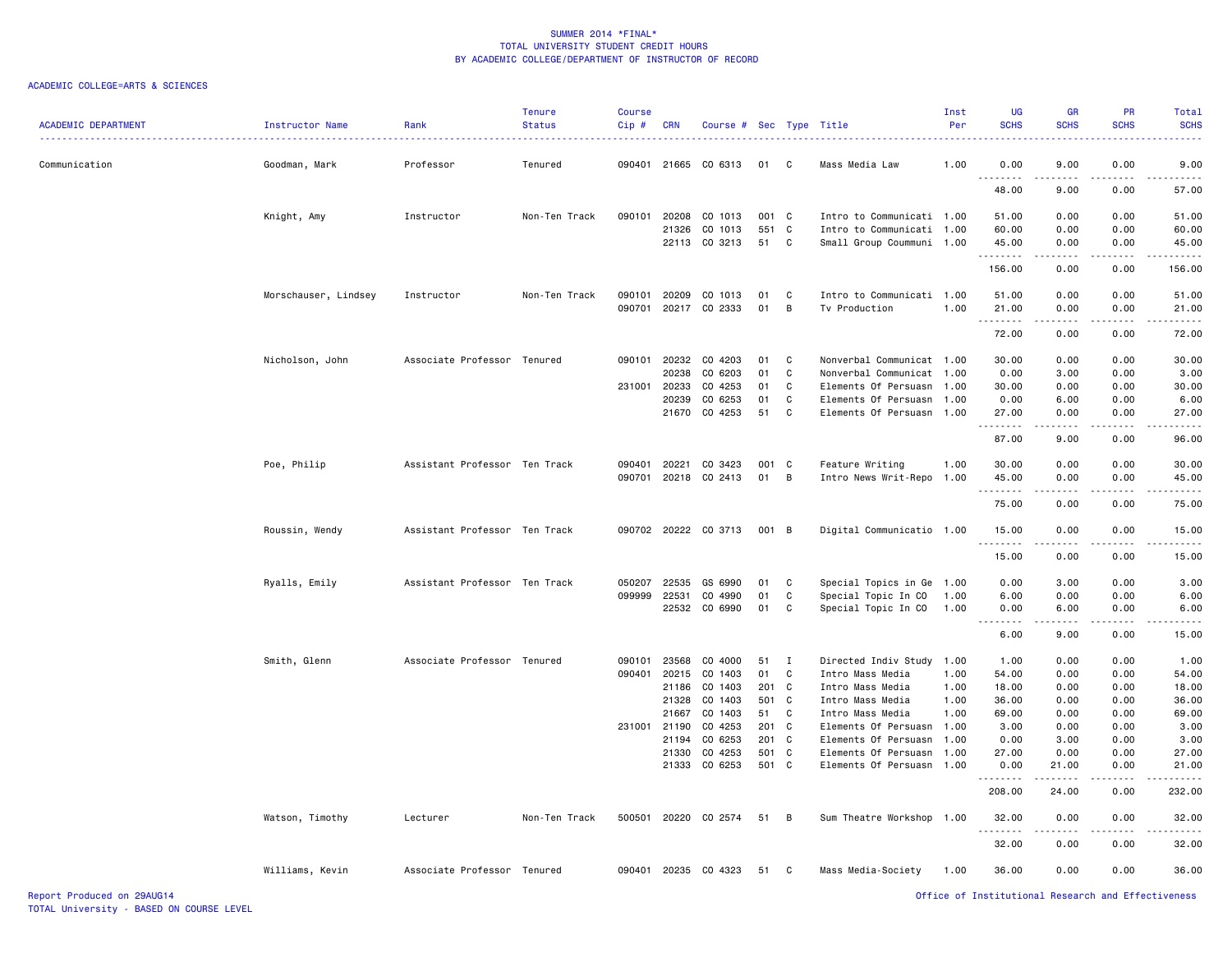| <b>ACADEMIC DEPARTMENT</b> | Instructor Name | Rank                        | Tenure<br><b>Status</b> | Course<br>Cip# | <b>CRN</b>                       | Course # Sec Type Title                                                    |                                                 |     |                                                                                                                                  | Inst<br>Per                                  | UG<br><b>SCHS</b>                                                                                | <b>GR</b><br><b>SCHS</b>                       | <b>PR</b><br><b>SCHS</b>                     | Total<br><b>SCHS</b>                             |
|----------------------------|-----------------|-----------------------------|-------------------------|----------------|----------------------------------|----------------------------------------------------------------------------|-------------------------------------------------|-----|----------------------------------------------------------------------------------------------------------------------------------|----------------------------------------------|--------------------------------------------------------------------------------------------------|------------------------------------------------|----------------------------------------------|--------------------------------------------------|
| Communication              | Williams, Kevin | Associate Professor Tenured |                         | 090401         | 20241<br>21331<br>21332<br>21335 | CO 6323<br>21192 CO 4323<br>CO 4323<br>CO 4323<br>21334 CO 6323<br>CO 6323 | 51<br>202 C<br>501 C<br>502 C<br>501 C<br>502 C | - C | Mass Media-Society<br>Mass Media-Society<br>Mass Media-Society<br>Mass Media-Society<br>Mass Media-Society<br>Mass Media-Society | 1.00<br>1.00<br>1.00<br>1.00<br>1.00<br>1.00 | 0.00<br>6.00<br>30.00<br>12.00<br>0.00<br>0.00                                                   | 12.00<br>0.00<br>0.00<br>0.00<br>12.00<br>6.00 | 0.00<br>0.00<br>0.00<br>0.00<br>0.00<br>0.00 | 12.00<br>6.00<br>30.00<br>12.00<br>12.00<br>6.00 |
| Communication              |                 |                             |                         |                |                                  |                                                                            |                                                 |     |                                                                                                                                  |                                              | .<br>84.00<br>$\qquad \qquad \equiv \equiv \equiv \equiv \equiv \equiv \equiv \equiv$<br>1734.00 | .<br>30.00<br>$=$ = = = = = = =<br>87.00       | .<br>0.00<br>$=$ = = = = = = =<br>0.00       | .<br>114,00<br>==========<br>1821.00             |
|                            |                 |                             |                         |                |                                  |                                                                            |                                                 |     |                                                                                                                                  |                                              | ________<br>--------                                                                             | ________                                       | ========                                     | ==========<br>--------                           |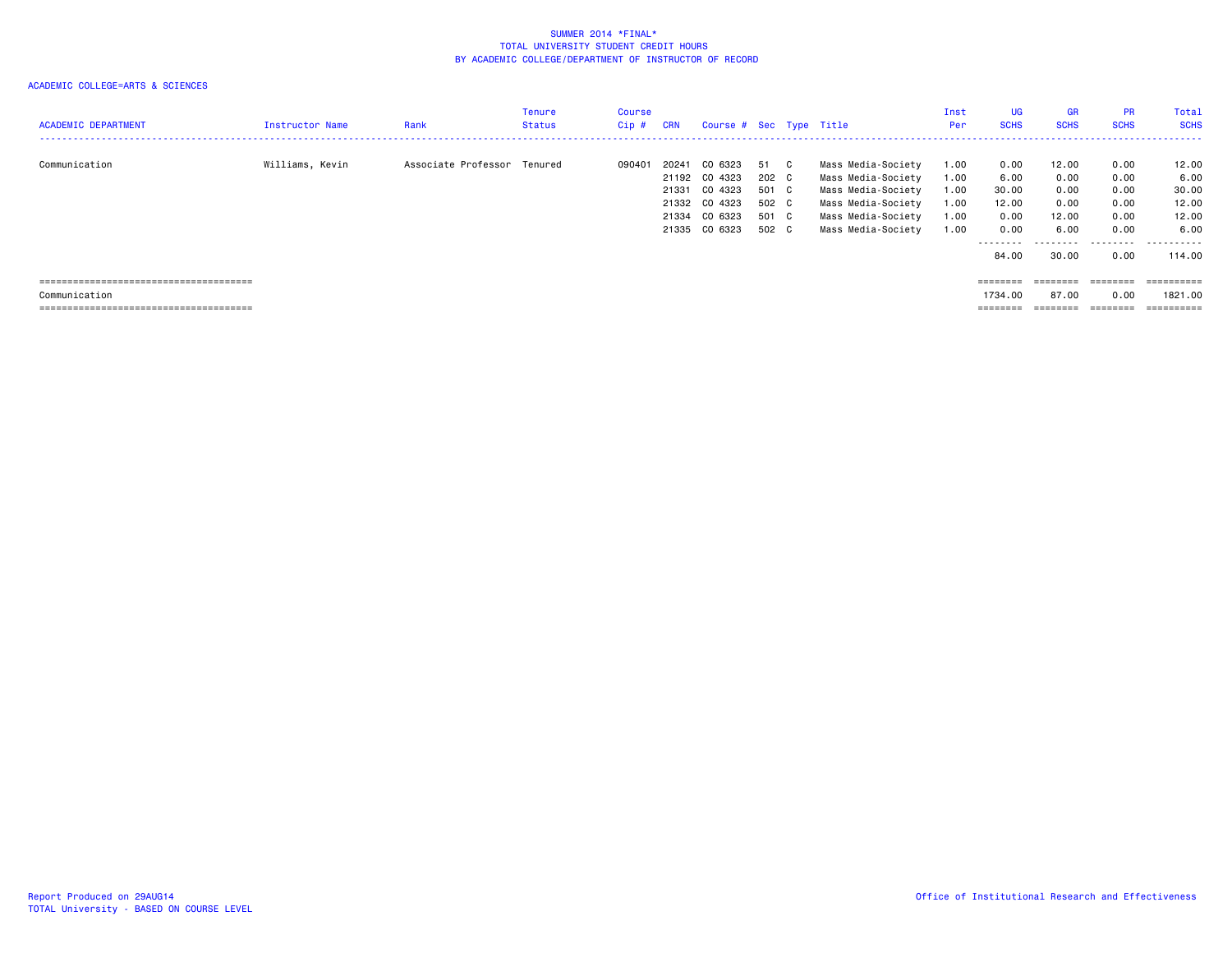| <b>ACADEMIC DEPARTMENT</b> | Instructor Name    | Rank        | Tenure<br>Status | Course<br>Cip # | <b>CRN</b> | Course # Sec Type Title     |  |                           | Inst<br>Per | <b>UG</b><br><b>SCHS</b> | <b>GR</b><br><b>SCHS</b> | <b>PR</b><br><b>SCHS</b> | Total<br><b>SCHS</b> |
|----------------------------|--------------------|-------------|------------------|-----------------|------------|-----------------------------|--|---------------------------|-------------|--------------------------|--------------------------|--------------------------|----------------------|
| Dean of Arts & Sciences    | Busby, Michael     | Non-Faculty | Not Applicable   |                 |            | 240102 23297 IDS 4111 501 C |  | Professional Seminar 0.50 |             | 9.50                     | 0.00                     | 0.00                     | 9.50                 |
|                            |                    |             |                  |                 |            |                             |  |                           |             | 9.50                     | 0.00                     | 0.00                     | 9.50                 |
|                            | Montgomery, Marian | Non-Faculty | Not Applicable   |                 |            | 240102 23297 IDS 4111 501 C |  | Professional Seminar 0.50 |             | 9.50<br>--------         | 0.00                     | 0.00<br>.                | 9.50<br>-------      |
|                            |                    |             |                  |                 |            |                             |  |                           |             | 9.50                     | 0.00                     | 0.00                     | 9.50                 |
|                            |                    |             |                  |                 |            |                             |  |                           |             | $=$ = = = = = = =        | ========                 | ========                 | =======              |
| Dean of Arts & Sciences    |                    |             |                  |                 |            |                             |  |                           |             | 19,00                    | 0.00                     | 0.00                     | 19.00                |
|                            |                    |             |                  |                 |            |                             |  |                           |             | ========                 |                          | ========                 | ==========           |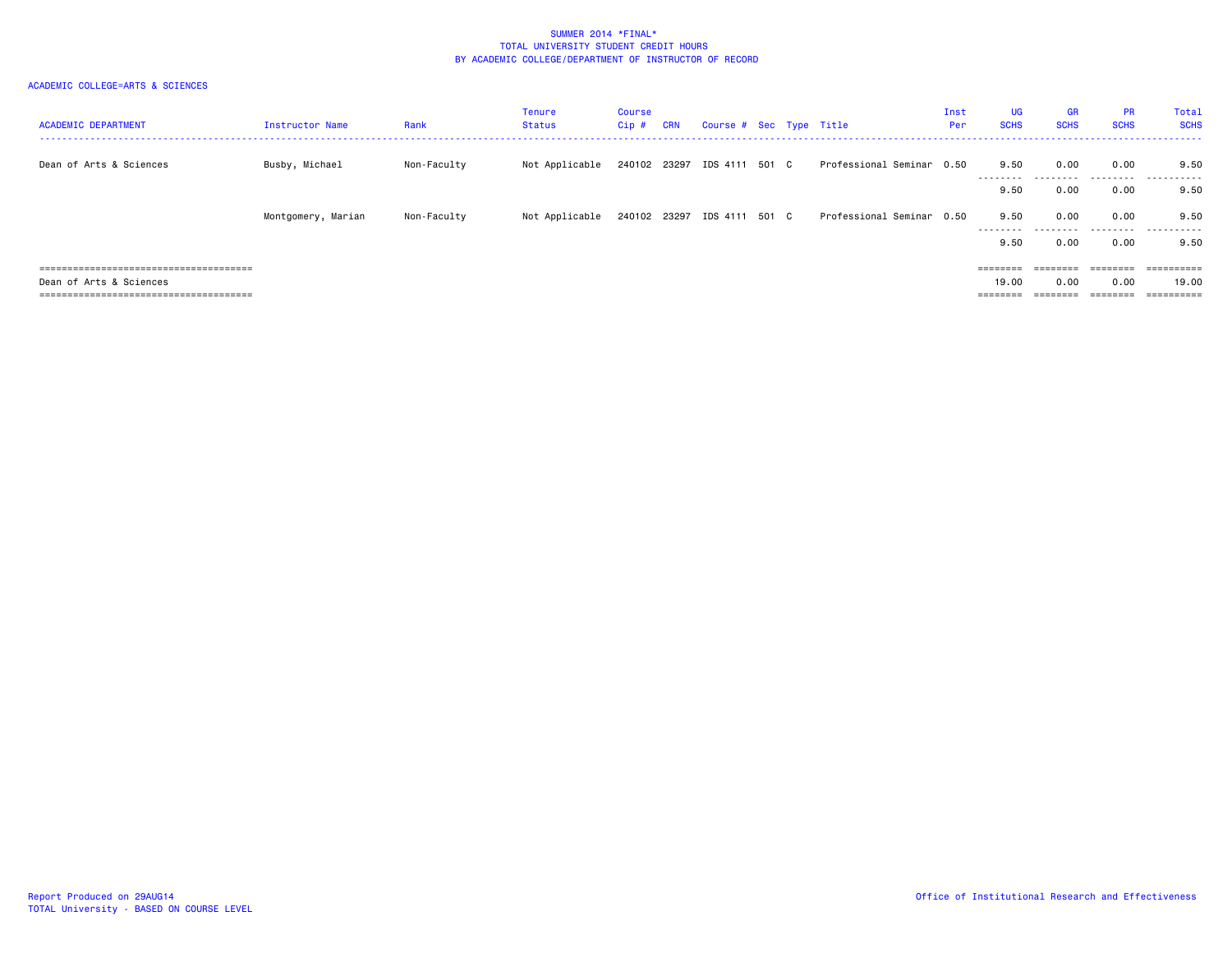| <b>ACADEMIC DEPARTMENT</b> | Instructor Name                  | Rank<br>. <u>.</u> .        | <b>Tenure</b><br><b>Status</b> | <b>Course</b><br>Cip# | <b>CRN</b>     | Course # Sec Type Title             |                |              | .                                                             | Inst<br>Per          | <b>UG</b><br><b>SCHS</b>          | <b>GR</b><br><b>SCHS</b>                                                                                                          | <b>PR</b><br><b>SCHS</b> | Total<br><b>SCHS</b>                                                                                                                                          |
|----------------------------|----------------------------------|-----------------------------|--------------------------------|-----------------------|----------------|-------------------------------------|----------------|--------------|---------------------------------------------------------------|----------------------|-----------------------------------|-----------------------------------------------------------------------------------------------------------------------------------|--------------------------|---------------------------------------------------------------------------------------------------------------------------------------------------------------|
| English                    | Austin, Daniel                   | Lecturer                    | Non-Ten Track                  | 230401                |                | 20472 EN 1113                       | 51             | C            | En Composition II                                             | 1.00                 | 51.00<br>.                        | 0.00                                                                                                                              | 0.00                     | 51.00                                                                                                                                                         |
|                            |                                  |                             |                                |                       |                |                                     |                |              |                                                               |                      | 51.00                             | 0.00                                                                                                                              | 0.00                     | 51.00                                                                                                                                                         |
|                            | Barton, Amy                      | Instructor                  | Non-Ten Track                  | 140101                |                | 20676 GE 3513                       | 53             | C            | Technical Writing                                             | 1.00                 | 36.00<br>.                        | 0.00<br>.                                                                                                                         | 0.00<br>.                | 36.00                                                                                                                                                         |
|                            |                                  |                             |                                |                       |                |                                     |                |              |                                                               |                      | 36.00                             | 0.00                                                                                                                              | 0.00                     | 36.00                                                                                                                                                         |
|                            | Bentley, Gregory                 | Associate Professor Tenured |                                | 230801                | 20485<br>20492 | EN 2213<br>EN 4503<br>20497 EN 6503 | 51<br>01<br>01 | C<br>C<br>C  | English Lit Before 1 1.00<br>Shakespeare<br>Shakespeare       | 1.00<br>1.00         | 15.00<br>18.00<br>0.00<br><b></b> | 0.00<br>0.00<br>3.00<br>.                                                                                                         | 0.00<br>0.00<br>0.00     | 15.00<br>18.00<br>3.00                                                                                                                                        |
|                            |                                  |                             |                                |                       |                |                                     |                |              |                                                               |                      | 33.00                             | 3.00                                                                                                                              | 0.00                     | 36.00                                                                                                                                                         |
|                            | Bogard, LaToya                   | Instructor                  | Non-Ten Track                  | 230401                | 20468          | EN 1113<br>20469 EN 1113            | 01<br>02       | C<br>C       | En Composition II<br>En Composition II                        | 1.00<br>1.00         | 36.00<br>51.00                    | 0.00<br>0.00<br>المستمات                                                                                                          | 0.00<br>0.00<br>.        | 36.00<br>51.00                                                                                                                                                |
|                            |                                  |                             |                                |                       |                |                                     |                |              |                                                               |                      | ---------<br>87.00                | 0.00                                                                                                                              | 0.00                     | 87.00                                                                                                                                                         |
|                            | Brocato, John                    | Instructor                  | Non-Ten Track                  | 140101                | 20674<br>20675 | GE 3513<br>GE 3513<br>22545 GE 6990 | 51<br>52<br>01 | C<br>C<br>C  | Technical Writing<br>Technical Writing<br>Special Topic In GE | 1.00<br>1.00<br>1.00 | 33.00<br>30.00<br>0.00            | 0.00<br>0.00<br>24.00                                                                                                             | 0.00<br>0.00<br>0.00     | 33.00<br>30.00<br>24.00                                                                                                                                       |
|                            |                                  |                             |                                |                       |                |                                     |                |              |                                                               |                      | 63.00                             | .<br>24.00                                                                                                                        | 0.00                     | $\frac{1}{2} \left( \frac{1}{2} \right) \left( \frac{1}{2} \right) \left( \frac{1}{2} \right) \left( \frac{1}{2} \right) \left( \frac{1}{2} \right)$<br>87.00 |
|                            | Crescenzo, Michele               | Lecturer                    | Non-Ten Track                  | 230301                |                | 20482 EN 2203                       | 52             | C            | Intro To Literature                                           | 1.00                 | 51.00                             | 0.00<br>$\sim$ $\sim$ $\sim$ $\sim$                                                                                               | 0.00<br>.                | 51.00                                                                                                                                                         |
|                            |                                  |                             |                                |                       |                |                                     |                |              |                                                               |                      | 51.00                             | 0.00                                                                                                                              | 0.00                     | 51.00                                                                                                                                                         |
|                            | Dechert, Francis                 | Instructor                  | Non-Ten Track                  | 140101                |                | 20672 GE 3513<br>20673 GE 3513      | 01<br>02       | C<br>C       | Technical Writing<br>Technical Writing                        | 1.00<br>1.00         | 39.00<br>36.00<br>.               | 0.00<br>0.00<br>$\sim$ $\sim$ $\sim$ $\sim$                                                                                       | 0.00<br>0.00<br>.        | 39.00<br>36.00<br>.                                                                                                                                           |
|                            |                                  |                             |                                |                       |                |                                     |                |              |                                                               |                      | 75.00                             | 0.00                                                                                                                              | 0.00                     | 75.00                                                                                                                                                         |
|                            | Doughty, Catherine               | Lecturer                    | Non-Ten Track                  | 230101                |                | 20459 EN 0003                       | 101 C          |              | Development English                                           | 1.00                 | 30.00                             | 0.00                                                                                                                              | 0.00                     | 30.00                                                                                                                                                         |
|                            |                                  |                             |                                |                       |                |                                     |                |              |                                                               |                      | 30.00                             | 0.00                                                                                                                              | 0.00                     | 30.00                                                                                                                                                         |
|                            | Dueitt, Courtney                 | Instructor                  | Non-Ten Track                  | 230401                |                | 20465 EN 1103                       | 52             | $\mathbf{C}$ | En Composition I                                              | 1.00                 | 18.00<br>.                        | 0.00                                                                                                                              | 0.00                     | 18.00                                                                                                                                                         |
|                            |                                  |                             |                                |                       |                |                                     |                |              |                                                               |                      | 18.00                             | 0.00                                                                                                                              | 0.00                     | 18.00                                                                                                                                                         |
|                            | Gibson, Marie                    | Lecturer                    | Non-Ten Track                  | 230401                |                | 20461 EN 1103                       | 01             | C            | En Composition I                                              | 1.00                 | 42.00                             | 0.00<br>.                                                                                                                         | 0.00<br>.                | 42.00                                                                                                                                                         |
|                            |                                  |                             |                                |                       |                |                                     |                |              |                                                               |                      | 42.00                             | 0.00                                                                                                                              | 0.00                     | 42.00                                                                                                                                                         |
|                            | Harmon Threatt, Elizabe Lecturer |                             | Non-Ten Track                  | 230401                |                | 22462 EN 3313                       | 201 C          |              | Writing for the Work 1.00                                     |                      | 45.00                             | 0.00<br>$\frac{1}{2} \left( \frac{1}{2} \right) \left( \frac{1}{2} \right) \left( \frac{1}{2} \right) \left( \frac{1}{2} \right)$ | 0.00<br>.                | 45.00                                                                                                                                                         |
|                            |                                  |                             |                                |                       |                |                                     |                |              |                                                               |                      | 45.00                             | 0.00                                                                                                                              | 0.00                     | 45.00                                                                                                                                                         |
|                            | Henshaw, Chelsea                 | Lecturer                    | Non-Ten Track                  | 230301<br>230401      | 20481          | EN 2203<br>20462 EN 1103            | 51<br>02       | C<br>C       | Intro To Literature<br>En Composition I                       | 1.00<br>1.00         | 27.00<br>39.00<br><u>.</u>        | 0.00<br>0.00                                                                                                                      | 0.00<br>0.00             | 27.00<br>39.00                                                                                                                                                |
|                            |                                  |                             |                                |                       |                |                                     |                |              |                                                               |                      | 66.00                             | 0.00                                                                                                                              | 0.00                     | 66.00                                                                                                                                                         |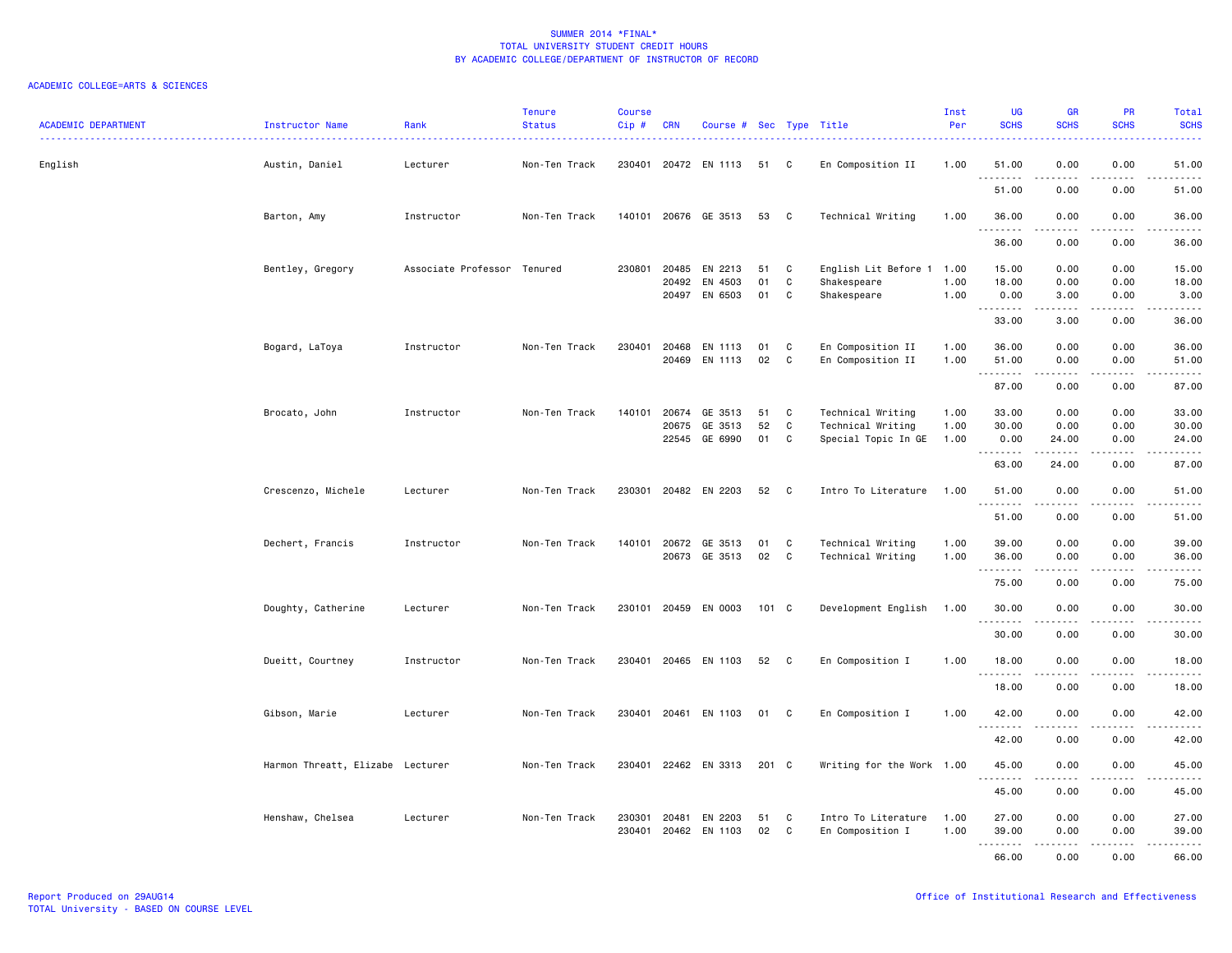| <b>ACADEMIC DEPARTMENT</b> | Instructor Name  | Rank                          | <b>Tenure</b><br><b>Status</b> | <b>Course</b><br>Cip# | <b>CRN</b> | Course # Sec Type Title     |       |              |                           | Inst<br>Per | UG<br><b>SCHS</b>                                                                                                                                                            | <b>GR</b><br><b>SCHS</b> | <b>PR</b><br><b>SCHS</b> | Total<br><b>SCHS</b> |
|----------------------------|------------------|-------------------------------|--------------------------------|-----------------------|------------|-----------------------------|-------|--------------|---------------------------|-------------|------------------------------------------------------------------------------------------------------------------------------------------------------------------------------|--------------------------|--------------------------|----------------------|
| English                    | Herd, Wendy      | Assistant Professor Ten Track |                                | 131401                | 21723      | EN 4493                     | 01    | C            | TESOL Practicum           | 1.00        | 3.00                                                                                                                                                                         | 0.00                     | 0.00                     | 3.00                 |
|                            |                  |                               |                                | 160102                | 20491      | EN 4403                     | 01    | C            | Intro To Linguistics 1.00 |             | 30.00                                                                                                                                                                        | 0.00                     | 0.00                     | 30.00                |
|                            |                  |                               |                                |                       | 20496      | EN 6403                     | 01    | C            | Intro To Linguistics 1.00 |             | 0.00                                                                                                                                                                         | 3.00                     | 0.00                     | 3.00                 |
|                            |                  |                               |                                |                       | 22920      | AN 4403                     | 01    | C            | Intro To Linguistics 1.00 |             | 3.00                                                                                                                                                                         | 0.00                     | 0.00                     | 3.00                 |
|                            |                  |                               |                                | 239999                | 23502      | EN 8000                     | 52    | D            | Research / Thesis         | 1.00        | 0.00<br>$\frac{1}{2} \left( \frac{1}{2} \right) \left( \frac{1}{2} \right) \left( \frac{1}{2} \right) \left( \frac{1}{2} \right) \left( \frac{1}{2} \right)$                 | 3.00<br>.                | 0.00                     | 3.00                 |
|                            |                  |                               |                                |                       |            |                             |       |              |                           |             | 36.00                                                                                                                                                                        | 6.00                     | 0.00                     | 42.00                |
|                            | Leonard, Ashley  | Instructor                    | Non-Ten Track                  | 230301                |            | 20479 EN 2203               | 04    | C            | Intro To Literature       | 1.00        | 54.00                                                                                                                                                                        | 0.00                     | 0.00                     | 54.00                |
|                            |                  |                               |                                |                       |            |                             |       |              |                           |             | 54.00                                                                                                                                                                        | 0.00                     | 0.00                     | 54.00                |
|                            | Little, Matthew  | Associate Professor Tenured   |                                | 230301                | 20499      | EN 8573                     | 01    | s            | Studies in Lit Since      | 1.00        | 0.00                                                                                                                                                                         | 24.00                    | 0.00                     | 24.00                |
|                            |                  |                               |                                | 230701                |            | 20487 EN 2243               | 02    | C            | American Lit Before       | 1.00        | 24.00                                                                                                                                                                        | 0.00                     | 0.00                     | 24.00                |
|                            |                  |                               |                                |                       |            |                             |       |              |                           |             |                                                                                                                                                                              |                          |                          |                      |
|                            |                  |                               |                                |                       |            |                             |       |              |                           |             | 24.00                                                                                                                                                                        | 24.00                    | 0.00                     | 48.00                |
|                            | Lyons, Richard   | Professor                     | Tenured                        | 239999                |            | 22622 EN 8000               | 51    | D            | Research / Thesis         | 1.00        | 0.00                                                                                                                                                                         | 3.00                     | 0.00                     | 3.00                 |
|                            |                  |                               |                                |                       |            |                             |       |              |                           |             | 0.00                                                                                                                                                                         | 3.00                     | 0.00                     | 3.00                 |
|                            | Price, Marty     | Instructor                    | Non-Ten Track                  | 230701                |            | 20488 EN 2253               | 51    | C            | American Lit After 1      | 1.00        | 39.00<br>.                                                                                                                                                                   | 0.00                     | 0.00                     | 39.00                |
|                            |                  |                               |                                |                       |            |                             |       |              |                           |             | 39.00                                                                                                                                                                        | 0.00                     | 0.00                     | 39.00                |
|                            | Raymond, Richard | Professor                     | Tenured                        | 239999                |            | 23277 EN 4000               | 01    | $\mathbf{I}$ | Directed Indiv Study 1.00 |             | 3.00                                                                                                                                                                         | 0.00                     | 0.00                     | 3.00                 |
|                            |                  |                               |                                |                       |            |                             |       |              |                           |             | 3.00                                                                                                                                                                         | 0.00                     | 0.00                     | 3.00                 |
|                            | Sanders, Shelly  | Instructor                    | Non-Ten Track                  | 230401                |            | 20470 EN 1113               | 03    | <b>C</b>     | En Composition II         | 1.00        | 21.00                                                                                                                                                                        | 0.00                     | 0.00                     | 21.00                |
|                            |                  |                               |                                |                       |            |                             |       |              |                           |             | 21.00                                                                                                                                                                        | 0.00                     | 0.00                     | 21.00                |
|                            | Shaffer, Donald  | Assistant Professor Ten Track |                                | 050201                | 20002      | AAS 1063                    | 01    | C            | Intro to African Ame 1.00 |             | 30.00                                                                                                                                                                        | 0.00                     | 0.00                     | 30.00                |
|                            |                  |                               |                                | 239999                | 22758      | EN 4990                     | 01    | C            | Special Topic In EN       | 1.00        | 12.00                                                                                                                                                                        | 0.00                     | 0.00                     | 12.00                |
|                            |                  |                               |                                |                       | 22759      | EN 6990                     | 01    | C            | Special Topic In EN       | 1.00        | 0.00<br>.                                                                                                                                                                    | 3.00<br>.                | 0.00<br>-----            | 3.00<br>.            |
|                            |                  |                               |                                |                       |            |                             |       |              |                           |             | 42.00                                                                                                                                                                        | 3.00                     | 0.00                     | 45.00                |
|                            | Sheperis, Claire | Instructor                    | Non-Ten Track                  | 230301                |            | 20477 EN 2203               | 01 C  |              | Intro To Literature       | 1.00        | 33.00<br>.                                                                                                                                                                   | 0.00<br>.                | 0.00<br>$- - - -$        | 33.00<br>.           |
|                            |                  |                               |                                |                       |            |                             |       |              |                           |             | 33.00                                                                                                                                                                        | 0.00                     | 0.00                     | 33.00                |
|                            | Slimp, Stephen   | Lecturer                      | Non-Ten Track                  | 230801                |            | 21736 EN 4733               | 201 C |              | Brit Lit/Cult 18th C 1.00 |             | 9.00                                                                                                                                                                         | 0.00                     | 0.00                     | 9.00                 |
|                            |                  |                               |                                |                       |            | 21737 EN 6733               | 201 C |              | Brit Lit/Cult 18th C 1.00 |             | 0.00                                                                                                                                                                         | 3.00                     | 0.00                     | 3.00                 |
|                            |                  |                               |                                |                       |            |                             |       |              |                           |             | $\sim$ $\sim$ $\sim$<br>$\frac{1}{2} \left( \frac{1}{2} \right) \left( \frac{1}{2} \right) \left( \frac{1}{2} \right) \left( \frac{1}{2} \right) \left( \frac{1}{2} \right)$ | .                        |                          |                      |
|                            |                  |                               |                                |                       |            |                             |       |              |                           |             | 9.00                                                                                                                                                                         | 3.00                     | 0.00                     | 12.00                |
|                            | Stamps, Alison   | Non-Faculty                   | Not Applicable                 | 131401                | 20556      | ESL 5313                    | 102 C |              | Classroom Comm & Pre      | 1.00        | 3.00                                                                                                                                                                         | 0.00                     | 0.00                     | 3.00                 |
|                            |                  |                               |                                |                       |            | 20560 ESL 5323              | 102 C |              | Academic Research an 1.00 |             | 9.00                                                                                                                                                                         | 0.00                     | 0.00                     | 9.00                 |
|                            |                  |                               |                                |                       |            | 20562 ESL 5323 104 C        |       |              | Academic Research an 1.00 |             | 18.00                                                                                                                                                                        | 0.00<br>.                | 0.00                     | 18.00                |
|                            |                  |                               |                                |                       |            |                             |       |              |                           |             | 30.00                                                                                                                                                                        | 0.00                     | 0.00                     | 30.00                |
|                            | Stinson, Emily   | Lecturer                      | Non-Ten Track                  |                       |            | 130301 21434 LSK 6013 501 C |       |              | Academic Writing for 1.00 |             | 0.00                                                                                                                                                                         | 30.00                    | 0.00                     | 30.00                |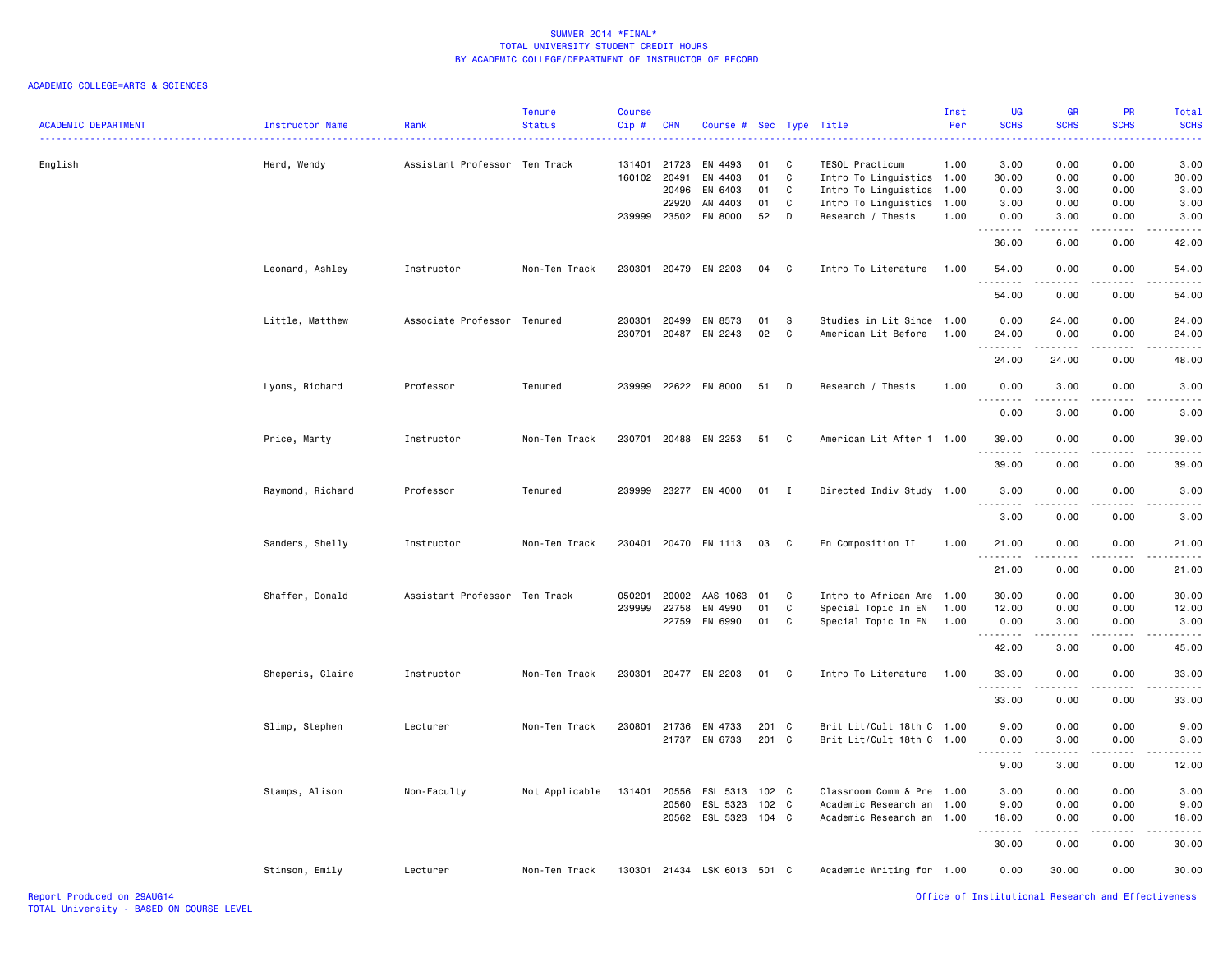| <b>ACADEMIC DEPARTMENT</b> | Instructor Name | Rank     | Tenure<br><b>Status</b> | Course<br>$Cip$ # | <b>CRN</b> | Course # Sec Type Title |      |                   | Inst<br>Per | UG<br><b>SCHS</b>  | <b>GR</b><br><b>SCHS</b> | <b>PR</b><br><b>SCHS</b> | Total<br><b>SCHS</b> |
|----------------------------|-----------------|----------|-------------------------|-------------------|------------|-------------------------|------|-------------------|-------------|--------------------|--------------------------|--------------------------|----------------------|
|                            |                 |          |                         |                   |            |                         |      |                   |             | ---------          | .                        |                          | .                    |
|                            |                 |          |                         |                   |            |                         |      |                   |             | 0.00               | 30.00                    | 0.00                     | 30.00                |
| English                    | Trimm, James    | Lecturer | Non-Ten Track           | 230401            |            | 20473 EN 1113           | 52 C | En Composition II | 1.00        | 30.00              | 0.00                     | 0.00                     | 30.00                |
|                            |                 |          |                         |                   |            |                         |      |                   |             | --------<br>30.00  | .<br>0.00                | .<br>0.00                | .<br>30.00           |
|                            | Voller, Leslie  | Lecturer | Non-Ten Track           | 230401            |            | 20474 EN 1113           | 53 C | En Composition II | 1.00        | 33.00              | 0.00                     | 0.00                     | 33.00                |
|                            |                 |          |                         |                   |            |                         |      |                   |             | ---------<br>33.00 | .<br>0.00                | .<br>0.00                | .<br>33.00           |
|                            |                 |          |                         |                   |            |                         |      |                   |             | $=$ = = = = = = =  |                          |                          | =========            |
| English                    |                 |          |                         |                   |            |                         |      |                   |             | 951.00             | 96.00                    | 0.00                     | 1047.00              |
|                            |                 |          |                         |                   |            |                         |      |                   |             | $=$ = = = = = = =  | ========                 | --------                 | ==========           |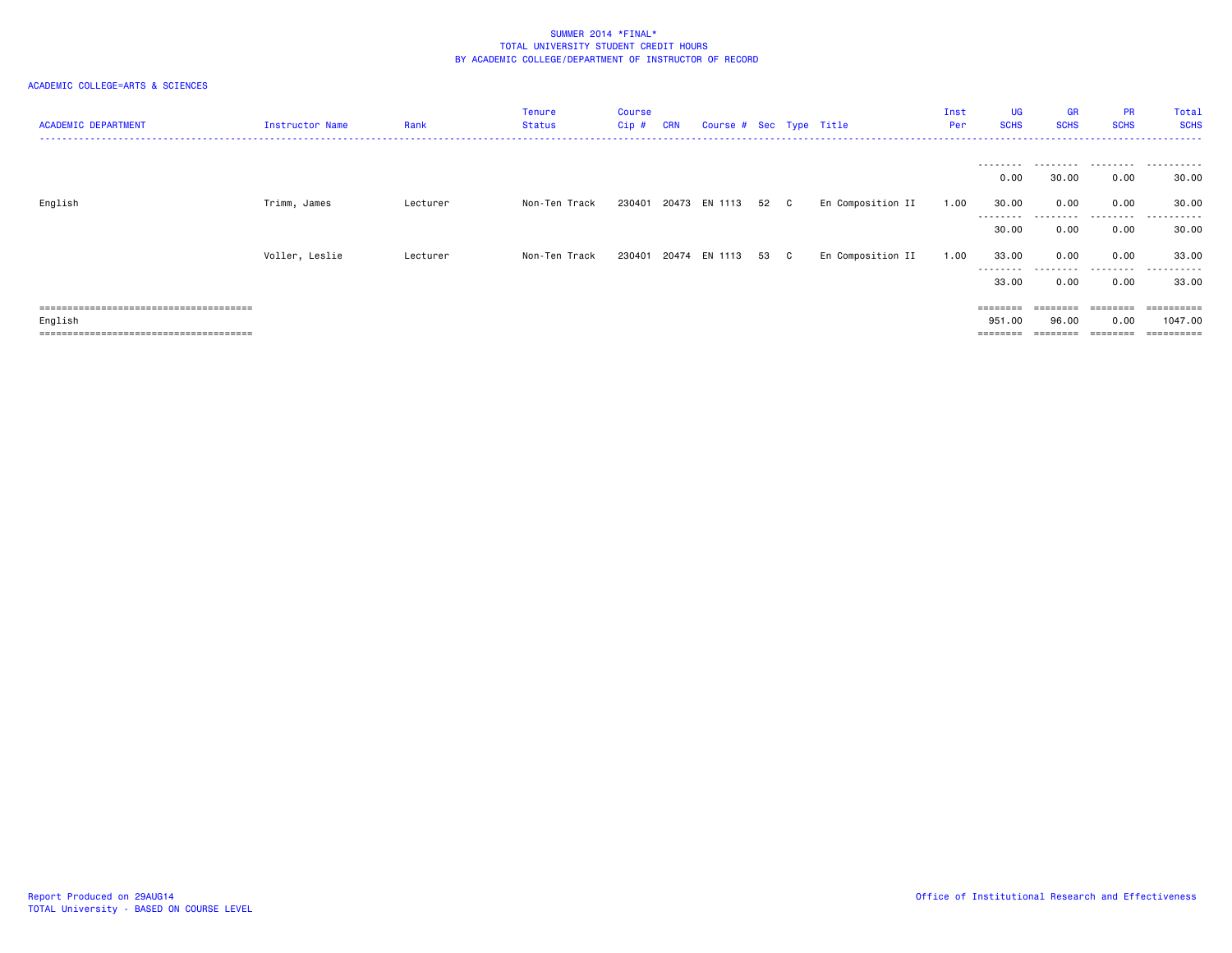| <b>ACADEMIC DEPARTMENT</b> | Instructor Name                                     | Rank                          | <b>Tenure</b><br><b>Status</b> | <b>Course</b><br>$Cip$ # | <b>CRN</b>   | Course # Sec Type Title |                  |   |                           | Inst<br>Per | <b>UG</b><br><b>SCHS</b>                    | <b>GR</b><br><b>SCHS</b>     | PR<br><b>SCHS</b> | Total<br><b>SCHS</b> |
|----------------------------|-----------------------------------------------------|-------------------------------|--------------------------------|--------------------------|--------------|-------------------------|------------------|---|---------------------------|-------------|---------------------------------------------|------------------------------|-------------------|----------------------|
| Geosciences                | Ambinakudige, Shrinidhi Associate Professor Tenured |                               |                                |                          |              | 450701 23272 GR 8000    | 103 D            |   | Research / Thesis         | 1.00        | 0.00                                        | 1.00                         | 0.00              | 1.00                 |
|                            |                                                     |                               |                                |                          |              |                         |                  |   |                           |             | 0.00                                        | 1.00                         | 0.00              | 1.00                 |
|                            | Brown, Michael                                      | Professor                     | Tenured                        |                          | 400401 21423 | GR 8633                 | 501 C            |   | Climate Change            | 0.10        | 0.00                                        | 3.90                         | 0.00              | 3.90                 |
|                            |                                                     |                               |                                |                          | 22095        | GR 8573                 | 502 S            |   | Research Applied Met 1.00 |             | 0.00                                        | 27.00                        | 0.00              | 27.00                |
|                            |                                                     |                               |                                | 400404                   | 21401        | GR 4843                 | 501 B            |   | Severe Storm Methods      | 1.00        | 18.00                                       | 0.00                         | 0.00              | 18.00                |
|                            |                                                     |                               |                                |                          | 21410        | GR 6843                 | 501 B            |   | Severe Storm Methods      | 1.00        | 0.00                                        | 6.00                         | 0.00              | 6.00                 |
|                            |                                                     |                               |                                | 400601                   | 22092        | GR 8410                 | 501 S            |   | Field Methods Semina      | 1.00        | 0.00                                        | 20.00                        | 0.00              | 20.00                |
|                            |                                                     |                               |                                | 450701                   | 23176        | GR 7000                 | 01               | I | Directed Indiv Study 1.00 |             | 0.00<br>.                                   | 1.00<br>المتمامين            | 0.00<br>.         | 1.00<br>.            |
|                            |                                                     |                               |                                |                          |              |                         |                  |   |                           |             | 18.00                                       | 57.90                        | 0.00              | 75.90                |
|                            | Carter, William                                     | Lecturer                      | Non-Ten Track                  | 400404                   | 21392        | GR 4473                 | 501 C            |   | Numerical Wx Predict 1.00 |             | 105.00                                      | 0.00                         | 0.00              | 105.00               |
|                            |                                                     |                               |                                |                          | 21393        | GR 4473                 | 502 C            |   | Numerical Wx Predict 1.00 |             | 99.00                                       | 0.00                         | 0.00              | 99.00                |
|                            |                                                     |                               |                                | 450701                   | 21386        | GR 1123                 | 501 C            |   | Intro World Geog          | 1.00        | 75.00                                       | 0.00                         | 0.00              | 75.00                |
|                            |                                                     |                               |                                |                          | 21398        | GR 4713                 | 501 B            |   | Synoptic Met I            | 1.00        | 72.00<br><u>.</u>                           | 0.00                         | 0.00              | 72.00                |
|                            |                                                     |                               |                                |                          |              |                         |                  |   |                           |             | 351.00                                      | 0.00                         | 0.00              | 351.00               |
|                            | Clary, Renee                                        | Associate Professor Tenured   |                                |                          |              | 400601 21899 GG 8000    | 501 D            |   | Research / Thesis         | 1.00        | 0.00<br><u>.</u>                            | 1.00<br><b>.</b>             | 0.00<br>.         | 1.00<br>الداعات ب    |
|                            |                                                     |                               |                                |                          |              |                         |                  |   |                           |             | 0.00                                        | 1.00                         | 0.00              | 1.00                 |
|                            | Dixon, Paul                                         | Associate Professor Tenured   |                                | 400401                   | 22094        | GR 8573                 | 503 S            |   | Research Applied Met 1.00 |             | 0.00                                        | 30.00                        | 0.00              | 30.00                |
|                            |                                                     |                               |                                | 400404                   | 21402        | GR 4843                 | 502 B            |   | Severe Storm Methods      | 1.00        | 3.00                                        | 0.00                         | 0.00              | 3.00                 |
|                            |                                                     |                               |                                |                          | 21411        | GR 6843                 | 502 B            |   | Severe Storm Methods      | 1.00        | 0.00                                        | 21.00                        | 0.00              | 21.00                |
|                            |                                                     |                               |                                |                          | 450701 22529 | GR 9000                 | 101 D            |   | Research/Dissertatio      | 1.00        | 0.00                                        | 6.00                         | 0.00              | 6.00                 |
|                            |                                                     |                               |                                |                          | 23075        | GR 8000                 | 102 <sub>D</sub> |   | Research / Thesis         | 1.00        | 0.00<br>المالية المالية ال<br>$\sim$ $\sim$ | 1.00<br>.                    | 0.00              | 1.00<br>.            |
|                            |                                                     |                               |                                |                          |              |                         |                  |   |                           |             | 3.00                                        | 58.00                        | .<br>0.00         | 61.00                |
|                            | Dyer, Jamie                                         | Associate Professor Tenured   |                                | 400401                   | 22093        | GR 8573                 | 501 S            |   | Research Applied Met 1.00 |             | 0.00                                        | 27.00                        | 0.00              | 27.00                |
|                            |                                                     |                               |                                | 400404                   | 21407        | GR 6473                 | 501 C            |   | Numerical Wx Predict 1.00 |             | 0.00                                        | 27.00                        | 0.00              | 27.00                |
|                            |                                                     |                               |                                | 450701                   | 21413        | GR 6933                 | 501 C            |   | Dynamic Meteorology       | 1.00        | 0.00                                        | 6.00                         | 0.00              | 6.00                 |
|                            |                                                     |                               |                                |                          | 22770        | GR 8000                 | $101$ D          |   | Research / Thesis         | 1.00        | 0.00                                        | 1.00                         | 0.00              | 1.00                 |
|                            |                                                     |                               |                                |                          |              |                         |                  |   |                           |             | $\sim$ $\sim$<br>0.00                       | 61.00                        | 0.00              | 61.00                |
|                            | Elliott, Jack                                       | Lecturer                      | Non-Ten Track                  | 380201                   |              | 21734 REL 3223 201 C    |                  |   | World Religions II        | 1.00        | 24.00                                       | 0.00                         | 0.00              | 24.00                |
|                            |                                                     |                               |                                |                          |              |                         |                  |   |                           |             | 24.00                                       | 0.00                         | 0.00              | 24.00                |
|                            | Gabitov, Rinat                                      | Assistant Professor Ten Track |                                | 400601                   |              | 23513 GG 9000           | 51               | D | Research/Dissertatio 1.00 |             | 0.00                                        | 1.00                         | 0.00              | 1.00                 |
|                            |                                                     |                               |                                |                          |              |                         |                  |   |                           |             | $\sim$ $\sim$<br>0.00                       | $\sim$ $\sim$ $\sim$<br>1.00 | 0.00              | 1.00                 |
|                            | Gallagher, John                                     | Lecturer                      | Non-Ten Track                  |                          |              | 400601 21904 GR 8410    | 504 S            |   | Field Methods Semina 0.10 |             | 0.00                                        | 5.50                         | 0.00              | 5.50                 |
|                            |                                                     |                               |                                |                          |              |                         |                  |   |                           |             | $\sim$ $\sim$ $\sim$<br>0.00                | .<br>5.50                    | .<br>0.00         | 5.50                 |
|                            | Grala, Katarzyna                                    | Non-Faculty                   | Not Applicable                 | 450701                   | 21388        | GR 4303                 | 501 B            |   | Principles of GIS         | 0.90        | 40.50                                       | 0.00                         | 0.00              | 40.50                |
|                            |                                                     |                               |                                |                          |              | 21405 GR 6303           | 501 B            |   | Principles of GIS         | 0.90        | 0.00                                        | 18.90                        | 0.00              | 18.90                |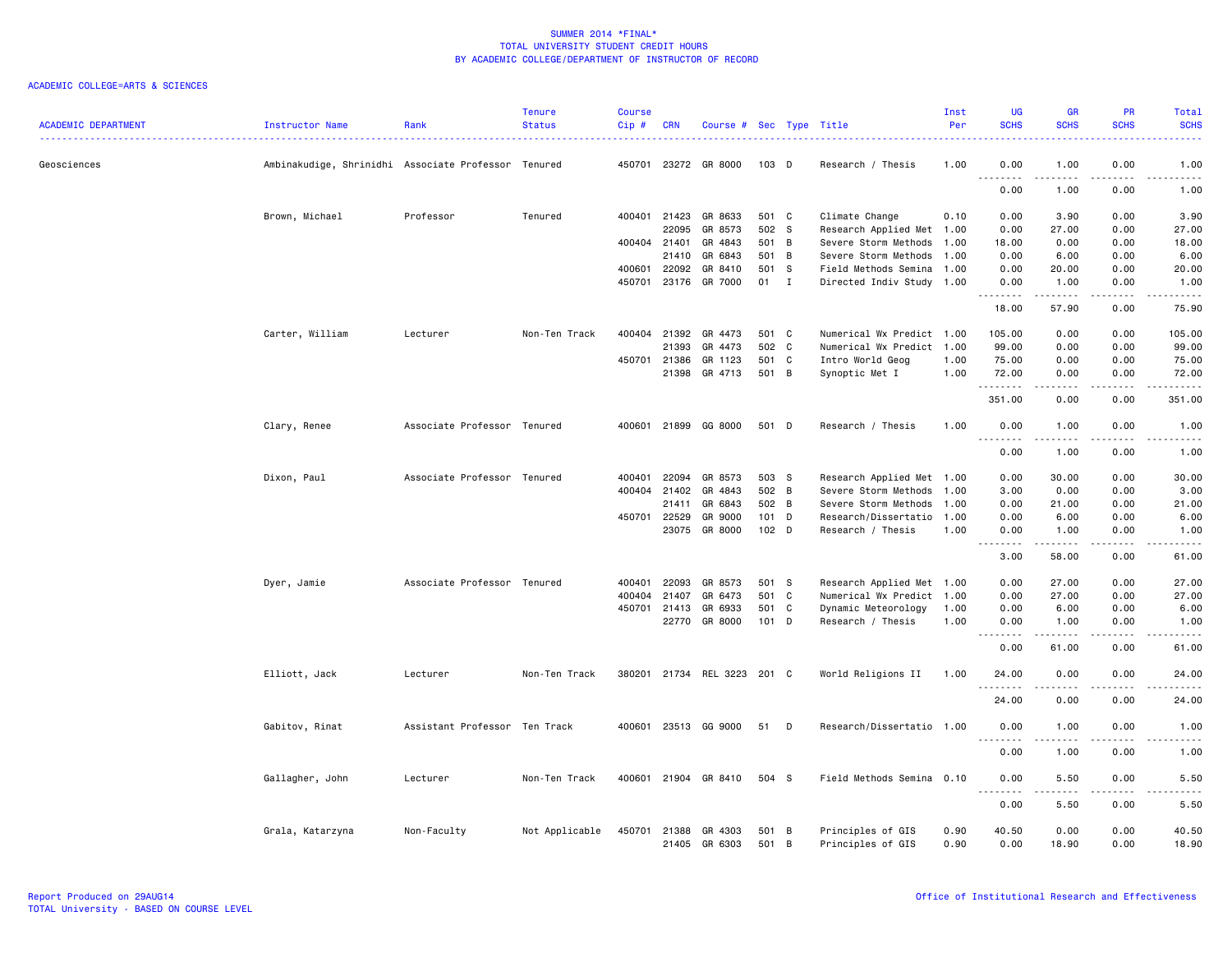| <b>ACADEMIC DEPARTMENT</b> | Instructor Name  | Rank                          | <b>Tenure</b><br><b>Status</b> | Course<br>Cip# | <b>CRN</b>     | Course # Sec Type Title |                  |              |                                                        | Inst<br>Per | <b>UG</b><br><b>SCHS</b> | <b>GR</b><br><b>SCHS</b>                                                                                                                                     | <b>PR</b><br><b>SCHS</b> | <b>Total</b><br><b>SCHS</b> |
|----------------------------|------------------|-------------------------------|--------------------------------|----------------|----------------|-------------------------|------------------|--------------|--------------------------------------------------------|-------------|--------------------------|--------------------------------------------------------------------------------------------------------------------------------------------------------------|--------------------------|-----------------------------|
|                            |                  |                               |                                |                |                |                         |                  |              |                                                        |             | .                        |                                                                                                                                                              |                          |                             |
|                            |                  |                               |                                |                |                |                         |                  |              |                                                        |             | 40.50                    | 18.90                                                                                                                                                        | 0.00                     | 59.40                       |
| Geosciences                | Gutter, Barrett  | Grad Teach Assist             | Not Applicable                 |                |                | 400401 21423 GR 8633    | 501 C            |              | Climate Change                                         | 0.90        | 0.00<br><u>.</u>         | 35.10                                                                                                                                                        | 0.00                     | 35.10<br>. <u>.</u> .       |
|                            |                  |                               |                                |                |                |                         |                  |              |                                                        |             | 0.00                     | 35.10                                                                                                                                                        | 0.00                     | 35.10                       |
|                            | Haney, Christa   | Instructor                    | Non-Ten Track                  | 400601         | 21380          | GG 3603                 | 501 C            |              | Intro To Oceanograph 1.00                              |             | 111.00                   | 0.00                                                                                                                                                         | 0.00                     | 111.00                      |
|                            |                  |                               |                                |                | 21381          | GG 3603                 | 502 C            |              | Intro To Oceanograph 1.00                              |             | 75.00<br>.               | 0.00<br>$\frac{1}{2} \left( \frac{1}{2} \right) \left( \frac{1}{2} \right) \left( \frac{1}{2} \right) \left( \frac{1}{2} \right) \left( \frac{1}{2} \right)$ | 0.00<br>.                | 75.00<br>.                  |
|                            |                  |                               |                                |                |                |                         |                  |              |                                                        |             | 186.00                   | 0.00                                                                                                                                                         | 0.00                     | 186.00                      |
|                            | Jones, John      | Grad Teach Assist             | Not Applicable                 | 400601         |                | 20677 GG 1111           | 01               | - L          | Earth Science I Lab                                    | 1.00        | 12.00<br>.               | 0.00<br>-----                                                                                                                                                | 0.00<br>د د د د          | 12.00<br>.                  |
|                            |                  |                               |                                |                |                |                         |                  |              |                                                        |             | 12.00                    | 0.00                                                                                                                                                         | 0.00                     | 12.00                       |
|                            | Kirkland, Brenda | Associate Professor Tenured   |                                | 400601         | 20679          | GG 1113                 | 001 C            |              | Survey Earth Sci I                                     | 1.00        | 24.00                    | 0.00                                                                                                                                                         | 0.00                     | 24.00                       |
|                            |                  |                               |                                |                | 21906          | GR 8410                 | 506 S            |              | Field Methods Semina 1.00                              |             | 0.00                     | 31.00                                                                                                                                                        | 0.00                     | 31.00                       |
|                            |                  |                               |                                |                | 22119<br>23092 | GR 8410<br>GG 8000      | 101 S<br>$102$ D |              | Field Methods Semina 1.00<br>Research / Thesis         | 1.00        | 0.00<br>0.00             | 17.00<br>1.00                                                                                                                                                | 0.00<br>0.00             | 17.00<br>1.00               |
|                            |                  |                               |                                |                |                |                         |                  |              |                                                        |             | .                        | .                                                                                                                                                            | .                        | .                           |
|                            |                  |                               |                                |                |                |                         |                  |              |                                                        |             | 24.00                    | 49.00                                                                                                                                                        | 0.00                     | 73.00                       |
|                            | Mercer, Andrew   | Assistant Professor Ten Track |                                | 400401         | 21907          | GR 8453                 | 501 C            |              | Quant Analysis Climo 1.00                              |             | 0.00                     | 51.00                                                                                                                                                        | 0.00                     | 51.00                       |
|                            |                  |                               |                                |                | 21908          | GR 8453                 | 502 C            |              | Quant Analysis Climo 1.00                              |             | 0.00                     | 18.00                                                                                                                                                        | 0.00                     | 18.00                       |
|                            |                  |                               |                                | 450701         | 21421          | GR 8553                 | 501 S            |              | Research Methods in                                    | 1.00        | 0.00                     | 51.00                                                                                                                                                        | 0.00                     | 51.00                       |
|                            |                  |                               |                                |                | 21422<br>22772 | GR 8553<br>GR 9000      | 502 S<br>105 D   |              | Research Methods in<br>Research/Dissertatio 1.00       | 1.00        | 0.00<br>0.00             | 36.00<br>6.00                                                                                                                                                | 0.00<br>0.00             | 36.00<br>6.00               |
|                            |                  |                               |                                |                |                |                         |                  |              |                                                        |             | .                        | . <b>.</b>                                                                                                                                                   | .                        | .                           |
|                            |                  |                               |                                |                |                |                         |                  |              |                                                        |             | 0.00                     | 162.00                                                                                                                                                       | 0.00                     | 162.00                      |
|                            | Miller, Dalton   | Instructor                    | Non-Ten Track                  | 400601         | 20680          | GG 1113                 | 01               | C            | Survey Earth Sci I                                     | 1.00        | 54.00                    | 0.00                                                                                                                                                         | 0.00                     | 54.00                       |
|                            |                  |                               |                                |                | 20681          | GG 1113                 | 51               | C            | Survey Earth Sci I                                     | 1.00        | 30.00                    | 0.00                                                                                                                                                         | 0.00                     | 30.00                       |
|                            |                  |                               |                                |                | 450701 20684   | GR 1123                 | 001              | $\mathbf{C}$ | Intro World Geog                                       | 1.00        | 42.00                    | 0.00                                                                                                                                                         | 0.00                     | 42.00                       |
|                            |                  |                               |                                |                | 20685          | GR 1123                 | 01               | C            | Intro World Geog                                       | 1.00        | 48.00<br>.               | 0.00                                                                                                                                                         | 0.00                     | 48.00                       |
|                            |                  |                               |                                |                |                |                         |                  |              |                                                        |             | 174.00                   | 0.00                                                                                                                                                         | 0.00                     | 174.00                      |
|                            | Mylroie, John    | Professor                     | Tenured                        | 400601         | 21901          | GR 8410                 | 502 S            |              | Field Methods Semina 1.00                              |             | 0.00                     | 57.00                                                                                                                                                        | 0.00                     | 57.00                       |
|                            |                  |                               |                                |                | 21903          | GR 8410                 | 503 S            |              | Field Methods Semina 1.00                              |             | 0.00                     | 43.00                                                                                                                                                        | 0.00                     | 43.00                       |
|                            |                  |                               |                                |                | 22295          | GG 9000                 | $101$ D          |              | Research/Dissertatio 1.00                              |             | 0.00                     | 3.00                                                                                                                                                         | 0.00                     | 3.00                        |
|                            |                  |                               |                                |                | 450701 21414   | GR 8400                 | 501 E            |              | Field Meth In Geosci 0.50                              |             | 0.00                     | 16.00                                                                                                                                                        | 0.00                     | 16.00                       |
|                            |                  |                               |                                |                | 21415<br>21416 | GR 8400<br>GR 8400      | 502 E<br>503 E   |              | Field Meth In Geosci 0.50<br>Field Meth In Geosci 0.50 |             | 0.00<br>0.00             | 20.50<br>15.50                                                                                                                                               | 0.00<br>0.00             | 20.50<br>15.50              |
|                            |                  |                               |                                |                |                |                         |                  |              |                                                        |             | د د د د                  | .                                                                                                                                                            | .                        | .                           |
|                            |                  |                               |                                |                |                |                         |                  |              |                                                        |             | 0.00                     | 155.00                                                                                                                                                       | 0.00                     | 155.00                      |
|                            | Nagel, Athena    | Instructor                    | Non-Ten Track                  | 400601         | 21378          | GG 1111                 | 501 L            |              | Earth Science I Lab                                    | 1.00        | 10.00                    | 0.00                                                                                                                                                         | 0.00                     | 10.00                       |
|                            |                  |                               |                                |                | 21379          | GG 1113                 | 501 C            |              | Survey Earth Sci I                                     | 1.00        | 66.00                    | 0.00                                                                                                                                                         | 0.00                     | 66.00                       |
|                            |                  |                               |                                |                | 21896          | GG 1111                 | 502 L            |              | Earth Science I Lab                                    | 1.00        | 8.00                     | 0.00                                                                                                                                                         | 0.00                     | 8.00                        |
|                            |                  |                               |                                |                | 21900          | GG 8503                 | 501              | C            | Landforms                                              | 0.90        | 0.00                     | 16.20                                                                                                                                                        | 0.00                     | 16.20                       |
|                            |                  |                               |                                |                | 22307          | GG 4333                 | 501 C            |              | Geowriting                                             | 1.00        | 66.00<br>.               | 0.00                                                                                                                                                         | 0.00                     | 66.00                       |
|                            |                  |                               |                                |                |                |                         |                  |              |                                                        |             | 150.00                   | 16.20                                                                                                                                                        | 0.00                     | 166.20                      |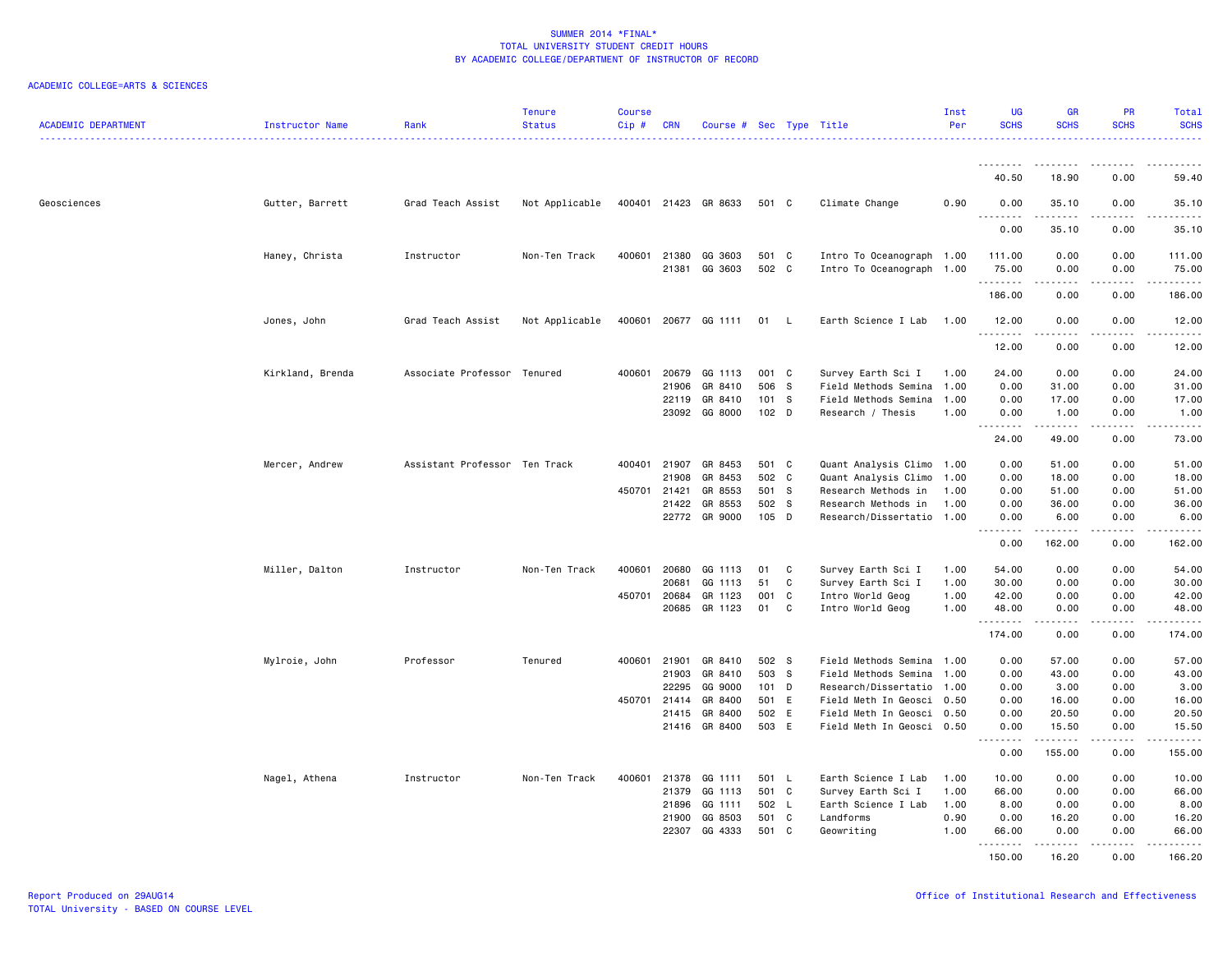| <b>ACADEMIC DEPARTMENT</b> | Instructor Name                                     | Rank                        | <b>Tenure</b><br><b>Status</b> | <b>Course</b><br>Cip# | <b>CRN</b>     | Course # Sec Type Title |                        |              |                                                  | Inst<br>Per | UG<br><b>SCHS</b>                 | <b>GR</b><br><b>SCHS</b> | PR<br><b>SCHS</b>                   | <b>Total</b><br><b>SCHS</b> |
|----------------------------|-----------------------------------------------------|-----------------------------|--------------------------------|-----------------------|----------------|-------------------------|------------------------|--------------|--------------------------------------------------|-------------|-----------------------------------|--------------------------|-------------------------------------|-----------------------------|
| Geosciences                | Nordstrom, Gregory                                  | Lecturer                    | Non-Ten Track                  | 450701                | 21385          | GR 1114                 | 501 B                  |              | Physical Geography                               | 1.00        | 80.00                             | 0.00                     | 0.00                                | 80.00                       |
|                            |                                                     |                             |                                |                       | 21387          | GR 1603                 | 501 C                  |              | Intro To Meteorology 1.00                        |             | 81.00                             | 0.00                     | 0.00                                | 81.00                       |
|                            |                                                     |                             |                                |                       | 21390          | GR 4453                 | 501 C                  |              | Weather Prediction I 1.00                        |             | 78.00                             | 0.00                     | 0.00                                | 78.00                       |
|                            |                                                     |                             |                                |                       | 21391          | GR 4453                 | 502 C                  |              | Weather Prediction I 1.00                        |             | 75.00<br>.                        | 0.00                     | 0.00<br>$\sim$ $\sim$ $\sim$        | 75.00<br>المستمات           |
|                            |                                                     |                             |                                |                       |                |                         |                        |              |                                                  |             | 314.00                            | 0.00                     | 0.00                                | 314.00                      |
|                            | Rodgers, John                                       | Associate Professor Tenured |                                | 400601                | 21382          | GG 8203                 | 501 C                  |              | Ocean Science                                    | 1.00        | 0.00                              | 81.00                    | 0.00                                | 81.00                       |
|                            |                                                     |                             |                                |                       | 21383          | GG 8203                 | 502 C                  |              | Ocean Science                                    | 1.00        | 0.00                              | 84.00                    | 0.00                                | 84.00                       |
|                            |                                                     |                             |                                |                       | 21904          | GR 8410                 | 504 S                  |              | Field Methods Semina 0.90                        |             | 0.00                              | 49.50                    | 0.00                                | 49.50                       |
|                            |                                                     |                             |                                | 400699                | 21778          | GG 4533                 | 801 A                  |              | Geosciences Study Ab                             | 1.00        | 33.00                             | 0.00                     | 0.00                                | 33.00                       |
|                            |                                                     |                             |                                |                       | 21779          | GG 6533                 | 801 A                  |              | Geosciences Study Ab                             | 1.00        | 0.00                              | 3.00                     | 0.00                                | 3.00                        |
|                            |                                                     |                             |                                | 450701 21388          |                | GR 4303                 | 501 B                  |              | Principles of GIS                                | 0.10        | 4.50                              | 0.00                     | 0.00                                | 4.50                        |
|                            |                                                     |                             |                                |                       | 21405<br>22633 | GR 6303<br>GR 9000      | 501<br>102 D           | B            | Principles of GIS<br>Research/Dissertatio 1.00   | 0.10        | 0.00<br>0.00                      | 2.10<br>6.00             | 0.00<br>0.00                        | 2.10<br>6.00                |
|                            |                                                     |                             |                                |                       |                |                         |                        |              |                                                  |             | .<br>37.50                        | .<br>225.60              | د د د د<br>0.00                     | .<br>263.10                 |
|                            |                                                     |                             |                                |                       |                |                         |                        |              |                                                  |             |                                   |                          |                                     |                             |
|                            | Schmitz, Darrel                                     | Professor                   | Tenured                        | 400601                | 21900          | GG 8503                 | 501 C                  |              | Landforms                                        | 0.10        | 0.00                              | 1.80                     | 0.00                                | 1.80                        |
|                            |                                                     |                             |                                |                       | 22106<br>22769 | GG 6990<br>GG 9000      | 01<br>102 <sub>D</sub> | C            | Special Topic In GG<br>Research/Dissertatio 1.00 | 1.00        | 0.00<br>0.00                      | 27.00                    | 0.00<br>0.00                        | 27.00<br>2.00               |
|                            |                                                     |                             |                                |                       | 22994          | GG 8000                 | $101$ D                |              | Research / Thesis                                | 1.00        | 0.00                              | 2.00<br>3.00             | 0.00                                | 3.00                        |
|                            |                                                     |                             |                                |                       | 23583          | GG 4000                 | 51 I                   |              | Directed Indiv Study 1.00                        |             | 1.00                              | 0.00                     | 0.00                                | 1.00                        |
|                            |                                                     |                             |                                |                       |                |                         |                        |              |                                                  |             | .<br>1.00                         | .<br>33.80               | .<br>0.00                           | .<br>34.80                  |
|                            | Sherman-Morris, Kathlee Associate Professor Tenured |                             |                                | 400401                | 22096          | GR 8573                 | 504 S                  |              | Research Applied Met 1.00                        |             | 0.00                              | 12.00                    | 0.00                                | 12.00                       |
|                            |                                                     |                             |                                | 450701                | 21396          | GR 4640                 | 501                    | E            | Met Internship                                   | 1.00        | 4.00                              | 0.00                     | 0.00                                | 4.00                        |
|                            |                                                     |                             |                                |                       | 21408          | GR 6603                 | 501 C                  |              | Climatology                                      | 0.10        | 0.00                              | 8.70                     | 0.00                                | 8.70                        |
|                            |                                                     |                             |                                |                       | 21409          | GR 6603                 | 502 C                  |              | Climatology                                      | 0.10        | 0.00                              | 8.40                     | 0.00                                | 8.40                        |
|                            |                                                     |                             |                                |                       | 21414          | GR 8400                 | 501 E                  |              | Field Meth In Geosci 0.50                        |             | 0.00                              | 16.00                    | 0.00                                | 16.00                       |
|                            |                                                     |                             |                                |                       | 21415          | GR 8400                 | 502 E                  |              | Field Meth In Geosci 0.50                        |             | 0.00                              | 20.50                    | 0.00                                | 20.50                       |
|                            |                                                     |                             |                                |                       | 21416          | GR 8400                 | 503 E                  |              | Field Meth In Geosci 0.50                        |             | 0.00                              | 15.50                    | 0.00                                | 15.50                       |
|                            |                                                     |                             |                                |                       | 22754          | GR 9000                 | 103 D                  |              | Research/Dissertatio 1.00                        |             | 0.00                              | 3.00                     | 0.00                                | 3.00                        |
|                            |                                                     |                             |                                |                       | 22756          | GR 7000                 | $101$ I                |              | Directed Indiv Study 1.00                        |             | 0.00<br>$\sim$ $\sim$ $\sim$<br>. | 3.00                     | 0.00                                | 3.00<br>$\frac{1}{2}$       |
|                            |                                                     |                             |                                |                       |                |                         |                        |              |                                                  |             | 4.00                              | 87.10                    | 0.00                                | 91.10                       |
|                            | Sylvester, Brandon                                  | Grad Teach Assist           | Not Applicable                 | 450701                |                | 20686 GR 1123           | 51                     | C            | Intro World Geog                                 | 1.00        | 48.00                             | 0.00                     | 0.00                                | 48.00                       |
|                            |                                                     |                             |                                |                       |                |                         |                        |              |                                                  |             | 48.00                             | 0.00                     | 0.00                                | 48.00                       |
|                            | Vandewege, Reynold                                  | Instructor                  | Non-Ten Track                  | 450701                | 20689          | GR 4640                 | 101 E                  |              | Met Internship                                   | 1.00        | 24.00                             | 0.00                     | 0.00                                | 24.00                       |
|                            |                                                     |                             |                                |                       | 21408          | GR 6603                 | 501                    | C            | Climatology                                      | 0.90        | 0.00                              | 78.30                    | 0.00                                | 78.30                       |
|                            |                                                     |                             |                                |                       |                | 21409 GR 6603           | 502 C                  |              | Climatology                                      | 0.90        | 0.00                              | 75.60                    | 0.00                                | 75.60                       |
|                            |                                                     |                             |                                |                       |                |                         |                        |              |                                                  |             | .<br>24.00                        | 153.90                   | $\sim$ $\sim$ $\sim$ $\sim$<br>0.00 | .<br>177.90                 |
|                            | Wallace, Timothy                                    | Instructor                  | Non-Ten Track                  | 450701                | 21394          | GR 4613                 | 501 B                  |              | Applied Climatology                              | 1.00        | 117.00                            | 0.00                     | 0.00                                | 117.00                      |
|                            |                                                     |                             |                                |                       | 21395          | GR 4613                 | 502 B                  |              | Applied Climatology                              | 1.00        | 90.00                             | 0.00                     | 0.00                                | 90.00                       |
|                            |                                                     |                             |                                |                       | 21897          | GR 4603                 | 501                    | $\mathbf{C}$ | Climatology                                      | 1.00        | 114.00                            | 0.00                     | 0.00                                | 114.00                      |
|                            |                                                     |                             |                                |                       | 21898          | GR 4603                 | 502 C                  |              | Climatology                                      | 1.00        | 108.00<br>.                       | 0.00                     | 0.00<br>د د د د                     | 108.00<br>.                 |
|                            |                                                     |                             |                                |                       |                |                         |                        |              |                                                  |             | 429.00                            | 0.00                     | 0.00                                | 429.00                      |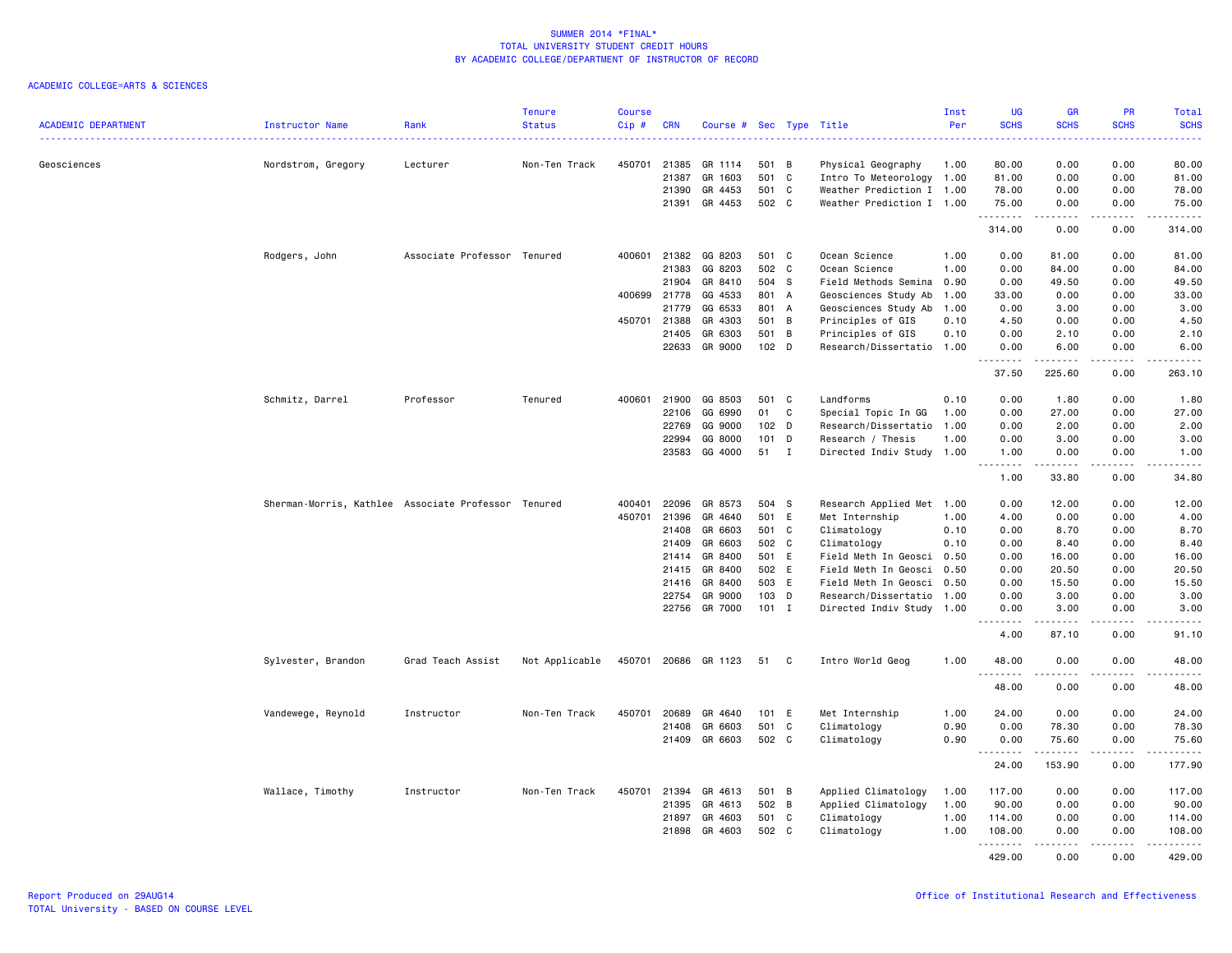| <b>ACADEMIC DEPARTMENT</b> | Instructor Name | Rank     | <b>Tenure</b><br>Status | <b>Course</b><br>$Cip$ # | <b>CRN</b> | Course # Sec Type Title        |                  |                                           | Inst<br>Per  | UG<br><b>SCHS</b>            | <b>GR</b><br><b>SCHS</b>          | <b>PR</b><br><b>SCHS</b> | Total<br><b>SCHS</b>        |
|----------------------------|-----------------|----------|-------------------------|--------------------------|------------|--------------------------------|------------------|-------------------------------------------|--------------|------------------------------|-----------------------------------|--------------------------|-----------------------------|
| Geosciences                | Weeks, Brittany | Lecturer | Non-Ten Track           | 400601                   |            | 21263 GG 1111<br>21265 GG 1113 | $202$  <br>202 C | Earth Science I Lab<br>Survey Earth Sci I | 1.00<br>1.00 | 15.00<br>60.00<br>.<br>75.00 | 0.00<br>0.00<br>---------<br>0.00 | 0.00<br>0.00<br>0.00     | 15.00<br>60.00<br><br>75.00 |
|                            |                 |          |                         |                          |            |                                |                  |                                           |              | $=$ = = = = = = =            | ========                          | $=$ = = = = = = =        |                             |
| Geosciences                |                 |          |                         |                          |            |                                |                  |                                           |              | 1915,00                      | 1122.00                           | 0.00                     | 3037.00                     |
|                            |                 |          |                         |                          |            |                                |                  |                                           |              | --------<br>--------         | ---------<br>--------             | --------<br>--------     | -----------                 |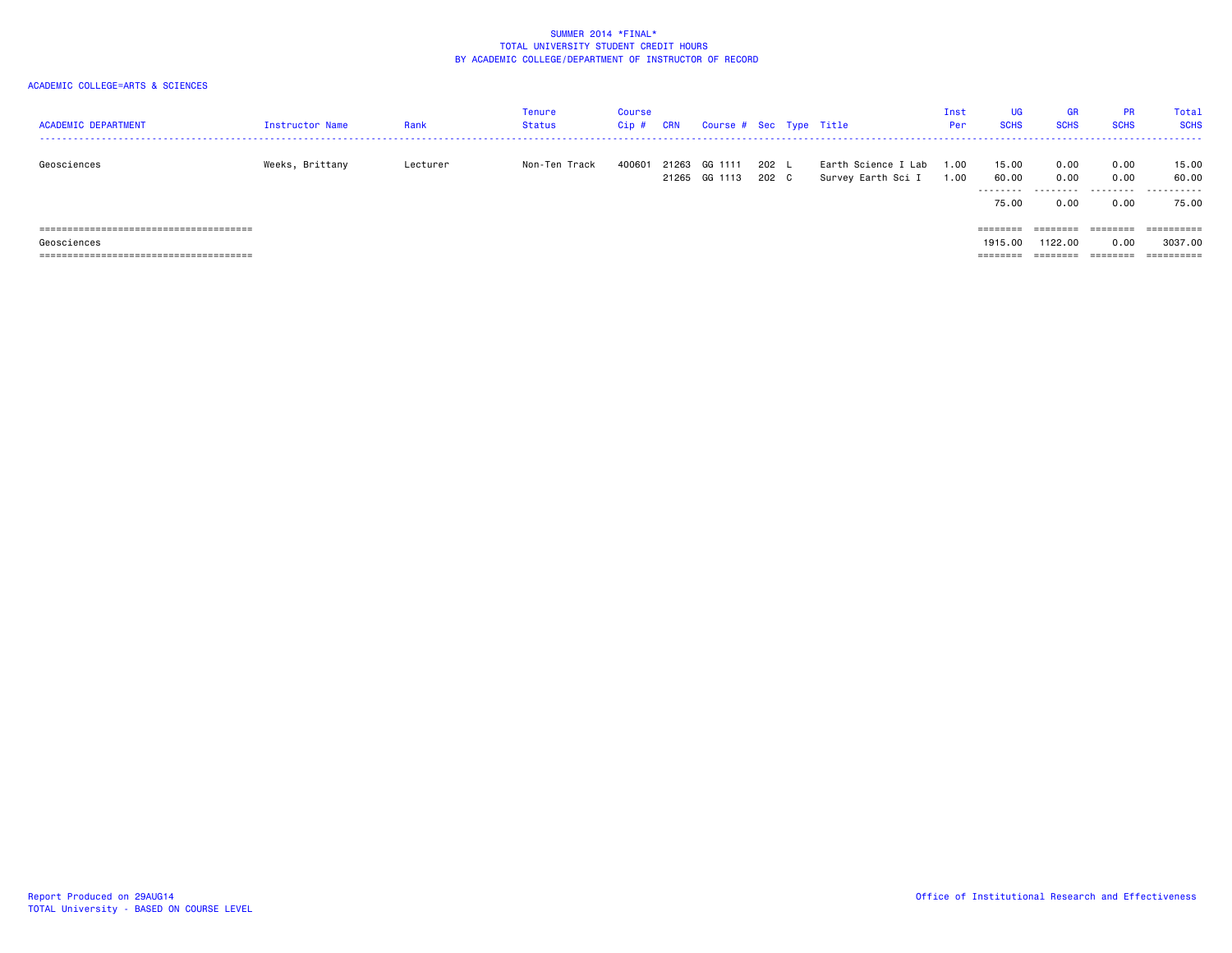| <b>ACADEMIC DEPARTMENT</b> | <b>Instructor Name</b> | Rank                          | <b>Tenure</b><br><b>Status</b> | Course<br>Cip#   | <b>CRN</b>                              | Course # Sec Type Title                  |                                  |              |                                                                              | Inst<br>Per                  | UG<br><b>SCHS</b>                                                                                                                                                                                                                                                                                                                                                                                                                                                                                       | <b>GR</b><br><b>SCHS</b>                    | <b>PR</b><br><b>SCHS</b>     | Total<br><b>SCHS</b><br>----   |
|----------------------------|------------------------|-------------------------------|--------------------------------|------------------|-----------------------------------------|------------------------------------------|----------------------------------|--------------|------------------------------------------------------------------------------|------------------------------|---------------------------------------------------------------------------------------------------------------------------------------------------------------------------------------------------------------------------------------------------------------------------------------------------------------------------------------------------------------------------------------------------------------------------------------------------------------------------------------------------------|---------------------------------------------|------------------------------|--------------------------------|
| History                    | Bates, Toby            | Assistant Professor Ten Track |                                | 450801<br>450899 | 21271<br>21730<br>21731<br>540102 21268 | HI 6323<br>HI 4990<br>HI 6990<br>HI 4323 | 201 C<br>201 C<br>201 C<br>201 C |              | American West<br>Special Topic In HI<br>Special Topic In HI<br>American West | 1.00<br>1.00<br>1.00<br>1.00 | 0.00<br>60.00<br>0.00<br>30.00                                                                                                                                                                                                                                                                                                                                                                                                                                                                          | 3.00<br>0.00<br>6.00<br>0.00                | 0.00<br>0.00<br>0.00<br>0.00 | 3.00<br>60.00<br>6.00<br>30.00 |
|                            |                        |                               |                                |                  |                                         |                                          |                                  |              |                                                                              |                              | .<br>90.00                                                                                                                                                                                                                                                                                                                                                                                                                                                                                              | 9.00                                        | 0.00                         | 99.00                          |
|                            | Damms, Richard         | Associate Professor Tenured   |                                | 450801           | 21704                                   | HI 6163<br>540102 21703 HI 4163          | 001 C<br>001 C                   |              | U S Hist 1917-1945<br>U S Hist 1917-1945                                     | 1.00<br>1.00                 | 0.00<br>33.00                                                                                                                                                                                                                                                                                                                                                                                                                                                                                           | 15.00<br>0.00                               | 0.00<br>0.00                 | 15.00<br>33.00                 |
|                            |                        |                               |                                |                  |                                         |                                          |                                  |              |                                                                              |                              | <u> - - - - - - - -</u><br>33.00                                                                                                                                                                                                                                                                                                                                                                                                                                                                        | .<br>15.00                                  | .<br>0.00                    | .<br>48.00                     |
|                            | Drake, Nathan          | Grad Teach Assist             | Not Applicable                 |                  |                                         | 540102 20697 HI 1063                     | 51 C                             |              | Early U S History                                                            | 1.00                         | 45.00                                                                                                                                                                                                                                                                                                                                                                                                                                                                                                   | 0.00                                        | 0.00                         | 45.00                          |
|                            |                        |                               |                                |                  |                                         |                                          |                                  |              |                                                                              |                              | 45.00                                                                                                                                                                                                                                                                                                                                                                                                                                                                                                   | 0.00                                        | 0.00                         | 45.00                          |
|                            | Hay, William           | Associate Professor Tenured   |                                | 050299<br>450801 | 20715                                   | HI 4713<br>20718 HI 6713                 | 001 C<br>001 C                   |              | Tudor&Stuart England 1.00<br>Tudor&Stuart England 1.00                       |                              | 21.00<br>0.00<br>$\begin{array}{cccccccccccccc} \multicolumn{2}{c}{} & \multicolumn{2}{c}{} & \multicolumn{2}{c}{} & \multicolumn{2}{c}{} & \multicolumn{2}{c}{} & \multicolumn{2}{c}{} & \multicolumn{2}{c}{} & \multicolumn{2}{c}{} & \multicolumn{2}{c}{} & \multicolumn{2}{c}{} & \multicolumn{2}{c}{} & \multicolumn{2}{c}{} & \multicolumn{2}{c}{} & \multicolumn{2}{c}{} & \multicolumn{2}{c}{} & \multicolumn{2}{c}{} & \multicolumn{2}{c}{} & \multicolumn{2}{c}{} & \multicolumn{2}{c}{} & \$ | 0.00<br>9.00<br>المتمامين                   | 0.00<br>0.00<br>.            | 21.00<br>9.00<br>.             |
|                            | Hester, Kayla          | Grad Teach Assist             | Not Applicable                 |                  |                                         | 540102 20700 HI 1073                     | 01 C                             |              | Modern U S History                                                           | 1.00                         | 21.00<br>42.00                                                                                                                                                                                                                                                                                                                                                                                                                                                                                          | 9.00<br>0.00                                | 0.00<br>0.00                 | 30.00<br>42.00                 |
|                            |                        |                               |                                |                  |                                         |                                          |                                  |              |                                                                              |                              | <u> - - - - - - - -</u><br>42.00                                                                                                                                                                                                                                                                                                                                                                                                                                                                        | 0.00                                        | 0.00                         | 42.00                          |
|                            | Kraszewski, Gracjan    | Grad Teach Assist             | Not Applicable                 |                  |                                         | 450801 21705 HI 1173                     | 01                               | $\mathbf{C}$ | Wld Hist After 1500                                                          | 1.00                         | 36.00                                                                                                                                                                                                                                                                                                                                                                                                                                                                                                   | 0.00                                        | 0.00                         | 36.00                          |
|                            |                        |                               |                                |                  |                                         |                                          |                                  |              |                                                                              |                              | 36.00                                                                                                                                                                                                                                                                                                                                                                                                                                                                                                   | 0.00                                        | 0.00                         | 36.00                          |
|                            | Marcus, Alan           | Professor                     | Tenured                        |                  |                                         | 450801 23073 HI 9000                     | 01                               | D            | Research / Diss                                                              | 1.00                         | 0.00                                                                                                                                                                                                                                                                                                                                                                                                                                                                                                    | 2.00                                        | 0.00                         | 2.00                           |
|                            | Martucci, Jessica      | Assistant Professor Ten Track |                                |                  |                                         | 540102 20695 HI 1063                     | 001 C                            |              | Early U S History                                                            | 1.00                         | 0.00<br>36.00                                                                                                                                                                                                                                                                                                                                                                                                                                                                                           | 2.00<br>0.00                                | 0.00<br>0.00                 | 2.00<br>36.00                  |
|                            |                        |                               |                                |                  |                                         |                                          |                                  |              |                                                                              |                              | .<br>36.00                                                                                                                                                                                                                                                                                                                                                                                                                                                                                              | .<br>0.00                                   | 0.00                         | .<br>36.00                     |
|                            | Mitchell, Dennis       | Professor                     | Tenured                        |                  |                                         | 450801 22985 HI 3333                     | 201 C                            |              | Mississippi History                                                          | 1.00                         | 3.00                                                                                                                                                                                                                                                                                                                                                                                                                                                                                                    | 0.00                                        | 0.00                         | 3.00                           |
|                            |                        |                               |                                |                  |                                         |                                          |                                  |              |                                                                              |                              | 3.00                                                                                                                                                                                                                                                                                                                                                                                                                                                                                                    | 0.00                                        | 0.00                         | 3.00                           |
|                            | Mosley, Kasey          | Grad Teach Assist             | Not Applicable                 |                  |                                         | 450801 21706 HI 3333                     | 01 C                             |              | Mississippi History                                                          | 1.00                         | 42.00<br>$\frac{1}{2} \left( \frac{1}{2} \right) \left( \frac{1}{2} \right) \left( \frac{1}{2} \right) \left( \frac{1}{2} \right) \left( \frac{1}{2} \right)$                                                                                                                                                                                                                                                                                                                                           | 0.00<br>----                                | 0.00<br>.                    | 42.00                          |
|                            | Nelson, Kelli          | Grad Teach Assist             | Not Applicable                 |                  |                                         | 540102 20696 HI 1063                     | 01 C                             |              | Early U S History                                                            | 1.00                         | 42.00<br>27.00                                                                                                                                                                                                                                                                                                                                                                                                                                                                                          | 0.00<br>0.00                                | 0.00<br>0.00                 | 42.00<br>27.00                 |
|                            |                        |                               |                                |                  |                                         |                                          |                                  |              |                                                                              |                              | .<br>27.00                                                                                                                                                                                                                                                                                                                                                                                                                                                                                              | $\frac{1}{2}$<br>0.00                       | .<br>0.00                    | .<br>27.00                     |
|                            | Snyder, Christopher    | Non-Faculty                   | Tenured                        | 309999           |                                         | 21556 ISE 4200 804 A                     |                                  |              | Intl Student Exchang 1.00                                                    |                              | 72.00                                                                                                                                                                                                                                                                                                                                                                                                                                                                                                   | 0.00                                        | 0.00                         | 72.00                          |
|                            |                        |                               |                                |                  |                                         |                                          |                                  |              |                                                                              |                              | .<br>72.00                                                                                                                                                                                                                                                                                                                                                                                                                                                                                              | $\omega$ $\omega$ $\omega$ $\omega$<br>0.00 | 0.00                         | 72.00                          |
|                            | Timmerman, Nicholas    | Grad Teach Assist             | Not Applicable                 |                  |                                         | 540102 20699 HI 1073                     | 001 C                            |              | Modern U S History                                                           | 1.00                         | 30.00                                                                                                                                                                                                                                                                                                                                                                                                                                                                                                   | 0.00                                        | 0.00                         | 30.00                          |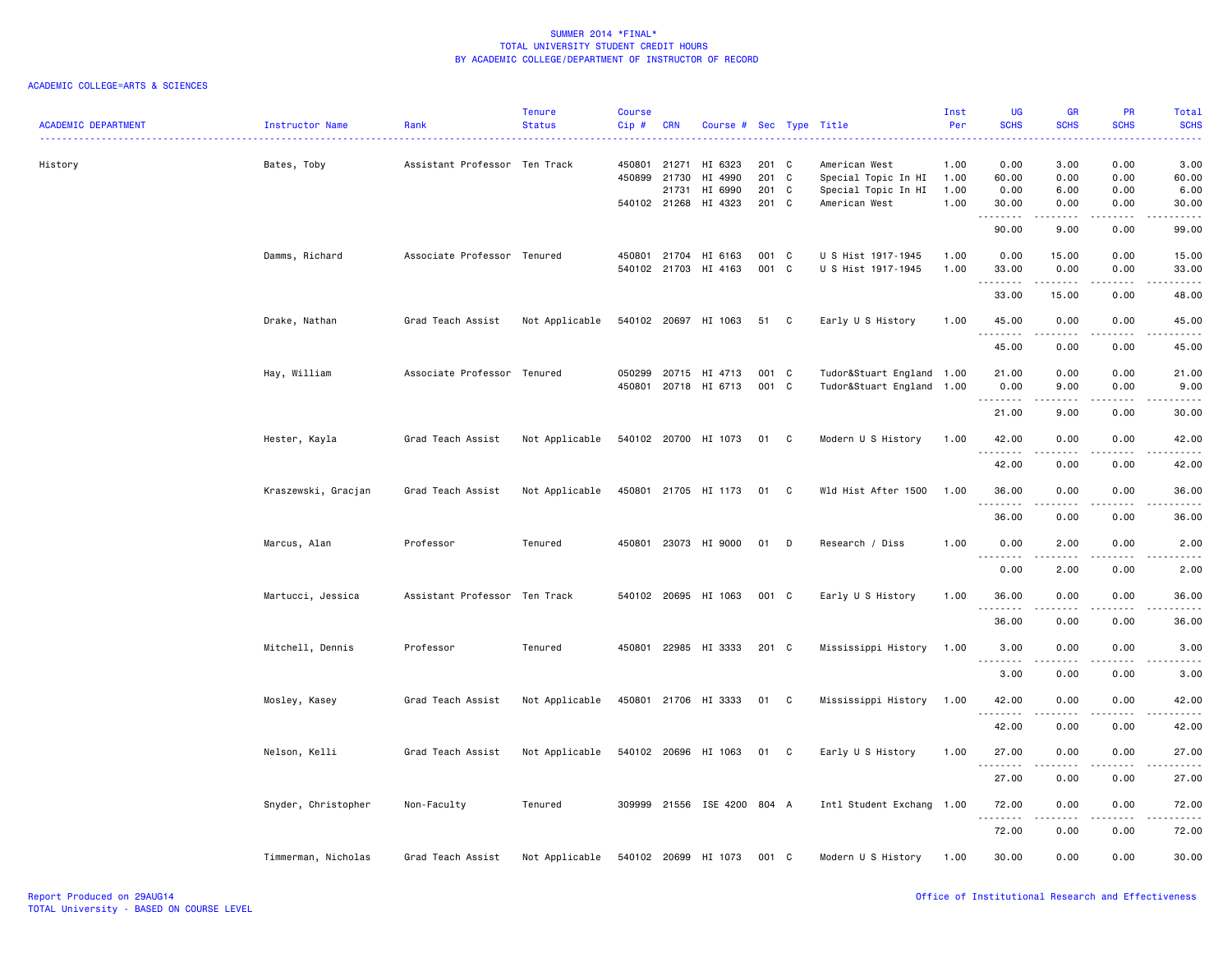| <b>ACADEMIC DEPARTMENT</b> | Instructor Name | Rank              | Tenure<br><b>Status</b>             | <b>Course</b><br>Cip # | <b>CRN</b> | Course # Sec Type Title |      |                     | Inst<br>Per | UG<br><b>SCHS</b>  | <b>GR</b><br><b>SCHS</b> | <b>PR</b><br><b>SCHS</b> | Total<br><b>SCHS</b>   |
|----------------------------|-----------------|-------------------|-------------------------------------|------------------------|------------|-------------------------|------|---------------------|-------------|--------------------|--------------------------|--------------------------|------------------------|
|                            |                 |                   |                                     |                        |            |                         |      |                     |             | --------           |                          |                          |                        |
|                            |                 |                   |                                     |                        |            |                         |      |                     |             | 30.00              | 0.00                     | 0.00                     | 30.00                  |
| History                    | Traylor, Nancy  | Grad Teach Assist | Not Applicable 540102 20701 HI 1073 |                        |            |                         | 51 C | Modern U S History  | 1.00        | 39.00<br>--------- | 0.00<br>.                | 0.00<br>.                | 39.00<br>- - - - - - - |
|                            |                 |                   |                                     |                        |            |                         |      |                     |             | 39.00              | 0.00                     | 0.00                     | 39.00                  |
|                            | Whitney, Justin | Grad Teach Assist | Not Applicable                      |                        |            | 450801 20704 HI 1163    | 51 C | Wld Hst Before 1500 | 1.00        | 36.00              | 0.00                     | 0.00                     | 36.00                  |
|                            |                 |                   |                                     |                        |            |                         |      |                     |             | --------<br>36.00  | 0.00                     | --------<br>0.00         | .<br>36.00             |
|                            | Wilson, L B     | Grad Teach Assist | Not Applicable 050114 20708 HI 1213 |                        |            |                         | 01 C | Early Western World | 1.00        | 9.00               | 0.00                     | 0.00                     | 9.00                   |
|                            |                 |                   |                                     |                        |            |                         |      |                     |             | --------<br>9.00   | .<br>0.00                | .<br>0.00                | .<br>9.00              |
|                            |                 |                   |                                     |                        |            |                         |      |                     |             | ========           |                          | ========                 | ==========             |
| History                    |                 |                   |                                     |                        |            |                         |      |                     |             | 561.00             | 35.00                    | 0.00                     | 596.00                 |
|                            |                 |                   |                                     |                        |            |                         |      |                     |             |                    |                          |                          | ==========             |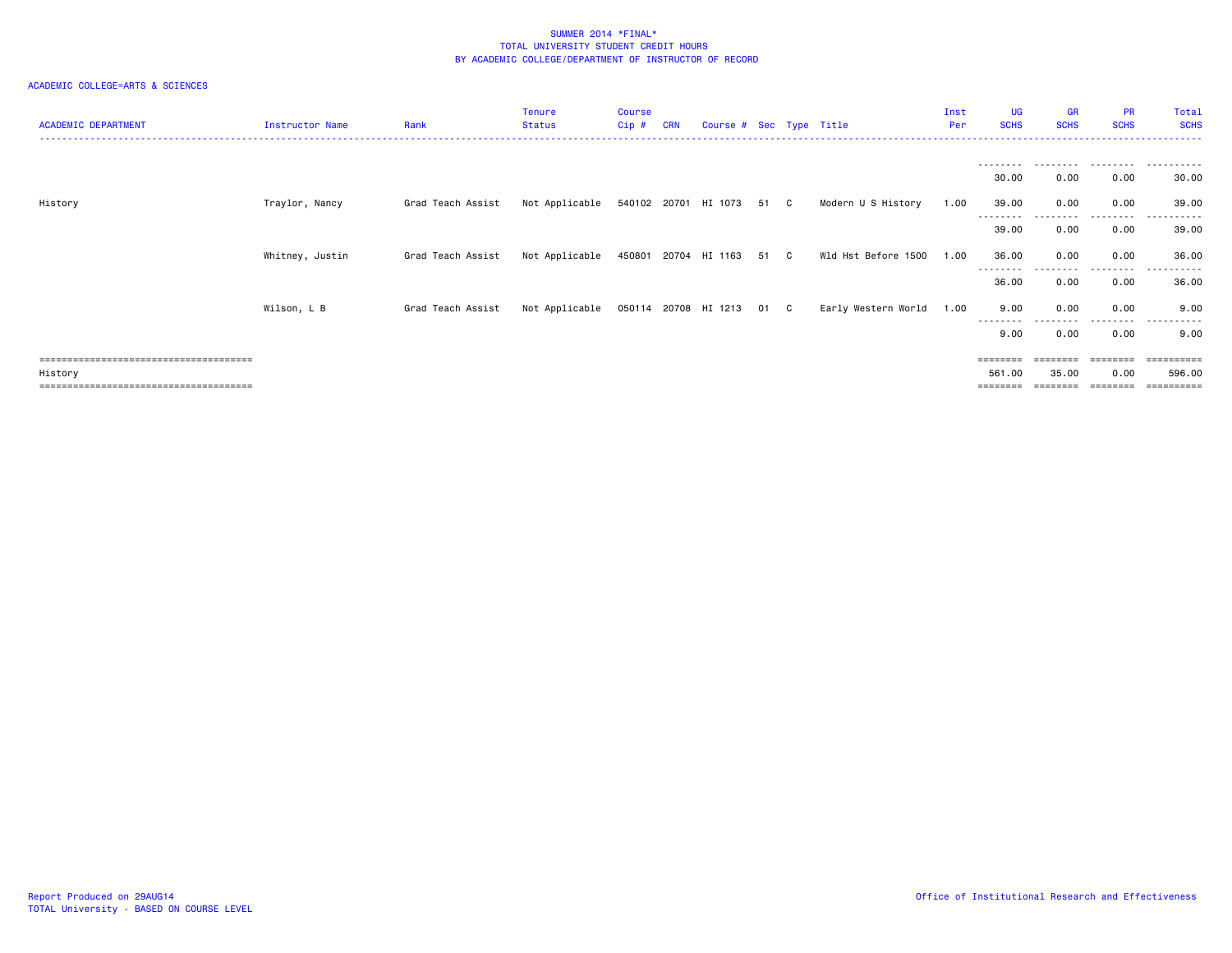| <b>ACADEMIC DEPARTMENT</b> | Instructor Name      | Rank       | <b>Tenure</b><br><b>Status</b> | <b>Course</b><br>Cip# | <b>CRN</b>     | Course # Sec Type Title |          |              |                                  | Inst<br>Per  | UG<br><b>SCHS</b><br>. | <b>GR</b><br><b>SCHS</b> | PR<br><b>SCHS</b> | <b>Total</b><br><b>SCHS</b><br>وساعات |
|----------------------------|----------------------|------------|--------------------------------|-----------------------|----------------|-------------------------|----------|--------------|----------------------------------|--------------|------------------------|--------------------------|-------------------|---------------------------------------|
| Mathematics & Statistics   | Banik, Robert        | Instructor | Non-Ten Track                  | 131315                | 22569          | LSK 2990                | P01 C    |              | Special Topic In LSK 1.00        |              | 75.00                  | 0.00                     | 0.00              | 75.00                                 |
|                            |                      |            |                                | 270101                | 20793          | MA 0103                 | 001 B    |              | Intermediate Algebra 1.00        |              | 21.00                  | 0.00                     | 0.00              | 21.00                                 |
|                            |                      |            |                                |                       | 22605          | MA 0103                 | P01 C    |              | Intermediate Algebra 1.00        |              | 72.00<br>.             | 0.00<br>-----            | 0.00<br>.         | 72.00<br>.                            |
|                            |                      |            |                                |                       |                |                         |          |              |                                  |              | 168.00                 | 0.00                     | 0.00              | 168.00                                |
|                            | Crittenden, Marjorie | Instructor | Non-Ten Track                  | 270101                | 20810          | MA 1313                 | 001 B    |              | College Algebra                  | 1.00         | 36.00                  | 0.00                     | 0.00              | 36.00                                 |
|                            |                      |            |                                | 270501                | 20858          | MA 2113                 | 01       | B            | Intro to Stats                   | 1.00         | 24.00                  | 0.00                     | 0.00              | 24.00                                 |
|                            |                      |            |                                |                       | 20859          | MA 2113                 | 02       | B            | Intro to Stats                   | 1.00         | 24.00                  | 0.00                     | 0.00              | 24.00                                 |
|                            |                      |            |                                |                       | 20860          | MA 2113                 | 03       | К            | Intro to Stats                   | 1.00         | 0.00                   | 0.00                     | 0.00              | 0.00                                  |
|                            |                      |            |                                |                       | 20861          | MA 2113                 | 04       | К            | Intro to Stats                   | 1.00         | 0.00                   | 0.00                     | 0.00              | 0.00                                  |
|                            |                      |            |                                |                       | 20863          | MA 2113                 | 06       | K            | Intro to Stats                   | 1.00         | 0.00                   | 0.00                     | 0.00              | 0.00                                  |
|                            |                      |            |                                |                       | 21112          | ST 2113                 | 01       | B            | Intro to Stats                   | 1.00         | 54.00                  | 0.00                     | 0.00              | 54.00                                 |
|                            |                      |            |                                |                       | 21113          | ST 2113                 | 02       | B            | Intro to Stats                   | 1.00         | 42.00                  | 0.00                     | 0.00              | 42.00                                 |
|                            |                      |            |                                |                       |                | 21114 ST 2113           | 03       | К            | Intro to Stats                   | 1.00         | 0.00                   | 0.00                     | 0.00              | 0.00                                  |
|                            |                      |            |                                |                       |                | 21115 ST 2113           | 04       | К            | Intro to Stats                   | 1.00         | 0.00                   | 0.00                     | 0.00              | 0.00                                  |
|                            |                      |            |                                |                       |                | 21117 ST 2113           | 06       | К            | Intro to Stats                   | 1.00         | 0.00<br><u>.</u>       | 0.00<br>.                | 0.00<br>$- - - -$ | 0.00<br>.                             |
|                            |                      |            |                                |                       |                |                         |          |              |                                  |              | 180.00                 | 0.00                     | 0.00              | 180.00                                |
|                            | Dang, Hai            | Professor  | Tenured                        | 270101                | 20872          | MA 2733                 | 52       | C            | Calculus III                     | 1.00         | 51.00                  | 0.00                     | 0.00              | 51.00                                 |
|                            |                      |            |                                |                       | 20885          | MA 3253                 | 03       | C            | Diff Equations                   | 1.00         | 36.00                  | 0.00                     | 0.00              | 36.00                                 |
|                            |                      |            |                                |                       | 20888          | MA 3253                 | 53       | C            | Diff Equations                   | 1.00         | 51.00                  | 0.00                     | 0.00              | 51.00                                 |
|                            |                      |            |                                |                       |                |                         |          |              |                                  |              | .<br>138.00            | 0.00                     | 0.00              | 138.00                                |
|                            | Dobson, Edward       | Professor  | Tenured                        | 270101                | 20818          | MA 1313                 | 51       | C            | College Algebra                  | 1.00         | 42.00                  | 0.00                     | 0.00              | 42.00                                 |
|                            |                      |            |                                |                       | 20819          | MA 1313                 | 52       | C            | College Algebra                  | 1.00         | 39.00                  | 0.00                     | 0.00              | 39.00                                 |
|                            |                      |            |                                |                       | 20820          | MA 1313                 | 53       | К            | College Algebra                  | 1.00         | 0.00                   | 0.00                     | 0.00              | 0.00                                  |
|                            |                      |            |                                |                       | 20821          | MA 1313                 | 54       | К            | College Algebra                  | 1.00         | 0.00                   | 0.00                     | 0.00              | 0.00                                  |
|                            |                      |            |                                |                       | 20822          | MA 1313                 | 55       | К            | College Algebra                  | 1.00         | 0.00                   | 0.00                     | 0.00              | 0.00                                  |
|                            |                      |            |                                |                       | 20823          | MA 1313                 | 56       | К            | College Algebra                  | 1.00         | 0.00                   | 0.00                     | 0.00              | 0.00                                  |
|                            |                      |            |                                |                       | 20843          | MA 1713                 | 01       | C            | Calculus I                       | 1.00         | 54.00                  | 0.00                     | 0.00              | 54.00                                 |
|                            |                      |            |                                |                       | 20879          | MA 3113                 | 01       | C            | Intro Linear Algebra 1.00        |              | 39.00                  | 0.00                     | 0.00              | 39.00                                 |
|                            |                      |            |                                |                       |                |                         |          |              |                                  |              | 174.00                 | 0.00                     | 0.00              | 174.00                                |
|                            | Eaton, Jonathan      | Instructor | Non-Ten Track                  | 270101                | 20800          | MA 0103                 | 51       | C            | Intermediate Algebra 1.00        |              | 24.00                  | 0.00                     | 0.00              | 24.00                                 |
|                            |                      |            |                                |                       | 20802          | MA 0103                 | 53       | К            | Intermediate Algebra 1.00        |              | 0.00                   | 0.00                     | 0.00              | 0.00                                  |
|                            |                      |            |                                |                       | 20803          | MA 0103                 | 54       | К            | Intermediate Algebra 1.00        |              | 0.00                   | 0.00                     | 0.00              | 0.00                                  |
|                            |                      |            |                                |                       | 20804          | MA 0103                 | 55       | К            | Intermediate Algebra 1.00        |              | 0.00                   | 0.00                     | 0.00              | 0.00                                  |
|                            |                      |            |                                | 270501                | 20855          | MA 2113                 | 001      | C            | Intro to Stats                   | 1.00         | 57.00                  | 0.00                     | 0.00              | 57.00                                 |
|                            |                      |            |                                |                       | 20856          | MA 2113                 | 002 K    |              | Intro to Stats                   | 1.00         | 0.00                   | 0.00                     | 0.00              | 0.00                                  |
|                            |                      |            |                                |                       | 20857          | MA 2113                 | 003      | K            | Intro to Stats                   | 1.00         | 0.00                   | 0.00                     | 0.00              | 0.00                                  |
|                            |                      |            |                                |                       | 20864          | MA 2113                 | 51       | B            | Intro to Stats                   | 1.00         | 51.00                  | 0.00                     | 0.00              | 51.00                                 |
|                            |                      |            |                                |                       | 20865          | MA 2113                 | 52       | К            | Intro to Stats                   | 1.00         | 0.00                   | 0.00                     | 0.00              | 0.00                                  |
|                            |                      |            |                                |                       | 20866<br>20867 | MA 2113<br>MA 2113      | 53       | K<br>К       | Intro to Stats                   | 1.00<br>1.00 | 0.00<br>0.00           | 0.00<br>0.00             | 0.00<br>0.00      | 0.00<br>0.00                          |
|                            |                      |            |                                |                       | 20868          | MA 2113                 | 54<br>55 | К            | Intro to Stats<br>Intro to Stats | 1.00         | 0.00                   | 0.00                     | 0.00              | 0.00                                  |
|                            |                      |            |                                |                       | 21109          | ST 2113                 | 001      | $\mathbf{C}$ | Intro to Stats                   | 1.00         | 75.00                  | 0.00                     | 0.00              | 75.00                                 |
|                            |                      |            |                                |                       | 21110          | ST 2113                 | 002 K    |              | Intro to Stats                   | 1.00         | 0.00                   | 0.00                     | 0.00              | 0.00                                  |
|                            |                      |            |                                |                       | 21111          | ST 2113                 | 003      | K            | Intro to Stats                   | 1.00         | 0.00                   | 0.00                     | 0.00              | 0.00                                  |
|                            |                      |            |                                |                       | 21118          | ST 2113                 | 51       | B            | Intro to Stats                   | 1.00         | 78.00                  | 0.00                     | 0.00              | 78.00                                 |
|                            |                      |            |                                |                       |                | 21119 ST 2113           | 52       | К            | Intro to Stats                   | 1.00         | 0.00                   | 0.00                     | 0.00              | 0.00                                  |
|                            |                      |            |                                |                       |                | 21120 ST 2113           | 53       | K            | Intro to Stats                   | 1.00         | 0.00                   | 0.00                     | 0.00              | 0.00                                  |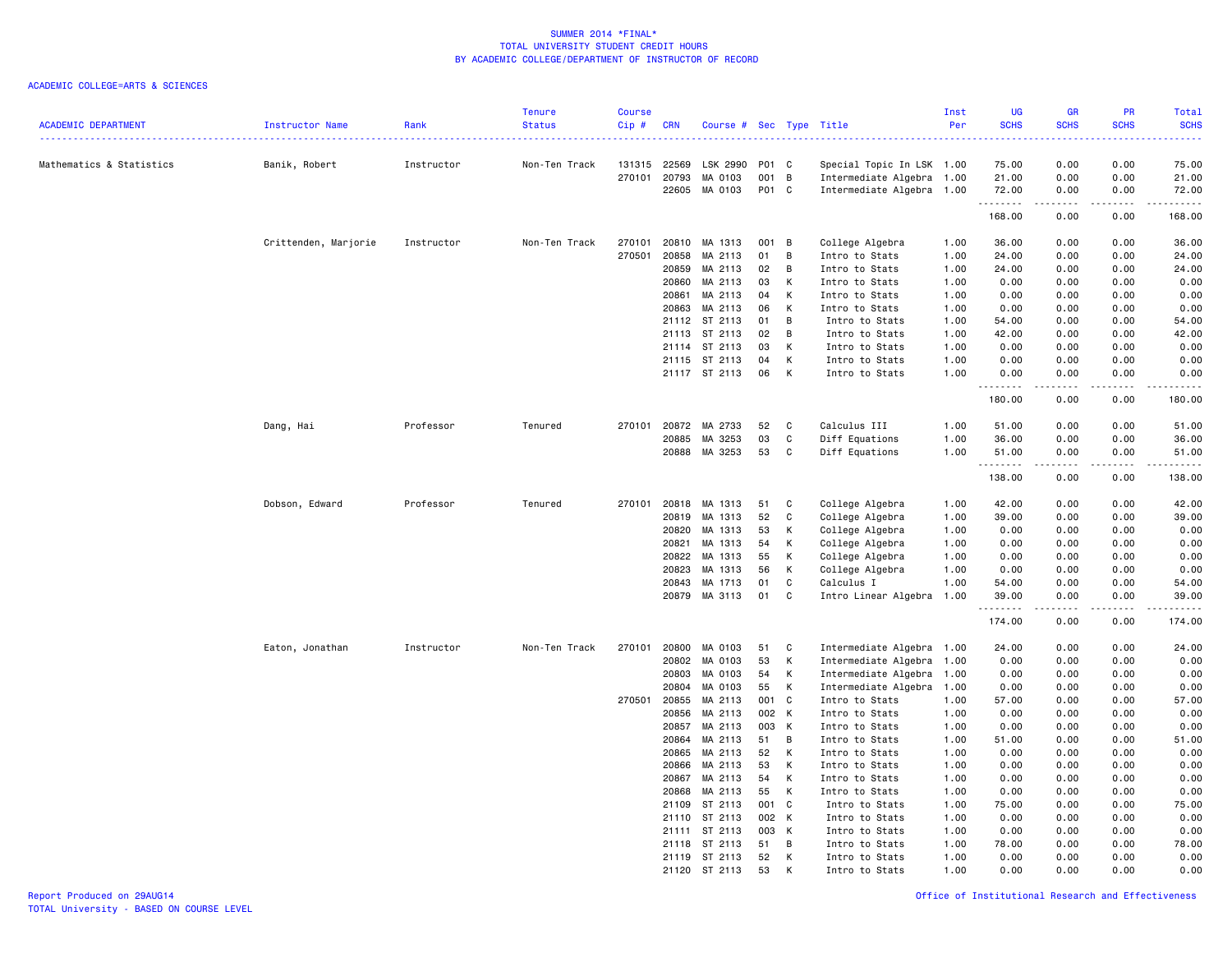| <b>ACADEMIC DEPARTMENT</b> | Instructor Name   | Rank                          | <b>Tenure</b><br><b>Status</b> | <b>Course</b><br>Cip# | <b>CRN</b>     | Course # Sec Type Title |          |              |                                       | Inst<br>Per  | UG<br><b>SCHS</b>        | <b>GR</b><br><b>SCHS</b> | PR<br><b>SCHS</b>                                                                                                                 | <b>Total</b><br><b>SCHS</b> |
|----------------------------|-------------------|-------------------------------|--------------------------------|-----------------------|----------------|-------------------------|----------|--------------|---------------------------------------|--------------|--------------------------|--------------------------|-----------------------------------------------------------------------------------------------------------------------------------|-----------------------------|
| Mathematics & Statistics   | Eaton, Jonathan   | Instructor                    | Non-Ten Track                  | 270501                | 21121          | ST 2113                 | 54       | К            | Intro to Stats                        | 1.00         | 0.00                     | 0.00                     | 0.00                                                                                                                              | 0.00                        |
|                            |                   |                               |                                |                       | 21122          | ST 2113                 | 55       | К            | Intro to Stats                        | 1.00         | 0.00                     | 0.00                     | 0.00                                                                                                                              | 0.00                        |
|                            |                   |                               |                                |                       | 21442          | MA 2113                 | 501      | $\mathbf{C}$ | Intro to Stats                        | 1.00         | 48.00                    | 0.00                     | 0.00                                                                                                                              | 48.00                       |
|                            |                   |                               |                                |                       |                | 21473 ST 2113           | 501 C    |              | Intro to Stats                        | 1.00         | 36.00<br>.               | 0.00                     | 0.00                                                                                                                              | 36.00<br>.                  |
|                            |                   |                               |                                |                       |                |                         |          |              |                                       |              | 369.00                   | 0.00                     | 0.00                                                                                                                              | 369.00                      |
|                            | Ge, Lin           | Assistant Professor Ten Track |                                | 270101                | 21272          | MA 1323                 | 201 C    |              | Trigonometry                          | 1.00         | 9.00                     | 0.00                     | 0.00                                                                                                                              | 9.00                        |
|                            |                   |                               |                                | 270501                | 21274          | MA 2113                 | 202 C    |              | Intro to Stats                        | 1.00         | 15.00                    | 0.00                     | 0.00                                                                                                                              | 15.00                       |
|                            |                   |                               |                                |                       | 21297          | ST 2113                 | 202 C    |              | Intro to Stats                        | 1.00         | 27.00<br>$\sim$ $\sim$ . | 0.00                     | 0.00                                                                                                                              | 27.00                       |
|                            |                   |                               |                                |                       |                |                         |          |              |                                       |              | 51.00                    | 0.00                     | 0.00                                                                                                                              | 51.00                       |
|                            | Johnson, Corlis   | Associate Professor Tenured   |                                | 270101                |                | 20825 MA 1323           | 001 B    |              | Trigonometry                          | 1.00         | 60.00<br>.               | 0.00                     | 0.00                                                                                                                              | 60.00<br>والمناصبات         |
|                            |                   |                               |                                |                       |                |                         |          |              |                                       |              | 60.00                    | 0.00                     | 0.00                                                                                                                              | 60.00                       |
|                            | Kim, Seongjai     | Associate Professor Tenured   |                                | 270101                | 20889          | MA 4313                 | 01       | C            | Numerical Anal I                      | 1.00         | 21.00                    | 0.00                     | 0.00                                                                                                                              | 21.00                       |
|                            |                   |                               |                                |                       | 20890          | MA 4323                 | 51       | C            | Numerical Anal II                     | 1.00         | 3.00                     | 0.00                     | 0.00                                                                                                                              | 3.00                        |
|                            |                   |                               |                                |                       | 20893          | MA 6313                 | 01       | C            | Numerical Anal I                      | 1.00         | 0.00                     | 36.00                    | 0.00                                                                                                                              | 36.00                       |
|                            |                   |                               |                                |                       | 20894          | MA 6323                 | 51       | C            | Numerical Anal II                     | 1.00         | 0.00                     | 21.00                    | 0.00                                                                                                                              | 21.00                       |
|                            |                   |                               |                                |                       | 22611          | MA 9413                 | 01       | C            | Topics Num Anal                       | 1.00         | 0.00                     | 9.00                     | 0.00                                                                                                                              | 9.00                        |
|                            |                   |                               |                                |                       |                | 22612 MA 9413           | 51       | C            | Topics Num Anal                       | 1.00         | 0.00<br>.                | 6.00                     | 0.00                                                                                                                              | 6.00                        |
|                            |                   |                               |                                |                       |                |                         |          |              |                                       |              | 24.00                    | 72.00                    | 0.00                                                                                                                              | 96.00                       |
|                            | Miller, Thomas    | Professor                     | Tenured                        | 270101                | 20844          | MA 1713                 | 03       | C            | Calculus I                            | 1.00         | 45.00                    | 0.00                     | 0.00                                                                                                                              | 45.00                       |
|                            |                   |                               |                                |                       | 20876          | MA 2743                 | 51       | C            | Calculus IV                           | 1.00         | 60.00                    | 0.00                     | 0.00                                                                                                                              | 60.00                       |
|                            |                   |                               |                                |                       | 20877          | MA 2743                 | 52       | C            | Calculus IV                           | 1.00         | 63.00                    | 0.00                     | 0.00                                                                                                                              | 63.00                       |
|                            |                   |                               |                                |                       | 22338<br>22340 | MA 9000<br>MA 9000      | 01<br>51 | D<br>D       | Research / Diss                       | 1.00<br>1.00 | 0.00<br>0.00             | 10.00<br>3.00            | 0.00<br>0.00                                                                                                                      | 10.00<br>3.00               |
|                            |                   |                               |                                |                       | 22614          | MA 9633                 | 51       | C            | Research / Diss<br>Topics In Analysis | 1.00         | 0.00                     | 3.00                     | 0.00                                                                                                                              | 3.00                        |
|                            |                   |                               |                                |                       | 22615          | MA 9633                 | 01       | C            | Topics In Analysis                    | 1.00         | 0.00                     | 3.00                     | 0.00                                                                                                                              | 3.00                        |
|                            |                   |                               |                                |                       | 22693          | MA 7000                 | 01       | $\mathbf I$  | Directed Indiv Study 1.00             |              | 0.00                     | 3.00                     | 0.00                                                                                                                              | 3.00                        |
|                            |                   |                               |                                |                       | 23299          | MA 4000                 | 51       | $\mathbf I$  | Directed Indiv Study 1.00             |              | 3.00                     | 0.00                     | 0.00                                                                                                                              | 3.00                        |
|                            |                   |                               |                                |                       | 23560          | MA 4000                 | 52       | $\mathbf I$  | Directed Indiv Study 1.00             |              | 3.00<br>.                | 0.00                     | 0.00                                                                                                                              | 3.00<br>.                   |
|                            |                   |                               |                                |                       |                |                         |          |              |                                       |              | 174.00                   | 22.00                    | 0.00                                                                                                                              | 196.00                      |
|                            | Miller, Vivien    | Professor                     | Tenured                        | 270101                | 20826          | MA 1323                 | 01       | C            | Trigonometry                          | 1.00         | 30.00                    | 0.00                     | 0.00                                                                                                                              | 30.00                       |
|                            |                   |                               |                                |                       | 20827          | MA 1323                 | 02       | C            | Trigonometry                          | 1.00         | 36.00                    | 0.00                     | 0.00                                                                                                                              | 36.00                       |
|                            |                   |                               |                                |                       | 20829          | MA 1323                 | 51       | C            | Trigonometry                          | 1.00         | 45.00                    | 0.00                     | 0.00                                                                                                                              | 45.00                       |
|                            |                   |                               |                                |                       | 20830          | MA 1323                 | 52       | C            | Trigonometry                          | 1.00         | 42.00<br>.               | 0.00<br>.                | 0.00<br>$\frac{1}{2} \left( \frac{1}{2} \right) \left( \frac{1}{2} \right) \left( \frac{1}{2} \right) \left( \frac{1}{2} \right)$ | 42.00<br>.                  |
|                            |                   |                               |                                |                       |                |                         |          |              |                                       |              | 153.00                   | 0.00                     | 0.00                                                                                                                              | 153.00                      |
|                            | Neumann, Michael  | Professor                     | Tenured                        | 270101                | 20873          | MA 2743                 | 01       | C            | Calculus IV                           | 1.00         | 48.00                    | 0.00                     | 0.00                                                                                                                              | 48.00                       |
|                            |                   |                               |                                |                       | 20874          | MA 2743                 | 02       | C            | Calculus IV                           | 1.00         | 45.00<br>.               | 0.00                     | 0.00<br>----                                                                                                                      | 45.00<br>$\frac{1}{2}$      |
|                            |                   |                               |                                |                       |                |                         |          |              |                                       |              | 93.00                    | 0.00                     | 0.00                                                                                                                              | 93.00                       |
|                            | Oppenheimer, Seth | Professor                     | Tenured                        |                       | 270101 20850   | MA 1723                 | 02       | C            | Calculus II                           | 1.00         | 36.00                    | 0.00                     | 0.00                                                                                                                              | 36.00                       |
|                            |                   |                               |                                |                       | 20878          | MA 3053                 | 01       | $\mathsf{C}$ | Found Of Math I                       | 1.00         | 45.00                    | 0.00                     | 0.00                                                                                                                              | 45.00                       |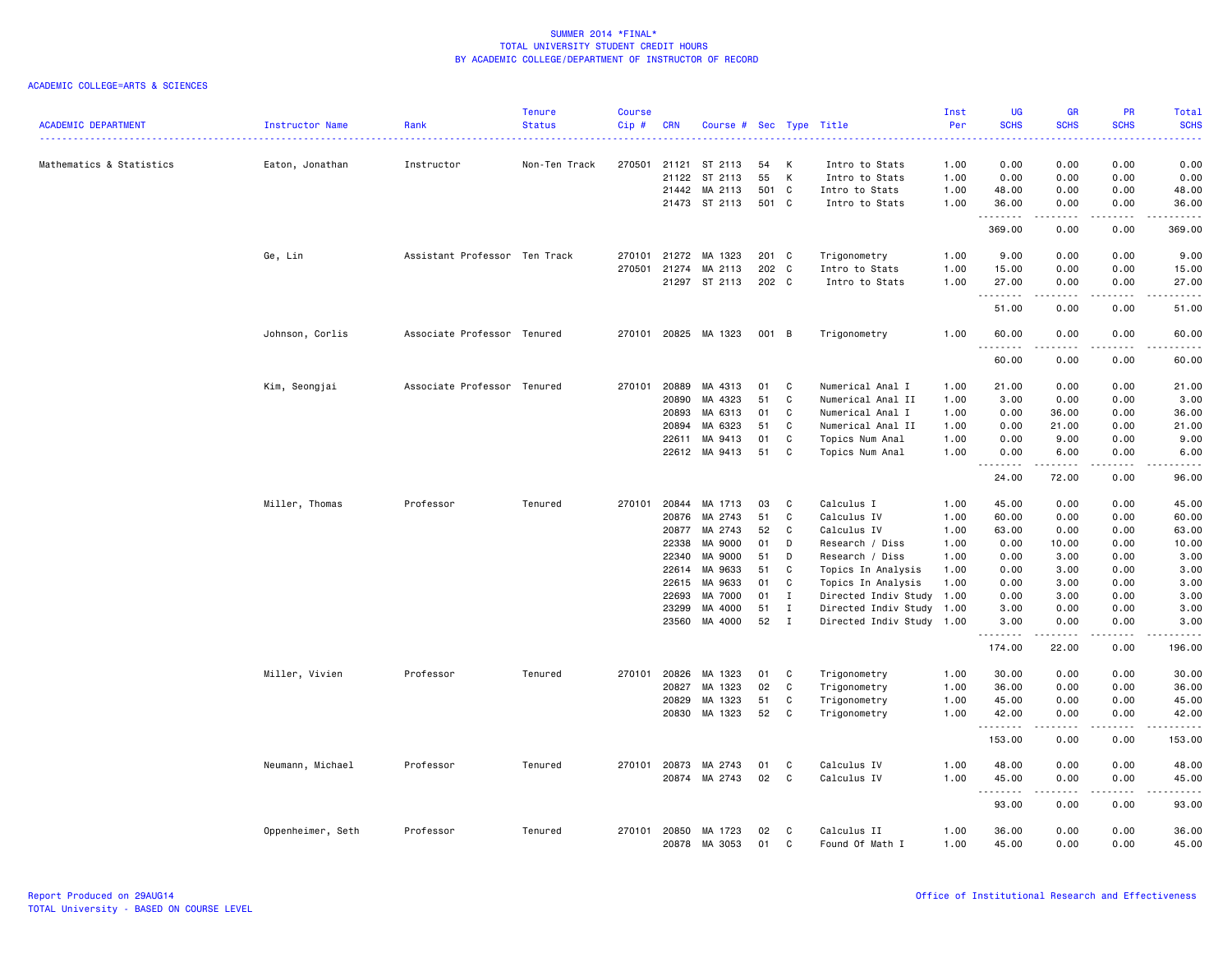| <b>ACADEMIC DEPARTMENT</b> | Instructor Name      | Rank                          | <b>Tenure</b><br><b>Status</b> | <b>Course</b><br>Cip# | <b>CRN</b> | Course # Sec Type Title |               |              |                           | Inst<br>Per  | UG<br><b>SCHS</b>                | <b>GR</b><br><b>SCHS</b> | <b>PR</b><br><b>SCHS</b>     | Total<br><b>SCHS</b> |
|----------------------------|----------------------|-------------------------------|--------------------------------|-----------------------|------------|-------------------------|---------------|--------------|---------------------------|--------------|----------------------------------|--------------------------|------------------------------|----------------------|
|                            |                      |                               |                                |                       |            |                         |               |              |                           |              | .<br>81.00                       | .<br>0.00                | $\sim$ $\sim$ $\sim$<br>0.00 | 81.00                |
|                            |                      |                               |                                |                       |            |                         |               |              |                           |              |                                  |                          |                              |                      |
| Mathematics & Statistics   | Qian, Chuanxi        | Professor                     | Tenured                        | 270101                | 20883      | MA 3253                 | 01            | C            | Diff Equations            | 1.00         | 27.00                            | 0.00                     | 0.00                         | 27.00                |
|                            |                      |                               |                                |                       | 20886      | MA 3253                 | 51            | C            | Diff Equations            | 1.00         | 36.00                            | 0.00                     | 0.00                         | 36.00                |
|                            |                      |                               |                                |                       | 20897      | MA 8253                 | 01            | C            | Oper Mathematics          | 1.00         | 0.00                             | 15.00                    | 0.00                         | 15.00                |
|                            |                      |                               |                                |                       | 21692      | MA 8273                 | 51            | C            | Special Functions         | 1.00         | 0.00<br>.                        | 30.00<br>.               | 0.00<br>.                    | 30.00<br>.           |
|                            |                      |                               |                                |                       |            |                         |               |              |                           |              | 63.00                            | 45.00                    | 0.00                         | 108.00               |
|                            | Razzaghi, Mohsen     | Professor                     | Tenured                        | 270101                | 22339      | MA 9000                 | 02            | D            | Research / Diss           | 1.00         | 0.00                             | 6.00                     | 0.00                         | 6.00                 |
|                            |                      |                               |                                |                       | 22341      | MA 9000                 | 52            | D            | Research / Diss           | 1.00         | 0.00                             | 6.00                     | 0.00                         | 6.00                 |
|                            |                      |                               |                                |                       |            |                         |               |              |                           |              | $\overline{\phantom{a}}$<br>0.00 | 12.00                    | 0.00                         | 12.00                |
|                            | Savage, Kendrick     | Instructor                    | Non-Ten Track                  | 270101                |            | 20792 MA 0003           | $102 \quad C$ |              | Developmental Math        | 1.00         | 30.00                            | 0.00                     | 0.00                         | 30.00                |
|                            |                      |                               |                                |                       |            |                         |               |              |                           |              | .<br>30.00                       | 0.00                     | 0.00                         | .<br>30.00           |
|                            | Sepehrifar, Mohammad | Assistant Professor Ten Track |                                | 270101                | 20851      | MA 1723                 | 03            | C            | Calculus II               | 1.00         | 42.00                            | 0.00                     | 0.00                         | 42.00                |
|                            |                      |                               |                                |                       | 20852      | MA 1723                 | 52            | C            | Calculus II               | 1.00         | 45.00                            | 0.00                     | 0.00                         | 45.00                |
|                            |                      |                               |                                | 270501 20891          |            | MA 4523                 | 01            | C            | Intro To Probability 1.00 |              | 36.00                            | 0.00                     | 0.00                         | 36.00                |
|                            |                      |                               |                                |                       | 21125      | ST 4523                 | 01            | C            | Intro To Probability 1.00 |              | 3.00                             | 0.00                     | 0.00                         | 3.00                 |
|                            |                      |                               |                                |                       | 21127      | ST 6523                 | 01            | C            | Intro To Probability 1.00 |              | 0.00                             | 6.00                     | 0.00                         | 6.00                 |
|                            |                      |                               |                                |                       | 21693      | MA 4243                 | 51            | C            | Data Analysis I           | 1.00         | 3.00                             | 0.00                     | 0.00                         | 3.00                 |
|                            |                      |                               |                                |                       | 21694      | MA 6243                 | 51            | C            | Data Analysis I           | 1.00         | 0.00                             | 6.00                     | 0.00                         | 6.00                 |
|                            |                      |                               |                                |                       | 21696      | ST 6243                 | 51            | C            | Data Analysis I           | 1.00         | 0.00                             | 15.00                    | 0.00                         | 15.00                |
|                            |                      |                               |                                |                       | 22982      | ST 7000                 | 51            | $\mathbf I$  | Directed Indiv Study 1.00 |              | 0.00                             | 1.00                     | 0.00                         | 1.00                 |
|                            |                      |                               |                                |                       |            | 23111 ST 7000           | 52            | $\mathbf I$  | Directed Indiv Study 1.00 |              | 0.00                             | 3.00                     | 0.00                         | 3.00                 |
|                            |                      |                               |                                |                       |            |                         |               |              |                           |              | 129.00                           | 31.00                    | 0.00                         | 160.00               |
|                            | Shaw, Patricia       | Instructor                    | Non-Ten Track                  | 270101                | 20834      | MA 1423                 | 51            | C            | Problem Solving Real 1.00 |              | 30.00                            | 0.00                     | 0.00                         | 30.00                |
|                            |                      |                               |                                |                       | 21437      | MA 1323                 | 501           | C            | Trigonometry              | 1.00         | 69.00                            | 0.00                     | 0.00                         | 69.00                |
|                            |                      |                               |                                |                       | 21441      | MA 1723                 | 501           | C            | Calculus II               | 1.00         | 51.00                            | 0.00                     | 0.00                         | 51.00                |
|                            |                      |                               |                                |                       | 22606      | MA 0103                 | P02 C         |              | Intermediate Algebra 1.00 |              | 69.00<br>.                       | 0.00<br>.                | 0.00<br>$\frac{1}{2}$        | 69.00<br>.           |
|                            |                      |                               |                                |                       |            |                         |               |              |                           |              | 219.00                           | 0.00                     | 0.00                         | 219.00               |
|                            | Smith, Robert        | Associate Professor Tenured   |                                | 270101                | 20838      | MA 1613                 | 01            | C            | Cal Bus & Life Sc I       | 1.00         | 36.00                            | 0.00                     | 0.00                         | 36.00                |
|                            |                      |                               |                                |                       | 20839      | MA 1613                 | 02            | $\mathtt{C}$ | Cal Bus & Life Sc I       | 1.00         | 30.00                            | 0.00                     | 0.00                         | 30.00                |
|                            |                      |                               |                                |                       | 20842      | MA 1613                 | 52            | C            | Cal Bus & Life Sc I       | 1.00         | 39.00                            | 0.00                     | 0.00                         | 39.00                |
|                            |                      |                               |                                |                       | 20881      | MA 3113                 | 51            | C            | Intro Linear Algebra 1.00 |              | 42.00<br>.                       | 0.00<br>-----            | 0.00<br>$\sim$ $\sim$ $\sim$ | 42.00<br><u>.</u>    |
|                            |                      |                               |                                |                       |            |                         |               |              |                           |              | 147.00                           | 0.00                     | 0.00                         | 147.00               |
|                            | Tschume, William     | Lecturer                      | Non-Ten Track                  | 131315                | 22608      | LSK 2990                | P02           | C            | Special Topic In LSK 1.00 |              | 69.00                            | 0.00                     | 0.00                         | 69.00                |
|                            |                      |                               |                                | 270101                | 20795      | MA 0103                 | 02            | C            | Intermediate Algebra 1.00 |              | 36.00                            | 0.00                     | 0.00                         | 36.00                |
|                            |                      |                               |                                |                       | 20796      | MA 0103                 | 03            | К            | Intermediate Algebra 1.00 |              | 0.00                             | 0.00                     | 0.00                         | 0.00                 |
|                            |                      |                               |                                |                       | 20797      | MA 0103                 | 04            | K            | Intermediate Algebra 1.00 |              | 0.00                             | 0.00                     | 0.00                         | 0.00                 |
|                            |                      |                               |                                |                       | 20799      | MA 0103                 | 06            | K            | Intermediate Algebra 1.00 |              | 0.00                             | 0.00                     | 0.00                         | 0.00                 |
|                            |                      |                               |                                |                       | 20811      | MA 1313                 | 01            | C            | College Algebra           | 0.95         | 42.75                            | 0.00                     | 0.00                         | 42.75                |
|                            |                      |                               |                                |                       | 20814      | MA 1313                 | 04            | K            | College Algebra           | 0.95         | 0.00                             | 0.00                     | 0.00                         | 0.00                 |
|                            |                      |                               |                                |                       | 20817      | MA 1313                 | 07            | К<br>C       | College Algebra           | 0.95<br>1.00 | 0.00<br>45.00                    | 0.00<br>0.00             | 0.00<br>0.00                 | 0.00<br>45.00        |
|                            |                      |                               |                                |                       | 22607      | MA 1323                 | E01           |              | Trigonometry              |              |                                  |                          |                              |                      |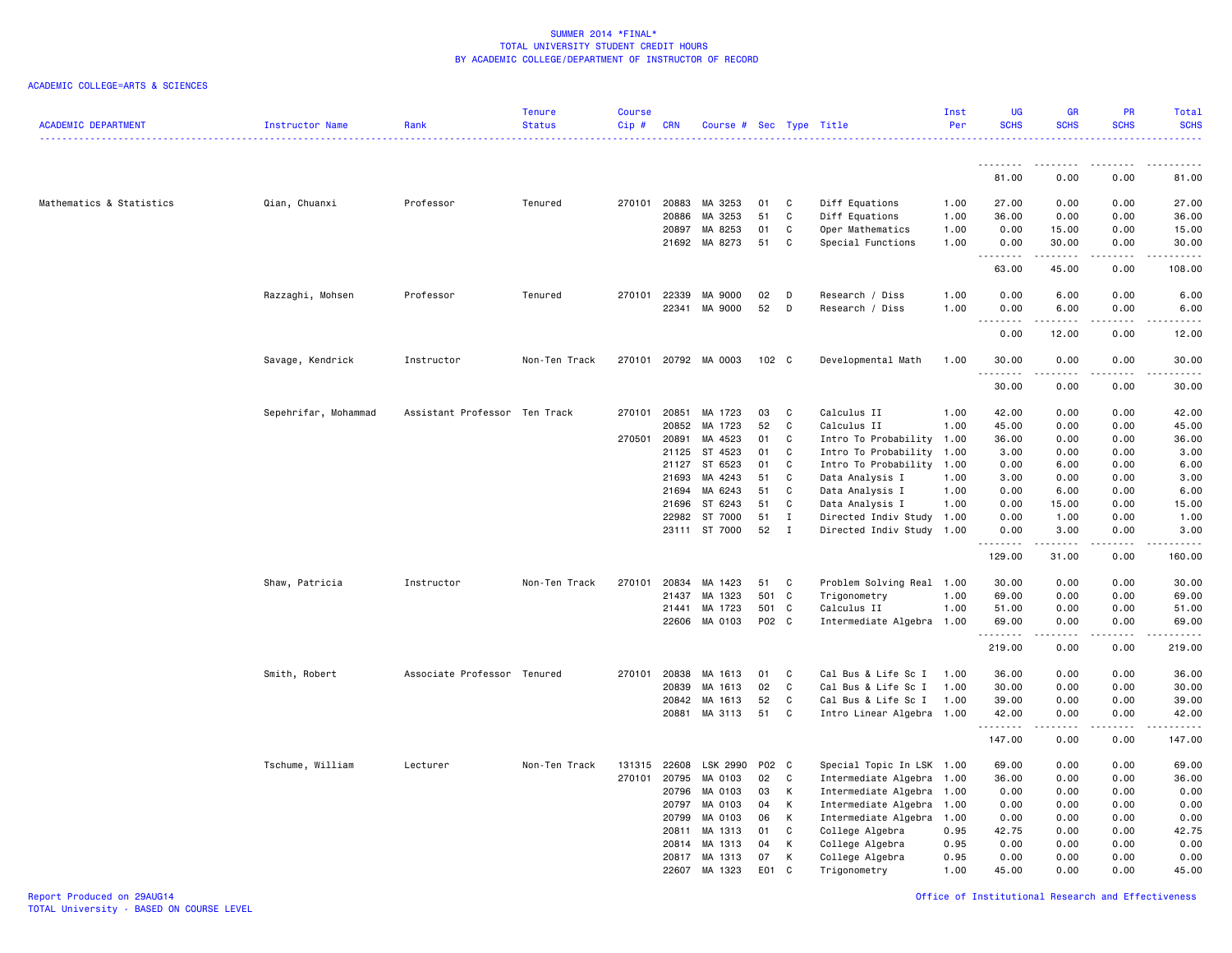| <b>ACADEMIC DEPARTMENT</b>                                        | Instructor Name      | Rank                          | <b>Tenure</b><br><b>Status</b> | <b>Course</b><br>$Cip \#$ | <b>CRN</b> | Course # Sec Type Title |       |              |                           | Inst<br>Per | <b>UG</b><br><b>SCHS</b>  | <b>GR</b><br><b>SCHS</b>                                                                                                          | PR<br><b>SCHS</b>                                                                                                                                            | <b>Total</b><br><b>SCHS</b> |
|-------------------------------------------------------------------|----------------------|-------------------------------|--------------------------------|---------------------------|------------|-------------------------|-------|--------------|---------------------------|-------------|---------------------------|-----------------------------------------------------------------------------------------------------------------------------------|--------------------------------------------------------------------------------------------------------------------------------------------------------------|-----------------------------|
|                                                                   |                      |                               |                                |                           |            |                         |       |              |                           |             | <u>.</u>                  | -----                                                                                                                             |                                                                                                                                                              | .<br>.                      |
|                                                                   |                      |                               |                                |                           |            |                         |       |              |                           |             | 192.75                    | 0.00                                                                                                                              | 0.00                                                                                                                                                         | 192.75                      |
| Mathematics & Statistics                                          | Walters, Kimberly    | Instructor                    | Non-Ten Track                  |                           |            | 270101 20811 MA 1313    | 01    | C            | College Algebra           | 0.05        | 2.25                      | 0.00                                                                                                                              | 0.00                                                                                                                                                         | 2.25                        |
|                                                                   |                      |                               |                                |                           | 20812      | MA 1313                 | 02    | C            | College Algebra           | 1.00        | 48.00                     | 0.00                                                                                                                              | 0.00                                                                                                                                                         | 48.00                       |
|                                                                   |                      |                               |                                |                           |            | 20814 MA 1313           | 04    | K            | College Algebra           | 0.05        | 0.00                      | 0.00                                                                                                                              | 0.00                                                                                                                                                         | 0.00                        |
|                                                                   |                      |                               |                                |                           | 20815      | MA 1313                 | 05    | K            | College Algebra           | 1.00        | 0.00                      | 0.00                                                                                                                              | 0.00                                                                                                                                                         | 0.00                        |
|                                                                   |                      |                               |                                |                           | 20816      | MA 1313                 | 06    | K            | College Algebra           | 1.00        | 0.00                      | 0.00                                                                                                                              | 0.00                                                                                                                                                         | 0.00                        |
|                                                                   |                      |                               |                                |                           | 20817      | MA 1313                 | 07    | K            | College Algebra           | 0.05        | 0.00                      | 0.00                                                                                                                              | 0.00                                                                                                                                                         | 0.00                        |
|                                                                   |                      |                               |                                |                           | 21436      | MA 1313                 | 501   | C            | College Algebra           | 1.00        | 51.00                     | 0.00                                                                                                                              | 0.00                                                                                                                                                         | 51.00                       |
|                                                                   |                      |                               |                                |                           |            | 21689 MA 1433           | 01    | C            | Informal Geom & Meas      | 1.00        | 21.00<br>.                | 0.00<br>$\frac{1}{2} \left( \frac{1}{2} \right) \left( \frac{1}{2} \right) \left( \frac{1}{2} \right) \left( \frac{1}{2} \right)$ | 0.00<br>.                                                                                                                                                    | 21.00                       |
|                                                                   |                      |                               |                                |                           |            |                         |       |              |                           |             | 122.25                    | 0.00                                                                                                                              | 0.00                                                                                                                                                         | 122.25                      |
|                                                                   | Woodard, Kelly       | Lecturer                      | Non-Ten Track                  | 270101                    | 21438      | MA 1413                 | 501 C |              | Structure Real Numbe 1.00 |             | 27.00                     | 0.00                                                                                                                              | 0.00                                                                                                                                                         | 27.00                       |
|                                                                   |                      |                               |                                |                           | 21439      | MA 1423                 | 501 C |              | Problem Solving Real      | 1.00        | 51.00                     | 0.00                                                                                                                              | 0.00                                                                                                                                                         | 51.00                       |
|                                                                   |                      |                               |                                |                           |            | 21440 MA 1433           | 501 C |              | Informal Geom & Meas 1.00 |             | 36.00                     | 0.00                                                                                                                              | 0.00                                                                                                                                                         | 36.00                       |
|                                                                   |                      |                               |                                |                           |            |                         |       |              |                           |             | <u>.</u><br>114.00        | $\frac{1}{2} \left( \frac{1}{2} \right) \left( \frac{1}{2} \right) \left( \frac{1}{2} \right) \left( \frac{1}{2} \right)$<br>0.00 | .<br>0.00                                                                                                                                                    | 114.00                      |
|                                                                   | Woody, Jonathan      | Assistant Professor Ten Track |                                | 270501                    |            | 23132 ST 7000           | 01    | $\mathbf{I}$ | Directed Indiv Study      | 1.00        | 0.00                      | 3.00                                                                                                                              | 0.00                                                                                                                                                         | 3.00                        |
|                                                                   |                      |                               |                                |                           |            | 23156 ST 9000           | 01    | D            | Research / Diss           | 1.00        | 0.00                      | 3.00                                                                                                                              | 0.00                                                                                                                                                         | 3.00                        |
|                                                                   |                      |                               |                                |                           |            | 23157 ST 9000           | 51    | D            | Research / Diss           | 1.00        | 0.00                      | 3.00                                                                                                                              | 0.00                                                                                                                                                         | 3.00                        |
|                                                                   |                      |                               |                                |                           |            |                         |       |              |                           |             | .<br>0.00                 | .<br>9.00                                                                                                                         | 0.00                                                                                                                                                         | 9.00                        |
|                                                                   | Xu, Xiangsheng       | Professor                     | Tenured                        | 270101                    | 20869      | MA 2733                 | 01    | C            | Calculus III              | 1.00        | 36.00                     | 0.00                                                                                                                              | 0.00                                                                                                                                                         | 36.00                       |
|                                                                   |                      |                               |                                |                           | 20871      | MA 2733                 | 51    | C            | Calculus III              | 1.00        | 24.00                     | 0.00                                                                                                                              | 0.00                                                                                                                                                         | 24.00                       |
|                                                                   |                      |                               |                                |                           | 20884      | MA 3253                 | 02    | C            | Diff Equations            | 1.00        | 33.00                     | 0.00                                                                                                                              | 0.00                                                                                                                                                         | 33.00                       |
|                                                                   |                      |                               |                                |                           |            | 20887 MA 3253           | 52    | C            | Diff Equations            | 1.00        | 48.00                     | 0.00                                                                                                                              | 0.00                                                                                                                                                         | 48.00                       |
|                                                                   |                      |                               |                                |                           |            |                         |       |              |                           |             | .<br>141.00               | .<br>0.00                                                                                                                         | $\frac{1}{2} \left( \frac{1}{2} \right) \left( \frac{1}{2} \right) \left( \frac{1}{2} \right) \left( \frac{1}{2} \right) \left( \frac{1}{2} \right)$<br>0.00 | .<br>141.00                 |
|                                                                   | Yarahmadian, Shantia | Assistant Professor Ten Track |                                | 270101                    | 20846      | MA 1713                 | 51    | C            | Calculus I                | 1.00        | 81.00                     | 0.00                                                                                                                              | 0.00                                                                                                                                                         | 81.00                       |
|                                                                   |                      |                               |                                |                           | 20849      | MA 1723                 | 01    | C            | Calculus II               | 1.00        | 42.00                     | 0.00                                                                                                                              | 0.00                                                                                                                                                         | 42.00                       |
|                                                                   |                      |                               |                                |                           | 20853      | MA 1723                 | 53    | C            | Calculus II               | 1.00        | 48.00                     | 0.00                                                                                                                              | 0.00                                                                                                                                                         | 48.00                       |
|                                                                   |                      |                               |                                |                           | 20870      | MA 2733                 | 02    | C            | Calculus III              | 1.00        | 39.00                     | 0.00                                                                                                                              | 0.00                                                                                                                                                         | 39.00                       |
|                                                                   |                      |                               |                                |                           |            | 22995 MA 7000           | 02    | $\mathbf{I}$ | Directed Indiv Study      | 1.00        | 0.00                      | 3.00                                                                                                                              | 0.00                                                                                                                                                         | 3.00                        |
|                                                                   |                      |                               |                                |                           |            |                         |       |              |                           |             | - - - - - - - -<br>210.00 | .<br>3.00                                                                                                                         | 0.00                                                                                                                                                         | 213.00                      |
| -------------------------------------<br>Mathematics & Statistics |                      |                               |                                |                           |            |                         |       |              |                           |             | ========<br>3033,00       | <b>EBBEEBE</b><br>194.00                                                                                                          | <b>EBBEEBEE</b><br>0.00                                                                                                                                      | ==========<br>3227.00       |
| -------------------------------------                             |                      |                               |                                |                           |            |                         |       |              |                           |             | ========                  | ========                                                                                                                          | $= 222222222$                                                                                                                                                | ==========                  |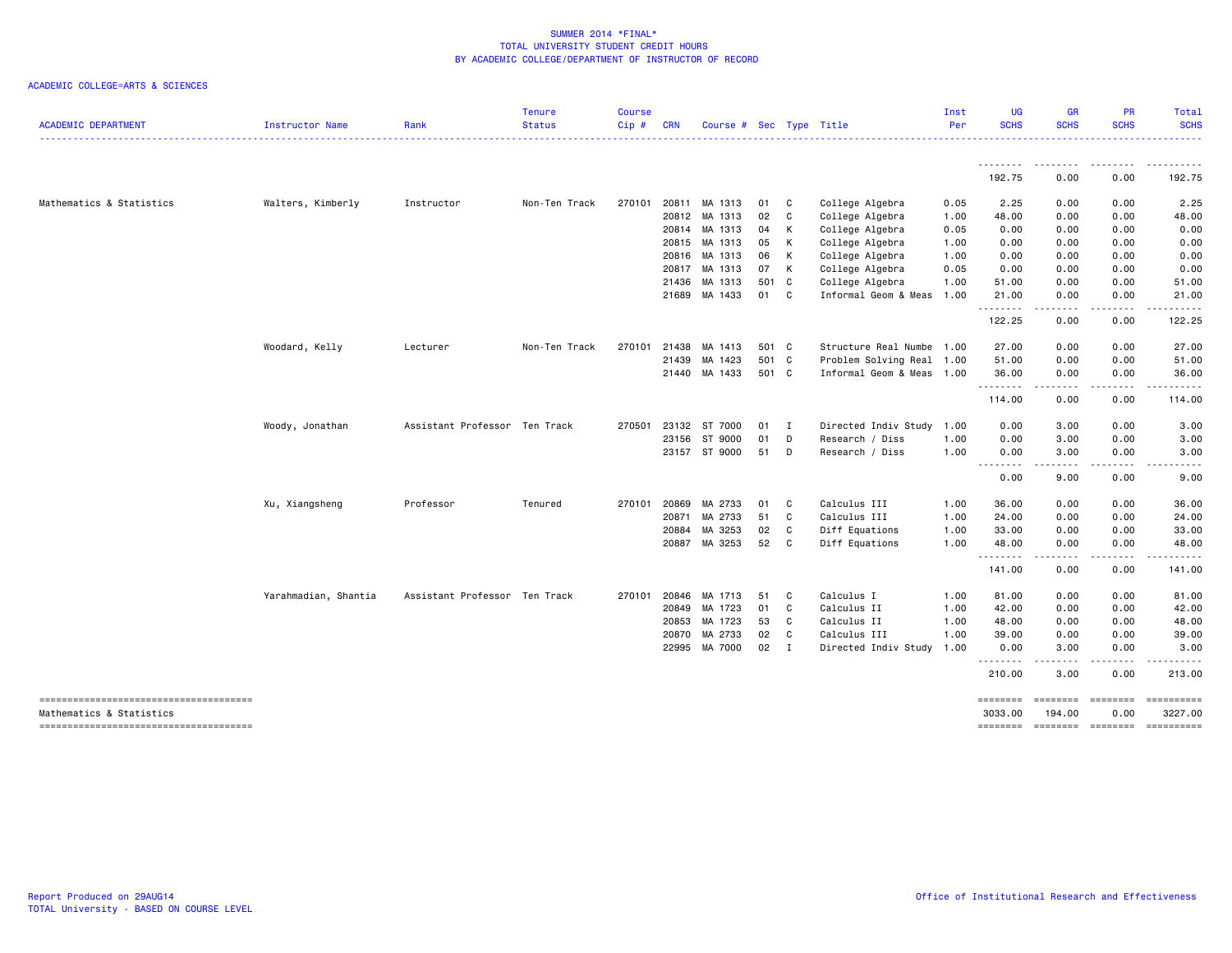| <b>ACADEMIC DEPARTMENT</b> | Instructor Name | Rank         | Tenure<br>Status | <b>Course</b><br>$Cip$ # | <b>CRN</b>     | Course # Sec Type Title |                |                                    | Inst<br>Per  | <b>UG</b><br><b>SCHS</b>                                                | <b>GR</b><br><b>SCHS</b>  | <b>PR</b><br><b>SCHS</b>  | Total<br><b>SCHS</b>           |
|----------------------------|-----------------|--------------|------------------|--------------------------|----------------|-------------------------|----------------|------------------------------------|--------------|-------------------------------------------------------------------------|---------------------------|---------------------------|--------------------------------|
| Military Science           | Locke, Brian    | Non-Employee | Not Applicable   | 290101                   | 20946<br>20947 | MS 2256<br>MS 3376      | 102 L<br>101 L | Intro Leadership<br>Adv Leadership | 1.00<br>1.00 | 36.00<br>156.00<br>.<br>192.00                                          | 0.00<br>0.00<br>.<br>0.00 | 0.00<br>0.00<br>.<br>0.00 | 36.00<br>156,00<br>.<br>192,00 |
|                            |                 |              |                  |                          |                |                         |                |                                    |              | $\qquad \qquad \equiv \equiv \equiv \equiv \equiv \equiv \equiv \equiv$ | ========                  | ========                  | ==========                     |
| Military Science           |                 |              |                  |                          |                |                         |                |                                    |              | 192.00                                                                  | 0.00                      | 0.00                      | 192.00                         |
|                            |                 |              |                  |                          |                |                         |                |                                    |              | ========                                                                | ________                  | --------<br>----          | $=$ = = = = = = = = =          |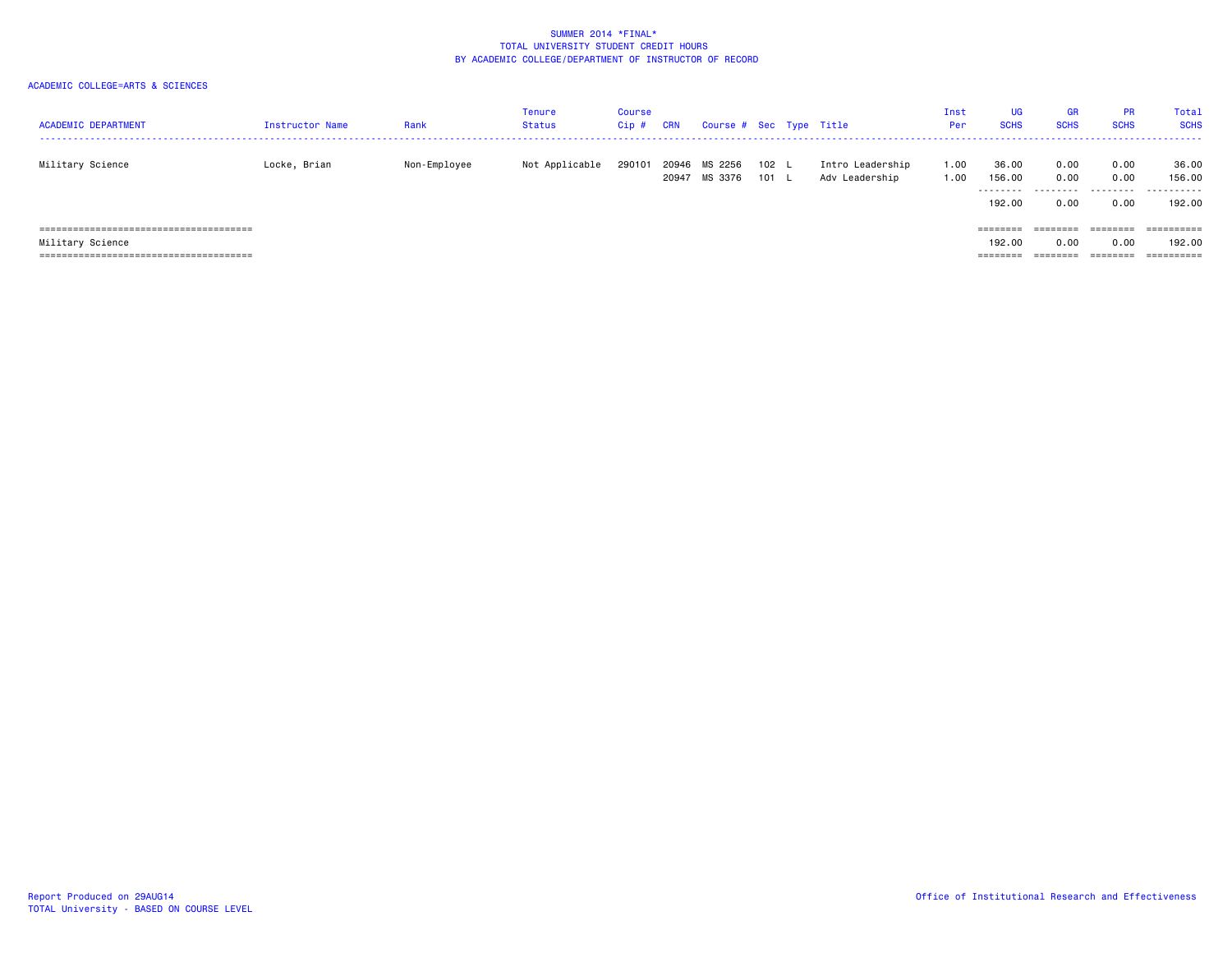| <b>ACADEMIC DEPARTMENT</b> | Instructor Name    | Rank                          | <b>Tenure</b><br><b>Status</b> | <b>Course</b><br>Cip# | <b>CRN</b>                       | Course # Sec Type Title                                 |               |   |                                                                                   | Inst<br>Per          | <b>UG</b><br><b>SCHS</b>                       | <b>GR</b><br><b>SCHS</b>                                                                                                                                             | <b>PR</b><br><b>SCHS</b>                                     | <b>Total</b><br><b>SCHS</b><br>-----                                                                                                                         |
|----------------------------|--------------------|-------------------------------|--------------------------------|-----------------------|----------------------------------|---------------------------------------------------------|---------------|---|-----------------------------------------------------------------------------------|----------------------|------------------------------------------------|----------------------------------------------------------------------------------------------------------------------------------------------------------------------|--------------------------------------------------------------|--------------------------------------------------------------------------------------------------------------------------------------------------------------|
| Philosophy & Religion      | Bickle, John       | Professor                     | Tenured                        | 380101                | 21450<br>21453                   | PHI 1103 501 C<br>PHI 1123 551 C                        |               |   | Intro To Philosophy<br>Intro To Ethics                                            | 1.00<br>1.00         | 48.00<br>57.00                                 | 0.00<br>0.00                                                                                                                                                         | 0.00<br>0.00                                                 | 48.00<br>57.00                                                                                                                                               |
|                            |                    |                               |                                |                       |                                  |                                                         |               |   |                                                                                   |                      | .<br>105.00                                    | -----<br>0.00                                                                                                                                                        | .<br>0.00                                                    | .<br>105.00                                                                                                                                                  |
|                            | Bisson, Albert     | Instructor                    | Non-Ten Track                  | 380201                | 21465<br>21466<br>21686          | REL 1103 501 C<br>REL 1103<br>REL 1223                  | 551 C<br>01   | C | Intro To Religion<br>Intro To Religion<br>Intr To New Test                        | 1.00<br>1.00<br>1.00 | 51.00<br>69.00<br>36.00                        | 0.00<br>0.00<br>0.00                                                                                                                                                 | 0.00<br>0.00<br>0.00                                         | 51.00<br>69.00<br>36.00                                                                                                                                      |
|                            |                    |                               |                                |                       | 22116                            | REL 1213                                                | 001 C         |   | Intr To Old Test                                                                  | 1.00                 | 36.00<br>.                                     | 0.00                                                                                                                                                                 | 0.00<br>- - - -                                              | 36.00<br><u>.</u>                                                                                                                                            |
|                            |                    |                               |                                |                       |                                  |                                                         |               |   |                                                                                   |                      | 192.00                                         | 0.00                                                                                                                                                                 | 0.00                                                         | 192.00                                                                                                                                                       |
|                            | Cappleman, Patrick | Lecturer                      | Non-Ten Track                  | 380201                |                                  | 21083 REL 1103 51                                       |               | C | Intro To Religion                                                                 | 1.00                 | 48.00<br>.                                     | 0.00<br>-----                                                                                                                                                        | 0.00                                                         | 48.00<br>.                                                                                                                                                   |
|                            |                    |                               |                                |                       |                                  |                                                         |               |   |                                                                                   |                      | 48.00                                          | 0.00                                                                                                                                                                 | 0.00                                                         | 48.00                                                                                                                                                        |
|                            | Clifford, Michael  | Professor                     | Tenured                        |                       | 380101 21031                     | PHI 3013 101 C<br>21032 PHI 3013 102 C                  |               |   | <b>Business Ethics</b><br><b>Business Ethics</b>                                  | 1.00<br>1.00         | 48.00<br>42.00<br>.                            | 0.00<br>0.00<br>المتمام المتناور                                                                                                                                     | 0.00<br>0.00<br>$- - - -$                                    | 48.00<br>42.00<br>.                                                                                                                                          |
|                            |                    |                               |                                |                       |                                  |                                                         |               |   |                                                                                   |                      | 90.00                                          | 0.00                                                                                                                                                                 | 0.00                                                         | 90.00                                                                                                                                                        |
|                            | Edelmann, Jonathan | Assistant Professor Ten Track |                                | 380201                |                                  | 23306 REL 4000 01 I                                     |               |   | Directed Indiv Study 1.00                                                         |                      | 3.00<br>. <b>.</b>                             | 0.00<br>.                                                                                                                                                            | 0.00                                                         | 3.00<br>$\frac{1}{2} \left( \frac{1}{2} \right) \left( \frac{1}{2} \right) \left( \frac{1}{2} \right) \left( \frac{1}{2} \right) \left( \frac{1}{2} \right)$ |
|                            |                    |                               |                                |                       |                                  |                                                         |               |   |                                                                                   |                      | 3.00                                           | 0.00                                                                                                                                                                 | 0.00                                                         | 3.00                                                                                                                                                         |
|                            | Holt, Dale         | Professor                     | Tenured                        | 380101                | 21030<br>21685<br>21687<br>23590 | PHI 1123<br>PHI 1123<br>PHI 1113 E01 C<br>PHI 4000 51 I | 02 C<br>002 C |   | Intro To Ethics<br>Intro To Ethics<br>Intro To Logic<br>Directed Indiv Study 1.00 | 1.00<br>1.00<br>1.00 | 60.00<br>57.00<br>57.00<br>3.00<br>.<br>177.00 | 0.00<br>0.00<br>0.00<br>0.00<br>0.00                                                                                                                                 | 0.00<br>0.00<br>0.00<br>0.00<br>$\sim$ $\sim$ $\sim$<br>0.00 | 60.00<br>57.00<br>57.00<br>3.00<br>.<br>177.00                                                                                                               |
|                            | Kallfelz, William  | Instructor                    | Non-Ten Track                  |                       |                                  | 380101 21027 PHI 1113 51 C                              |               |   | Intro To Logic                                                                    | 1.00                 | 45.00                                          | 0.00                                                                                                                                                                 | 0.00                                                         | 45.00                                                                                                                                                        |
|                            |                    |                               |                                |                       |                                  |                                                         |               |   |                                                                                   |                      | . <b>.</b><br>45.00                            | .<br>0.00                                                                                                                                                            | $- - - -$<br>0.00                                            | .<br>45.00                                                                                                                                                   |
|                            | Moffatt, Barton    | Assistant Professor Ten Track |                                |                       |                                  | 380101 21028 PHI 1123 001 C                             |               |   | Intro To Ethics                                                                   | 1.00                 | 36.00                                          | 0.00                                                                                                                                                                 | 0.00                                                         | 36.00                                                                                                                                                        |
|                            |                    |                               |                                |                       |                                  |                                                         |               |   |                                                                                   |                      | $- - -$<br>36.00                               | 0.00                                                                                                                                                                 | 0.00                                                         | 36.00                                                                                                                                                        |
|                            | Spewak, David      | Instructor                    | Non-Ten Track                  |                       | 380101 21029                     | PHI 1123 01 C<br>21452 PHI 1123 501 C                   |               |   | Intro To Ethics<br>Intro To Ethics                                                | 1.00<br>1.00         | 54.00<br>51.00                                 | 0.00<br>0.00<br>$\frac{1}{2} \left( \frac{1}{2} \right) \left( \frac{1}{2} \right) \left( \frac{1}{2} \right) \left( \frac{1}{2} \right) \left( \frac{1}{2} \right)$ | 0.00<br>0.00<br>.                                            | 54.00<br>51.00<br>.                                                                                                                                          |
|                            |                    |                               |                                |                       |                                  |                                                         |               |   |                                                                                   |                      | 105.00                                         | 0.00                                                                                                                                                                 | 0.00                                                         | 105.00                                                                                                                                                       |
|                            | Thompson, James    | Assistant Professor Ten Track |                                |                       |                                  | 380101 21026 PHI 1113 01 C                              |               |   | Intro To Logic                                                                    | 1.00                 | 48.00                                          | 0.00                                                                                                                                                                 | 0.00                                                         | 48.00                                                                                                                                                        |
|                            |                    |                               |                                |                       |                                  |                                                         |               |   |                                                                                   |                      | 48.00                                          | 0.00                                                                                                                                                                 | 0.00                                                         | 48.00                                                                                                                                                        |
|                            | Witt, Joseph       | Assistant Professor Ten Track |                                |                       |                                  | 380201 21081 REL 1103 001 C                             |               |   | Intro To Religion                                                                 | 1.00                 | 27.00                                          | 0.00                                                                                                                                                                 | 0.00                                                         | 27.00                                                                                                                                                        |
|                            |                    |                               |                                |                       |                                  |                                                         |               |   |                                                                                   |                      | .<br>27.00                                     | 0.00                                                                                                                                                                 | 0.00                                                         | .<br>27.00                                                                                                                                                   |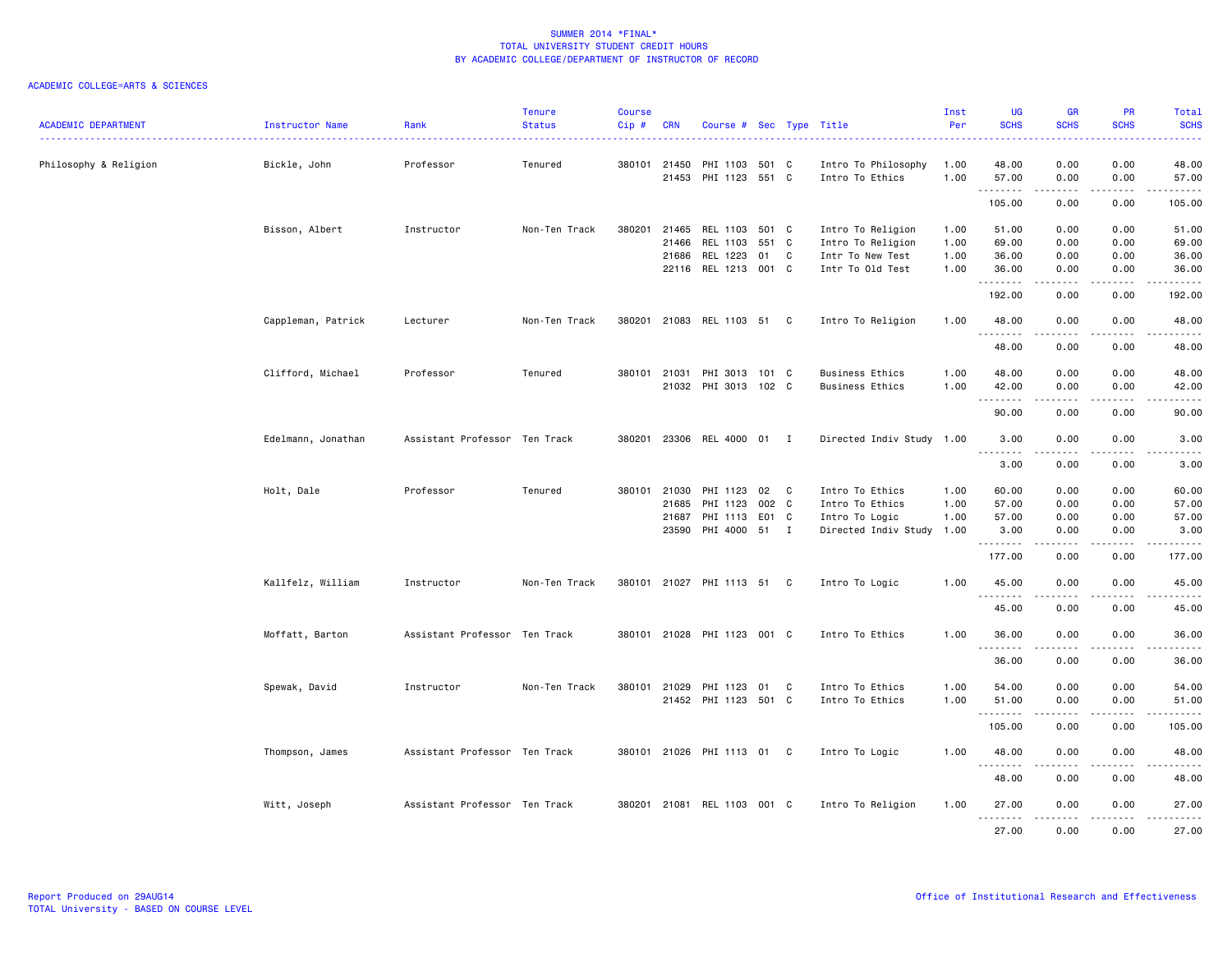## ACADEMIC COLLEGE=ARTS & SCIENCES

|                     |                 |      | Tenure | Course |                                |  | Inst UG GR PR Total |  |
|---------------------|-----------------|------|--------|--------|--------------------------------|--|---------------------|--|
| ACADEMIC DEPARTMENT | Instructor Name | Rank |        |        | <b>Per SCHS SCHS SCHS SCHS</b> |  |                     |  |
|                     |                 |      |        |        |                                |  |                     |  |

====================================== ======== ======== ======== ==========

====================================== ======== ======== ======== ==========

Philosophy & Religion 876.00 0.00 0.00 876.00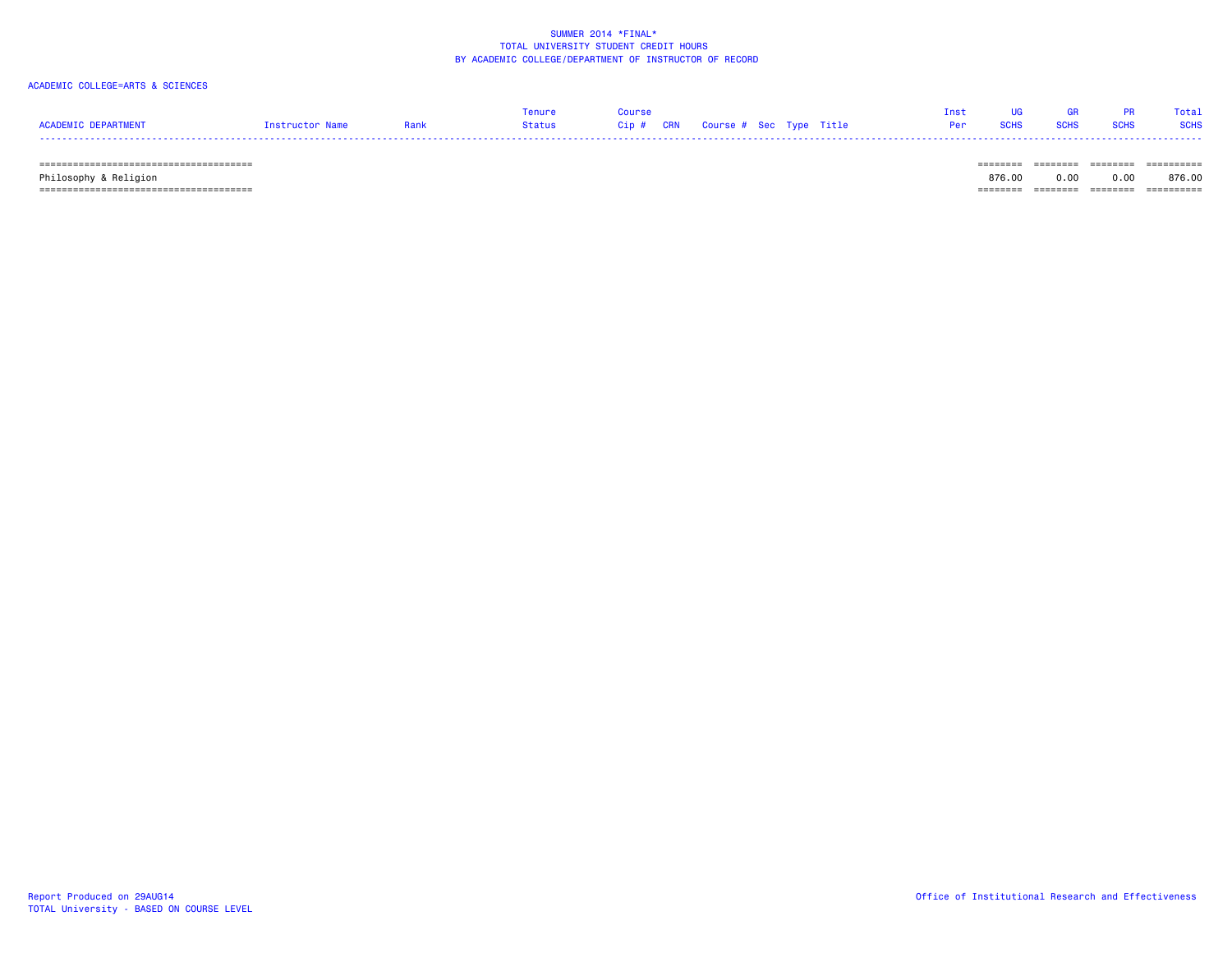| <b>ACADEMIC DEPARTMENT</b> | Instructor Name                                       | Rank                        | <b>Tenure</b><br><b>Status</b> | <b>Course</b><br>Cip# | <b>CRN</b> | Course # Sec Type Title |       |              |                           | Inst<br>Per | UG<br><b>SCHS</b>                                        | GR<br><b>SCHS</b> | PR<br><b>SCHS</b> | <b>Total</b><br><b>SCHS</b><br>2222 |
|----------------------------|-------------------------------------------------------|-----------------------------|--------------------------------|-----------------------|------------|-------------------------|-------|--------------|---------------------------|-------------|----------------------------------------------------------|-------------------|-------------------|-------------------------------------|
| Physics & Astronomy        | Arnoldus, Henk                                        | Professor                   | Tenured                        | 400801                | 20991      | PH 1113                 | 01    | C            | Gen Physics I             | 1.00        | 63.00                                                    | 0.00              | 0.00              | 63.00                               |
|                            |                                                       |                             |                                |                       | 20992      | PH 1113                 | 02    | Κ            | Gen Physics I             | 1.00        | 0.00                                                     | 0.00              | 0.00              | 0.00                                |
|                            |                                                       |                             |                                |                       | 20993      | PH 1113                 | 03    | К            | Gen Physics I             | 1.00        | 0.00                                                     | 0.00              | 0.00              | 0.00                                |
|                            |                                                       |                             |                                |                       | 20995      | PH 1113                 | 51    | C            | Gen Physics I             | 1.00        | 42.00                                                    | 0.00              | 0.00              | 42.00                               |
|                            |                                                       |                             |                                |                       | 21003      | PH 1123                 | 51    | C            | Gen Physics II            | 1.00        | 75.00                                                    | 0.00              | 0.00              | 75.00                               |
|                            |                                                       |                             |                                |                       | 21004      | PH 1123                 | 52    | К            | Gen Physics II            | 0.99        | 0.00                                                     | 0.00              | 0.00              | 0.00                                |
|                            |                                                       |                             |                                |                       | 21005      | PH 1123                 | 53    | К            | Gen Physics II            | 0.99        | 0.00                                                     | 0.00              | 0.00              | 0.00                                |
|                            |                                                       |                             |                                |                       | 21008      | PH 2213                 | 001   | C            | Physics I                 | 1.00        | 36.00<br>.                                               | 0.00              | 0.00<br>المتمامين | 36.00                               |
|                            |                                                       |                             |                                |                       |            |                         |       |              |                           |             | 216.00                                                   | 0.00              | 0.00              | 216.00                              |
|                            | Bennett, Christopher                                  | Non-Faculty                 | Not Applicable                 | 400801                | 20996      | PH 1113                 | 52    | Κ            | Gen Physics I             | 1.00        | 0.00                                                     | 0.00              | 0.00              | 0.00                                |
|                            |                                                       |                             |                                |                       | 20997      | PH 1113                 | 53    | К            | Gen Physics I             | 1.00        | 0.00                                                     | 0.00              | 0.00              | 0.00                                |
|                            |                                                       |                             |                                |                       | 21004      | PH 1123                 | 52    | К            | Gen Physics II            | 0.01        | 0.00                                                     | 0.00              | 0.00              | 0.00                                |
|                            |                                                       |                             |                                |                       | 21005      | PH 1123                 | 53    | Κ            | Gen Physics II            | 0.01        | 0.00                                                     | 0.00              | 0.00              | 0.00                                |
|                            |                                                       |                             |                                |                       | 22084      | PH 1021                 | 101   | $\mathsf{L}$ | Physical Science Lab 1.00 |             | 6.00                                                     | 0.00              | 0.00              | 6.00                                |
|                            |                                                       |                             |                                |                       | 22085      | PH 1021                 | 501 L |              | Physical Science Lab 1.00 |             | 4.00<br><u>.</u>                                         | 0.00<br>.         | 0.00<br>.         | 4.00<br>$- - - -$                   |
|                            |                                                       |                             |                                |                       |            |                         |       |              |                           |             | 10.00                                                    | 0.00              | 0.00              | 10.00                               |
|                            | Cuicchi, Paul                                         | Lecturer                    | Non-Ten Track                  | 400801                | 23266      | PH 1013                 | E01 C |              | Physical Sci Survey       | 1.00        | 33.00                                                    | 0.00              | 0.00              | 33.00                               |
|                            |                                                       |                             |                                |                       | 23267      | PH 1011                 | E01 L |              | Physical Science Lab 1.00 |             | 11.00                                                    | 0.00              | 0.00              | 11.00                               |
|                            |                                                       |                             |                                |                       |            |                         |       |              |                           |             | .<br>44.00                                               | 0.00              | 0.00              | 44.00                               |
|                            | Dunne, James                                          | Professor                   | Tenured                        |                       |            | 400801 21009 PH 2213    | 01    | C            | Physics I                 | 1.00        | 96.00                                                    | 0.00              | 0.00              | 96.00                               |
|                            |                                                       |                             |                                |                       |            |                         |       |              |                           |             | .<br>96.00                                               | 0.00              | 0.00              | 96.00                               |
|                            | Fox, Daniel                                           | Lecturer                    | Non-Ten Track                  |                       |            | 400801 21010 PH 2213    | 51    | C            | Physics I                 | 1.00        | 105.00                                                   | 0.00              | 0.00              | 105.00                              |
|                            |                                                       |                             |                                |                       |            |                         |       |              |                           |             | .<br>105.00                                              | .<br>0.00         | 0.00              | .<br>105.00                         |
|                            | Monts, David                                          | Professor                   | Tenured                        | 400801                | 21021      | PH 2233                 | 51    | C            | Physics III               | 1.00        | 66.00                                                    | 0.00              | 0.00              | 66.00                               |
|                            |                                                       |                             |                                |                       | 21022      | PH 2233                 | 52    | К            | Physics III               | 1.00        | 0.00                                                     | 0.00              | 0.00              | 0.00                                |
|                            |                                                       |                             |                                |                       |            | 21023 PH 2233           | 53    | Κ            | Physics III               | 1.00        | 0.00                                                     | 0.00              | 0.00              | 0.00                                |
|                            |                                                       |                             |                                |                       |            |                         |       |              |                           |             | .                                                        |                   | .                 | .                                   |
|                            |                                                       |                             |                                |                       |            |                         |       |              |                           |             | 66.00                                                    | 0.00              | 0.00              | 66.00                               |
|                            | Novotny, Mark                                         | Professor                   | Tenured                        | 400801                |            | 22979 PH 8000           | 02    | D            | Research / Thesis         | 1.00        | 0.00<br>$\sim$ $\sim$                                    | 3.00              | 0.00              | 3.00                                |
|                            |                                                       |                             |                                |                       |            |                         |       |              |                           |             | 0.00                                                     | 3.00              | 0.00              | 3.00                                |
|                            | Pierce, Donna                                         | Associate Professor Tenured |                                | 400801                |            | 22978 PH 8000           | 01    | D            | Research / Thesis         | 1.00        | 0.00                                                     | 3.00              | 0.00              | 3.00                                |
|                            |                                                       |                             |                                |                       |            |                         |       |              |                           |             | 0.00                                                     | 3.00              | 0.00              | 3.00                                |
|                            | Rupak Lan Tai Moong, Ga Assistant Professor Ten Track |                             |                                |                       |            | 400801 23423 PH 8000    | 52    | D            | Research / Thesis         | 1.00        | 0.00                                                     | 3.00              | 0.00              | 3.00                                |
|                            |                                                       |                             |                                |                       |            |                         |       |              |                           |             | $\omega_{\rm{eff}}$ and $\omega_{\rm{eff}}$<br>.<br>0.00 | ----<br>3.00      | 0.00              | 3.00                                |
|                            | Solomon, Lazarus                                      | Instructor                  | Non-Ten Track                  | 400801                | 21012      | PH 2223                 | 01    | C            | Physics II                | 1.00        | 102.00                                                   | 0.00              | 0.00              | 102.00                              |
|                            |                                                       |                             |                                |                       | 21013      | PH 2223                 | 02    | К            | Physics II                | 1.00        | 0.00                                                     | 0.00              | 0.00              | 0.00                                |
|                            |                                                       |                             |                                |                       |            | 21014 PH 2223           | 03    | К            | Physics II                | 1.00        | 0.00                                                     | 0.00              | 0.00              | 0.00                                |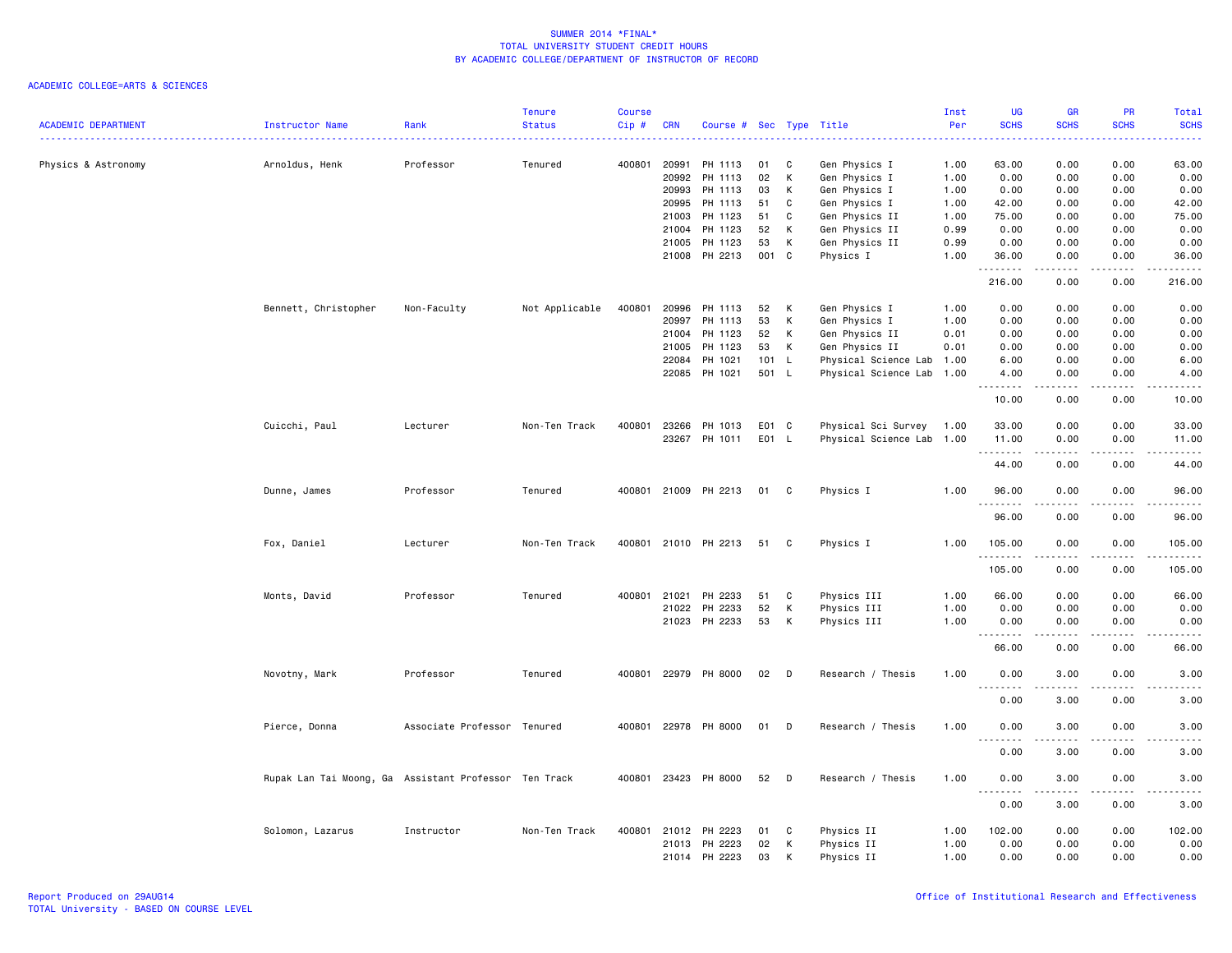| <b>ACADEMIC DEPARTMENT</b> | <b>Instructor Name</b> | Rank                          | <b>Tenure</b><br><b>Status</b> | <b>Course</b><br>Cip# | <b>CRN</b> | Course # Sec Type Title |        |    |                           | Inst<br>Per | UG<br><b>SCHS</b> | <b>GR</b><br><b>SCHS</b> | <b>PR</b><br><b>SCHS</b> | Total<br><b>SCHS</b>  |
|----------------------------|------------------------|-------------------------------|--------------------------------|-----------------------|------------|-------------------------|--------|----|---------------------------|-------------|-------------------|--------------------------|--------------------------|-----------------------|
|                            |                        |                               |                                |                       |            |                         |        |    |                           |             |                   |                          |                          |                       |
|                            |                        |                               |                                |                       |            |                         |        |    |                           |             | 102.00            | 0.00                     | 0.00                     | 102.00                |
| Physics & Astronomy        | Tanner, Angelle        | Assistant Professor Ten Track |                                |                       |            | 400801 23450 PH 4000    | $01$ I |    | Directed Indiv Study 1.00 |             | 3.00<br>--------  | 0.00                     | 0.00<br>---------        | 3.00<br>.<br>.        |
|                            |                        |                               |                                |                       |            |                         |        |    |                           |             | 3.00              | 0.00                     | 0.00                     | 3.00                  |
|                            | Winger, Jeffry         | Professor                     | Tenured                        | 400801                |            | 21016 PH 2223           | 51     | C  | Physics II                | 1.00        | 84.00             | 0.00                     | 0.00                     | 84.00                 |
|                            |                        |                               |                                |                       |            | 21017 PH 2223           | 52     | к  | Physics II                | 1.00        | 0.00              | 0.00                     | 0.00                     | 0.00                  |
|                            |                        |                               |                                |                       |            | 21018 PH 2223           | 53     | K  | Physics II                | 1.00        | 0.00<br>--------  | 0.00                     | 0.00<br>.                | 0.00<br>. <u>.</u>    |
|                            |                        |                               |                                |                       |            |                         |        |    |                           |             | 84.00             | 0.00                     | 0.00                     | 84.00                 |
|                            | Winter, Joshua         | Instructor                    | Non-Ten Track                  | 400801                | 20986      | PH 1011                 | 01     | L. | Physical Science Lab      | 1.00        | 6.00              | 0.00                     | 0.00                     | 6.00                  |
|                            |                        |                               |                                |                       | 20989      | PH 1013                 | 01     | C  | Physical Sci Survey       | 1.00        | 30.00             | 0.00                     | 0.00                     | 30.00                 |
|                            |                        |                               |                                |                       | 21837      | PH 1063                 | 01     | C. | Descrip Astronomy         | 1.00        | 27,00<br>-------- | 0.00                     | 0.00<br>.                | 27.00<br>.            |
|                            |                        |                               |                                |                       |            |                         |        |    |                           |             | 63.00             | 0.00                     | 0.00                     | 63.00                 |
|                            |                        |                               |                                |                       |            |                         |        |    |                           |             | ========          | ========                 | $=$ = = = = = = =        | ==========            |
| Physics & Astronomy        |                        |                               |                                |                       |            |                         |        |    |                           |             | 789.00            | 9.00                     | 0.00                     | 798.00                |
|                            |                        |                               |                                |                       |            |                         |        |    |                           |             | ========          |                          | ========                 | $=$ = = = = = = = = = |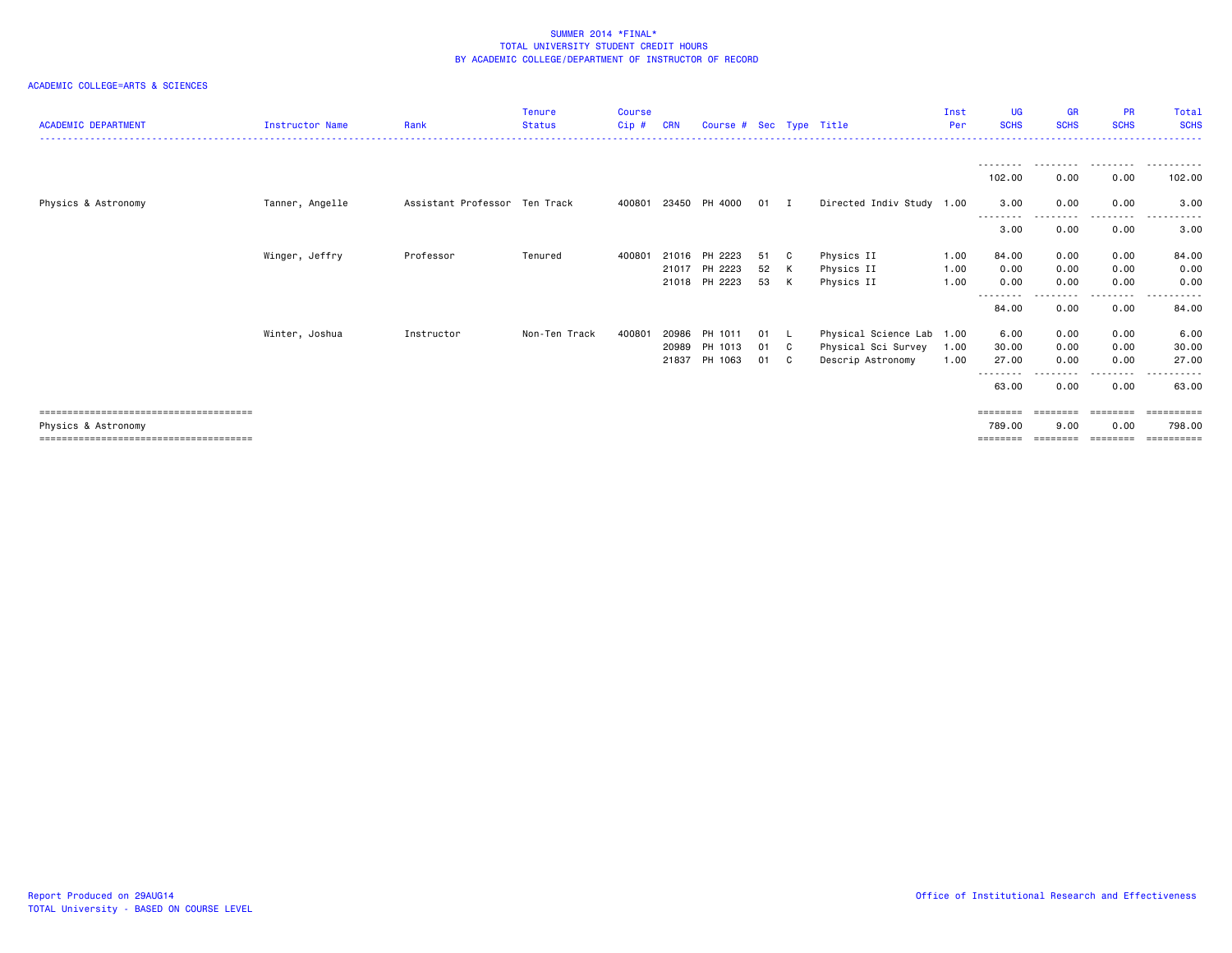## ACADEMIC COLLEGE=ARTS & SCIENCES

| <b>ACADEMIC DEPARTMENT</b>                                                     | Instructor Name     | Rank                          | <b>Tenure</b><br><b>Status</b> | <b>Course</b><br>Cip# | <b>CRN</b> | Course # Sec Type Title               |             |                   |                                                  | Inst<br>Per  | <b>UG</b><br><b>SCHS</b>                                                                                                                                     | <b>GR</b><br><b>SCHS</b>                                                                                                                                      | <b>PR</b><br><b>SCHS</b>                                                                                                                                     | Total<br><b>SCHS</b>                                                                                                                                                                                                                                                                                                                                                                                                                   |
|--------------------------------------------------------------------------------|---------------------|-------------------------------|--------------------------------|-----------------------|------------|---------------------------------------|-------------|-------------------|--------------------------------------------------|--------------|--------------------------------------------------------------------------------------------------------------------------------------------------------------|---------------------------------------------------------------------------------------------------------------------------------------------------------------|--------------------------------------------------------------------------------------------------------------------------------------------------------------|----------------------------------------------------------------------------------------------------------------------------------------------------------------------------------------------------------------------------------------------------------------------------------------------------------------------------------------------------------------------------------------------------------------------------------------|
| Political Science & Public Administrat Adams, Joe                              |                     | Lecturer                      | Non-Ten Track                  | 440401                |            | 21455 PPA 8733 502 S                  |             |                   | Public Program Eval                              | 1.00         | 0.00                                                                                                                                                         | 18.00                                                                                                                                                         | 0.00                                                                                                                                                         | 18.00                                                                                                                                                                                                                                                                                                                                                                                                                                  |
|                                                                                |                     |                               |                                |                       |            |                                       |             |                   |                                                  |              | 0.00                                                                                                                                                         | 18.00                                                                                                                                                         | 0.00                                                                                                                                                         | 18.00                                                                                                                                                                                                                                                                                                                                                                                                                                  |
|                                                                                | Baker, Leslie       | Instructor                    | Non-Ten Track                  | 451001                |            | 21046 PS 3033                         | 51 C        |                   | Gender And Politics                              | 1.00         | 39.00                                                                                                                                                        | 0.00                                                                                                                                                          | 0.00                                                                                                                                                         | 39.00                                                                                                                                                                                                                                                                                                                                                                                                                                  |
|                                                                                |                     |                               |                                |                       |            |                                       |             |                   |                                                  |              | .<br>39.00                                                                                                                                                   | $\frac{1}{2} \left( \frac{1}{2} \right) \left( \frac{1}{2} \right) \left( \frac{1}{2} \right) \left( \frac{1}{2} \right) \left( \frac{1}{2} \right)$<br>0.00  | -----<br>0.00                                                                                                                                                | .<br>39.00                                                                                                                                                                                                                                                                                                                                                                                                                             |
|                                                                                | Emison, Gerald      | Professor                     | Tenured                        |                       |            | 440401 21766 PPA 8763 001 C           |             |                   | Local Govt Planning                              | 1.00         | 0.00                                                                                                                                                         | 63.00                                                                                                                                                         | 0.00                                                                                                                                                         | 63.00                                                                                                                                                                                                                                                                                                                                                                                                                                  |
|                                                                                |                     |                               |                                |                       |            | 22288 PPA 9000                        | 101 D       |                   | Research / Diss                                  | 1.00         | 0.00<br>$\frac{1}{2} \left( \frac{1}{2} \right) \left( \frac{1}{2} \right) \left( \frac{1}{2} \right) \left( \frac{1}{2} \right) \left( \frac{1}{2} \right)$ | 4.00<br>.                                                                                                                                                     | 0.00<br>.                                                                                                                                                    | 4.00<br>.                                                                                                                                                                                                                                                                                                                                                                                                                              |
|                                                                                |                     |                               |                                |                       |            |                                       |             |                   |                                                  |              | 0.00                                                                                                                                                         | 67.00                                                                                                                                                         | 0.00                                                                                                                                                         | 67.00                                                                                                                                                                                                                                                                                                                                                                                                                                  |
|                                                                                | French, Philip      | Associate Professor Tenured   |                                | 440401                | 21037      | PPA 8400 101 E                        |             |                   | Public Ad Intern                                 | 1.00         | 0.00                                                                                                                                                         | 18.00                                                                                                                                                         | 0.00                                                                                                                                                         | 18.00                                                                                                                                                                                                                                                                                                                                                                                                                                  |
|                                                                                |                     |                               |                                |                       |            | 22289 PPA 9000 102 D                  |             |                   | Research / Diss                                  | 1.00         | 0.00<br>.                                                                                                                                                    | 18.00                                                                                                                                                         | 0.00                                                                                                                                                         | 18.00                                                                                                                                                                                                                                                                                                                                                                                                                                  |
|                                                                                |                     |                               |                                |                       |            |                                       |             |                   |                                                  |              | 0.00                                                                                                                                                         | 36.00                                                                                                                                                         | 0.00                                                                                                                                                         | 36.00                                                                                                                                                                                                                                                                                                                                                                                                                                  |
|                                                                                | Mellen, Robbin      | Assistant Professor Ten Track |                                | 451001                | 21047      | PS 4163                               | 01          | C                 | Chief Executive                                  | 1.00         | 45.00                                                                                                                                                        | 0.00                                                                                                                                                          | 0.00                                                                                                                                                         | 45.00                                                                                                                                                                                                                                                                                                                                                                                                                                  |
|                                                                                |                     |                               |                                |                       | 21049      | PS 6163<br>22280 PS 8000              | 01<br>102 D | C                 | Chief Executive<br>Research / Thesis             | 1.00<br>1.00 | 0.00<br>0.00                                                                                                                                                 | 15.00<br>1.00                                                                                                                                                 | 0.00<br>0.00                                                                                                                                                 | 15.00<br>1.00                                                                                                                                                                                                                                                                                                                                                                                                                          |
|                                                                                |                     |                               |                                |                       |            |                                       |             |                   |                                                  |              | .<br>45.00                                                                                                                                                   | $\frac{1}{2} \left( \frac{1}{2} \right) \left( \frac{1}{2} \right) \left( \frac{1}{2} \right) \left( \frac{1}{2} \right) \left( \frac{1}{2} \right)$<br>16.00 | .<br>0.00                                                                                                                                                    | .<br>61.00                                                                                                                                                                                                                                                                                                                                                                                                                             |
|                                                                                |                     |                               |                                |                       |            |                                       |             |                   |                                                  |              |                                                                                                                                                              |                                                                                                                                                               |                                                                                                                                                              |                                                                                                                                                                                                                                                                                                                                                                                                                                        |
|                                                                                | Park, Johann        | Assistant Professor Ten Track |                                |                       |            | 451001 21043 PS 1313<br>23591 PS 4000 | 51<br>52    | C<br>$\mathbf{I}$ | Intro Intnl Relatns<br>Directed Indiv Study 1.00 | 1.00         | 36.00<br>1.00                                                                                                                                                | 0.00<br>0.00                                                                                                                                                  | 0.00<br>0.00                                                                                                                                                 | 36.00<br>1.00                                                                                                                                                                                                                                                                                                                                                                                                                          |
|                                                                                |                     |                               |                                |                       |            |                                       |             |                   |                                                  |              | 37.00                                                                                                                                                        | .<br>0.00                                                                                                                                                     | .<br>0.00                                                                                                                                                    | 37.00                                                                                                                                                                                                                                                                                                                                                                                                                                  |
|                                                                                | Stanisevski, Dragan | Associate Professor Tenured   |                                | 440401                | 22292      | PPA 9000                              | 105 D       |                   | Research / Diss                                  | 1.00         | 0.00                                                                                                                                                         | 6.00                                                                                                                                                          | 0.00                                                                                                                                                         | 6.00                                                                                                                                                                                                                                                                                                                                                                                                                                   |
|                                                                                |                     |                               |                                |                       | 23541      | PPA 9000 51                           |             | D                 | Research / Diss                                  | 1.00         | 0.00<br><u>.</u>                                                                                                                                             | 3.00<br>.                                                                                                                                                     | 0.00<br><u>.</u>                                                                                                                                             | 3.00<br>$\frac{1}{2}$                                                                                                                                                                                                                                                                                                                                                                                                                  |
|                                                                                |                     |                               |                                |                       |            |                                       |             |                   |                                                  |              | 0.00                                                                                                                                                         | 9.00                                                                                                                                                          | 0.00                                                                                                                                                         | 9.00                                                                                                                                                                                                                                                                                                                                                                                                                                   |
|                                                                                | Travis, Rickey      | Non-Faculty                   | Tenured                        |                       |            | 451001 23490 PS 1001                  | 001 C       |                   | First Year Seminar                               | 1.00         | 372.00                                                                                                                                                       | 0.00                                                                                                                                                          | 0.00                                                                                                                                                         | 372.00                                                                                                                                                                                                                                                                                                                                                                                                                                 |
|                                                                                |                     |                               |                                |                       |            | 23524 PS 4000                         | 01          | $\mathbf{I}$      | Directed Indiv Study                             | 1.00         | 4.00<br>.                                                                                                                                                    | 0.00<br>22222                                                                                                                                                 | 0.00<br>22222                                                                                                                                                | 4.00                                                                                                                                                                                                                                                                                                                                                                                                                                   |
|                                                                                |                     |                               |                                |                       |            |                                       |             |                   |                                                  |              | 376.00                                                                                                                                                       | 0.00                                                                                                                                                          | 0.00                                                                                                                                                         | 376.00                                                                                                                                                                                                                                                                                                                                                                                                                                 |
|                                                                                | Waide, David        | Instructor                    | Non-Ten Track                  |                       |            | 451001 21040 PS 1113                  | 01 C        |                   | American Government                              | 1.00         | 66.00                                                                                                                                                        | 0.00                                                                                                                                                          | 0.00                                                                                                                                                         | 66.00                                                                                                                                                                                                                                                                                                                                                                                                                                  |
|                                                                                |                     |                               |                                |                       |            | 21456 PPA 8743 501 C                  |             |                   | Administrative Law                               | 1.00         | 0.00<br><u>.</u>                                                                                                                                             | 36.00<br>.                                                                                                                                                    | 0.00<br>$\frac{1}{2} \left( \frac{1}{2} \right) \left( \frac{1}{2} \right) \left( \frac{1}{2} \right) \left( \frac{1}{2} \right) \left( \frac{1}{2} \right)$ | 36.00<br><u>.</u>                                                                                                                                                                                                                                                                                                                                                                                                                      |
|                                                                                |                     |                               |                                |                       |            |                                       |             |                   |                                                  |              | 66.00                                                                                                                                                        | 36.00                                                                                                                                                         | 0.00                                                                                                                                                         | 102.00                                                                                                                                                                                                                                                                                                                                                                                                                                 |
|                                                                                | Wiseman, William    | Professor                     | Tenured                        | 440401                |            | 22530 PPA 9623 501 S                  |             |                   | Rural Gov Admin II                               | 1.00         | 0.00<br>. <b>.</b>                                                                                                                                           | 21.00<br>.                                                                                                                                                    | 0.00<br>.                                                                                                                                                    | 21.00<br>.                                                                                                                                                                                                                                                                                                                                                                                                                             |
|                                                                                |                     |                               |                                |                       |            |                                       |             |                   |                                                  |              | 0.00                                                                                                                                                         | 21.00                                                                                                                                                         | 0.00                                                                                                                                                         | 21.00                                                                                                                                                                                                                                                                                                                                                                                                                                  |
|                                                                                | Zavattaro, Staci    | Assistant Professor Ten Track |                                |                       |            | 451001 21041 PS 1113                  | 51 C        |                   | American Government                              | 1.00         | 54.00                                                                                                                                                        | 0.00                                                                                                                                                          | 0.00                                                                                                                                                         | 54.00                                                                                                                                                                                                                                                                                                                                                                                                                                  |
|                                                                                |                     |                               |                                |                       |            |                                       |             |                   |                                                  |              | <u>.</u><br>54.00                                                                                                                                            | .<br>0.00                                                                                                                                                     | $- - - - -$<br>0.00                                                                                                                                          | <u>.</u><br>54.00                                                                                                                                                                                                                                                                                                                                                                                                                      |
| ------------------------------------<br>Political Science & Public Administrat |                     |                               |                                |                       |            |                                       |             |                   |                                                  |              | ========<br>617.00                                                                                                                                           | $=$ ========<br>203.00                                                                                                                                        | ========<br>0.00                                                                                                                                             | $\begin{minipage}{0.9\linewidth} \hspace*{-0.2cm} \textbf{1} & \textbf{2} & \textbf{3} & \textbf{5} & \textbf{6} & \textbf{7} \\ \textbf{5} & \textbf{6} & \textbf{7} & \textbf{8} & \textbf{8} & \textbf{9} & \textbf{10} \\ \textbf{6} & \textbf{8} & \textbf{8} & \textbf{8} & \textbf{9} & \textbf{10} & \textbf{10} \\ \textbf{7} & \textbf{9} & \textbf{10} & \textbf{10} & \textbf{10} & \textbf{10} & \textbf{10} &$<br>820.00 |
| -------------------------------------                                          |                     |                               |                                |                       |            |                                       |             |                   |                                                  |              | ========                                                                                                                                                     | ========                                                                                                                                                      | $= 222222222$                                                                                                                                                |                                                                                                                                                                                                                                                                                                                                                                                                                                        |
| Report Produced on 29AUG14                                                     |                     |                               |                                |                       |            |                                       |             |                   |                                                  |              |                                                                                                                                                              | Office of Institutional Research and Effectiveness                                                                                                            |                                                                                                                                                              |                                                                                                                                                                                                                                                                                                                                                                                                                                        |

TOTAL University - BASED ON COURSE LEVEL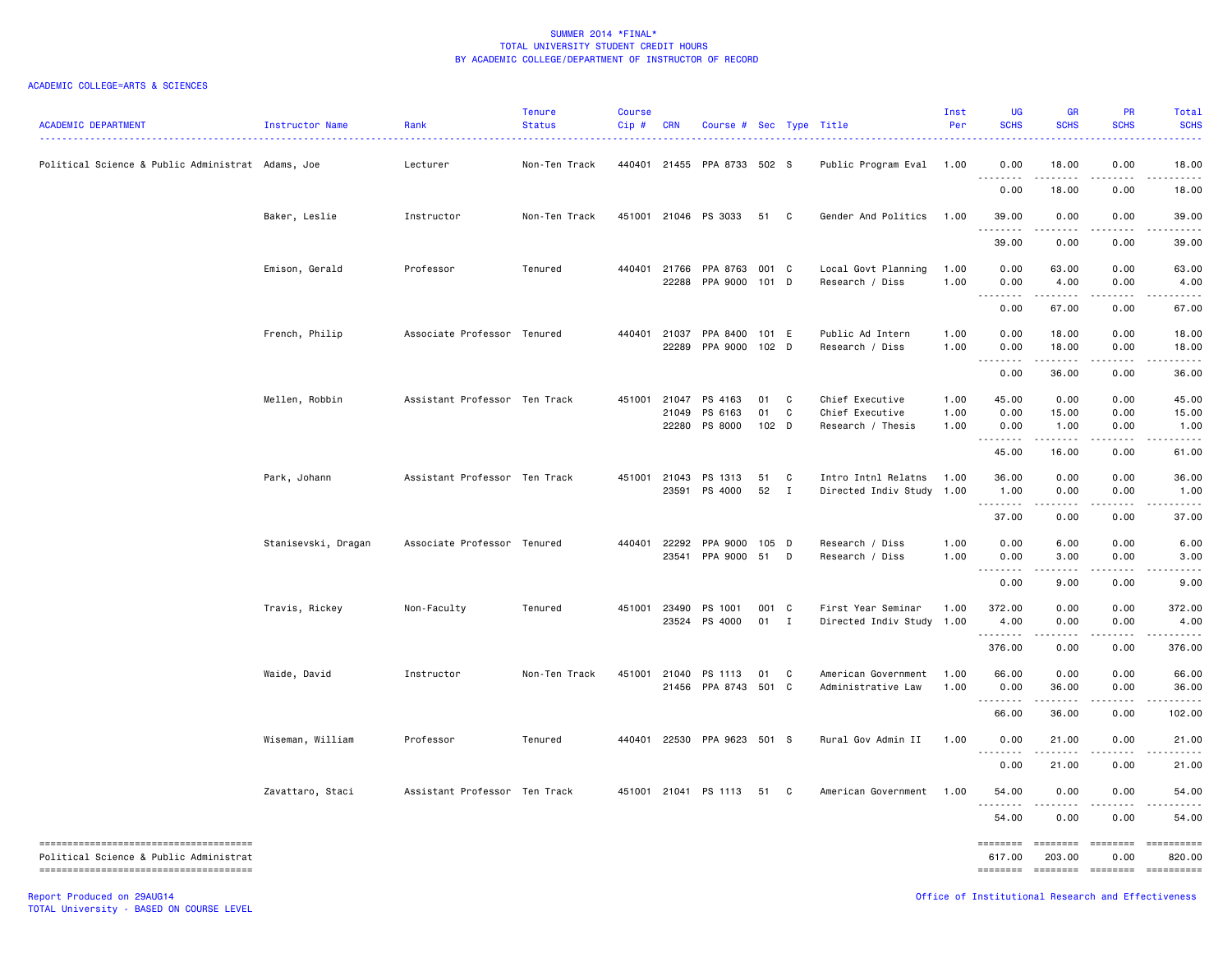| <b>ACADEMIC DEPARTMENT</b> | <b>Instructor Name</b> | Rank                          | <b>Tenure</b><br><b>Status</b> | Course<br>Cip# | <b>CRN</b>   | Course #                    |       |          | Sec Type Title            | Inst<br>Per | UG<br><b>SCHS</b>                | GR<br><b>SCHS</b>    | PR<br><b>SCHS</b>            | <b>Total</b><br><b>SCHS</b> |
|----------------------------|------------------------|-------------------------------|--------------------------------|----------------|--------------|-----------------------------|-------|----------|---------------------------|-------------|----------------------------------|----------------------|------------------------------|-----------------------------|
| Psychology                 | Armstrong, Kevin       | Associate Professor Tenured   |                                |                | 420101 21060 | PSY 3213                    | 01    | C        | Psych Of Ab Behavior 1.00 |             | 78.00                            | 0.00                 | 0.00                         | 78.00                       |
|                            |                        |                               |                                |                | 21071        | PSY 8464                    | 51    | E        | Prof Practicum            | 1.00        | 0.00                             | 16.00                | 0.00                         | 16.00                       |
|                            |                        |                               |                                |                | 21460        | PSY 3363                    | 501 C |          | Behav Modification        | 1.00        | 60.00                            | 0.00                 | 0.00                         | 60.00                       |
|                            |                        |                               |                                |                | 23595        | PSY 7000                    | 102 I |          | Directed Indiv Study 1.00 |             | 0.00                             | 2.00                 | 0.00                         | 2.00                        |
|                            |                        |                               |                                |                | 422813 22121 | PSY 8233                    | 01    | C        | Eth & Prof Issue Cli 1.00 |             | 0.00<br>.                        | 21.00<br>$- - - - -$ | 0.00<br>$\sim$ $\sim$ $\sim$ | 21.00<br>د د د د د          |
|                            |                        |                               |                                |                |              |                             |       |          |                           |             | 138.00                           | 39.00                | 0.00                         | 177.00                      |
|                            | Berman, Mitchell       | Professor                     | Ten Track                      |                |              | 420101 23148 PSY 4000 101 I |       |          | Directed Indiv Study 1.00 |             | 3.00                             | 0.00                 | 0.00                         | 3.00                        |
|                            |                        |                               |                                |                |              |                             |       |          |                           |             | 3.00                             | 0.00                 | 0.00                         | 3.00                        |
|                            | Bradshaw, Gary         | Professor                     | Tenured                        |                |              | 420301 23210 PSY 9000 103 D |       |          | Research/Diss             | 1.00        | 0.00<br>$\sim$ $\sim$            | 6.00                 | 0.00                         | 6.00                        |
|                            |                        |                               |                                |                |              |                             |       |          |                           |             | 0.00                             | 6.00                 | 0.00                         | 6.00                        |
|                            | Carskadon, Thomas      | Professor                     | Tenured                        |                | 420101 21057 | PSY 1013                    | 01    | <b>C</b> | Gen Psychology            | 1.00        | 84.00                            | 0.00                 | 0.00                         | 84.00                       |
|                            |                        |                               |                                |                |              | 21059 PSY 1013 E01 C        |       |          | Gen Psychology            | 1.00        | 81.00<br>.                       | 0.00<br>.            | 0.00<br>د د د د              | 81.00<br>.                  |
|                            |                        |                               |                                |                |              |                             |       |          |                           |             | 165.00                           | 0.00                 | 0.00                         | 165.00                      |
|                            | Drumheller, Philip     | Instructor                    | Non-Ten Track                  |                |              | 429999 21067 PSY 4223 51    |       | C        | Drug Use And Abuse        | 1.00        | 69.00<br><u> - - - - - - - -</u> | 0.00<br>د د د د      | 0.00<br>$- - - -$            | 69.00<br>.                  |
|                            |                        |                               |                                |                |              |                             |       |          |                           |             | 69.00                            | 0.00                 | 0.00                         | 69.00                       |
|                            | Eakin, Deborah         | Associate Professor Tenured   |                                |                | 420101 22120 | PSY 3803                    | 01    | C        | Int Dev Psychology        | 1.00        | 39.00                            | 0.00                 | 0.00                         | 39.00                       |
|                            |                        |                               |                                |                | 420301 21786 | PSY 3713                    | 001   | C        | Cognitive Psychology      | 1.00        | 51.00                            | 0.00                 | 0.00                         | 51.00                       |
|                            |                        |                               |                                |                |              | 23212 PSY 9000              | 105 D |          | Research/Diss             | 1.00        | 0.00<br>. <b>.</b>               | 12.00                | 0.00<br>$\sim$ $\sim$ $\sim$ | 12.00<br>.                  |
|                            |                        |                               |                                |                |              |                             |       |          |                           |             | 90.00                            | 12.00                | 0.00                         | 102.00                      |
|                            | Gresham, Courtney      | Non-Faculty                   | Not Applicable                 |                | 420101 21457 | PSY 3213                    | 501 C |          | Psych Of Ab Behavior 1.00 |             | 33.00                            | 0.00                 | 0.00                         | 33.00                       |
|                            |                        |                               |                                |                |              | 21458 PSY 3343 501 C        |       |          | Psych Of Learning         | 1.00        | 42.00<br>.                       | 0.00<br>.            | 0.00<br>د د د د              | 42.00<br>.                  |
|                            |                        |                               |                                |                |              |                             |       |          |                           |             | 75.00                            | 0.00                 | 0.00                         | 75.00                       |
|                            | Hood, Kristina         | Assistant Professor Ten Track |                                |                | 420101 21785 | PSY 3623                    | 001 C |          | Social Psychology         | 1.00        | 30.00                            | 0.00                 | 0.00                         | 30.00                       |
|                            |                        |                               |                                |                | 23508        | PSY 8000                    | 51    | D        | Research / Thesis         | 1.00        | 0.00                             | 3.00                 | 0.00                         | 3.00                        |
|                            |                        |                               |                                |                | 23510        | PSY 7000                    | 51    | I        | Directed Indiv Study 1.00 |             | 0.00<br>.                        | 3.00<br>$   -$       | 0.00<br>$\frac{1}{2}$        | 3.00<br>$\frac{1}{2}$       |
|                            |                        |                               |                                |                |              |                             |       |          |                           |             | 30.00                            | 6.00                 | 0.00                         | 36.00                       |
|                            | Jones, Alexis          | Grad Teach Assist             | Not Applicable                 | 131099         | 20782        | LSK 0023                    | 101 L |          | Dev Studies Lab           | 1.00        | 30.00                            | 0.00                 | 0.00                         | 30.00                       |
|                            |                        |                               |                                |                |              | 420301 22638 PSY 3713 552 C |       |          | Cognitive Psychology      | 1.00        | 90.00<br>.                       | 0.00                 | 0.00<br>$-$ - - - $-$        | 90.00<br>.                  |
|                            |                        |                               |                                |                |              |                             |       |          |                           |             | 120.00                           | 0.00                 | 0.00                         | 120.00                      |
|                            | Keeley, Jared          | Assistant Professor Ten Track |                                |                |              | 420101 23145 PSY 8000 102 D |       |          | Research / Thesis         | 1.00        | 0.00<br>$\sim$ $\sim$ $\sim$     | 1.00                 | 0.00                         | 1.00<br>.                   |
|                            |                        |                               |                                |                |              |                             |       |          |                           |             | 0.00                             | 1.00                 | 0.00                         | 1.00                        |
|                            | McKinney, Clifford     | Assistant Professor Ten Track |                                |                | 420101 21061 | PSY 3314                    | 01    | B        | Experimental Psych        | 1.00        | 24.00                            | 0.00                 | 0.00                         | 24.00                       |
|                            |                        |                               |                                |                | 21062        | PSY 3314                    | 51    | C        | Experimental Psych        | 1.00        | 40.00                            | 0.00                 | 0.00                         | 40.00                       |
|                            |                        |                               |                                |                | 21070        | PSY 8454                    | 01    | E        | Prof Practicum            | 1.00        | 0.00                             | 20.00                | 0.00                         | 20.00                       |
|                            |                        |                               |                                |                | 23220        | PSY 8111                    | 101   | H        | Scientist-Pract Appl 1.00 |             | 0.00                             | 2.00                 | 0.00                         | 2.00                        |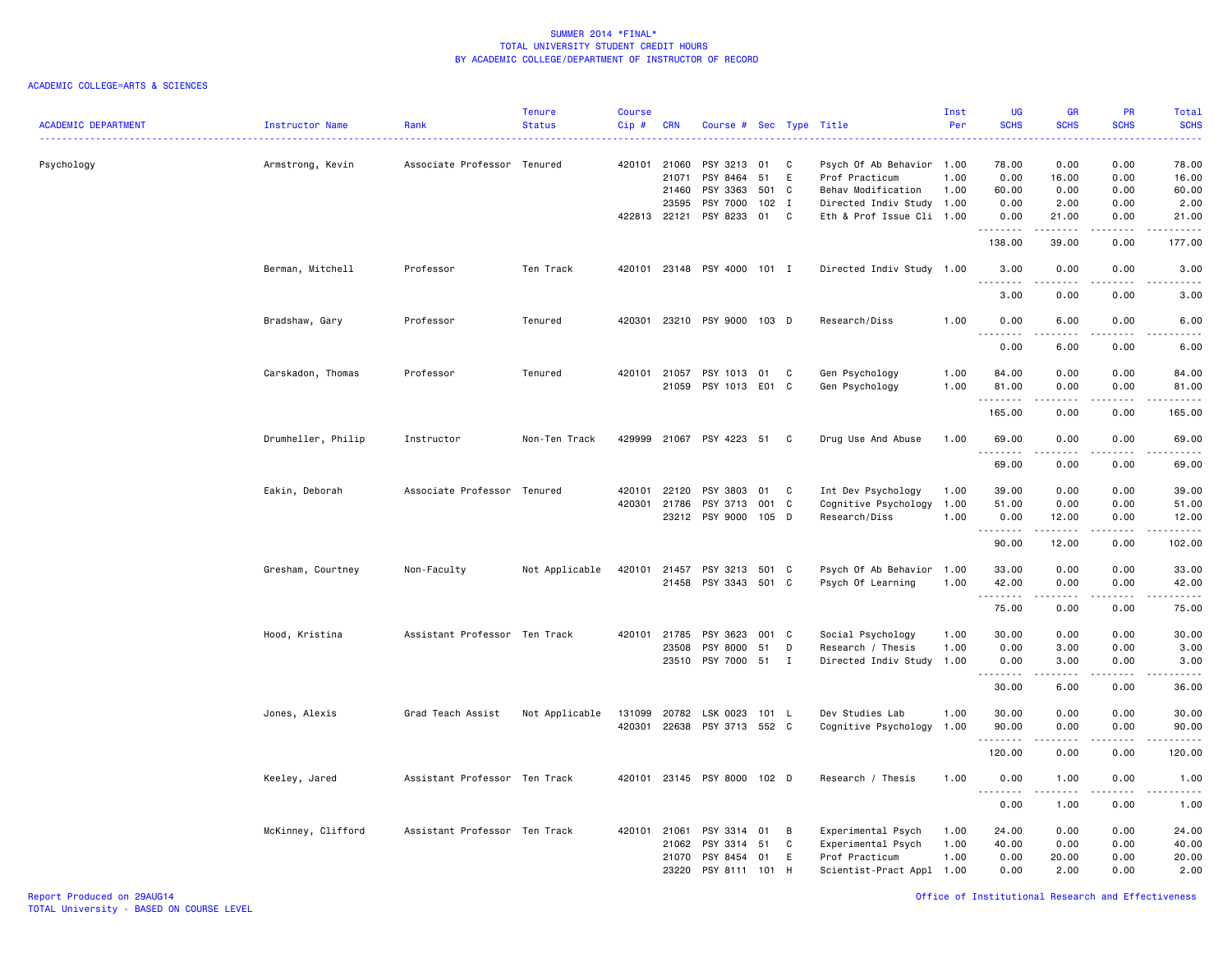| <b>ACADEMIC DEPARTMENT</b>                          | Instructor Name    | Rank                          | <b>Tenure</b><br><b>Status</b> | <b>Course</b><br>$Cip$ # | <b>CRN</b>              | Course # Sec Type Title                           |       |                                                                      | Inst<br>Per  | <b>UG</b><br><b>SCHS</b>            | <b>GR</b><br><b>SCHS</b>                                                                                                                  | PR<br><b>SCHS</b>    | Total<br><b>SCHS</b>                                           |
|-----------------------------------------------------|--------------------|-------------------------------|--------------------------------|--------------------------|-------------------------|---------------------------------------------------|-------|----------------------------------------------------------------------|--------------|-------------------------------------|-------------------------------------------------------------------------------------------------------------------------------------------|----------------------|----------------------------------------------------------------|
| Psychology                                          | McKinney, Clifford | Assistant Professor Ten Track |                                | 420101                   | 23221                   | PSY 8121 101 H<br>23222 PSY 8131 101 H            |       | Scientist-Pract Appl 1.00<br>Scientist-Pract Appl 1.00               |              | 0.00<br>0.00                        | 1.00<br>1.00                                                                                                                              | 0.00<br>0.00         | 1.00<br>1.00                                                   |
|                                                     |                    |                               |                                |                          |                         |                                                   |       |                                                                      |              | --------<br>64.00                   | .<br>24.00                                                                                                                                | .<br>0.00            | .<br>88.00                                                     |
|                                                     | McMillen, Robert   | Associate Professor Tenured   |                                | 420101                   |                         | 23228 PSY 7000 101 I                              |       | Directed Indiv Study 1.00                                            |              | 0.00                                | 3.00                                                                                                                                      | 0.00                 | 3.00                                                           |
|                                                     |                    |                               |                                |                          |                         |                                                   |       |                                                                      |              | 0.00                                | 3.00                                                                                                                                      | 0.00                 | 3.00                                                           |
|                                                     | Moss, Robert       | Assistant Professor Ten Track |                                | 420301                   |                         | 23146 PSY 9000 102 D                              |       | Research/Diss                                                        | 1.00         | 0.00<br>--------                    | 6.00                                                                                                                                      | 0.00                 | 6.00                                                           |
|                                                     |                    |                               |                                |                          |                         |                                                   |       |                                                                      |              | 0.00                                | 6.00                                                                                                                                      | 0.00                 | 6.00                                                           |
|                                                     | Nadorff, Michael   | Assistant Professor Ten Track |                                | 429999                   | 22724<br>22725          | PSY 4990<br>PSY 6990 501 C                        | 501 C | Special Topic In PSY 1.00<br>Special Topic In PSY 1.00               |              | 33.00<br>0.00<br><b></b>            | 0.00<br>6.00<br>$\sim$ $\sim$ $\sim$                                                                                                      | 0.00<br>0.00         | 33.00<br>6.00                                                  |
|                                                     |                    |                               |                                |                          |                         |                                                   |       |                                                                      |              | 33.00                               | 6.00                                                                                                                                      | 0.00                 | 39.00                                                          |
|                                                     | Shumate, James     | Lecturer                      | Non-Ten Track                  | 420101                   | 21287                   | PSY 4726 201 E<br>21738 PSY 3503 201 C            |       | Internship In Psy I<br>Health Psychology                             | 1.00<br>1.00 | 12.00<br>27.00                      | 0.00<br>0.00<br>$\frac{1}{2} \left( \frac{1}{2} \right) \left( \frac{1}{2} \right) \left( \frac{1}{2} \right) \left( \frac{1}{2} \right)$ | 0.00<br>0.00         | 12.00<br>27.00<br>.                                            |
|                                                     |                    |                               |                                |                          |                         |                                                   |       |                                                                      |              | 39.00                               | 0.00                                                                                                                                      | 0.00                 | 39.00                                                          |
|                                                     | Valentine, Michael | Instructor                    | Non-Ten Track                  | 420101<br>421601         | 21064<br>21459<br>22635 | PSY 3413 51 C<br>PSY 3353 501 C<br>PSY 4353 501 C |       | Human Sexual Behavio 1.00<br>Motivation<br>Psychology and the L 1.00 | 1.00         | 87.00<br>75.00<br>51.00<br><u>.</u> | 0.00<br>0.00<br>0.00                                                                                                                      | 0.00<br>0.00<br>0.00 | 87.00<br>75.00<br>51.00                                        |
|                                                     |                    |                               |                                |                          |                         |                                                   |       |                                                                      |              | 213.00                              | 0.00                                                                                                                                      | 0.00                 | 213.00                                                         |
|                                                     | Williams, Carrick  | Associate Professor Tenured   |                                | 420101<br>420301         | 23101                   | PSY 8000<br>23102 PSY 9000 101 D                  | 101 D | Research / Thesis<br>Research/Diss                                   | 1.00<br>1.00 | 0.00<br>0.00                        | 7.00<br>1.00                                                                                                                              | 0.00<br>0.00         | 7.00<br>1.00                                                   |
|                                                     |                    |                               |                                |                          |                         |                                                   |       |                                                                      |              | --------<br>0.00                    | $\cdots$<br>8.00                                                                                                                          | 0.00                 | 8.00                                                           |
|                                                     | Wilson, Rodney     | Assistant Professor Ten Track |                                | 429999                   | 21728<br>21729          | PSY 4990<br>PSY 6990 201 C                        | 201 C | Special Topic In PSY 1.00<br>Special Topic In PSY 1.00               |              | 63.00<br>0.00<br>$  -$              | 0.00<br>6.00                                                                                                                              | 0.00<br>0.00         | 63.00<br>6.00                                                  |
|                                                     |                    |                               |                                |                          |                         |                                                   |       |                                                                      |              | 63.00                               | 6.00                                                                                                                                      | 0.00                 | 69.00                                                          |
| -------------------------------------<br>Psychology |                    |                               |                                |                          |                         |                                                   |       |                                                                      |              | $=$ =======<br>1102.00              | ========<br>117.00                                                                                                                        | 0.00                 | ==========<br>1219.00<br>======== ======== ======== ========== |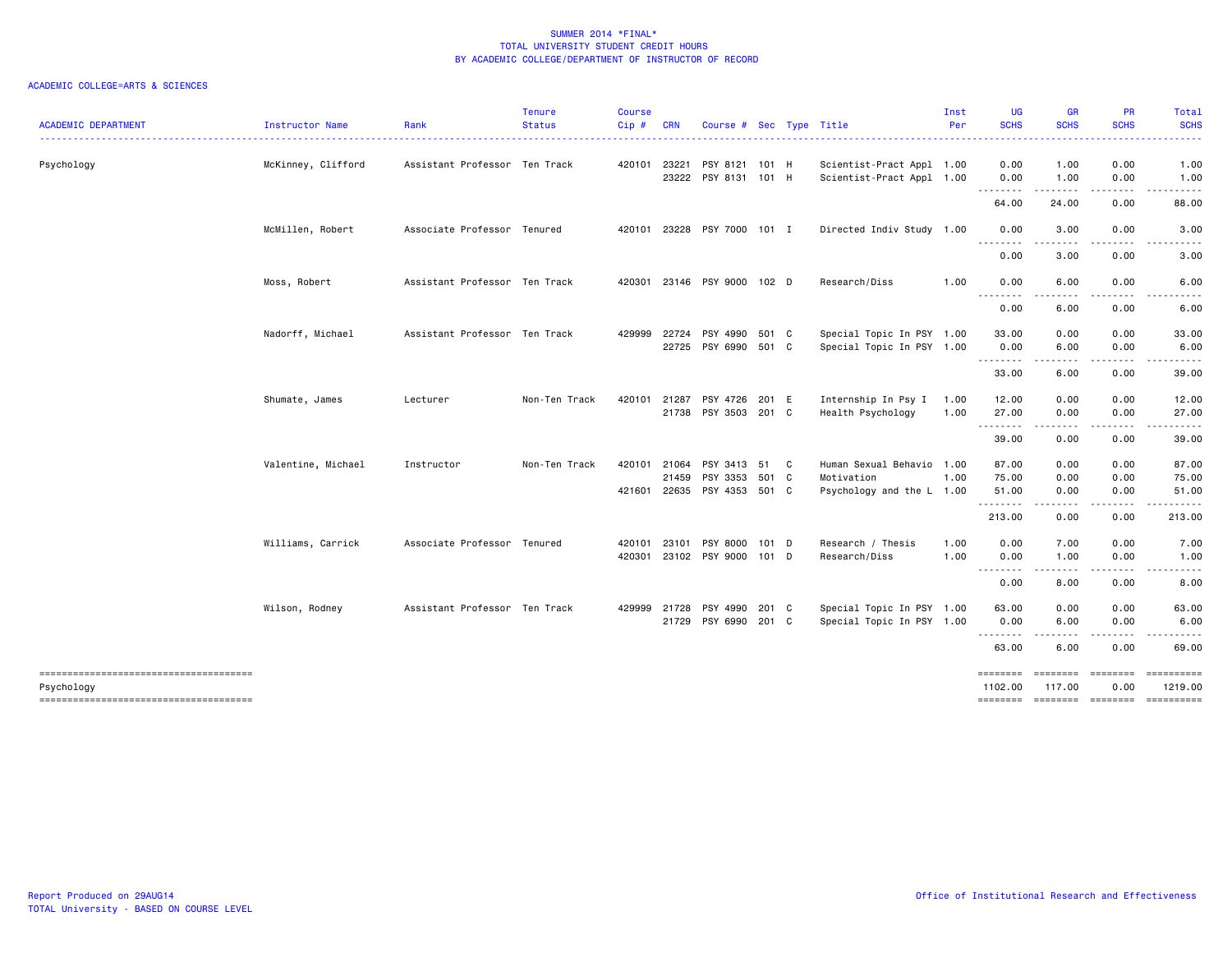| <b>ACADEMIC DEPARTMENT</b> | Instructor Name     | Rank                              | <b>Tenure</b><br><b>Status</b> | <b>Course</b><br>Cip# | <b>CRN</b>     | Course #             | Sec       |              | Type Title                                             | Inst<br>Per | UG<br><b>SCHS</b>               | GR<br><b>SCHS</b>     | PR<br><b>SCHS</b> | Total<br><b>SCHS</b> |
|----------------------------|---------------------|-----------------------------------|--------------------------------|-----------------------|----------------|----------------------|-----------|--------------|--------------------------------------------------------|-------------|---------------------------------|-----------------------|-------------------|----------------------|
| Sociology                  | Baker, Ashley       | Grad Teach Assist                 | Not Applicable                 | 050207                | 21752<br>21753 | AN 1173<br>SO 1173   | 01<br>01  | C<br>C       | Intro Gender Studies 1.00<br>Intro Gender Studies 1.00 |             | 12.00<br>24.00                  | 0.00<br>0.00          | 0.00<br>0.00      | 12.00<br>24.00       |
|                            |                     |                                   |                                |                       | 21754          | GS 1173              | 01        | C            | Introduction to Gend 1.00                              |             | 12.00                           | 0.00                  | 0.00              | 12.00                |
|                            |                     |                                   |                                |                       |                |                      |           |              |                                                        |             | <u>.</u><br>48.00               | 0.00                  | 0.00              | 48.00                |
|                            | Barranco, Raymond   | Assistant Professor Ten Track     |                                |                       | 450401 21338   | CRM 1003             | 501 C     |              | Crime & Justice in A 1.00                              |             | 39.00                           | 0.00                  | 0.00              | 39,00                |
|                            |                     |                                   |                                |                       | 21760          | CRM 3603             | 51        | C            | Criminological Theor                                   | 1.00        | 18.00                           | 0.00                  | 0.00              | 18.00                |
|                            |                     |                                   |                                | 451101                | 21094          | SO 3313              | 51        | C            | Deviant Behavior                                       | 1.00        | 39.00                           | 0.00                  | 0.00              | 39.00                |
|                            |                     |                                   |                                |                       | 21469          | SO 3313              | 501       | $\mathbf{C}$ | Deviant Behavior                                       | 1.00        | 27.00                           | 0.00                  | 0.00              | 27.00                |
|                            |                     |                                   |                                |                       | 22343          | SO 7000              | 01        | $\mathbf I$  | Directed Indiv Study 1.00                              |             | 0.00                            | 3.00                  | 0.00              | 3.00                 |
|                            |                     |                                   |                                |                       | 23094          | SO 7000              | 51        | $\mathbf{I}$ | Directed Indiv Study 1.00                              |             | 0.00                            | 3.00<br>.             | 0.00<br>.         | 3.00<br>.            |
|                            |                     |                                   |                                |                       |                |                      |           |              |                                                        |             | 123.00                          | 6.00                  | 0.00              | 129.00               |
|                            | Boyd, Robert        | Professor                         | Tenured                        | 451101                | 23127          | SO 9000              | 102 D     |              | Research / Diss                                        | 1.00        | 0.00                            | 3.00                  | 0.00              | 3.00                 |
|                            |                     |                                   |                                |                       | 23160          | SO 9000              | 02        | D            | Research / Diss                                        | 1.00        | 0.00                            | 6.00                  | 0.00              | 6.00                 |
|                            |                     |                                   |                                |                       |                |                      |           |              |                                                        |             | 0.00                            | 9.00                  | 0.00              | 9.00                 |
|                            | Boydstun, Jamie     | Lecturer                          | Non-Ten Track                  |                       |                | 451101 21087 SO 1003 | 51 C      |              | Intro To Sociology                                     | 1.00        | 69.00<br>.<br>$\sim$ $\sim$     | 0.00                  | 0.00              | 69.00                |
|                            |                     |                                   |                                |                       |                |                      |           |              |                                                        |             | 69.00                           | 0.00                  | 0.00              | 69.00                |
|                            | Carr, Rhonda        | Assistant Professor Non-Ten Track |                                |                       | 440701 21740   | SW 4633              | 201 C     |              | Sw Health Care                                         | 1.00        | 24.00                           | 0.00                  | 0.00              | 24.00                |
|                            |                     |                                   |                                |                       | 23556          | SW 4000              | 201 I     |              | Directed Indiv Study 1.00                              |             | 3.00                            | 0.00                  | 0.00              | 3.00                 |
|                            |                     |                                   |                                |                       |                |                      |           |              |                                                        |             | .                               |                       |                   |                      |
|                            |                     |                                   |                                |                       |                |                      |           |              |                                                        |             | 27.00                           | 0.00                  | 0.00              | 27.00                |
|                            | Chi, Guangqing      | Associate Professor Ten Track     |                                |                       |                | 451101 22975 SO 9000 | 01        | D            | Research / Diss                                        | 1.00        | 0.00<br>$\sim$ $\sim$           | 6.00                  | 0.00              | 6.00                 |
|                            |                     |                                   |                                |                       |                |                      |           |              |                                                        |             | 0.00                            | 6.00                  | 0.00              | 6.00                 |
|                            | Cook, Amanda        | Lecturer                          | Non-Ten Track                  |                       | 450401 21726   | CRM 4323             | 201 C     |              | Victimology                                            | 1.00        | 51.00                           | 0.00                  | 0.00              | 51.00                |
|                            |                     |                                   |                                |                       | 21739          | CRM 3113             | 201       | C            | Comm Crime Prev & Po                                   | 1.00        | 48.00                           | 0.00                  | 0.00              | 48.00                |
|                            |                     |                                   |                                |                       | 23082          | SO 6323              | 201       | C            | Victimology                                            | 0.49        | 0.00                            | 1.47                  | 0.00              | 1.47                 |
|                            |                     |                                   |                                |                       | 451101 22647   | SO 3213              | 201 C     |              | Intr To Social Res                                     | 1.00        | 30.00                           | 0.00                  | 0.00              | 30.00                |
|                            |                     |                                   |                                |                       | 23290          | SO 4803              | 201 C     |              | Social Research Prac 1.00                              |             | 3.00                            | 0.00                  | 0.00<br>.         | 3.00<br>.            |
|                            |                     |                                   |                                |                       |                |                      |           |              |                                                        |             | 132.00                          | 1.47                  | 0.00              | 133.47               |
|                            | Cossman, Jeralynn   | Professor                         | Tenured                        |                       |                | 451101 23293 SO 9000 | 04        | D            | Research / Diss                                        | 1.00        | 0.00                            | 1.00                  | 0.00              | 1.00                 |
|                            |                     |                                   |                                |                       |                |                      |           |              |                                                        |             | 0.00                            | ----<br>1.00          | .<br>0.00         | 1.00                 |
|                            | Dunaway, R. Gregory | Non-Faculty                       | Tenured                        |                       |                | 451101 23500 SO 9000 | $104$ D   |              | Research / Diss                                        | 1.00        | 0.00<br>$\sim$ $\sim$<br>.      | 6.00<br>. <b>.</b>    | 0.00<br>.         | 6.00<br>$- - -$      |
|                            |                     |                                   |                                |                       |                |                      |           |              |                                                        |             | 0.00                            | 6.00                  | 0.00              | 6.00                 |
|                            | Evans, David        | Grad Teach Assist                 | Not Applicable                 |                       |                | 450201 21093 SO 2203 | 51 C      |              | Racial Minorities                                      | 1.00        | 12.00                           | 0.00                  | 0.00              | 12.00                |
|                            |                     |                                   |                                |                       |                |                      |           |              |                                                        |             | $\sim$ $\sim$<br>-----<br>12.00 | $\frac{1}{2}$<br>0.00 | .<br>0.00         | .<br>12.00           |
|                            | Haynes, Stacy       | Assistant Professor Ten Track     |                                | 450401<br>451101      | 20288<br>21902 | CRM 3316<br>SO 8900  | 01<br>001 | F.<br>- S    | Criminology Internsh 1.00<br>Fields Of Sociology       | 1.00        | 24.00<br>0.00                   | 0.00<br>18.00         | 0.00<br>0.00      | 24.00<br>18.00       |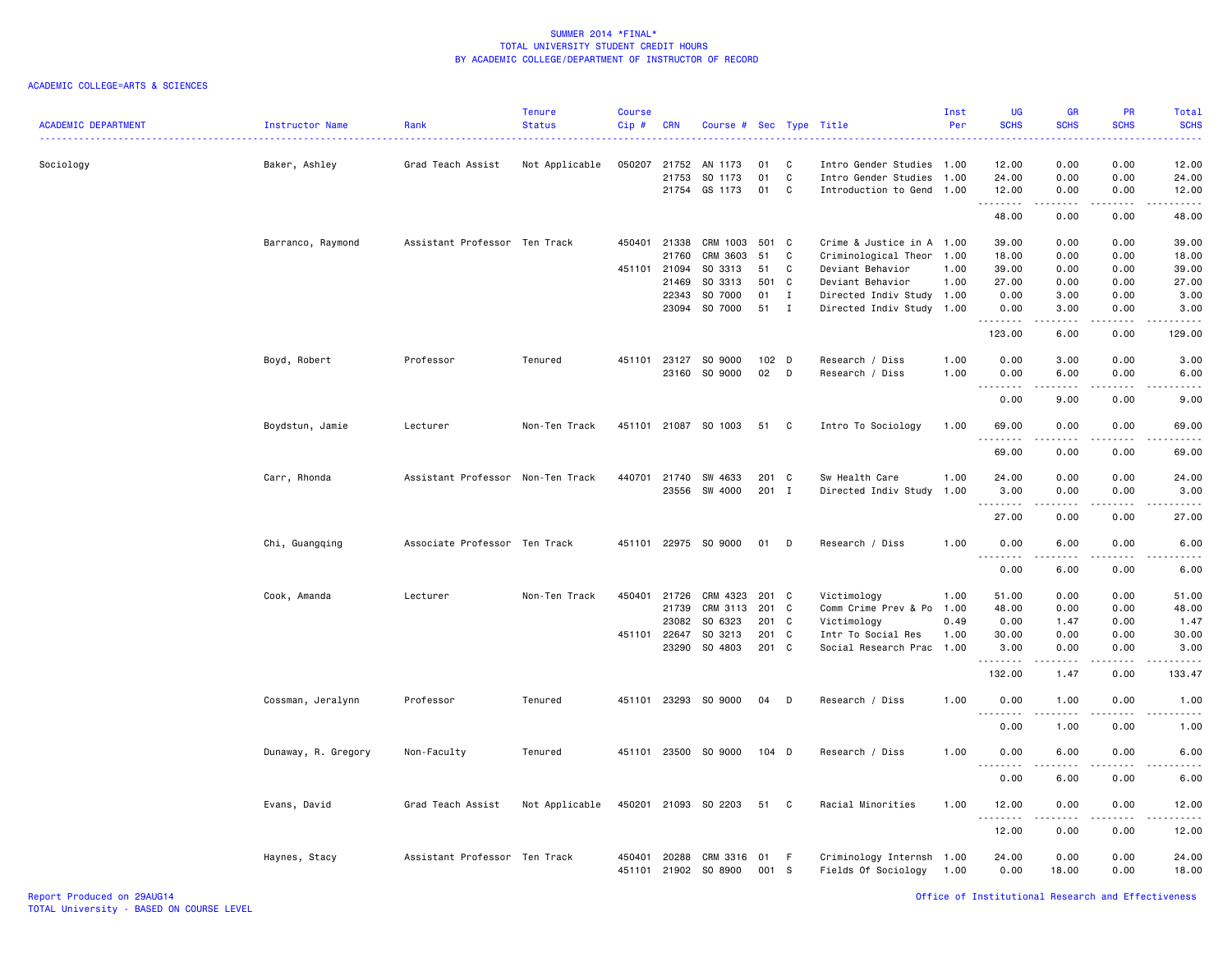| <b>ACADEMIC DEPARTMENT</b> | Instructor Name<br>. <u>.</u> . | Rank                              | <b>Tenure</b><br><b>Status</b> | Course<br>$Cip$ #      | <b>CRN</b>                                       | Course # Sec Type Title                             |                                             |                                      |                                                                                                          | Inst<br>Per                          | <b>UG</b><br><b>SCHS</b>                     | <b>GR</b><br><b>SCHS</b>                    | PR<br><b>SCHS</b>                                                                                                                 | Total<br><b>SCHS</b><br>2222.                      |
|----------------------------|---------------------------------|-----------------------------------|--------------------------------|------------------------|--------------------------------------------------|-----------------------------------------------------|---------------------------------------------|--------------------------------------|----------------------------------------------------------------------------------------------------------|--------------------------------------|----------------------------------------------|---------------------------------------------|-----------------------------------------------------------------------------------------------------------------------------------|----------------------------------------------------|
| Sociology                  | Haynes, Stacy                   | Assistant Professor Ten Track     |                                |                        | 451101 23259                                     | SO 8000                                             | 102 D                                       |                                      | Research / Thesis                                                                                        | 1.00                                 | 0.00                                         | 1.00                                        | 0.00                                                                                                                              | 1.00                                               |
|                            |                                 |                                   |                                |                        |                                                  |                                                     |                                             |                                      |                                                                                                          |                                      | 24.00                                        | 19.00                                       | 0.00                                                                                                                              | 43.00                                              |
|                            | Husain, Jonelle                 | Lecturer                          | Non-Ten Track                  |                        |                                                  | 451101 21089 SO 1003                                | R02 C                                       |                                      | Intro To Sociology                                                                                       | 1.00                                 | 69.00                                        | 0.00                                        | 0.00                                                                                                                              | 69.00<br>$\omega$ is $\omega$ in .                 |
|                            |                                 |                                   |                                |                        |                                                  |                                                     |                                             |                                      |                                                                                                          |                                      | 69.00                                        | 0.00                                        | 0.00                                                                                                                              | 69.00                                              |
|                            | Irizarry, Yasmiyn               | Assistant Professor Ten Track     |                                |                        | 451101 23090                                     | SO 8000                                             | 01 D                                        |                                      | Research / Thesis                                                                                        | 1.00                                 | 0.00<br>.                                    | 1.00<br>.                                   | 0.00<br>$\frac{1}{2}$                                                                                                             | 1.00<br><u>.</u>                                   |
|                            |                                 |                                   |                                |                        |                                                  |                                                     |                                             |                                      |                                                                                                          |                                      | 0.00                                         | 1.00                                        | 0.00                                                                                                                              | 1.00                                               |
|                            | Kelly, Kimberly                 | Assistant Professor Ten Track     |                                |                        | 451101 21467<br>21892<br>22221<br>22222<br>22651 | SO 1003<br>SO 8973<br>SO 4990<br>SO 6990<br>SO 8000 | 501 C<br>501 C<br>001 C<br>001 C<br>$101$ D |                                      | Intro To Sociology<br>Gender and Work<br>Special Topic In SO<br>Special Topic In SO<br>Research / Thesis | 1.00<br>1.00<br>1.00<br>1.00<br>1.00 | 36.00<br>0.00<br>6.00<br>0.00<br>0.00<br>.   | 0.00<br>3.00<br>0.00<br>21.00<br>18.00<br>. | 0.00<br>0.00<br>0.00<br>0.00<br>0.00<br>.                                                                                         | 36.00<br>3.00<br>6.00<br>21.00<br>18.00<br>.       |
|                            |                                 |                                   |                                |                        |                                                  |                                                     |                                             |                                      |                                                                                                          |                                      | 42.00                                        | 42.00                                       | 0.00                                                                                                                              | 84.00                                              |
|                            | Lane, Shannon                   | Instructor                        | Non-Ten Track                  | 050201<br>450201       | 20004<br>20047                                   | AAS 2203<br>AN 2203                                 | 51<br>51                                    | C<br>C                               | Racial Minorities<br>Racial Minorities                                                                   | 1.00<br>1.00                         | 18.00<br>9.00<br>--------                    | 0.00<br>0.00                                | 0.00<br>0.00                                                                                                                      | 18.00<br>9.00<br>.                                 |
|                            |                                 |                                   |                                |                        |                                                  |                                                     |                                             |                                      |                                                                                                          |                                      | 27.00                                        | 0.00                                        | 0.00                                                                                                                              | 27.00                                              |
|                            | May, David                      | Associate Professor Tenured       |                                | 451101                 | 22986<br>23218                                   | SO 9000<br>SO 7000                                  | 101 D<br>$101$ I                            |                                      | Research / Diss<br>Directed Indiv Study 1.00                                                             | 1.00                                 | 0.00<br>0.00<br>.                            | 6.00<br>3.00                                | 0.00<br>0.00                                                                                                                      | 6.00<br>3.00                                       |
|                            |                                 |                                   |                                |                        |                                                  |                                                     |                                             |                                      |                                                                                                          |                                      | 0.00                                         | 9.00                                        | 0.00                                                                                                                              | 9.00                                               |
|                            | McKinley, Kenya                 | Assistant Professor Non-Ten Track |                                |                        |                                                  | 440701 21890 SW 3003                                | 501 C                                       |                                      | Populations at-risk                                                                                      | 1.00                                 | 30.00<br>.                                   | 0.00<br>.                                   | 0.00<br>.                                                                                                                         | 30.00<br>.                                         |
|                            |                                 |                                   |                                |                        |                                                  |                                                     |                                             |                                      |                                                                                                          |                                      | 30.00                                        | 0.00                                        | 0.00                                                                                                                              | 30.00                                              |
|                            | Netadj, Mehrzad                 | Instructor                        | Non-Ten Track                  | 451101                 | 21086<br>21091                                   | SO 1003<br>SO 1203                                  | 01<br>001                                   | C<br>C                               | Intro To Sociology<br>Marriage & Family                                                                  | 1.00<br>1.00                         | 12.00<br>24.00                               | 0.00<br>0.00                                | 0.00<br>0.00                                                                                                                      | 12.00<br>24.00                                     |
|                            |                                 |                                   |                                |                        |                                                  | 21092 SO 1203                                       | E01 C                                       |                                      | Marriage & Family                                                                                        | 1.00                                 | 30.00<br>.                                   | 0.00<br>.                                   | 0.00                                                                                                                              | 30.00<br>$\frac{1}{2}$                             |
|                            |                                 |                                   |                                |                        |                                                  |                                                     |                                             |                                      |                                                                                                          |                                      | 66.00                                        | 0.00                                        | 0.00                                                                                                                              | 66.00                                              |
|                            | Parisi, Domenico                | Non-Faculty                       | Tenured                        |                        |                                                  | 451101 23205 SO 9000                                | $103$ D                                     |                                      | Research / Diss                                                                                          | 1.00                                 | 0.00<br>$\sim$ $\sim$ $\sim$<br>وعامات       | 6.00                                        | 0.00                                                                                                                              | 6.00                                               |
|                            |                                 |                                   |                                |                        |                                                  |                                                     |                                             |                                      |                                                                                                          |                                      | 0.00                                         | 6.00                                        | 0.00                                                                                                                              | 6.00                                               |
|                            | Rader, Nicole                   | Associate Professor Tenured       |                                | 450401<br>451101 21757 | 22946<br>21759                                   | CRM 4233<br>SO 1103<br>SO 4233<br>23174 SO 9000     | 51<br>51<br>51<br>03                        | C<br>$\mathbf c$<br>$\mathbf c$<br>D | Juvenile Delinquency 1.00<br>Contemp Social Prob<br>Juvenile Delinquency 1.00<br>Research / Diss         | 1.00<br>1.00                         | 9.00<br>24.00<br>18.00<br>0.00<br>.<br>51.00 | 0.00<br>0.00<br>0.00<br>1.00<br>.<br>1.00   | 0.00<br>0.00<br>0.00<br>0.00<br>$\omega$ $\omega$ $\omega$ $\omega$<br>0.00                                                       | 9.00<br>24.00<br>18.00<br>1.00<br>وعاويات<br>52.00 |
|                            | Sparks, Jessica                 | Lecturer                          | Non-Ten Track                  |                        |                                                  | 451101 21471 SO 4333                                | 501 C                                       |                                      | Sociology Of Sports                                                                                      | 1.00                                 | 15.00                                        | 0.00                                        | 0.00                                                                                                                              | 15.00                                              |
|                            |                                 |                                   |                                |                        |                                                  |                                                     |                                             |                                      |                                                                                                          |                                      | .<br>15.00                                   | 0.00                                        | $\frac{1}{2} \left( \frac{1}{2} \right) \left( \frac{1}{2} \right) \left( \frac{1}{2} \right) \left( \frac{1}{2} \right)$<br>0.00 | .<br>15.00                                         |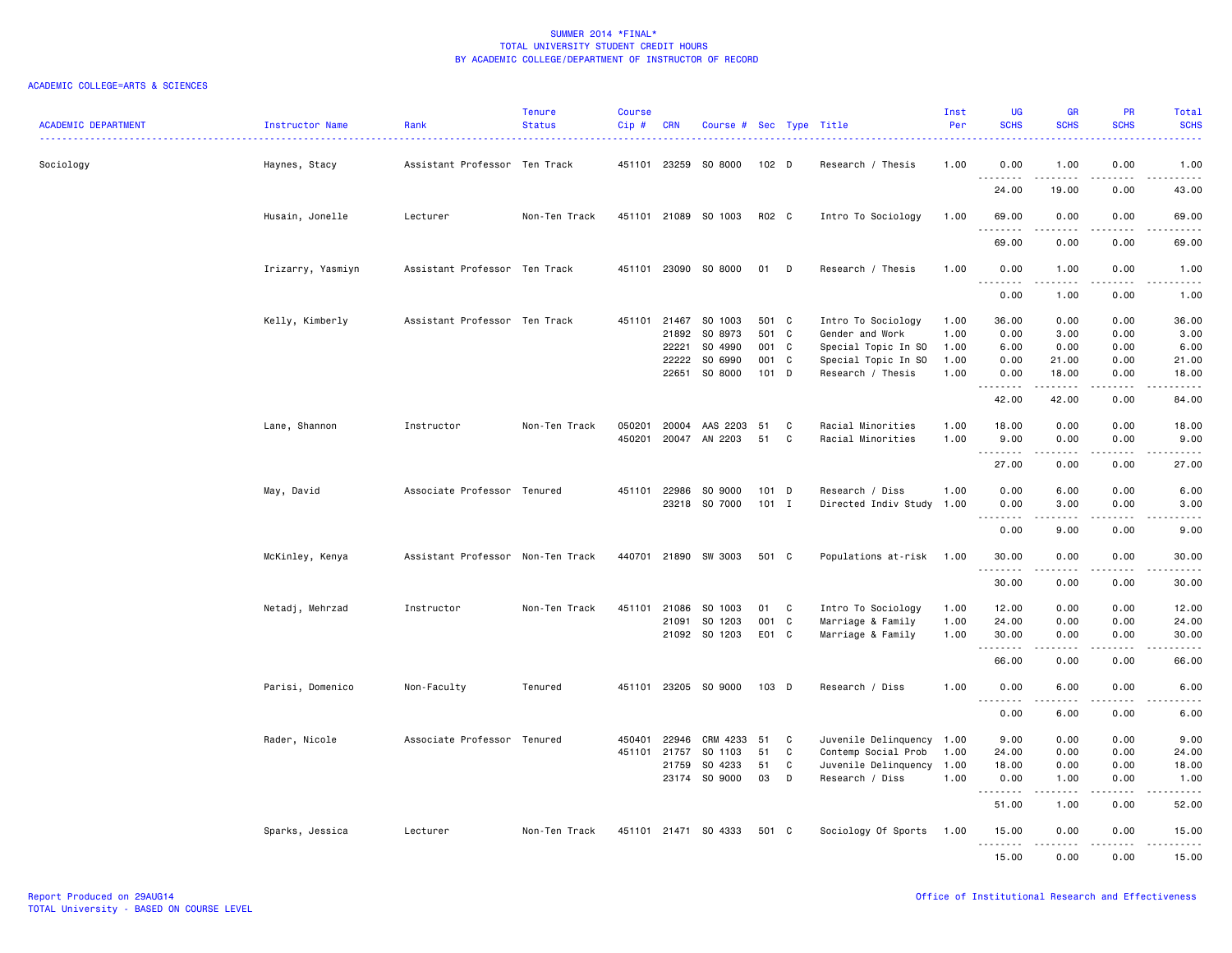| <b>ACADEMIC DEPARTMENT</b> | Instructor Name  | Rank                        | Tenure<br><b>Status</b> | Course<br>Cip #  | <b>CRN</b> | Course # Sec Type Title  |                |                                          | Inst<br>Per | UG<br><b>SCHS</b>  | <b>GR</b><br><b>SCHS</b> | PR<br><b>SCHS</b> | Total<br><b>SCHS</b> |
|----------------------------|------------------|-----------------------------|-------------------------|------------------|------------|--------------------------|----------------|------------------------------------------|-------------|--------------------|--------------------------|-------------------|----------------------|
| Sociology                  | Swindell, Marian | Associate Professor Tenured |                         | 450401<br>451101 | 22989      | 23082 SO 6323<br>SO 7000 | 201 C<br>203 I | Victimology<br>Directed Indiv Study 1.00 | 0.51        | 0.00<br>0.00       | 1.53<br>3.00             | 0.00<br>0.00      | 1.53<br>3.00         |
|                            |                  |                             |                         |                  |            | 22990 SO 7000            | 204 I          | Directed Indiv Study 1.00                |             | 0.00<br>--------   | 3.00<br>.                | 0.00<br>.         | 3.00<br>.            |
|                            |                  |                             |                         |                  |            |                          |                |                                          |             | 0.00               | 7.53                     | 0.00              | 7.53                 |
|                            | Wells, Makeela   | Grad Teach Assist           | Not Applicable          |                  |            | 451101 21470 SO 4233     | 501 C          | Juvenile Delinquency 1.00                |             | 27.00<br>--------  | 0.00                     | 0.00<br>--------- | 27.00                |
|                            |                  |                             |                         |                  |            |                          |                |                                          |             | 27.00              | 0.00                     | 0.00              | 27.00                |
|                            | Young, Sarah     | Lecturer                    | Non-Ten Track           | 440701           | 21889      | SW 3033                  | 501 S          | Seminar in Resilienc 1.00                |             | 21.00<br>--------- | 0.00<br>.                | 0.00<br>.         | 21.00<br>.           |
|                            |                  |                             |                         |                  |            |                          |                |                                          |             | 21.00              | 0.00                     | 0.00              | 21.00                |
|                            |                  |                             |                         |                  |            |                          |                |                                          |             | ========           |                          | ========          | ==========           |
| Sociology                  |                  |                             |                         |                  |            |                          |                |                                          |             | 783.00             | 115.00                   | 0.00              | 898,00               |
|                            |                  |                             |                         |                  |            |                          |                |                                          |             |                    |                          |                   | ------               |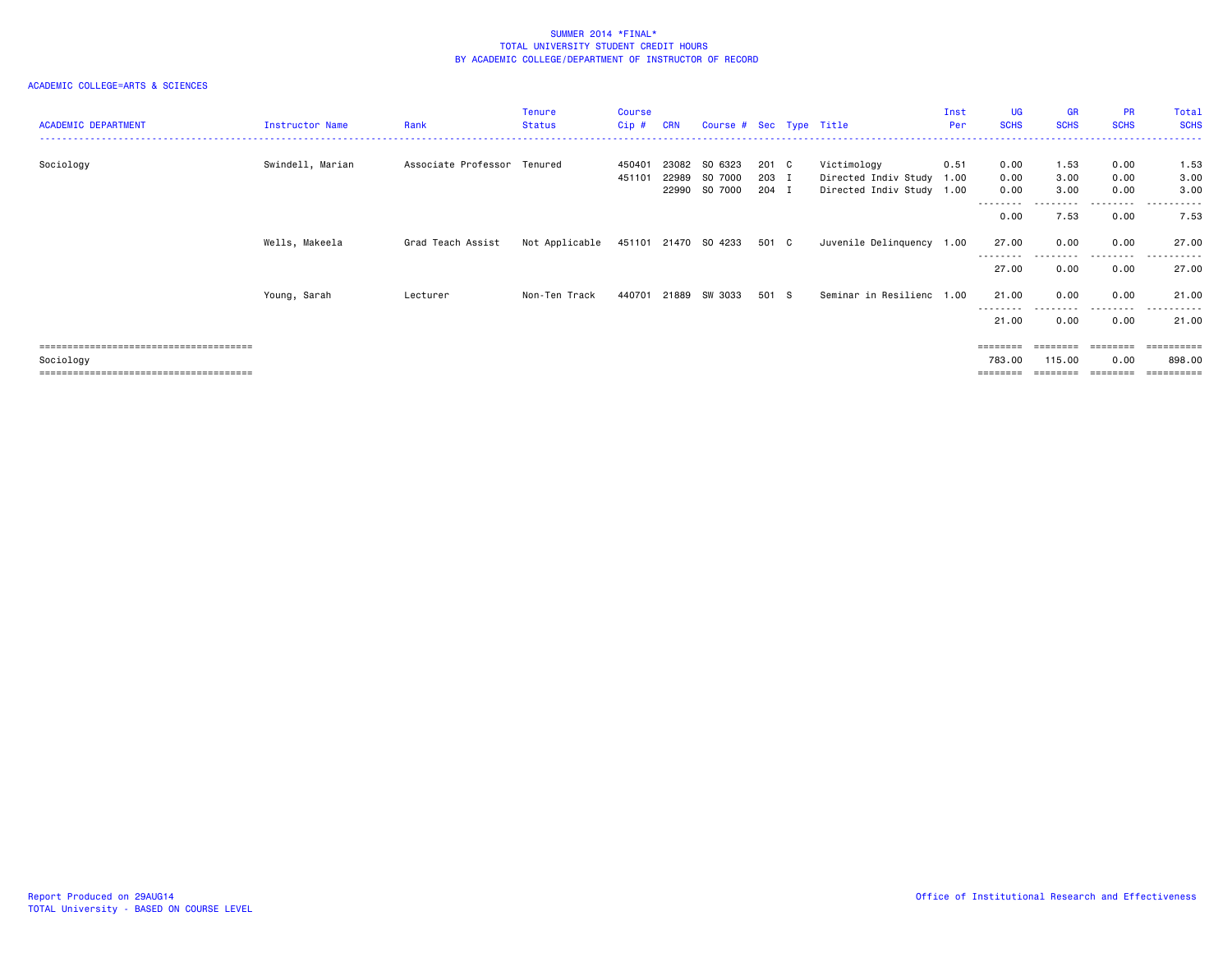| <b>ACADEMIC DEPARTMENT</b> | Instructor Name       | Rank                          | <b>Tenure</b><br><b>Status</b> | <b>Course</b><br>Cip# | <b>CRN</b> | Course # Sec Type Title |       |                   | . <u>.</u> .              | Inst<br>Per  | <b>UG</b><br><b>SCHS</b>     | <b>GR</b><br><b>SCHS</b> | PR<br><b>SCHS</b>              | Total<br><b>SCHS</b><br>$\omega$ is $\omega$ in |
|----------------------------|-----------------------|-------------------------------|--------------------------------|-----------------------|------------|-------------------------|-------|-------------------|---------------------------|--------------|------------------------------|--------------------------|--------------------------------|-------------------------------------------------|
| Finance & Economics        | Campbell, Randall     | Associate Professor Tenured   |                                | 450601                | 20374      | EC 2113                 | 51    | C                 | Prin Of Macroecon         | 1.00         | 51.00                        | 0.00                     | 0.00                           | 51.00                                           |
|                            |                       |                               |                                |                       | 20376      | EC 2123                 | 001 C |                   | Prin Of Microecon         | 1.00         | 57.00                        | 0.00                     | 0.00                           | 57.00                                           |
|                            |                       |                               |                                |                       | 20377      | EC 2123                 | 01    | C                 | Prin Of Microecon         | 1.00         | 48.00                        | 0.00                     | 0.00                           | 48.00                                           |
|                            |                       |                               |                                |                       | 23237      | EC 9000                 | 101 D |                   | Research / Diss           | 1.00         | 0.00<br>.                    | 6.00                     | 0.00<br>- - - -                | 6.00                                            |
|                            |                       |                               |                                |                       |            |                         |       |                   |                           |              | 156.00                       | 6.00                     | 0.00                           | 162.00                                          |
|                            | Cline, Brandon        | Assistant Professor Ten Track |                                | 520201                | 23257      | FIN 7000                | 101 I |                   | Directed Indiv Study 1.00 |              | 0.00                         | 3.00                     | 0.00                           | 3.00                                            |
|                            |                       |                               |                                |                       | 23489      | FIN 7000                | 102 I |                   | Directed Indiv Study 1.00 |              | 0.00                         | 3.00                     | 0.00                           | 3.00                                            |
|                            |                       |                               |                                | 520801 20581          |            | FIN 3123                | 51    | C                 | Financial Management 1.00 |              | 60.00                        | 0.00                     | 0.00                           | 60.00                                           |
|                            |                       |                               |                                |                       | 21658      | FIN 3123                | 52    | C                 | Financial Management 1.00 |              | 66.00<br>.                   | 0.00                     | 0.00<br>$  -$                  | 66.00<br>$- - - -$                              |
|                            |                       |                               |                                |                       |            |                         |       |                   |                           |              | 126.00                       | 6.00                     | 0.00                           | 132.00                                          |
|                            | Garner, Jacqueline    | Associate Professor Tenured   |                                | 520801                |            | 20582 FIN 4223          | 01    | C.                | Intermediate Financi 1.00 |              | 36.00                        | 0.00                     | 0.00                           | 36.00                                           |
|                            |                       |                               |                                |                       |            |                         |       |                   |                           |              | 36.00                        | 0.00                     | 0.00                           | 36.00                                           |
|                            | He, Wei               | Instructor                    | Non-Ten Track                  | 520801                | 20576      | FIN 3113                | 001 C |                   | Financial Systems         | 1.00         | 51.00                        | 0.00                     | 0.00                           | 51.00                                           |
|                            |                       |                               |                                |                       | 21657      | FIN 3113                | 51    | C                 | Financial Systems         | 1.00         | 54.00                        | 0.00                     | 0.00                           | 54.00                                           |
|                            |                       |                               |                                | 520806                | 20583      | FIN 4923                | 51    | C                 | International Fin Mg      | 1.00         | 54.00                        | 0.00                     | 0.00                           | 54.00                                           |
|                            |                       |                               |                                |                       |            |                         |       |                   |                           |              | .<br>159.00                  | .<br>0.00                | $\omega$ is a $\omega$<br>0.00 | .<br>159.00                                     |
|                            |                       |                               |                                |                       |            |                         |       |                   |                           |              |                              |                          |                                |                                                 |
|                            | Liano, Kartono        | Professor                     | Tenured                        | 520801                | 20577      | FIN 3113<br>FIN 4423    | 01    | C<br>$\mathbf{C}$ | Financial Systems         | 1.00<br>1.00 | 69.00                        | 0.00                     | 0.00<br>0.00                   | 69.00                                           |
|                            |                       |                               |                                |                       | 21656      |                         | 01    |                   | Investments               |              | 42.00<br>.                   | 0.00                     |                                | 42.00<br>.                                      |
|                            |                       |                               |                                |                       |            |                         |       |                   |                           |              | 111.00                       | 0.00                     | 0.00                           | 111.00                                          |
|                            | Metz, Tammi           | Instructor                    | Non-Ten Track                  | 520804                | 20756      | INS 3203                | 51    | C                 | Prop And Cas Ins          | 1.00         | 18.00                        | 0.00                     | 0.00                           | 18.00                                           |
|                            |                       |                               |                                |                       | 21429      | INS 3303                | 506 C |                   | Life Insurance            | 1.00         | 84.00                        | 0.00                     | 0.00                           | 84.00                                           |
|                            |                       |                               |                                |                       | 21430      | INS 3503                | 506   | C                 | Employee Benefits         | 1.00         | 81.00<br>.                   | 0.00<br>.                | 0.00<br>$\frac{1}{2}$          | 81.00<br>.                                      |
|                            |                       |                               |                                |                       |            |                         |       |                   |                           |              | 183.00                       | 0.00                     | 0.00                           | 183.00                                          |
|                            | Millea, Meghan        | Professor                     | Tenured                        | 450601                | 20372      | EC 2113                 | 01    | C                 | Prin Of Macroecon         | 1.00         | 54.00                        | 0.00                     | 0.00                           | 54.00                                           |
|                            |                       |                               |                                |                       | 23258      | EC 9000                 | 103 D |                   | Research / Diss           | 1.00         | 0.00                         | 6.00                     | 0.00                           | 6.00                                            |
|                            |                       |                               |                                | 520201                | 20131      | <b>BUS 9113</b>         | 001 C |                   | Prep Future Bus Facu 1.00 |              | 0.00                         | 63.00                    | 0.00                           | 63.00                                           |
|                            |                       |                               |                                | 520601                | 20381      | EC 3113                 | 01    | C                 | Interm Macroeconomic 1.00 |              | 39.00<br>.                   | 0.00<br>. <u>.</u>       | 0.00<br>$- - - -$              | 39.00<br>.                                      |
|                            |                       |                               |                                |                       |            |                         |       |                   |                           |              | 93.00                        | 69.00                    | 0.00                           | 162.00                                          |
|                            | Miller, Thomas        | Professor                     | Tenured                        | 520201                |            | 23573 FIN 7000          | 103 I |                   | Directed Indiv Study 1.00 |              | 0.00                         | 3.00                     | 0.00                           | 3.00                                            |
|                            |                       |                               |                                |                       |            |                         |       |                   |                           |              | $\sim$ $\sim$ $\sim$<br>0.00 | 3.00                     | 0.00                           | 3.00                                            |
|                            | Orozco Aleman, Sandra | Assistant Professor Ten Track |                                | 450601                | 20378      | EC 2123                 | 51    | C                 | Prin Of Microecon         | 1.00         | 57.00                        | 0.00                     | 0.00                           | 57.00                                           |
|                            |                       |                               |                                | 520601                |            | 20382 EC 3123           | 51    | C                 | Interm Micro              | 1.00         | 33.00                        | 0.00                     | 0.00                           | 33.00                                           |
|                            |                       |                               |                                |                       |            |                         |       |                   |                           |              | <u>.</u>                     | .                        | $\sim$ $\sim$ $\sim$           | .                                               |
|                            |                       |                               |                                |                       |            |                         |       |                   |                           |              | 90.00                        | 0.00                     | 0.00                           | 90.00                                           |
|                            | Rogers, Kevin         | Non-Faculty                   | Tenured                        | 450601                | 23543      | EC 4000                 | 51    | I                 | Directed Indiv Study 1.00 |              | 3.00                         | 0.00                     | 0.00                           | 3.00                                            |
|                            |                       |                               |                                | 521101                | 20731      | IB 3900                 | 101   | E                 | IB Intern Work            | 1.00         | 10.00                        | 0.00                     | 0.00                           | 10.00                                           |
|                            |                       |                               |                                |                       |            | 20732 IB 4903           | 101 E |                   | IB Intern Academics       | 1.00         | 9.00                         | 0.00                     | 0.00                           | 9.00                                            |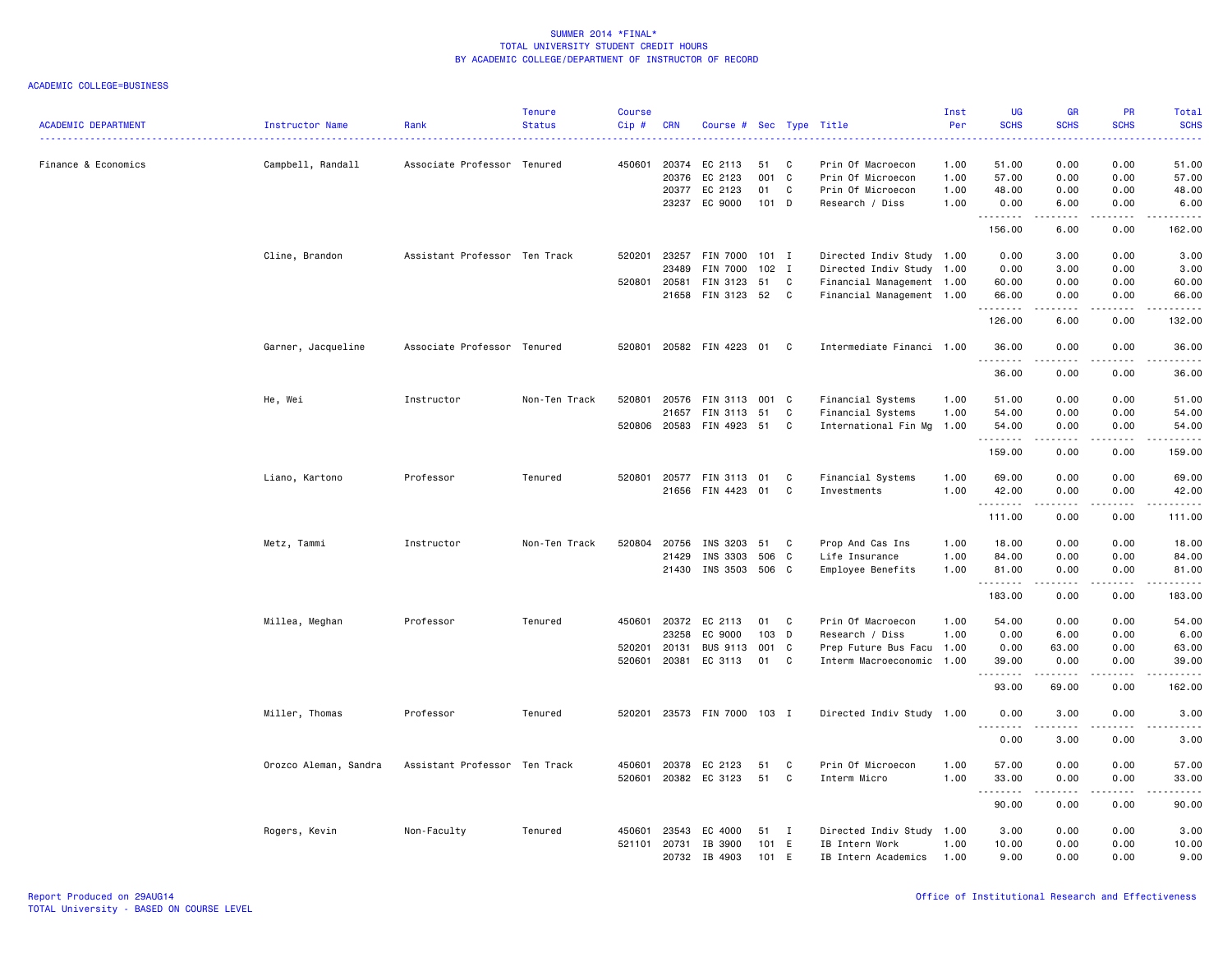| <b>ACADEMIC DEPARTMENT</b>                                   | Instructor Name     | Rank                              | <b>Tenure</b><br><b>Status</b> | <b>Course</b><br>$Cip \#$ | <b>CRN</b>   | Course # Sec Type Title     |                  |              |                           | Inst<br>Per | <b>UG</b><br><b>SCHS</b> | <b>GR</b><br><b>SCHS</b>                                                                                                                                                                                                                                                                                                                                                                     | <b>PR</b><br><b>SCHS</b> | <b>Total</b><br><b>SCHS</b> |
|--------------------------------------------------------------|---------------------|-----------------------------------|--------------------------------|---------------------------|--------------|-----------------------------|------------------|--------------|---------------------------|-------------|--------------------------|----------------------------------------------------------------------------------------------------------------------------------------------------------------------------------------------------------------------------------------------------------------------------------------------------------------------------------------------------------------------------------------------|--------------------------|-----------------------------|
|                                                              |                     |                                   |                                |                           |              |                             |                  |              |                           |             | <u>.</u><br>22.00        | 0.00                                                                                                                                                                                                                                                                                                                                                                                         | 0.00                     | 22.00                       |
| Finance & Economics                                          |                     | Associate Professor Tenured       |                                |                           |              |                             |                  |              | Research / Diss           |             |                          |                                                                                                                                                                                                                                                                                                                                                                                              |                          | 6.00                        |
|                                                              | Roskelley, Kenneth  |                                   |                                | 520201                    | 23507        | FIN 9000 01                 |                  | D            |                           | 1.00        | 0.00                     | 6.00                                                                                                                                                                                                                                                                                                                                                                                         | 0.00                     |                             |
|                                                              |                     |                                   |                                |                           | 520801 21369 | FIN 3123 504 C              |                  |              | Financial Management 1.00 |             | 48.00                    | 0.00                                                                                                                                                                                                                                                                                                                                                                                         | 0.00                     | 48.00                       |
|                                                              |                     |                                   |                                |                           | 21370        | FIN 8113 501 C              |                  |              | Corporate Finance         | 1.00        | 0.00<br>.                | 75.00<br>.                                                                                                                                                                                                                                                                                                                                                                                   | 0.00                     | 75.00                       |
|                                                              |                     |                                   |                                |                           |              |                             |                  |              |                           |             | 48.00                    | 81.00                                                                                                                                                                                                                                                                                                                                                                                        | 0.00                     | 129.00                      |
|                                                              | Smith, Rebecca      | Extension Assist Pr Non-Ten Track |                                |                           |              | 520601 22249 AEC 6353 501 C |                  |              | Intro to Regional Ec 1.00 |             | 0.00<br>.                | 24.00                                                                                                                                                                                                                                                                                                                                                                                        | 0.00                     | 24.00                       |
|                                                              |                     |                                   |                                |                           |              |                             |                  |              |                           |             | 0.00                     | 24.00                                                                                                                                                                                                                                                                                                                                                                                        | 0.00                     | 24.00                       |
|                                                              | Spurlin, William    | Assistant Professor Ten Track     |                                | 520801                    | 21260        | FIN 3113 201 C              |                  |              | Financial Systems         | 1.00        | 30.00                    | 0.00                                                                                                                                                                                                                                                                                                                                                                                         | 0.00                     | 30.00                       |
|                                                              |                     |                                   |                                |                           |              | 21368 FIN 3113 506 C        |                  |              | Financial Systems         | 1.00        | 30.00                    | 0.00                                                                                                                                                                                                                                                                                                                                                                                         | 0.00                     | 30.00                       |
|                                                              |                     |                                   |                                |                           |              |                             |                  |              |                           |             | <u>.</u><br>60.00        | $- - - -$<br>0.00                                                                                                                                                                                                                                                                                                                                                                            | 0.00                     | 60.00                       |
|                                                              |                     |                                   |                                |                           |              |                             |                  |              |                           |             |                          |                                                                                                                                                                                                                                                                                                                                                                                              |                          |                             |
|                                                              | Wade, Lloyd         | Assistant Professor Ten Track     |                                | 520801                    | 21655        | FIN 3723                    | 01               | C            | Financial Markets         | 1.00        | 36.00                    | 0.00                                                                                                                                                                                                                                                                                                                                                                                         | 0.00                     | 36.00                       |
|                                                              |                     |                                   |                                | 520804                    | 20755        | INS 3103                    | 01               | $\mathbf{C}$ | Prin Of Insurance         | 1.00        | 33.00                    | 0.00                                                                                                                                                                                                                                                                                                                                                                                         | 0.00                     | 33.00                       |
|                                                              |                     |                                   |                                |                           | 22465        | INS 4000 102 I              |                  |              | Directed Indiv Study 1.00 |             | 3.00                     | 0.00                                                                                                                                                                                                                                                                                                                                                                                         | 0.00                     | 3.00                        |
|                                                              |                     |                                   |                                |                           |              | 22609 INS 4000 01 I         |                  |              | Directed Indiv Study 1.00 |             | 3.00                     | 0.00                                                                                                                                                                                                                                                                                                                                                                                         | 0.00                     | 3.00                        |
|                                                              |                     |                                   |                                |                           |              |                             |                  |              |                           |             | 75.00                    | $\sim$ $\sim$ $\sim$<br>0.00                                                                                                                                                                                                                                                                                                                                                                 | 0.00                     | 75.00                       |
|                                                              | Williamson, Claudia | Assistant Professor Ten Track     |                                | 450601                    | 23093        | EC 7000                     | 01 I             |              | Directed Indiv Study 1.00 |             | 0.00                     | 3.00                                                                                                                                                                                                                                                                                                                                                                                         | 0.00                     | 3.00                        |
|                                                              |                     |                                   |                                |                           |              | 23256 EC 9000               | 102 <sub>D</sub> |              | Research / Diss           | 1.00        | 0.00                     | 3.00                                                                                                                                                                                                                                                                                                                                                                                         | 0.00                     | 3.00                        |
|                                                              |                     |                                   |                                |                           |              |                             |                  |              |                           |             | --------                 | $\frac{1}{2} \frac{1}{2} \frac{1}{2} \frac{1}{2} \frac{1}{2} \frac{1}{2} \frac{1}{2} \frac{1}{2} \frac{1}{2} \frac{1}{2} \frac{1}{2} \frac{1}{2} \frac{1}{2} \frac{1}{2} \frac{1}{2} \frac{1}{2} \frac{1}{2} \frac{1}{2} \frac{1}{2} \frac{1}{2} \frac{1}{2} \frac{1}{2} \frac{1}{2} \frac{1}{2} \frac{1}{2} \frac{1}{2} \frac{1}{2} \frac{1}{2} \frac{1}{2} \frac{1}{2} \frac{1}{2} \frac{$ |                          |                             |
|                                                              |                     |                                   |                                |                           |              |                             |                  |              |                           |             | 0.00                     | 6.00                                                                                                                                                                                                                                                                                                                                                                                         | 0.00                     | 6.00                        |
|                                                              | Wiseman, Travis     | Instructor                        | Non-Ten Track                  |                           |              | 450601 20371 EC 2113        | 001 C            |              | Prin Of Macroecon         | 1.00        | 33.00<br><u>.</u>        | 0.00<br>$\frac{1}{2}$                                                                                                                                                                                                                                                                                                                                                                        | 0.00<br>.                | 33.00                       |
|                                                              |                     |                                   |                                |                           |              |                             |                  |              |                           |             | 33.00                    | 0.00                                                                                                                                                                                                                                                                                                                                                                                         | 0.00                     | 33.00                       |
|                                                              | Young, Brian        | Assistant Professor Ten Track     |                                | 520801                    | 20578        | FIN 3123 001 C              |                  |              | Financial Management 1.00 |             | 57.00                    | 0.00                                                                                                                                                                                                                                                                                                                                                                                         | 0.00                     | 57.00                       |
|                                                              |                     |                                   |                                |                           |              | 20579 FIN 3123 01 C         |                  |              | Financial Management 1.00 |             | 69.00                    | 0.00                                                                                                                                                                                                                                                                                                                                                                                         | 0.00                     | 69.00                       |
|                                                              |                     |                                   |                                |                           |              |                             |                  |              |                           |             | .                        | -----                                                                                                                                                                                                                                                                                                                                                                                        | -----                    | .                           |
|                                                              |                     |                                   |                                |                           |              |                             |                  |              |                           |             | 126.00                   | 0.00                                                                                                                                                                                                                                                                                                                                                                                         | 0.00                     | 126.00                      |
| -------------------------------------<br>Finance & Economics |                     |                                   |                                |                           |              |                             |                  |              |                           |             | ========<br>1318.00      | ========<br>195.00                                                                                                                                                                                                                                                                                                                                                                           | $= 222222222$<br>0.00    | ==========<br>1513.00       |
| --------------------------------------                       |                     |                                   |                                |                           |              |                             |                  |              |                           |             | ========                 |                                                                                                                                                                                                                                                                                                                                                                                              |                          | ==========                  |
|                                                              |                     |                                   |                                |                           |              |                             |                  |              |                           |             |                          |                                                                                                                                                                                                                                                                                                                                                                                              |                          |                             |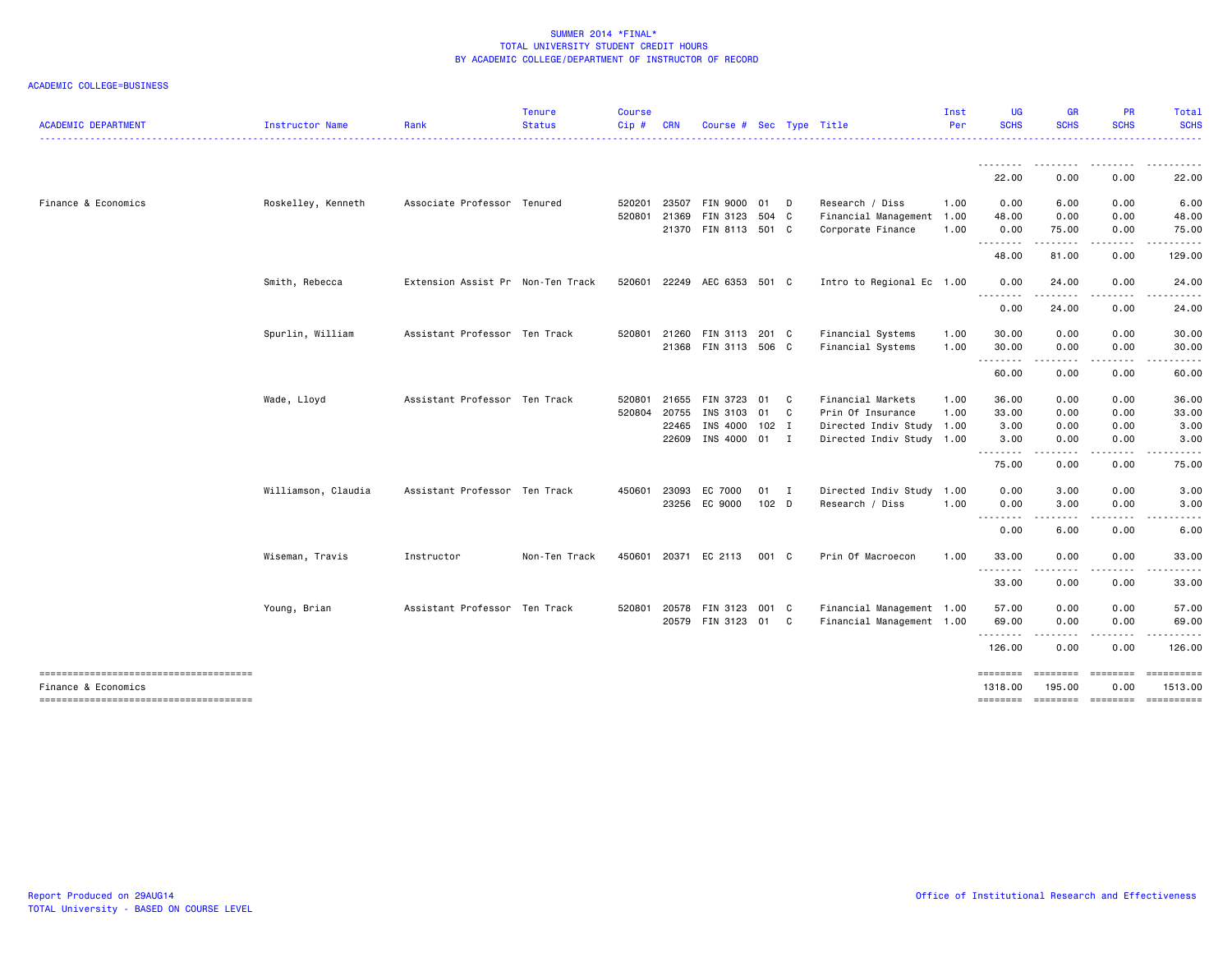| <b>ACADEMIC DEPARTMENT</b>       | Instructor Name    | Rank                          | <b>Tenure</b><br><b>Status</b> | <b>Course</b><br>Cip# | <b>CRN</b> | Course # Sec Type Title   |         |              |                           | Inst<br>Per | UG<br><b>SCHS</b>                                                                                                                                                                                                                                                                                                                                                                                                                                                                              | <b>GR</b><br><b>SCHS</b> | <b>PR</b><br><b>SCHS</b>  | Total<br><b>SCHS</b>                                                                                                               |
|----------------------------------|--------------------|-------------------------------|--------------------------------|-----------------------|------------|---------------------------|---------|--------------|---------------------------|-------------|------------------------------------------------------------------------------------------------------------------------------------------------------------------------------------------------------------------------------------------------------------------------------------------------------------------------------------------------------------------------------------------------------------------------------------------------------------------------------------------------|--------------------------|---------------------------|------------------------------------------------------------------------------------------------------------------------------------|
| Management & Information Systems | Barnett, Timothy   | Professor                     | Tenured                        | 521201                |            | 21872 MGT 8063 521 C      |         |              | Survey Of Management 1.00 |             | 0.00                                                                                                                                                                                                                                                                                                                                                                                                                                                                                           | 78.00                    | 0.00                      | 78.00                                                                                                                              |
|                                  |                    |                               |                                |                       |            |                           |         |              |                           |             | 0.00                                                                                                                                                                                                                                                                                                                                                                                                                                                                                           | 78.00                    | 0.00                      | 78.00                                                                                                                              |
|                                  | Canfield, Stephen  | Instructor                    | Non-Ten Track                  | 521201                |            | 20106 BIS 1733 01 C       |         |              | Visual Basic Program 1.00 |             | 15.00                                                                                                                                                                                                                                                                                                                                                                                                                                                                                          | 0.00                     | 0.00                      | 15.00                                                                                                                              |
|                                  |                    |                               |                                |                       |            |                           |         |              |                           |             | 15.00                                                                                                                                                                                                                                                                                                                                                                                                                                                                                          | 0.00                     | 0.00                      | 15.00                                                                                                                              |
|                                  | Chrisman, James    | Professor                     | Tenured                        |                       |            | 521302 23546 MGT 9000 51  |         | D            | Research / Diss           | 1.00        | 0.00                                                                                                                                                                                                                                                                                                                                                                                                                                                                                           | 6.00                     | 0.00                      | 6.00                                                                                                                               |
|                                  |                    |                               |                                |                       |            |                           |         |              |                           |             | 0.00                                                                                                                                                                                                                                                                                                                                                                                                                                                                                           | 6.00                     | 0.00                      | 6.00                                                                                                                               |
|                                  | Crossler, Robert   | Assistant Professor Ten Track |                                | 521201                | 20103      | BIS 1012 01               |         | C            | Intro to Bus Info Sy 1.00 |             | 14.00                                                                                                                                                                                                                                                                                                                                                                                                                                                                                          | 0.00                     | 0.00                      | 14.00                                                                                                                              |
|                                  |                    |                               |                                |                       | 20109      | BIS 3233                  | 01      | C            | Management Informati 1.00 |             | 36.00                                                                                                                                                                                                                                                                                                                                                                                                                                                                                          | 0.00                     | 0.00                      | 36.00                                                                                                                              |
|                                  |                    |                               |                                |                       |            | 23108 BIS 9000 101 D      |         |              | Research / Diss           | 1.00        | 0.00<br>$\begin{array}{cccccccccccccc} \multicolumn{2}{c}{} & \multicolumn{2}{c}{} & \multicolumn{2}{c}{} & \multicolumn{2}{c}{} & \multicolumn{2}{c}{} & \multicolumn{2}{c}{} & \multicolumn{2}{c}{} & \multicolumn{2}{c}{} & \multicolumn{2}{c}{} & \multicolumn{2}{c}{} & \multicolumn{2}{c}{} & \multicolumn{2}{c}{} & \multicolumn{2}{c}{} & \multicolumn{2}{c}{} & \multicolumn{2}{c}{} & \multicolumn{2}{c}{} & \multicolumn{2}{c}{} & \multicolumn{2}{c}{} & \multicolumn{2}{c}{} & \$ | 3.00<br>.                | 0.00<br>.                 | 3.00<br>.                                                                                                                          |
|                                  |                    |                               |                                |                       |            |                           |         |              |                           |             | 50.00                                                                                                                                                                                                                                                                                                                                                                                                                                                                                          | 3.00                     | 0.00                      | 53.00                                                                                                                              |
|                                  | Daspit, Joshua     | Assistant Professor Ten Track |                                | 080301                |            | 20915 MGT 3323 01         |         | C            | Entrepreneurship          | 1.00        | 48.00<br><u>.</u>                                                                                                                                                                                                                                                                                                                                                                                                                                                                              | 0.00<br>.                | 0.00<br>.                 | 48.00                                                                                                                              |
|                                  |                    |                               |                                |                       |            |                           |         |              |                           |             | 48.00                                                                                                                                                                                                                                                                                                                                                                                                                                                                                          | 0.00                     | 0.00                      | 48.00                                                                                                                              |
|                                  | Dhaenens, Andrew   | Grad Teach Assist             | Not Applicable                 | 520201                |            | 20914 MGT 3213 51 C       |         |              | Org Communications        | 1.00        | 108.00<br>.                                                                                                                                                                                                                                                                                                                                                                                                                                                                                    | 0.00<br>.                | 0.00<br>.                 | 108.00                                                                                                                             |
|                                  |                    |                               |                                |                       |            |                           |         |              |                           |             | 108.00                                                                                                                                                                                                                                                                                                                                                                                                                                                                                         | 0.00                     | 0.00                      | 108.00                                                                                                                             |
|                                  | Hammond, Nathaniel | Grad Teach Assist             | Not Applicable                 | 521301                |            | 20910 MGT 3114 51 C       |         |              | Prin of Mgt & Prod        | 1.00        | 192.00<br>.                                                                                                                                                                                                                                                                                                                                                                                                                                                                                    | 0.00<br>$- - - - -$      | 0.00<br>$\omega$ is a set | 192.00<br>$- - - - - -$                                                                                                            |
|                                  |                    |                               |                                |                       |            |                           |         |              |                           |             | 192.00                                                                                                                                                                                                                                                                                                                                                                                                                                                                                         | 0.00                     | 0.00                      | 192.00                                                                                                                             |
|                                  | Lack, Susan        | Instructor                    | Non-Ten Track                  | 520201                |            | 20911 MGT 3213 001 C      |         |              | Org Communications        | 1.00        | 93.00<br>.                                                                                                                                                                                                                                                                                                                                                                                                                                                                                     | 0.00                     | 0.00                      | 93.00                                                                                                                              |
|                                  |                    |                               |                                |                       |            |                           |         |              |                           |             | 93.00                                                                                                                                                                                                                                                                                                                                                                                                                                                                                          | المستبد<br>0.00          | .<br>0.00                 | 93.00                                                                                                                              |
|                                  | Long, Rebecca      | Associate Professor Tenured   |                                | 520201                | 20926      | MGT 8123 101 C            |         |              | Strategic Bus Consul 1.00 |             | 0.00                                                                                                                                                                                                                                                                                                                                                                                                                                                                                           | 45.00                    | 0.00                      | 45.00                                                                                                                              |
|                                  |                    |                               |                                | 521302                | 23197      | MGT 9000                  | $102$ D |              | Research / Diss           | 1.00        | 0.00                                                                                                                                                                                                                                                                                                                                                                                                                                                                                           | 6.00                     | 0.00                      | 6.00                                                                                                                               |
|                                  |                    |                               |                                |                       |            |                           |         |              |                           |             | 0.00                                                                                                                                                                                                                                                                                                                                                                                                                                                                                           | 51.00                    | 0.00                      | 51.00                                                                                                                              |
|                                  | Madison, Kristen   | Assistant Professor Ten Track |                                | 520101                |            | 20130 BUS 4853 51 C       |         |              | <b>Business Policy</b>    | 1.00        | 57.00                                                                                                                                                                                                                                                                                                                                                                                                                                                                                          | 0.00                     | 0.00                      | 57.00                                                                                                                              |
|                                  |                    |                               |                                |                       |            |                           |         |              |                           |             | د د د<br>57.00                                                                                                                                                                                                                                                                                                                                                                                                                                                                                 | 0.00                     | 0.00                      | 57.00                                                                                                                              |
|                                  | Marett, Lawrence   | Associate Professor Tenured   |                                | 521201                | 20111      | BIS 4113                  | 51      | C            | BIS Security Managem      | 1.00        | 15.00                                                                                                                                                                                                                                                                                                                                                                                                                                                                                          | 0.00                     | 0.00                      | 15.00                                                                                                                              |
|                                  |                    |                               |                                |                       | 20112      | BIS 6113                  | 51      | C            | BIS Security Managem      | 1.00        | 0.00                                                                                                                                                                                                                                                                                                                                                                                                                                                                                           | 12.00                    | 0.00                      | 12.00                                                                                                                              |
|                                  |                    |                               |                                |                       | 23159      | BIS 9000 102 D            |         |              | Research / Diss           | 1.00        | 0.00                                                                                                                                                                                                                                                                                                                                                                                                                                                                                           | 6.00                     | 0.00                      | 6.00                                                                                                                               |
|                                  |                    |                               |                                |                       | 23558      | BIS 4000 51               |         | $\mathbf{I}$ | Directed Indiv Study 1.00 |             | 3.00                                                                                                                                                                                                                                                                                                                                                                                                                                                                                           | 0.00                     | 0.00                      | 3.00                                                                                                                               |
|                                  |                    |                               |                                |                       |            |                           |         |              |                           |             | <b>.</b><br>18.00                                                                                                                                                                                                                                                                                                                                                                                                                                                                              | .<br>18.00               | .<br>0.00                 | $\frac{1}{2} \left( \frac{1}{2} \right) \left( \frac{1}{2} \right) \left( \frac{1}{2} \right) \left( \frac{1}{2} \right)$<br>36.00 |
|                                  | Otondo, Robert     | Associate Professor Tenured   |                                | 521201                |            | 21682 BIS 8413 01 C       |         |              | Data Analytics            | 1.00        | 0.00                                                                                                                                                                                                                                                                                                                                                                                                                                                                                           | 18.00                    | 0.00                      | 18.00                                                                                                                              |
|                                  |                    |                               |                                |                       |            |                           |         |              |                           |             | $\sim$ $\sim$ .<br>$\frac{1}{2}$<br>0.00                                                                                                                                                                                                                                                                                                                                                                                                                                                       | .<br>18.00               | .<br>0.00                 | 18.00                                                                                                                              |
|                                  | Pearson, Allison   | Professor                     | Tenured                        |                       |            | 521302 22928 MGT 9000 101 |         | D            | Research / Diss           | 1.00        | 0.00                                                                                                                                                                                                                                                                                                                                                                                                                                                                                           | 6.00                     | 0.00                      | 6.00                                                                                                                               |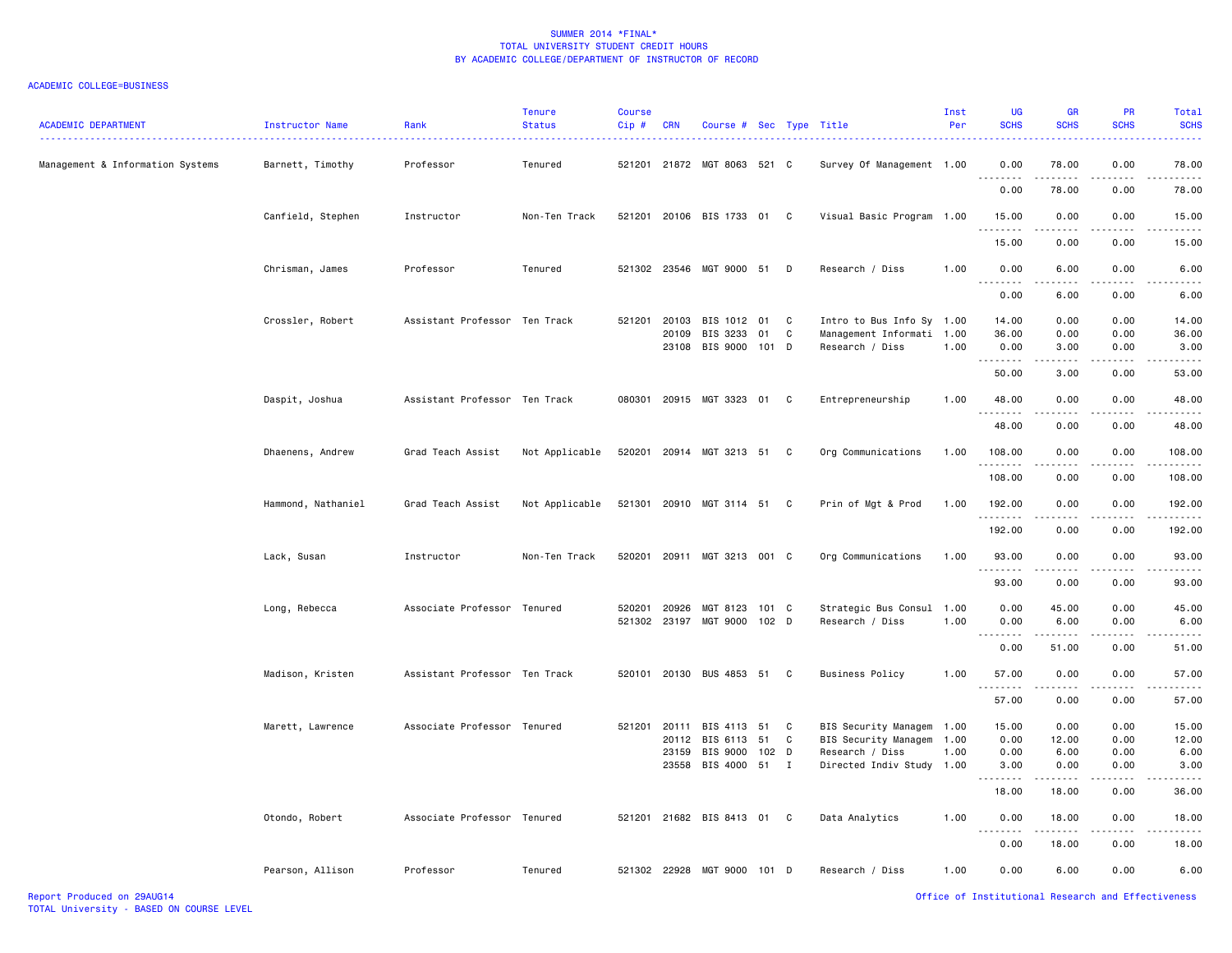| <b>ACADEMIC DEPARTMENT</b>            | Instructor Name     | Rank                          | <b>Tenure</b><br><b>Status</b> | <b>Course</b><br>$Cip$ # | <b>CRN</b>   | Course # Sec Type Title                             |       | .                                                      | Inst<br>Per  | <b>UG</b><br><b>SCHS</b>            | <b>GR</b><br><b>SCHS</b> | <b>PR</b><br><b>SCHS</b> | Total<br><b>SCHS</b>      |
|---------------------------------------|---------------------|-------------------------------|--------------------------------|--------------------------|--------------|-----------------------------------------------------|-------|--------------------------------------------------------|--------------|-------------------------------------|--------------------------|--------------------------|---------------------------|
| Management & Information Systems      | Pearson, Allison    | Professor                     | Tenured                        |                          | 521302 23181 | MGT 7000 102 I                                      |       | Directed Indiv Study 1.00                              |              | 0.00                                | 3.00<br>$- - - -$        | 0.00                     | 3.00                      |
|                                       |                     |                               |                                |                          |              |                                                     |       |                                                        |              | 0.00                                | 9.00                     | 0.00                     | 9.00                      |
|                                       | Penney, Christopher | Assistant Professor Ten Track |                                |                          |              | 520101 20129 BUS 4853 01 C                          |       | <b>Business Policy</b>                                 | 1.00         | 102.00<br>.                         | 0.00<br>.                | 0.00<br>.                | 102.00<br>$- - - - - - -$ |
|                                       |                     |                               |                                |                          |              |                                                     |       |                                                        |              | 102.00                              | 0.00                     | 0.00                     | 102.00                    |
|                                       | Randle, Vikki       | Associate Professor Tenured   |                                | 520201                   |              | 21276 MGT 3213 201 C                                |       | Org Communications                                     | 1.00         | 21.00<br><u>.</u>                   | 0.00<br>$\frac{1}{2}$    | 0.00<br>.                | 21.00<br>.                |
|                                       |                     |                               |                                |                          |              |                                                     |       |                                                        |              | 21.00                               | 0.00                     | 0.00                     | 21.00                     |
|                                       | Randolph, Robert    | Grad Teach Assist             | Not Applicable                 |                          |              | 521301 21680 MGT 3114 001 C                         |       | Prin of Mgt & Prod                                     | 1.00         | 60.00<br>.                          | 0.00<br>$\frac{1}{2}$    | 0.00                     | 60.00                     |
|                                       |                     |                               |                                |                          |              |                                                     |       |                                                        |              | 60.00                               | 0.00                     | 0.00                     | 60.00                     |
|                                       | Shin, Seungjae      | Associate Professor Tenured   |                                |                          |              | 521201 21180 BIS 3233 201 C<br>21880 BIS 4113 201 C |       | Management Informati 1.00<br>BIS Security Managem 1.00 |              | 24.00<br>9.00<br><u>.</u>           | 0.00<br>0.00<br>.        | 0.00<br>0.00<br>.        | 24.00<br>9.00<br>.        |
|                                       |                     |                               |                                |                          |              |                                                     |       |                                                        |              | 33.00                               | 0.00                     | 0.00                     | 33.00                     |
|                                       | Spencer, Barbara    | Professor                     | Tenured                        | 520201                   |              | 21446 MGT 8123 501 C                                |       | Strategic Bus Consul 1.00                              |              | 0.00<br>.                           | 51.00<br>.               | 0.00<br>.                | 51.00                     |
|                                       |                     |                               |                                |                          |              |                                                     |       |                                                        |              | 0.00                                | 51.00                    | 0.00                     | 51.00                     |
|                                       | Templeton, Gary     | Associate Professor Tenured   |                                | 521201                   |              | 20108 BIS 3233 001 C                                |       | Management Informati 1.00                              |              | 45.00                               | 0.00                     | 0.00                     | 45.00                     |
|                                       |                     |                               |                                |                          |              | 21312 BIS 8112 521 C                                |       | Mgt Info Tech & Sys                                    | 1.00         | 0.00<br>. <b>.</b>                  | 56.00<br>$- - - - -$     | 0.00<br>.                | 56.00<br>.                |
|                                       |                     |                               |                                |                          |              |                                                     |       |                                                        |              | 45.00                               | 56.00                    | 0.00                     | 101.00                    |
|                                       | Templeton, Laura    | Assistant Professor Ten Track |                                | 521001<br>521302         | 21681        | MGT 3513 01 C<br>22762 MGT 7000                     | 101 I | Intro Human Res Mgt<br>Directed Indiv Study 1.00       | 1.00         | 123.00<br>0.00                      | 0.00<br>3.00             | 0.00<br>0.00             | 123.00<br>3.00            |
|                                       |                     |                               |                                |                          |              |                                                     |       |                                                        |              | .                                   |                          |                          |                           |
|                                       |                     |                               |                                |                          |              |                                                     |       |                                                        |              | 123.00                              | 3,00                     | 0.00                     | 126.00                    |
|                                       | Vardaman, James     | Assistant Professor Ten Track |                                |                          | 521003 21444 | MGT 8111 521 C<br>21445 MGT 8112 521 C              |       | Human Resource Issue<br>Leadership Skills              | 1.00<br>1.00 | 0.00<br>0.00                        | 20.00<br>40.00           | 0.00<br>0.00             | 20.00<br>40.00            |
|                                       |                     |                               |                                |                          |              |                                                     |       |                                                        |              | $\sim$ $\sim$ $\sim$ $\sim$<br>0.00 | -----<br>60.00           | .<br>0.00                | 60.00                     |
|                                       |                     |                               |                                |                          |              |                                                     |       |                                                        |              |                                     |                          |                          |                           |
|                                       | White, Harold       | Instructor                    | Non-Ten Track                  | 520101                   |              | 21181 BUS 4853 201 C                                |       | <b>Business Policy</b>                                 | 1.00         | 24.00                               | 0.00<br>.                | 0.00<br>.                | 24.00<br>.                |
|                                       |                     |                               |                                |                          |              |                                                     |       |                                                        |              | 24.00                               | 0.00                     | 0.00                     | 24.00                     |
|                                       | Young, Carlton      | Associate Professor Tenured   |                                | 510701                   | 21266        | HCA 4443                                            | 201 E | Healthcare Internshi 1.00                              |              | 18.00                               | 0.00                     | 0.00                     | 18.00                     |
|                                       |                     |                               |                                |                          | 21883        | HCA 4013 201 C<br>520201 21277 MGT 3823 201 C       |       | Ethical Issues in He<br>Responsible Leadersh 1.00      | 1.00         | 33.00<br>30.00                      | 0.00<br>0.00             | 0.00<br>0.00             | 33.00<br>30.00            |
|                                       |                     |                               |                                |                          |              |                                                     |       |                                                        |              | .<br>81.00                          | .<br>0.00                | .<br>0.00                | 81.00                     |
| ------------------------------------- |                     |                               |                                |                          |              |                                                     |       |                                                        |              | ========                            | ========                 | ========                 | ==========                |
| Management & Information Systems      |                     |                               |                                |                          |              |                                                     |       |                                                        |              | 1070.00                             | 353.00                   | 0.00                     | 1423.00<br>==========     |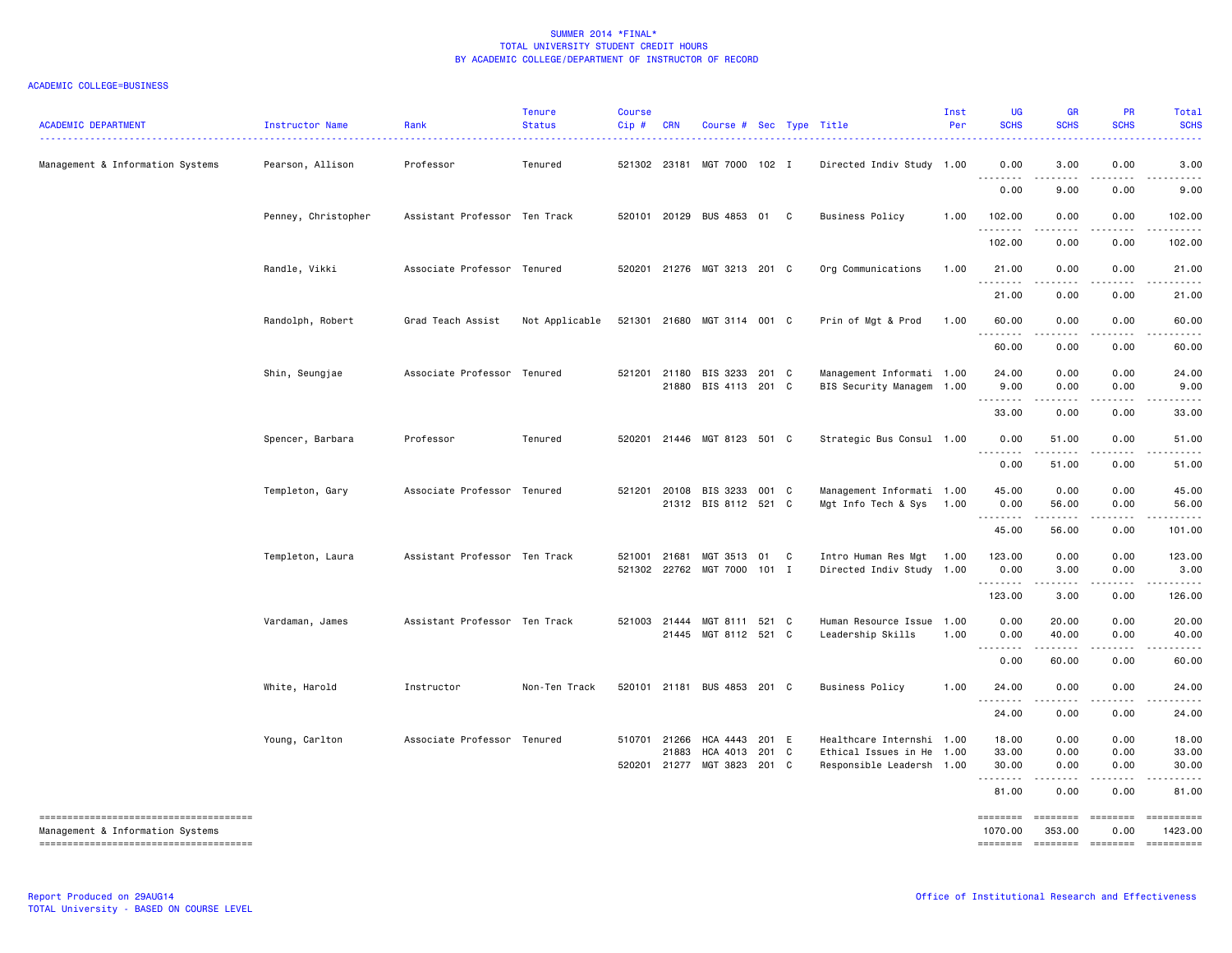| <b>ACADEMIC DEPARTMENT</b>                              | Instructor Name     | Rank                        | <b>Tenure</b><br><b>Status</b> | <b>Course</b><br>Cip# | <b>CRN</b>     | Course # Sec Type Title    |       |   |                                       | Inst<br>Per  | UG<br><b>SCHS</b>                                                                                                                                                                    | <b>GR</b><br><b>SCHS</b> | <b>PR</b><br><b>SCHS</b> | Total<br><b>SCHS</b>                                                                                                      |
|---------------------------------------------------------|---------------------|-----------------------------|--------------------------------|-----------------------|----------------|----------------------------|-------|---|---------------------------------------|--------------|--------------------------------------------------------------------------------------------------------------------------------------------------------------------------------------|--------------------------|--------------------------|---------------------------------------------------------------------------------------------------------------------------|
| Marketing, Quantitative Analysis & Bus Barnwell, Robert |                     | Grad Teach Assist           | Not Applicable                 | 521401 21675          |                | MKT 4413                   | 51    | C | Consumer Behavior                     | 1.00         | 75.00<br>.                                                                                                                                                                           | 0.00                     | 0.00                     | 75.00<br>.                                                                                                                |
|                                                         |                     |                             |                                |                       |                |                            |       |   |                                       |              | 75.00                                                                                                                                                                                | 0.00                     | 0.00                     | 75.00                                                                                                                     |
|                                                         | Bryant, James       | Lecturer                    | Non-Ten Track                  | 220199                |                | 21313 BL 8112              | 511 C |   | Law Ethics Disp Res                   | 1.00         | 0.00<br>.                                                                                                                                                                            | 56.00<br>د د د د د       | 0.00                     | 56.00<br>.                                                                                                                |
|                                                         |                     |                             |                                |                       |                |                            |       |   |                                       |              | 0.00                                                                                                                                                                                 | 56.00                    | 0.00                     | 56.00                                                                                                                     |
|                                                         | Collier, Joel       | Associate Professor Tenured |                                | 521401                | 20942          | MKT 8153                   | 01    | C | Strategic Marketing                   | 1.00         | 0.00                                                                                                                                                                                 | 42.00                    | 0.00                     | 42.00                                                                                                                     |
|                                                         |                     |                             |                                |                       | 21449          | MKT 8153                   | 511 C |   | Strategic Marketing                   | 1.00         | 0.00                                                                                                                                                                                 | 54.00                    | 0.00                     | 54.00                                                                                                                     |
|                                                         |                     |                             |                                |                       | 22719          | MKT 9000 102 D             |       |   | Research / Diss                       | 1.00         | 0.00<br><b>.</b>                                                                                                                                                                     | 9.00                     | 0.00                     | 9.00                                                                                                                      |
|                                                         |                     |                             |                                |                       |                |                            |       |   |                                       |              | 0.00                                                                                                                                                                                 | .<br>105.00              | .<br>0.00                | .<br>105.00                                                                                                               |
|                                                         | Cook, Cecelia       | Instructor                  | Non-Ten Track                  | 220199                | 21676          | BL 2413                    | 01    | C | Legal Envt Bus                        | 1.00         | 42.00                                                                                                                                                                                | 0.00                     | 0.00                     | 42.00                                                                                                                     |
|                                                         |                     |                             |                                |                       |                | 21677 BL 3223              | 01    | C | Law Of Comm Trans                     | 1.00         | 21.00                                                                                                                                                                                | 0.00                     | 0.00                     | 21.00                                                                                                                     |
|                                                         |                     |                             |                                |                       |                |                            |       |   |                                       |              | .<br>63.00                                                                                                                                                                           | 0.00                     | 0.00                     | .<br>63.00                                                                                                                |
|                                                         | Goree, Michael      | Instructor                  | Non-Ten Track                  | 521401                | 20931          | MKT 3213 51                |       | C | Retailing                             | 1.00         | 117.00                                                                                                                                                                               | 0.00                     | 0.00                     | 117.00                                                                                                                    |
|                                                         |                     |                             |                                | 521499                | 20939          | MKT 4613 51                |       | C | Services Marketing                    | 1.00         | 66.00                                                                                                                                                                                | 0.00                     | 0.00                     | 66.00                                                                                                                     |
|                                                         |                     |                             |                                |                       |                |                            |       |   |                                       |              | .                                                                                                                                                                                    |                          | $\sim$ $\sim$ $\sim$     | .                                                                                                                         |
|                                                         |                     |                             |                                |                       |                |                            |       |   |                                       |              | 183.00                                                                                                                                                                               | 0.00                     | 0.00                     | 183.00                                                                                                                    |
|                                                         | Graham, Kenneth     | Grad Teach Assist           | Not Applicable                 | 521401                | 20938          | MKT 4533                   | 01    | C | Marketing Research                    | 1.00         | 63.00                                                                                                                                                                                | 0.00                     | 0.00                     | 63.00                                                                                                                     |
|                                                         |                     |                             |                                |                       | 20940          | MKT 4813 01                |       | C | Marketing-Mgt                         | 1.00         | 39.00                                                                                                                                                                                | 0.00                     | 0.00                     | 39.00                                                                                                                     |
|                                                         |                     |                             |                                |                       |                |                            |       |   |                                       |              | .<br>102.00                                                                                                                                                                          | .<br>0.00                | الأنابات<br>0.00         | .<br>102.00                                                                                                               |
|                                                         | Hill, William       | Associate Professor         | Tenured                        | 521401                | 22873          | MKT 4113 202 C             |       |   | Personal Selling                      | 1.00         | 9.00                                                                                                                                                                                 | 0.00                     | 0.00                     | 9.00                                                                                                                      |
|                                                         |                     |                             |                                |                       | 23485          | MKT 3013 202 C             |       |   | Principles Of Mkt                     | 1.00         | 3.00                                                                                                                                                                                 | 0.00                     | 0.00                     | 3.00                                                                                                                      |
|                                                         |                     |                             |                                |                       |                |                            |       |   |                                       |              | .                                                                                                                                                                                    |                          |                          | $\frac{1}{2} \left( \frac{1}{2} \right) \left( \frac{1}{2} \right) \left( \frac{1}{2} \right) \left( \frac{1}{2} \right)$ |
|                                                         |                     |                             |                                |                       |                |                            |       |   |                                       |              | 12.00                                                                                                                                                                                | 0.00                     | 0.00                     | 12.00                                                                                                                     |
|                                                         | Krallman, Alexandra | Grad Teach Assist           | Not Applicable                 | 521401 20929          |                | MKT 3013 51 C              |       |   | Principles Of Mkt                     | 1.00         | 57.00                                                                                                                                                                                | 0.00                     | 0.00                     | 57.00                                                                                                                     |
|                                                         |                     |                             |                                |                       |                |                            |       |   |                                       |              | .<br>57.00                                                                                                                                                                           | 0.00                     | 0.00                     | 57.00                                                                                                                     |
|                                                         |                     |                             |                                |                       |                |                            |       |   |                                       |              |                                                                                                                                                                                      |                          |                          |                                                                                                                           |
|                                                         | Lam, Wai-Cheong     | Instructor                  | Non-Ten Track                  |                       |                | 521302 20121 BQA 2113      | 01    | C | Bus Stat Methods I                    | 1.00         | 66.00<br>.                                                                                                                                                                           | 0.00                     | 0.00                     | 66.00                                                                                                                     |
|                                                         |                     |                             |                                |                       |                |                            |       |   |                                       |              | 66.00                                                                                                                                                                                | 0.00                     | 0.00                     | 66.00                                                                                                                     |
|                                                         | Lueg, Nicole        | Professor                   | Tenured                        | 521401                | 22930          | MKT 9000 104 D             |       |   | Research / Diss                       | 1.00         | 0.00<br>$\sim$ $\sim$ $\sim$<br>$\frac{1}{2} \left( \frac{1}{2} \right) \left( \frac{1}{2} \right) \left( \frac{1}{2} \right) \left( \frac{1}{2} \right) \left( \frac{1}{2} \right)$ | 1.00<br>.                | 0.00                     | 1.00<br>$\omega_{\rm c} = \omega_{\rm c} = \omega_{\rm c}$                                                                |
|                                                         |                     |                             |                                |                       |                |                            |       |   |                                       |              | 0.00                                                                                                                                                                                 | 1.00                     | 0.00                     | 1.00                                                                                                                      |
|                                                         | Moore, Melissa      | Professor                   | Tenured                        | 521401 20927          |                | MKT 3013                   | 01    | C | Principles Of Mkt                     | 1.00         | 36.00                                                                                                                                                                                | 0.00                     | 0.00                     | 36.00                                                                                                                     |
|                                                         |                     |                             |                                |                       | 20928          | MKT 3013 02                |       | C | Principles Of Mkt                     | 1.00         | 108.00                                                                                                                                                                               | 0.00                     | 0.00                     | 108.00                                                                                                                    |
|                                                         |                     |                             |                                |                       |                |                            |       |   |                                       |              | .<br>144.00                                                                                                                                                                          | .<br>0.00                | .<br>0.00                | .<br>144.00                                                                                                               |
|                                                         |                     |                             |                                |                       |                |                            |       |   |                                       |              |                                                                                                                                                                                      |                          |                          |                                                                                                                           |
|                                                         | Moore, Robert       | Professor                   | Tenured                        | 521401 20936          |                | MKT 4213 01                |       | C | Internet Marketing                    | 1.00         | 60.00                                                                                                                                                                                | 0.00                     | 0.00                     | 60.00                                                                                                                     |
|                                                         |                     |                             |                                |                       | 20941          | MKT 6213                   | 01    | C | Internet Marketing                    | 1.00<br>1.00 | 0.00<br>0.00                                                                                                                                                                         | 9.00<br>33.00            | 0.00<br>0.00             | 9.00<br>33.00                                                                                                             |
|                                                         |                     |                             |                                |                       | 21448<br>22718 | MKT 6213 511 C<br>MKT 9000 | 101   | D | Internet Marketing<br>Research / Diss | 1.00         | 0.00                                                                                                                                                                                 | 6.00                     | 0.00                     | 6.00                                                                                                                      |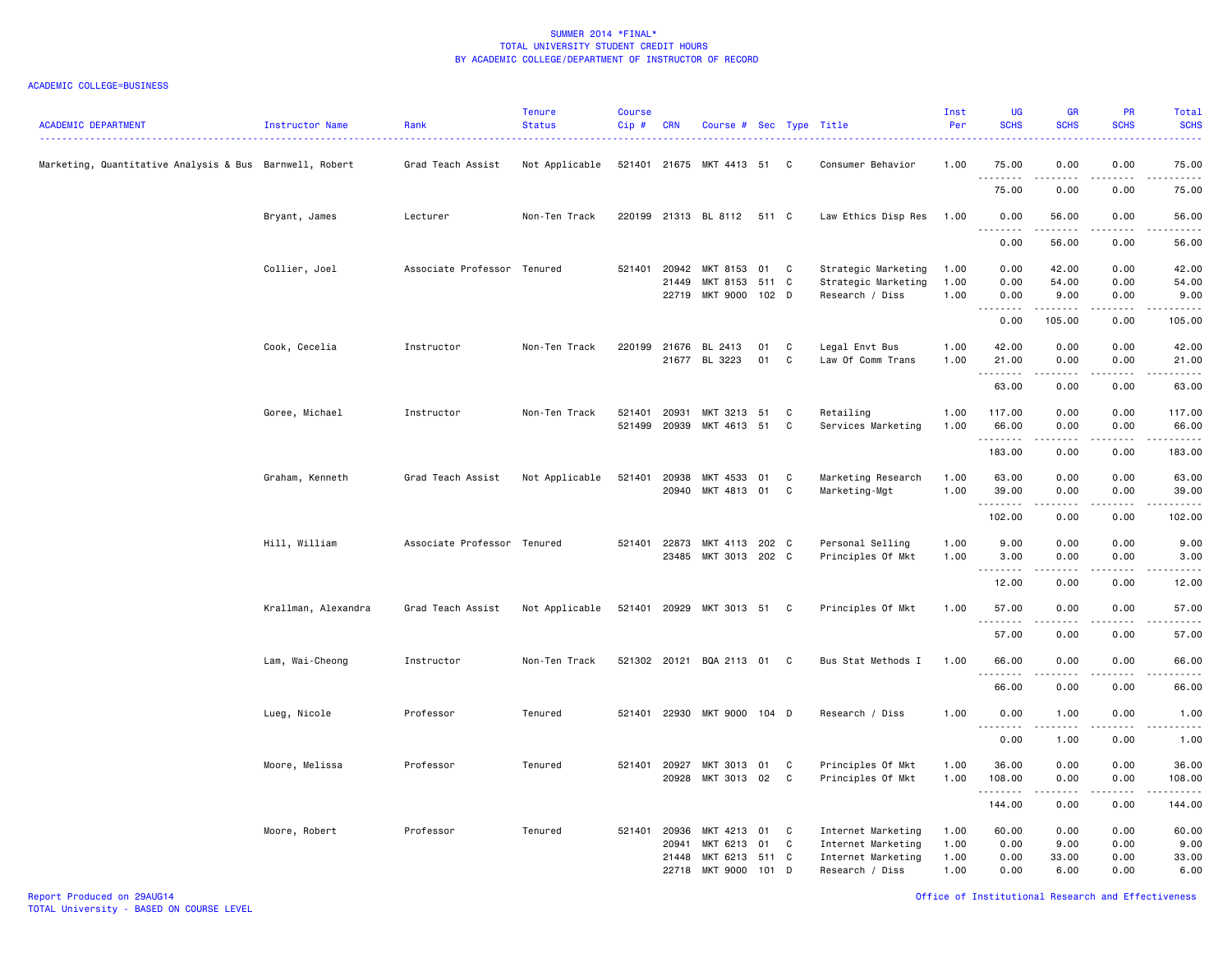| <b>ACADEMIC DEPARTMENT</b>                          | Instructor Name | Rank                        | <b>Tenure</b><br><b>Status</b> | <b>Course</b><br>Cip#        | <b>CRN</b>                                | Course # Sec                                                                                             |                                |         | Type Title                                                                                                                                                                      | Inst<br>Per  | <b>UG</b><br><b>SCHS</b>                                                                                                                                                                                                                                                                                                                                                                                                                                                                        | <b>GR</b><br><b>SCHS</b>                                    | <b>PR</b><br><b>SCHS</b>                                  | Total<br><b>SCHS</b><br>.                                                   |
|-----------------------------------------------------|-----------------|-----------------------------|--------------------------------|------------------------------|-------------------------------------------|----------------------------------------------------------------------------------------------------------|--------------------------------|---------|---------------------------------------------------------------------------------------------------------------------------------------------------------------------------------|--------------|-------------------------------------------------------------------------------------------------------------------------------------------------------------------------------------------------------------------------------------------------------------------------------------------------------------------------------------------------------------------------------------------------------------------------------------------------------------------------------------------------|-------------------------------------------------------------|-----------------------------------------------------------|-----------------------------------------------------------------------------|
|                                                     |                 |                             |                                |                              |                                           |                                                                                                          |                                |         |                                                                                                                                                                                 |              | <u>.</u><br>60.00                                                                                                                                                                                                                                                                                                                                                                                                                                                                               | --------<br>48.00                                           | .<br>0.00                                                 | .<br>108.00                                                                 |
| Marketing, Quantitative Analysis & Bus Odom, Dustin |                 | Non-Faculty                 | Not Applicable                 |                              |                                           | 521401 21886 MKT 3013 201 C                                                                              |                                |         | Principles Of Mkt                                                                                                                                                               | 1.00         | 18.00                                                                                                                                                                                                                                                                                                                                                                                                                                                                                           | 0.00                                                        | 0.00                                                      | 18.00                                                                       |
|                                                     |                 |                             |                                |                              |                                           |                                                                                                          |                                |         |                                                                                                                                                                                 |              | $\begin{array}{cccccccccccccc} \multicolumn{2}{c}{} & \multicolumn{2}{c}{} & \multicolumn{2}{c}{} & \multicolumn{2}{c}{} & \multicolumn{2}{c}{} & \multicolumn{2}{c}{} & \multicolumn{2}{c}{} & \multicolumn{2}{c}{} & \multicolumn{2}{c}{} & \multicolumn{2}{c}{} & \multicolumn{2}{c}{} & \multicolumn{2}{c}{} & \multicolumn{2}{c}{} & \multicolumn{2}{c}{} & \multicolumn{2}{c}{} & \multicolumn{2}{c}{} & \multicolumn{2}{c}{} & \multicolumn{2}{c}{} & \multicolumn{2}{c}{} & \$<br>18.00 | 0.00                                                        | 0.00                                                      | 18.00                                                                       |
|                                                     | Pelletier, Mark | Grad Teach Assist           | Not Applicable                 |                              |                                           | 521401 21674 MKT 4113 51 C                                                                               |                                |         | Personal Selling                                                                                                                                                                | 1.00         | 45.00                                                                                                                                                                                                                                                                                                                                                                                                                                                                                           | 0.00                                                        | 0.00                                                      | 45.00                                                                       |
|                                                     |                 |                             |                                |                              |                                           |                                                                                                          |                                |         |                                                                                                                                                                                 |              | --------<br>45.00                                                                                                                                                                                                                                                                                                                                                                                                                                                                               | .<br>0.00                                                   | .<br>0.00                                                 | .<br>45.00                                                                  |
|                                                     | Rosenhan, Alvin | Lecturer                    | Non-Ten Track                  | 521302                       | 20123                                     | BQA 2113<br>20126 BQA 3123 51                                                                            | 51                             | C.<br>C | Bus Stat Methods I<br>Bus Stat Methods II                                                                                                                                       | 1.00<br>1.00 | 39.00<br>63.00                                                                                                                                                                                                                                                                                                                                                                                                                                                                                  | 0.00<br>0.00<br>.                                           | 0.00<br>0.00<br>.                                         | 39.00<br>63.00<br>.                                                         |
|                                                     |                 |                             |                                |                              |                                           |                                                                                                          |                                |         |                                                                                                                                                                                 |              | --------<br>102.00                                                                                                                                                                                                                                                                                                                                                                                                                                                                              | 0.00                                                        | 0.00                                                      | 102.00                                                                      |
|                                                     | Shanahan, Kevin | Associate Professor Tenured |                                | 521302 21314<br>521401 21673 | 21672<br>22720<br>22858<br>23187<br>23188 | BQA 8233<br>BQA 8233<br>MKT 4123<br><b>MKT 9000</b><br>MKT 7000 101 I<br>MKT 7000 01 I<br>MKT 7000 102 I | 501 C<br>01<br>51 C<br>$103$ D | C C     | Quant Analysis & Bus 1.00<br>Quant Analysis & Bus 1.00<br>Advertising<br>Research / Diss<br>Directed Indiv Study 1.00<br>Directed Indiv Study 1.00<br>Directed Indiv Study 1.00 | 1.00<br>1.00 | 0.00<br>0.00<br>60.00<br>0.00<br>0.00<br>0.00<br>0.00<br><u>.</u>                                                                                                                                                                                                                                                                                                                                                                                                                               | 66.00<br>15.00<br>0.00<br>6.00<br>1.00<br>3.00<br>3.00<br>. | 0.00<br>0.00<br>0.00<br>0.00<br>0.00<br>0.00<br>0.00<br>. | 66.00<br>15.00<br>60.00<br>6.00<br>1.00<br>3.00<br>3.00<br>.                |
|                                                     | Sullivan, J.    | Professor                   | Tenured                        | 521302                       |                                           | 20120 BQA 2113 001 C                                                                                     |                                |         | Bus Stat Methods I                                                                                                                                                              | 1.00         | 60.00<br>18.00                                                                                                                                                                                                                                                                                                                                                                                                                                                                                  | 94.00<br>0.00                                               | 0.00<br>0.00                                              | 154.00<br>18.00                                                             |
|                                                     |                 |                             |                                |                              |                                           |                                                                                                          |                                |         |                                                                                                                                                                                 |              | .<br>18.00                                                                                                                                                                                                                                                                                                                                                                                                                                                                                      | 0.00                                                        | 0.00                                                      | 18.00                                                                       |
|                                                     | Taylor, Ronald  | Professor                   | Tenured                        |                              |                                           | 521302 20124 BQA 3123                                                                                    | 001 C                          |         | Bus Stat Methods II                                                                                                                                                             | 1.00         | 72.00                                                                                                                                                                                                                                                                                                                                                                                                                                                                                           | 0.00                                                        | 0.00                                                      | 72.00                                                                       |
|                                                     |                 |                             |                                |                              |                                           |                                                                                                          |                                |         |                                                                                                                                                                                 |              | <u>.</u><br>72.00                                                                                                                                                                                                                                                                                                                                                                                                                                                                               | 0.00                                                        | 0.00                                                      | 72.00                                                                       |
| Marketing, Quantitative Analysis & Bus              |                 |                             |                                |                              |                                           |                                                                                                          |                                |         |                                                                                                                                                                                 |              | 1077.00                                                                                                                                                                                                                                                                                                                                                                                                                                                                                         | ========<br>304.00                                          | <b>EEEEEEE</b><br>0.00                                    | $=$ = = = = = = = = = =<br>1381.00<br>======== ======== ======== ========== |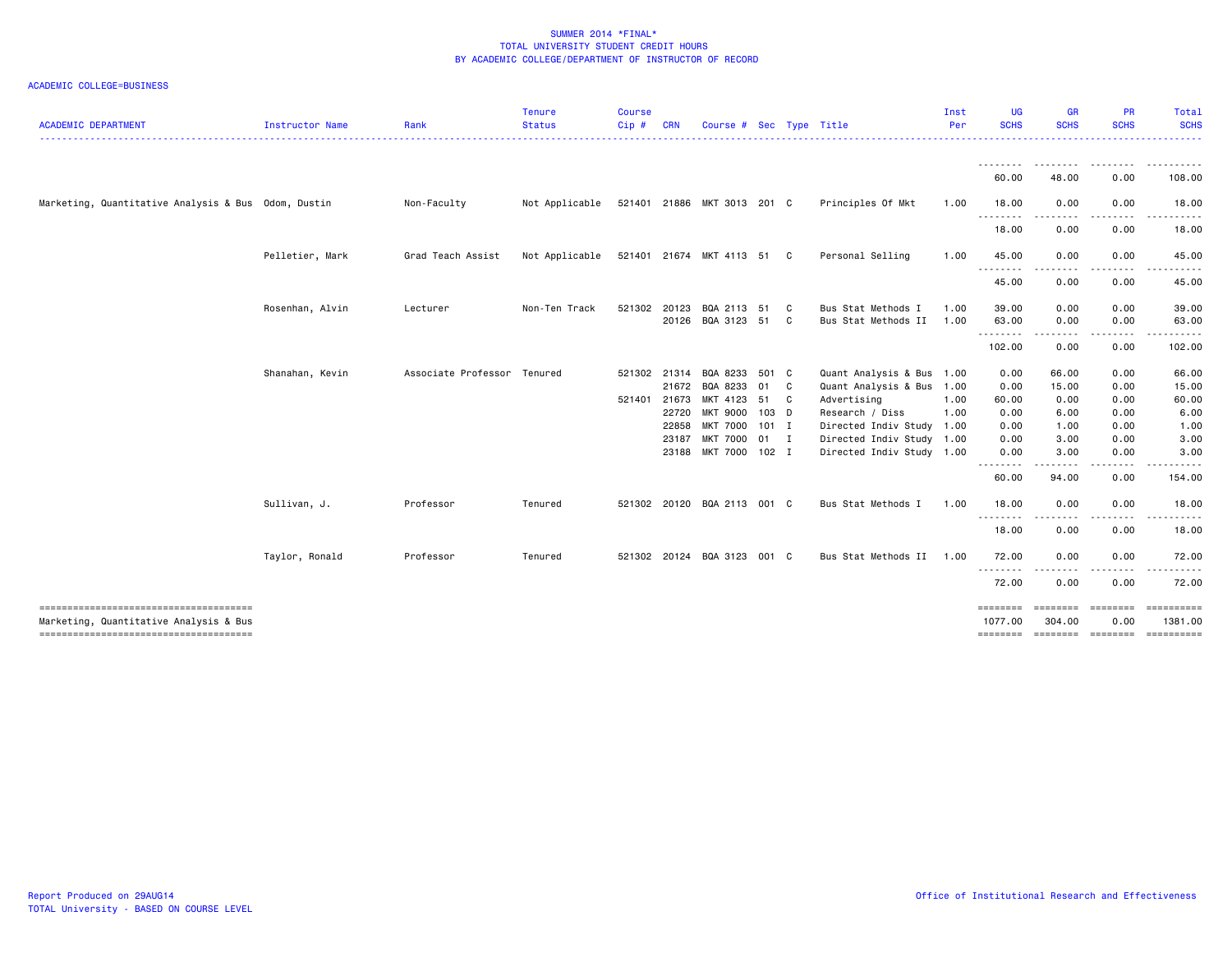| <b>ACADEMIC DEPARTMENT</b> | Instructor Name    | Rank                          | <b>Tenure</b><br><b>Status</b> | <b>Course</b><br>Cip# | <b>CRN</b>                     | Course # Sec Type Title                             |                |             | .                                                                      | Inst<br>Per          | UG<br><b>SCHS</b>           | <b>GR</b><br><b>SCHS</b>  | <b>PR</b><br><b>SCHS</b>  | Total<br><b>SCHS</b><br>$\omega = \omega / \omega$ |
|----------------------------|--------------------|-------------------------------|--------------------------------|-----------------------|--------------------------------|-----------------------------------------------------|----------------|-------------|------------------------------------------------------------------------|----------------------|-----------------------------|---------------------------|---------------------------|----------------------------------------------------|
| School of Accountancy      | Addy, Noel         | Associate Professor Tenured   |                                | 520301 20012          | 20016                          | ACC 2023<br>ACC 3033<br>520399 21302 ACC 8112 521 C | 02<br>01       | C<br>C.     | Prin Managerial Acct 1.00<br>Intermediate Acc II<br>Fin & Acc Rpt Anal | 1.00<br>1.00         | 24.00<br>105.00<br>0.00     | 0.00<br>0.00<br>56.00     | 0.00<br>0.00<br>0.00      | 24.00<br>105.00<br>56.00                           |
|                            |                    |                               |                                |                       |                                |                                                     |                |             |                                                                        |                      | .<br>129.00                 | .<br>56.00                | .<br>0.00                 | .<br>185.00                                        |
|                            | Carver, Brian      | Assistant Professor Ten Track |                                |                       | 520301 20011<br>20019<br>20024 | ACC 2023<br>ACC 4023<br>ACC 6023 01                 | 01<br>01       | C<br>C<br>C | Prin Managerial Acct 1.00<br>Advanced ACC<br>Advanced ACC              | 1.00<br>1.00         | 63.00<br>30.00<br>0.00<br>. | 0.00<br>0.00<br>24.00     | 0.00<br>0.00<br>0.00      | 63.00<br>30.00<br>24.00<br>.                       |
|                            |                    |                               |                                |                       |                                |                                                     |                |             |                                                                        |                      | 93.00                       | 24.00                     | 0.00                      | 117.00                                             |
|                            | Ennis, Kevin       | Associate Professor Tenured   |                                | 520301 21176          | 21887                          | ACC 4043<br>ACC 4013<br>521601 21177 ACC 4063 201 C | 201 C<br>201 C |             | Municipal & Govt Acc<br>Income Tax I<br>Income Tax II                  | 1.00<br>1.00<br>1.00 | 66.00<br>30.00<br>6.00<br>. | 0.00<br>0.00<br>0.00<br>. | 0.00<br>0.00<br>0.00<br>. | 66.00<br>30.00<br>6.00<br>.                        |
|                            |                    |                               |                                |                       |                                |                                                     |                |             |                                                                        |                      | 102.00                      | 0.00                      | 0.00                      | 102.00                                             |
|                            | Faello, Joseph     | Assistant Professor Ten Track |                                |                       |                                | 520301 21175 ACC 4023 201 C                         |                |             | Advanced ACC                                                           | 1.00                 | 57.00<br>.                  | 0.00<br>.                 | 0.00<br>.                 | 57.00<br>.                                         |
|                            |                    |                               |                                |                       |                                |                                                     |                |             |                                                                        |                      | 57.00                       | 0.00                      | 0.00                      | 57.00                                              |
|                            | Gardner, Virginia  | Non-Faculty                   | Not Applicable                 |                       |                                | 520301 21301 ACC 2203 501 C                         |                |             | Survey of Accounting 1.00                                              |                      | 42.00<br>.                  | 0.00<br>.                 | 0.00<br>.                 | 42.00<br>.                                         |
|                            |                    |                               |                                |                       |                                |                                                     |                |             |                                                                        |                      | 42.00                       | 0.00                      | 0.00                      | 42.00                                              |
|                            | Henderson, Belinda | Assistant Professor Ten Track |                                |                       |                                | 520301 20007 ACC 2013 01 C                          |                |             | Prin Financial Acct                                                    | 1.00                 | 75.00<br><u>.</u>           | 0.00<br>.                 | 0.00<br>.                 | 75.00<br>.                                         |
|                            |                    |                               |                                |                       |                                |                                                     |                |             |                                                                        |                      | 75.00                       | 0.00                      | 0.00                      | 75.00                                              |
|                            | Lehman, Mark       | Lecturer                      | Non-Ten Track                  | 520301                |                                | 20017 ACC 3053 51                                   |                | C           | Acct Systems II                                                        | 1.00                 | 78.00<br>.                  | 0.00                      | 0.00                      | 78.00                                              |
|                            |                    |                               |                                |                       |                                |                                                     |                |             |                                                                        |                      | 78.00                       | 0.00                      | 0.00                      | 78.00                                              |
|                            | McNair, Frances    | Professor                     | Tenured                        | 520301                | 20009<br>20025                 | ACC 2013<br>ACC 6063 51                             | 51             | C<br>C      | Prin Financial Acct<br>Income Tax II                                   | 1.00<br>1.00         | 72.00<br>0.00               | 0.00<br>51.00             | 0.00<br>0.00              | 72.00<br>51.00                                     |
|                            |                    |                               |                                |                       |                                |                                                     |                |             |                                                                        |                      | .<br>72.00                  | .<br>51.00                | 0.00                      | .<br>123.00                                        |
|                            | Pannell, Angela    | Instructor                    | Non-Ten Track                  | 520301 20006          |                                | ACC 2013 001 C                                      |                |             | Prin Financial Acct 1.00                                               |                      | 123.00                      | 0.00                      | 0.00                      | 123.00                                             |
|                            |                    |                               |                                |                       |                                | 20013 ACC 2023 51                                   |                | C.          | Prin Managerial Acct 1.00                                              |                      | 90.00<br>.                  | 0.00<br>.                 | 0.00<br>.                 | 90.00<br>$- - - - -$                               |
|                            |                    |                               |                                |                       |                                |                                                     |                |             |                                                                        |                      | 213.00                      | 0.00                      | 0.00                      | 213.00                                             |
|                            | Rigsby, John       | Associate Professor Tenured   |                                | 520301 20028          |                                | ACC 8033<br>21895 ACC 2013 52                       | 51             | -S<br>C     | Business Assurance<br>Prin Financial Acct                              | 1.00<br>1.00         | 0.00<br>39.00               | 81.00<br>0.00             | 0.00<br>0.00              | 81.00<br>39.00                                     |
|                            |                    |                               |                                |                       |                                |                                                     |                |             |                                                                        |                      | <u>.</u><br>39.00           | .<br>81.00                | .<br>0.00                 | .<br>120.00                                        |
|                            | Sanders, Steve     | Lecturer                      | Non-Ten Track                  | 520301                |                                | 20020 ACC 4033 01                                   |                | C.          | Auditing                                                               | 1.00                 | 54.00                       | 0.00                      | 0.00                      | 54.00                                              |
|                            |                    |                               |                                |                       |                                |                                                     |                |             |                                                                        |                      | .<br>54.00                  | $\frac{1}{2}$<br>0.00     | .<br>0.00                 | $- - - -$<br>54.00                                 |
|                            | Trinkle, Bradley   | Assistant Professor Ten Track |                                | 520301                |                                | 20014 ACC 2023<br>20015 ACC 3013                    | 52<br>51       | C.<br>C     | Prin Managerial Acct 1.00<br>Cost Accounting                           | 1.00                 | 45.00<br>54.00              | 0.00<br>0.00              | 0.00<br>0.00              | 45.00<br>54.00                                     |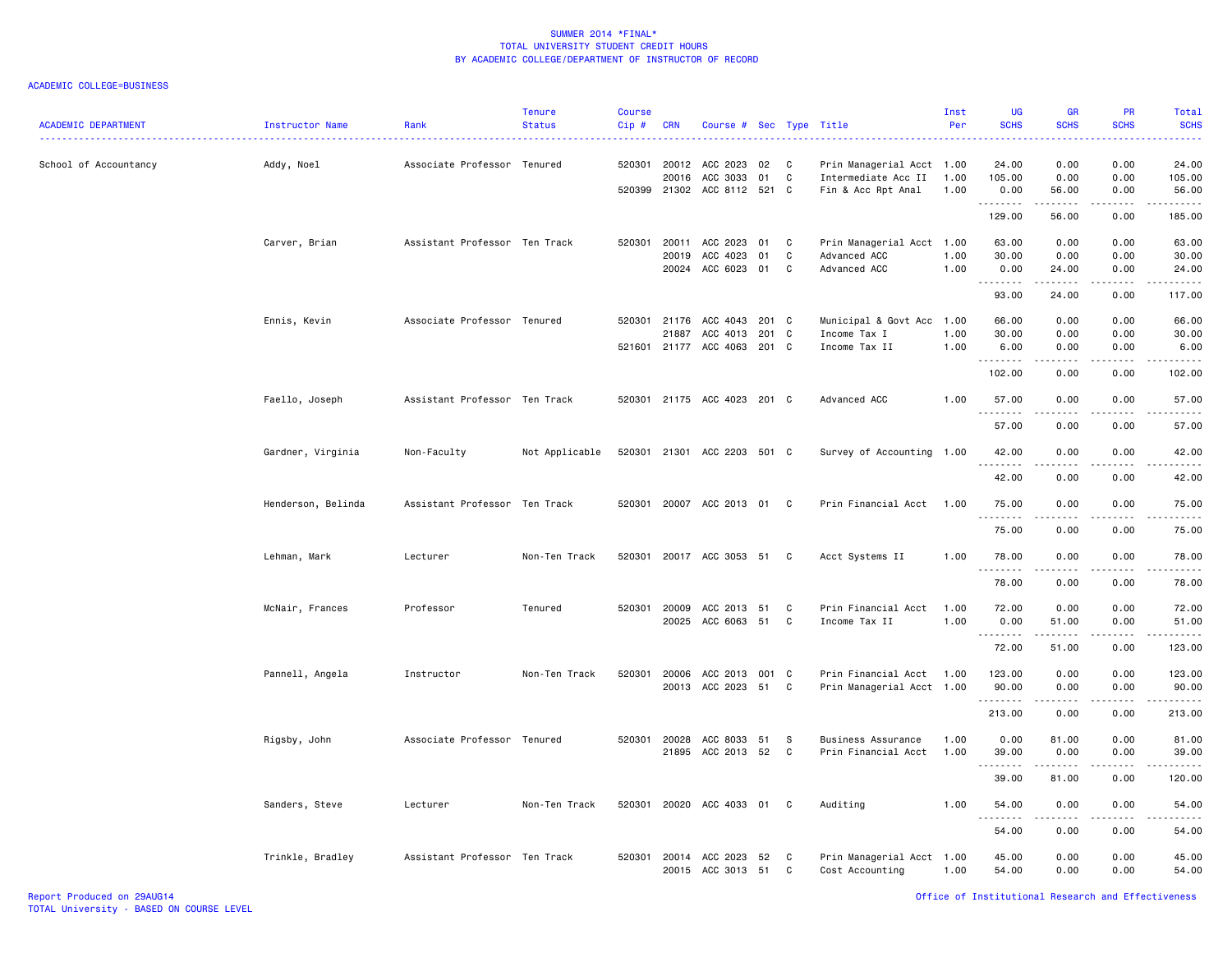## ACADEMIC COLLEGE=BUSINESS

| <b>ACADEMIC DEPARTMENT</b> | Instructor Name | Rank                          | <b>Tenure</b><br><b>Status</b> | Course<br>$Cip$ # | <b>CRN</b> | Course # Sec Type Title    |  |                    | Inst<br>Per | UG<br><b>SCHS</b> | <b>GR</b><br><b>SCHS</b> | <b>PR</b><br><b>SCHS</b> | Total<br><b>SCHS</b><br>------------------ |
|----------------------------|-----------------|-------------------------------|--------------------------------|-------------------|------------|----------------------------|--|--------------------|-------------|-------------------|--------------------------|--------------------------|--------------------------------------------|
|                            |                 |                               |                                |                   |            |                            |  |                    |             |                   |                          |                          |                                            |
|                            |                 |                               |                                |                   |            |                            |  |                    |             | 99.00             | 0.00                     | 0.00                     | 99.00                                      |
| School of Accountancy      | Usrey, Spencer  | Assistant Professor Ten Track |                                |                   |            | 520301 20018 ACC 4013 51 C |  | Income Tax I       | 1.00        | 42.00<br>-------- | 0.00                     | 0.00<br>-----            | 42.00                                      |
|                            |                 |                               |                                |                   |            |                            |  |                    |             | 42.00             | 0.00                     | 0.00                     | 42.00                                      |
|                            | Watson, Marcia  | Associate Professor Tenured   |                                | 520301            |            | 21650 ACC 3003 01 C        |  | Acct Systems I     | 1.00        | 33.00             | 0.00                     | 0.00                     | 33.00                                      |
|                            |                 |                               |                                |                   |            |                            |  |                    |             | --------<br>33.00 | 0.00                     | .<br>0.00                | .<br>33.00                                 |
|                            | Webb, Thomas    | Assistant Professor Ten Track |                                |                   |            | 520301 20027 ACC 8013 01 C |  | Sem-Fin Acc Theory | 1.00        | 0.00              | 69.00                    | 0.00                     | 69.00                                      |
|                            |                 |                               |                                |                   |            |                            |  |                    |             | --------<br>0.00  | 69.00                    | .<br>0.00                | ------<br>69.00                            |
|                            |                 |                               |                                |                   |            |                            |  |                    |             | ========          | ========                 | ========                 | ==========                                 |
| School of Accountancy      |                 |                               |                                |                   |            |                            |  |                    |             | 1128.00           | 281.00                   | 0.00                     | 1409.00<br>---------                       |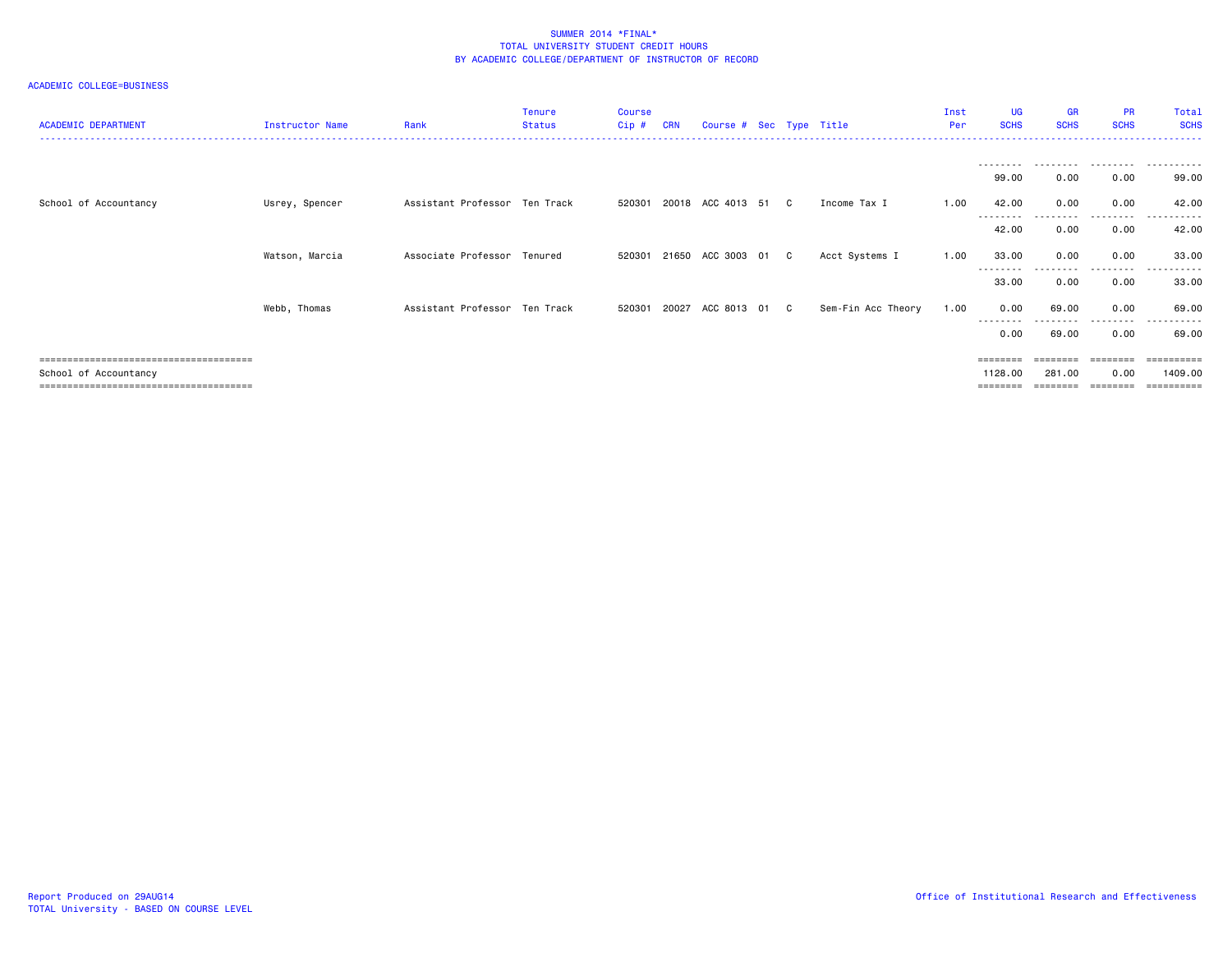| <b>ACADEMIC DEPARTMENT</b>          | Instructor Name   | Rank                              | <b>Tenure</b><br><b>Status</b> | <b>Course</b><br>Cip# | <b>CRN</b>     | Course # Sec Type Title     |         |              |                                             | Inst<br>Per | UG<br><b>SCHS</b>                                                                                                                                                                    | <b>GR</b><br><b>SCHS</b>                                                                                                                                     | <b>PR</b><br><b>SCHS</b>      | Total<br><b>SCHS</b><br>الواقات |
|-------------------------------------|-------------------|-----------------------------------|--------------------------------|-----------------------|----------------|-----------------------------|---------|--------------|---------------------------------------------|-------------|--------------------------------------------------------------------------------------------------------------------------------------------------------------------------------------|--------------------------------------------------------------------------------------------------------------------------------------------------------------|-------------------------------|---------------------------------|
| Counseling & Educational Psychology | Abernathy, Larry  | Research Assist Pro Non-Ten Track |                                | 130408<br>130499      | 20528<br>20539 | EPY 2513<br>EPY 4313 51     | 01      | C<br>C       | Human Growth & Devel 1.00<br>Measure & Eval | 1.00        | 30.00<br>51.00                                                                                                                                                                       | 0.00<br>0.00                                                                                                                                                 | 0.00<br>0.00                  | 30.00<br>51.00                  |
|                                     |                   |                                   |                                |                       |                |                             |         |              |                                             |             | .<br>81.00                                                                                                                                                                           | 0.00                                                                                                                                                         | 0.00                          | ه د د د د<br>81.00              |
|                                     |                   |                                   |                                |                       |                |                             |         |              |                                             |             |                                                                                                                                                                                      |                                                                                                                                                              |                               |                                 |
|                                     | Boyles, Caragh    | Non-Faculty                       | Not Applicable                 | 521001                |                | 20566 EXL 0190 102 E        |         |              | Experiential Learnin 1.00                   |             | 27.00<br>.                                                                                                                                                                           | 0.00<br>$\frac{1}{2} \left( \frac{1}{2} \right) \left( \frac{1}{2} \right) \left( \frac{1}{2} \right) \left( \frac{1}{2} \right) \left( \frac{1}{2} \right)$ | 0.00                          | 27.00<br>.                      |
|                                     |                   |                                   |                                |                       |                |                             |         |              |                                             |             | 27.00                                                                                                                                                                                | 0.00                                                                                                                                                         | 0.00                          | 27.00                           |
|                                     | Brown, Audri      | Lecturer                          | Non-Ten Track                  | 130499                | 20532          | EPY 3543 51                 |         | C            | Psych Of Adoles                             | 1.00        | 60.00                                                                                                                                                                                | 0.00                                                                                                                                                         | 0.00                          | 60.00                           |
|                                     |                   |                                   |                                |                       | 20535          | EPY 4053 01                 |         | C            | Psy&Ed Of Men Retard 1.00                   |             | 63.00                                                                                                                                                                                | 0.00                                                                                                                                                         | 0.00                          | 63.00                           |
|                                     |                   |                                   |                                |                       |                |                             |         |              |                                             |             | .<br>123.00                                                                                                                                                                          | 0.00                                                                                                                                                         | د د د د<br>0.00               | .<br>123.00                     |
|                                     | Dooley, Kathy     | Professor                         | Tenured                        | 131101 20261          |                | COE 8183 01 C               |         |              | Utilizing Art in Cou 1.00                   |             | 0.00                                                                                                                                                                                 | 18.00                                                                                                                                                        | 0.00                          | 18.00                           |
|                                     |                   |                                   |                                | 420601                | 23238          | COE 7000                    | 105 I   |              | Directed Indiv Study                        | 1.00        | 0.00                                                                                                                                                                                 | 6.00                                                                                                                                                         | 0.00                          | 6.00                            |
|                                     |                   |                                   |                                |                       | 23501          | COE 9000                    | 104 D   |              | Research / Diss                             | 1.00        | 0.00                                                                                                                                                                                 | 1.00                                                                                                                                                         | 0.00                          | 1.00                            |
|                                     |                   |                                   |                                | 420701                | 21832          | COE 6903                    | 01      | B            | Dev Coun/Men Health                         | 1.00        | 0.00                                                                                                                                                                                 | 12.00                                                                                                                                                        | 0.00                          | 12.00                           |
|                                     |                   |                                   |                                | 511501                | 20267          | COE 8783                    | 51      | $\mathtt{C}$ | Counsel Chem Dep Fam 1.00                   |             | 0.00                                                                                                                                                                                 | 21.00                                                                                                                                                        | 0.00                          | 21.00                           |
|                                     |                   |                                   |                                |                       | 21782          | COE 8773 001 C              |         |              | Counsel Chem Dep Cli 1.00                   |             | 0.00<br>$\frac{1}{2} \left( \frac{1}{2} \right) \left( \frac{1}{2} \right) \left( \frac{1}{2} \right) \left( \frac{1}{2} \right) \left( \frac{1}{2} \right)$<br>$\sim$ $\sim$ $\sim$ | 18.00<br>.                                                                                                                                                   | 0.00<br>$\omega$ and $\omega$ | 18.00<br>.                      |
|                                     |                   |                                   |                                |                       |                |                             |         |              |                                             |             | 0.00                                                                                                                                                                                 | 76.00                                                                                                                                                        | 0.00                          | 76.00                           |
|                                     | Formica, Peter    | Lecturer                          | Non-Ten Track                  | 512399                |                | 20243 COE 3313 01 C         |         |              | Rehabilitation Servs 1.00                   |             | 33.00<br>.                                                                                                                                                                           | 0.00<br>$- - - - -$                                                                                                                                          | 0.00<br>$- - - -$             | 33.00<br>.                      |
|                                     |                   |                                   |                                |                       |                |                             |         |              |                                             |             | 33.00                                                                                                                                                                                | 0.00                                                                                                                                                         | 0.00                          | 33.00                           |
|                                     | Gadke, Daniel     | Assistant Professor Ten Track     |                                | 130499                | 20536          | EPY 4073                    | 51      | C            | Pers Adj Ed Rel Set                         | 1.00        | 45.00                                                                                                                                                                                | 0.00                                                                                                                                                         | 0.00                          | 45.00                           |
|                                     |                   |                                   |                                | 420201                | 20547          | EPY 8263                    | 01      | C            | Psy Test Ed Rel Set                         | 1.00        | 0.00                                                                                                                                                                                 | 24.00                                                                                                                                                        | 0.00                          | 24.00                           |
|                                     |                   |                                   |                                |                       | 20551          | EPY 8890                    | 51      | E            | School PSY Practicu 1.00                    |             | 0.00                                                                                                                                                                                 | 15.00                                                                                                                                                        | 0.00                          | 15.00                           |
|                                     |                   |                                   |                                |                       | 421701 20552   | EPY 9443 01                 |         | C            | Single Subject Desig 1.00                   |             | 0.00<br>$\frac{1}{2} \left( \frac{1}{2} \right) \left( \frac{1}{2} \right) \left( \frac{1}{2} \right) \left( \frac{1}{2} \right) \left( \frac{1}{2} \right)$                         | 18.00<br>.                                                                                                                                                   | 0.00<br>.                     | 18.00<br>.                      |
|                                     |                   |                                   |                                |                       |                |                             |         |              |                                             |             | 45.00                                                                                                                                                                                | 57.00                                                                                                                                                        | 0.00                          | 102.00                          |
|                                     | Gainer, Donna     | Instructor                        | Non-Ten Track                  | 130101                | 20530          | EPY 3253 51                 |         | C            | Evaluating Learning                         | 1.00        | 33.00                                                                                                                                                                                | 0.00                                                                                                                                                         | 0.00                          | 33.00                           |
|                                     |                   |                                   |                                | 130499                | 23586          | EPY 4000                    | 51      | I            | Directed Indiv Study                        | 1.00        | 3.00                                                                                                                                                                                 | 0.00                                                                                                                                                         | 0.00                          | 3.00                            |
|                                     |                   |                                   |                                |                       |                |                             |         |              |                                             |             | -----                                                                                                                                                                                |                                                                                                                                                              |                               | .                               |
|                                     |                   |                                   |                                |                       |                |                             |         |              |                                             |             | 36.00                                                                                                                                                                                | 0.00                                                                                                                                                         | 0.00                          | 36.00                           |
|                                     | Goldberg, Rebecca | Assistant Professor Ten Track     |                                | 131101                | 20262          | COE 8203                    | 01      | C            | Place & Career Dev                          | 1.00        | 0.00                                                                                                                                                                                 | 12.00                                                                                                                                                        | 0.00                          | 12.00                           |
|                                     |                   |                                   |                                | 420601                | 22763          | COE 7000                    | 101 I   |              | Directed Indiv Study 1.00                   |             | 0.00                                                                                                                                                                                 | 3.00                                                                                                                                                         | 0.00                          | 3.00                            |
|                                     |                   |                                   |                                |                       | 22764          | COE 7000 102 I              |         |              | Directed Indiv Study 1.00                   |             | 0.00<br>.                                                                                                                                                                            | 3.00                                                                                                                                                         | 0.00                          | 3.00                            |
|                                     |                   |                                   |                                |                       |                |                             |         |              |                                             |             | 0.00                                                                                                                                                                                 | 18.00                                                                                                                                                        | 0.00                          | 18.00                           |
|                                     | Hall, Kimberly    | Associate Professor Tenured       |                                |                       | 131101 21209   | COE 8903                    | 201 C   |              | School Couns Service 1.00                   |             | 0.00                                                                                                                                                                                 | 12.00                                                                                                                                                        | 0.00                          | 12.00                           |
|                                     |                   |                                   |                                |                       | 21767          | COE 8730                    | 201     | E            | Internship                                  | 1.00        | 0.00                                                                                                                                                                                 | 6.00                                                                                                                                                         | 0.00                          | 6.00                            |
|                                     |                   |                                   |                                | 420101                | 21256          | EPY 6113                    | 201     | C            | Beh & Cog/Beh Inter                         | 1.00        | 0.00                                                                                                                                                                                 | 21.00                                                                                                                                                        | 0.00                          | 21.00                           |
|                                     |                   |                                   |                                | 420601                | 21199          | COE 8043                    | 201 C   |              | Group Tech & Proced                         | 1.00        | 0.00                                                                                                                                                                                 | 33.00                                                                                                                                                        | 0.00                          | 33.00                           |
|                                     |                   |                                   |                                |                       | 23235          | COE 7000                    | $104$ I |              | Directed Indiv Study                        | 1.00        | 0.00                                                                                                                                                                                 | 3.00                                                                                                                                                         | 0.00                          | 3.00                            |
|                                     |                   |                                   |                                |                       | 23313          | COE 9000                    | 102 D   |              | Research / Diss                             | 1.00        | 0.00                                                                                                                                                                                 | 1.00                                                                                                                                                         | 0.00                          | 1.00                            |
|                                     |                   |                                   |                                |                       |                |                             |         |              |                                             |             | .<br>$\sim$ $\sim$ $\sim$<br>0.00                                                                                                                                                    | <u>.</u><br>76.00                                                                                                                                            | .<br>0.00                     | .<br>76.00                      |
|                                     | Heiselt, April    | Associate Professor Tenured       |                                |                       |                | 130406 21781 HED 8143 001 S |         |              | U/Cc Seminar                                | 0.50        | 0.00                                                                                                                                                                                 | 18.00                                                                                                                                                        | 0.00                          | 18.00                           |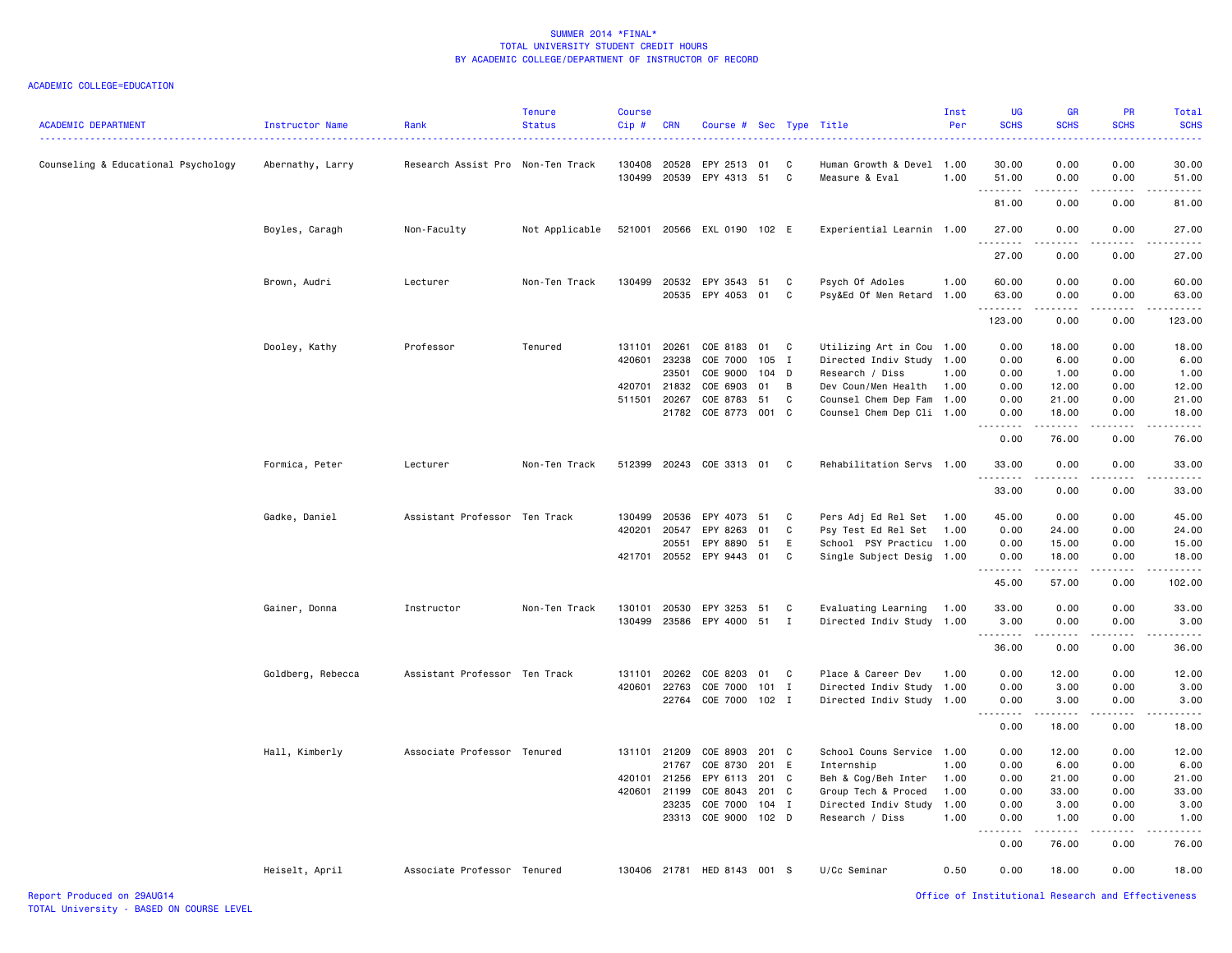| <b>ACADEMIC DEPARTMENT</b>          | Instructor Name   | Rank                          | <b>Tenure</b><br><b>Status</b> | <b>Course</b><br>$Cip \#$ | <b>CRN</b>   | Course # Sec Type Title     |         |              |                           | Inst<br>Per | <b>UG</b><br><b>SCHS</b>   | <b>GR</b><br><b>SCHS</b>                                                                                                                                                                 | <b>PR</b><br><b>SCHS</b> | Total<br><b>SCHS</b> |
|-------------------------------------|-------------------|-------------------------------|--------------------------------|---------------------------|--------------|-----------------------------|---------|--------------|---------------------------|-------------|----------------------------|------------------------------------------------------------------------------------------------------------------------------------------------------------------------------------------|--------------------------|----------------------|
|                                     |                   |                               |                                |                           |              |                             |         |              |                           |             | <b></b>                    | <b></b>                                                                                                                                                                                  | .                        | .<br>.               |
|                                     |                   |                               |                                |                           |              |                             |         |              |                           |             | 0.00                       | 18.00                                                                                                                                                                                    | 0.00                     | 18.00                |
| Counseling & Educational Psychology | Henington, Carlen | Associate Professor Tenured   |                                | 421701                    | 20537        | EPY 4123                    | 51      | C            | App of School Psycho 1.00 |             | 15.00                      | 0.00                                                                                                                                                                                     | 0.00                     | 15.00                |
|                                     |                   |                               |                                |                           | 20542        | EPY 6123                    | 51      | C            | App of School Psych 1.00  |             | 0.00                       | 21.00                                                                                                                                                                                    | 0.00                     | 21.00                |
|                                     |                   |                               |                                |                           | 20543        | EPY 6133                    | 01      | C            | Data-Based Decisions 1.00 |             | 0.00                       | 18.00                                                                                                                                                                                    | 0.00                     | 18.00                |
|                                     |                   |                               |                                |                           | 21780        | EPY 8113 001 C              |         |              | Systems & Theory          | 1.00        | 0.00                       | 18.00                                                                                                                                                                                    | 0.00                     | 18.00                |
|                                     |                   |                               |                                | 429999                    | 23133        | EPY 9000 101 D              |         |              | Research / Diss           | 1.00        | 0.00<br>.                  | 8.00<br>. <b>.</b> .                                                                                                                                                                     | 0.00<br>.                | 8.00<br>.            |
|                                     |                   |                               |                                |                           |              |                             |         |              |                           |             | 15.00                      | 65.00                                                                                                                                                                                    | 0.00                     | 80.00                |
|                                     | Jackson, Deborah  | Assistant Professor Ten Track |                                | 420601                    | 20244        | COE 4023                    | 01      | C            | Intro To Counseling 1.00  |             | 60.00                      | 0.00                                                                                                                                                                                     | 0.00                     | 60.00                |
|                                     |                   |                               |                                |                           | 23096        | COE 8990 51                 |         | C            | Special Topic In COE 1.00 |             | 0.00<br>.                  | 42.00<br><u>.</u>                                                                                                                                                                        | 0.00<br>.                | 42.00<br><u>.</u>    |
|                                     |                   |                               |                                |                           |              |                             |         |              |                           |             | 60.00                      | 42.00                                                                                                                                                                                    | 0.00                     | 102.00               |
|                                     | Justice, Cheryl   | Assistant Professor Ten Track |                                | 420601                    | 20251        | COE 8043                    | 001 C   |              | Group Tech & Proced       | 1.00        | 0.00                       | 18.00                                                                                                                                                                                    | 0.00                     | 18.00                |
|                                     |                   |                               |                                |                           | 20252        | COE 8043 01                 |         | C            | Group Tech & Proced       | 1.00        | 0.00                       | 30.00                                                                                                                                                                                    | 0.00                     | 30.00                |
|                                     |                   |                               |                                |                           | 20253        | COE 8043                    | 02      | C            | Group Tech & Proced       | 1.00        | 0.00                       | 18.00                                                                                                                                                                                    | 0.00                     | 18.00                |
|                                     |                   |                               |                                |                           | 20254        | COE 8043 51                 |         | C            | Group Tech & Proced       | 1.00        | 0.00                       | 27.00                                                                                                                                                                                    | 0.00                     | 27.00                |
|                                     |                   |                               |                                |                           |              |                             |         |              |                           |             | 0.00                       | 93.00                                                                                                                                                                                    | 0.00                     | 93.00                |
|                                     | LeJeune, Bonnie   | Non-Faculty                   | Not Applicable                 |                           |              | 131101 21336 COE 6313 501 C |         |              | Resources Visual Imp 1.00 |             | 0.00                       | 27.00                                                                                                                                                                                    | 0.00                     | 27.00                |
|                                     |                   |                               |                                |                           |              | 420601 21337 COE 8293 501 E |         |              | Supervised Project        | 1.00        | 0.00<br>.<br>$\sim$ $\sim$ | 24.00<br>.                                                                                                                                                                               | 0.00<br>.                | 24.00<br>.           |
|                                     |                   |                               |                                |                           |              |                             |         |              |                           |             | 0.00                       | 51.00                                                                                                                                                                                    | 0.00                     | 51.00                |
|                                     | Looby, Eugenie    | Professor                     | Tenured                        |                           | 190703 20263 | COE 8303 01                 |         | $\mathbf{C}$ | Family Couns Theory       | 1.00        | 0.00                       | 21.00                                                                                                                                                                                    | 0.00                     | 21.00                |
|                                     |                   |                               |                                | 420601                    | 20250        | COE 8023                    | 01      | C            | Counseling Theory         | 1.00        | 0.00                       | 18.00                                                                                                                                                                                    | 0.00                     | 18.00                |
|                                     |                   |                               |                                |                           | 23547        | COE 9000 105                |         | D            | Research / Diss           | 1.00        | 0.00                       | 6.00                                                                                                                                                                                     | 0.00                     | 6.00                 |
|                                     |                   |                               |                                | 421601 20258              |              | COE 8073                    | 01      | C            | Cultural Found/Couns 1.00 |             | 0.00                       | 21.00                                                                                                                                                                                    | 0.00                     | 21.00                |
|                                     |                   |                               |                                |                           | 22088        | COE 4990                    | 001     | C            | Special Topic In COE 1.00 |             | 9.00                       | 0.00                                                                                                                                                                                     | 0.00                     | 9.00                 |
|                                     |                   |                               |                                |                           | 22089        | COE 6990                    | 001     | C            | Special Topic In COE 1.00 |             | 0.00                       | 6.00                                                                                                                                                                                     | 0.00                     | 6.00                 |
|                                     |                   |                               |                                |                           | 22551        | COE 4990                    | 01      | C            | Special Topic In COE 1.00 |             | 6.00                       | 0.00                                                                                                                                                                                     | 0.00                     | 6.00                 |
|                                     |                   |                               |                                |                           |              | 22552 COE 6990              | 01      | C            | Special Topic In COE 1.00 |             | 0.00<br>والمالمات          | 18.00<br>$\frac{1}{2} \left( \frac{1}{2} \right) \left( \frac{1}{2} \right) \left( \frac{1}{2} \right) \left( \frac{1}{2} \right) \left( \frac{1}{2} \right) \left( \frac{1}{2} \right)$ | 0.00                     | 18.00                |
|                                     |                   |                               |                                |                           |              |                             |         |              |                           |             | 15.00                      | 90.00                                                                                                                                                                                    | 0.00                     | 105.00               |
|                                     | Maynard, Scott    | Non-Faculty                   | Not Applicable                 | 521001                    | 20270        | CP 2103                     | 101 E   |              | First Work Sem            | 1.00        | 231.00                     | 0.00                                                                                                                                                                                     | 0.00                     | 231.00               |
|                                     |                   |                               |                                |                           | 20271        | CP 2103                     | $H01$ E |              | First Work Sem - Hon 1.00 |             | 33.00                      | 0.00                                                                                                                                                                                     | 0.00                     | 33.00                |
|                                     |                   |                               |                                |                           | 20272        | CP 2203                     | 101 E   |              | Second Work Sem           | 1.00        | 267.00                     | 0.00                                                                                                                                                                                     | 0.00                     | 267.00               |
|                                     |                   |                               |                                |                           | 20273        | CP 2203                     | H01 E   |              | Second Work Sem - Ho 1.00 |             | 24.00                      | 0.00                                                                                                                                                                                     | 0.00                     | 24.00                |
|                                     |                   |                               |                                |                           | 20274        | CP 3303                     | 101 E   |              | Third Work Sem            | 1.00        | 201.00                     | 0.00                                                                                                                                                                                     | 0.00                     | 201.00               |
|                                     |                   |                               |                                |                           | 20275        | CP 3303                     | H01 E   |              | Third Work Sem - Hon 1.00 |             | 51.00                      | 0.00                                                                                                                                                                                     | 0.00                     | 51.00                |
|                                     |                   |                               |                                |                           | 20276        | CP 3403                     | 101 E   |              | Fourth Work Sem           | 1.00        | 45.00                      | 0.00                                                                                                                                                                                     | 0.00                     | 45.00                |
|                                     |                   |                               |                                |                           | 20277        | CP 3403                     | H01 E   |              | Fourth Work Sem - Ho 1.00 |             | 12.00                      | 0.00                                                                                                                                                                                     | 0.00                     | 12.00                |
|                                     |                   |                               |                                |                           | 20278        | CP 4503                     | 101 E   |              | Fifth Work Sem            | 1.00        | 36.00                      | 0.00                                                                                                                                                                                     | 0.00                     | 36.00                |
|                                     |                   |                               |                                |                           | 20279        | CP 4603                     | 101 E   |              | Sixth Work Sem            | 1.00        | 6.00                       | 0.00                                                                                                                                                                                     | 0.00                     | 6.00                 |
|                                     |                   |                               |                                |                           | 20281        | CP 4803                     | 101 E   |              | Eighth Work Sem           | 1.00        | 3.00                       | 0.00                                                                                                                                                                                     | 0.00                     | 3.00                 |
|                                     |                   |                               |                                |                           | 20282        | CP 8013                     | 101 E   |              | First Work Sem            | 1.00        | 0.00                       | 15.00                                                                                                                                                                                    | 0.00                     | 15.00                |
|                                     |                   |                               |                                |                           | 20565        | EXL 0190                    | 101 E   |              | Experiential Learnin      | 1.00        | 36.00                      | 0.00                                                                                                                                                                                     | 0.00                     | 36.00                |
|                                     |                   |                               |                                |                           | 20568        | EXL 0190                    | H01     | E            | Honors Experiential       | 1.00        | 24.00                      | 0.00                                                                                                                                                                                     | 0.00                     | 24.00                |
|                                     |                   |                               |                                |                           |              | 20574 EXL 3100 101 E        |         |              | CCPP Internship I         | 1.00        | 87.00                      | 0.00                                                                                                                                                                                     | 0.00                     | 87.00                |
|                                     |                   |                               |                                |                           |              | 20575 EXL 3200              | 101     | E            | CCPP Internship I         | 1.00        | 6.00                       | 0.00                                                                                                                                                                                     | 0.00                     | 6.00                 |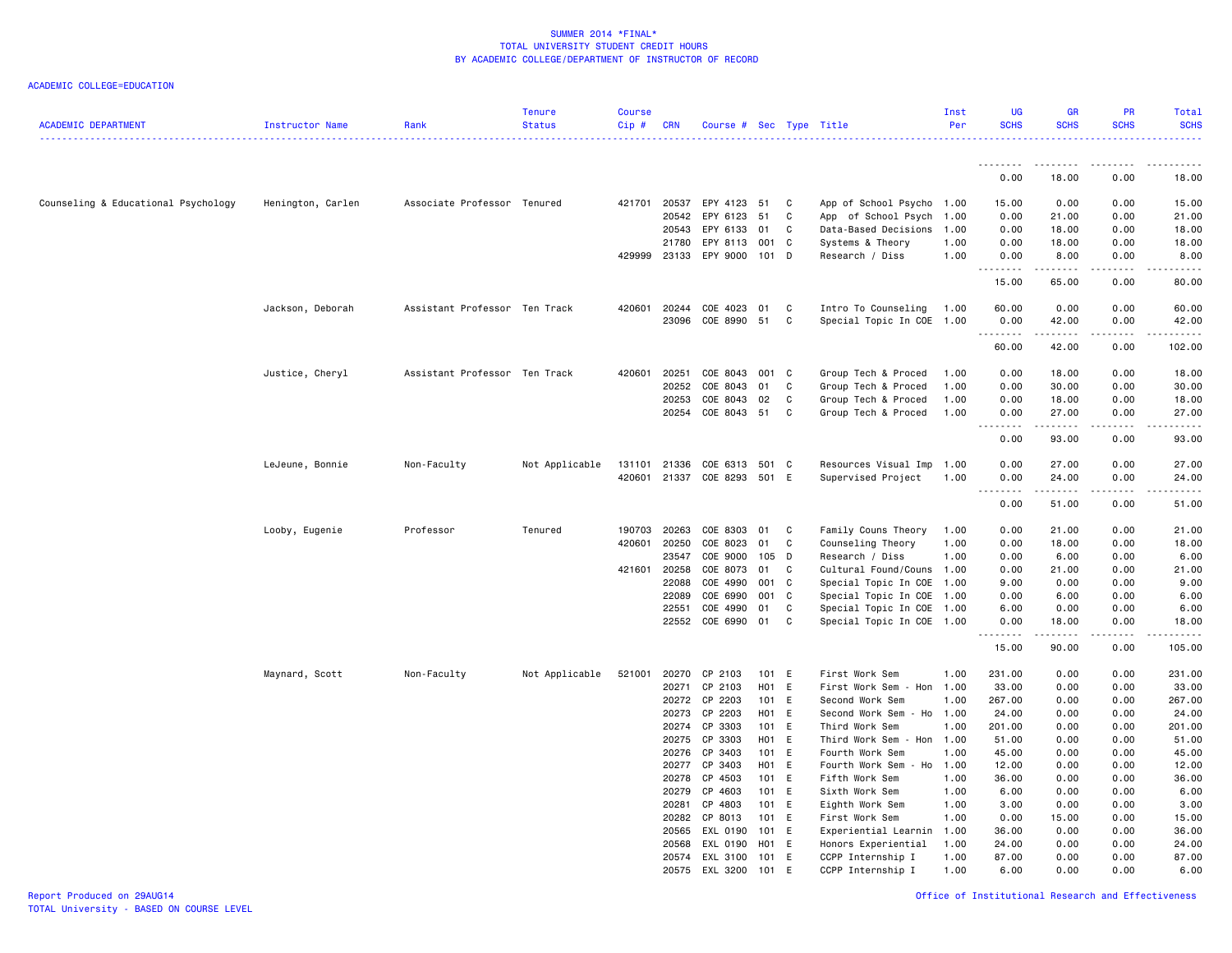| <b>ACADEMIC DEPARTMENT</b>          | Instructor Name  | Rank                          | <b>Tenure</b><br><b>Status</b> | Course<br>Cip# | <b>CRN</b>     | Course # Sec Type Title     |                |     |                                   | Inst<br>Per  | <b>UG</b><br><b>SCHS</b>                                                                                                                                                                                                                                                                                                                                                                                                                                                                       | <b>GR</b><br><b>SCHS</b> | <b>PR</b><br><b>SCHS</b> | <b>Total</b><br><b>SCHS</b> |
|-------------------------------------|------------------|-------------------------------|--------------------------------|----------------|----------------|-----------------------------|----------------|-----|-----------------------------------|--------------|------------------------------------------------------------------------------------------------------------------------------------------------------------------------------------------------------------------------------------------------------------------------------------------------------------------------------------------------------------------------------------------------------------------------------------------------------------------------------------------------|--------------------------|--------------------------|-----------------------------|
| Counseling & Educational Psychology | Maynard, Scott   | Non-Faculty                   | Not Applicable                 | 521001         | 22625          | EXL 3100 H01 E              |                |     | Honors CCPP Internsh 1.00         |              | 9.00                                                                                                                                                                                                                                                                                                                                                                                                                                                                                           | 0.00                     | 0.00                     | 9.00                        |
|                                     |                  |                               |                                |                |                |                             |                |     |                                   |              | 1071.00                                                                                                                                                                                                                                                                                                                                                                                                                                                                                        | 15.00                    | 0.00                     | 1086.00                     |
|                                     | Molina, Danielle | Assistant Professor Ten Track |                                | 130406         | 21781          | HED 8143                    | 001 S          |     | U/Cc Seminar                      | 0.50         | 0.00                                                                                                                                                                                                                                                                                                                                                                                                                                                                                           | 18.00                    | 0.00                     | 18.00                       |
|                                     |                  |                               |                                | 420601         | 20255<br>23462 | COE 8053<br>COE 7000        | 101 E<br>106 I |     | Practicum<br>Directed Indiv Study | 1.00<br>1.00 | 0.00<br>0.00                                                                                                                                                                                                                                                                                                                                                                                                                                                                                   | 48.00<br>3.00            | 0.00<br>0.00             | 48.00<br>3.00               |
|                                     |                  |                               |                                |                |                |                             |                |     |                                   |              | <b></b><br>0.00                                                                                                                                                                                                                                                                                                                                                                                                                                                                                | .<br>69.00               | الدامات ب<br>0.00        | .<br>69.00                  |
|                                     | Morse, David     | Professor                     | Tenured                        | 130499         | 23416          | EPY 7000                    | 101 I          |     | Directed Indiv Study 1.00         |              | 0.00                                                                                                                                                                                                                                                                                                                                                                                                                                                                                           | 3.00                     | 0.00                     | 3.00                        |
|                                     |                  |                               |                                |                | 23417          | EPY 7000                    | 102 I          |     | Directed Indiv Study 1.00         |              | 0.00                                                                                                                                                                                                                                                                                                                                                                                                                                                                                           | 3.00                     | 0.00                     | 3.00                        |
|                                     |                  |                               |                                |                | 23418          | EPY 7000                    | 103 I          |     | Directed Indiv Study 1.00         |              | 0.00                                                                                                                                                                                                                                                                                                                                                                                                                                                                                           | 1.00                     | 0.00                     | 1.00                        |
|                                     |                  |                               |                                |                | 429999 21791   | EPY 9213                    | 101 C          |     | Adv Analysis Ed Rsch 1.00         |              | 0.00<br>.                                                                                                                                                                                                                                                                                                                                                                                                                                                                                      | 27.00<br>.               | 0.00<br>الدامات ب        | 27.00<br>.                  |
|                                     |                  |                               |                                |                |                |                             |                |     |                                   |              | 0.00                                                                                                                                                                                                                                                                                                                                                                                                                                                                                           | 34.00                    | 0.00                     | 34.00                       |
|                                     | Mylroie, Robika  | Lecturer                      | Non-Ten Track                  | 130301         | 20789          | LSK 1033                    | 02             | C   | Fund of Achievement               | 0.75         | 51.75                                                                                                                                                                                                                                                                                                                                                                                                                                                                                          | 0.00                     | 0.00                     | 51.75                       |
|                                     |                  |                               |                                | 131315         |                | 23274 LSK 1023 E02 C        |                |     | Col Read/Study Skill 1.00         |              | 129.00<br>.                                                                                                                                                                                                                                                                                                                                                                                                                                                                                    | 0.00<br>-----            | 0.00<br>$   -$           | 129.00                      |
|                                     |                  |                               |                                |                |                |                             |                |     |                                   |              | 180.75                                                                                                                                                                                                                                                                                                                                                                                                                                                                                         | 0.00                     | 0.00                     | 180.75                      |
|                                     | Palmer, Charles  | Associate Professor Tenured   |                                | 131101         | 20257          | COE 8063                    | 01             | C   | Res Tech For Counsel 1.00         |              | 0.00                                                                                                                                                                                                                                                                                                                                                                                                                                                                                           | 27.00                    | 0.00                     | 27.00                       |
|                                     |                  |                               |                                | 512310         | 20247          | COE 6373                    | 01             | B   | Voc Assessmnt Sp Per 1.00         |              | 0.00<br>$\begin{array}{cccccccccccccc} \multicolumn{2}{c}{} & \multicolumn{2}{c}{} & \multicolumn{2}{c}{} & \multicolumn{2}{c}{} & \multicolumn{2}{c}{} & \multicolumn{2}{c}{} & \multicolumn{2}{c}{} & \multicolumn{2}{c}{} & \multicolumn{2}{c}{} & \multicolumn{2}{c}{} & \multicolumn{2}{c}{} & \multicolumn{2}{c}{} & \multicolumn{2}{c}{} & \multicolumn{2}{c}{} & \multicolumn{2}{c}{} & \multicolumn{2}{c}{} & \multicolumn{2}{c}{} & \multicolumn{2}{c}{} & \multicolumn{2}{c}{} & \$ | 21.00<br><u>.</u>        | 0.00<br>.                | 21.00<br>.                  |
|                                     |                  |                               |                                |                |                |                             |                |     |                                   |              | 0.00                                                                                                                                                                                                                                                                                                                                                                                                                                                                                           | 48.00                    | 0.00                     | 48.00                       |
|                                     | Porter, Julia    | Professor                     | Tenured                        | 130407         |                | 22768 CCL 9000 504 D        |                |     | Diss./Dissertation R 1.00         |              | 0.00                                                                                                                                                                                                                                                                                                                                                                                                                                                                                           | 2.00                     | 0.00                     | 2.00                        |
|                                     |                  |                               |                                |                |                |                             |                |     |                                   |              | .<br>0.00                                                                                                                                                                                                                                                                                                                                                                                                                                                                                      | 2.00                     | ----<br>0.00             | $- - - -$<br>2.00           |
|                                     | Seymour, Dana    | Non-Faculty                   | Not Applicable                 | 130604         | 22721          | EPY 8473                    | 501 C          |     | Mid Level Assessment 1.00         |              | 0.00                                                                                                                                                                                                                                                                                                                                                                                                                                                                                           | 42.00                    | 0.00                     | 42.00                       |
|                                     |                  |                               |                                |                |                | 22722 EPY 8473 502 C        |                |     | Mid Level Assessment 1.00         |              | 0.00                                                                                                                                                                                                                                                                                                                                                                                                                                                                                           | 33.00                    | 0.00                     | 33.00                       |
|                                     |                  |                               |                                |                |                |                             |                |     |                                   |              | .<br>0.00                                                                                                                                                                                                                                                                                                                                                                                                                                                                                      | .<br>75.00               | $   -$<br>0.00           | .<br>75.00                  |
|                                     | Stratton, Kasee  | Non-Faculty                   | Not Applicable                 | 429999         | 20553          | EPY 9723                    | 51             | - S | Sem Contemp Sch Psy               | 1.00         | 0.00                                                                                                                                                                                                                                                                                                                                                                                                                                                                                           | 12.00                    | 0.00                     | 12.00                       |
|                                     |                  |                               |                                |                | 20554          | EPY 9730 51                 |                | E   | Doc Psy Internship                | 1.00         | 0.00<br>.<br>$\sim$ $\sim$ $\sim$                                                                                                                                                                                                                                                                                                                                                                                                                                                              | 24.00<br>.               | 0.00<br>د د د د          | 24.00<br>د د د د د          |
|                                     |                  |                               |                                |                |                |                             |                |     |                                   |              | 0.00                                                                                                                                                                                                                                                                                                                                                                                                                                                                                           | 36.00                    | 0.00                     | 36.00                       |
|                                     | Thomas, George   | Lecturer                      | Non-Ten Track                  |                |                | 130604 21258 EPY 6313 201 C |                |     | Measure & Eval                    | 1.00         | 0.00                                                                                                                                                                                                                                                                                                                                                                                                                                                                                           | 18.00                    | 0.00                     | 18.00                       |
|                                     |                  |                               |                                |                |                |                             |                |     |                                   |              | .<br>$\sim$ $\sim$<br>0.00                                                                                                                                                                                                                                                                                                                                                                                                                                                                     | $\frac{1}{2}$<br>18.00   | $\frac{1}{2}$<br>0.00    | د د د د د<br>18.00          |
|                                     | Underwood, Joe   | Lecturer                      | Non-Ten Track                  | 131101         | 22616          | COE 8173                    | 51             | - C | Couns Gifted Student 1.00         |              | 0.00                                                                                                                                                                                                                                                                                                                                                                                                                                                                                           | 15.00                    | 0.00                     | 15.00                       |
|                                     |                  |                               |                                |                |                |                             |                |     |                                   |              | $\sim$ $\sim$ $\sim$<br>.<br>0.00                                                                                                                                                                                                                                                                                                                                                                                                                                                              | 15.00                    | 0.00                     | 15.00                       |
|                                     | Wang, Chih-Hsuan | Lecturer                      | Non-Ten Track                  |                | 130603 21364   | EPY 6214                    | 501 C          |     | Ed & Psy Statistics               | 1.00         | 0.00                                                                                                                                                                                                                                                                                                                                                                                                                                                                                           | 76.00                    | 0.00                     | 76.00                       |
|                                     |                  |                               |                                |                | 21365          | EPY 6214                    | 502 B          |     | Ed & Psy Statistics               | 1.00         | 0.00                                                                                                                                                                                                                                                                                                                                                                                                                                                                                           | 40.00                    | 0.00                     | 40.00                       |
|                                     |                  |                               |                                |                | 21366          | EPY 8214 551 B              |                |     | Adv Ed & Psy Stat                 | 1.00         | 0.00                                                                                                                                                                                                                                                                                                                                                                                                                                                                                           | 28.00                    | 0.00                     | 28.00                       |
|                                     |                  |                               |                                |                |                |                             |                |     |                                   |              | .                                                                                                                                                                                                                                                                                                                                                                                                                                                                                              | <u>.</u>                 | .                        | .                           |
|                                     |                  |                               |                                |                |                |                             |                |     |                                   |              | 0.00                                                                                                                                                                                                                                                                                                                                                                                                                                                                                           | 144.00                   | 0.00                     | 144.00                      |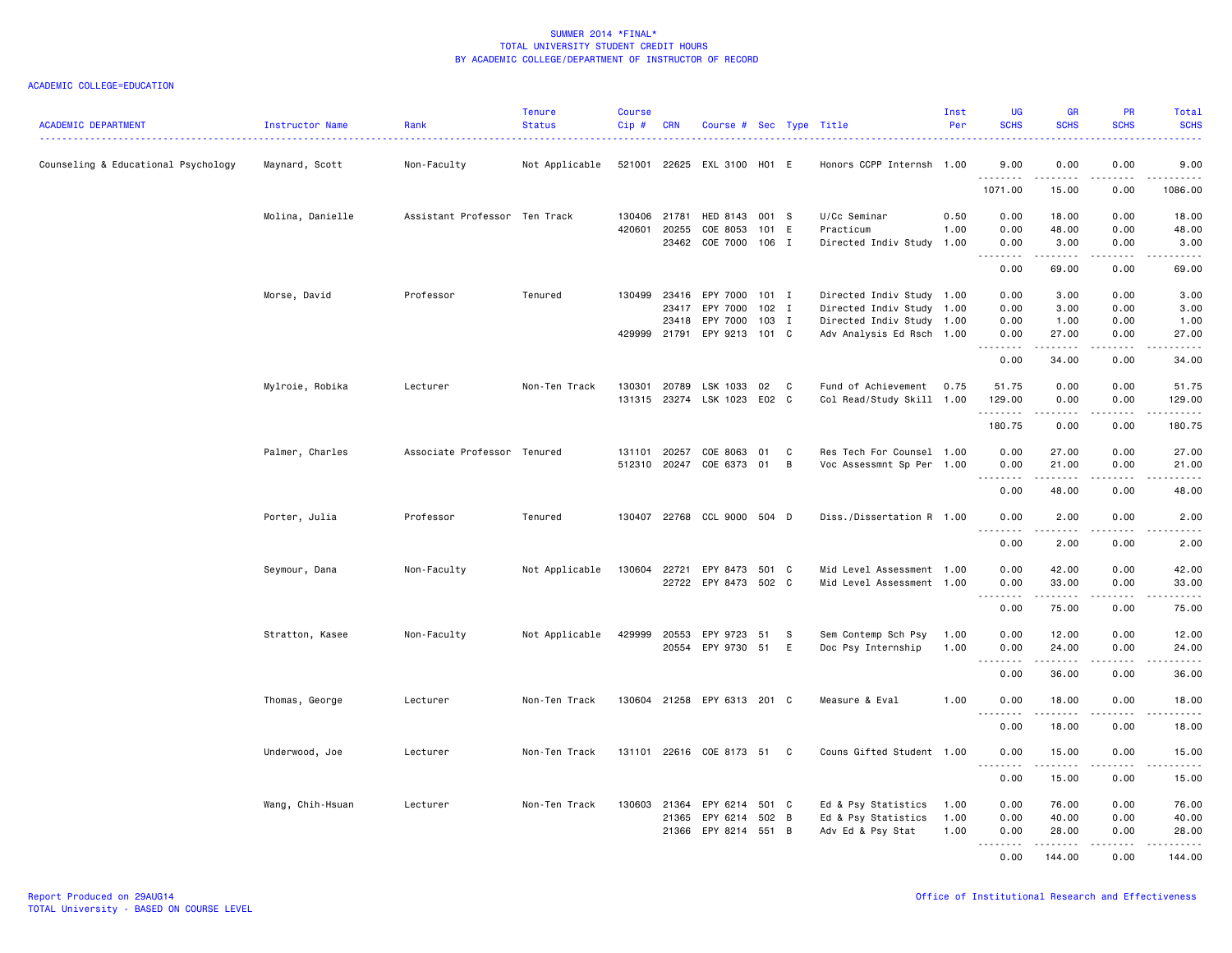| <b>ACADEMIC DEPARTMENT</b>          | <b>Instructor Name</b> | Rank                        | <b>Tenure</b><br><b>Status</b> | <b>Course</b><br>Cip# | <b>CRN</b> | Course # Sec Type Title |         |                                          | Inst<br>Per | UG<br><b>SCHS</b> | <b>GR</b><br><b>SCHS</b> | <b>PR</b><br><b>SCHS</b>                                                                                                                                     | Total<br><b>SCHS</b> |
|-------------------------------------|------------------------|-----------------------------|--------------------------------|-----------------------|------------|-------------------------|---------|------------------------------------------|-------------|-------------------|--------------------------|--------------------------------------------------------------------------------------------------------------------------------------------------------------|----------------------|
| Counseling & Educational Psychology | Watson, Joshua         | Associate Professor Tenured |                                | 130603                | 21257      | EPY 6214                | 201 C   |                                          | 1.00        | 0.00              | 12.00                    | 0.00                                                                                                                                                         | 12.00                |
|                                     |                        |                             |                                |                       | 21773      | EPY 8214                | 201 C   | Ed & Psy Statistics<br>Adv Ed & Psy Stat | 1.00        | 0.00              | 32.00                    | 0.00                                                                                                                                                         | 32.00                |
|                                     |                        |                             |                                | 420401                | 21205      | COE 8703                | 201 C   | Prin Clin Mental Hlt 1.00                |             | 0.00              | 12.00                    | 0.00                                                                                                                                                         | 12.00                |
|                                     |                        |                             |                                | 420601                | 21198      | COE 8023                | 201 C   | Counseling Theory                        | 1.00        | 0.00              | 6.00                     | 0.00                                                                                                                                                         | 6.00                 |
|                                     |                        |                             |                                |                       | 23139      | COE 9000 101 D          |         | Research / Diss                          | 1.00        | 0.00              | 1.00                     | 0.00                                                                                                                                                         | 1.00                 |
|                                     |                        |                             |                                |                       |            |                         |         |                                          |             | --------<br>0.00  | ------<br>63.00          | $\frac{1}{2} \left( \frac{1}{2} \right) \left( \frac{1}{2} \right) \left( \frac{1}{2} \right) \left( \frac{1}{2} \right) \left( \frac{1}{2} \right)$<br>0.00 | .<br>63.00           |
|                                     | Wells, Debbie          | Lecturer                    | Non-Ten Track                  | 131101                | 20265      | COE 8623                | 101 C   | Adv Law/Ethics in Co 1.00                |             | 0.00              | 15.00                    | 0.00                                                                                                                                                         | 15.00                |
|                                     |                        |                             |                                | 420601                | 22996      | COE 7000                | $103$ I | Directed Indiv Study 1.00                |             | 0.00              | 3.00                     | 0.00                                                                                                                                                         | 3.00                 |
|                                     |                        |                             |                                |                       |            |                         |         |                                          |             | .<br>0.00         | 18.00                    | 0.00                                                                                                                                                         | 18.00                |
|                                     | Wong, Daniel           | Professor                   | Tenured                        | 420601                |            | 23449 COE 9000          | 103 D   | Research / Diss                          | 1.00        | 0.00              | 8.00                     | 0.00                                                                                                                                                         | 8.00                 |
|                                     |                        |                             |                                |                       |            |                         |         |                                          |             | 0.00              | - - -<br>8.00            | . <b>.</b><br>0.00                                                                                                                                           | $- - -$<br>8.00      |
|                                     | Wozny, Darren          | Associate Professor         | Tenured                        | 130601                | 21770      | EDF 8363                | 201 C   | Func & Met Res In Ed 1.00                |             | 0.00              | 6.00                     | 0.00                                                                                                                                                         | 6.00                 |
|                                     |                        |                             |                                | 131101                | 21201      | COE 8063                | 201 C   | Res Tech For Counsel 1.00                |             | 0.00              | 12.00                    | 0.00                                                                                                                                                         | 12.00                |
|                                     |                        |                             |                                |                       | 21711      | COE 8803                | 201 C   | Crisis Response Coun 1.00                |             | 0.00              | 21.00                    | 0.00                                                                                                                                                         | 21.00                |
|                                     |                        |                             |                                | 420601                | 22865      | COE 7000                | 202 I   | Directed Indiv Study 1.00                |             | 0.00              | 1.00                     | 0.00                                                                                                                                                         | 1.00                 |
|                                     |                        |                             |                                | 420701                | 21197      | COE 6903                | 201 C   | Dev Coun/Men Health                      | 1.00        | 0.00              | 27.00                    | 0.00                                                                                                                                                         | 27.00                |
|                                     |                        |                             |                                | 421601                | 21202      | COE 8073 201 C          |         | Cultural Found/Couns 1.00                |             | 0.00<br>--------  | 36.00                    | 0.00                                                                                                                                                         | 36.00                |
|                                     |                        |                             |                                |                       |            |                         |         |                                          |             | 0.00              | 103.00                   | 0.00                                                                                                                                                         | 103.00               |
|                                     |                        |                             |                                |                       |            |                         |         |                                          |             | ========          | ========                 | ========                                                                                                                                                     | -----------          |
| Counseling & Educational Psychology |                        |                             |                                |                       |            |                         |         |                                          |             | 1686.75           | 1234.00                  | 0.00                                                                                                                                                         | 2920.75              |
|                                     |                        |                             |                                |                       |            |                         |         |                                          |             | ========          | <b>ESSESSEE</b>          | ========                                                                                                                                                     | ==========           |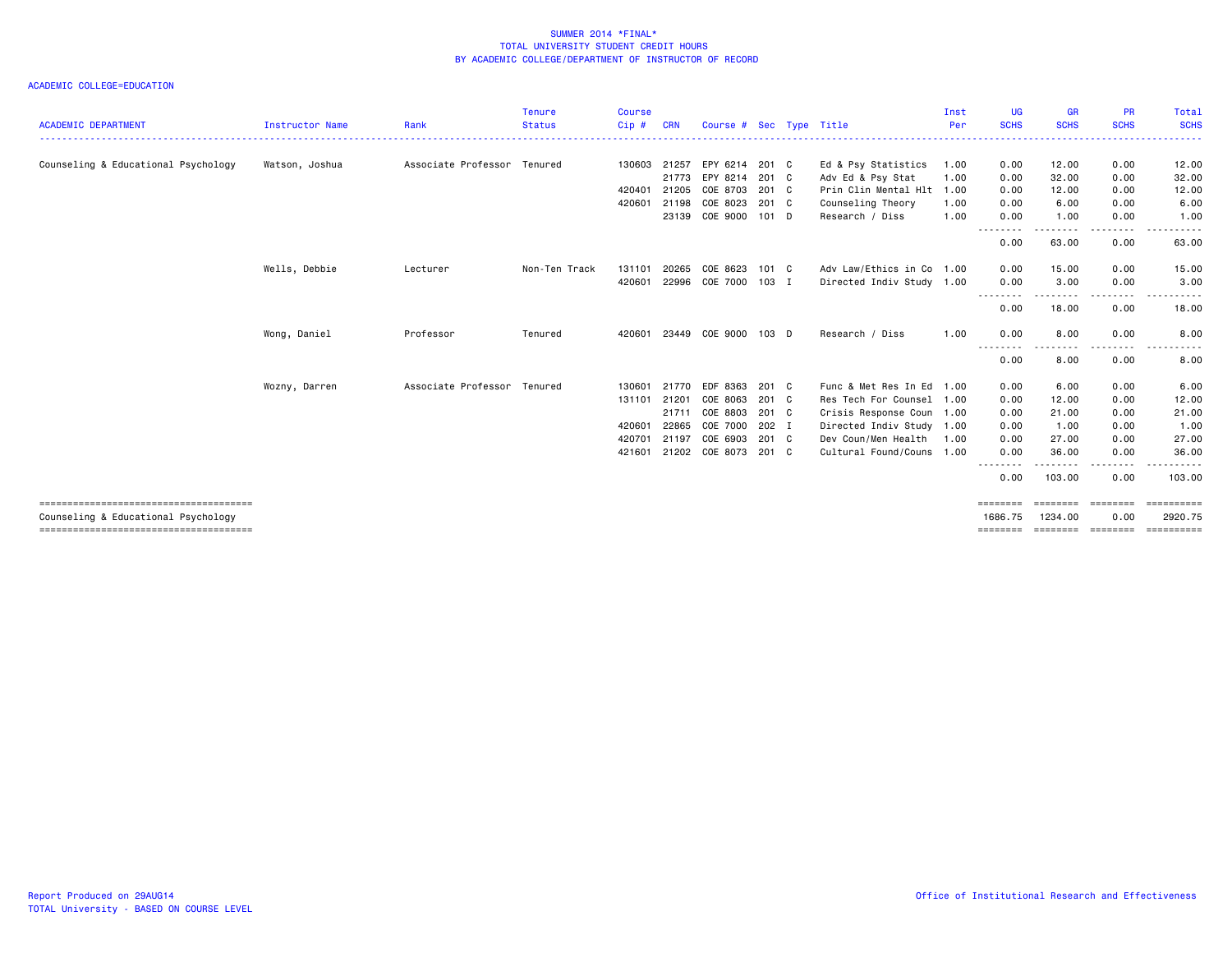| <b>ACADEMIC DEPARTMENT</b>                             | Instructor Name    | Rank                          | <b>Tenure</b><br><b>Status</b> | <b>Course</b><br>Cip # | <b>CRN</b>   | Course # Sec Type Title     |                  |   |                            | Inst<br>Per | <b>UG</b><br><b>SCHS</b><br>.         | <b>GR</b><br><b>SCHS</b> | <b>PR</b><br><b>SCHS</b>            | Total<br><b>SCHS</b><br>$\frac{1}{2} \left( \frac{1}{2} \right) \left( \frac{1}{2} \right) \left( \frac{1}{2} \right) \left( \frac{1}{2} \right)$            |
|--------------------------------------------------------|--------------------|-------------------------------|--------------------------------|------------------------|--------------|-----------------------------|------------------|---|----------------------------|-------------|---------------------------------------|--------------------------|-------------------------------------|--------------------------------------------------------------------------------------------------------------------------------------------------------------|
| Curriculum, Instruction & Special Educ Alley, Kathleen |                    | Assistant Professor Ten Track |                                |                        | 131202 21078 | RDG 8713                    | 01 E             |   | Tch Struggling Reade 1.00  |             | 0.00                                  | 21.00                    | 0.00                                | 21.00                                                                                                                                                        |
|                                                        |                    |                               |                                |                        | 22626        | EDE 7000                    | $101$ I          |   | Directed Indiv Study 1.00  |             | 0.00                                  | 3.00                     | 0.00                                | 3.00                                                                                                                                                         |
|                                                        |                    |                               |                                |                        | 23415        | EDE 9000                    | $103$ D          |   | Research / Diss            | 1.00        | 0.00                                  | 6.00                     | 0.00                                | 6.00                                                                                                                                                         |
|                                                        |                    |                               |                                |                        | 230101 21788 | EDE 3343                    | 101 C            |   | Teach Adoles Lit           | 1.00        | 24.00<br>.                            | 0.00                     | 0.00                                | 24.00<br>المتمام                                                                                                                                             |
|                                                        |                    |                               |                                |                        |              |                             |                  |   |                            |             | 24.00                                 | 30.00                    | 0.00                                | 54.00                                                                                                                                                        |
|                                                        | Anthony, Kenneth   | Assistant Professor Ten Track |                                |                        | 131203 21349 | EDE 8173 501 C              |                  |   | Mid Sch Soc Studies        | 1.00        | 0.00                                  | 18.00                    | 0.00                                | 18.00                                                                                                                                                        |
|                                                        |                    |                               |                                |                        | 21881        | EDE 8173 502 C              |                  |   | Mid Sch Soc Studies        | 1.00        | 0.00<br>$\sim$ $\sim$ $\sim$ $\sim$   | 15.00                    | 0.00                                | 15.00                                                                                                                                                        |
|                                                        |                    |                               |                                |                        |              |                             |                  |   |                            |             | 0.00                                  | 33.00                    | 0.00                                | 33.00                                                                                                                                                        |
|                                                        | Bennett, Kelly     | Instructor                    | Non-Ten Track                  |                        | 131203 21355 | EDS 8243 502 C              |                  |   | Adv. Plan Manage Lea 1.00  |             | 0.00                                  | 39.00                    | 0.00                                | 39.00                                                                                                                                                        |
|                                                        |                    |                               |                                |                        | 131311 21345 | EDE 3523                    | 501 C            |   | Found EL/ML Math Edu 1.00  |             | 3.00                                  | 0.00                     | 0.00                                | 3.00                                                                                                                                                         |
|                                                        |                    |                               |                                |                        |              |                             |                  |   |                            |             | 3.00                                  | .<br>39.00               | .<br>0.00                           | .<br>42.00                                                                                                                                                   |
|                                                        | Bennett, Stephanie | Assistant Professor Ten Track |                                |                        | 131203 21463 | RDG 8133                    | 501 C            |   | Mid Level Content Li 1.00  |             | 0.00                                  | 30.00                    | 0.00                                | 30.00                                                                                                                                                        |
|                                                        |                    |                               |                                |                        | 22334        | RDG 8133                    | 502 C            |   | Mid Level Content Li 1.00  |             | 0.00                                  | 18.00                    | 0.00                                | 18.00                                                                                                                                                        |
|                                                        |                    |                               |                                |                        | 230101 21789 | EDE 8463 101 C              |                  |   | Resrch In Child Lit 1.00   |             | 0.00<br><b>.</b>                      | 21.00<br>.               | 0.00<br>.                           | 21.00<br>.                                                                                                                                                   |
|                                                        |                    |                               |                                |                        |              |                             |                  |   |                            |             | 0.00                                  | 69.00                    | 0.00                                | 69.00                                                                                                                                                        |
|                                                        | Benton, Gary       | Lecturer                      | Non-Ten Track                  |                        |              | 130901 21712 EDF 8383 201 C |                  |   | Issues In Education        | 1.00        | 0.00<br>22222<br>$\sim$ $\sim$ $\sim$ | 3.00<br>المستبدات        | 0.00<br>.                           | 3.00<br>$\frac{1}{2} \left( \frac{1}{2} \right) \left( \frac{1}{2} \right) \left( \frac{1}{2} \right) \left( \frac{1}{2} \right) \left( \frac{1}{2} \right)$ |
|                                                        |                    |                               |                                |                        |              |                             |                  |   |                            |             | 0.00                                  | 3.00                     | 0.00                                | 3.00                                                                                                                                                         |
|                                                        | Brenner, Devon     | Professor                     | Tenured                        |                        | 131202 23136 | EDE 9000                    | 102 <sub>D</sub> |   | Research / Diss            | 1.00        | 0.00                                  | 1.00                     | 0.00                                | 1.00                                                                                                                                                         |
|                                                        |                    |                               |                                |                        | 23505        | EDE 9000                    | 51               | D | Research / Diss            | 1.00        | 0.00                                  | 1.00                     | 0.00                                | 1.00                                                                                                                                                         |
|                                                        |                    |                               |                                |                        |              | 131205 23147 EDS 7000 02 I  |                  |   | Directed Indiv Study 1.00  |             | 0.00<br>$\sim$ $\sim$ $\sim$ $\sim$   | 1.00                     | 0.00<br>$\sim$ $\sim$ $\sim$ $\sim$ | 1.00                                                                                                                                                         |
|                                                        |                    |                               |                                |                        |              |                             |                  |   |                            |             | 0.00                                  | 3.00                     | 0.00                                | 3.00                                                                                                                                                         |
|                                                        | Brown, Karen       | Instructor                    | Non-Ten Track                  |                        | 131202 21343 | EDE 3443 501 C              |                  |   | Creat Arts Elem / Mid 1.00 |             | 45.00                                 | 0.00                     | 0.00                                | 45.00                                                                                                                                                        |
|                                                        |                    |                               |                                |                        | 21344        | EDE 3443 502 C              |                  |   | Creat Arts Elem / Mid 1.00 |             | 36.00                                 | 0.00                     | 0.00                                | 36.00                                                                                                                                                        |
|                                                        |                    |                               |                                |                        |              |                             |                  |   |                            |             | .                                     | .                        | $\frac{1}{2}$                       | .                                                                                                                                                            |
|                                                        |                    |                               |                                |                        |              |                             |                  |   |                            |             | 81.00                                 | 0.00                     | 0.00                                | 81.00                                                                                                                                                        |
|                                                        | Campbell, Amanda   | Lecturer                      | Non-Ten Track                  |                        |              | 131315 20790 LSK 2013 01 C  |                  |   | Speed Reading              | 1.00        | 48.00<br>.                            | 0.00                     | 0.00                                | 48.00<br>.                                                                                                                                                   |
|                                                        |                    |                               |                                |                        |              |                             |                  |   |                            |             | 48.00                                 | 0.00                     | 0.00                                | 48.00                                                                                                                                                        |
|                                                        | Campbell, Traci    | Non-Faculty                   | Not Applicable                 |                        |              | 131001 21360 EDX 4113 501 C |                  |   | Method Earl/Disabled 1.00  |             | 27.00<br>.                            | 0.00                     | 0.00                                | 27.00<br>$\sim$ $\sim$ $\sim$ $\sim$ $\sim$                                                                                                                  |
|                                                        |                    |                               |                                |                        |              |                             |                  |   |                            |             | 27.00                                 | 0.00                     | 0.00                                | 27.00                                                                                                                                                        |
|                                                        | Coffey, Kenneth    | Professor                     | Tenured                        |                        | 131001 20447 | EDX 8173                    | 001 C            |   | Sp Ed In Reg Classrm 1.00  |             | 0.00                                  | 15.00                    | 0.00                                | 15.00                                                                                                                                                        |
|                                                        |                    |                               |                                |                        | 21361        | EDX 8173                    | 501 C            |   | Sp Ed In Reg Classrm 1.00  |             | 0.00                                  | 39.00                    | 0.00                                | 39.00                                                                                                                                                        |
|                                                        |                    |                               |                                |                        | 22778        | EDX 4000                    | 01               | I | Directed Indiv Study 1.00  |             | 3.00                                  | 0.00                     | 0.00                                | 3.00                                                                                                                                                         |
|                                                        |                    |                               |                                |                        | 23168        | EDX 6193                    | 501 C            |   | Adv. Plan Special Ed 1.00  |             | 0.00                                  | 42.00                    | 0.00                                | 42.00                                                                                                                                                        |
|                                                        |                    |                               |                                |                        | 23487        | EDX 7000                    | 101 I            |   | Directed Indiv Study 1.00  |             | 0.00                                  | 3.00                     | 0.00                                | 3.00                                                                                                                                                         |
|                                                        |                    |                               |                                |                        | 420101 20443 | EDX 8103                    | 01               | C | Adv Contingency Mgt        | 1.00        | 0.00<br>.                             | 30.00<br>.               | 0.00<br>.                           | 30.00<br>$\alpha$ is a single $\alpha$                                                                                                                       |
|                                                        |                    |                               |                                |                        |              |                             |                  |   |                            |             | 3.00                                  | 129.00                   | 0.00                                | 132.00                                                                                                                                                       |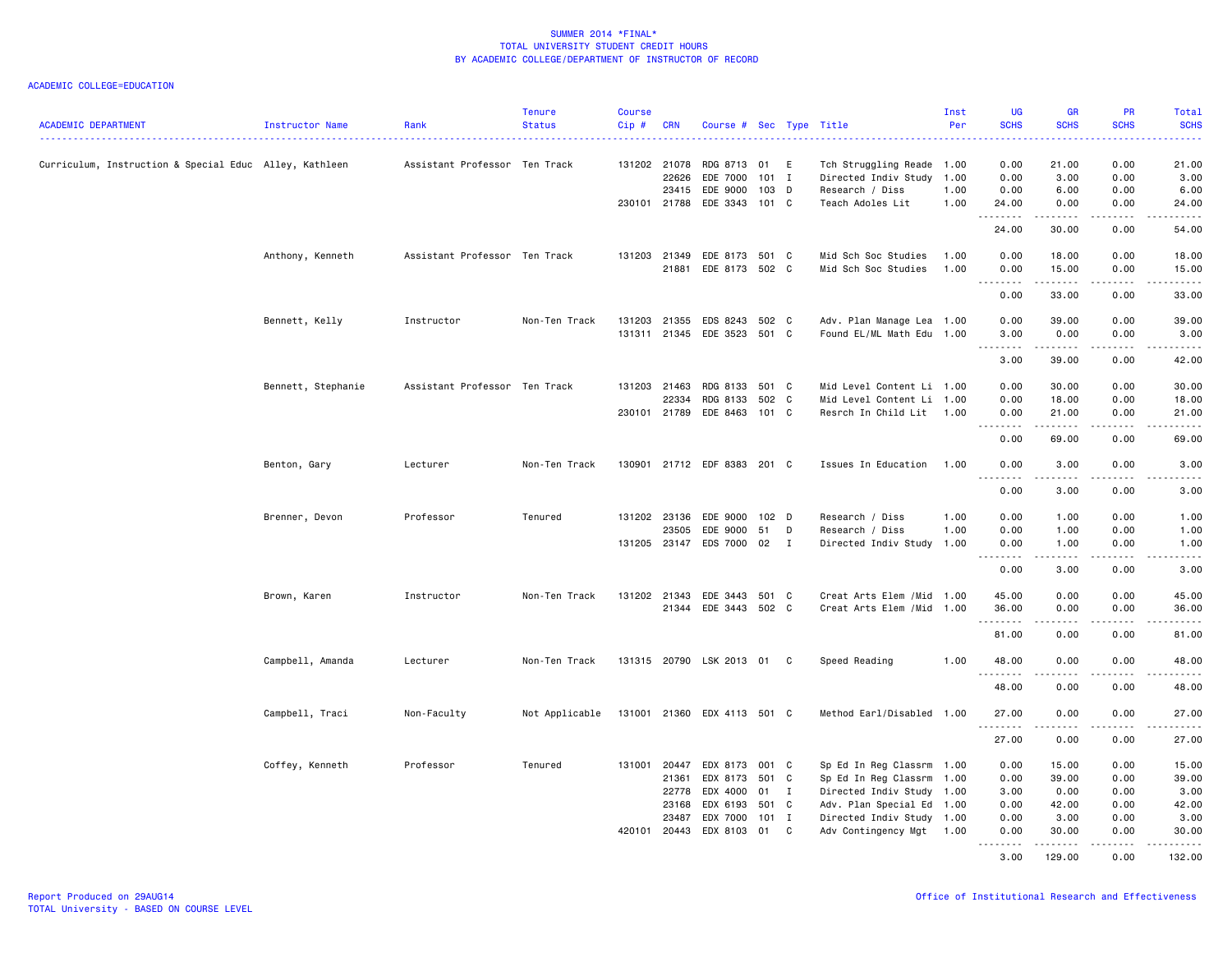| <b>ACADEMIC DEPARTMENT</b>                           | Instructor Name    | Rank                              | <b>Tenure</b><br><b>Status</b> | <b>Course</b><br>Cip# | <b>CRN</b>     | Course # Sec Type Title    |       |             |                                                        | Inst<br>Per | UG<br><b>SCHS</b>                      | <b>GR</b><br><b>SCHS</b>                                                                                                                                      | <b>PR</b><br><b>SCHS</b>                                                                                                          | Total<br><b>SCHS</b><br>2222) |
|------------------------------------------------------|--------------------|-----------------------------------|--------------------------------|-----------------------|----------------|----------------------------|-------|-------------|--------------------------------------------------------|-------------|----------------------------------------|---------------------------------------------------------------------------------------------------------------------------------------------------------------|-----------------------------------------------------------------------------------------------------------------------------------|-------------------------------|
| Curriculum, Instruction & Special Educ Craven, Penny |                    | Assistant Professor Ten Track     |                                | 131001<br>131299      | 21362<br>23169 | EDX 8173<br>EDX 6990 502 C | 502 C |             | Sp Ed In Reg Classrm 1.00<br>Special Topic In EDX 1.00 |             | 0.00<br>0.00                           | 24.00<br>51.00                                                                                                                                                | 0.00<br>0.00                                                                                                                      | 24.00<br>51.00                |
|                                                      |                    |                                   |                                |                       |                |                            |       |             |                                                        |             | .<br>0.00                              | .<br>75.00                                                                                                                                                    | $\sim$ $\sim$ $\sim$ $\sim$<br>0.00                                                                                               | .<br>75.00                    |
|                                                      |                    |                                   |                                |                       |                |                            |       |             |                                                        |             |                                        |                                                                                                                                                               |                                                                                                                                   |                               |
|                                                      | Crowe, Margie      | Visiting Assist Pro Non-Ten Track |                                | 130101                | 22648          | EDX 4353                   | 201 C |             | Assistive Tech in Sp 1.00                              |             | 3.00                                   | 0.00                                                                                                                                                          | 0.00                                                                                                                              | 3.00                          |
|                                                      |                    |                                   |                                | 131001                | 21248          | EDX 8173 201 C             |       |             | Sp Ed In Reg Classrm 1.00                              |             | 0.00                                   | 9.00                                                                                                                                                          | 0.00                                                                                                                              | 9.00                          |
|                                                      |                    |                                   |                                | 429999                | 21246          | EDX 3213 251 C             |       |             | Psy of Excep Chld & 1.00                               |             | 18.00<br>.                             | 0.00<br>.                                                                                                                                                     | 0.00<br>$\frac{1}{2}$                                                                                                             | 18.00<br>د د د د د            |
|                                                      |                    |                                   |                                |                       |                |                            |       |             |                                                        |             | 21.00                                  | 9.00                                                                                                                                                          | 0.00                                                                                                                              | 30.00                         |
|                                                      | Devlin, Sandy      | Professor                         | Tenured                        | 131001                | 20444          | EDX 8123                   | 01    | C           | Org & Super Sp Ed                                      | 1.00        | 0.00                                   | 30.00                                                                                                                                                         | 0.00                                                                                                                              | 30.00                         |
|                                                      |                    |                                   |                                |                       | 20448          | EDX 8213                   | 51    | E           | Prac Remed Sp Ed Pop                                   | 1.00        | 0.00                                   | 30.00                                                                                                                                                         | 0.00                                                                                                                              | 30.00                         |
|                                                      |                    |                                   |                                |                       | 20449          | EDX 8780                   | 101 E |             | Intern-Sp Ed                                           | 1.00        | 0.00                                   | 15.00                                                                                                                                                         | 0.00                                                                                                                              | 15.00                         |
|                                                      |                    |                                   |                                |                       | 23175          | EDX 9000                   | 101   | D           | Research / Diss                                        | 1.00        | 0.00                                   | 3.00                                                                                                                                                          | 0.00                                                                                                                              | 3.00                          |
|                                                      |                    |                                   |                                |                       | 23295          | EDX 4000                   | 101   | I           | Directed Indiv Study 1.00                              |             | 3.00                                   | 0.00                                                                                                                                                          | 0.00                                                                                                                              | 3.00                          |
|                                                      |                    |                                   |                                |                       | 23516          | EDX 7000                   | 51    | $\mathbf I$ | Directed Indiv Study 1.00                              |             | 0.00                                   | 1.00                                                                                                                                                          | 0.00                                                                                                                              | 1.00                          |
|                                                      |                    |                                   |                                |                       | 131004 20446   | EDX 8163 51 C              |       |             | Teach Strat For Gift 1.00                              |             | 0.00<br>.                              | 24.00<br>$\frac{1}{2} \left( \frac{1}{2} \right) \left( \frac{1}{2} \right) \left( \frac{1}{2} \right) \left( \frac{1}{2} \right) \left( \frac{1}{2} \right)$ | 0.00<br>$\sim$ $\sim$ $\sim$ $\sim$                                                                                               | 24.00                         |
|                                                      |                    |                                   |                                |                       |                |                            |       |             |                                                        |             | 3.00                                   | 103.00                                                                                                                                                        | 0.00                                                                                                                              | 106.00                        |
|                                                      | Franz, Dana        | Associate Professor Tenured       |                                | 131205 22553          |                | EDS 7000 01 I              |       |             | Directed Indiv Study 1.00                              |             | 0.00                                   | 3.00                                                                                                                                                          | 0.00                                                                                                                              | 3.00                          |
|                                                      |                    |                                   |                                |                       | 23280          | EDS 9000 105 D             |       |             | Research / Diss                                        | 1.00        | 0.00                                   | 7.00                                                                                                                                                          | 0.00                                                                                                                              | 7.00                          |
|                                                      |                    |                                   |                                |                       |                |                            |       |             |                                                        |             | .<br>0.00                              | .<br>10.00                                                                                                                                                    | الدامات بال<br>0.00                                                                                                               | د د د د د<br>10.00            |
|                                                      | Harper, Sallie     | Associate Professor Tenured       |                                | 131202                | 21215          | EDE 3443                   | 281 C |             | Creat Arts Elem / Mid 1.00                             |             | 18.00                                  | 0.00                                                                                                                                                          | 0.00                                                                                                                              | 18.00                         |
|                                                      |                    |                                   |                                | 131299                | 21748          | EDE 6990                   | 281 C |             | Special Topic In EDE 1.00                              |             | 0.00                                   | 21.00                                                                                                                                                         | 0.00                                                                                                                              | 21.00                         |
|                                                      |                    |                                   |                                |                       | 131316 21223   | EDE 8733 251 C             |       |             | Tchg Science in Emem 1.00                              |             | 0.00<br>.                              | 21.00<br>$- - - - -$                                                                                                                                          | 0.00<br>$\frac{1}{2}$                                                                                                             | 21.00<br>.                    |
|                                                      |                    |                                   |                                |                       |                |                            |       |             |                                                        |             | 18.00                                  | 42.00                                                                                                                                                         | 0.00                                                                                                                              | 60.00                         |
|                                                      | Hopper, Peggy      | Associate Professor Tenured       |                                | 131205                | 21358          | EDS 8623                   | 551 C |             | Effective Instructio                                   | 1.00        | 0.00                                   | 39.00                                                                                                                                                         | 0.00                                                                                                                              | 39.00                         |
|                                                      |                    |                                   |                                |                       | 131315 21464   | RDG 8653 501 C             |       |             | Teach Read Sec Sch                                     | 1.00        | 0.00                                   | 42.00                                                                                                                                                         | 0.00                                                                                                                              | 42.00                         |
|                                                      |                    |                                   |                                |                       |                |                            |       |             |                                                        |             | $\sim$ $\sim$ $\sim$<br>لأعاجب<br>0.00 | .<br>81.00                                                                                                                                                    | بالمحام<br>0.00                                                                                                                   | وبالمنابذ<br>81.00            |
|                                                      | Ivy, Jessica       | Visiting Assist Pro Non-Ten Track |                                | 130604                | 21367          | EPY 8473                   | 503 C |             | Mid Level Assessment 1.00                              |             | 0.00                                   | 45.00                                                                                                                                                         | 0.00                                                                                                                              | 45.00                         |
|                                                      |                    |                                   |                                |                       | 23424          | EPY 8473                   | 504 C |             | Mid Level Assessment 1.00                              |             | 0.00                                   | 36.00                                                                                                                                                         | 0.00                                                                                                                              | 36.00                         |
|                                                      |                    |                                   |                                |                       | 131205 22079   | EDS 8633                   | 101 C |             | Prob Of Sec Ed                                         | 1.00        | 0.00                                   | 15.00                                                                                                                                                         | 0.00                                                                                                                              | 15.00                         |
|                                                      |                    |                                   |                                |                       | 23286          | EDS 7000 102 I             |       |             | Directed Indiv Study 1.00                              |             | 0.00<br>$\sim$ $\sim$ $\sim$           | 3.00<br>.                                                                                                                                                     | 0.00<br>.                                                                                                                         | 3.00<br>.                     |
|                                                      |                    |                                   |                                |                       |                |                            |       |             |                                                        |             | .<br>0.00                              | 99.00                                                                                                                                                         | 0.00                                                                                                                              | 99.00                         |
|                                                      | Long, Richard      | Lecturer                          | Non-Ten Track                  | 131299                |                | 22624 EDE 8990 101 C       |       |             | Special Topic In EDE 1.00                              |             | 0.00                                   | 21.00                                                                                                                                                         | 0.00                                                                                                                              | 21.00                         |
|                                                      |                    |                                   |                                |                       |                |                            |       |             |                                                        |             | $\sim$ $\sim$ .<br>.<br>0.00           | . <u>.</u> .<br>21.00                                                                                                                                         | $\frac{1}{2} \left( \frac{1}{2} \right) \left( \frac{1}{2} \right) \left( \frac{1}{2} \right) \left( \frac{1}{2} \right)$<br>0.00 | .<br>21.00                    |
|                                                      | Mattox, Kimberly   | Instructor                        | Non-Ten Track                  | 429999                | 20441          | EDX 3213 01 C              |       |             | Psy of Excep Chld & 1.00                               |             | 45.00                                  | 0.00                                                                                                                                                          | 0.00                                                                                                                              | 45.00                         |
|                                                      |                    |                                   |                                |                       |                |                            |       |             |                                                        |             | .<br>45.00                             | $\frac{1}{2}$<br>0.00                                                                                                                                         | .<br>0.00                                                                                                                         | .<br>45.00                    |
|                                                      | McKissick, Bethany | Assistant Professor Ten Track     |                                |                       | 131203 21346   | EDE 8113 501 C             |       |             | Mid Level Mgmt & Y. 0.51                               |             | 0.00                                   | 21.42                                                                                                                                                         | 0.00                                                                                                                              | 21.42                         |
|                                                      |                    |                                   |                                |                       | 23281          | EDE 8113                   | 502 C |             | Mid Level Mgmt & Y. 1.00                               |             | 0.00                                   | 21.00                                                                                                                                                         | 0.00                                                                                                                              | 21.00                         |
|                                                      |                    |                                   |                                | 131299                | 22636          | EDX 4990                   | 01    | C           | Special Topic In EDX 1.00                              |             | 21.00                                  | 0.00                                                                                                                                                          | 0.00                                                                                                                              | 21.00                         |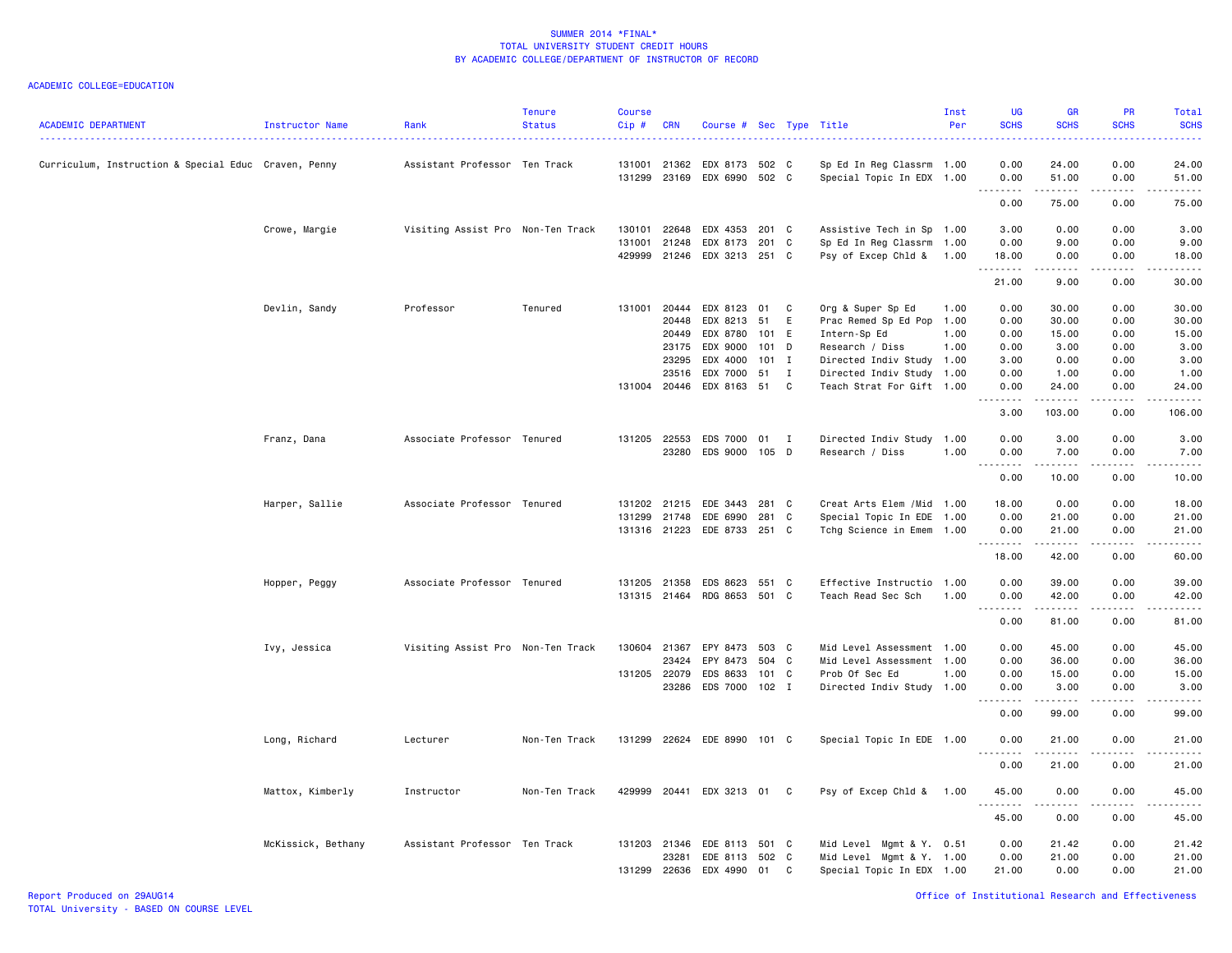| <b>ACADEMIC DEPARTMENT</b>                                | Instructor Name                                     | Rank                              | <b>Tenure</b><br><b>Status</b> | <b>Course</b><br>Cip# | <b>CRN</b>     | Course # Sec Type Title     |         |   |                                                        | Inst<br>Per | UG<br><b>SCHS</b>            | <b>GR</b><br><b>SCHS</b>                                                                                                                                     | <b>PR</b><br><b>SCHS</b>            | <b>Total</b><br><b>SCHS</b>                                                                                                                                  |
|-----------------------------------------------------------|-----------------------------------------------------|-----------------------------------|--------------------------------|-----------------------|----------------|-----------------------------|---------|---|--------------------------------------------------------|-------------|------------------------------|--------------------------------------------------------------------------------------------------------------------------------------------------------------|-------------------------------------|--------------------------------------------------------------------------------------------------------------------------------------------------------------|
| Curriculum, Instruction & Special Educ McKissick, Bethany |                                                     | Assistant Professor Ten Track     |                                | 131299                | 22637          | EDX 6990                    | 01      | C | Special Topic In EDX 1.00                              |             | 0.00                         | 6.00                                                                                                                                                         | 0.00                                | 6.00                                                                                                                                                         |
|                                                           |                                                     |                                   |                                | 420101<br>429999      | 20442<br>20439 | EDX 3233<br>EDX 3203 001 C  | 01      | C | Contin Mgt W/Ex Chld 1.00<br>Intro To Learn Disab 1.00 |             | 39.00<br>24.00               | 0.00<br>0.00                                                                                                                                                 | 0.00<br>0.00                        | 39.00<br>24.00                                                                                                                                               |
|                                                           |                                                     |                                   |                                |                       |                |                             |         |   |                                                        |             | .<br>84.00                   | <u>.</u><br>48.42                                                                                                                                            | <u>.</u><br>0.00                    | .<br>132.42                                                                                                                                                  |
|                                                           | Miller, Nicole                                      | Assistant Professor Non-Ten Track |                                | 131203                | 21346          | EDE 8113 501 C              |         |   | Mid Level Mgmt & Y. 0.49                               |             | 0.00                         | 20.58                                                                                                                                                        | 0.00                                | 20.58                                                                                                                                                        |
|                                                           |                                                     |                                   |                                | 131205                | 23068          | EDS 9000 104 D              |         |   | Research / Diss                                        | 1.00        | 0.00<br><u>.</u>             | 6.00                                                                                                                                                         | 0.00                                | 6.00<br>.                                                                                                                                                    |
|                                                           |                                                     |                                   |                                |                       |                |                             |         |   |                                                        |             | 0.00                         | 26.58                                                                                                                                                        | 0.00                                | 26.58                                                                                                                                                        |
|                                                           | Moran, Laura                                        | Instructor                        | Non-Ten Track                  | 130301 20788          |                | LSK 1033 01                 |         | C | Fund of Achievement                                    | 1.00        | 75.00                        | 0.00                                                                                                                                                         | 0.00                                | 75.00                                                                                                                                                        |
|                                                           |                                                     |                                   |                                |                       | 20789          | LSK 1033 02                 |         | C | Fund of Achievement                                    | 0.25        | 17.25<br>.                   | 0.00                                                                                                                                                         | 0.00<br>$\sim$ $\sim$ $\sim$ $\sim$ | 17.25                                                                                                                                                        |
|                                                           |                                                     |                                   |                                |                       |                |                             |         |   |                                                        |             | 92.25                        | 0.00                                                                                                                                                         | 0.00                                | 92.25                                                                                                                                                        |
|                                                           | Moser, Kelly                                        | Assistant Professor Ten Track     |                                | 131203 21354          |                | EDS 8243 501 C              |         |   | Adv. Plan Manage Lea 1.00                              |             | 0.00                         | 39.00                                                                                                                                                        | 0.00                                | 39.00                                                                                                                                                        |
|                                                           |                                                     |                                   |                                |                       | 21356          | EDS 8243                    | 503 C   |   | Adv. Plan Manage Lea 1.00                              |             | 0.00                         | 15.00                                                                                                                                                        | 0.00                                | 15.00                                                                                                                                                        |
|                                                           |                                                     |                                   |                                | 131205 21357          |                | EDS 8613 551 C              |         |   | Mdle & Sec Sch Curr                                    | 1.00        | 0.00                         | 39.00                                                                                                                                                        | 0.00                                | 39.00                                                                                                                                                        |
|                                                           |                                                     |                                   |                                |                       | 23455          | EDS 7000 551 I              |         |   | Directed Indiv Study 1.00                              |             | 0.00<br>.<br>$\sim$ $\sim$ . | 3.00<br>$\frac{1}{2} \left( \frac{1}{2} \right) \left( \frac{1}{2} \right) \left( \frac{1}{2} \right) \left( \frac{1}{2} \right) \left( \frac{1}{2} \right)$ | 0.00<br>.                           | 3.00<br>$\frac{1}{2} \left( \frac{1}{2} \right) \left( \frac{1}{2} \right) \left( \frac{1}{2} \right) \left( \frac{1}{2} \right) \left( \frac{1}{2} \right)$ |
|                                                           |                                                     |                                   |                                |                       |                |                             |         |   |                                                        |             | 0.00                         | 96.00                                                                                                                                                        | 0.00                                | 96.00                                                                                                                                                        |
|                                                           | Pope, Margaret                                      | Associate Professor Tenured       |                                | 131202 23109          |                | EDE 9000                    | 101 D   |   | Research / Diss                                        | 1.00        | 0.00                         | 3.00                                                                                                                                                         | 0.00                                | 3.00                                                                                                                                                         |
|                                                           |                                                     |                                   |                                | 131203 21462          |                | RDG 8113                    | 501 C   |   | Mid Level Literacy I 1.00                              |             | 0.00                         | 39.00                                                                                                                                                        | 0.00                                | 39.00                                                                                                                                                        |
|                                                           |                                                     |                                   |                                |                       |                | 21882 EDE 8183 501 C        |         |   | Tch Science in Mid G 1.00                              |             | 0.00<br><u>.</u>             | 15.00<br>.                                                                                                                                                   | 0.00<br>.                           | 15.00<br>.                                                                                                                                                   |
|                                                           |                                                     |                                   |                                |                       |                |                             |         |   |                                                        |             | 0.00                         | 57.00                                                                                                                                                        | 0.00                                | 57.00                                                                                                                                                        |
|                                                           | Ratliff, Lindon                                     | Assistant Professor Ten Track     |                                | 131203                | 21236          | EDS 8243                    | 201 C   |   | Adv. Plan Manage Lea 1.00                              |             | 0.00                         | 18.00                                                                                                                                                        | 0.00                                | 18.00                                                                                                                                                        |
|                                                           |                                                     |                                   |                                | 131205                | 21239          | EDS 8613                    | 201 C   |   | Mdle & Sec Sch Curr 1.00                               |             | 0.00                         | 12.00                                                                                                                                                        | 0.00                                | 12.00                                                                                                                                                        |
|                                                           |                                                     |                                   |                                |                       | 21242          | EDS 8623                    | 201 C   |   | Effective Instructio 1.00                              |             | 0.00                         | 15.00                                                                                                                                                        | 0.00                                | 15.00                                                                                                                                                        |
|                                                           |                                                     |                                   |                                |                       | 23465          | EDS 7000 202 I              |         |   | Directed Indiv Study 1.00                              |             | 0.00<br>.                    | 1.00<br>$\frac{1}{2}$                                                                                                                                        | 0.00                                | 1.00<br>.                                                                                                                                                    |
|                                                           |                                                     |                                   |                                |                       |                |                             |         |   |                                                        |             | 0.00                         | 46.00                                                                                                                                                        | 0.00                                | 46.00                                                                                                                                                        |
|                                                           | Robichaux-Davis, Rebecc Associate Professor Tenured |                                   |                                | 131202 22760          |                | EDE 7000                    | $102$ I |   | Directed Indiv Study 1.00                              |             | 0.00                         | 3.00                                                                                                                                                         | 0.00                                | 3.00                                                                                                                                                         |
|                                                           |                                                     |                                   |                                |                       | 23518          | EDE 9000                    | 52 D    |   | Research / Diss                                        | 1.00        | 0.00                         | 1.00                                                                                                                                                         | 0.00                                | 1.00                                                                                                                                                         |
|                                                           |                                                     |                                   |                                | 131203                | 21347          | EDE 8123                    | 501 C   |   | Found Teach MidLev M 0.50                              |             | 0.00                         | 13.50                                                                                                                                                        | 0.00                                | 13.50                                                                                                                                                        |
|                                                           |                                                     |                                   |                                | 131311                | 20409          | EDE 3523<br>EDE 8763 51 C   | 001 C   |   | Found EL/ML Math Edu                                   | 1.00        | 36.00                        | 0.00                                                                                                                                                         | 0.00                                | 36.00                                                                                                                                                        |
|                                                           |                                                     |                                   |                                |                       | 20410          |                             |         |   | Elem/Mid Math Educ                                     | 1.00        | 0.00<br>.                    | 21.00<br>$- - - - -$                                                                                                                                         | 0.00<br>$\frac{1}{2}$               | 21.00<br>المالم عامل                                                                                                                                         |
|                                                           |                                                     |                                   |                                |                       |                |                             |         |   |                                                        |             | 36.00                        | 38.50                                                                                                                                                        | 0.00                                | 74.50                                                                                                                                                        |
|                                                           | Rowland, Heather                                    | Lecturer                          | Non-Ten Track                  |                       |                | 131202 20408 EDE 3443 01 C  |         |   | Creat Arts Elem / Mid 1.00                             |             | 57.00                        | 0.00                                                                                                                                                         | 0.00<br>.                           | 57.00                                                                                                                                                        |
|                                                           |                                                     |                                   |                                |                       |                |                             |         |   |                                                        |             | 57.00                        | 0.00                                                                                                                                                         | 0.00                                | 57.00                                                                                                                                                        |
|                                                           | Rush, Brecken                                       | Non-Faculty                       | Not Applicable                 |                       |                | 131001 21363 EDX 8173 551 C |         |   | Sp Ed In Reg Classrm 1.00                              |             | 0.00                         | 45.00                                                                                                                                                        | 0.00<br>22222                       | 45.00<br>.                                                                                                                                                   |
|                                                           |                                                     |                                   |                                |                       |                |                             |         |   |                                                        |             | .<br>0.00                    | $\omega$ $\omega$ $\omega$ $\omega$ $\omega$<br>45.00                                                                                                        | 0.00                                | 45.00                                                                                                                                                        |
|                                                           | Shirley, Tory                                       | Assistant Professor Ten Track     |                                | 131203                |                | 21214 EDE 3223 251 C        |         |   | Middle Level Educati 1.00                              |             | 21.00                        | 0.00                                                                                                                                                         | 0.00                                | 21.00                                                                                                                                                        |
|                                                           |                                                     |                                   |                                |                       |                | 21222 EDE 8713 251 C        |         |   | Educ Young Adolescen 1.00                              |             | 0.00                         | 15.00                                                                                                                                                        | 0.00                                | 15.00                                                                                                                                                        |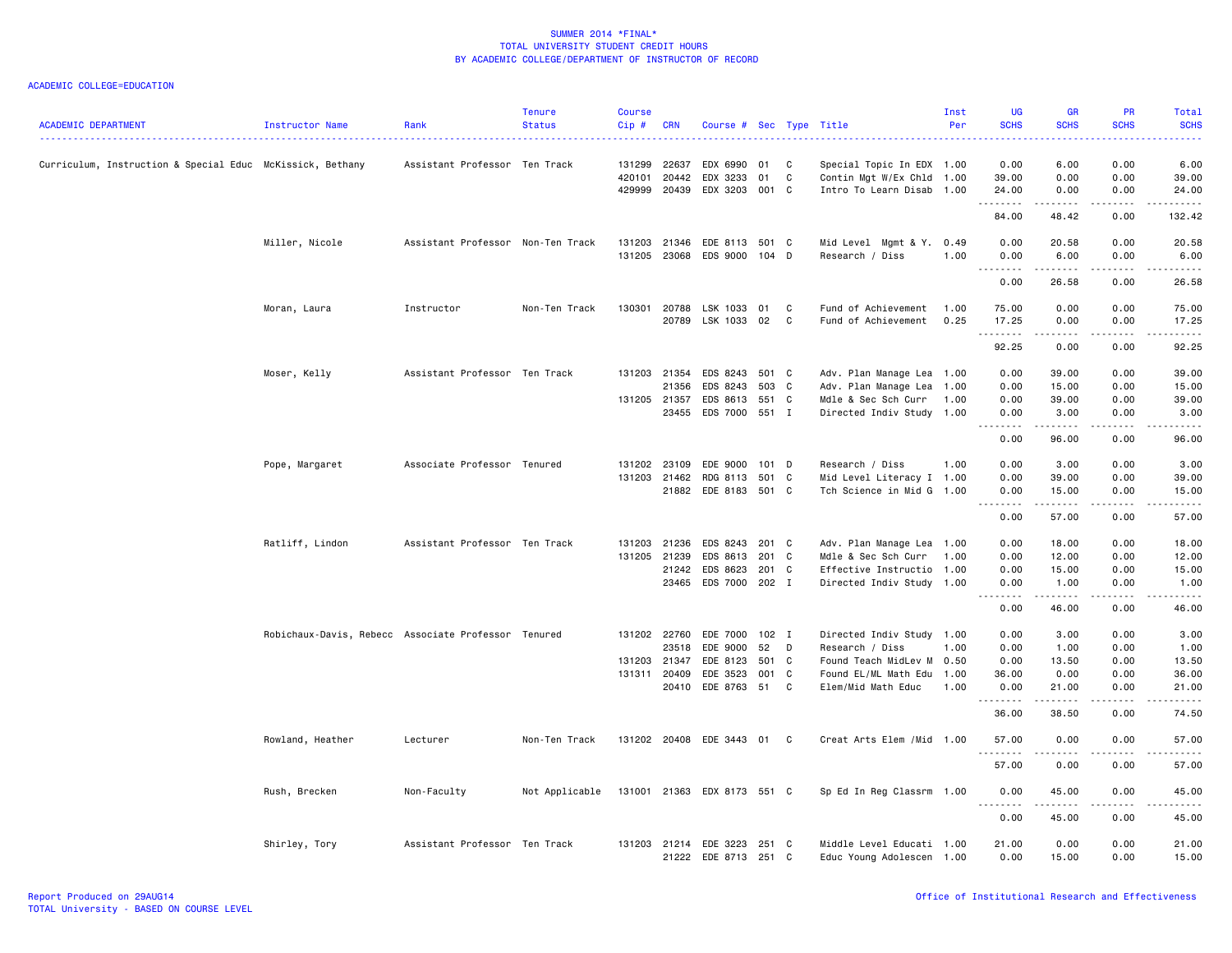| <b>ACADEMIC DEPARTMENT</b>                                | Instructor Name    | Rank                          | <b>Tenure</b><br><b>Status</b> | <b>Course</b><br>$Cip$ # | <b>CRN</b>            | Course # Sec Type Title     |              |              |                                                        | Inst<br>Per | <b>UG</b><br><b>SCHS</b>   | <b>GR</b><br><b>SCHS</b>             | PR<br><b>SCHS</b> | Total<br><b>SCHS</b> |
|-----------------------------------------------------------|--------------------|-------------------------------|--------------------------------|--------------------------|-----------------------|-----------------------------|--------------|--------------|--------------------------------------------------------|-------------|----------------------------|--------------------------------------|-------------------|----------------------|
|                                                           |                    |                               |                                |                          |                       |                             |              |              |                                                        |             |                            |                                      |                   |                      |
|                                                           |                    |                               |                                |                          |                       |                             |              |              |                                                        |             | --------<br>21.00          | 15.00                                | 0.00              | .<br>36.00           |
| Curriculum, Instruction & Special Educ Stallworth, Ingrid |                    | Instructor                    | Non-Ten Track                  |                          | 131315 22541          | LSK 2990<br>22613 LSK 2990  | 51<br>01     | C<br>C       | Special Topic In LSK 1.00<br>Special Topic In LSK 1.00 |             | 105.00<br>45.00            | 0.00<br>0.00                         | 0.00<br>0.00      | 105.00<br>45.00      |
|                                                           |                    |                               |                                |                          |                       |                             |              |              |                                                        |             | .<br>150.00                | .<br>0.00                            | .<br>0.00         | .<br>150.00          |
|                                                           | Triplett, Kimberly | Assistant Professor Ten Track |                                | 131202                   | 21717                 | RDG 8713                    | 281 E        |              | Tch Struggling Reade 1.00                              |             | 0.00                       | 18.00                                | 0.00              | 18.00                |
|                                                           |                    |                               |                                |                          |                       | 131311 21708 EDE 3523       | 201 C        |              | Found EL/ML Math Edu 1.00                              |             | 15.00<br>.                 | 0.00<br>.                            | 0.00<br>$- - - -$ | 15.00<br>.           |
|                                                           |                    |                               |                                |                          |                       |                             |              |              |                                                        |             | 15.00                      | 18.00                                | 0.00              | 33.00                |
|                                                           | Tucker, Carolyn    | Lecturer                      | Non-Ten Track                  |                          | 130401 21227          | EDF 8443                    | 251 C        |              | Eval of Sch Prog                                       | 1.00        | 0.00                       | 30.00                                | 0.00              | 30.00                |
|                                                           |                    |                               |                                |                          | 21234                 | EDL 8433                    | 251          | C.           | Data for Sch Impr                                      | 1.00        | 0.00                       | 33.00                                | 0.00              | 33.00                |
|                                                           |                    |                               |                                |                          | 131203 21290          | RDG 3423 201 C              |              |              | Middle Lvl Lit II                                      | 1.00        | 21.00<br>.                 | 0.00<br>-----                        | 0.00              | 21.00                |
|                                                           |                    |                               |                                |                          |                       |                             |              |              |                                                        |             | 21.00                      | 63.00                                | 0.00              | 84.00                |
|                                                           | Virden, Jennifer   | Lecturer                      | Non-Ten Track                  |                          |                       | 131203 21347 EDE 8123 501 C |              |              | Found Teach MidLev M 0.50                              |             | 0.00<br>-----              | 13.50<br>.                           | 0.00<br>.         | 13.50<br>.           |
|                                                           |                    |                               |                                |                          |                       |                             |              |              |                                                        |             | 0.00                       | 13.50                                | 0.00              | 13.50                |
|                                                           | Waddell, Suzanne   | Instructor                    | Non-Ten Track                  | 131203                   | 21289                 | RDG 3413 251 C              |              |              | Middle Lvl Lit I                                       | 1.00        | 21.00<br>$- - - -$<br>$ -$ | 0.00                                 | 0.00              | 21.00                |
|                                                           |                    |                               |                                |                          |                       |                             |              |              |                                                        |             | 21.00                      | 0.00                                 | 0.00              | 21.00                |
|                                                           | Walker, Ryan       | Assistant Professor Ten Track |                                |                          | 130101 21353          | EDS 8103                    | 501 C        |              | Adv Meth in Mid/Sec                                    | 1.00        | 0.00                       | 36.00                                | 0.00              | 36.00                |
|                                                           |                    |                               |                                |                          | 22078                 | EDS 8103                    | 101 C        |              | Adv Meth in Mid/Sec                                    | 1.00        | 0.00                       | 12.00                                | 0.00              | 12.00                |
|                                                           |                    |                               |                                | 130301                   | 20438                 | EDS 9413                    | 101          | E            | Prac College Teach                                     | 1.00        | 0.00                       | 3.00                                 | 0.00              | 3.00                 |
|                                                           |                    |                               |                                | 131001                   | 20445                 | EDX 8133                    | 101 C        |              | Reading And Research 1.00                              |             | 0.00                       | 3.00                                 | 0.00              | 3.00                 |
|                                                           |                    |                               |                                |                          | 131205 20437          | EDS 8643                    | 101 C        |              | Directed Readings in 1.00                              |             | 0.00                       | 12.00                                | 0.00              | 12.00                |
|                                                           |                    |                               |                                |                          | 22954                 | EDS 9000                    | 101          | D            | Research / Diss                                        | 1.00        | 0.00                       | 2.00                                 | 0.00              | 2.00                 |
|                                                           |                    |                               |                                |                          | 23484                 | EDS 7000                    | $103$ I      |              | Directed Indiv Study 1.00                              |             | 0.00                       | 3.00                                 | 0.00              | 3.00                 |
|                                                           |                    |                               |                                |                          | 23515                 | EDS 7000                    | 552 I        |              | Directed Indiv Study 1.00                              |             | 0.00                       | 3.00                                 | 0.00              | 3.00                 |
|                                                           |                    |                               |                                |                          | 23520<br>131299 22805 | EDS 4000<br>EDS 4990        | 101<br>001 C | $\mathbf{I}$ | Directed Indiv Study 1.00                              |             | 3.00<br>21.00              | 0.00<br>0.00                         | 0.00<br>0.00      | 3.00<br>21.00        |
|                                                           |                    |                               |                                |                          | 22866                 | EDS 6990                    | 001 C        |              | Special Topic In EDS 1.00<br>Special Topic In EDS 1.00 |             | 0.00                       | 3.00                                 | 0.00              | 3.00                 |
|                                                           |                    |                               |                                |                          |                       |                             |              |              |                                                        |             | .<br>24.00                 | $\sim$ $\sim$ $\sim$ $\sim$<br>77.00 | د د د د<br>0.00   | .<br>101.00          |
|                                                           | Wiley, Holly       | Instructor                    | Non-Ten Track                  | 131307                   | 23234                 | PE 6883                     | 01           | C            | School Health Educ                                     | 1.00        | 0.00                       | 6.00                                 | 0.00              | 6.00                 |
|                                                           |                    |                               |                                | 310501                   | 23172                 | PE 4883                     | 01           | C            | School Health Ed                                       | 1.00        | 12.00                      | 0.00                                 | 0.00              | 12.00                |
|                                                           |                    |                               |                                |                          | 310505 20760          | KI 2023                     | 51           | C            | Found of Health Educ 1.00                              |             | 36.00<br>--------          | 0.00<br>-----                        | 0.00<br>.         | 36.00<br>.           |
|                                                           |                    |                               |                                |                          |                       |                             |              |              |                                                        |             | 48.00                      | 6.00                                 | 0.00              | 54.00                |
|                                                           | Wofford, Jennifer  | Instructor                    | Non-Ten Track                  | 131203                   | 20405                 | EDE 3223                    | 01           | C            | Middle Level Educati 1.00                              |             | 18.00                      | 0.00                                 | 0.00              | 18.00                |
|                                                           |                    |                               |                                |                          | 21075                 | RDG 3413                    | 51           | C            | Middle Lvl Lit I                                       | 1.00        | 24.00                      | 0.00                                 | 0.00              | 24.00                |
|                                                           |                    |                               |                                |                          |                       | 21076 RDG 3423 51           |              | C            | Middle Lvl Lit II                                      | 1.00        | 24.00<br><u>.</u>          | 0.00<br>.                            | 0.00<br>.         | 24.00<br>.           |
|                                                           |                    |                               |                                |                          |                       |                             |              |              |                                                        |             | 66.00                      | 0.00                                 | 0.00              | 66.00                |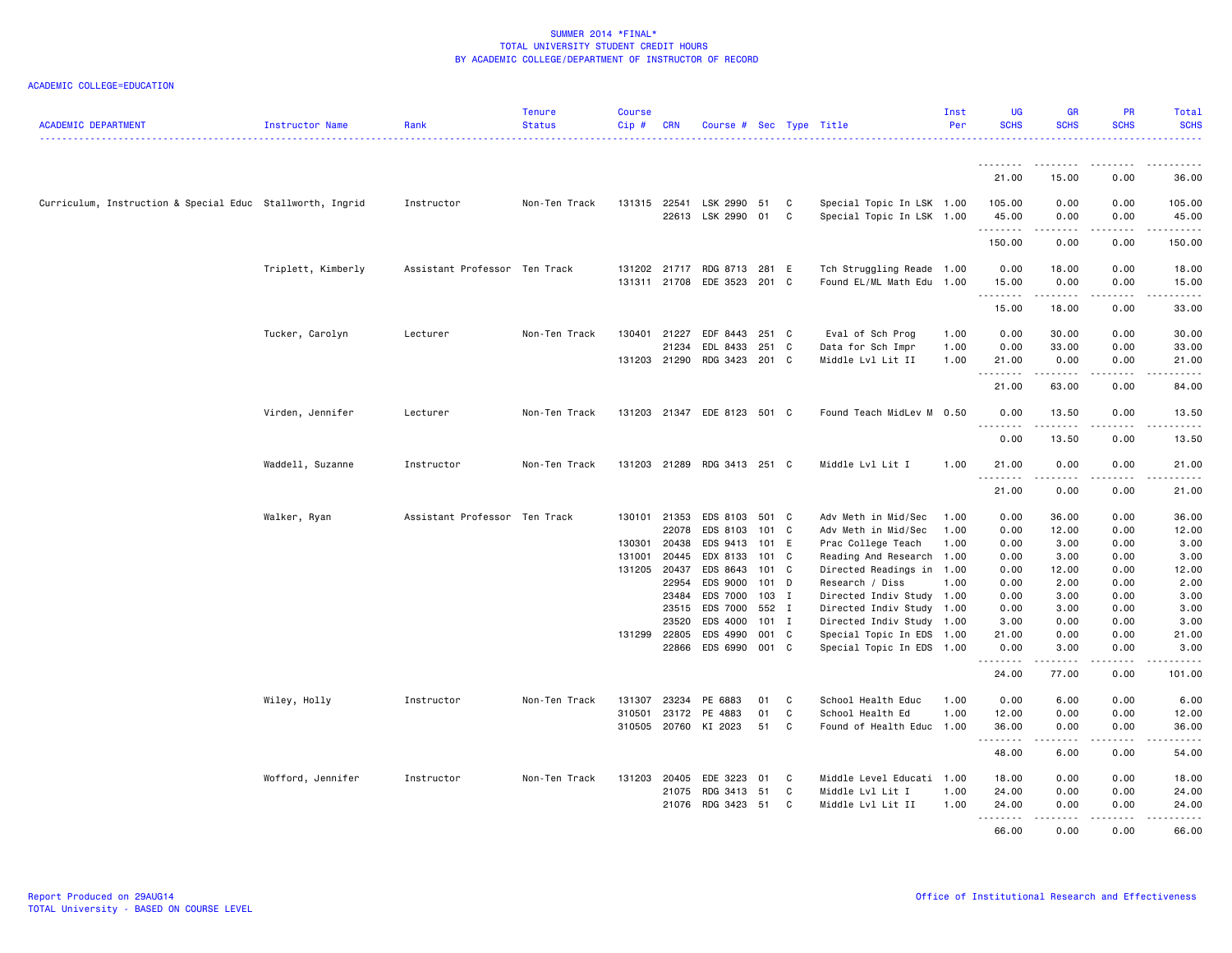# ACADEMIC COLLEGE=EDUCATION

|                     |                 |      | Tenure Course |  |                                     |  | Inst UG GR PR Total |  |
|---------------------|-----------------|------|---------------|--|-------------------------------------|--|---------------------|--|
| ACADEMIC DEPARTMENT | Instructor Name | Rank |               |  | <b>Per SCHS SCHS SCHS SCHS SCHS</b> |  |                     |  |
|                     |                 |      |               |  |                                     |  |                     |  |

====================================== ======== ======== ======== ==========

 ====================================== ======== ======== ======== ==========Curriculum, Instruction & Special Educ 908.25 1296.00 0.00 2204.25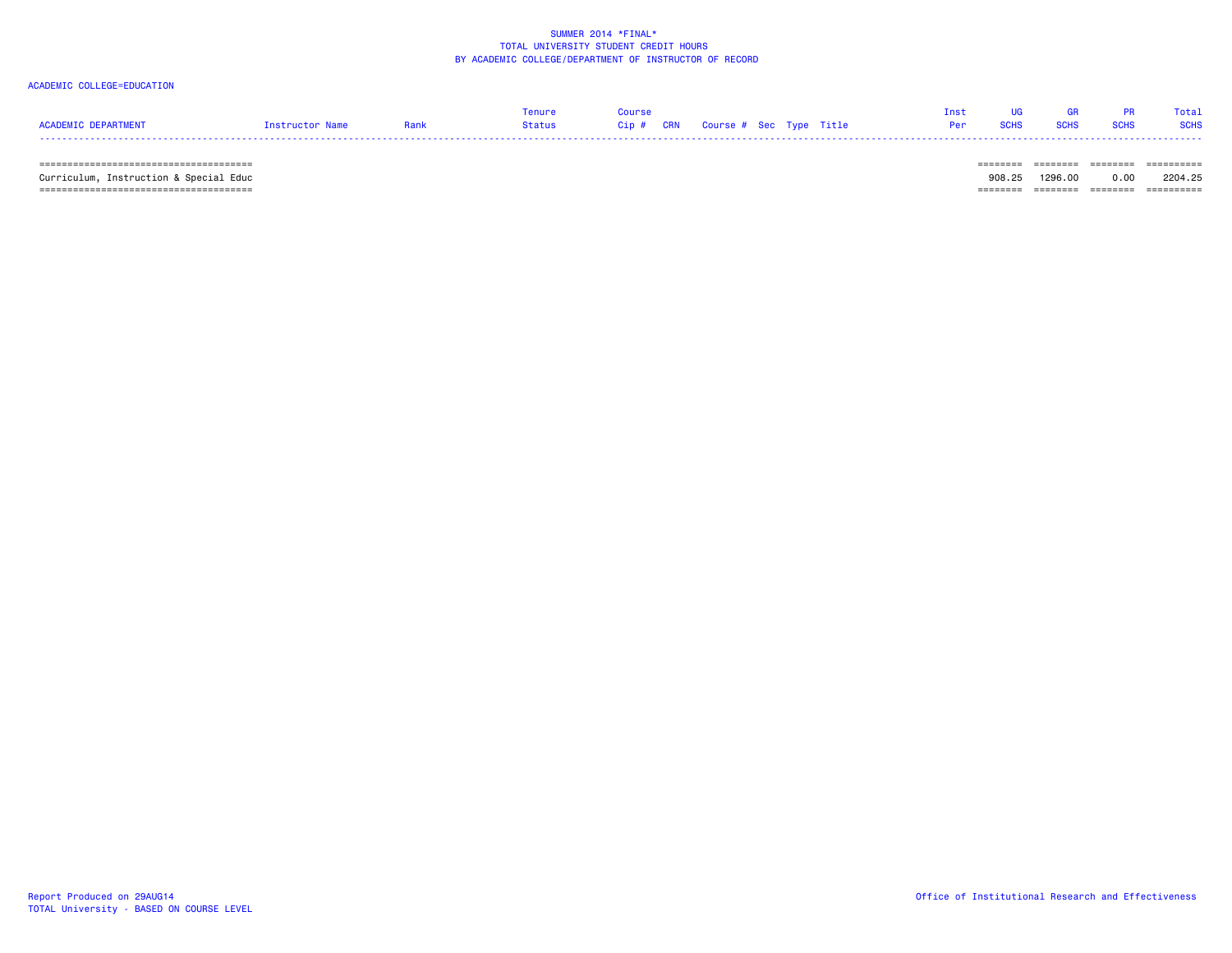| <b>ACADEMIC DEPARTMENT</b>                          | Instructor Name   | Rank                          | <b>Tenure</b><br><b>Status</b> | <b>Course</b><br>Cip# | <b>CRN</b>   | Course # Sec Type Title     |       |              |                           | Inst<br>Per | UG<br><b>SCHS</b> | <b>GR</b><br><b>SCHS</b>                                                                                                                                     | <b>PR</b><br><b>SCHS</b> | Total<br><b>SCHS</b>                                                                                                                                         |
|-----------------------------------------------------|-------------------|-------------------------------|--------------------------------|-----------------------|--------------|-----------------------------|-------|--------------|---------------------------|-------------|-------------------|--------------------------------------------------------------------------------------------------------------------------------------------------------------|--------------------------|--------------------------------------------------------------------------------------------------------------------------------------------------------------|
| Instructional Systems & Workforce Deve Adams, James |                   | Associate Professor Tenured   |                                | 131309                | 21157        | TKT 4143                    | 01    | C            | His & Phil Career &       | 1.00        | 3.00              | 0.00                                                                                                                                                         | 0.00                     | 3.00                                                                                                                                                         |
|                                                     |                   |                               |                                |                       | 21162        | TKT 6143                    | 01    | C            | His & Phil Career &       | 1.00        | 0.00              | 12.00                                                                                                                                                        | 0.00                     | 12.00                                                                                                                                                        |
|                                                     |                   |                               |                                | 131319 22296          |              | TKT 9000                    | 101 D |              | Research / Diss           | 1.00        | 0.00              | 16.00                                                                                                                                                        | 0.00                     | 16.00                                                                                                                                                        |
|                                                     |                   |                               |                                | 131399                | 21158        | TKT 4263                    | 001   | C.           | Diverse Wrk & Ed Env 1.00 |             | 9.00              | 0.00                                                                                                                                                         | 0.00                     | 9.00                                                                                                                                                         |
|                                                     |                   |                               |                                |                       | 21163        | TKT 6263                    | 001   | $\mathbf{C}$ | Diverse Wrk & Ed Env 1.00 |             | 0.00              | 18.00                                                                                                                                                        | 0.00                     | 18.00                                                                                                                                                        |
|                                                     |                   |                               |                                |                       |              | 21814 TKT 4263              | 01    | C.           | Diverse Wrk & Ed Env 1.00 |             | 3.00              | 0.00                                                                                                                                                         | 0.00                     | 3.00                                                                                                                                                         |
|                                                     |                   |                               |                                |                       | 21815        | TKT 6263                    | 01    | C            | Diverse Wrk & Ed Env 1.00 |             | 0.00              | 18.00                                                                                                                                                        | 0.00                     | 18.00                                                                                                                                                        |
|                                                     |                   |                               |                                |                       | 21858        | TKT 4263                    | 51    | C            | Diverse Wrk & Ed Env 1.00 |             | 18.00             | 0.00                                                                                                                                                         | 0.00                     | 18.00                                                                                                                                                        |
|                                                     |                   |                               |                                |                       | 21859        | TKT 6263 51                 |       | C            | Diverse Wrk & Ed Env 1.00 |             | 0.00<br>.         | 27.00                                                                                                                                                        | 0.00                     | 27.00                                                                                                                                                        |
|                                                     |                   |                               |                                |                       |              |                             |       |              |                           |             | 33.00             | 91.00                                                                                                                                                        | 0.00                     | 124.00                                                                                                                                                       |
|                                                     | Ballard, Iva      | Instructor                    | Non-Ten Track                  |                       |              | 521302 20125 BQA 3123 01    |       | C            | Bus Stat Methods II       | 1.00        | 45.00<br>.        | 0.00                                                                                                                                                         | 0.00                     | 45.00                                                                                                                                                        |
|                                                     |                   |                               |                                |                       |              |                             |       |              |                           |             | 45.00             | 0.00                                                                                                                                                         | 0.00                     | 45.00                                                                                                                                                        |
|                                                     | Bass, Amy         | Lecturer                      | Non-Ten Track                  |                       |              | 131315 21432 LSK 1023 501 C |       |              | Col Read/Study Skill 1.00 |             | 42.00             | 0.00                                                                                                                                                         | 0.00                     | 42.00                                                                                                                                                        |
|                                                     |                   |                               |                                |                       |              |                             |       |              |                           |             | .<br>42.00        | $\frac{1}{2} \left( \frac{1}{2} \right) \left( \frac{1}{2} \right) \left( \frac{1}{2} \right) \left( \frac{1}{2} \right) \left( \frac{1}{2} \right)$<br>0.00 | 0.00                     | .<br>42.00                                                                                                                                                   |
|                                                     | Beriswill, Joanne | Assistant Professor Ten Track |                                |                       | 130501 21806 | TKT 4443 01                 |       | C            | Design Instr Games S 1.00 |             | 6.00              | 0.00                                                                                                                                                         | 0.00                     | 6.00                                                                                                                                                         |
|                                                     |                   |                               |                                |                       | 21807        | TKT 6443                    | 01    | C            | Design Instr Games S 1.00 |             | 0.00              | 9.00                                                                                                                                                         | 0.00                     | 9.00                                                                                                                                                         |
|                                                     |                   |                               |                                | 131303 22097          |              | TKB 4583                    | 51    | B            | Graphics and Web Des 1.00 |             | 15.00             | 0.00                                                                                                                                                         | 0.00                     | 15.00                                                                                                                                                        |
|                                                     |                   |                               |                                |                       | 22098        | TKB 6583 51                 |       | B            | Graphics and Web Des 1.00 |             | 0.00<br><u>.</u>  | 9.00                                                                                                                                                         | 0.00                     | 9.00<br>المالم عامل                                                                                                                                          |
|                                                     |                   |                               |                                |                       |              |                             |       |              |                           |             | 21.00             | 18.00                                                                                                                                                        | 0.00                     | 39.00                                                                                                                                                        |
|                                                     | Cornelious, Linda | Professor                     | Tenured                        | 131309                | 21168        | TKT 8263                    | 01    | C            | Phil & Adm Career &       | 1.00        | 0.00              | 9.00                                                                                                                                                         | 0.00                     | 9.00                                                                                                                                                         |
|                                                     |                   |                               |                                |                       | 21790        | <b>TKT 8200</b>             | 101   | E            | Intern Career & Tech 1.00 |             | 0.00              | 15.00                                                                                                                                                        | 0.00                     | 15.00                                                                                                                                                        |
|                                                     |                   |                               |                                | 131319                | 22297        | <b>TKT 9000</b>             | 102 D |              | Research / Diss           | 1.00        | 0.00              | 7.00                                                                                                                                                         | 0.00                     | 7.00                                                                                                                                                         |
|                                                     |                   |                               |                                | 131321                | 21160        | TKT 4803                    | 01    | C            | Integ Tech for Learn 1.00 |             | 12.00             | 0.00                                                                                                                                                         | 0.00                     | 12.00                                                                                                                                                        |
|                                                     |                   |                               |                                |                       |              | 21165 TKT 6803 01           |       | C            | Integ Tech for Learn 1.00 |             | 0.00<br>.         | 12.00                                                                                                                                                        | 0.00                     | 12.00                                                                                                                                                        |
|                                                     |                   |                               |                                |                       |              |                             |       |              |                           |             | 12.00             | 43.00                                                                                                                                                        | 0.00                     | 55.00                                                                                                                                                        |
|                                                     | Forde, Connie     | Professor                     | Tenured                        | 131319                |              | 22298 TKT 9000 103 D        |       |              | Research / Diss           | 1.00        | 0.00<br>.         | 9.00<br>$\frac{1}{2} \left( \frac{1}{2} \right) \left( \frac{1}{2} \right) \left( \frac{1}{2} \right) \left( \frac{1}{2} \right) \left( \frac{1}{2} \right)$ | 0.00                     | 9.00<br>$\frac{1}{2} \left( \frac{1}{2} \right) \left( \frac{1}{2} \right) \left( \frac{1}{2} \right) \left( \frac{1}{2} \right) \left( \frac{1}{2} \right)$ |
|                                                     |                   |                               |                                |                       |              |                             |       |              |                           |             | 0.00              | 9.00                                                                                                                                                         | 0.00                     | 9.00                                                                                                                                                         |
|                                                     | Giordano, Mickey  | Instructor                    | Non-Ten Track                  | 131319                | 23072        | TKI 4000 01                 |       | I            | Directed Indiv Study 1.00 |             | 3.00              | 0.00                                                                                                                                                         | 0.00                     | 3.00                                                                                                                                                         |
|                                                     |                   |                               |                                | 150603                | 21138        | TKI 1814                    | 01    | B            | Basic Indust Elec & 1.00  |             | 52.00             | 0.00                                                                                                                                                         | 0.00                     | 52.00                                                                                                                                                        |
|                                                     |                   |                               |                                |                       | 21145        | TKI 3104 51                 |       | $\mathsf B$  | Adv Ind Ele, Electro 1.00 |             | 52.00             | 0.00                                                                                                                                                         | 0.00                     | 52.00                                                                                                                                                        |
|                                                     |                   |                               |                                |                       | 21804        | TKI 4103 01                 |       | B            | Industrial Cntrl Sys 1.00 |             | 30.00             | 0.00                                                                                                                                                         | 0.00                     | 30.00                                                                                                                                                        |
|                                                     |                   |                               |                                |                       |              | 21857 TKI 4203 51           |       | B            | Automated Systems         | 1.00        | 30.00<br>.        | 0.00<br>$- - -$                                                                                                                                              | 0.00<br>$\frac{1}{2}$    | 30.00<br>.                                                                                                                                                   |
|                                                     |                   |                               |                                |                       |              |                             |       |              |                           |             | 167.00            | 0.00                                                                                                                                                         | 0.00                     | 167.00                                                                                                                                                       |
|                                                     | Huang, Kun        | Assistant Professor Ten Track |                                | 110301                | 21478        | TKT 1273                    | 501 C |              | Computer Application 1.00 |             | 87.00             | 0.00                                                                                                                                                         | 0.00                     | 87.00                                                                                                                                                        |
|                                                     |                   |                               |                                | 131309                | 22101        | TKT 4763                    | 501 C |              | Digital Tools/Learni 1.00 |             | 30.00             | 0.00                                                                                                                                                         | 0.00                     | 30.00                                                                                                                                                        |
|                                                     |                   |                               |                                |                       | 22102        | TKT 6763 501 C              |       |              | Digital Tools/Learni 1.00 |             | 0.00<br>.         | 12.00                                                                                                                                                        | 0.00                     | 12.00                                                                                                                                                        |
|                                                     |                   |                               |                                |                       |              |                             |       |              |                           |             | 117.00            | 12.00                                                                                                                                                        | 0.00                     | 129.00                                                                                                                                                       |
|                                                     | Keel, Vicki       | Instructor                    | Non-Ten Track                  | 110301                |              | 21477 TKB 4543              | 551 B |              | Advanced Info Proces 1.00 |             | 57.00             | 0.00                                                                                                                                                         | 0.00                     | 57.00                                                                                                                                                        |
|                                                     |                   |                               |                                |                       | 21479        | TKT 1273                    | 551 C |              | Computer Application 1.00 |             | 69.00             | 0.00                                                                                                                                                         | 0.00                     | 69.00                                                                                                                                                        |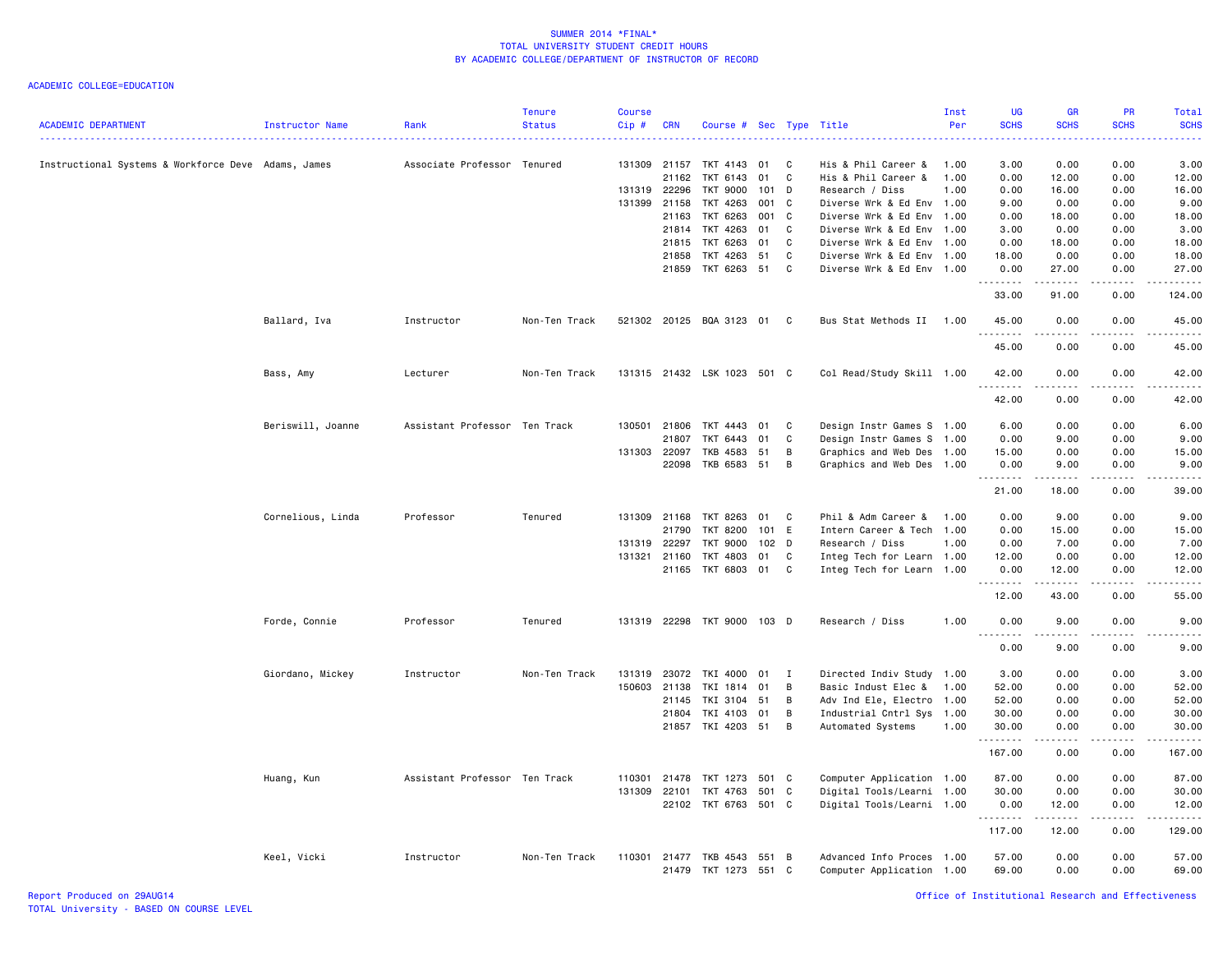| <b>ACADEMIC DEPARTMENT</b>                         | Instructor Name      | Rank                          | <b>Tenure</b><br><b>Status</b> | <b>Course</b><br>Cip# | CRN                   | Course # Sec Type Title |             |              |                                              | Inst<br>Per | UG<br><b>SCHS</b><br>. | <b>GR</b><br><b>SCHS</b> | <b>PR</b><br><b>SCHS</b>     | <b>Total</b><br><b>SCHS</b><br>$\frac{1}{2} \left( \frac{1}{2} \right) \left( \frac{1}{2} \right) \left( \frac{1}{2} \right) \left( \frac{1}{2} \right) \left( \frac{1}{2} \right)$ |
|----------------------------------------------------|----------------------|-------------------------------|--------------------------------|-----------------------|-----------------------|-------------------------|-------------|--------------|----------------------------------------------|-------------|------------------------|--------------------------|------------------------------|-------------------------------------------------------------------------------------------------------------------------------------------------------------------------------------|
| Instructional Systems & Workforce Deve Keel, Vicki |                      | Instructor                    | Non-Ten Track                  | 131303                | 21130                 | TKB 1123                | 01          | B            | Document Form/Info P 1.00                    |             | 66.00                  | 0.00                     | 0.00                         | 66.00                                                                                                                                                                               |
|                                                    |                      |                               |                                |                       | 21476                 | TKB 3133 501 C          |             |              | Admin Management & P 1.00                    |             | 90.00<br>.             | 0.00<br>-----            | 0.00<br>.                    | 90.00<br>.                                                                                                                                                                          |
|                                                    |                      |                               |                                |                       |                       |                         |             |              |                                              |             | 282.00                 | 0.00                     | 0.00                         | 282.00                                                                                                                                                                              |
|                                                    | Latham, Angela       | Instructor                    | Non-Ten Track                  | 500799                | 21143                 | TKI 2413                | 51          | C            | Hi & Appr Artcrafts                          | 1.00        | 36.00                  | 0.00                     | 0.00                         | 36.00                                                                                                                                                                               |
|                                                    |                      |                               |                                |                       | 21144                 | TKI 2413 52             |             | C            | Hi & Appr Artcrafts                          | 1.00        | 69.00                  | 0.00                     | 0.00                         | 69.00                                                                                                                                                                               |
|                                                    |                      |                               |                                |                       | 21800                 | TKI 2413 01 C           |             |              | Hi & Appr Artcrafts                          | 1.00        | 18.00                  | 0.00                     | 0.00                         | 18.00                                                                                                                                                                               |
|                                                    |                      |                               |                                |                       |                       |                         |             |              |                                              |             | .<br>123.00            | د د د د<br>0.00          | $\sim$ $\sim$ $\sim$<br>0.00 | .<br>123.00                                                                                                                                                                         |
|                                                    | Lee, Sang Joon       | Assistant Professor Ten Track |                                | 131303                | 22099                 | TKB 4583                | 501 B       |              | Graphics and Web Des 1.00                    |             | 45.00                  | 0.00                     | 0.00                         | 45.00                                                                                                                                                                               |
|                                                    |                      |                               |                                |                       | 22100                 | TKB 6583                | 501         | B            | Graphics and Web Des 1.00                    |             | 0.00                   | 18.00                    | 0.00                         | 18.00                                                                                                                                                                               |
|                                                    |                      |                               |                                | 131309                |                       | 21482 TKT 4343 501 C    |             |              | Info Tech Project Mg 1.00                    |             | 51.00<br>.             | 0.00<br><u>.</u>         | 0.00<br>.                    | 51.00<br><u>.</u>                                                                                                                                                                   |
|                                                    |                      |                               |                                |                       |                       |                         |             |              |                                              |             | 96.00                  | 18.00                    | 0.00                         | 114.00                                                                                                                                                                              |
|                                                    | Okojie, Mabel        | Associate Professor Tenured   |                                | 131319                | 22300                 | TKT 9000                | 105 D       |              | Research / Diss                              | 1.00        | 0.00                   | 12.00                    | 0.00                         | 12.00                                                                                                                                                                               |
|                                                    |                      |                               |                                | 521204                | 21810                 | TKT 4733                | 01          | C            | Mgn Mutlimedia Lrn                           | 1.00        | 6.00                   | 0.00                     | 0.00                         | 6.00                                                                                                                                                                                |
|                                                    |                      |                               |                                |                       | 21811                 | TKT 6733                | 01          | C            | Mgn Multimedia Lrn E 1.00                    |             | 0.00                   | 9.00                     | 0.00                         | 9.00                                                                                                                                                                                |
|                                                    |                      |                               |                                |                       | 21862                 | TKT 4733                | 51          | C            | Mgn Multimedia Lrn                           | 1.00        | 18.00                  | 0.00                     | 0.00                         | 18.00                                                                                                                                                                               |
|                                                    |                      |                               |                                |                       | 21863                 | TKT 6733                | 51          | C            | Mgn Multimedia Lrn E 1.00                    |             | 0.00<br>.              | 6.00<br>.                | 0.00<br>الأنابات             | 6.00<br>$\frac{1}{2} \left( \frac{1}{2} \right) \left( \frac{1}{2} \right) \left( \frac{1}{2} \right) \left( \frac{1}{2} \right) \left( \frac{1}{2} \right)$                        |
|                                                    |                      |                               |                                |                       |                       |                         |             |              |                                              |             | 24.00                  | 27.00                    | 0.00                         | 51.00                                                                                                                                                                               |
|                                                    | Olinzock, Anthony    | Professor                     | Tenured                        | 110301                | 21132                 | TKB 4283                | 51          | B            | Advanced Office Syst 1.00                    |             | 30.00                  | 0.00                     | 0.00                         | 30.00                                                                                                                                                                               |
|                                                    |                      |                               |                                |                       | 21135                 | TKB 6283                | 51          | C            | Advanced Office Syst 1.00                    |             | 0.00                   | 15.00                    | 0.00                         | 15.00                                                                                                                                                                               |
|                                                    |                      |                               |                                |                       | 21154                 | TKT 1273 001            |             | $\mathbf C$  | Computer Application 1.00                    |             | 45.00                  | 0.00                     | 0.00                         | 45.00                                                                                                                                                                               |
|                                                    |                      |                               |                                |                       | 21155                 | TKT 1273                | 01          | C            | Computer Application 1.00                    |             | 63.00                  | 0.00                     | 0.00                         | 63.00                                                                                                                                                                               |
|                                                    |                      |                               |                                |                       | 21865                 | TKT 4753                | 51          | C            | Presenting with Medi 1.00                    |             | 18.00                  | 0.00                     | 0.00                         | 18.00                                                                                                                                                                               |
|                                                    |                      |                               |                                |                       | 21866                 | TKT 6753                | 51          | C            | Presenting with Medi 1.00                    |             | 0.00                   | 12.00                    | 0.00                         | 12.00                                                                                                                                                                               |
|                                                    |                      |                               |                                | 131303                | 21802                 | TKB 4563                | 01          | C            | Intro to Data Networ 1.00                    |             | 27.00                  | 0.00                     | 0.00                         | 27.00                                                                                                                                                                               |
|                                                    |                      |                               |                                | 131319                | 22301                 | TKT 9000                | 106         | D            | Research / Diss                              | 1.00        | 0.00<br>.              | 13.00<br>.               | 0.00                         | 13.00<br>.                                                                                                                                                                          |
|                                                    |                      |                               |                                |                       |                       |                         |             |              |                                              |             | 183.00                 | 40.00                    | 0.00                         | 223.00                                                                                                                                                                              |
|                                                    | Scott-Bracey, Pamela | Assistant Professor Ten Track |                                | 131309                | 21860                 | TKT 4463                | 51          | C            | Meth Tchn Tech Mid S 1.00                    |             | 6.00                   | 0.00                     | 0.00                         | 6.00                                                                                                                                                                                |
|                                                    |                      |                               |                                |                       | 21861                 | TKT 6463                | 51          | C            | Meth Tchn Tech Mid S 1.00                    |             | 0.00                   | 9.00                     | 0.00                         | 9.00                                                                                                                                                                                |
|                                                    |                      |                               |                                |                       | 22103                 | TKT 4473                | 551         | C.           | Methods of Teaching                          | 1.00        | 18.00                  | 0.00                     | 0.00                         | 18.00                                                                                                                                                                               |
|                                                    |                      |                               |                                |                       |                       | 22104 TKT 6473 551 C    |             |              | Methods of Teaching                          | 1.00        | 0.00<br>.              | 45.00<br>.               | 0.00<br>.                    | 45.00<br>.                                                                                                                                                                          |
|                                                    |                      |                               |                                |                       |                       |                         |             |              |                                              |             | 24.00                  | 54.00                    | 0.00                         | 78.00                                                                                                                                                                               |
|                                                    | Wyatt, John          | Associate Professor Tenured   |                                | 131319                | 23151                 | TKI 4000 02             |             | $\mathbf{I}$ | Directed Indiv Study 1.00                    |             | 3.00                   | 0.00                     | 0.00                         | 3.00                                                                                                                                                                                |
|                                                    |                      |                               |                                | 150603                | 21146                 | TKI 3183                | 51          | <b>L</b>     | Machine Metal Proc                           | 1.00        | 48.00                  | 0.00                     | 0.00                         | 48.00                                                                                                                                                                               |
|                                                    |                      |                               |                                |                       | 150612 21149          | TKI 3353                | 01          | B            | Forecast & Cost Mode 1.00                    |             | 36.00                  | 0.00                     | 0.00                         | 36.00                                                                                                                                                                               |
|                                                    |                      |                               |                                |                       | 21803<br>21856        | TKI 3343<br>TKI 3243 01 | 51          | B<br>B       | CAD/CAM<br>Industrial Metrology 1.00         | 1.00        | 30.00<br>72.00         | 0.00<br>0.00             | 0.00<br>0.00                 | 30.00<br>72.00                                                                                                                                                                      |
|                                                    |                      |                               |                                |                       |                       |                         |             |              |                                              |             | .<br>189.00            | .<br>0.00                | .<br>0.00                    | .<br>189.00                                                                                                                                                                         |
|                                                    |                      |                               |                                |                       |                       |                         |             |              |                                              |             |                        |                          |                              |                                                                                                                                                                                     |
|                                                    | Yu, Chien            | Associate Professor Tenured   |                                | 131321                | 131319 22303<br>21813 | TKT 9000<br>TKT 8813    | 108 D<br>01 | C            | Research / Diss<br>Issues in Distance E 1.00 | 1.00        | 0.00<br>0.00           | 7.00<br>15.00            | 0.00<br>0.00                 | 7.00<br>15.00                                                                                                                                                                       |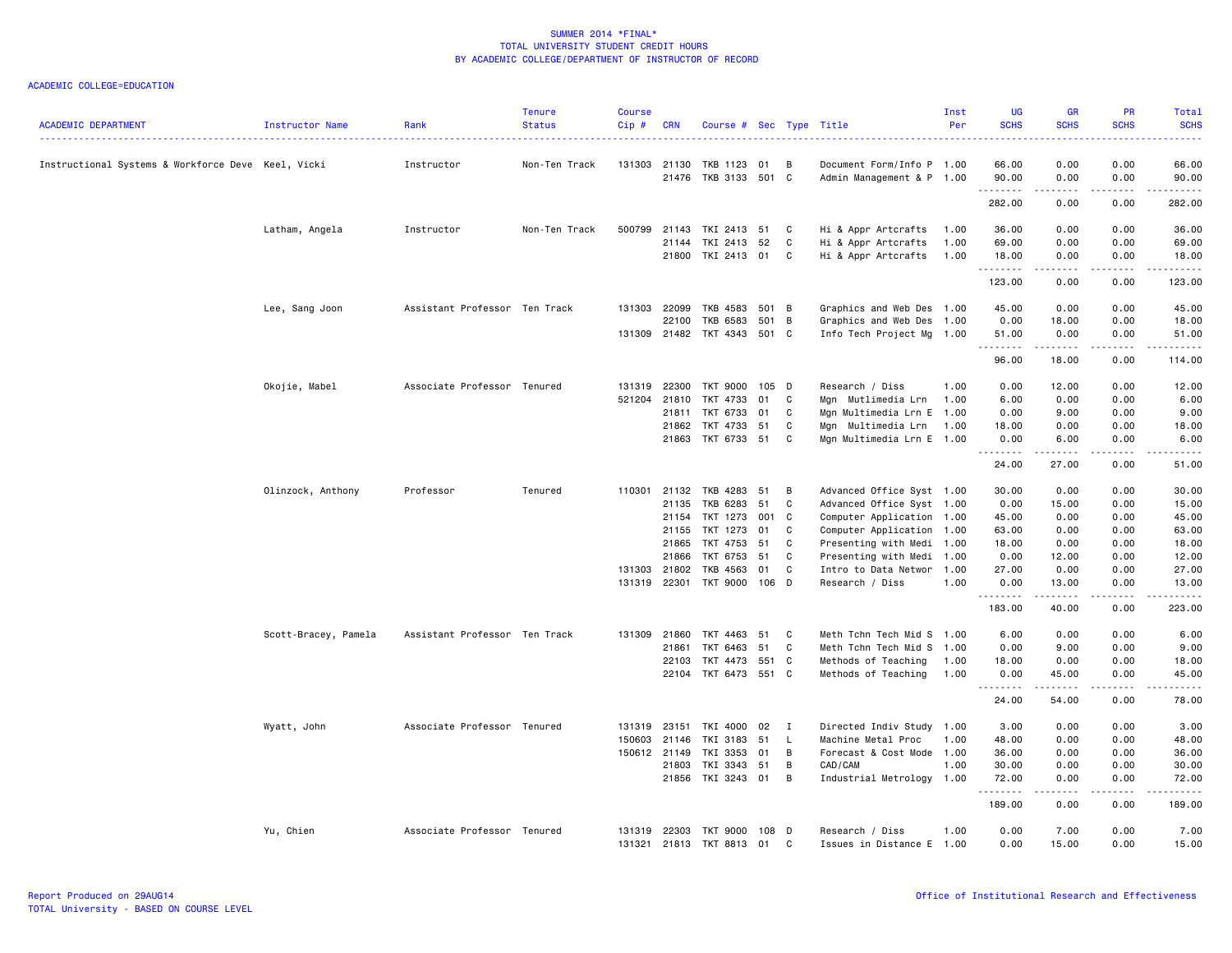|  | Rank | Tenure<br><b>Status</b> | Course<br>$Cip$ # | <b>CRN</b> | Course # Sec Type Title |  | <b>Tnst</b><br>Per | GR. | Total |
|--|------|-------------------------|-------------------|------------|-------------------------|--|--------------------|-----|-------|
|  |      |                         |                   |            |                         |  |                    |     | .     |

|                                        | 0.00           | 22.0 <sup>o</sup> | 0.00     | 22.00                  |
|----------------------------------------|----------------|-------------------|----------|------------------------|
|                                        |                |                   |          |                        |
| ,,,,,,,,,,,,,,,,,,,,,,,,,,,,,,,,,,,    |                |                   |          |                        |
| Instructional Systems & Workforce Deve |                |                   |          |                        |
|                                        | 1358,00        | 334,00            | 0.00     | 1692.00                |
|                                        | _____<br>----- | _______           | -------- | __________<br>-------- |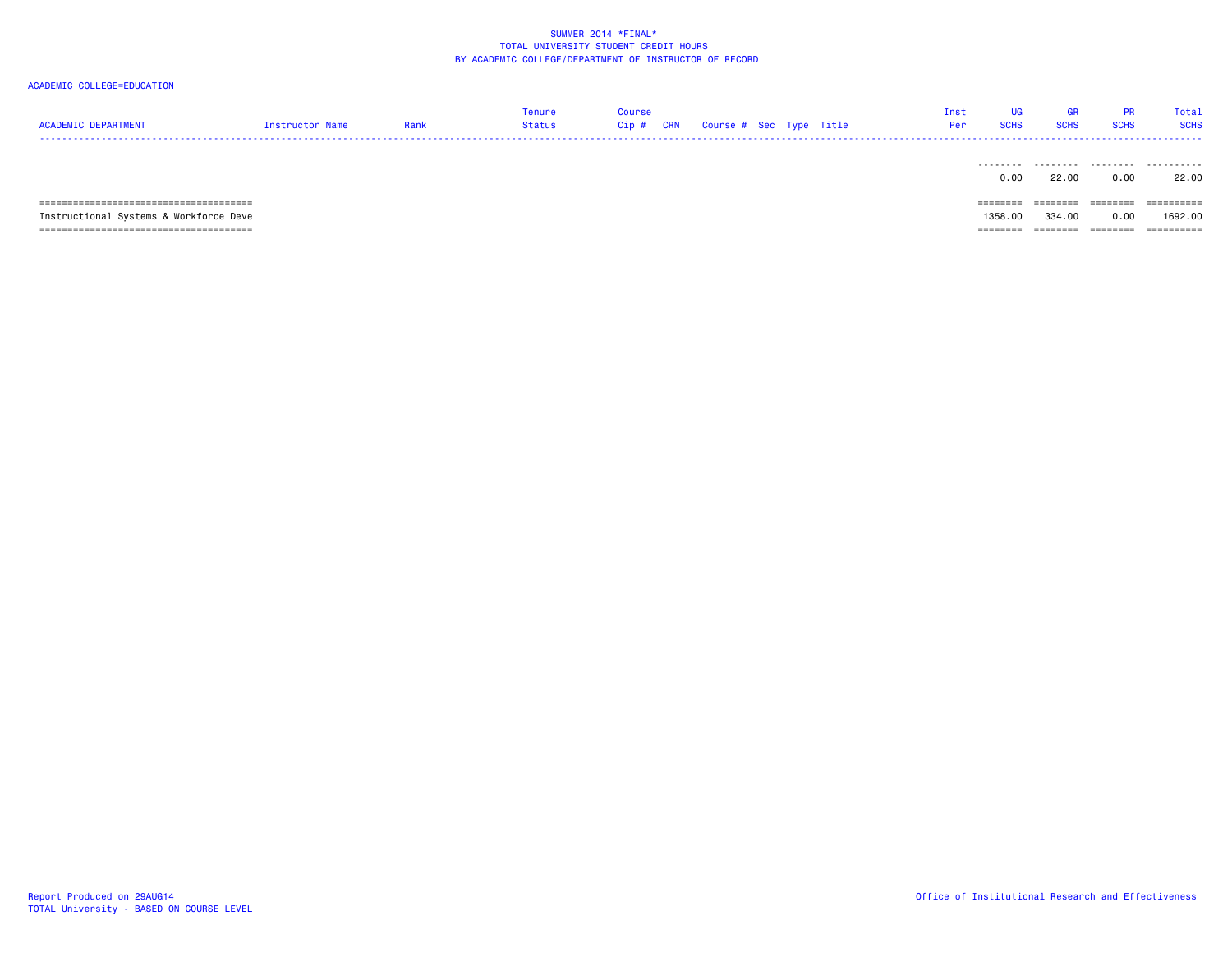| <b>ACADEMIC DEPARTMENT</b> | Instructor Name        | Rank                          | <b>Tenure</b><br><b>Status</b> | <b>Course</b><br>Cip# | <b>CRN</b>              | Course # Sec Type Title       |                 |             |                                                                                     | Inst<br>Per | UG<br><b>SCHS</b>                   | GR<br><b>SCHS</b>     | <b>PR</b><br><b>SCHS</b> | Total<br><b>SCHS</b><br>---- |
|----------------------------|------------------------|-------------------------------|--------------------------------|-----------------------|-------------------------|-------------------------------|-----------------|-------------|-------------------------------------------------------------------------------------|-------------|-------------------------------------|-----------------------|--------------------------|------------------------------|
| Kinesiology                | Abadie, Ben            | Professor                     | Tenured                        | 260908<br>310505      | 21845<br>20510<br>20511 | EP 4133<br>EP 3613<br>EP 3613 | 51<br>001<br>01 | C<br>C<br>C | Ex Prog Clinical Pop 1.00<br>Exercise Electrocard 1.00<br>Exercise Electrocard 1.00 |             | 39.00<br>45.00<br>30.00             | 0.00<br>0.00<br>0.00  | 0.00<br>0.00<br>0.00     | 39.00<br>45.00<br>30.00      |
|                            |                        |                               |                                |                       | 22423                   | KI 1803                       | 51              | C           | Health Trends & Topi 1.00                                                           |             | 90.00<br>.                          | 0.00<br>الداعات       | 0.00<br>.                | 90.00<br>.                   |
|                            |                        |                               |                                |                       |                         |                               |                 |             |                                                                                     |             | 204.00                              | 0.00                  | 0.00                     | 204.00                       |
|                            | Agiovlasitis, Stamatis | Assistant Professor Ten Track |                                |                       |                         | 260908 20517 EP 4133          | 001 C           |             | Ex Prog Clinical Pop 1.00                                                           |             | 33.00<br><b></b>                    | 0.00<br>$\frac{1}{2}$ | 0.00<br>.                | 33.00<br>.                   |
|                            |                        |                               |                                |                       |                         |                               |                 |             |                                                                                     |             | 33.00                               | 0.00                  | 0.00                     | 33.00                        |
|                            | Brown, Stanley         | Professor                     | Tenured                        | 310501                |                         | 23519 PE 1081                 | 51              | - L         | Beg Golf                                                                            | 1.00        | 8.00<br>$\sim$ $\sim$ $\sim$ $\sim$ | 0.00<br>$- - - -$     | 0.00                     | 8.00                         |
|                            |                        |                               |                                |                       |                         |                               |                 |             |                                                                                     |             | 8.00                                | 0.00                  | 0.00                     | 8.00                         |
|                            | Carlisle, Danny        | Lecturer                      | Non-Ten Track                  | 131314                | 20979                   | PE 4413                       | 01              | B           | Basic Driver Ed I                                                                   | 1.00        | 45.00                               | 0.00                  | 0.00                     | 45.00                        |
|                            |                        |                               |                                |                       | 20980                   | PE 4423                       | 51              | C           | Driver Ed Meth II                                                                   | 1.00        | 57.00                               | 0.00                  | 0.00                     | 57.00                        |
|                            |                        |                               |                                | 512201 20973          |                         | PE 3433                       | 01              | C           | Genl Safety Methods                                                                 | 1.00        | 51.00                               | 0.00                  | 0.00                     | 51.00                        |
|                            |                        |                               |                                |                       | 20974                   | PE 3433                       | 51              | C           | Genl Safety Methods                                                                 | 1.00        | 57.00                               | 0.00                  | 0.00                     | 57.00                        |
|                            |                        |                               |                                |                       |                         |                               |                 |             |                                                                                     |             | .<br>210.00                         | .<br>0.00             | 22222<br>0.00            | <u>.</u><br>210.00           |
|                            | Coffey, Katherine      | Associate Professor Ten Track |                                | 310501                | 20964                   | PE 3133                       | 001 B           |             | Adapted Physical Ed                                                                 | 1.00        | 36.00                               | 0.00                  | 0.00                     | 36.00                        |
|                            |                        |                               |                                |                       | 21854                   | PE 3133                       | 51              | B           |                                                                                     | 1.00        | 30.00                               | 0.00                  | 0.00                     | 30.00                        |
|                            |                        |                               |                                |                       |                         |                               |                 |             | Adapted Physical Ed                                                                 |             |                                     |                       |                          |                              |
|                            |                        |                               |                                | 310505 20977          |                         | PE 4173                       | 01              | C           | Test & Measure                                                                      | 1.00        | 18.00                               | 0.00                  | 0.00                     | 18.00                        |
|                            |                        |                               |                                |                       |                         | 21853 KI 8313                 | 51              | C           | Interpret Data Kines 1.00                                                           |             | 0.00                                | 48.00                 | 0.00                     | 48.00                        |
|                            |                        |                               |                                |                       |                         |                               |                 |             |                                                                                     |             | .<br>84.00                          | .<br>48.00            | .<br>0.00                | -----<br>132.00              |
|                            | Funderburk, Deborah    | Instructor                    | Non-Ten Track                  |                       |                         | 500301 20959 PE 1323          | 51 B            |             | Hist & Apprec of Dan 1.00                                                           |             | 42.00<br><u>.</u>                   | 0.00<br>.             | 0.00<br>.                | 42.00<br>.                   |
|                            |                        |                               |                                |                       |                         |                               |                 |             |                                                                                     |             | 42.00                               | 0.00                  | 0.00                     | 42.00                        |
|                            | Grant, Erin            | Instructor                    | Non-Ten Track                  |                       |                         | 310505 20761 KI 2213          | 001 C           |             | Emergency Health Car 1.00                                                           |             | 27.00                               | 0.00                  | 0.00                     | 27.00                        |
|                            |                        |                               |                                |                       |                         | 20763 KI 2213                 | 51              | C           | Emergency Health Car 0.10                                                           |             | 3.60                                | 0.00                  | 0.00                     | 3.60                         |
|                            |                        |                               |                                |                       |                         |                               |                 |             |                                                                                     |             | <u>.</u>                            | $\frac{1}{2}$         | .                        | .                            |
|                            |                        |                               |                                |                       |                         |                               |                 |             |                                                                                     |             | 30.60                               | 0.00                  | 0.00                     | 30.60                        |
|                            | Holmes, Megan          | Assistant Professor Ten Track |                                | 260908                |                         | 20522 EP 4603                 | 001 C           |             | Physical Activity Ep 1.00                                                           |             | 18.00                               | 0.00                  | 0.00                     | 18.00                        |
|                            |                        |                               |                                |                       |                         | 21817 EP 3643                 | 01              | C           | Applied Anat & Patho 1.00                                                           |             | 27.00                               | 0.00                  | 0.00                     | 27.00                        |
|                            |                        |                               |                                |                       |                         |                               |                 |             |                                                                                     |             | .<br>45.00                          | 0.00                  | 0.00                     | 45.00                        |
|                            | Joe, Lee               | Instructor                    | Non-Ten Track                  | 260908                | 20503                   | EP 3304                       | 01              | C           | Exercise Physiology                                                                 | 1.00        | 80.00                               | 0.00                  | 0.00                     | 80.00                        |
|                            |                        |                               |                                |                       | 20520                   | EP 4210                       | 101 E           |             | Hlth Fitness Stdies                                                                 | 1.00        | 60.00                               | 0.00                  | 0.00                     | 60.00                        |
|                            |                        |                               |                                |                       | 20524                   | EP 4810                       | 101 H           |             | Clin Exercise Phys I 1.00                                                           |             | 264.00                              | 0.00                  | 0.00                     | 264.00                       |
|                            |                        |                               |                                |                       | 20525                   | EP 4810                       | 102 H           |             | Clin Exercise Phys I 1.00                                                           |             | 216.00                              | 0.00                  | 0.00                     | 216.00                       |
|                            |                        |                               |                                |                       |                         |                               |                 |             |                                                                                     |             | .                                   |                       |                          |                              |
|                            |                        |                               |                                |                       |                         |                               |                 |             |                                                                                     |             | 620.00                              | 0.00                  | 0.00                     | 620.00                       |
|                            | Knight, Adam           | Assistant Professor Ten Track |                                | 131314 20521          |                         | EP 4503                       | 01              | C           | Mechanical Analysis                                                                 | 1.00        | 51.00                               | 0.00                  | 0.00                     | 51.00                        |
|                            |                        |                               |                                |                       | 21829                   | PE 4283                       | 01              | C           | Sport Biomechanics                                                                  | 1.00        | 45.00                               | 0.00                  | 0.00                     | 45.00                        |
|                            |                        |                               |                                | 260908 20523          |                         | EP 4703                       | 001             | C           | Neural Contl Human M 1.00                                                           |             | 66.00                               | 0.00                  | 0.00                     | 66.00                        |
|                            |                        |                               |                                |                       | 21851                   | EP 4703                       | 51              | C           | Neural Contl Human M 1.00                                                           |             | 57.00                               | 0.00                  | 0.00                     | 57.00                        |
|                            |                        |                               |                                | 310505                | 20981                   | PE 4853                       | 51              | C           | Motor Lrng and Skill 1.00                                                           |             | 21.00                               | 0.00                  | 0.00                     | 21.00                        |
|                            |                        |                               |                                |                       |                         |                               |                 |             |                                                                                     |             |                                     |                       |                          |                              |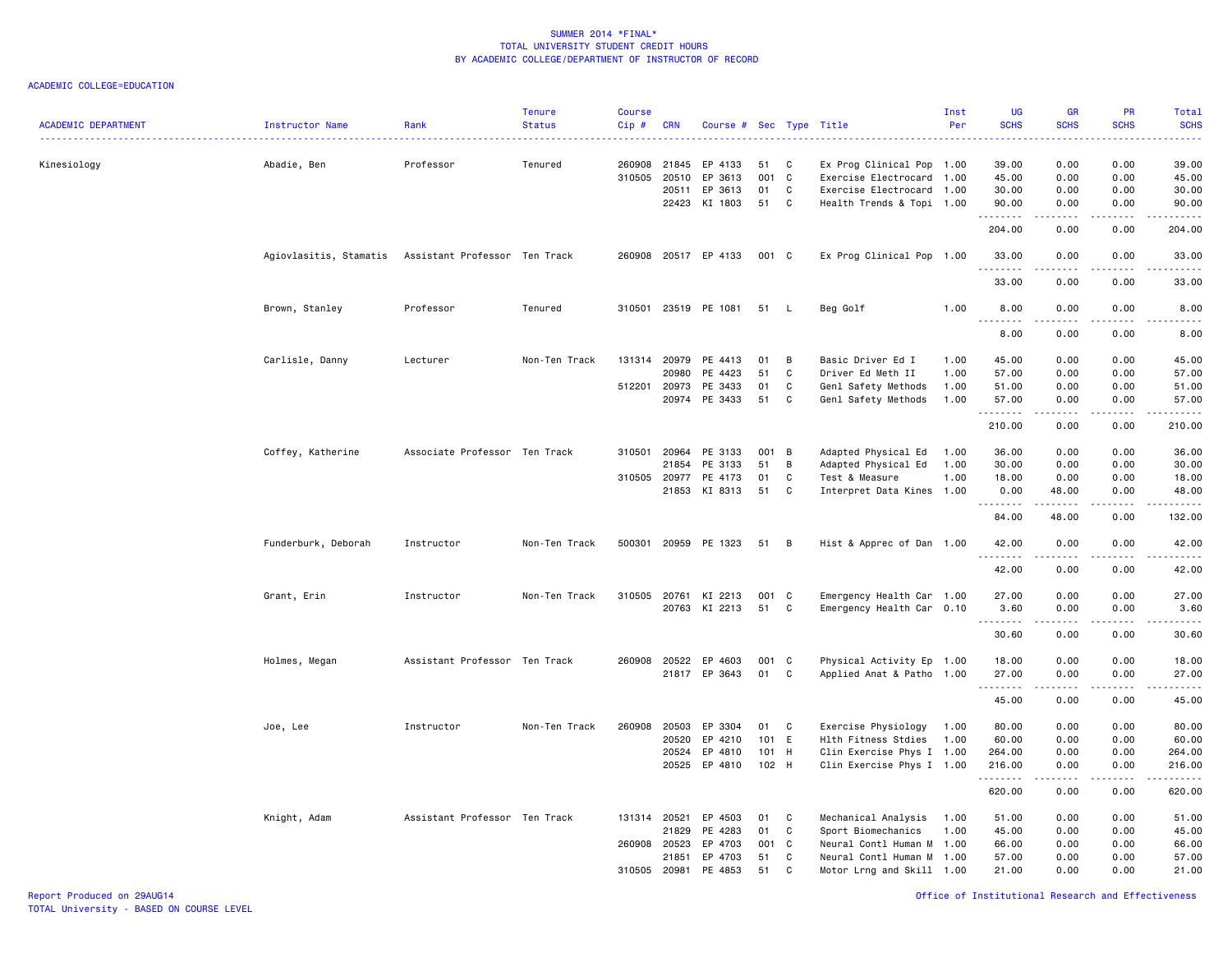| <b>ACADEMIC DEPARTMENT</b> | Instructor Name     | Rank                          | <b>Tenure</b><br><b>Status</b> | <b>Course</b><br>Cip # | <b>CRN</b>   | Course # Sec Type Title |       |                |                           | Inst<br>Per | <b>UG</b><br><b>SCHS</b> | <b>GR</b><br><b>SCHS</b>                                                                                                                                     | PR<br><b>SCHS</b>                   | <b>Total</b><br><b>SCHS</b><br>$\frac{1}{2} \left( \frac{1}{2} \right) \left( \frac{1}{2} \right) \left( \frac{1}{2} \right) \left( \frac{1}{2} \right)$ |
|----------------------------|---------------------|-------------------------------|--------------------------------|------------------------|--------------|-------------------------|-------|----------------|---------------------------|-------------|--------------------------|--------------------------------------------------------------------------------------------------------------------------------------------------------------|-------------------------------------|----------------------------------------------------------------------------------------------------------------------------------------------------------|
| Kinesiology                | Knight, Adam        | Assistant Professor Ten Track |                                | 310505 23521           |              | KI 4000                 | 52    | $\blacksquare$ | Directed Indiv Study 1.00 |             | 3.00<br>.                | 0.00<br>$\frac{1}{2} \left( \frac{1}{2} \right) \left( \frac{1}{2} \right) \left( \frac{1}{2} \right) \left( \frac{1}{2} \right) \left( \frac{1}{2} \right)$ | 0.00<br>$\sim$ $\sim$ $\sim$ $\sim$ | 3.00<br>.                                                                                                                                                |
|                            |                     |                               |                                |                        |              |                         |       |                |                           |             | 243.00                   | 0.00                                                                                                                                                         | 0.00                                | 243.00                                                                                                                                                   |
|                            | Lee, Tanner         | Grad Teach Assist             | Not Applicable                 |                        | 131314 20969 | PE 3313                 | 02    | K              | Sport Physiology          | 1.00        | 0.00                     | 0.00                                                                                                                                                         | 0.00                                | 0.00                                                                                                                                                     |
|                            |                     |                               |                                | 260908                 | 20505        | EP 3304                 | 03    | К              | Exercise Physiology       | 1.00        | 0.00                     | 0.00                                                                                                                                                         | 0.00                                | 0.00                                                                                                                                                     |
|                            |                     |                               |                                |                        | 310505 20763 | KI 2213                 | 51    | C              | Emergency Health Car 0.90 |             | 32.40<br>1.1.1.1.1.1.1   | 0.00<br>.                                                                                                                                                    | 0.00<br>.                           | 32.40<br>.                                                                                                                                               |
|                            |                     |                               |                                |                        |              |                         |       |                |                           |             | 32.40                    | 0.00                                                                                                                                                         | 0.00                                | 32.40                                                                                                                                                    |
|                            | Love, Adam          | Assistant Professor Ten Track |                                |                        | 131314 20693 | GS 4403                 | 51    | C              | Gender & Sport            | 1.00        | 3.00                     | 0.00                                                                                                                                                         | 0.00                                | 3.00                                                                                                                                                     |
|                            |                     |                               |                                |                        | 20694        | GS 6403                 | 51    | C              | Gender & Sport            | 1.00        | 0.00                     | 3.00                                                                                                                                                         | 0.00                                | 3.00                                                                                                                                                     |
|                            |                     |                               |                                |                        | 21104        | SS 4403                 | 51    | C              | Gender & Sport            | 1.00        | 30.00                    | 0.00                                                                                                                                                         | 0.00                                | 30.00                                                                                                                                                    |
|                            |                     |                               |                                |                        | 21105        | SS 6403                 | 51    | C              | Gender & Sport            | 1.00        | 0.00                     | 3.00                                                                                                                                                         | 0.00                                | 3.00                                                                                                                                                     |
|                            |                     |                               |                                |                        | 310504 21103 | SS 4396                 | 101 E |                | Sports Studies Inter      | 1.00        | 138.00                   | 0.00                                                                                                                                                         | 0.00                                | 138.00                                                                                                                                                   |
|                            |                     |                               |                                | 310505 20773           |              | KI 8710                 | 101 E |                | Internship                | 1.00        | 0.00<br>.                | 30.00<br>.                                                                                                                                                   | 0.00<br>.                           | 30.00<br>$- - - - - -$                                                                                                                                   |
|                            |                     |                               |                                |                        |              |                         |       |                |                           |             | 171.00                   | 36.00                                                                                                                                                        | 0.00                                | 207.00                                                                                                                                                   |
|                            | McAllister, Matthew | Grad Teach Assist             | Not Applicable                 | 131314                 | 22927        | PE 3313                 | 03    | K              | Sport Physiology          | 1.00        | 0.00                     | 0.00                                                                                                                                                         | 0.00                                | 0.00                                                                                                                                                     |
|                            |                     |                               |                                | 260908                 | 20504        | EP 3304                 | 02    | K              | Exercise Physiology       | 1.00        | 0.00                     | 0.00                                                                                                                                                         | 0.00                                | 0.00                                                                                                                                                     |
|                            |                     |                               |                                |                        | 20508        | EP 3304                 | 53    | К              | Exercise Physiology       | 1.00        | 0.00                     | 0.00                                                                                                                                                         | 0.00                                | 0.00                                                                                                                                                     |
|                            |                     |                               |                                |                        | 20509        | EP 3304                 | 54    | K              | Exercise Physiology       | 1.00        | 0.00                     | 0.00                                                                                                                                                         | 0.00<br>.                           | 0.00<br>$\frac{1}{2}$                                                                                                                                    |
|                            |                     |                               |                                |                        |              |                         |       |                |                           |             | .<br>0.00                | .<br>0.00                                                                                                                                                    | 0.00                                | 0.00                                                                                                                                                     |
|                            | Morse, Alan         | Assistant Professor Ten Track |                                | 310504                 | 22081        | SS 3103                 | 001 C |                | Sport Sponsorship         | 1.00        | 30.00                    | 0.00                                                                                                                                                         | 0.00                                | 30.00                                                                                                                                                    |
|                            |                     |                               |                                |                        | 310505 22082 | KI 4990                 | 01    | C              | Special Topic in Kin 1.00 |             | 24.00                    | 0.00                                                                                                                                                         | 0.00                                | 24.00                                                                                                                                                    |
|                            |                     |                               |                                |                        | 22083        | KI 6990                 | 01    | C              | Special Topics in Ki 1.00 |             | 0.00                     | 21.00                                                                                                                                                        | 0.00                                | 21.00                                                                                                                                                    |
|                            |                     |                               |                                |                        | 22639        | KI 4000                 | 01    | $\mathbf I$    | Directed Indiv Study 1.00 |             | 3.00                     | 0.00                                                                                                                                                         | 0.00                                | 3.00                                                                                                                                                     |
|                            |                     |                               |                                |                        | 23495        | KI 8000                 | 101   | D              | Research/Thesis           | 1.00        | 0.00                     | 1.00                                                                                                                                                         | 0.00                                | 1.00                                                                                                                                                     |
|                            |                     |                               |                                |                        | 23550        | KI 8000                 | 51    | D              | Research/Thesis           | 1.00        | 0.00<br>.                | 2.00<br>.                                                                                                                                                    | 0.00<br>.                           | 2.00<br>.                                                                                                                                                |
|                            |                     |                               |                                |                        |              |                         |       |                |                           |             | 57.00                    | 24.00                                                                                                                                                        | 0.00                                | 81.00                                                                                                                                                    |
|                            | Pfleegor, Adam      | Assistant Professor Ten Track |                                | 310504 21107           |              | SS 8833                 | 01    | C              | Event & Facility Mgm 1.00 |             | 0.00                     | 15.00                                                                                                                                                        | 0.00                                | 15.00                                                                                                                                                    |
|                            |                     |                               |                                |                        | 21821        | SS 4803                 | 01    | C              | Seminar in Sports St 1.00 |             | 9.00                     | 0.00                                                                                                                                                         | 0.00                                | 9.00                                                                                                                                                     |
|                            |                     |                               |                                |                        |              | 310505 22922 KI 7000    | 01    | $\mathbf{I}$   | Directed Indiv Study 1.00 |             | 0.00                     | 1.00                                                                                                                                                         | 0.00                                | 1.00                                                                                                                                                     |
|                            |                     |                               |                                |                        |              |                         |       |                |                           |             | .<br>9.00                | .<br>16.00                                                                                                                                                   | .<br>0.00                           | .<br>25.00                                                                                                                                               |
|                            | Rovtar, Katherine   | Non-Faculty                   | Not Applicable                 |                        |              | 310505 20770 KI 3273    | 52    | K              | Athletic Training         | 1.00        | 0.00                     | 0.00                                                                                                                                                         | 0.00                                | 0.00                                                                                                                                                     |
|                            |                     |                               |                                |                        |              |                         |       |                |                           |             | <u>.</u><br>0.00         | .<br>0.00                                                                                                                                                    | $\frac{1}{2}$<br>0.00               | <u>.</u><br>0.00                                                                                                                                         |
|                            | Rye, David          | Instructor                    | Non-Ten Track                  |                        |              | 310504 21101 SS 3403    | 001 C |                | Facil & Event Mgmt S 1.00 |             | 21.00<br>.               | 0.00                                                                                                                                                         | 0.00<br>$   -$                      | 21.00<br>.                                                                                                                                               |
|                            |                     |                               |                                |                        |              |                         |       |                |                           |             | 21.00                    | 0.00                                                                                                                                                         | 0.00                                | 21.00                                                                                                                                                    |
|                            | Smith, JohnEric     | Assistant Professor Ten Track |                                | 260908                 | 20501        | EP 3233                 | 01    | C              | Anatomical Kinesiolo 1.00 |             | 24.00                    | 0.00                                                                                                                                                         | 0.00                                | 24.00                                                                                                                                                    |
|                            |                     |                               |                                |                        | 20506        | EP 3304                 | 51    | C              | Exercise Physiology       | 1.00        | 80.00                    | 0.00                                                                                                                                                         | 0.00                                | 80.00                                                                                                                                                    |
|                            |                     |                               |                                |                        | 20514        | EP 4113                 | 01    | В              | Fitness Prog & Testi 1.00 |             | 36.00                    | 0.00                                                                                                                                                         | 0.00                                | 36.00                                                                                                                                                    |
|                            |                     |                               |                                |                        | 20515        | EP 4113                 | 51    | B              | Fitness Prog & Testi 1.00 |             | 30.00                    | 0.00                                                                                                                                                         | 0.00                                | 30.00                                                                                                                                                    |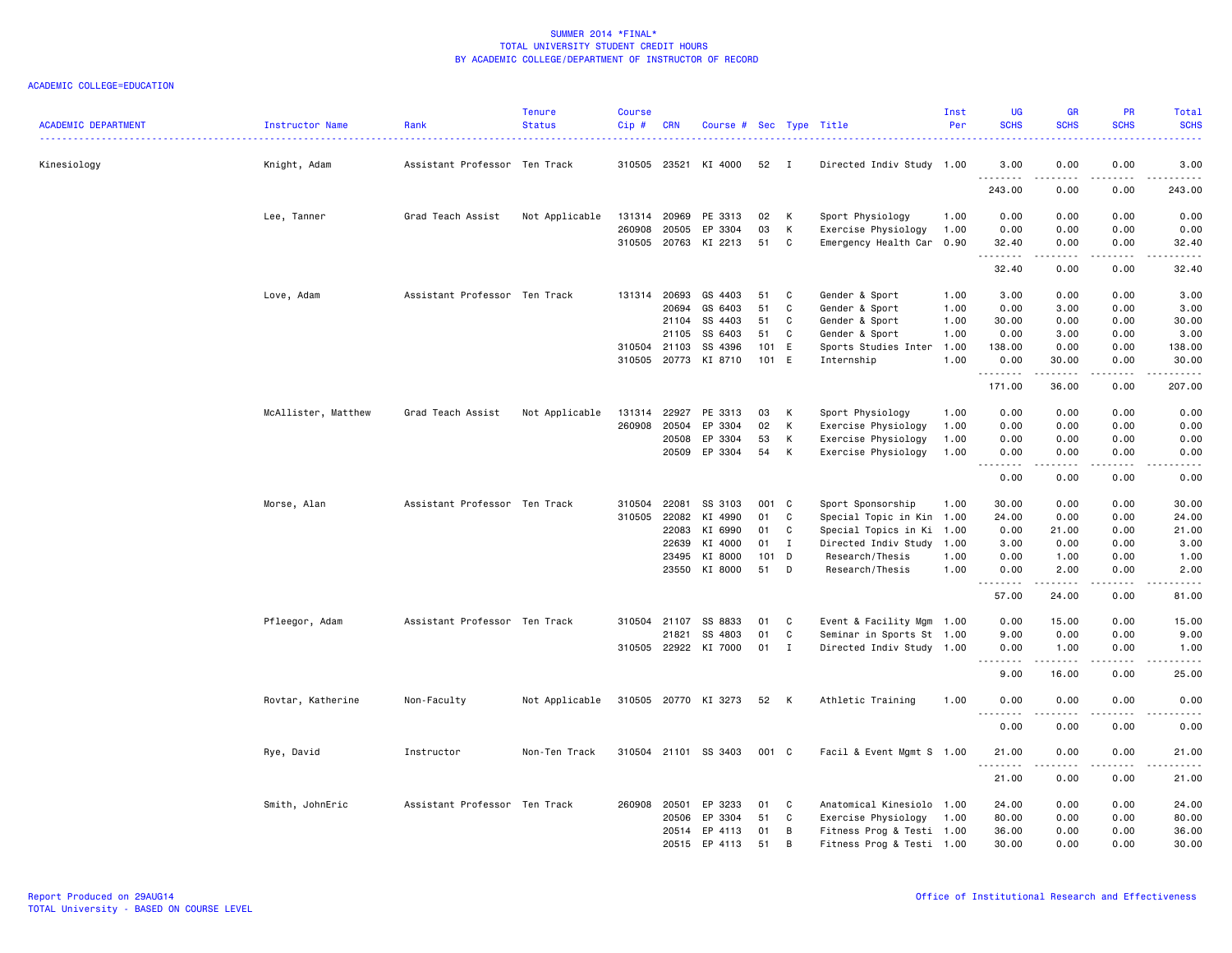| <b>ACADEMIC DEPARTMENT</b>             | Instructor Name | Rank                          | <b>Tenure</b><br><b>Status</b> | <b>Course</b><br>Cip# | <b>CRN</b> | Course # Sec Type Title |       |              |                           | Inst<br>Per | <b>UG</b><br><b>SCHS</b>   | <b>GR</b><br><b>SCHS</b> | PR<br><b>SCHS</b>                                                                                                                 | Total<br><b>SCHS</b>                                                                                                                                           |
|----------------------------------------|-----------------|-------------------------------|--------------------------------|-----------------------|------------|-------------------------|-------|--------------|---------------------------|-------------|----------------------------|--------------------------|-----------------------------------------------------------------------------------------------------------------------------------|----------------------------------------------------------------------------------------------------------------------------------------------------------------|
|                                        |                 |                               |                                |                       |            |                         |       |              |                           |             |                            |                          |                                                                                                                                   |                                                                                                                                                                |
|                                        |                 |                               |                                |                       |            |                         |       |              |                           |             | 170.00                     | 0.00                     | 0.00                                                                                                                              | 170.00                                                                                                                                                         |
| Kinesiology                            | Vickers, J.     | Associate Professor Tenured   |                                | 131307                | 20976      | PE 4163                 | 001 C |              | Prin Meth of Sec Hth 1.00 |             | 12.00                      | 0.00                     | 0.00                                                                                                                              | 12.00                                                                                                                                                          |
|                                        |                 |                               |                                |                       | 22925      | PE 6163                 | 001 C |              | Prin Meth of Sec Hth 1.00 |             | 0.00                       | 9.00                     | 0.00                                                                                                                              | 9.00                                                                                                                                                           |
|                                        |                 |                               |                                | 131314 20965          |            | PE 3163                 | 51    | C            | Sport Psychology          | 1.00        | 45.00                      | 0.00                     | 0.00                                                                                                                              | 45.00                                                                                                                                                          |
|                                        |                 |                               |                                |                       | 20984      | PE 8103                 | 01    | C            | Developing Coaching       | 1.00        | 0.00                       | 24.00                    | 0.00                                                                                                                              | 24.00                                                                                                                                                          |
|                                        |                 |                               |                                |                       | 20985      | PE 8203                 | 51    | C            | Psych Aspects of Spo 1.00 |             | 0.00                       | 33.00                    | 0.00                                                                                                                              | 33.00                                                                                                                                                          |
|                                        |                 |                               |                                | 310505 20967          |            | PE 3223                 | 01    | B            | Motor Dev & Movement 1.00 |             | 21.00                      | 0.00                     | 0.00                                                                                                                              | 21.00                                                                                                                                                          |
|                                        |                 |                               |                                |                       | 22926      | KI 4000                 | 51    | $\mathbf I$  | Directed Indiv Study 1.00 |             | 2.00                       | 0.00                     | 0.00                                                                                                                              | 2.00                                                                                                                                                           |
|                                        |                 |                               |                                |                       |            | 23588 KI 7000           | 53    | $\mathbf{I}$ | Directed Indiv Study 1.00 |             | 0.00                       | 3.00                     | 0.00                                                                                                                              | 3.00                                                                                                                                                           |
|                                        |                 |                               |                                |                       |            |                         |       |              |                           |             | 80.00                      | -----<br>69.00           | $\sim$ $\sim$ $\sim$ $\sim$<br>0.00                                                                                               | ------<br>149.00                                                                                                                                               |
|                                        | Wax, Benjamin   | Assistant Professor Ten Track |                                | 131314                | 20968      | PE 3313                 | 01    | C.           | Sport Physiology          | 1.00        | 60.00                      | 0.00                     | 0.00                                                                                                                              | 60.00                                                                                                                                                          |
|                                        |                 |                               |                                | 260908                | 20513      | EP 4113                 | 001 B |              | Fitness Prog & Testi 1.00 |             | 69.00                      | 0.00                     | 0.00                                                                                                                              | 69.00                                                                                                                                                          |
|                                        |                 |                               |                                |                       | 21818      | EP 4153                 | 01    | C.           | Train Tech Exerc & S 1.00 |             | 48.00                      | 0.00                     | 0.00                                                                                                                              | 48.00                                                                                                                                                          |
|                                        |                 |                               |                                |                       | 21848      | EP 4153                 | 51    | <b>C</b>     | Train Tech Exerc & S 1.00 |             | 57.00                      | 0.00                     | 0.00                                                                                                                              | 57.00                                                                                                                                                          |
|                                        |                 |                               |                                |                       | 21849      | EP 6153                 | 51    | C            | Train Tech Exerc & S 1.00 |             | 0.00                       | 6.00                     | 0.00                                                                                                                              | 6.00                                                                                                                                                           |
|                                        |                 |                               |                                |                       | 21850      | EP 4183                 | 51    | B            | Exercise & Weight Co 1.00 |             | 33.00                      | 0.00                     | 0.00                                                                                                                              | 33.00                                                                                                                                                          |
|                                        |                 |                               |                                |                       |            | 310505 23584 KI 7000    | 52    | $\mathbf{I}$ | Directed Indiv Study 1.00 |             | 0.00                       | 3.00                     | 0.00                                                                                                                              | 3.00                                                                                                                                                           |
|                                        |                 |                               |                                |                       |            |                         |       |              |                           |             | .<br>267.00                | .<br>9.00                | المتمالين<br>0.00                                                                                                                 | $\begin{array}{cccccccccccccc} \bullet & \bullet & \bullet & \bullet & \bullet & \bullet & \bullet & \bullet \end{array}$<br>276.00                            |
|                                        |                 |                               |                                |                       |            |                         |       |              |                           |             |                            |                          |                                                                                                                                   |                                                                                                                                                                |
|                                        | Webb, Heather   | Assistant Professor Ten Track |                                | 260908                | 21816      | EP 3183                 | 01    | C            | Exercise Psychology       | 1.00        | 33.00                      | 0.00                     | 0.00                                                                                                                              | 33.00                                                                                                                                                          |
|                                        |                 |                               |                                | 310505 20765          |            | KI 2603                 | 001 C |              | Medical Terminology       | 1.00        | 27.00                      | 0.00                     | 0.00                                                                                                                              | 27.00                                                                                                                                                          |
|                                        |                 |                               |                                |                       | 20769      | KI 3273                 | 51    | <b>C</b>     | Athletic Training         | 1.00        | 36.00                      | 0.00                     | 0.00                                                                                                                              | 36.00                                                                                                                                                          |
|                                        |                 |                               |                                |                       | 21826      | KI 3633                 | 01    | B            | Rehab Technique in S 1.00 |             | 24.00                      | 0.00                     | 0.00                                                                                                                              | 24.00                                                                                                                                                          |
|                                        |                 |                               |                                |                       | 21844      | EP 3613                 | 51    | <b>C</b>     | Exercise Electrocard 1.00 |             | 39.00                      | 0.00                     | 0.00                                                                                                                              | 39.00                                                                                                                                                          |
|                                        |                 |                               |                                |                       |            |                         |       |              |                           |             | .<br>159.00                | 0.00                     | $\frac{1}{2} \left( \frac{1}{2} \right) \left( \frac{1}{2} \right) \left( \frac{1}{2} \right) \left( \frac{1}{2} \right)$<br>0.00 | $\frac{1}{2} \left( \frac{1}{2} \right) \left( \frac{1}{2} \right) \left( \frac{1}{2} \right) \left( \frac{1}{2} \right) \left( \frac{1}{2} \right)$<br>159.00 |
|                                        | Young, Glen     | Instructor                    | Non-Ten Track                  | 120204                | 21823      | PE 3033                 | 01    | C            | Basket/Football Offi 1.00 |             | 51.00                      | 0.00                     | 0.00                                                                                                                              | 51.00                                                                                                                                                          |
|                                        |                 |                               |                                | 310505                | 23493      | KI 4000                 | 02    | $\mathbf{I}$ | Directed Indiv Study 1.00 |             | 3.00                       | 0.00                     | 0.00                                                                                                                              | 3.00                                                                                                                                                           |
|                                        |                 |                               |                                | 310506 20972          |            | PE 3422                 | 51    | C            | Coach Football            | 1.00        | 26.00                      | 0.00                     | 0.00                                                                                                                              | 26.00                                                                                                                                                          |
|                                        |                 |                               |                                |                       |            | 21824 PE 3452           | 01    | C            | Coach Soft/Baseball       | 1.00        | 30.00                      | 0.00                     | 0.00                                                                                                                              | 30.00                                                                                                                                                          |
|                                        |                 |                               |                                |                       |            |                         |       |              |                           |             | .<br>110.00                | -----<br>0.00            | .<br>0.00                                                                                                                         | .<br>110.00                                                                                                                                                    |
| -------------------------------------- |                 |                               |                                |                       |            |                         |       |              |                           |             | ========                   | <b>EDEDEDED</b>          | $= 222222222$                                                                                                                     |                                                                                                                                                                |
| Kinesiology                            |                 |                               |                                |                       |            |                         |       |              |                           |             | 2596.00                    | 202.00                   | 0.00                                                                                                                              | 2798.00                                                                                                                                                        |
| -------------------------------------  |                 |                               |                                |                       |            |                         |       |              |                           |             | -------- -------- -------- |                          |                                                                                                                                   | - ==========                                                                                                                                                   |
|                                        |                 |                               |                                |                       |            |                         |       |              |                           |             |                            |                          |                                                                                                                                   |                                                                                                                                                                |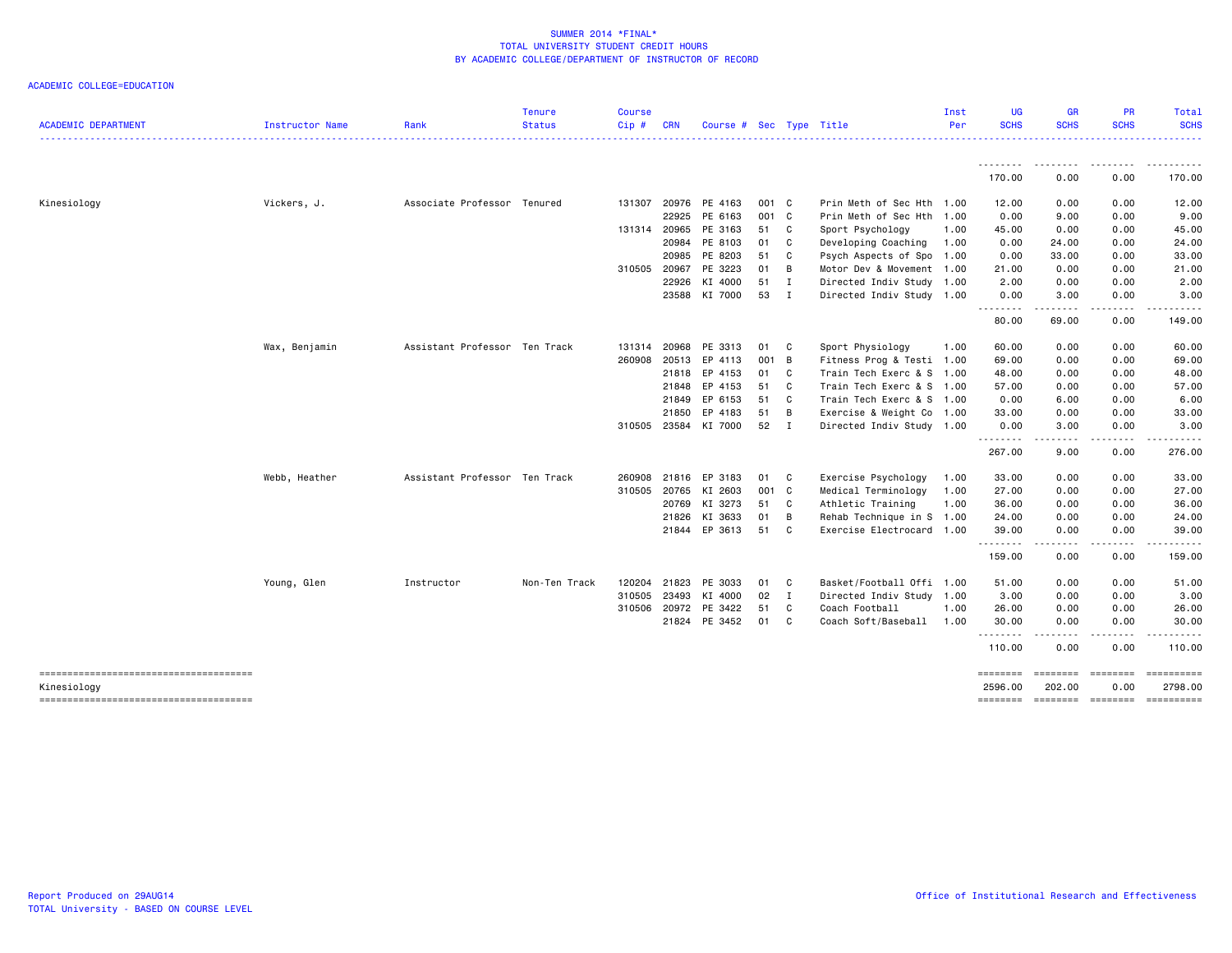| <b>ACADEMIC DEPARTMENT</b> | Instructor Name       | Rank                          | <b>Tenure</b><br><b>Status</b> | Course<br>Cip# | <b>CRN</b>   | Course # Sec Type Title     |         |     |                           | Inst<br>Per | UG<br><b>SCHS</b>                 | <b>GR</b><br><b>SCHS</b> | PR<br><b>SCHS</b>     | <b>Total</b><br><b>SCHS</b> |
|----------------------------|-----------------------|-------------------------------|--------------------------------|----------------|--------------|-----------------------------|---------|-----|---------------------------|-------------|-----------------------------------|--------------------------|-----------------------|-----------------------------|
|                            |                       |                               |                                |                |              |                             |         |     |                           |             |                                   |                          |                       |                             |
| Leadership and Foundations | Blendinger, Jack      | Professor                     | Tenured                        | 130101         | 23453        | EDF 7000                    | $101$ I |     | Directed Indiv Study 1.00 |             | 0.00                              | 3,00                     | 0.00                  | 3.00                        |
|                            |                       |                               |                                |                | 23472        | EDF 7000                    | $102$ I |     | Directed Indiv Study 1.00 |             | 0.00                              | 3.00                     | 0.00                  | 3.00                        |
|                            |                       |                               |                                |                | 130401 20403 | EDA 8353                    | 101 C   |     | Apli Theory Educ Adm 1.00 |             | 0.00                              | 15.00                    | 0.00                  | 15.00                       |
|                            |                       |                               |                                |                | 20433        | EDL 8413                    | 01      | C   | Sch Legal & Ethic Pe 1.00 |             | 0.00                              | 18.00                    | 0.00                  | 18.00                       |
|                            |                       |                               |                                |                | 21799        | EDL 8713                    | 01      | C   | Sch Bus & Facilities 1.00 |             | 0.00                              | 27.00                    | 0.00                  | 27.00                       |
|                            |                       |                               |                                |                | 21841        | EDL 8633                    | 51      | C   | HR Leadership             | 1.00        | 0.00                              | 27.00                    | 0.00                  | 27.00                       |
|                            |                       |                               |                                |                | 22641        | EDA 9000 101 D              |         |     | Research / Diss           | 1.00        | 0.00<br>.<br>$\sim$ $\sim$ $\sim$ | 8.00<br>.                | 0.00<br>.             | 8.00<br>.                   |
|                            |                       |                               |                                |                |              |                             |         |     |                           |             | 0.00                              | 101.00                   | 0.00                  | 101.00                      |
|                            | Boggan, Matthew       | Associate Professor Tenured   |                                | 130401         | 21232        | EDL 8423                    | 281 C   |     | School Leadership         | 1.00        | 0.00                              | 30.00                    | 0.00                  | 30.00                       |
|                            |                       |                               |                                |                | 22107        | EDL 8713                    | 251 C   |     | Sch Bus & Facilities 1.00 |             | 0.00                              | 33.00                    | 0.00                  | 33.00                       |
|                            |                       |                               |                                |                | 22109        | EDL 8713 252 C              |         |     | Sch Bus & Facilities 1.00 |             | 0.00<br>.                         | 15.00<br>------          | 0.00<br>.             | 15.00<br>.                  |
|                            |                       |                               |                                |                |              |                             |         |     |                           |             | 0.00                              | 78.00                    | 0.00                  | 78.00                       |
|                            | Brocato, Donna        | Associate Professor Tenured   |                                | 130101         | 20417        | EDF 4243                    | 01      | C   | Plan for Diverse Lea 1.00 |             | 12.00                             | 0.00                     | 0.00                  | 12.00                       |
|                            |                       |                               |                                |                | 20418        | EDF 4243                    | 02      | C   | Plan for Diverse Lea 1.00 |             | 12.00                             | 0.00                     | 0.00                  | 12.00                       |
|                            |                       |                               |                                |                | 20419        | EDF 6243                    | 01      | C   | Plan for Diverse Lea 1.00 |             | 0.00                              | 3.00                     | 0.00                  | 3.00                        |
|                            |                       |                               |                                |                | 20420        | EDF 6243                    | 02      | C   | Plan for Diverse Lea 1.00 |             | 0.00                              | 3.00                     | 0.00                  | 3.00                        |
|                            |                       |                               |                                |                | 130401 21840 | EDL 8723                    | 51      | C   | Positive Sch Culture 1.00 |             | 0.00                              | 27.00                    | 0.00                  | 27.00                       |
|                            |                       |                               |                                |                | 450101 20415 | EDF 3333                    | 51      | C   | Social Foundation Ed 1.00 |             | 18.00<br>.                        | 0.00<br>.                | 0.00<br>.             | 18.00<br>.                  |
|                            |                       |                               |                                |                |              |                             |         |     |                           |             | 42.00                             | 33.00                    | 0.00                  | 75.00                       |
|                            | Coats, Linda          | Professor                     | Tenured                        | 130401         | 22643        | EDA 9000                    | 103 D   |     | Research / Diss           | 1.00        | 0.00                              | 7.00                     | 0.00                  | 7.00                        |
|                            |                       |                               |                                | 131202 21351   |              | EDF 3423                    | 501     | C   | Exploring Diversity       | 1.00        | 72.00                             | 0.00                     | 0.00                  | 72.00                       |
|                            |                       |                               |                                |                | 22919        | EDF 3423                    | 502 C   |     | Exploring Diversity       | 1.00        | 24.00<br>.                        | 0.00<br>.                | 0.00<br>.             | 24.00<br>.                  |
|                            |                       |                               |                                |                |              |                             |         |     |                           |             | 96.00                             | 7.00                     | 0.00                  | 103.00                      |
|                            | Davis, James          | Associate Professor Tenured   |                                | 130401         | 21342        | EDA 8190                    | 501     | - S | Wkshp Ed Adm & Super 1.00 |             | 0.00                              | 3.00                     | 0.00                  | 3.00                        |
|                            |                       |                               |                                | 130407         | 21320        | CCL 8233                    | 501 C   |     | Comm Col Legal Issue 1.00 |             | 0.00                              | 24.00                    | 0.00                  | 24.00                       |
|                            |                       |                               |                                |                | 22765        | <b>CCL 9000</b>             | 501 D   |     | Diss./Dissertation R 1.00 |             | 0.00                              | 24.00                    | 0.00                  | 24.00                       |
|                            |                       |                               |                                |                | 23564        | <b>CCL 9000</b>             | 551 D   |     | Diss./Dissertation R 1.00 |             | 0.00<br>.                         | 7.00<br>.                | 0.00<br>.             | 7.00<br>.                   |
|                            |                       |                               |                                |                |              |                             |         |     |                           |             | 0.00                              | 58.00                    | 0.00                  | 58.00                       |
|                            | Derby, Christy        | Lecturer                      | Non-Ten Track                  |                | 450101 21350 | EDF 3333 501 C              |         |     | Social Foundation Ed 1.00 |             | 72.00                             | 0.00                     | 0.00                  | 72.00                       |
|                            |                       |                               |                                |                |              |                             |         |     |                           |             | 72.00                             | 0.00                     | 0.00                  | 72.00                       |
|                            | Johnson, Susan        | Lecturer                      | Non-Ten Track                  |                | 130401 20434 | EDL 8423                    | 01      | C   | School Leadership         | 1.00        | 0.00                              | 18.00                    | 0.00                  | 18.00                       |
|                            |                       |                               |                                |                |              |                             |         |     |                           |             | .<br>0.00                         | 18.00                    | 0.00                  | .<br>18.00                  |
|                            | King, Stephanie       | Assistant Professor Ten Track |                                |                |              | 130407 22766 CCL 9000 502 D |         |     | Diss./Dissertation R 1.00 |             | 0.00                              | 11.00                    | 0.00                  | 11.00                       |
|                            |                       |                               |                                |                |              |                             |         |     |                           |             | . <b>.</b><br>0.00                | .<br>11.00               | $-$ - - - $-$<br>0.00 | .<br>11.00                  |
|                            |                       |                               |                                |                |              |                             |         |     |                           |             |                                   |                          |                       |                             |
|                            | McReynolds, Ritalaine | Instructor                    | Non-Ten Track                  |                | 131315 20785 | LSK 1023                    | 01      | C   | Col Read/Study Skill 1.00 |             | 24.00                             | 0.00                     | 0.00                  | 24.00                       |
|                            |                       |                               |                                |                | 20786        | LSK 1023 02                 |         | C   | Col Read/Study Skill 1.00 |             | 51.00                             | 0.00                     | 0.00                  | 51.00                       |
|                            |                       |                               |                                |                |              |                             |         |     |                           |             | .<br>75.00                        | 22222<br>0.00            | د د د د<br>0.00       | .<br>75.00                  |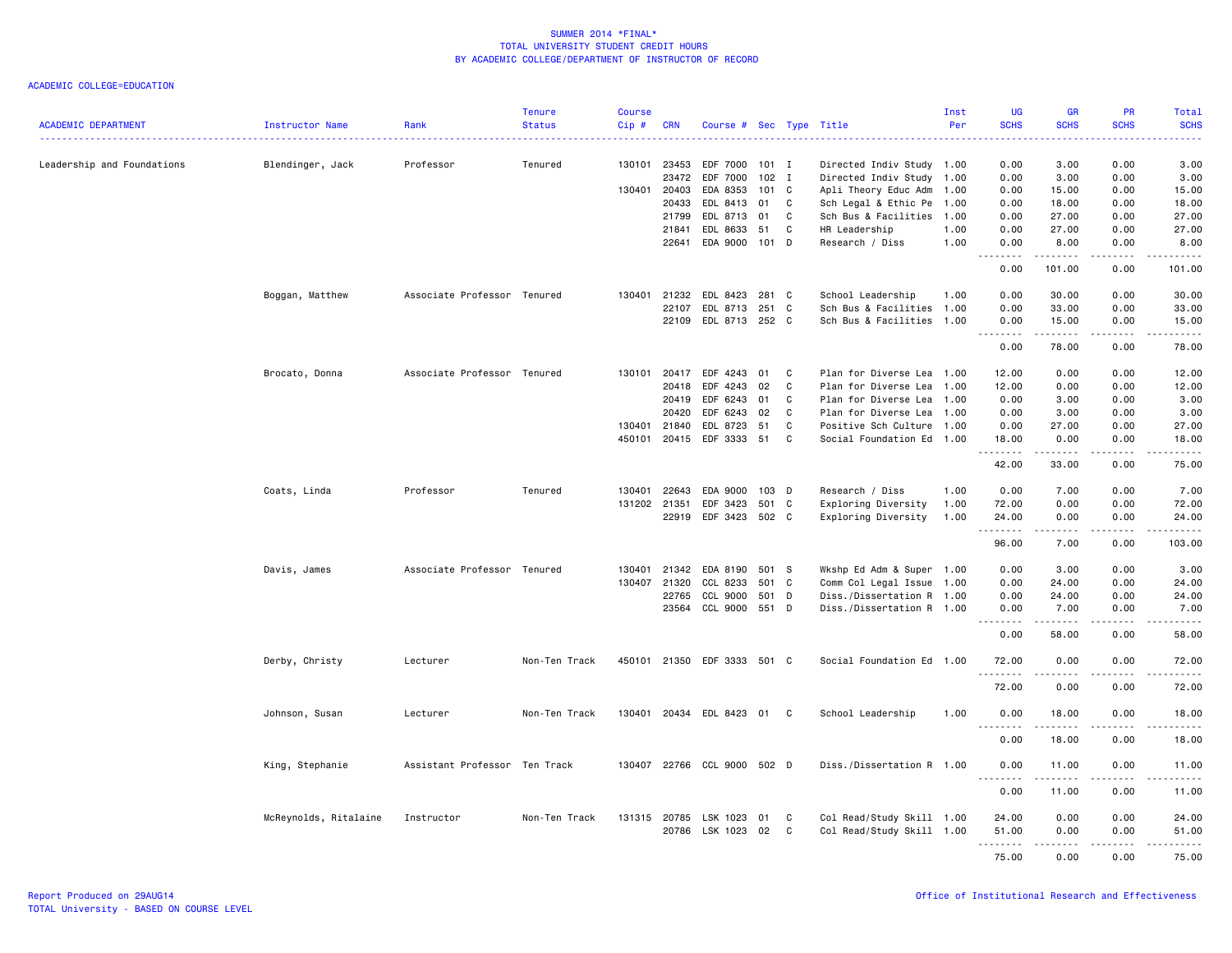| <b>ACADEMIC DEPARTMENT</b>                                          | Instructor Name     | Rank                          | <b>Tenure</b><br><b>Status</b> | <b>Course</b><br>Cip#      | <b>CRN</b>              | Course # Sec Type Title                                            |                                  |        |                                                                                                 | Inst<br>Per                  | UG<br><b>SCHS</b>                                                                                                                                         | GR<br><b>SCHS</b>                             | <b>PR</b><br><b>SCHS</b>                  | Total<br><b>SCHS</b>                     |
|---------------------------------------------------------------------|---------------------|-------------------------------|--------------------------------|----------------------------|-------------------------|--------------------------------------------------------------------|----------------------------------|--------|-------------------------------------------------------------------------------------------------|------------------------------|-----------------------------------------------------------------------------------------------------------------------------------------------------------|-----------------------------------------------|-------------------------------------------|------------------------------------------|
| Leadership and Foundations                                          | Miller, Judith      | Lecturer                      | Non-Ten Track                  |                            |                         | 130401 21231 EDL 8413 281 C                                        |                                  |        | Sch Legal & Ethic Pe 1.00                                                                       |                              | 0.00<br><u>.</u>                                                                                                                                          | 27.00<br>.                                    | 0.00<br>.                                 | 27.00                                    |
|                                                                     |                     |                               |                                |                            |                         |                                                                    |                                  |        |                                                                                                 |                              | 0.00                                                                                                                                                      | 27.00                                         | 0.00                                      | 27.00                                    |
|                                                                     | Miller, Marylyn     | Lecturer                      | Non-Ten Track                  |                            |                         | 231101 20416 EDF 3413 01 B                                         |                                  |        | Writing For Thinking 1.00                                                                       |                              | 36.00                                                                                                                                                     | 0.00                                          | 0.00                                      | 36.00                                    |
|                                                                     |                     |                               |                                |                            |                         |                                                                    |                                  |        |                                                                                                 |                              | 36.00                                                                                                                                                     | 0.00                                          | 0.00                                      | 36.00                                    |
|                                                                     | Miller, Robert      | Lecturer                      | Non-Ten Track                  |                            |                         | 130407 21319 CCL 8223 501 E<br>21321 CCL 8243 501 E                |                                  |        | Intern Work Ed Leade 1.00<br>Intern Comm College                                                | 1.00                         | 0.00<br>0.00                                                                                                                                              | 6.00<br>27.00<br>------                       | 0.00<br>0.00<br>.                         | 6.00<br>27.00<br>.                       |
|                                                                     |                     |                               |                                |                            |                         |                                                                    |                                  |        |                                                                                                 |                              | 0.00                                                                                                                                                      | 33.00                                         | 0.00                                      | 33.00                                    |
|                                                                     | Prince, Debra       | Associate Professor Tenured   |                                | 130401<br>130601           | 20425<br>20435<br>21352 | EDF 8443 51<br>EDL 8433<br>EDF 8363<br>131299 23486 EDF 8990 101 S | 51<br>501 C                      | C<br>C | Eval of Sch Prog<br>Data for Sch Impr<br>Func & Met Res In Ed 1.00<br>Special Topic In EDF 1.00 | 1.00<br>1.00                 | 0.00<br>0.00<br>0.00<br>0.00                                                                                                                              | 18.00<br>18.00<br>27.00<br>15.00              | 0.00<br>0.00<br>0.00<br>0.00              | 18.00<br>18.00<br>27.00<br>15.00         |
|                                                                     |                     |                               |                                |                            |                         |                                                                    |                                  |        |                                                                                                 |                              | 0.00                                                                                                                                                      | 78.00                                         | 0.00                                      | 78.00                                    |
|                                                                     | Ricciardi, Patricia | Lecturer                      | Non-Ten Track                  |                            |                         | 130407 21318 CCL 8153 501 C                                        |                                  |        | Human Resources Admi 1.00                                                                       |                              | 0.00                                                                                                                                                      | 21.00                                         | 0.00                                      | 21.00                                    |
|                                                                     |                     |                               |                                |                            |                         |                                                                    |                                  |        |                                                                                                 |                              | --------<br>0.00                                                                                                                                          | .<br>21.00                                    | .<br>0.00                                 | 21.00                                    |
|                                                                     | Wallin, Patsy       | Assistant Professor Ten Track |                                | 130401                     | 21720<br>21721<br>22108 | EDL 8633<br>EDL 8633<br>EDL 8723<br>22110 EDL 8723                 | 282 C<br>281 C<br>252 C<br>251 C |        | HR Leadership<br>HR Leadership<br>Positive Sch Culture 1.00<br>Positive Sch Culture 1.00        | 1.00<br>1.00                 | 0.00<br>0.00<br>0.00<br>0.00                                                                                                                              | 18.00<br>30.00<br>15.00<br>30.00              | 0.00<br>0.00<br>0.00<br>0.00              | 18.00<br>30.00<br>15.00<br>30.00         |
|                                                                     |                     |                               |                                |                            |                         |                                                                    |                                  |        |                                                                                                 |                              | .<br>0.00                                                                                                                                                 | 93.00                                         | 0.00                                      | 93.00                                    |
|                                                                     | Williams, Frankie   | Professor                     | Tenured                        | 130401                     | 22755                   | EDA 9000<br>130407 21316 CCL 8113 501 C<br>23208 CCL 9000 505 D    | 106 D                            |        | Research / Diss<br>Comm Col Hist/Philos 1.00<br>Diss./Dissertation R 1.00                       | 1.00                         | 0.00<br>0.00<br>0.00                                                                                                                                      | 4.00<br>30.00<br>1.00                         | 0.00<br>0.00<br>0.00                      | 4.00<br>30.00<br>1.00                    |
|                                                                     |                     |                               |                                |                            |                         |                                                                    |                                  |        |                                                                                                 |                              | .<br>0.00                                                                                                                                                 | 35.00                                         | 0.00                                      | 35.00                                    |
|                                                                     | Williams, Patricia  | Lecturer                      | Non-Ten Track                  |                            |                         | 130407 21184 CCL 8243 201 E                                        |                                  |        | Intern Comm College                                                                             | 1.00                         | 0.00                                                                                                                                                      | 3.00                                          | 0.00                                      | 3.00                                     |
|                                                                     |                     |                               |                                |                            |                         |                                                                    |                                  |        |                                                                                                 |                              | $\sim$ $\sim$ $\sim$<br>$\frac{1}{2} \left( \frac{1}{2} \right) \left( \frac{1}{2} \right) \left( \frac{1}{2} \right) \left( \frac{1}{2} \right)$<br>0.00 | .<br>3.00                                     | 0.00                                      | 3.00                                     |
|                                                                     | Xu, Jianzhong       | Professor                     | Tenured                        | 130401<br>130603<br>130699 | 22645<br>20426<br>20428 | EDA 9000<br>EDF 9373<br>EDF 9453<br>22114 EDF 9453 501 C           | 105 D<br>101 C<br>01             | C      | Research / Diss<br>Ed Res Design<br>Intro Qual Research<br>Intro Qual Research                  | 1.00<br>1.00<br>1.00<br>1.00 | 0.00<br>0.00<br>0.00<br>0.00<br>.<br>0.00                                                                                                                 | 10.00<br>9.00<br>21.00<br>21.00<br>.<br>61.00 | 0.00<br>0.00<br>0.00<br>0.00<br>.<br>0.00 | 10.00<br>9.00<br>21.00<br>21.00<br>61.00 |
| --------------------------------------                              |                     |                               |                                |                            |                         |                                                                    |                                  |        |                                                                                                 |                              | ========                                                                                                                                                  | ========                                      | ========                                  | ==========                               |
| Leadership and Foundations<br>------------------------------------- |                     |                               |                                |                            |                         |                                                                    |                                  |        |                                                                                                 |                              | 321,00<br><b>EDEDEDED</b>                                                                                                                                 | 657.00<br><b>EDEDEDED</b>                     | 0.00<br>========                          | 978,00<br>$= 1.12222222222$              |
|                                                                     |                     |                               |                                |                            |                         |                                                                    |                                  |        |                                                                                                 |                              |                                                                                                                                                           |                                               |                                           |                                          |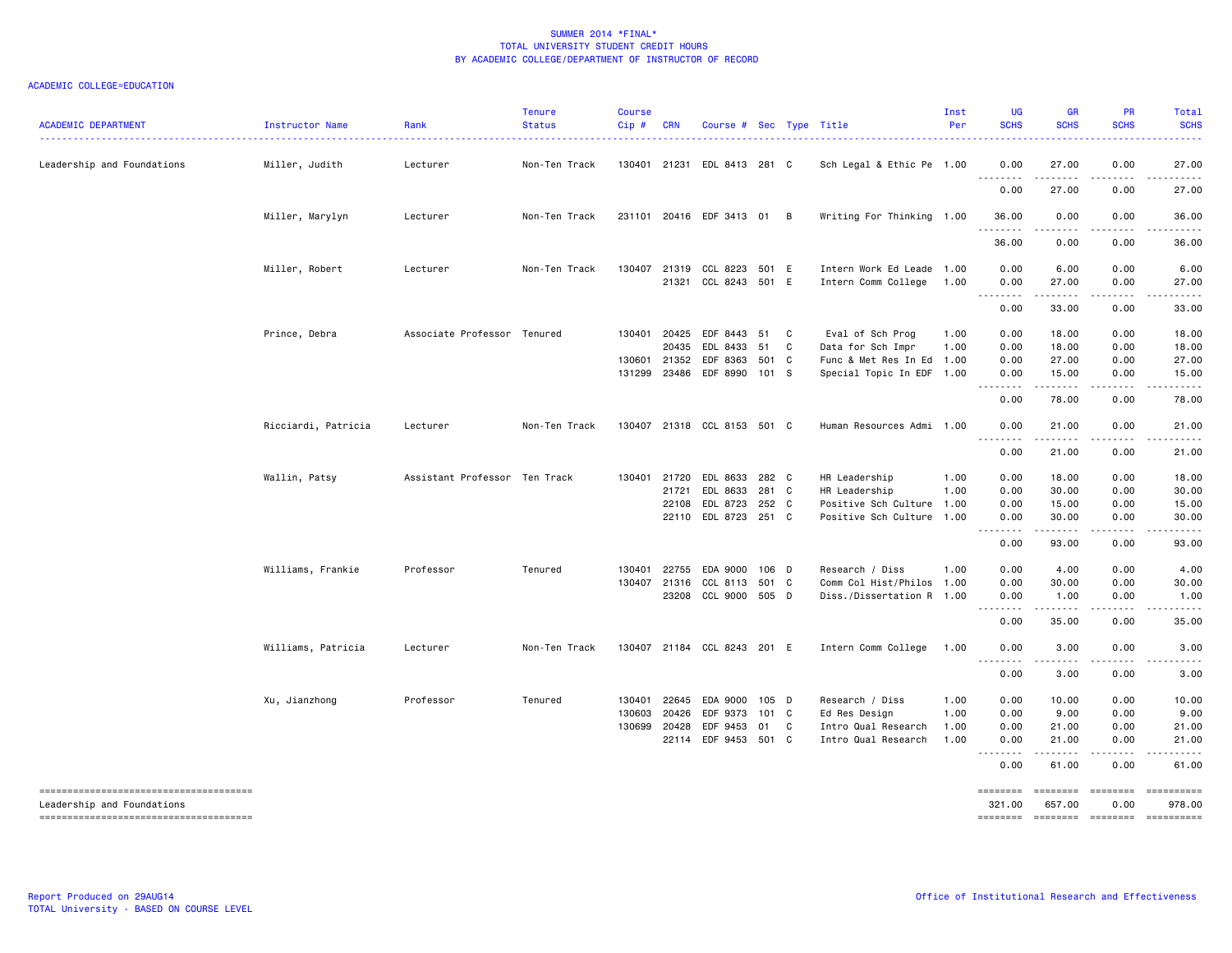| <b>ACADEMIC DEPARTMENT</b> | <b>Instructor Name</b>            | Rank                          | Tenure<br><b>Status</b> | <b>Course</b><br>Cip# | <b>CRN</b> | Course #          |           |     | Sec Type Title            | Inst<br>Per | <b>UG</b><br><b>SCHS</b>    | <b>GR</b><br><b>SCHS</b> | <b>PR</b><br><b>SCHS</b> | Total<br><b>SCHS</b> |
|----------------------------|-----------------------------------|-------------------------------|-------------------------|-----------------------|------------|-------------------|-----------|-----|---------------------------|-------------|-----------------------------|--------------------------|--------------------------|----------------------|
| Music                      | Baker, Jason                      | Associate Professor           | Tenured                 | 500903                | 23207      | MUA 3610          | 01        | E   | Percussion                | 1.00        | 4.00                        | 0.00                     | 0.00                     | 4.00                 |
|                            |                                   |                               |                         |                       |            |                   |           |     |                           |             | --------<br>4.00            | 0.00                     | 0.00                     | 4.00                 |
|                            | Banks, Jessica                    | Lecturer                      | Non-Ten Track           | 500901                |            | 20949 MU 1113     | 51        | - C | His & Apprec Of Musi 1.00 |             | 57.00                       | 0.00                     | 0.00                     | 57.00                |
|                            |                                   |                               |                         |                       |            |                   |           |     |                           |             | --------<br>57.00           | ----<br>0.00             | $\cdots$<br>0.00         | 57.00                |
|                            | Edwards-Henry, Jacqueli Professor |                               | Tenured                 | 500903                |            | 23279 MUA 3010 01 |           | E   | Applied Piano             | 1.00        | 2.00                        | 0.00                     | 0.00                     | 2.00                 |
|                            |                                   |                               |                         |                       |            |                   |           |     |                           |             | $- - -$<br>$\cdots$<br>2.00 | 0.00                     | 0.00                     | 2.00                 |
|                            | Kirkland, Anthony                 | Assistant Professor Ten Track |                         | 500903                | 22974      | MUA 3350          | <b>01</b> |     | Trumpet                   | 1.00        | 2.00                        | 0.00                     | 0.00                     | 2.00                 |
|                            |                                   |                               |                         |                       |            |                   |           |     |                           |             | --------<br>2.00            | ----<br>0.00             | . <b>.</b><br>0.00       | 2.00                 |
|                            | Patilla, Carol                    | Lecturer                      | Non-Ten Track           | 500901                | 22467      | MU 1113           | 501 C     |     | His & Apprec Of Musi 1.00 |             | 27.00                       | 0.00<br>.                | 0.00<br>$\cdots$         | 27.00                |
|                            |                                   |                               |                         |                       |            |                   |           |     |                           |             | --------<br>27.00           | 0.00                     | 0.00                     | 27.00                |
|                            | Ross, Ryan                        | Assistant Professor Ten Track |                         | 500901                | 20948      | MU 1113           | 01        | C.  | His & Apprec Of Musi 1.00 |             | 36.00                       | 0.00                     | 0.00                     | 36.00                |
|                            |                                   |                               |                         |                       |            |                   |           |     |                           |             | --------<br>36.00           | 0.00                     | 0.00                     | 36.00                |
| Music                      |                                   |                               |                         |                       |            |                   |           |     |                           |             | $=$ = = = = = = =<br>128.00 | 0.00                     | ------<br>0.00           | 128.00               |
|                            |                                   |                               |                         |                       |            |                   |           |     |                           |             |                             | ======== ========        |                          | ==================   |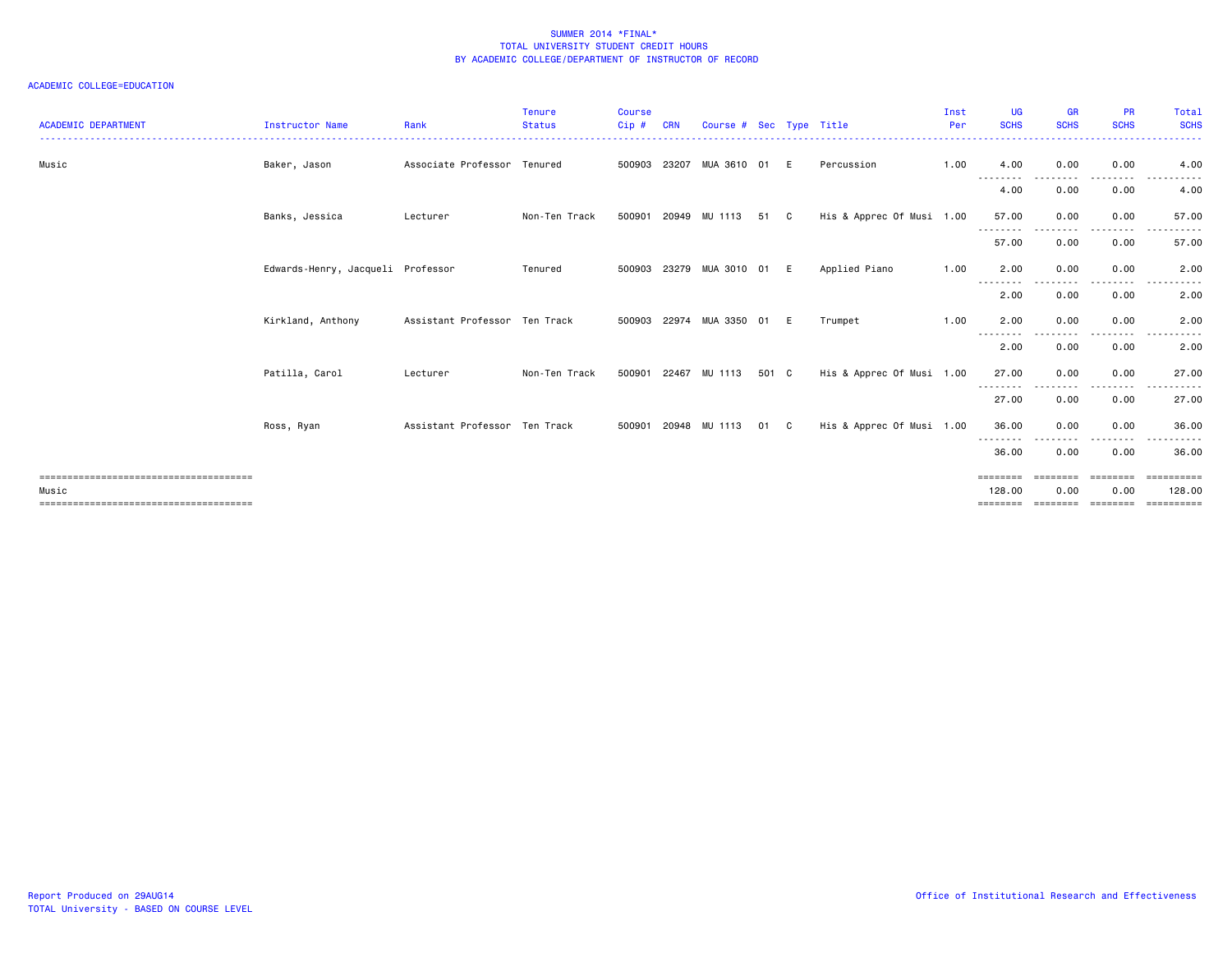| <b>ACADEMIC DEPARTMENT</b> | Instructor Name     | Rank                          | <b>Tenure</b><br><b>Status</b> | <b>Course</b><br>Cip# | <b>CRN</b>                       | Course # Sec Type Title                     |                         |                         |                                                                                           | Inst<br>Per          | UG<br><b>SCHS</b>                      | <b>GR</b><br><b>SCHS</b>                                                                                                                                                                 | <b>PR</b><br><b>SCHS</b>     | Total<br><b>SCHS</b>                                                                                                               |
|----------------------------|---------------------|-------------------------------|--------------------------------|-----------------------|----------------------------------|---------------------------------------------|-------------------------|-------------------------|-------------------------------------------------------------------------------------------|----------------------|----------------------------------------|------------------------------------------------------------------------------------------------------------------------------------------------------------------------------------------|------------------------------|------------------------------------------------------------------------------------------------------------------------------------|
| Aerospace Engineering      | Cheng, Yang         | Assistant Professor Ten Track |                                | 140201                | 23019<br>23033                   | ASE 9000<br>ASE 9000 51                     | 101                     | D<br>D                  | Research/Diss<br>Research/Diss                                                            | 1.00<br>1.00         | 0.00<br>0.00                           | 13.00<br>1.00                                                                                                                                                                            | 0.00<br>0.00                 | 13.00<br>1.00                                                                                                                      |
|                            |                     |                               |                                |                       |                                  |                                             |                         |                         |                                                                                           |                      | $\sim$ $\sim$ .<br>0.00                | 14.00                                                                                                                                                                                    | 0.00                         | 14.00                                                                                                                              |
|                            | Coley, Lorenzo      | Instructor                    | Non-Ten Track                  | 141101                |                                  | 20454 EM 2433                               | 51                      | C                       | Engineering Mech II                                                                       | 1.00                 | 48.00                                  | 0.00                                                                                                                                                                                     | 0.00                         | 48.00                                                                                                                              |
|                            |                     |                               |                                |                       |                                  |                                             |                         |                         |                                                                                           |                      | 48.00                                  | 0.00                                                                                                                                                                                     | 0.00                         | 48.00                                                                                                                              |
|                            | Hannigan, Thomas    | Instructor                    | Non-Ten Track                  | 141101                | 20451                            | EM 2413<br>20458 EM 3313                    | 01<br>51                | C<br>C                  | Engineering Mech I<br>Fluid Mechanics                                                     | 1.00<br>1.00         | 36.00<br>84.00                         | 0.00<br>0.00                                                                                                                                                                             | 0.00<br>0.00                 | 36.00<br>84.00                                                                                                                     |
|                            |                     |                               |                                |                       |                                  |                                             |                         |                         |                                                                                           |                      | 1.1.1.1.1.1.1<br>120.00                | .<br>0.00                                                                                                                                                                                | .<br>0.00                    | .<br>120.00                                                                                                                        |
|                            | Jha, Ratneshwar     | Associate Professor Tenured   |                                | 140201                | 22998<br>23021                   | ASE 8000<br>ASE 9000                        | 102 D<br>103 D          |                         | Research / Thesis<br>Research/Diss                                                        | 1.00<br>1.00         | 0.00<br>0.00                           | 6.00<br>6.00                                                                                                                                                                             | 0.00<br>0.00                 | 6.00<br>6.00                                                                                                                       |
|                            |                     |                               |                                |                       |                                  |                                             |                         |                         |                                                                                           |                      | .<br>0.00                              | .<br>12.00                                                                                                                                                                               | .<br>0.00                    | 12.00                                                                                                                              |
|                            | Koenig, Keith       | Professor                     | Tenured                        | 140201<br>141101      | 22999<br>23567<br>23592<br>20457 | ASE 8000<br>ASE 7000<br>ASE 7000<br>EM 3313 | 103 D<br>51<br>52<br>01 | Ι.<br>$\mathbf{I}$<br>C | Research / Thesis<br>Directed Indiv Study<br>Directed Indiv Study 1.00<br>Fluid Mechanics | 1.00<br>1.00<br>1.00 | 0.00<br>0.00<br>0.00<br>63.00          | 12.00<br>3.00<br>3.00<br>0.00                                                                                                                                                            | 0.00<br>0.00<br>0.00<br>0.00 | 12.00<br>3.00<br>3.00<br>63.00                                                                                                     |
|                            |                     |                               |                                |                       |                                  |                                             |                         |                         |                                                                                           |                      | .<br>$\sim$ $\sim$<br>63.00            | -----<br>18.00                                                                                                                                                                           | .<br>0.00                    | 81.00                                                                                                                              |
|                            | Lacy, Thomas        | Professor                     | Tenured                        | 140201                | 23000                            | ASE 8000<br>23014 ASE 8000                  | $104$ D<br>54           | D                       | Research / Thesis<br>Research / Thesis                                                    | 1.00<br>1.00         | 0.00<br>0.00                           | 13.00<br>2.00                                                                                                                                                                            | 0.00<br>0.00                 | 13.00<br>2.00                                                                                                                      |
|                            |                     |                               |                                |                       |                                  |                                             |                         |                         |                                                                                           |                      | -----<br>0.00                          | $\frac{1}{2} \left( \frac{1}{2} \right) \left( \frac{1}{2} \right) \left( \frac{1}{2} \right) \left( \frac{1}{2} \right) \left( \frac{1}{2} \right) \left( \frac{1}{2} \right)$<br>15.00 | .<br>0.00                    | $\frac{1}{2} \left( \frac{1}{2} \right) \left( \frac{1}{2} \right) \left( \frac{1}{2} \right) \left( \frac{1}{2} \right)$<br>15.00 |
|                            | Olsen, Gregory      | Instructor                    | Non-Ten Track                  | 141101                | 20452<br>20456                   | EM 2413<br>EM 3213                          | 51<br>51                | C<br>C                  | Engineering Mech I<br>Mech Of Materials                                                   | 1.00<br>1.00         | 51.00<br>87.00                         | 0.00<br>0.00                                                                                                                                                                             | 0.00<br>0.00                 | 51.00<br>87.00                                                                                                                     |
|                            |                     |                               |                                |                       |                                  |                                             |                         |                         |                                                                                           |                      | . <b>.</b><br>138.00                   | .<br>0.00                                                                                                                                                                                | 0.00                         | 138.00                                                                                                                             |
|                            | Rais-Rohani, Masoud | Non-Faculty                   | Tenured                        | 140201                | 23001                            | ASE 8000 105 D                              |                         |                         | Research / Thesis                                                                         | 1.00                 | 0.00<br>.                              | 1.00<br>.                                                                                                                                                                                | 0.00                         | 1.00                                                                                                                               |
|                            |                     |                               |                                |                       |                                  |                                             |                         |                         |                                                                                           |                      | $\sim$ $\sim$ $\sim$<br>0.00           | 1.00                                                                                                                                                                                     | .<br>0.00                    | 1.00                                                                                                                               |
|                            | Sescu, Adrian       | Assistant Professor Ten Track |                                | 140201                | 23024                            | ASE 9000                                    | 106 D                   |                         | Research/Diss                                                                             | 1.00                 | 0.00                                   | 15.00                                                                                                                                                                                    | 0.00                         | 15.00                                                                                                                              |
|                            |                     |                               |                                |                       | 23131                            | ASE 7000 501 I                              |                         |                         | Directed Indiv Study                                                                      | 1.00                 | 0.00<br>$\sim$ $\sim$<br>0.00          | 3.00<br>18.00                                                                                                                                                                            | 0.00<br>0.00                 | 3.00                                                                                                                               |
|                            | Sullivan, Rani      | Associate Professor Tenured   |                                | 140201                | 23491                            | ASE 6013 01                                 |                         | E                       | Directed Project in                                                                       | 1.00                 | 0.00                                   | 3.00                                                                                                                                                                                     | 0.00                         | 18.00<br>3.00                                                                                                                      |
|                            |                     |                               |                                |                       |                                  |                                             |                         |                         |                                                                                           |                      | 0.00                                   | 3.00                                                                                                                                                                                     | 0.00                         | 3.00                                                                                                                               |
|                            | Thompson, David     | Associate Professor Tenured   |                                | 140201                | 23025                            | ASE 9000 107 D                              |                         |                         | Research/Diss                                                                             | 1.00                 | 0.00                                   | 9.00                                                                                                                                                                                     | 0.00                         | 9.00                                                                                                                               |
|                            |                     |                               |                                |                       |                                  | 23488 ASE 7000 502 I                        |                         |                         | Directed Indiv Study 1.00                                                                 |                      | 0.00<br>$\sim$ $\sim$<br>$\frac{1}{2}$ | 3.00<br>.                                                                                                                                                                                | 0.00                         | 3.00                                                                                                                               |
|                            |                     |                               |                                |                       |                                  |                                             |                         |                         |                                                                                           |                      | 0.00                                   | 12.00                                                                                                                                                                                    | 0.00                         | 12.00                                                                                                                              |
|                            | Walters, Andrew     | Instructor                    | Non-Ten Track                  | 141101                |                                  | 20453 EM 2433                               | 01                      | C                       | Engineering Mech II 1.00                                                                  |                      | 66.00                                  | 0.00                                                                                                                                                                                     | 0.00                         | 66.00                                                                                                                              |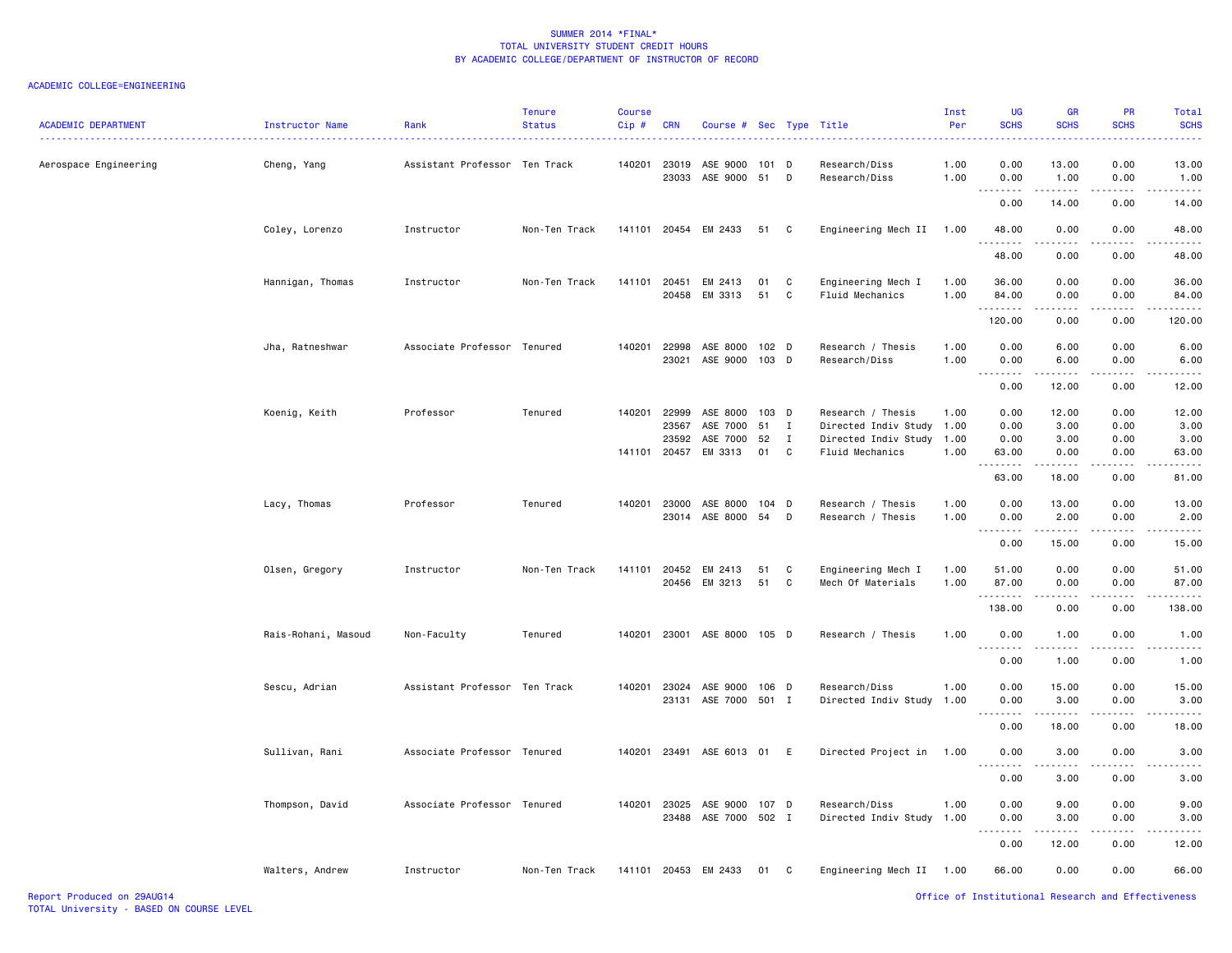| <b>ACADEMIC DEPARTMENT</b> | Instructor Name | Rank       | <b>Tenure</b><br><b>Status</b> | <b>Course</b><br>$Cip$ # | <b>CRN</b> | Course # Sec Type Title |      |                   | Inst<br>Per | UG<br><b>SCHS</b>                                                                                      | <b>GR</b><br><b>SCHS</b>      | <b>PR</b><br><b>SCHS</b> | Total<br><b>SCHS</b>               |
|----------------------------|-----------------|------------|--------------------------------|--------------------------|------------|-------------------------|------|-------------------|-------------|--------------------------------------------------------------------------------------------------------|-------------------------------|--------------------------|------------------------------------|
| Aerospace Engineering      | Walters, Andrew | Instructor | Non-Ten Track                  | 141101                   |            | 20455 EM 3213           | 01 C | Mech Of Materials | 1.00        | 51.00<br>.<br>117.00                                                                                   | 0.00<br>.<br>0.00             | 0.00<br>.<br>0.00        | 51.00<br>.<br>117.00               |
| Aerospace Engineering      |                 |            |                                |                          |            |                         |      |                   |             | $=$ = = = = = = =<br>486.00<br>$\qquad \qquad \equiv \equiv \equiv \equiv \equiv \equiv \equiv \equiv$ | ========<br>93.00<br>======== | ========<br>0.00         | ==========<br>579.00<br>========== |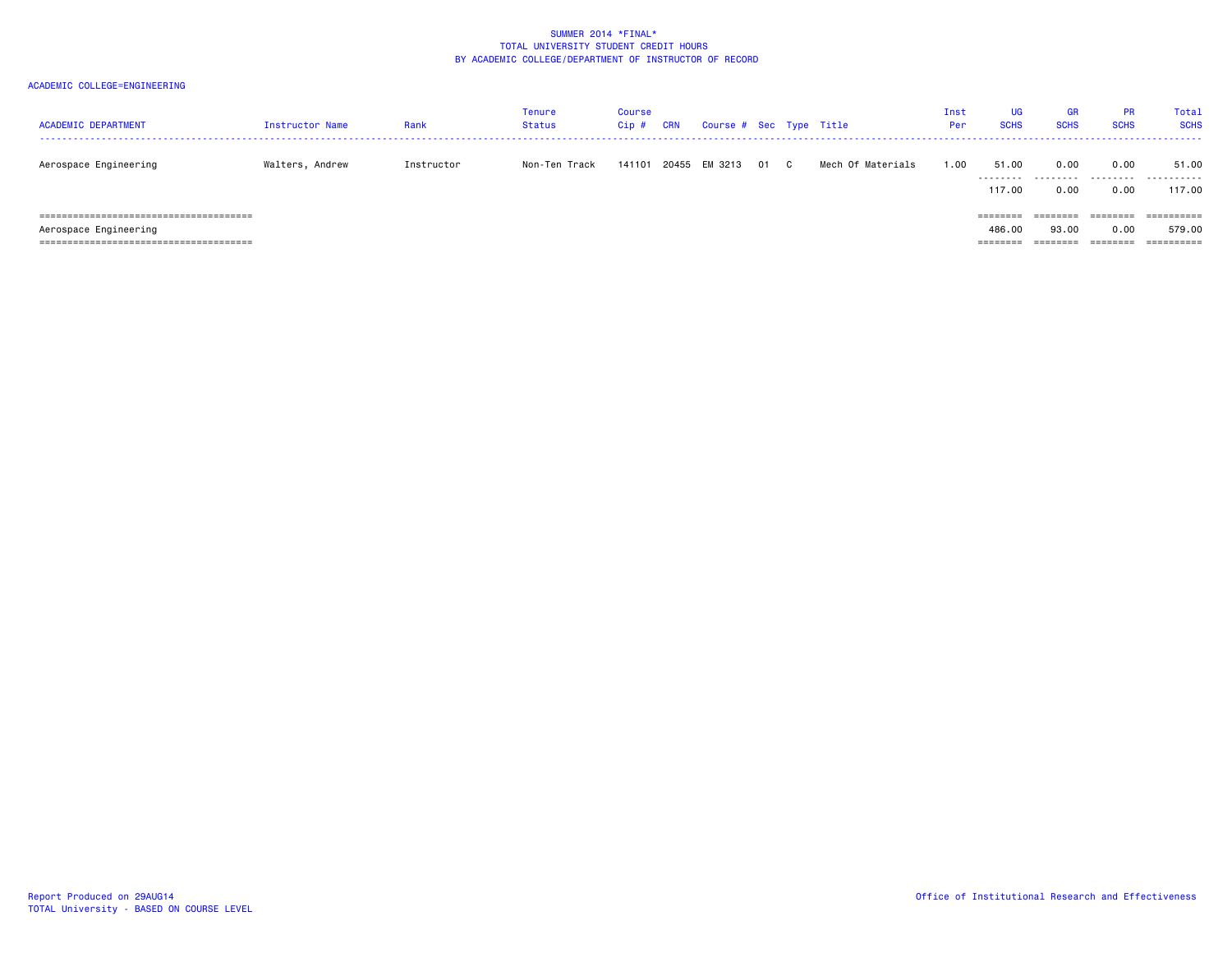| <b>ACADEMIC DEPARTMENT</b> | <b>Instructor Name</b> | Rank                          | <b>Tenure</b><br><b>Status</b> | <b>Course</b><br>Cip# | <b>CRN</b> | Course # Sec Type Title |         |                           | Inst<br>Per | <b>UG</b><br><b>SCHS</b> | <b>GR</b><br><b>SCHS</b>  | <b>PR</b><br><b>SCHS</b> | <b>Total</b><br><b>SCHS</b> |
|----------------------------|------------------------|-------------------------------|--------------------------------|-----------------------|------------|-------------------------|---------|---------------------------|-------------|--------------------------|---------------------------|--------------------------|-----------------------------|
| Ag & Bio Engineering       | Elder, Steven          | Professor                     | Tenured                        | 140301                | 22728      | ABE 8000                | $103$ D | Research / Thesis         | 1.00        | 0.00                     | 3.00                      | 0.00                     | 3.00                        |
|                            |                        |                               |                                |                       |            | 22742 ABE 9000          | $103$ D | Research / Diss           | 1.00        | 0.00<br>--------         | 6.00<br>- - - -           | 0.00<br>.                | 6.00                        |
|                            |                        |                               |                                |                       |            |                         |         |                           |             | 0.00                     | 9.00                      | 0.00                     | 9.00                        |
|                            | Liao, Jun              | Associate Professor Tenured   |                                | 140301                | 22743      | ABE 9000                | 104 D   | Research / Diss           | 1.00        | 0.00<br>--------         | 18.00                     | 0.00                     | 18.00                       |
|                            |                        |                               |                                |                       |            |                         |         |                           |             | 0.00                     | 18.00                     | 0.00                     | 18.00                       |
|                            | Parajuli, Prem         | Assistant Professor Ten Track |                                | 140301                | 22723      | ABE 7000 101 I          |         | Directed Indiv Study 1.00 |             | 0.00                     | 3.00                      | 0.00                     | 3.00                        |
|                            |                        |                               |                                |                       | 22745      | ABE 9000                | 106 D   | Research / Diss           | 1.00        | 0.00                     | 3.00                      | 0.00                     | 3.00                        |
|                            |                        |                               |                                |                       | 23275      | ABE 4000 101 I          |         | Directed Indiv Study 1.00 |             | 3.00                     | 0.00                      | 0.00                     | 3.00                        |
|                            |                        |                               |                                |                       |            |                         |         |                           |             | --------<br>3.00         | 6.00                      | 0.00                     | 9.00                        |
|                            | To, Suminto            | Professor                     | Tenured                        | 140301                |            | 22736 ABE 8000 111 D    |         | Research / Thesis         | 1.00        | 0.00                     | 6.00                      | 0.00                     | 6.00                        |
|                            |                        |                               |                                |                       |            |                         |         |                           |             | .<br>0.00                | 6.00                      | 0.00                     | 6.00                        |
|                            | Williams, Lakiesha     | Assistant Professor Ten Track |                                | 140301                | 22738      | ABE 8000 113 D          |         | Research / Thesis         | 1.00        | 0.00                     | 6.00                      | 0.00                     | 6.00                        |
|                            |                        |                               |                                |                       |            | 22752 ABE 9000 113 D    |         | Research / Diss           | 1.00        | 0.00                     | 7.00                      | 0.00                     | 7.00                        |
|                            |                        |                               |                                |                       |            |                         |         |                           |             | --------<br>0.00         | 13.00                     | 0.00                     | 13.00                       |
|                            |                        |                               |                                |                       |            |                         |         |                           |             | $=$ = = = = = = =        |                           | =====                    |                             |
| Ag & Bio Engineering       |                        |                               |                                |                       |            |                         |         |                           |             | 3.00                     | 52.00                     | 0.00                     | 55.00                       |
|                            |                        |                               |                                |                       |            |                         |         |                           |             |                          | -------- -------- ------- |                          | ==========                  |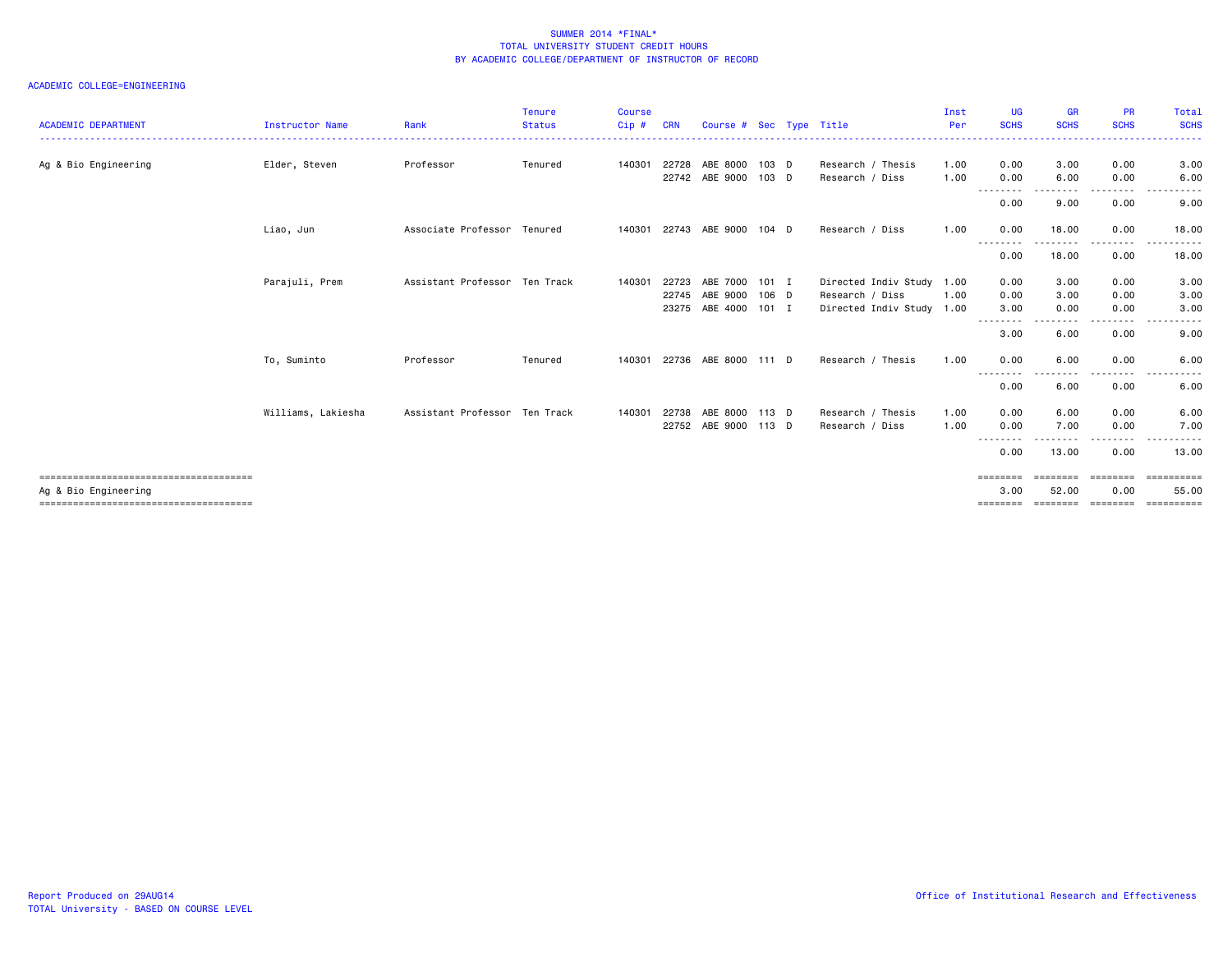| <b>ACADEMIC DEPARTMENT</b>                                                                                          | Instructor Name<br><u>.</u> | Rank                          | <b>Tenure</b><br><b>Status</b> | <b>Course</b><br>Cip# | <b>CRN</b>                                | Course # Sec Type Title                                                               |                                                                 |   |                                                                                                                                                                   | Inst<br>Per                          | <b>UG</b><br><b>SCHS</b>                                              | GR<br><b>SCHS</b>                                                                                                                                             | <b>PR</b><br><b>SCHS</b>                                          | Total<br><b>SCHS</b>                                          |
|---------------------------------------------------------------------------------------------------------------------|-----------------------------|-------------------------------|--------------------------------|-----------------------|-------------------------------------------|---------------------------------------------------------------------------------------|-----------------------------------------------------------------|---|-------------------------------------------------------------------------------------------------------------------------------------------------------------------|--------------------------------------|-----------------------------------------------------------------------|---------------------------------------------------------------------------------------------------------------------------------------------------------------|-------------------------------------------------------------------|---------------------------------------------------------------|
| Civil & Environmental Engineering                                                                                   | Freyne, Seamus              | Assistant Professor Ten Track |                                |                       |                                           | 140801 23173 CE 8000                                                                  | 502 D                                                           |   | Research / Thesis                                                                                                                                                 | 1.00                                 | 0.00<br>.                                                             | 3.00<br>.                                                                                                                                                     | 0.00<br>.                                                         | 3.00                                                          |
|                                                                                                                     |                             |                               |                                |                       |                                           |                                                                                       |                                                                 |   |                                                                                                                                                                   |                                      | 0.00                                                                  | 3.00                                                                                                                                                          | 0.00                                                              | 3.00                                                          |
|                                                                                                                     | Gude, Veera                 | Assistant Professor Ten Track |                                | 140801                |                                           | 22696 CE 8000<br>22707 CE 9000                                                        | 103 D<br>103 D                                                  |   | Research / Thesis<br>Research / Diss                                                                                                                              | 1.00<br>1.00                         | 0.00<br>0.00                                                          | 6.00<br>6.00                                                                                                                                                  | 0.00<br>0.00                                                      | 6.00<br>6.00                                                  |
|                                                                                                                     |                             |                               |                                |                       |                                           |                                                                                       |                                                                 |   |                                                                                                                                                                   |                                      | .<br>0.00                                                             | $\frac{1}{2} \left( \frac{1}{2} \right) \left( \frac{1}{2} \right) \left( \frac{1}{2} \right) \left( \frac{1}{2} \right) \left( \frac{1}{2} \right)$<br>12.00 | .<br>0.00                                                         | 12.00                                                         |
|                                                                                                                     | Gullett, Philip             | Associate Professor Tenured   |                                | 140801                |                                           | 23099 CE 8000                                                                         | 504 D                                                           |   | Research / Thesis                                                                                                                                                 | 1.00                                 | 0.00                                                                  | 1.00                                                                                                                                                          | 0.00                                                              | 1.00                                                          |
|                                                                                                                     |                             |                               |                                |                       |                                           |                                                                                       |                                                                 |   |                                                                                                                                                                   |                                      | $\sim$ $\sim$ $\sim$<br>.<br>0.00                                     | $\sim$ $\sim$ $\sim$<br>1.00                                                                                                                                  | 0.00                                                              | 1.00                                                          |
|                                                                                                                     | Howard, Isaac               | Associate Professor Tenured   |                                | 140801                | 22698<br>22709<br>22779<br>22781<br>23104 | CE 8000<br>CE 9000<br>CE 7000<br>CE 7000<br>22782 CE 7000<br>CE 9000<br>23185 CE 7000 | 105 D<br>105 D<br>$102$ I<br>$104$ I<br>105 I<br>505 D<br>505 I |   | Research / Thesis<br>Research / Diss<br>Directed Indiv Study 1.00<br>Directed Indiv Study<br>Directed Indiv Study<br>Research / Diss<br>Directed Indiv Study 1.00 | 1.00<br>1.00<br>1.00<br>1.00<br>1.00 | 0.00<br>0.00<br>0.00<br>0.00<br>0.00<br>0.00<br>0.00<br>22222<br>0.00 | 6.00<br>7.00<br>3.00<br>3.00<br>3.00<br>5.00<br>3.00<br>.<br>30.00                                                                                            | 0.00<br>0.00<br>0.00<br>0.00<br>0.00<br>0.00<br>0.00<br>.<br>0.00 | 6.00<br>7.00<br>3.00<br>3.00<br>3.00<br>5.00<br>3.00<br>30.00 |
|                                                                                                                     | Li, Xiaopeng                | Assistant Professor Ten Track |                                | 140801                | 22699                                     | CE 8000<br>22711 CE 9000                                                              | 106 D<br>107 D                                                  |   | Research / Thesis<br>Research / Diss                                                                                                                              | 1.00<br>1.00                         | 0.00<br>0.00                                                          | 6.00<br>6.00                                                                                                                                                  | 0.00<br>0.00                                                      | 6.00<br>6.00                                                  |
|                                                                                                                     |                             |                               |                                |                       |                                           |                                                                                       |                                                                 |   |                                                                                                                                                                   |                                      | .<br>0.00                                                             | $\frac{1}{2} \left( \frac{1}{2} \right) \left( \frac{1}{2} \right) \left( \frac{1}{2} \right) \left( \frac{1}{2} \right) \left( \frac{1}{2} \right)$<br>12.00 | 0.00                                                              | 12.00                                                         |
|                                                                                                                     | Smith, Matthew              | Lecturer                      | Non-Ten Track                  | 140801                |                                           | 22239 CE 6923                                                                         | 501 C                                                           |   | Structural Dynamics 1.00                                                                                                                                          |                                      | 0.00                                                                  | 27.00                                                                                                                                                         | 0.00                                                              | 27.00                                                         |
|                                                                                                                     |                             |                               |                                |                       |                                           |                                                                                       |                                                                 |   |                                                                                                                                                                   |                                      | .<br>0.00                                                             | . <u>.</u><br>27.00                                                                                                                                           | .<br>0.00                                                         | 27.00                                                         |
|                                                                                                                     | Taylor, Oliver-Denzil       | Lecturer                      | Non-Ten Track                  | 140801                |                                           | 21777 CE 8423<br>22242 CE 8423                                                        | 101 C<br>501 C                                                  |   | Geotech Earthquake E 1.00<br>Geotech Earthquake E 1.00                                                                                                            |                                      | 0.00<br>0.00<br>.                                                     | 24.00<br>21.00                                                                                                                                                | 0.00<br>0.00                                                      | 24.00<br>21.00                                                |
|                                                                                                                     |                             |                               |                                |                       |                                           |                                                                                       |                                                                 |   |                                                                                                                                                                   |                                      | 0.00                                                                  | 45.00                                                                                                                                                         | 0.00                                                              | 45.00                                                         |
|                                                                                                                     | Vahedifard, Farshid         | Assistant Professor Ten Track |                                | 140801                | 22703                                     | CE 8000<br>22715 CE 9000<br>23572 CE 9000                                             | 110 D<br>$111$ D<br>51                                          | D | Research / Thesis<br>Research / Diss<br>Research / Diss                                                                                                           | 1.00<br>1.00<br>1.00                 | 0.00<br>0.00<br>0.00<br>. <b>.</b>                                    | 3.00<br>12.00<br>3.00                                                                                                                                         | 0.00<br>0.00<br>0.00                                              | 3.00<br>12.00<br>3.00                                         |
|                                                                                                                     |                             |                               |                                |                       |                                           |                                                                                       |                                                                 |   |                                                                                                                                                                   |                                      | 0.00                                                                  | 18.00                                                                                                                                                         | 0.00                                                              | 18.00                                                         |
|                                                                                                                     | Zhang, Li                   | Associate Professor Tenured   |                                | 140801                | 22945                                     | CE 9000<br>23144 CE 9000<br>23593 CE 9000                                             | 113 D<br>513 D<br>52                                            | D | Research / Diss<br>Research / Diss<br>Research / Diss                                                                                                             | 1.00<br>1.00<br>1.00                 | 0.00<br>0.00<br>0.00                                                  | 5.00<br>6.00<br>6.00                                                                                                                                          | 0.00<br>0.00<br>0.00                                              | 5.00<br>6.00<br>6.00                                          |
|                                                                                                                     |                             |                               |                                |                       |                                           |                                                                                       |                                                                 |   |                                                                                                                                                                   |                                      | 0.00                                                                  | 17.00                                                                                                                                                         | 0.00                                                              | 17.00                                                         |
| -------------------------------------<br>Civil & Environmental Engineering<br>------------------------------------- |                             |                               |                                |                       |                                           |                                                                                       |                                                                 |   |                                                                                                                                                                   |                                      | 0.00<br>========                                                      | ========<br>165.00                                                                                                                                            | ========<br>0.00                                                  | ==========<br>165.00<br>======== ======== =========           |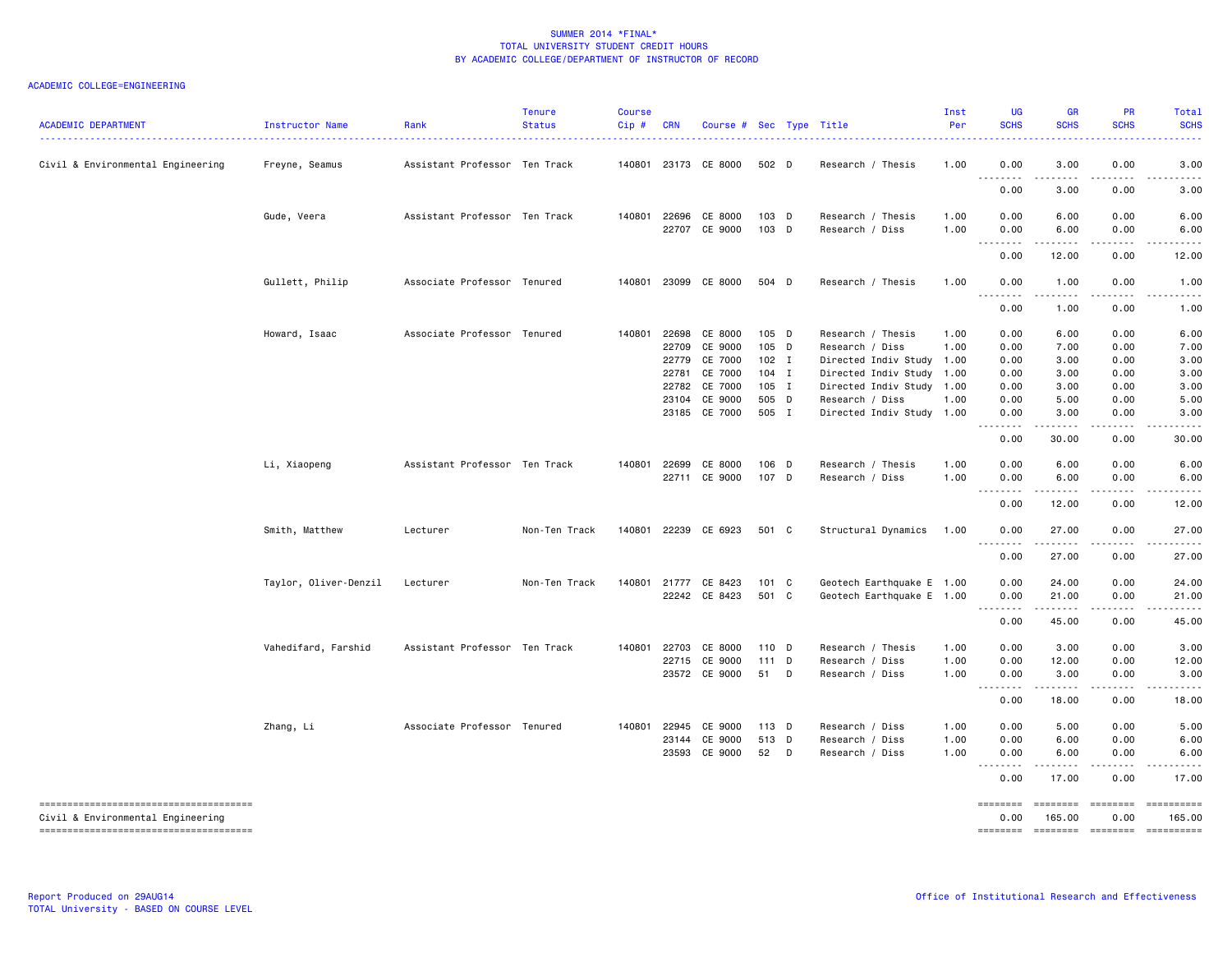| <b>ACADEMIC DEPARTMENT</b>     | Instructor Name        | Rank<br>.                     | <b>Tenure</b><br><b>Status</b> | <b>Course</b><br>Cip# | <b>CRN</b>            | Course # Sec Type Title                                                    |       |   |                                                                                  | Inst<br>Per                  | UG<br><b>SCHS</b>                                                                                                   | <b>GR</b><br><b>SCHS</b>                                                                                                                                                      | <b>PR</b><br><b>SCHS</b>     | Total<br><b>SCHS</b>           |
|--------------------------------|------------------------|-------------------------------|--------------------------------|-----------------------|-----------------------|----------------------------------------------------------------------------|-------|---|----------------------------------------------------------------------------------|------------------------------|---------------------------------------------------------------------------------------------------------------------|-------------------------------------------------------------------------------------------------------------------------------------------------------------------------------|------------------------------|--------------------------------|
| Computer Science & Engineering | Allen, Edward          | Associate Professor Tenured   |                                |                       | 110101 22337          | CSE 9000 01<br>22443 CSE 9000 101 D                                        |       | D | Research/Diss<br>Research/Diss                                                   | 1.00<br>1.00                 | 0.00<br>0.00                                                                                                        | 3.00<br>9.00                                                                                                                                                                  | 0.00<br>0.00                 | 3.00<br>9.00                   |
|                                |                        |                               |                                |                       |                       |                                                                            |       |   |                                                                                  |                              | 0.00                                                                                                                | 12.00                                                                                                                                                                         | 0.00                         | 12.00                          |
|                                | Archibald, Christopher | Assistant Professor Ten Track |                                |                       |                       | 110101 23130 CSE 7000 101 I                                                |       |   | Directed Indiv Study 1.00                                                        |                              | 0.00                                                                                                                | 3.00                                                                                                                                                                          | 0.00                         | 3.00                           |
|                                |                        |                               |                                |                       |                       |                                                                            |       |   |                                                                                  |                              | 0.00                                                                                                                | 3.00                                                                                                                                                                          | 0.00                         | 3.00                           |
|                                | Banicescu, Ioana       | Professor                     | Tenured                        |                       |                       | 110101 22445 CSE 9000 103 D                                                |       |   | Research/Diss                                                                    | 1.00                         | 0.00                                                                                                                | 6.00                                                                                                                                                                          | 0.00                         | 6.00                           |
|                                |                        |                               |                                |                       |                       |                                                                            |       |   |                                                                                  |                              | 0.00                                                                                                                | 6.00                                                                                                                                                                          | 0.00                         | 6.00                           |
|                                | Bethel, Cindy          | Assistant Professor Ten Track |                                |                       | 110101 22427          | CSE 8000 104 D<br>22446 CSE 9000 104 D                                     |       |   | Research / Thesis<br>Research/Diss                                               | 1.00<br>1.00                 | 0.00<br>0.00                                                                                                        | 6.00<br>7.00<br>$\cdots$                                                                                                                                                      | 0.00<br>0.00                 | 6.00<br>7.00                   |
|                                |                        |                               |                                |                       |                       |                                                                            |       |   |                                                                                  |                              | 0.00                                                                                                                | 13.00                                                                                                                                                                         | 0.00                         | 13.00                          |
|                                | Dampier, David         | Professor                     | Tenured                        |                       | 110101 22428<br>22447 | CSE 8000 105 D<br>CSE 9000<br>23186 CSE 7000 102 I                         | 105 D |   | Research / Thesis<br>Research/Diss<br>Directed Indiv Study                       | 1.00<br>1.00<br>1.00         | 0.00<br>0.00<br>0.00<br>$  -$<br>.                                                                                  | 7.00<br>24.00<br>3.00<br>$\frac{1}{2} \left( \frac{1}{2} \right) \left( \frac{1}{2} \right) \left( \frac{1}{2} \right) \left( \frac{1}{2} \right) \left( \frac{1}{2} \right)$ | 0.00<br>0.00<br>0.00         | 7.00<br>24.00<br>3.00          |
|                                |                        |                               |                                |                       |                       |                                                                            |       |   |                                                                                  |                              | 0.00                                                                                                                | 34.00                                                                                                                                                                         | 0.00                         | 34.00                          |
|                                | Hansen, Eric           | Associate Professor Tenured   |                                |                       | 110101 22430          | CSE 8000 107 D<br>22449 CSE 9000 107 D                                     |       |   | Research / Thesis<br>Research/Diss                                               | 1.00<br>1.00                 | 0.00<br>0.00<br>.<br>$\frac{1}{2} \left( \frac{1}{2} \right) \left( \frac{1}{2} \right) \left( \frac{1}{2} \right)$ | 3.00<br>6.00<br>.                                                                                                                                                             | 0.00<br>0.00                 | 3.00<br>6.00                   |
|                                |                        |                               |                                |                       |                       |                                                                            |       |   |                                                                                  |                              | 0.00                                                                                                                | 9.00                                                                                                                                                                          | 0.00                         | 9.00                           |
|                                | Henderson, Lisa        | Instructor                    | Non-Ten Track                  |                       | 110201 20292<br>20294 | CSE 1233<br>CSE 1384 101 C<br>20295 CSE 1384 102 K<br>20296 CSE 1384 H01 C | 01    | C | Cmptr Prog-C<br>Intermed Comp Prog<br>Intermed Comp Prog<br>Honors Intermed Comp | 1.00<br>1.00<br>1.00<br>1.00 | 39.00<br>48.00<br>0.00<br>8.00<br>.                                                                                 | 0.00<br>0.00<br>0.00<br>0.00<br>.                                                                                                                                             | 0.00<br>0.00<br>0.00<br>0.00 | 39.00<br>48.00<br>0.00<br>8.00 |
|                                | Jankun-Kelly, T.       | Associate Professor Tenured   |                                |                       | 110101 22451          | CSE 9000 109 D<br>110201 20297 CSE 2383 101 C                              |       |   | Research/Diss<br>Data Struc & Anal of 1.00                                       | 1.00                         | 95.00<br>0.00<br>36.00                                                                                              | 0.00<br>9.00<br>0.00                                                                                                                                                          | 0.00<br>0.00<br>0.00         | 95.00<br>9.00<br>36.00         |
|                                |                        |                               |                                |                       |                       |                                                                            |       |   |                                                                                  |                              | .<br>36.00                                                                                                          | $   -$<br>9.00                                                                                                                                                                | 0.00                         | 45.00                          |
|                                | Lee, Sarah             | Instructor                    | Non-Ten Track                  |                       |                       | 110101 23105 CSE 4000 101 I                                                |       |   | Directed Indiv Study 1.00                                                        |                              | 3.00                                                                                                                | 0.00                                                                                                                                                                          | 0.00                         | 3.00                           |
|                                |                        |                               |                                |                       |                       |                                                                            |       |   |                                                                                  |                              | .<br>3.00                                                                                                           | $   -$<br>0.00                                                                                                                                                                | 0.00                         | 3.00                           |
|                                | Perkins, Andy          | Assistant Professor Ten Track |                                |                       |                       | 110101 22436 CSE 8000 113 D<br>309999 22940 CME 9000 103 D                 |       |   | Research / Thesis<br>Research/Dis                                                | 1.00<br>1.00                 | 0.00<br>0.00                                                                                                        | 3.00<br>6.00                                                                                                                                                                  | 0.00<br>0.00                 | 3.00<br>6.00                   |
|                                |                        |                               |                                |                       |                       |                                                                            |       |   |                                                                                  |                              | .<br>0.00                                                                                                           | $\frac{1}{2} \left( \frac{1}{2} \right) \left( \frac{1}{2} \right) \left( \frac{1}{2} \right) \left( \frac{1}{2} \right)$<br>9.00                                             | .<br>0.00                    | 9.00                           |
|                                | Reese, Donna           | Professor                     | Tenured                        |                       |                       | 110101 22457 CSE 9000 115 D                                                |       |   | Research/Diss                                                                    | 1.00                         | 0.00                                                                                                                | 7.00                                                                                                                                                                          | 0.00                         | 7.00                           |
|                                |                        |                               |                                |                       |                       |                                                                            |       |   |                                                                                  |                              | . <b>.</b><br>0.00                                                                                                  | .<br>7.00                                                                                                                                                                     | $- - - -$<br>0.00            | 7.00                           |
|                                | Swan, John             | Professor                     | Tenured                        |                       |                       | 110101 20310 CSE 8080 116 I                                                |       |   | Directed Project Cs 1.00                                                         |                              | 0.00                                                                                                                | 3.00                                                                                                                                                                          | 0.00                         | 3.00                           |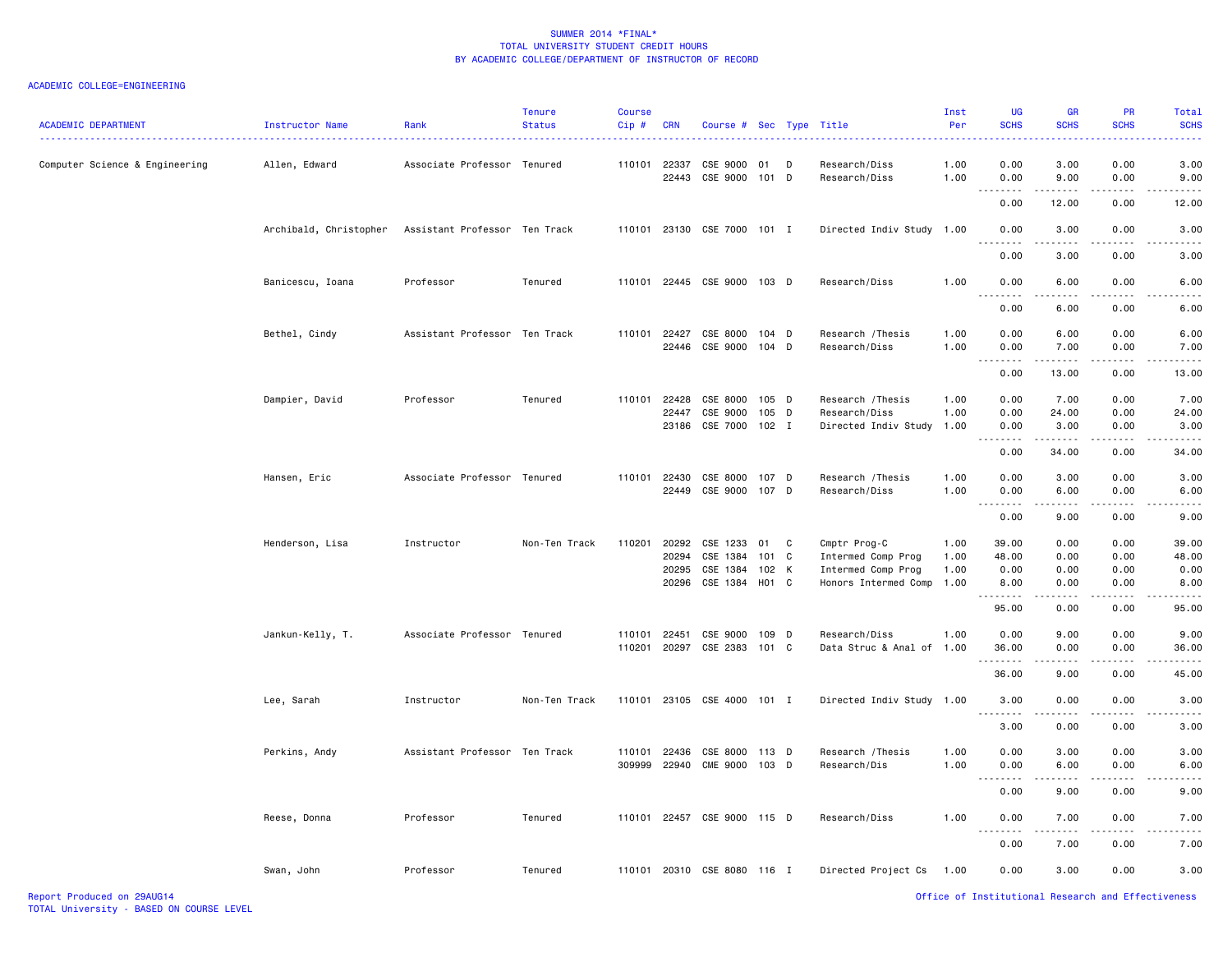| <b>ACADEMIC DEPARTMENT</b>     | Instructor Name | Rank                          | <b>Tenure</b><br><b>Status</b> | Course<br>Cip# | <b>CRN</b> | Course # Sec Type Title |       |                     | Inst<br>Per | <b>UG</b><br><b>SCHS</b> | <b>GR</b><br><b>SCHS</b> | <b>PR</b><br><b>SCHS</b> | Total<br><b>SCHS</b>      |
|--------------------------------|-----------------|-------------------------------|--------------------------------|----------------|------------|-------------------------|-------|---------------------|-------------|--------------------------|--------------------------|--------------------------|---------------------------|
| Computer Science & Engineering | Swan, John      | Professor                     | Tenured                        | 110101         |            | 22458 CSE 9000 116 D    |       | Research/Diss       | 1.00        | 0.00<br>---------        | 9.00<br>.                | 0.00<br>.                | 9.00<br>------<br>$- - -$ |
|                                |                 |                               |                                |                |            |                         |       |                     |             | 0.00                     | 12.00                    | 0.00                     | 12.00                     |
|                                | Williams, Byron | Assistant Professor Ten Track |                                | 110101         | 22440      | CSE 8000                | 117 D | Research / Thesis   | 1.00        | 0.00                     | 6.00                     | 0.00                     | 6.00                      |
|                                |                 |                               |                                |                | 22459      | CSE 9000 117 D          |       | Research/Diss       | 1.00        | 0.00<br>--------         | 18.00                    | 0.00<br>--------         | 18,00<br>------           |
|                                |                 |                               |                                |                |            |                         |       |                     |             | 0.00                     | 24.00                    | 0.00                     | 24.00                     |
|                                | Zhang, Song     | Associate Professor Tenured   |                                | 110101         | 20311      | CSE 8080                | 119 I | Directed Project Cs | 1.00        | 0.00                     | 1.00                     | 0.00                     | 1.00                      |
|                                |                 |                               |                                |                | 22461      | CSE 9000                | 119 D | Research/Diss       | 1.00        | 0.00                     | 3.00                     | 0.00<br>- - - - -        | 3.00<br>.                 |
|                                |                 |                               |                                |                |            |                         |       |                     |             | 0.00                     | 4.00                     | 0.00                     | 4.00                      |
|                                |                 |                               |                                |                |            |                         |       |                     |             | ========                 | ========                 | $=$ = = = = = = =        | ==========                |
| Computer Science & Engineering |                 |                               |                                |                |            |                         |       |                     |             | 134.00                   | 142.00                   | 0.00                     | 276.00                    |
|                                |                 |                               |                                |                |            |                         |       |                     |             | ========                 | ========                 | ========                 | ==========                |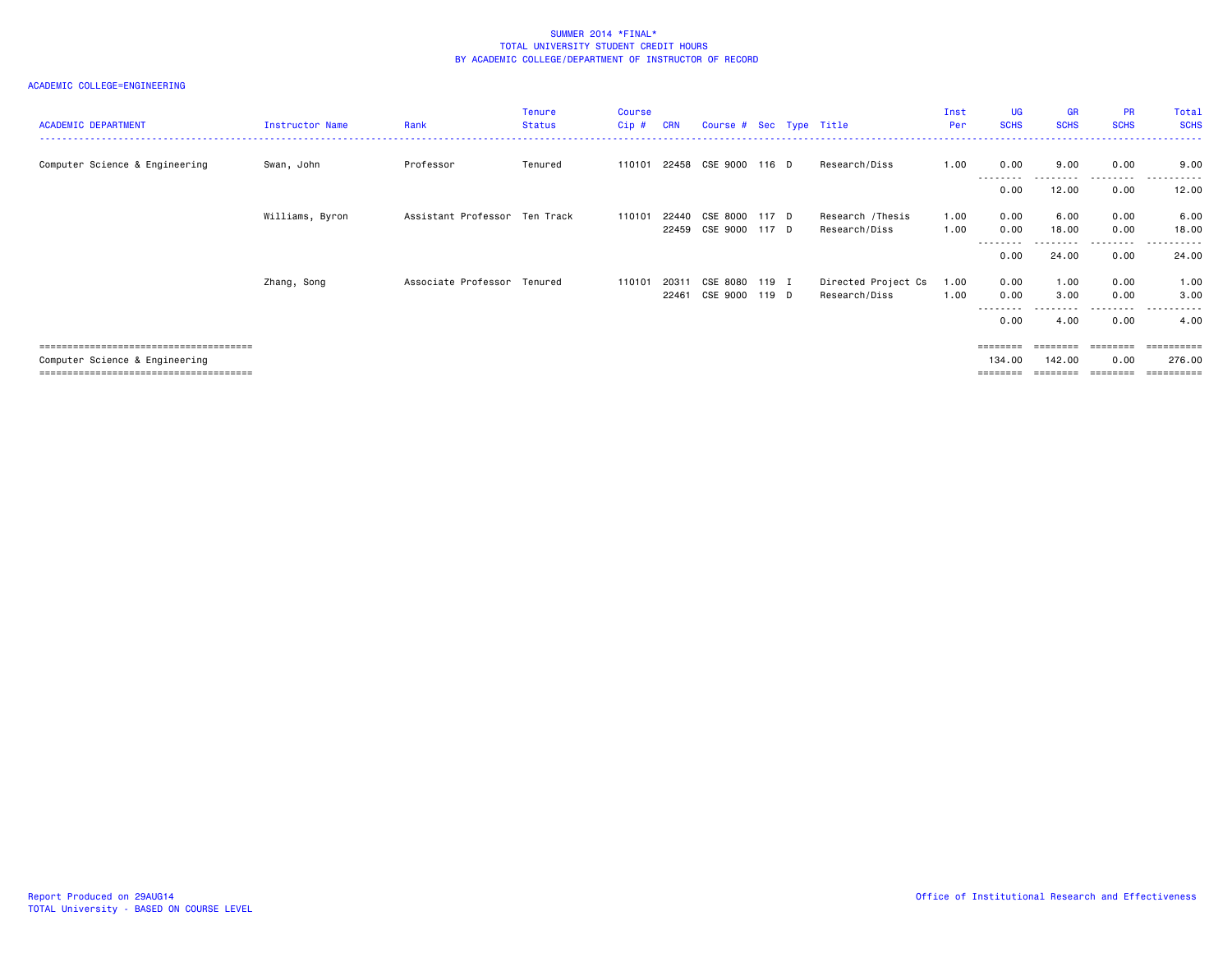| <b>ACADEMIC DEPARTMENT</b>        | Instructor Name       | Rank                              | <b>Tenure</b><br><b>Status</b> | <b>Course</b><br>$Cip$ # | <b>CRN</b>     | Course # Sec Type Title    |                  |              |                                | Inst<br>Per  | <b>UG</b><br><b>SCHS</b>                                                                                                                   | GR<br><b>SCHS</b>     | <b>PR</b><br><b>SCHS</b> | Total<br><b>SCHS</b> |
|-----------------------------------|-----------------------|-----------------------------------|--------------------------------|--------------------------|----------------|----------------------------|------------------|--------------|--------------------------------|--------------|--------------------------------------------------------------------------------------------------------------------------------------------|-----------------------|--------------------------|----------------------|
| Electrical & Computer Engineering | Abdelwahed, Sherif    | Associate Professor Tenured       |                                | 141001                   | 22806<br>23343 | ECE 9000<br>ECE 9000       | 101 D<br>01      | D            | Research/Diss<br>Research/Diss | 1.00<br>1.00 | 0.00<br>0.00                                                                                                                               | 18.00<br>6.00         | 0.00<br>0.00             | 18.00<br>6.00        |
|                                   |                       |                                   |                                |                          |                |                            |                  |              |                                |              | .<br>$\sim$ $\sim$ $\sim$<br>0.00                                                                                                          | .<br>24.00            | .<br>0.00                | .<br>24.00           |
|                                   | Anderson, Derek       | Assistant Professor Ten Track     |                                | 141001                   | 22807          | ECE 9000                   | 102 <sub>D</sub> |              | Research/Diss                  | 1.00         | 0.00                                                                                                                                       | 9.00                  | 0.00                     | 9.00                 |
|                                   |                       |                                   |                                |                          | 22831          | ECE 8000                   | 118 D            |              | Research/Thesis                | 1.00         | 0.00                                                                                                                                       | 5.00                  | 0.00                     | 5.00                 |
|                                   |                       |                                   |                                |                          | 22976          | ECE 7000                   | 51               | $\mathbf{I}$ | Directed Indiv Study           | 1.00         | 0.00                                                                                                                                       | 3.00                  | 0.00                     | 3.00                 |
|                                   |                       |                                   |                                |                          | 23368          | ECE 9000                   | 52               | D            | Research/Diss                  | 1.00         | 0.00<br>$\sim$ $\sim$                                                                                                                      | 3.00                  | 0.00                     | 3.00                 |
|                                   |                       |                                   |                                |                          |                |                            |                  |              |                                |              | 0.00                                                                                                                                       | 20.00                 | 0.00                     | 20.00                |
|                                   | Asili, Mustafa        | Grad Teach Assist                 | Not Applicable                 |                          |                | 141001 20390 ECE 3323 01 C |                  |              | Electromagnetics II 1.00       |              | 27.00<br>$\frac{1}{2}$                                                                                                                     | 0.00                  | 0.00                     | 27.00<br>.           |
|                                   |                       |                                   |                                |                          |                |                            |                  |              |                                |              | 27.00                                                                                                                                      | 0.00                  | 0.00                     | 27.00                |
|                                   | Bruce, Jerry          | Associate Professor Tenured       |                                |                          |                | 141001 20385 ECE 3183 01   |                  | C            | Electric Eng Systems 1.00      |              | 27.00<br><u>.</u>                                                                                                                          | 0.00                  | 0.00                     | 27.00                |
|                                   |                       |                                   |                                |                          |                |                            |                  |              |                                |              | 27.00                                                                                                                                      | 0.00                  | 0.00                     | 27.00                |
|                                   | Bruce, Lori           | Non-Faculty                       | Tenured                        | 141001                   |                | 22810 ECE 9000 105 D       |                  |              | Research/Diss                  | 1.00         | 0.00                                                                                                                                       | 6.00                  | 0.00                     | 6.00                 |
|                                   |                       |                                   |                                |                          |                |                            |                  |              |                                |              | 0.00                                                                                                                                       | 6.00                  | 0.00                     | 6.00                 |
|                                   | Donohoe, John         | Professor                         | Tenured                        | 141001                   |                | 22811 ECE 9000             | 106 D            |              | Research/Diss                  | 1.00         | 0.00                                                                                                                                       | 6.00                  | 0.00                     | 6.00                 |
|                                   |                       |                                   |                                |                          |                |                            |                  |              |                                |              | $\sim$ $\sim$<br>0.00                                                                                                                      | 6.00                  | 0.00                     | 6.00                 |
|                                   | Du, Qian              | Professor                         | Tenured                        |                          | 141001 22812   | ECE 9000                   | 107 D            |              | Research/Diss                  | 1.00         | 0.00                                                                                                                                       | 6.00                  | 0.00                     | 6.00                 |
|                                   |                       |                                   |                                |                          |                | 22860 ECE 9000 507 D       |                  |              | Research/Diss                  | 1.00         | 0.00                                                                                                                                       | 6.00                  | 0.00                     | 6.00                 |
|                                   |                       |                                   |                                |                          |                |                            |                  |              |                                |              | $\sim$ $\sim$<br>$- - -$<br>0.00                                                                                                           | 12.00                 | 0.00                     | 12.00                |
|                                   | Follett, Randolph     | Assistant Professor Tenured       |                                |                          | 141001 20393   | ECE 3424                   | 01               | B            | Intm Electronic Circ 1.00      |              | 44.00                                                                                                                                      | 0.00                  | 0.00                     | 44.00                |
|                                   |                       |                                   |                                |                          | 20397          | ECE 3443                   | 51               | C            | Signals and Systems            | 1.00         | 18.00<br>.                                                                                                                                 | 0.00<br>.             | 0.00<br>.                | 18.00<br>.           |
|                                   |                       |                                   |                                |                          |                |                            |                  |              |                                |              | 62.00                                                                                                                                      | 0.00                  | 0.00                     | 62.00                |
|                                   | Fowler, James         | Professor                         | Tenured                        | 141001                   |                | 22838 ECE 9000             | 109 D            |              | Research/Diss                  | 1.00         | 0.00<br>$\sim$ $\sim$ $\sim$ $\sim$<br>$\frac{1}{2}$                                                                                       | 6.00<br>.             | 0.00                     | 6.00<br>.            |
|                                   |                       |                                   |                                |                          |                |                            |                  |              |                                |              | 0.00                                                                                                                                       | 6.00                  | 0.00                     | 6.00                 |
|                                   | Fu, Yong              | Assistant Professor Ten Track     |                                | 141001                   | 22815          | ECE 8000                   | 102 <sub>D</sub> |              | Research/Thesis                | 1.00         | 0.00                                                                                                                                       | 6.00                  | 0.00                     | 6.00                 |
|                                   |                       |                                   |                                |                          | 22839          | ECE 9000                   | 110 D            |              | Research/Diss                  | 1.00         | 0.00                                                                                                                                       | 24.00                 | 0.00                     | 24.00                |
|                                   |                       |                                   |                                |                          |                | 23352 ECE 9000 10          |                  | D            | Research/Diss                  | 1.00         | 0.00<br>.<br>$\frac{1}{2} \left( \frac{1}{2} \right) \frac{1}{2} \left( \frac{1}{2} \right)$                                               | 3.00<br>.             | 0.00                     | 3.00<br>د د د د د    |
|                                   |                       |                                   |                                |                          |                |                            |                  |              |                                |              | 0.00                                                                                                                                       | 33.00                 | 0.00                     | 33.00                |
|                                   | Grzybowski, Stanislaw | Professor                         | Tenured                        | 141001                   | 22816          | ECE 8000                   | 103 D            |              | Research/Thesis                | 1.00         | 0.00                                                                                                                                       | 6.00                  | 0.00                     | 6.00                 |
|                                   |                       |                                   |                                |                          | 22840          | ECE 9000                   | 111 D            |              | Research/Diss                  | 1.00         | 0.00                                                                                                                                       | 13.00                 | 0.00                     | 13.00                |
|                                   |                       |                                   |                                |                          |                | 23183 ECE 9000 511 D       |                  |              | Research/Diss                  | 1.00         | 0.00                                                                                                                                       | 6.00                  | 0.00                     | 6.00                 |
|                                   |                       |                                   |                                |                          |                |                            |                  |              |                                |              | $\sim$ $\sim$<br>$\frac{1}{2} \left( \frac{1}{2} \right) \left( \frac{1}{2} \right) \left( \frac{1}{2} \right) \left( \frac{1}{2} \right)$ | <b><i><u></u></i></b> | .                        | .                    |
|                                   |                       |                                   |                                |                          |                |                            |                  |              |                                |              | 0.00                                                                                                                                       | 25.00                 | 0.00                     | 25.00                |
|                                   | Jelinek, Bohumir      | Research Assist Pro Non-Ten Track |                                | 400801                   |                | 23216 PH 8000              | 104 D            |              | Research / Thesis              | 1.00         | 0.00                                                                                                                                       | 6.00                  | 0.00                     | 6.00                 |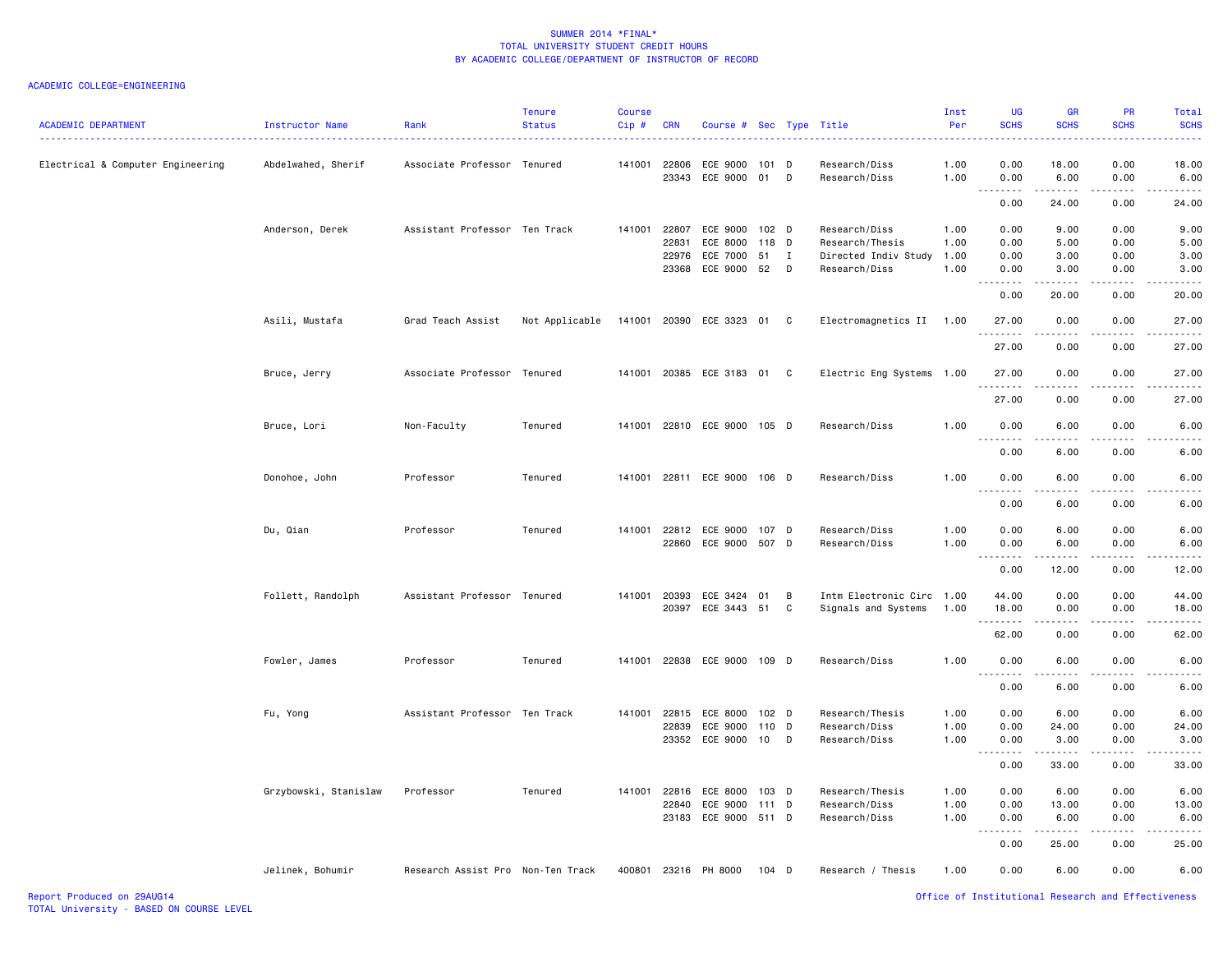| <b>ACADEMIC DEPARTMENT</b>        | <b>Instructor Name</b>                                | Rank                          | <b>Tenure</b><br><b>Status</b> | <b>Course</b><br>$Cip \#$ | <b>CRN</b>   | Course # Sec Type Title     |         |   |                      | Inst<br>Per | UG<br><b>SCHS</b>                        | <b>GR</b><br><b>SCHS</b>                                                                                                                                      | PR<br><b>SCHS</b>            | Total<br><b>SCHS</b>                |
|-----------------------------------|-------------------------------------------------------|-------------------------------|--------------------------------|---------------------------|--------------|-----------------------------|---------|---|----------------------|-------------|------------------------------------------|---------------------------------------------------------------------------------------------------------------------------------------------------------------|------------------------------|-------------------------------------|
|                                   |                                                       |                               |                                |                           |              |                             |         |   | .                    |             | <u> - - - - - - - -</u>                  |                                                                                                                                                               |                              |                                     |
|                                   |                                                       |                               |                                |                           |              |                             |         |   |                      |             | 0.00                                     | 6.00                                                                                                                                                          | 0.00                         | 6.00                                |
| Electrical & Computer Engineering | Jones, Bryan                                          | Associate Professor Tenured   |                                |                           | 141001 20398 | ECE 3724 101 C              |         |   | Microprocessors      | 1.00        | 56.00                                    | 0.00                                                                                                                                                          | 0.00                         | 56.00                               |
|                                   |                                                       |                               |                                |                           | 20399        | ECE 3724                    | 102 K   |   | Microprocessors      | 1.00        | 0.00                                     | 0.00                                                                                                                                                          | 0.00                         | 0.00                                |
|                                   |                                                       |                               |                                |                           | 20400        | ECE 3724                    | 103 K   |   | Microprocessors      | 1.00        | 0.00                                     | 0.00                                                                                                                                                          | 0.00                         | 0.00                                |
|                                   |                                                       |                               |                                |                           | 22841        | ECE 9000                    | 112 D   |   | Research/Diss        | 1.00        | 0.00<br>1.1.1.1.1.1.1                    | 6.00                                                                                                                                                          | 0.00                         | 6.00<br>$\sim$ $\sim$ $\sim$ $\sim$ |
|                                   |                                                       |                               |                                |                           |              |                             |         |   |                      |             | 56.00                                    | 6.00                                                                                                                                                          | 0.00                         | 62.00                               |
|                                   | Karimi-Ghartemani, Maso Associate Professor Ten Track |                               |                                |                           |              | 141001 22842 ECE 9000 113 D |         |   | Research/Diss        | 1.00        | 0.00                                     | 6.00                                                                                                                                                          | 0.00                         | 6.00                                |
|                                   |                                                       |                               |                                |                           |              |                             |         |   |                      |             | $ -$<br>-----<br>0.00                    | 6.00                                                                                                                                                          | 0.00                         | 6.00                                |
|                                   | King, Roger                                           | Non-Faculty                   | Tenured                        | 309999                    | 22628        | <b>CME 9000</b>             | 102 D   |   | Research/Dis         | 1.00        | 0.00                                     | 1.00                                                                                                                                                          | 0.00                         | 1.00                                |
|                                   |                                                       |                               |                                |                           | 23458        | <b>CME 9000</b>             | 53      | D | Research/Dis         | 1.00        | 0.00                                     | 1.00                                                                                                                                                          | 0.00                         | 1.00                                |
|                                   |                                                       |                               |                                |                           | 23499        | <b>CME 8000</b>             | 51      | D | Research/Thesis      | 1.00        | 0.00<br>.                                | 1.00<br>.                                                                                                                                                     | 0.00<br>.                    | 1.00<br><u>.</u>                    |
|                                   |                                                       |                               |                                |                           |              |                             |         |   |                      |             | 0.00                                     | 3.00                                                                                                                                                          | 0.00                         | 3.00                                |
|                                   | Koshka, Yaroslav                                      | Professor                     | Tenured                        |                           | 141001 20387 | ECE 3183                    | 51      | C | Electric Eng Systems | 1.00        | 30.00                                    | 0.00                                                                                                                                                          | 0.00                         | 30.00                               |
|                                   |                                                       |                               |                                |                           | 22820        | ECE 8000 107 D              |         |   | Research/Thesis      | 1.00        | 0.00                                     | 1.00                                                                                                                                                          | 0.00                         | 1.00                                |
|                                   |                                                       |                               |                                |                           |              |                             |         |   |                      |             | 30.00                                    | $\frac{1}{2} \left( \frac{1}{2} \right) \left( \frac{1}{2} \right) \left( \frac{1}{2} \right) \left( \frac{1}{2} \right) \left( \frac{1}{2} \right)$<br>1.00  | .<br>0.00                    | .<br>31.00                          |
|                                   | Li, Pan                                               | Assistant Professor Ten Track |                                |                           | 141001 22845 | ECE 9000                    | 116 D   |   | Research/Diss        | 1.00        | 0.00                                     | 7.00                                                                                                                                                          | 0.00                         | 7.00                                |
|                                   |                                                       |                               |                                |                           |              | 23382 ECE 9000              | 66      | D | Research/Diss        | 1.00        | 0.00<br>$- - - - -$                      | 1.00<br>.                                                                                                                                                     | 0.00<br>د د د د              | 1.00<br>.                           |
|                                   |                                                       |                               |                                |                           |              |                             |         |   |                      |             | $\sim$ $\sim$ $\sim$<br>0.00             | 8.00                                                                                                                                                          | 0.00                         | 8.00                                |
|                                   | Mazzola, Michael                                      | Professor                     | Tenured                        | 141001                    | 22822        | ECE 8000                    | 109 D   |   | Research/Thesis      | 1.00        | 0.00                                     | 3.00                                                                                                                                                          | 0.00                         | 3.00                                |
|                                   |                                                       |                               |                                |                           | 22846        | ECE 9000                    | 117 D   |   | Research/Diss        | 1.00        | 0.00                                     | 12.00                                                                                                                                                         | 0.00                         | 12.00                               |
|                                   |                                                       |                               |                                |                           |              | 22977 ECE 7000 101 I        |         |   | Directed Indiv Study | 1.00        | 0.00                                     | 3.00                                                                                                                                                          | 0.00                         | 3.00                                |
|                                   |                                                       |                               |                                |                           |              |                             |         |   |                      |             | .<br>0.00                                | $\frac{1}{2} \left( \frac{1}{2} \right) \left( \frac{1}{2} \right) \left( \frac{1}{2} \right) \left( \frac{1}{2} \right) \left( \frac{1}{2} \right)$<br>18.00 | $\sim$ $\sim$ $\sim$<br>0.00 | $\omega$ is $\omega$ in .<br>18.00  |
|                                   | Melnychuk, Galyna                                     | Non-Faculty                   | Not Applicable                 |                           |              | 149999 22533 IE 3913        | 801 A   |   | Engr Economy I       | 1.00        | 42.00                                    | 0.00                                                                                                                                                          | 0.00                         | 42.00                               |
|                                   |                                                       |                               |                                |                           |              |                             |         |   |                      |             | <u>.</u><br>42.00                        | -----<br>0.00                                                                                                                                                 | .<br>0.00                    | .<br>42.00                          |
|                                   | Molen, G. Marshall                                    | Professor                     | Tenured                        |                           |              | 141001 23408 ECE 8000       | 68      | D | Research/Thesis      | 1.00        | 0.00                                     | 6.00                                                                                                                                                          | 0.00                         | 6.00                                |
|                                   |                                                       |                               |                                |                           |              |                             |         |   |                      |             | $\sim$ $\sim$ $\sim$<br><b>.</b><br>0.00 | .<br>6.00                                                                                                                                                     | $\frac{1}{2}$<br>0.00        | .<br>6.00                           |
|                                   |                                                       |                               |                                |                           |              |                             |         |   |                      |             |                                          |                                                                                                                                                               |                              |                                     |
|                                   | Morris, Thomas                                        | Assistant Professor Ten Track |                                | 141001                    | 22825        | ECE 8000                    | 112 D   |   | Research/Thesis      | 1.00        | 0.00                                     | 31.00                                                                                                                                                         | 0.00                         | 31.00                               |
|                                   |                                                       |                               |                                |                           |              | 22849 ECE 9000              | 120 D   |   | Research/Diss        | 1.00        | 0.00<br>.                                | 12.00                                                                                                                                                         | 0.00                         | 12.00<br>وبالمنابذ                  |
|                                   |                                                       |                               |                                |                           |              |                             |         |   |                      |             | 0.00                                     | 43.00                                                                                                                                                         | 0.00                         | 43.00                               |
|                                   | Topsakal, Erdem                                       | Associate Professor Tenured   |                                | 141001 22827              |              | ECE 8000                    | 114 D   |   | Research/Thesis      | 1.00        | 0.00                                     | 6.00                                                                                                                                                          | 0.00                         | 6.00                                |
|                                   |                                                       |                               |                                |                           | 22851        | ECE 9000                    | $122$ D |   | Research/Diss        | 1.00        | 0.00                                     | 6.00                                                                                                                                                          | 0.00                         | 6.00                                |
|                                   |                                                       |                               |                                |                           | 23364        | ECE 9000                    | 22      | D | Research/Diss        | 1.00        | 0.00                                     | 6.00                                                                                                                                                          | 0.00                         | 6.00                                |
|                                   |                                                       |                               |                                |                           |              |                             |         |   |                      |             | .<br>0.00                                | $- - - - -$<br>18,00                                                                                                                                          | .<br>0.00                    | $\frac{1}{2}$<br>18.00              |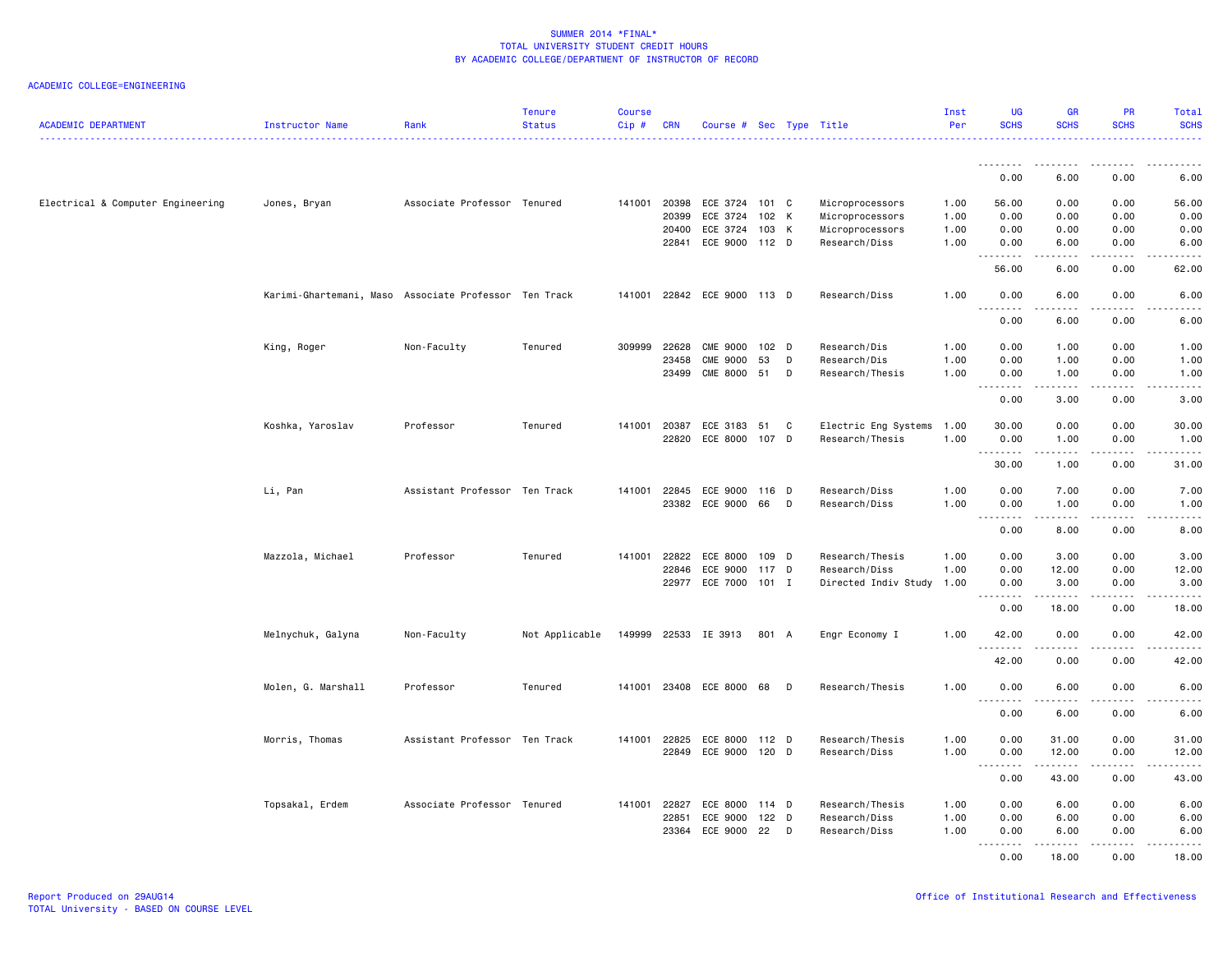| <b>ACADEMIC DEPARTMENT</b>        | <b>Instructor Name</b> | Rank      | Tenure<br>Status | <b>Course</b><br>Cip# | <b>CRN</b>     | Course # Sec Type Title    |       |                                  | Inst<br>Per  | <b>UG</b><br><b>SCHS</b>  | <b>GR</b><br><b>SCHS</b>    | <b>PR</b><br><b>SCHS</b>  | Total<br><b>SCHS</b>      |
|-----------------------------------|------------------------|-----------|------------------|-----------------------|----------------|----------------------------|-------|----------------------------------|--------------|---------------------------|-----------------------------|---------------------------|---------------------------|
| Electrical & Computer Engineering | Younan, Nicolas        | Professor | Tenured          | 141001                | 22853<br>22859 | ECE 9000<br>ECE 8000 524 D | 124 D | Research/Diss<br>Research/Thesis | 1.00<br>1.00 | 0.00<br>0.00<br>.<br>0.00 | 6.00<br>1.00<br>.<br>(0.00) | 0.00<br>0.00<br>.<br>0.00 | 6.00<br>1.00<br>.<br>7.00 |
|                                   |                        |           |                  |                       |                |                            |       |                                  |              | ========                  | ========                    | $=$ = = = = = = =         | ==========                |
| Electrical & Computer Engineering |                        |           |                  |                       |                |                            |       |                                  |              | 244.00                    | 254,00                      | 0.00                      | 498,00                    |
|                                   |                        |           |                  |                       |                |                            |       |                                  |              | ========                  | ========                    | ========                  | $=$ = = = = = = = = =     |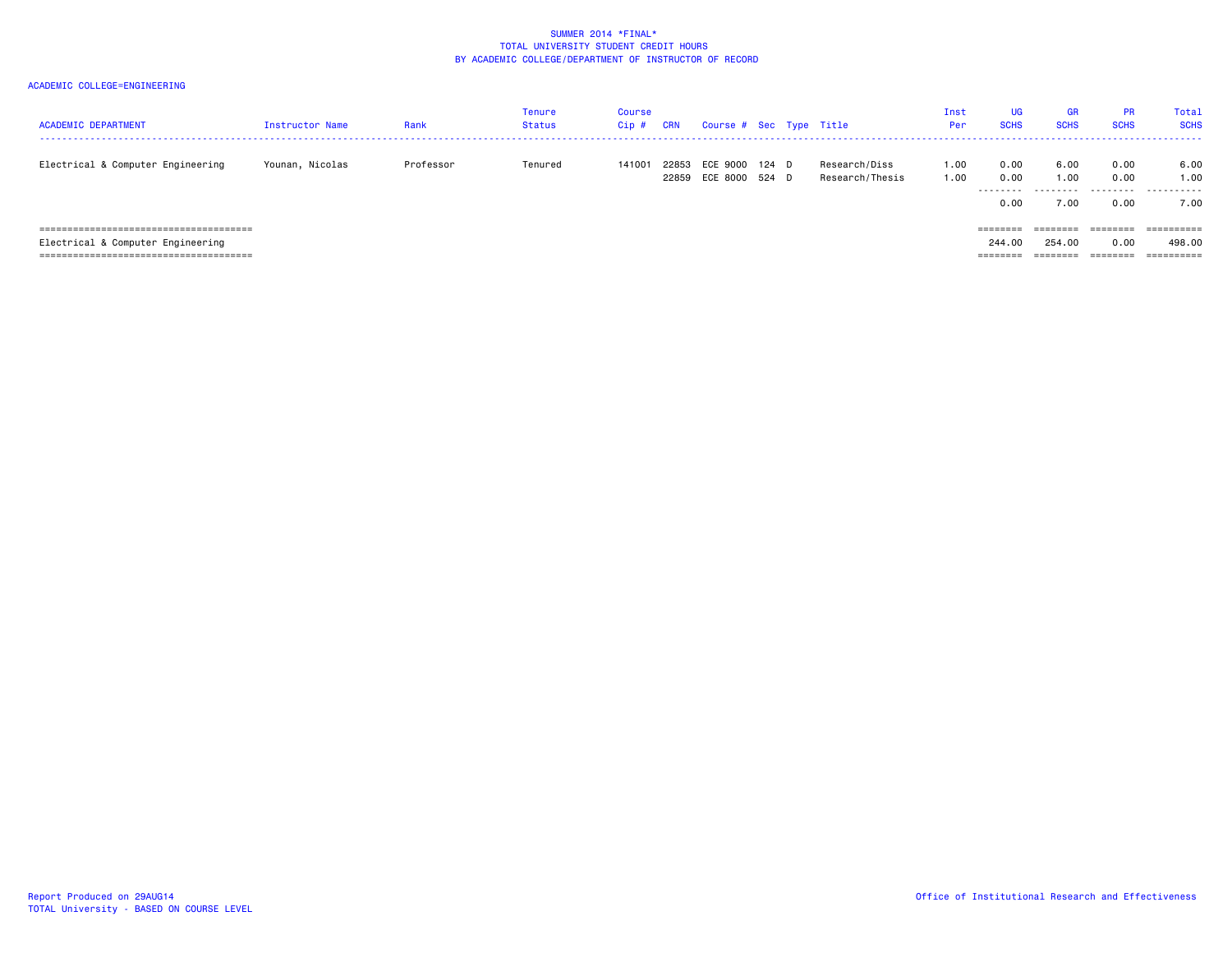| <b>ACADEMIC DEPARTMENT</b>       | Instructor Name     | Rank                          | <b>Tenure</b><br><b>Status</b> | Course<br>Cip# | <b>CRN</b>                                       | Course #                                            |                                      |                               | Sec Type Title                                                                                  | Inst<br>Per                          | UG<br><b>SCHS</b>                                                                                                                                                                            | GR<br><b>SCHS</b>                      | PR<br><b>SCHS</b>                    | Total<br><b>SCHS</b>                   |
|----------------------------------|---------------------|-------------------------------|--------------------------------|----------------|--------------------------------------------------|-----------------------------------------------------|--------------------------------------|-------------------------------|-------------------------------------------------------------------------------------------------|--------------------------------------|----------------------------------------------------------------------------------------------------------------------------------------------------------------------------------------------|----------------------------------------|--------------------------------------|----------------------------------------|
| Industrial & Systems Engineering | Brown, Larry        | Lecturer                      | Non-Ten Track                  |                | 270101 20746<br>20753                            | IE 4733<br>IE 6733<br>20892 MA 4733                 | 01<br>01<br>01                       | C<br>C<br>C                   | Linear Programming I 1.00<br>Linear Programming I 1.00<br>Linear Programming                    | 1.00                                 | 9.00<br>0.00<br>12.00                                                                                                                                                                        | 0.00<br>6.00<br>0.00                   | 0.00<br>0.00<br>0.00                 | 9.00<br>6.00<br>12.00                  |
|                                  |                     |                               |                                |                |                                                  |                                                     |                                      |                               |                                                                                                 |                                      | <u>.</u><br>21.00                                                                                                                                                                            | 6.00                                   | $\sim$ $\sim$ $\sim$ $\sim$<br>0.00  | $\omega$ is $\omega$ in .<br>27.00     |
|                                  | Bullington, Stanley | Professor                     | Tenured                        |                | 141701 20747<br>20749<br>21428                   | IE 4753<br>IE 6543<br>IE 6753                       | 01<br>51<br>501                      | C<br>C<br><b>C</b>            | Systems Engr & Analy 1.00<br>Logistics Engineerin 1.00                                          |                                      | 45.00<br>0.00                                                                                                                                                                                | 0.00<br>3.00<br>24.00                  | 0.00<br>0.00<br>0.00                 | 45.00<br>3.00                          |
|                                  |                     |                               |                                |                | 149999 20739<br>20741<br>20742                   | IE 3913<br>IE 4333<br>IE 4543                       | 001<br>01<br>51                      | C<br>C<br>C                   | Systems Engr & Analy 1.00<br>Engr Economy I<br>Prod Control Sys I<br>Logistics Engineerin 1.00  | 1.00<br>1.00                         | 0.00<br>96.00<br>36.00<br>27.00                                                                                                                                                              | 0.00<br>0.00<br>0.00                   | 0.00<br>0.00<br>0.00                 | 24.00<br>96.00<br>36.00<br>27.00       |
|                                  |                     |                               |                                |                | 20745<br>22466                                   | IE 4653<br>IE 4000                                  | 51<br>$101$ I                        | C                             | Ind Qual Control I<br>Directed Indiv Study 1.00                                                 | 1.00                                 | 27.00<br>3.00<br>.                                                                                                                                                                           | 0.00<br>0.00<br>.                      | 0.00<br>0.00<br>$- - - -$            | 27.00<br>3.00<br>.                     |
|                                  |                     |                               |                                |                |                                                  |                                                     |                                      |                               |                                                                                                 |                                      | 234.00                                                                                                                                                                                       | 27.00                                  | 0.00                                 | 261.00                                 |
|                                  | Eksioglu, Burak     | Associate Professor Tenured   |                                |                | 141701 22227<br>22349                            | IE 9000<br>IE 9000                                  | 102 D<br>502 D                       |                               | Research/DIss<br>Research/DIss                                                                  | 1.00<br>1.00                         | 0.00<br>0.00<br>$\sim$ $\sim$ $\sim$<br>$\frac{1}{2} \left( \frac{1}{2} \right) \left( \frac{1}{2} \right) \left( \frac{1}{2} \right) \left( \frac{1}{2} \right) \left( \frac{1}{2} \right)$ | 6.00<br>17.00<br>.                     | 0.00<br>0.00<br>.                    | 6.00<br>17.00<br>وبالمنابذ             |
|                                  |                     |                               |                                |                |                                                  |                                                     |                                      |                               |                                                                                                 |                                      | 0.00                                                                                                                                                                                         | 23.00                                  | 0.00                                 | 23.00                                  |
|                                  | Eksioglu, Sandra    | Associate Professor Tenured   |                                | 141701         | 22306<br>23271                                   | IE 9000<br>IE 9000<br>23419 IE 9000                 | 108 D<br>01<br>51                    | D<br>D                        | Research/DIss<br>Research/DIss<br>Research/DIss                                                 | 1.00<br>1.00<br>1.00                 | 0.00<br>0.00<br>0.00                                                                                                                                                                         | 12.00<br>6.00<br>6.00                  | 0.00<br>0.00<br>0.00                 | 12.00<br>6.00<br>6.00                  |
|                                  |                     |                               |                                |                |                                                  |                                                     |                                      |                               |                                                                                                 |                                      | .<br>0.00                                                                                                                                                                                    | <u>.</u><br>24.00                      | $- - - -$<br>0.00                    | $- - - - -$<br>24.00                   |
|                                  | Green, Robert       | Non-Faculty                   | Not Applicable                 |                |                                                  | 521003 20570 EXL 1191 101 E                         |                                      |                               | Leadership Internshi 1.00                                                                       |                                      | 2.00<br>$\sim$ $\sim$ $\sim$<br>2.00                                                                                                                                                         | 0.00<br>0.00                           | 0.00<br>0.00                         | 2.00<br>.<br>2.00                      |
|                                  | Greenwood, Allen    | Professor                     | Tenured                        |                | 141701 22345                                     | IE 8000                                             | 504                                  | D                             | Research / Thesis                                                                               | 1.00                                 | 0.00                                                                                                                                                                                         | 7.00                                   | 0.00                                 | 7.00                                   |
|                                  |                     |                               |                                |                | 22351                                            | IE 9000                                             | 504 D                                |                               | Research/DIss                                                                                   | 1.00                                 | 0.00<br>$\sim$ $\sim$ $\sim$<br>$\sim$ $\sim$ $\sim$ $\sim$<br>0.00                                                                                                                          | 2.00<br>9.00                           | 0.00<br>والمحامر<br>0.00             | 2.00<br>.<br>9.00                      |
|                                  | Hu, Mengqi          | Assistant Professor Ten Track |                                |                |                                                  | 141701 22226 IE 9000                                | $101$ D                              |                               | Research/DIss                                                                                   | 1.00                                 | 0.00<br>$  -$<br>$\frac{1}{2}$                                                                                                                                                               | 6.00<br>.                              | 0.00<br>د د د د                      | 6.00<br>.                              |
|                                  |                     |                               |                                |                |                                                  |                                                     |                                      |                               |                                                                                                 |                                      | 0.00                                                                                                                                                                                         | 6.00                                   | 0.00                                 | 6.00                                   |
|                                  | Medal, Hugh         | Assistant Professor Ten Track |                                | 141701         | 22234<br>22353                                   | IE 9000<br>IE 9000<br>23422 IE 8000                 | 106 D<br>506 D<br>501 D              |                               | Research/DIss<br>Research/DIss<br>Research / Thesis                                             | 1.00<br>1.00<br>1.00                 | 0.00<br>0.00<br>0.00                                                                                                                                                                         | 6.00<br>3.00<br>1.00                   | 0.00<br>0.00<br>0.00                 | 6.00<br>3.00<br>1.00                   |
|                                  |                     |                               |                                |                |                                                  |                                                     |                                      |                               |                                                                                                 |                                      | $\sim$ $\sim$ $\sim$<br>$\frac{1}{2}$<br>0.00                                                                                                                                                | $- - - - -$<br>10.00                   | ----<br>0.00                         | $- - - -$<br>10.00                     |
|                                  | Reeves, Kari        | Associate Professor Tenured   |                                |                | 141701 20751<br>21427<br>22233<br>22346<br>22352 | IE 6613<br>IE 6613<br>IE 8000<br>IE 8000<br>IE 9000 | 01<br>501 C<br>103<br>505 D<br>505 D | C<br>D                        | Eng Statistics I<br>Eng Statistics I<br>Research / Thesis<br>Research / Thesis<br>Research/DIss | 1.00<br>1.00<br>1.00<br>1.00<br>1.00 | 0.00<br>0.00<br>0.00<br>0.00<br>0.00                                                                                                                                                         | 12.00<br>9.00<br>7.00<br>1.00<br>10.00 | 0.00<br>0.00<br>0.00<br>0.00<br>0.00 | 12.00<br>9.00<br>7.00<br>1.00<br>10.00 |
|                                  |                     |                               |                                |                | 22555<br>23452<br>149999 20740                   | IE 7000<br>IE 7000<br>IE 3913                       | 501<br>51<br>51                      | $\mathbf{I}$<br><b>I</b><br>C | Directed Indiv Study<br>Directed Indiv Study<br>Engr Economy I                                  | 1.00<br>1.00<br>1.00                 | 0.00<br>0.00<br>57.00                                                                                                                                                                        | 3.00<br>3.00<br>0.00                   | 0.00<br>0.00<br>0.00                 | 3.00<br>3.00<br>57.00                  |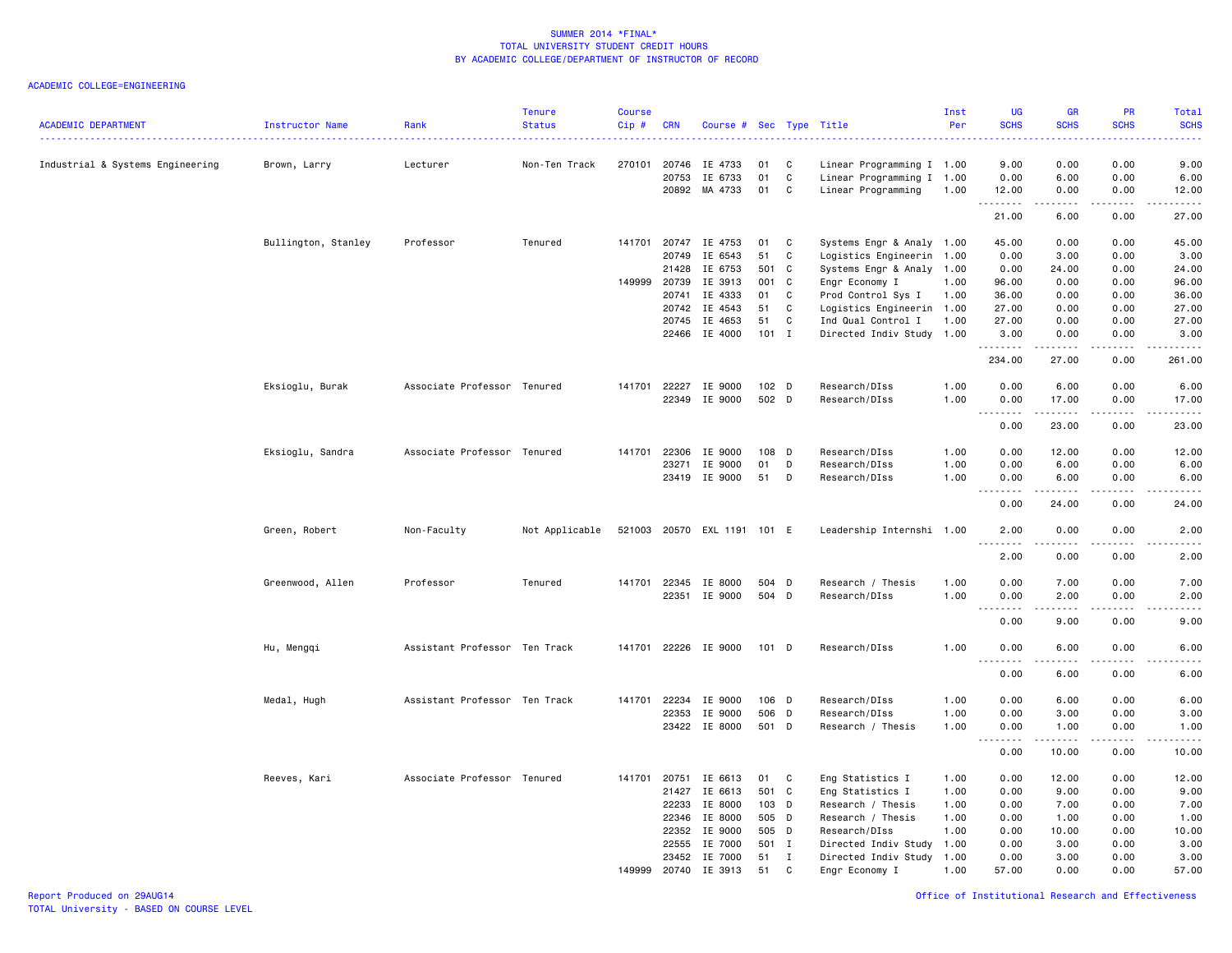| <b>ACADEMIC DEPARTMENT</b>       | <b>Instructor Name</b> | Rank                        | <b>Tenure</b><br><b>Status</b> | <b>Course</b><br>Cip# | <b>CRN</b> | Course # Sec Type Title |       |     |                           | Inst<br>Per | UG<br><b>SCHS</b> | <b>GR</b><br><b>SCHS</b> | <b>PR</b><br><b>SCHS</b> | Total<br><b>SCHS</b> |
|----------------------------------|------------------------|-----------------------------|--------------------------------|-----------------------|------------|-------------------------|-------|-----|---------------------------|-------------|-------------------|--------------------------|--------------------------|----------------------|
|                                  |                        |                             |                                |                       |            |                         |       |     |                           |             |                   |                          |                          |                      |
| Industrial & Systems Engineering | Reeves, Kari           | Associate Professor Tenured |                                | 149999                | 20744      | IE 4613                 | 01    | - C | Eng Statistics I          | 1.00        | 111.00            | 0.00                     | 0.00                     | 111.00               |
|                                  |                        |                             |                                |                       | 22554      | IE 3913                 | 551 C |     | Engr Economy I            | 1.00        | 3.00              | 0.00                     | 0.00<br>-----            | 3.00                 |
|                                  |                        |                             |                                |                       |            |                         |       |     |                           |             | 171.00            | 45.00                    | 0.00                     | 216.00               |
|                                  | Strawderman, Lesley    | Associate Professor Tenured |                                | 141701                | 22228      | IE 9000                 | 103 D |     | Research/DIss             | 1.00        | 0.00              | 13.00                    | 0.00                     | 13.00                |
|                                  |                        |                             |                                |                       | 22229      | IE 8000                 | 101 D |     | Research / Thesis         | 1.00        | 0.00              | 9.00                     | 0.00                     | 9.00                 |
|                                  |                        |                             |                                |                       | 22350      | IE 9000                 | 503 D |     | Research/DIss             | 1.00        | 0.00              | 6.00                     | 0.00                     | 6.00                 |
|                                  |                        |                             |                                |                       |            | 23182 IE 7000           | 502 I |     | Directed Indiv Study      | 1.00        | 0.00              | 3.00                     | 0.00                     | 3.00                 |
|                                  |                        |                             |                                |                       |            |                         |       |     |                           |             | 0.00              | 31.00                    | .<br>0.00                | . <u>.</u><br>31.00  |
|                                  | Usher, John            | Professor                   | Tenured                        | 141701                | 22356      | IE 9000                 | 509 D |     | Research/DIss             | 1.00        | 0.00              | 3.00                     | 0.00                     | 3.00                 |
|                                  |                        |                             |                                |                       | 23184      | IE 7000                 | 503 I |     | Directed Indiv Study 1.00 |             | 0.00              | 3.00                     | 0.00                     | 3.00                 |
|                                  |                        |                             |                                |                       |            |                         |       |     |                           |             | 0.00              | 6.00                     | .<br>0.00                | 6.00                 |
|                                  |                        |                             |                                |                       |            |                         |       |     |                           |             |                   |                          |                          | ==========           |
| Industrial & Systems Engineering |                        |                             |                                |                       |            |                         |       |     |                           |             | 428,00            | 187.00                   | 0.00                     | 615,00               |
|                                  |                        |                             |                                |                       |            |                         |       |     |                           |             | ========          | ========                 | ---------                | ==========           |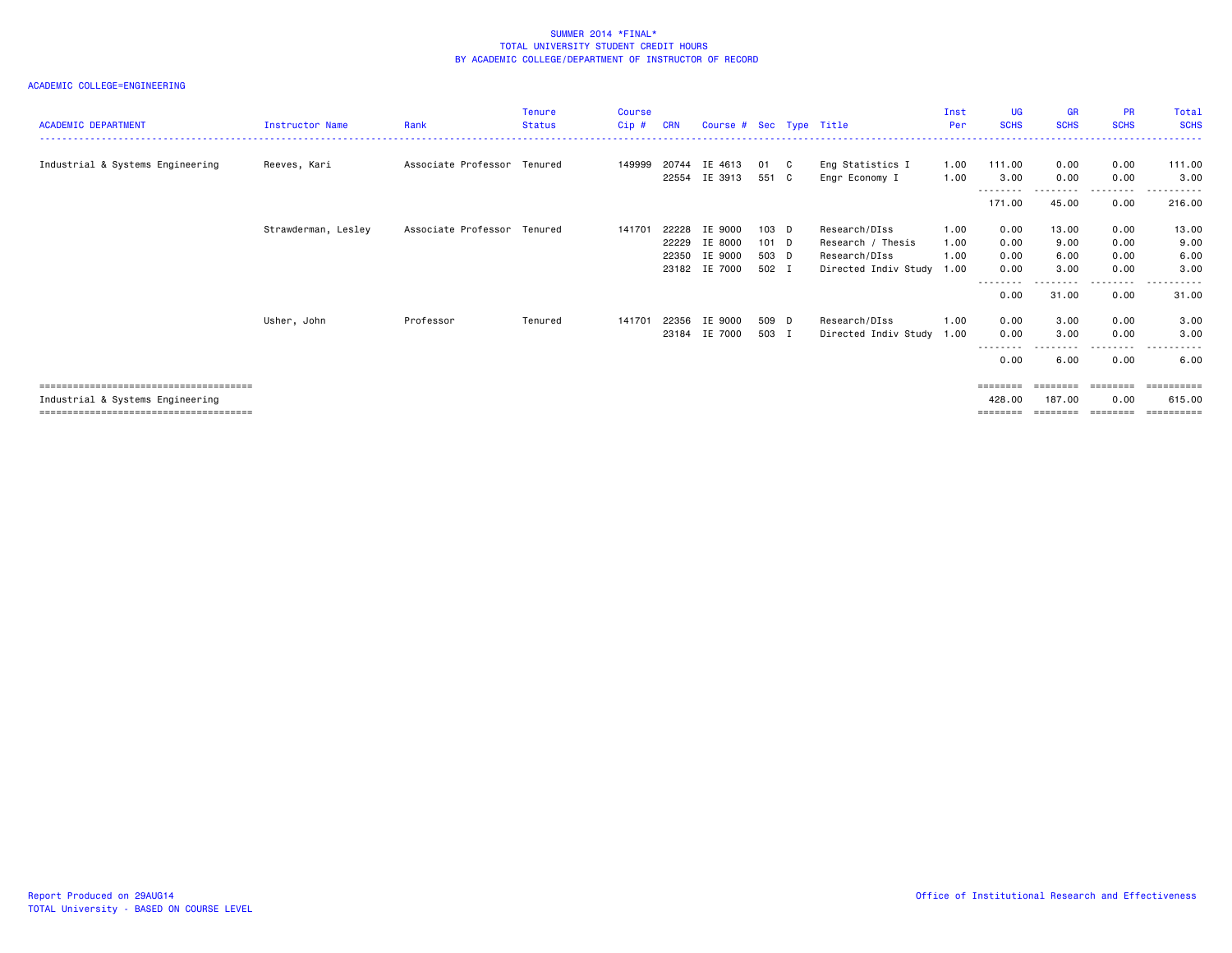| <b>ACADEMIC DEPARTMENT</b> | Instructor Name    | Rank                              | <b>Tenure</b><br><b>Status</b> | Course<br>Cip# | <b>CRN</b>     | Course #             |                  |              | Sec Type Title                        | Inst<br>Per  | UG<br><b>SCHS</b>                 | <b>GR</b><br><b>SCHS</b>                                                                                                          | <b>PR</b><br><b>SCHS</b> | <b>Total</b><br><b>SCHS</b>                                                                                                        |
|----------------------------|--------------------|-----------------------------------|--------------------------------|----------------|----------------|----------------------|------------------|--------------|---------------------------------------|--------------|-----------------------------------|-----------------------------------------------------------------------------------------------------------------------------------|--------------------------|------------------------------------------------------------------------------------------------------------------------------------|
| Mechanical Engineering     | Adebiyi, George    | Lecturer                          | Non-Ten Track                  | 141901         | 20900<br>20902 | ME 3513<br>ME 3523   | 01<br>01         | C<br>C       | Thermodynamics I<br>Thermodynamics II | 1.00<br>1.00 | 45.00<br>54.00                    | 0.00<br>0.00                                                                                                                      | 0.00<br>0.00             | 45.00<br>54.00                                                                                                                     |
|                            |                    |                                   |                                |                |                |                      |                  |              |                                       |              | .<br>99.00                        | .<br>0.00                                                                                                                         | 0.00                     | $\frac{1}{2} \left( \frac{1}{2} \right) \left( \frac{1}{2} \right) \left( \frac{1}{2} \right) \left( \frac{1}{2} \right)$<br>99.00 |
|                            | Bammann, Douglas   | Professor                         | Tenured                        |                |                | 141901 22897 ME 9000 | 101 D            |              | Research / Diss                       | 1.00         | 0.00                              | 1.00                                                                                                                              | 0.00                     | 1.00                                                                                                                               |
|                            |                    |                                   |                                |                |                |                      |                  |              |                                       |              | $\sim$ $\sim$ $\sim$<br>.<br>0.00 | .<br>1.00                                                                                                                         | $\frac{1}{2}$<br>0.00    | ----<br>1.00                                                                                                                       |
|                            | Cho, HeeJin        | Assistant Professor Ten Track     |                                | 141901 22881   |                | ME 8000              | 102 <sub>D</sub> |              | Research / Thesis                     | 1.00         | 0.00                              | 6.00                                                                                                                              | 0.00                     | 6.00                                                                                                                               |
|                            |                    |                                   |                                |                | 22898          | ME 9000              | 102 D            |              | Research / Diss                       | 1.00         | 0.00                              | 9.00                                                                                                                              | 0.00                     | 9.00                                                                                                                               |
|                            |                    |                                   |                                |                | 23296          | ME 7000              | 106 I            |              | Directed Indiv Study 1.00             |              | 0.00                              | 3.00                                                                                                                              | 0.00                     | 3.00                                                                                                                               |
|                            |                    |                                   |                                |                | 23317          | ME 7000              | 107 I            |              | Directed Indiv Study 1.00             |              | 0.00                              | 3.00                                                                                                                              | 0.00                     | 3.00                                                                                                                               |
|                            |                    |                                   |                                |                | 23432          | ME 7000              | 108 I            |              | Directed Indiv Study 1.00             |              | 0.00                              | 3.00                                                                                                                              | 0.00                     | 3.00                                                                                                                               |
|                            |                    |                                   |                                |                | 23473          | ME 4000              | 105 I            |              | Directed Indiv Study 1.00             |              | 3.00<br>.<br>$\sim$ $\sim$ .      | 0.00<br>.                                                                                                                         | 0.00<br>$\frac{1}{2}$    | 3.00<br>$\frac{1}{2}$                                                                                                              |
|                            |                    |                                   |                                |                |                |                      |                  |              |                                       |              | 3.00                              | 24.00                                                                                                                             | 0.00                     | 27.00                                                                                                                              |
|                            | Daniewicz, Steven  | Professor                         | Tenured                        | 141901         | 22882          | ME 8000              | 103 D            |              | Research / Thesis                     | 1.00         | 0.00                              | 3.00                                                                                                                              | 0.00                     | 3.00                                                                                                                               |
|                            |                    |                                   |                                |                | 22899          | ME 9000              | 103              | D            |                                       | 1.00         |                                   | 3.00                                                                                                                              | 0.00                     |                                                                                                                                    |
|                            |                    |                                   |                                |                |                |                      |                  |              | Research / Diss                       |              | 0.00                              |                                                                                                                                   |                          | 3.00                                                                                                                               |
|                            |                    |                                   |                                |                | 23514          | ME 9000              | 51               | D            | Research / Diss                       | 1.00         | 0.00<br>.<br>$\sim$ $\sim$        | 6.00<br>. <u>.</u> .                                                                                                              | 0.00<br>.                | 6.00<br>$\frac{1}{2}$                                                                                                              |
|                            |                    |                                   |                                |                |                |                      |                  |              |                                       |              | 0.00                              | 12.00                                                                                                                             | 0.00                     | 12.00                                                                                                                              |
|                            | El Kadiri, Haitham | Assistant Professor Ten Track     |                                | 141901         | 22883          | ME 8000              | 104 D            |              | Research / Thesis                     | 1.00         | 0.00                              | 6.00                                                                                                                              | 0.00                     | 6.00                                                                                                                               |
|                            |                    |                                   |                                |                | 22900          | ME 9000              | 104 D            |              | Research / Diss                       | 1.00         | 0.00                              | 15.00                                                                                                                             | 0.00                     | 15.00                                                                                                                              |
|                            |                    |                                   |                                | 309999         | 22627          | CME 9000 101 D       |                  |              | Research/Dis                          | 1.00         | 0.00<br>.                         | 6.00<br>.                                                                                                                         | 0.00<br>.                | 6.00<br>.                                                                                                                          |
|                            |                    |                                   |                                |                |                |                      |                  |              |                                       |              | 0.00                              | 27.00                                                                                                                             | 0.00                     | 27.00                                                                                                                              |
|                            | Hammi, Youssef     | Research Assist Pro Non-Ten Track |                                |                |                | 141901 23213 ME 9000 | 119 D            |              | Research / Diss                       | 1.00         | 0.00<br>$\sim$ $\sim$             | 1.00                                                                                                                              | 0.00                     | 1.00                                                                                                                               |
|                            |                    |                                   |                                |                |                |                      |                  |              |                                       |              | 0.00                              | 1.00                                                                                                                              | 0.00                     | 1.00                                                                                                                               |
|                            | Hodge, B. Keith    | Lecturer                          | Non-Ten Track                  |                |                | 141901 23429 ME 4000 | 103 I            |              | Directed Indiv Study 1.00             |              | 3.00                              | 0.00                                                                                                                              | 0.00                     | 3.00                                                                                                                               |
|                            |                    |                                   |                                |                |                |                      |                  |              |                                       |              | د د د د<br>3.00                   | $\frac{1}{2} \left( \frac{1}{2} \right) \left( \frac{1}{2} \right) \left( \frac{1}{2} \right) \left( \frac{1}{2} \right)$<br>0.00 | .<br>0.00                | 3.00                                                                                                                               |
|                            | Horstemeyer, Mark  | Professor                         | Tenured                        | 141901 22901   |                | ME 9000              | 105 D            |              | Research / Diss                       | 1.00         | 0.00                              | 42.00                                                                                                                             | 0.00                     | 42.00                                                                                                                              |
|                            |                    |                                   |                                |                | 23430          | ME 4000              | 104              | $\mathbf{I}$ | Directed Indiv Study                  | 1.00         | 3.00                              | 0.00                                                                                                                              | 0.00                     | 3.00                                                                                                                               |
|                            |                    |                                   |                                | 309999         | 23129          | <b>CME 9000</b>      | 104 D            |              | Research/Dis                          | 1.00         | 0.00                              | 6.00                                                                                                                              | 0.00                     | 6.00                                                                                                                               |
|                            |                    |                                   |                                |                |                |                      |                  |              |                                       |              | - - -<br>.<br>3.00                | 48.00                                                                                                                             | 0.00                     | 51.00                                                                                                                              |
|                            | Jones, Elborn      | Lecturer                          | Non-Ten Track                  | 141901         | 20905          | ME 4443              | 101 C            |              | Mech Systems Design                   | 1.00         | 102.00                            | 0.00                                                                                                                              | 0.00                     | 102.00                                                                                                                             |
|                            |                    |                                   |                                |                |                |                      |                  |              |                                       |              |                                   |                                                                                                                                   |                          |                                                                                                                                    |
|                            |                    |                                   |                                |                | 21443          | ME 6443              | 501 C            |              | Mech Systems Design                   | 1.00         | 0.00<br>.                         | 3.00<br>.                                                                                                                         | 0.00<br>.                | 3.00<br>.                                                                                                                          |
|                            |                    |                                   |                                |                |                |                      |                  |              |                                       |              | 102.00                            | 3.00                                                                                                                              | 0.00                     | 105.00                                                                                                                             |
|                            | Knizley, Alta      | Instructor                        | Non-Ten Track                  | 141901         |                | 20898 ME 3313        | 101 C            |              | Heat Transfer                         | 1.00         | 57.00<br>.                        | 0.00                                                                                                                              | 0.00<br>.                | 57.00                                                                                                                              |
|                            |                    |                                   |                                |                |                |                      |                  |              |                                       |              | 57.00                             | 0.00                                                                                                                              | 0.00                     | 57.00                                                                                                                              |
|                            | Krishnan, Sundar   | Assistant Professor Ten Track     |                                | 141901         | 22885          | ME 8000              | 106              | D            | Research / Thesis                     | 1.00         | 0.00                              | 6.00                                                                                                                              | 0.00                     | 6.00                                                                                                                               |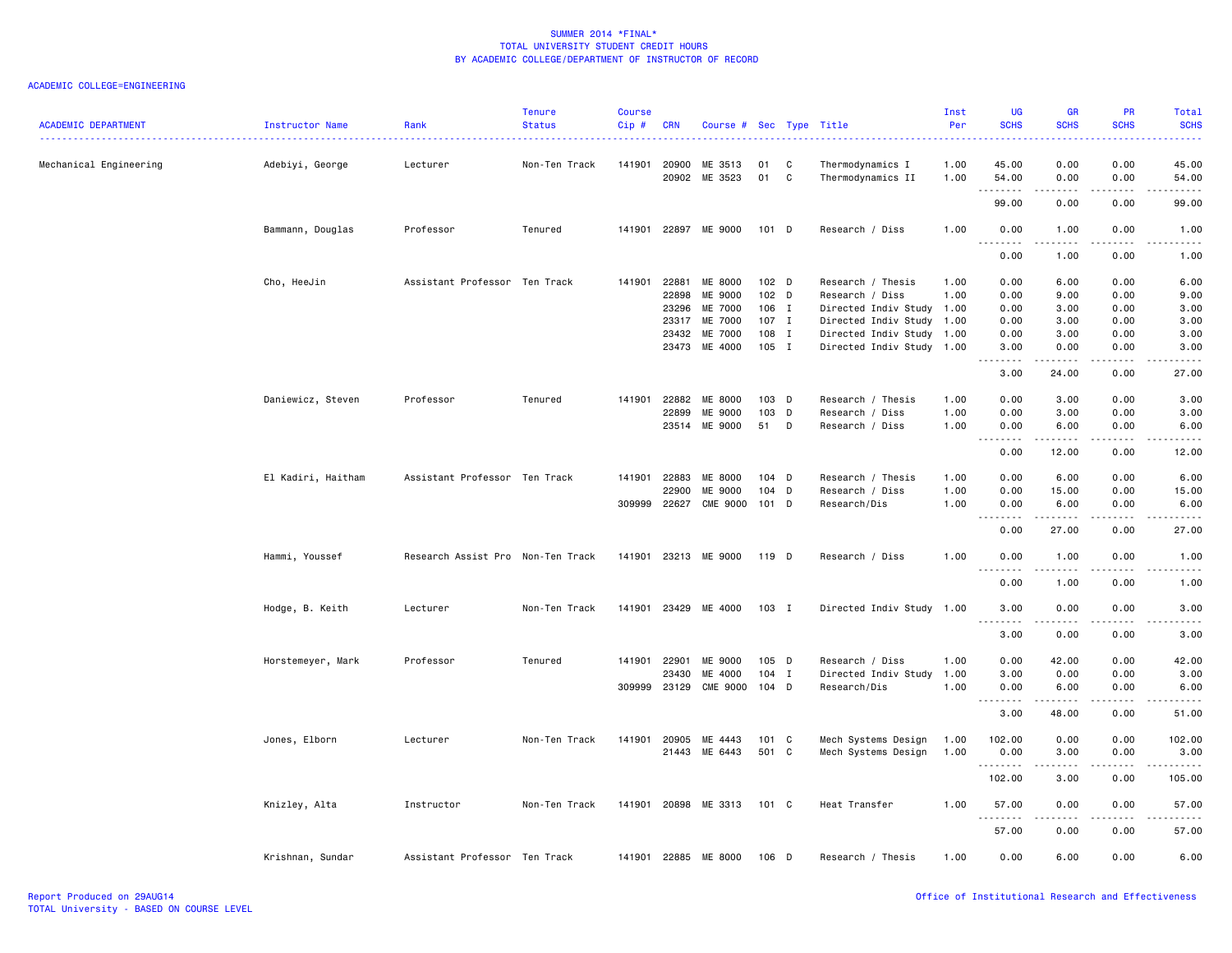| <b>ACADEMIC DEPARTMENT</b> | Instructor Name                                     | Rank                              | <b>Tenure</b><br><b>Status</b> | <b>Course</b><br>$Cip$ # | <b>CRN</b>     | Course # Sec Type Title  |                  |              |                                                        | Inst<br>Per  | UG<br><b>SCHS</b>                 | <b>GR</b><br><b>SCHS</b>                                                                                                                                     | <b>PR</b><br><b>SCHS</b> | Total<br><b>SCHS</b>                                                                                                              |
|----------------------------|-----------------------------------------------------|-----------------------------------|--------------------------------|--------------------------|----------------|--------------------------|------------------|--------------|--------------------------------------------------------|--------------|-----------------------------------|--------------------------------------------------------------------------------------------------------------------------------------------------------------|--------------------------|-----------------------------------------------------------------------------------------------------------------------------------|
|                            |                                                     |                                   |                                |                          |                |                          |                  |              | .                                                      |              | . <b>.</b>                        |                                                                                                                                                              |                          |                                                                                                                                   |
|                            |                                                     |                                   |                                |                          |                |                          |                  |              |                                                        |              | 0.00                              | 6.00                                                                                                                                                         | 0.00                     | 6.00                                                                                                                              |
| Mechanical Engineering     | Ledbury, Emily                                      | Grad Teach Assist                 | Not Applicable                 |                          |                | 141901 23435 ME 3513     | 03 C             |              | Thermodynamics I                                       | 1.00         | 48.00<br>.                        | 0.00                                                                                                                                                         | 0.00                     | 48.00                                                                                                                             |
|                            |                                                     |                                   |                                |                          |                |                          |                  |              |                                                        |              | 48.00                             | 0.00                                                                                                                                                         | 0.00                     | 48.00                                                                                                                             |
|                            | Li, Bin                                             | Research Assist Pro Non-Ten Track |                                |                          | 141901 23162   | ME 8000<br>23163 ME 9000 | 118 D<br>118 D   |              | Research / Thesis<br>Research / Diss                   | 1.00<br>1.00 | 0.00<br>0.00                      | 6.00<br>6.00                                                                                                                                                 | 0.00<br>0.00             | 6.00<br>6.00                                                                                                                      |
|                            |                                                     |                                   |                                |                          |                |                          |                  |              |                                                        |              | $\sim$ $\sim$<br>.<br>0.00        | 12.00                                                                                                                                                        | 0.00                     | 12.00                                                                                                                             |
|                            | Luck, Rogelio                                       | Professor                         | Tenured                        |                          |                | 141901 22903 ME 9000     | 107 D            |              | Research / Diss                                        | 1.00         | 0.00                              | 12.00                                                                                                                                                        | 0.00                     | 12.00                                                                                                                             |
|                            |                                                     |                                   |                                |                          |                |                          |                  |              |                                                        |              | .<br>$\sim$ $\sim$<br>0.00        | <u>.</u><br>12.00                                                                                                                                            | .<br>0.00                | .<br>12.00                                                                                                                        |
|                            | Mago, Pedro                                         | Professor                         | Tenured                        | 141901                   | 22887          | ME 8000                  | 108 D            |              | Research / Thesis                                      | 1.00         | 0.00                              | 6.00                                                                                                                                                         | 0.00                     | 6.00                                                                                                                              |
|                            |                                                     |                                   |                                |                          | 22904          | ME 9000                  | 108 D            |              | Research / Diss                                        | 1.00         | 0.00<br>وعاعات<br>$\sim$ $\sim$   | 12.00                                                                                                                                                        | 0.00                     | 12.00                                                                                                                             |
|                            |                                                     |                                   |                                |                          |                |                          |                  |              |                                                        |              | 0.00                              | 18.00                                                                                                                                                        | 0.00                     | 18.00                                                                                                                             |
|                            | Myers, Oliver                                       | Assistant Professor Ten Track     |                                | 141901                   | 20904<br>22906 | ME 4403<br>ME 9000       | 101 C<br>110 D   |              | Machine Design<br>Research / Diss                      | 1.00<br>1.00 | 18.00<br>0.00                     | 0.00<br>1.00                                                                                                                                                 | 0.00<br>0.00             | 18.00<br>1.00                                                                                                                     |
|                            |                                                     |                                   |                                |                          |                |                          |                  |              |                                                        |              | . <b>.</b><br>18.00               | د د د د<br>1.00                                                                                                                                              | .<br>0.00                | $\sim$ $\sim$ $\sim$ $\sim$<br>19.00                                                                                              |
|                            |                                                     | Assistant Professor Tenured       |                                |                          | 141901 20903   | ME 3613                  |                  |              |                                                        | 1.00         |                                   |                                                                                                                                                              | 0.00                     | 72.00                                                                                                                             |
|                            | Patton, Richard                                     |                                   |                                |                          | 20906          | ME 4643                  | 01<br>51         | C<br>C       | System Dynamics<br>Intro Vibration/Cont 1.00           |              | 72.00<br>84.00<br><b></b>         | 0.00<br>0.00<br>.                                                                                                                                            | 0.00<br><b>.</b>         | 84.00<br>.                                                                                                                        |
|                            |                                                     |                                   |                                |                          |                |                          |                  |              |                                                        |              | 156.00                            | 0.00                                                                                                                                                         | 0.00                     | 156.00                                                                                                                            |
|                            | Schneider, Judith                                   | Professor                         | Tenured                        | 141901                   | 22646          | ME 7000                  | $101 \quad I$    |              | Directed Indiv Study 1.00                              |              | 0.00                              | 4.00                                                                                                                                                         | 0.00                     | 4.00                                                                                                                              |
|                            |                                                     |                                   |                                |                          | 22891          | ME 8000                  | 112 D            |              | Research / Thesis                                      | 1.00         | 0.00                              | 19.00                                                                                                                                                        | 0.00                     | 19.00                                                                                                                             |
|                            |                                                     |                                   |                                |                          | 23134          | ME 7000                  | 103 I            |              | Directed Indiv Study 1.00                              |              | 0.00                              | 3.00                                                                                                                                                         | 0.00                     | 3.00                                                                                                                              |
|                            |                                                     |                                   |                                |                          | 23135          | ME 7000                  | $104$ I          |              | Directed Indiv Study 1.00                              |              | 0.00                              | 3.00                                                                                                                                                         | 0.00                     | 3.00                                                                                                                              |
|                            |                                                     |                                   |                                |                          | 23224          | ME 7000                  | 105 I            |              | Directed Indiv Study 1.00                              |              | 0.00                              | 3.00                                                                                                                                                         | 0.00                     | 3.00                                                                                                                              |
|                            |                                                     |                                   |                                |                          | 23425          | ME 4000<br>23492 ME 7000 | $102$ I<br>501 I |              | Directed Indiv Study 1.00<br>Directed Indiv Study 1.00 |              | 3.00<br>0.00                      | 0.00<br>3.00                                                                                                                                                 | 0.00<br>0.00             | 3.00<br>3.00                                                                                                                      |
|                            |                                                     |                                   |                                |                          |                |                          |                  |              |                                                        |              | .<br>3.00                         | .<br>35.00                                                                                                                                                   | .<br>0.00                | .<br>38.00                                                                                                                        |
|                            | Shamsaei, Nima                                      | Assistant Professor Ten Track     |                                | 141901                   | 22909          | ME 9000                  | 113 D            |              | Research / Diss                                        | 1.00         | 0.00                              | 12.00                                                                                                                                                        | 0.00                     | 12.00                                                                                                                             |
|                            |                                                     |                                   |                                |                          | 23091          | ME 7000                  | 102              | $\mathbf{I}$ | Directed Indiv Study                                   | 1.00         | 0.00                              | 3.00                                                                                                                                                         | 0.00                     | 3.00                                                                                                                              |
|                            |                                                     |                                   |                                |                          | 23581          | ME 9000                  | 52 D             |              | Research / Diss                                        | 1.00         | 0.00<br>.                         | 3.00<br>$\frac{1}{2} \left( \frac{1}{2} \right) \left( \frac{1}{2} \right) \left( \frac{1}{2} \right) \left( \frac{1}{2} \right) \left( \frac{1}{2} \right)$ | 0.00<br>.                | 3.00<br>$\frac{1}{2} \left( \frac{1}{2} \right) \left( \frac{1}{2} \right) \left( \frac{1}{2} \right) \left( \frac{1}{2} \right)$ |
|                            |                                                     |                                   |                                |                          |                |                          |                  |              |                                                        |              | 0.00                              | 18.00                                                                                                                                                        | 0.00                     | 18.00                                                                                                                             |
|                            | Srinivasan, Kalyan Kuma Associate Professor Tenured |                                   |                                |                          |                | 141901 22893 ME 8000     | 114 D            |              | Research / Thesis                                      | 1.00         | 0.00<br>$\sim$ $\sim$ $\sim$<br>. | 12.00                                                                                                                                                        | 0.00                     | 12.00                                                                                                                             |
|                            |                                                     |                                   |                                |                          |                |                          |                  |              |                                                        |              | 0.00                              | 12.00                                                                                                                                                        | 0.00                     | 12.00                                                                                                                             |
|                            | Stone, Tonya                                        | Assistant Professor Ten Track     |                                | 141901                   | 22894          | ME 8000                  | 115 D            |              | Research / Thesis                                      | 1.00         | 0.00                              | 3.00                                                                                                                                                         | 0.00                     | 3.00                                                                                                                              |
|                            |                                                     |                                   |                                |                          | 22911          | ME 9000                  | 115              | D            | Research / Diss                                        | 1.00         | 0.00                              | 6.00                                                                                                                                                         | 0.00                     | 6.00                                                                                                                              |
|                            |                                                     |                                   |                                | 309999                   | 23193          | CME 9000                 | 105 D            |              | Research/Dis                                           | 1.00         | 0.00                              | 3.00                                                                                                                                                         | 0.00                     | 3.00                                                                                                                              |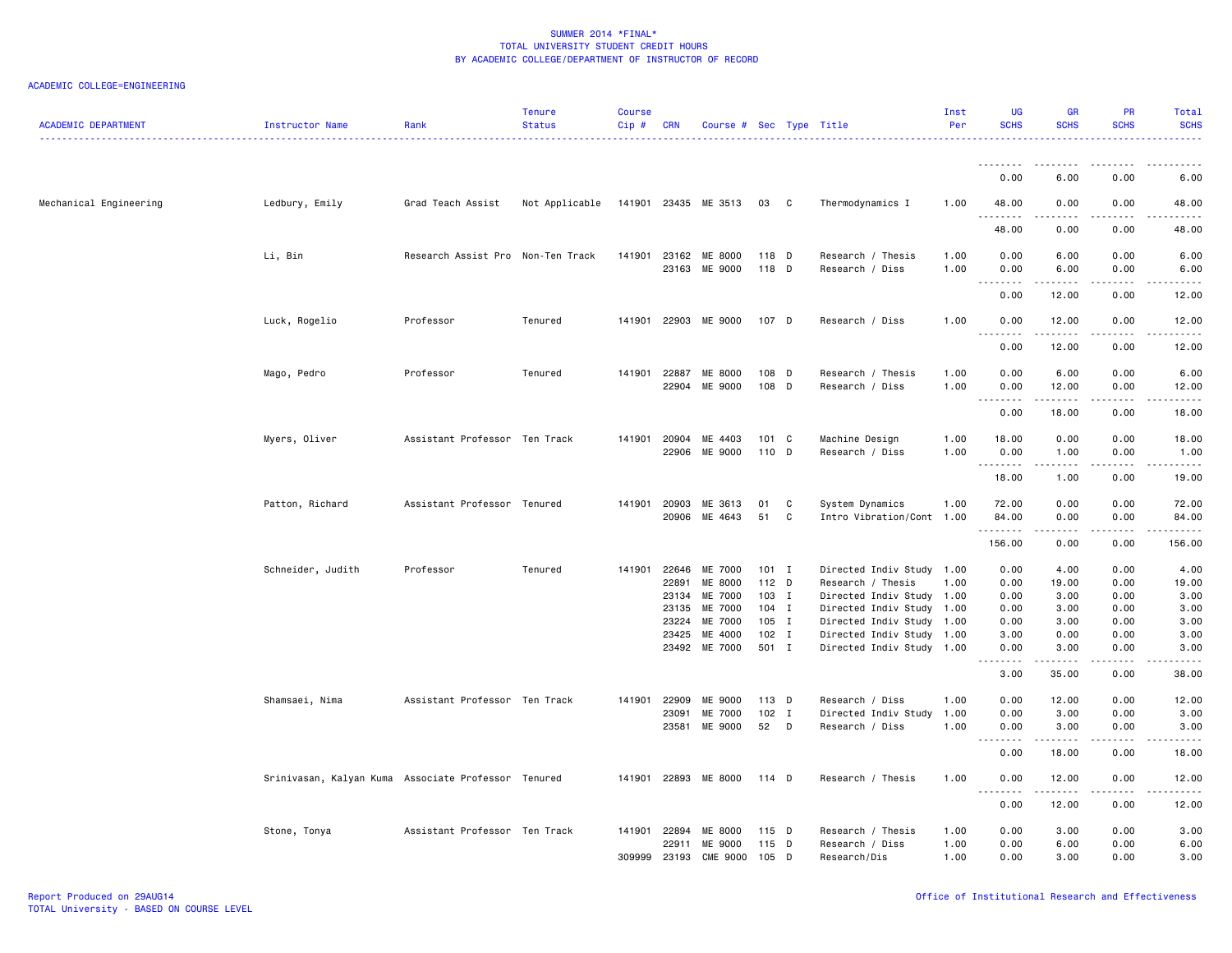| <b>ACADEMIC DEPARTMENT</b> | Instructor Name | Rank                          | <b>Tenure</b><br><b>Status</b> | <b>Course</b><br>Cip# | <b>CRN</b>              |                                           | Course # Sec Type Title |                                                                   | Inst<br>Per          | UG<br><b>SCHS</b>           | <b>GR</b><br><b>SCHS</b> | <b>PR</b><br><b>SCHS</b> | Total<br><b>SCHS</b>               |
|----------------------------|-----------------|-------------------------------|--------------------------------|-----------------------|-------------------------|-------------------------------------------|-------------------------|-------------------------------------------------------------------|----------------------|-----------------------------|--------------------------|--------------------------|------------------------------------|
|                            |                 |                               |                                |                       |                         |                                           |                         |                                                                   |                      | 0.00                        | 12.00                    | .<br>0.00                | 12.00                              |
| Mechanical Engineering     | Thompson, Scott | Assistant Professor Ten Track |                                | 141901                | 22895                   | ME 8000<br>22912 ME 9000<br>23312 ME 4000 | 116 D<br>116 D<br>101 I | Research / Thesis<br>Research / Diss<br>Directed Indiv Study 1.00 | 1.00<br>1.00         | 0.00<br>0.00<br>3.00        | 18.00<br>24.00<br>0.00   | 0.00<br>0.00<br>0.00     | 18.00<br>24.00<br>3.00             |
|                            |                 |                               |                                |                       |                         |                                           |                         |                                                                   |                      | -------<br>3.00             | 42.00                    | 0.00                     | 45.00                              |
|                            | Walters, Dibbon | Associate Professor Tenured   |                                | 141901<br>309999      | 22896<br>22913<br>23229 | ME 8000<br>ME 9000<br>CME 9000            | 117 D<br>117 D<br>106 D | Research / Thesis<br>Research / Diss<br>Research/Dis              | 1.00<br>1.00<br>1.00 | 0.00<br>0.00<br>0.00        | 12.00<br>6.00<br>3.00    | 0.00<br>0.00<br>0.00     | 12.00<br>6.00<br>3.00              |
|                            |                 |                               |                                |                       |                         |                                           |                         |                                                                   |                      | --------<br>0.00            | .<br>21.00               | .<br>0.00                | .<br>21.00                         |
| Mechanical Engineering     |                 |                               |                                |                       |                         |                                           |                         |                                                                   |                      | $=$ = = = = = = =<br>495.00 | ========<br>305.00       | ========<br>0.00         | ==========<br>800.00<br>========== |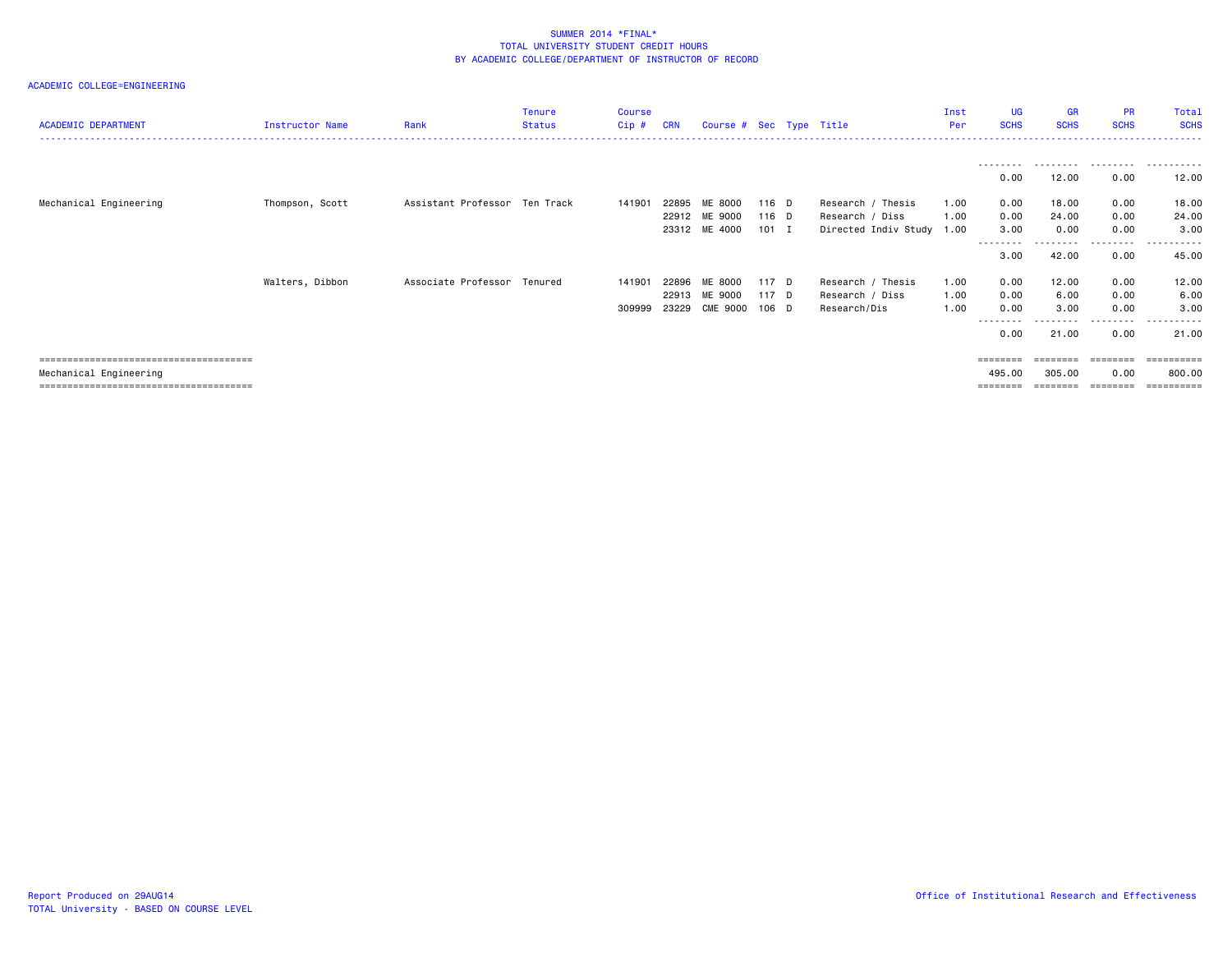| <b>ACADEMIC DEPARTMENT</b>                                              | Instructor Name   | Rank                          | <b>Tenure</b><br><b>Status</b> | <b>Course</b><br>Cip# | <b>CRN</b>   | Course # Sec Type Title     |    |   |                           | Inst<br>Per | UG<br><b>SCHS</b>  | GR<br><b>SCHS</b>      | PR<br><b>SCHS</b> | <b>Total</b><br><b>SCHS</b> |
|-------------------------------------------------------------------------|-------------------|-------------------------------|--------------------------------|-----------------------|--------------|-----------------------------|----|---|---------------------------|-------------|--------------------|------------------------|-------------------|-----------------------------|
| School of Chemical Engineering                                          | Bricka, Ray       | Associate Professor Tenured   |                                |                       | 140701 20198 | CHE 3413 01                 |    | C | Eng Materials             | 1.00        | 72.00              | 0.00                   | 0.00              | 72.00                       |
|                                                                         |                   |                               |                                |                       | 21742        | CHE 4423                    | 01 | C | Fun Of Ind Corrosion      | 1.00        | 30.00              | 0.00                   | 0.00              | 30.00                       |
|                                                                         |                   |                               |                                |                       | 21743        | CHE 6423 01                 |    | C | Fun Of Ind Corrosion      | 1.00        | 0.00               | 3.00                   | 0.00              | 3.00                        |
|                                                                         |                   |                               |                                |                       |              | 23246 CHE 9000 101 D        |    |   | Research/Diss             | 1.00        | 0.00<br>.          | 1.00<br>.              | 0.00<br>.         | 1.00<br>.                   |
|                                                                         |                   |                               |                                |                       |              |                             |    |   |                           |             | 102.00             | 4.00                   | 0.00              | 106.00                      |
|                                                                         | Elmore, Billy     | Associate Professor Tenured   |                                |                       |              | 140701 23217 CHE 4000 101 I |    |   | Directed Indiv Study 1.00 |             | 3.00<br>.          | 0.00<br>المستبد        | 0.00<br>.         | 3.00                        |
|                                                                         |                   |                               |                                |                       |              |                             |    |   |                           |             | 3.00               | 0.00                   | 0.00              | 3.00                        |
|                                                                         | French, William   | Associate Professor Tenured   |                                | 140701                | 23240        | CHE 8000 102 D              |    |   | Research / Thesis         | 1.00        | 0.00               | 3.00                   | 0.00              | 3.00                        |
|                                                                         |                   |                               |                                |                       | 23292        | CHE 9000                    | 01 | D | Research/Diss             | 1.00        | 0.00               | 6.00                   | 0.00              | 6.00                        |
|                                                                         |                   |                               |                                |                       |              | 23534 CHE 9000 52           |    | D | Research/Diss             | 1.00        | 0.00<br>.          | 3.00<br>.              | 0.00<br>د د د د   | 3.00                        |
|                                                                         |                   |                               |                                |                       |              |                             |    |   |                           |             | 0.00               | 12.00                  | 0.00              | 12.00                       |
|                                                                         | Keith, Jason      | Professor                     | Tenured                        |                       |              | 140701 23254 CHE 9000 108 D |    |   | Research/Diss             | 1.00        | 0.00<br>.          | 6.00<br>.              | 0.00              | 6.00                        |
|                                                                         |                   |                               |                                |                       |              |                             |    |   |                           |             | 0.00               | 6.00                   | 0.00              | 6.00                        |
|                                                                         | Kundu, Santanu    | Assistant Professor Ten Track |                                |                       |              | 140701 23537 CHE 9000 55 D  |    |   | Research/Diss             | 1.00        | 0.00<br><u>.</u>   | 6.00<br>----           | 0.00<br>.         | 6.00                        |
|                                                                         |                   |                               |                                |                       |              |                             |    |   |                           |             | 0.00               | 6.00                   | 0.00              | 6.00                        |
|                                                                         | Pearson, Larry    | Non-Faculty                   | Not Applicable                 | 140701                | 20196        | CHE 3113                    | 01 | C | Chem En Thermo I          | 1.00        | 66.00              | 0.00                   | 0.00              | 66.00                       |
|                                                                         |                   |                               |                                |                       | 20197        | CHE 3123 51                 |    | C | Chem En Thermo II         | 1.00        | 60.00              | 0.00                   | 0.00              | 60.00                       |
|                                                                         |                   |                               |                                |                       |              | 22950 CHE 3223 51           |    | C | Separation Processes 1.00 |             | 39.00<br>.         | 0.00<br>$\cdots$       | 0.00<br>.         | 39.00                       |
|                                                                         |                   |                               |                                |                       |              |                             |    |   |                           |             | 165.00             | 0.00                   | 0.00              | 165.00                      |
|                                                                         | Rai, Neeraj       | Assistant Professor Ten Track |                                |                       |              | 140701 23538 CHE 9000 56    |    | D | Research/Diss             | 1.00        | 0.00<br><u>.</u>   | 3.00<br>. <b>. .</b> . | 0.00              | 3.00                        |
|                                                                         |                   |                               |                                |                       |              |                             |    |   |                           |             | 0.00               | 3.00                   | 0.00              | 3.00                        |
|                                                                         | Toghiani, Hossein | Professor                     | Tenured                        |                       |              | 140701 23244 CHE 8000 106 D |    |   | Research / Thesis         | 1.00        | 0.00               | 3.00                   | 0.00              | 3.00                        |
|                                                                         |                   |                               |                                |                       |              |                             |    |   |                           |             | 0.00               | $- - -$<br>3.00        | 0.00              | 3.00                        |
|                                                                         | Walters, Keisha   | Non-Faculty                   | Tenured                        |                       |              | 140701 23245 CHE 8000 107 D |    |   | Research / Thesis         | 1.00        | 0.00               | 12.00                  | 0.00              | 12.00                       |
|                                                                         |                   |                               |                                |                       |              |                             |    |   |                           |             | $- - - -$<br>0.00  | 12.00                  | 0.00              | 12.00                       |
| -------------------------------------<br>School of Chemical Engineering |                   |                               |                                |                       |              |                             |    |   |                           |             | ========<br>270.00 | ========<br>46.00      | ========<br>0.00  | ==========<br>316.00        |
| -------------------------------------                                   |                   |                               |                                |                       |              |                             |    |   |                           |             | ========           | ========               | <b>EEEEEEE</b>    | ==========                  |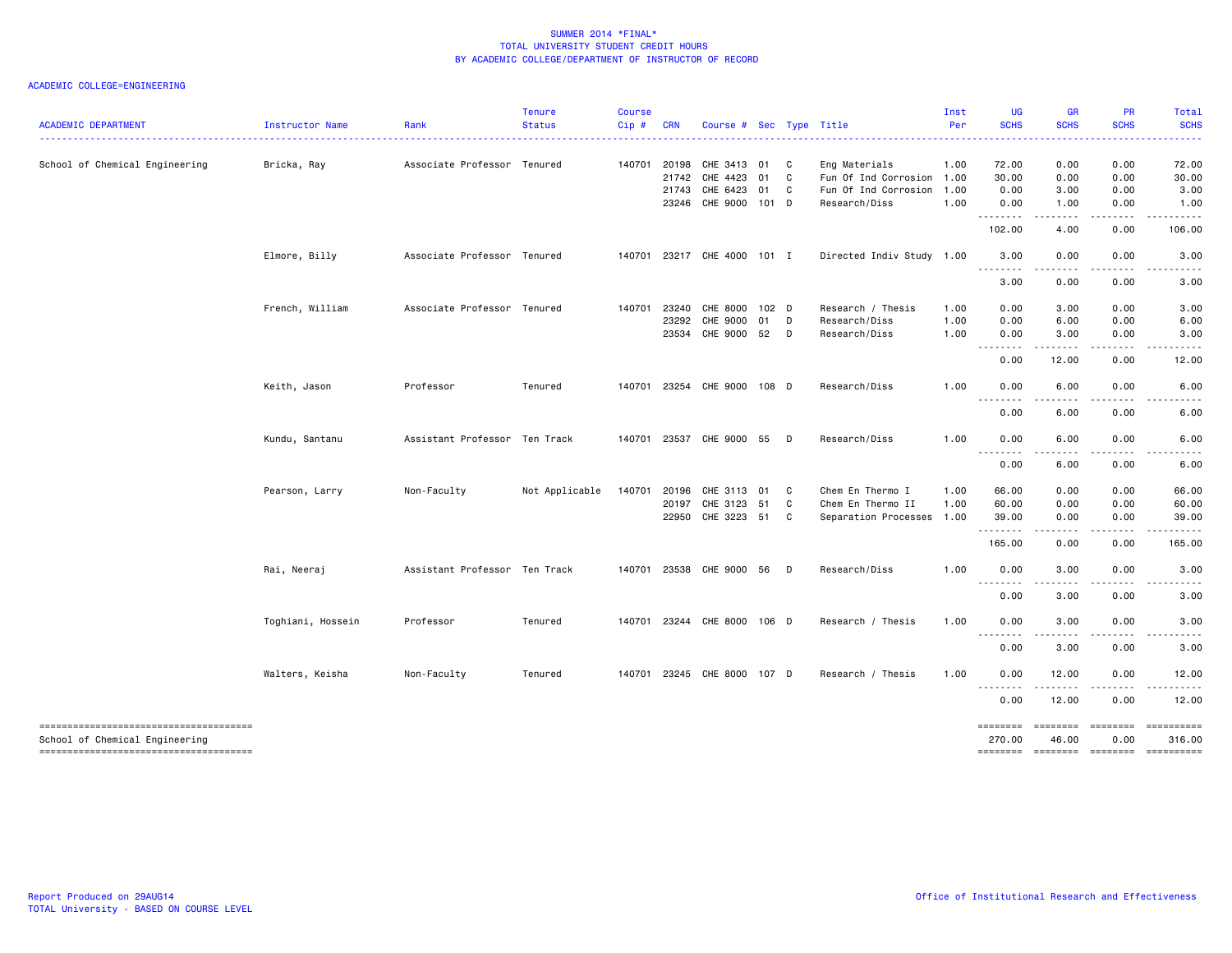### ACADEMIC COLLEGE=FOREST RESOURCES

| <b>ACADEMIC DEPARTMENT</b> | Instructor Name    | Rank                              | <b>Tenure</b><br><b>Status</b> | <b>Course</b><br>Cip# | <b>CRN</b> | Course # Sec Type Title |                  |   |                                      | Inst<br>Per  | UG<br><b>SCHS</b>                                | <b>GR</b><br><b>SCHS</b> | <b>PR</b><br><b>SCHS</b> | Total<br><b>SCHS</b>                                                                                                               |
|----------------------------|--------------------|-----------------------------------|--------------------------------|-----------------------|------------|-------------------------|------------------|---|--------------------------------------|--------------|--------------------------------------------------|--------------------------|--------------------------|------------------------------------------------------------------------------------------------------------------------------------|
| Forestry                   | Evans, David       | Professor                         | Tenured                        | 030501 22250          | 22268      | F0 8000<br>F0 9000      | 101 D<br>101 D   |   | Research / Thesis<br>Research / Diss | 1.00<br>1.00 | 0.00<br>0.00                                     | 3.00<br>1.00             | 0.00<br>0.00             | 3.00<br>1.00                                                                                                                       |
|                            |                    |                                   |                                |                       |            |                         |                  |   |                                      |              | $\omega$ is $\omega$ in<br>$\sim$ $\sim$<br>0.00 | . <u>. .</u><br>4.00     | .<br>0.00                | $\frac{1}{2}$<br>4.00                                                                                                              |
|                            | Ezell, Andrew      | Professor                         | Tenured                        | 030501                | 22251      | F0 8000                 | 102 D            |   | Research / Thesis                    | 1.00         | 0.00                                             | 13.00                    | 0.00                     | 13.00                                                                                                                              |
|                            |                    |                                   |                                | 030599                | 23044      | F0 4513                 | 101 B            |   | Forestry Conservatio 1.00            |              | 9.00                                             | 0.00                     | 0.00                     | 9.00                                                                                                                               |
|                            |                    |                                   |                                |                       | 23045      | FO 6513                 | $101 \quad B$    |   | Forestry Conservatio 1.00            |              | 0.00                                             | 45.00                    | 0.00                     | 45.00                                                                                                                              |
|                            |                    |                                   |                                |                       |            |                         |                  |   |                                      |              | <u>.</u><br>9.00                                 | 58.00                    | 0.00                     | 67.00                                                                                                                              |
|                            | Fan, Zhaofei       | Associate Professor Tenured       |                                | 030501                | 22252      | F0 8000                 | 103 D            |   | Research / Thesis                    | 1.00         | 0.00                                             | 6.00                     | 0.00                     | 6.00                                                                                                                               |
|                            |                    |                                   |                                |                       | 22269      | F0 9000                 | 102 <sub>D</sub> |   | Research / Diss                      | 1.00         | 0.00                                             | 6.00                     | 0.00                     | 6.00                                                                                                                               |
|                            |                    |                                   |                                |                       |            |                         |                  |   |                                      |              | $\sim$ $\sim$ $\sim$<br>$\sim$ $\sim$<br>0.00    | 12.00                    | .<br>0.00                | 12.00                                                                                                                              |
|                            | Frey, Brent        | Assistant Professor Ten Track     |                                | 030501 22253          |            | F0 8000                 | 104 D            |   | Research / Thesis                    | 1.00         | 0.00<br>$\sim$ $\sim$ $\sim$                     | 6.00<br>-----            | 0.00<br>.                | 6.00<br>$\frac{1}{2}$                                                                                                              |
|                            |                    |                                   |                                |                       |            |                         |                  |   |                                      |              | -----<br>0.00                                    | 6.00                     | 0.00                     | 6.00                                                                                                                               |
|                            | Grace, Laura       | Professor                         | Tenured                        | 030501 20671          |            | F0 4231                 | 101 L            |   | Intro to Wood Supply 1.00            |              | 38.00                                            | 0.00                     | 0.00                     | 38.00                                                                                                                              |
|                            |                    |                                   |                                |                       | 22254      | F0 8000                 | 105              | D | Research / Thesis                    | 1.00         | 0.00                                             | 1.00                     | 0.00                     | 1.00                                                                                                                               |
|                            |                    |                                   |                                |                       |            | 22914 F0 6231           | 101 L            |   | Intro to Wood Supply 1.00            |              | 0.00                                             | 1.00                     | 0.00                     | 1.00                                                                                                                               |
|                            |                    |                                   |                                |                       |            |                         |                  |   |                                      |              | .<br>38.00                                       | .<br>2.00                | 0.00                     | $\frac{1}{2} \left( \frac{1}{2} \right) \left( \frac{1}{2} \right) \left( \frac{1}{2} \right) \left( \frac{1}{2} \right)$<br>40.00 |
|                            | Grado, Stephen     | Professor                         | Tenured                        | 030501 22255          |            | F0 8000                 | 106 D            |   | Research / Thesis                    | 1.00         | 0.00                                             | 3.00                     | 0.00                     | 3.00                                                                                                                               |
|                            |                    |                                   |                                |                       |            | 22270 F0 9000           | 103 D            |   | Research / Diss                      | 1.00         | 0.00                                             | 1.00<br>.                | 0.00<br>-----            | 1.00<br>والمناصبات                                                                                                                 |
|                            |                    |                                   |                                |                       |            |                         |                  |   |                                      |              | .<br>0.00                                        | 4.00                     | 0.00                     | 4.00                                                                                                                               |
|                            | Grala, Robert      | Associate Professor Tenured       |                                | 030501                |            | 22271 F0 9000           | 104 D            |   | Research / Diss                      | 1.00         | 0.00<br><u>.</u>                                 | 18.00<br>.               | 0.00<br>.                | 18.00<br>.                                                                                                                         |
|                            |                    |                                   |                                |                       |            |                         |                  |   |                                      |              | 0.00                                             | 18.00                    | 0.00                     | 18.00                                                                                                                              |
|                            | Grebner, Donald    | Professor                         | Tenured                        |                       |            | 030501 22272 F0 9000    | 105 D            |   | Research / Diss                      | 1.00         | 0.00<br>$- - -$<br>.                             | 6.00<br>$\frac{1}{2}$    | 0.00<br>.                | 6.00<br>$- - - -$                                                                                                                  |
|                            |                    |                                   |                                |                       |            |                         |                  |   |                                      |              | 0.00                                             | 6.00                     | 0.00                     | 6.00                                                                                                                               |
|                            | Jeffreys, Jonathan | Non-Faculty                       | Not Applicable                 | 030501                | 20670      | FO 3015                 | 101 C            |   | For Desc & Analysis                  | 0.70         | 129.50<br>.                                      | 0.00                     | 0.00                     | 129.50<br>.                                                                                                                        |
|                            |                    |                                   |                                |                       |            |                         |                  |   |                                      |              | 129.50                                           | 0.00                     | 0.00                     | 129.50                                                                                                                             |
|                            | Munn, Ian          | Non-Faculty                       | Tenured                        | 030501 22261          |            | F0 8000                 | $112$ D          |   | Research / Thesis                    | 1.00         | 0.00                                             | 6.00                     | 0.00                     | 6.00                                                                                                                               |
|                            |                    |                                   |                                |                       |            | 22274 FO 9000           | 107 D            |   | Research / Diss                      | 1.00         | 0.00                                             | 1.00                     | 0.00                     | 1.00                                                                                                                               |
|                            |                    |                                   |                                |                       |            |                         |                  |   |                                      |              | .<br>0.00                                        | .<br>7.00                | . <b>.</b><br>0.00       | $\frac{1}{2} \left( \frac{1}{2} \right) \left( \frac{1}{2} \right) \left( \frac{1}{2} \right) \left( \frac{1}{2} \right)$<br>7.00  |
|                            | Roberts, Scott     | Professor                         | Tenured                        | 030501 22262          |            | F0 8000                 | 113 D            |   | Research / Thesis                    | 1.00         | 0.00                                             | 6.00                     | 0.00                     | 6.00                                                                                                                               |
|                            |                    |                                   |                                |                       | 22275      | F0 9000                 | 108 D            |   | Research / Diss                      | 1.00         | 0.00                                             | 6.00                     | 0.00                     | 6.00                                                                                                                               |
|                            |                    |                                   |                                |                       |            |                         |                  |   |                                      |              | .<br>$\sim$ $\sim$ $\sim$<br>0.00                | <b>.</b><br>12.00        | 22222<br>0.00            | .<br>12.00                                                                                                                         |
|                            | Rousseau, Randall  | Extension Professor Non-Ten Track |                                | 030501 22263          |            | F0 8000                 | 114 D            |   | Research / Thesis                    | 1.00         | 0.00                                             | 19.00                    | 0.00                     | 19.00                                                                                                                              |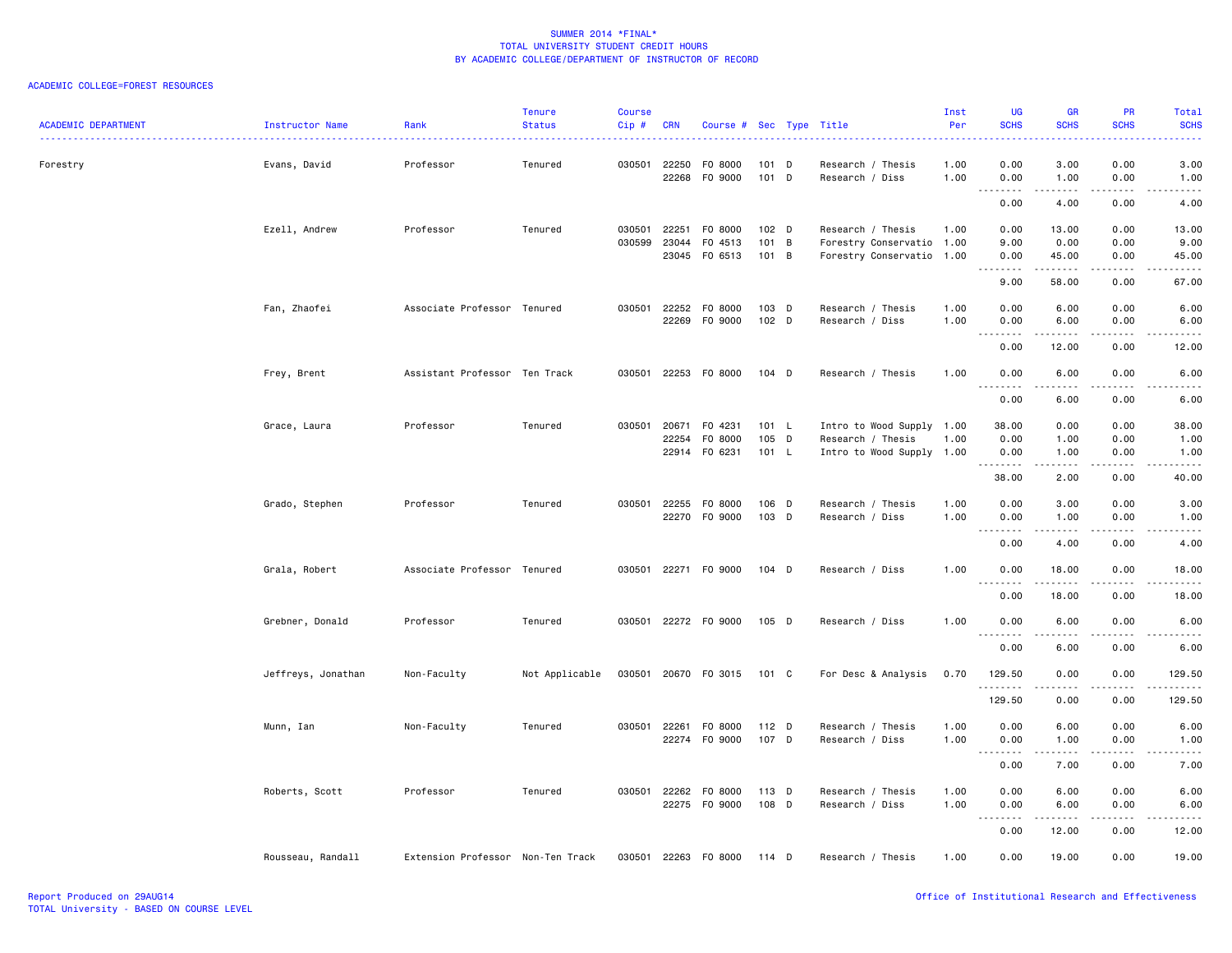## ACADEMIC COLLEGE=FOREST RESOURCES

| <b>ACADEMIC DEPARTMENT</b> | <b>Instructor Name</b> | Rank                          | <b>Tenure</b><br><b>Status</b> | <b>Course</b><br>Cip# | <b>CRN</b> | Course # Sec Type Title |               |                           | Inst<br>Per | UG<br><b>SCHS</b>                                                       | <b>GR</b><br><b>SCHS</b> | <b>PR</b><br><b>SCHS</b> | Total<br><b>SCHS</b>  |
|----------------------------|------------------------|-------------------------------|--------------------------------|-----------------------|------------|-------------------------|---------------|---------------------------|-------------|-------------------------------------------------------------------------|--------------------------|--------------------------|-----------------------|
|                            |                        |                               |                                |                       |            |                         |               |                           |             |                                                                         |                          |                          |                       |
|                            |                        |                               |                                |                       |            |                         |               |                           |             | 0.00                                                                    | 19.00                    | 0.00                     | 19.00                 |
| Forestry                   | Sabatia, Charles       | Assistant Professor Ten Track |                                | 030501                |            | 20670 FO 3015           | 101 C         | For Desc & Analysis       | 0.30        | 55.50<br>--------                                                       | 0.00                     | 0.00<br>---------        | 55.50<br>------       |
|                            |                        |                               |                                |                       |            |                         |               |                           |             | 55.50                                                                   | 0.00                     | 0.00                     | 55.50                 |
|                            | Siegert, Courtney      | Assistant Professor Ten Track |                                |                       |            | 030501 20669 F0 3012    | $101 \quad L$ | Int Forest Communiti 1.00 |             | 82.00                                                                   | 0.00                     | 0.00                     | 82.00                 |
|                            |                        |                               |                                |                       |            |                         |               |                           |             | ---------<br>82.00                                                      | .<br>0.00                | --------<br>0.00         | . <i>.</i><br>82.00   |
|                            | Sun, Changyou          | Associate Professor Tenured   |                                | 030501                | 22266      | F0 8000                 | 117 D         | Research / Thesis         | 1.00        | 0.00                                                                    | 6.00                     | 0.00                     | 6.00                  |
|                            |                        |                               |                                |                       |            | 22277 FO 9000           | 110 D         | Research / Diss           | 1.00        | 0.00<br>--------                                                        | 12.00                    | 0.00<br>.                | 12.00<br>. <b>.</b> . |
|                            |                        |                               |                                |                       |            |                         |               |                           |             | 0.00                                                                    | 18.00                    | 0.00                     | 18.00                 |
|                            | Varner, Julian         | Assistant Professor Ten Track |                                |                       |            | 030501 22267 FO 8000    | 118 D         | Research / Thesis         | 1.00        | 0.00                                                                    | 19.00                    | 0.00                     | 19.00                 |
|                            |                        |                               |                                |                       |            |                         |               |                           |             | --------<br>0.00                                                        | 19.00                    | ----<br>0.00             | 19.00                 |
|                            |                        |                               |                                |                       |            |                         |               |                           |             | $\qquad \qquad \equiv \equiv \equiv \equiv \equiv \equiv \equiv \equiv$ |                          | ========                 | eessesses             |
| Forestry                   |                        |                               |                                |                       |            |                         |               |                           |             | 314,00                                                                  | 185,00                   | 0.00                     | 499.00                |
|                            |                        |                               |                                |                       |            |                         |               |                           |             | ========                                                                | ========                 | ========                 | ==========            |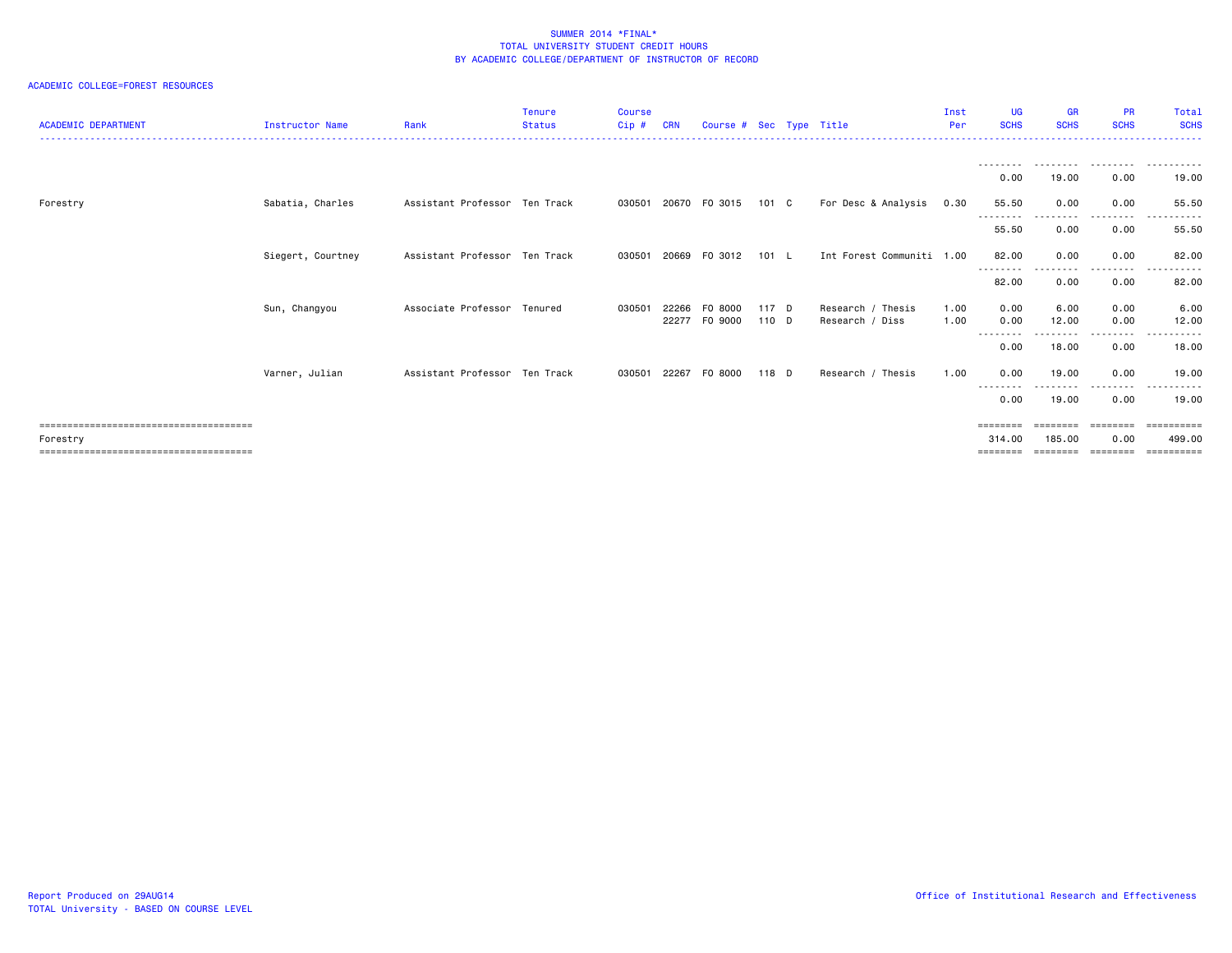# ACADEMIC COLLEGE=FOREST RESOURCES

| Sustainable Bioproducts<br>Barnes, H. Michael<br>Professor<br>030501 22321 FP 9000<br>101 D<br>1.00<br>0.00<br>6.00<br>0.00<br>6.00<br>Tenured<br>Research / Diss<br>6.00<br>0.00<br>0.00<br>6.00<br>Borazjani, Abdolhamid<br>Tenured<br>030501 22309 FP 8000<br>1.00<br>0.00<br>Professor<br>102 D<br>Research / Thesis<br>6.00<br>0.00<br>6.00<br>.<br>.<br>.<br>$\frac{1}{2}$<br>0.00<br>0.00<br>6.00<br>6.00<br>030501 22870<br>0.00<br>6.00<br>Diehl, Susan<br>Professor<br>Tenured<br>FP 9000<br>01<br>D<br>Research / Diss<br>1.00<br>6.00<br>0.00<br>22871<br>FP 9000<br>51<br>D<br>0.00<br>Research / Diss<br>1.00<br>0.00<br>3.00<br>3.00<br>22984<br>FP 7000<br>01<br>Ι.<br>Directed Indiv Study 1.00<br>0.00<br>3.00<br>0.00<br>3.00<br>FP 7000<br>02<br>23226<br>$\mathbf{I}$<br>Directed Indiv Study 1.00<br>0.00<br>2.00<br>0.00<br>2.00<br>23227 FP 7000<br>53<br>$\mathbf{I}$<br>Directed Indiv Study 1.00<br>0.00<br>2.00<br>0.00<br>2.00<br>.<br>$\frac{1}{2} \left( \frac{1}{2} \right) \left( \frac{1}{2} \right) \left( \frac{1}{2} \right) \left( \frac{1}{2} \right) \left( \frac{1}{2} \right)$<br>.<br>$\frac{1}{2}$<br>0.00<br>16.00<br>0.00<br>16.00<br>Hassan, El Barbary<br>Assistant Professor Ten Track<br>030501 22324 FP 9000<br>$104$ D<br>Research / Diss<br>1.00<br>0.00<br>3.00<br>0.00<br>3.00<br>د د د د<br>.<br>$\omega$ is a $\omega$<br>.<br>0.00<br>3.00<br>0.00<br>3.00<br>FP 7000<br>Directed Indiv Study 1.00<br>Jeremic Nikolic, Dragic Assistant Professor Ten Track<br>030501<br>22966<br>51<br>0.00<br>3.00<br>0.00<br>3.00<br>$\mathbf{I}$<br>22983<br>FP 7000<br>52<br>$\mathbf{I}$<br>Directed Indiv Study 1.00<br>0.00<br>3.00<br>0.00<br>3.00<br>FP 7000<br>54<br>$\mathbf{I}$<br>Directed Indiv Study 1.00<br>0.00<br>3.00<br>23570<br>0.00<br>3.00<br>23575<br>FP 7000<br>55<br>$\blacksquare$<br>Directed Indiv Study 1.00<br>0.00<br>3.00<br>0.00<br>3.00<br>2.2.2.2.2<br>2.2.2.2.2<br>د د د د<br>$\frac{1}{2} \left( \frac{1}{2} \right) \left( \frac{1}{2} \right) \left( \frac{1}{2} \right) \left( \frac{1}{2} \right) \left( \frac{1}{2} \right)$<br>0.00<br>12.00<br>0.00<br>12.00<br>030501<br>22313<br>FP 8000<br>106 D<br>Research / Thesis<br>1.00<br>0.00<br>1.00<br>0.00<br>1.00<br>Jones, Paul<br>Extension Assoc Pro Non-Ten Track<br>22326 FP 9000<br>106 D<br>1.00<br>0.00<br>6.00<br>0.00<br>6.00<br>Research / Diss<br>.<br>0.00<br>7.00<br>0.00<br>7.00<br>Kitchens, Shane<br>Assistant Professor Ten Track<br>030501 22327 FP 9000<br>107 D<br>Research / Diss<br>1.00<br>0.00<br>1.00<br>0.00<br>1.00<br>.<br>.<br>$- - - -$<br>$- - - -$<br>0.00<br>1.00<br>0.00<br>1.00<br>Shmulsky, Rubin<br>Professor<br>Tenured<br>030501 22981 FP 7000<br>103 I<br>Directed Indiv Study 1.00<br>0.00<br>3.00<br>0.00<br>3.00<br>$\sim$ $\sim$ $\sim$<br>.<br>$\sim$ $\sim$ $\sim$<br>.<br>0.00<br>3.00<br>0.00<br>3.00<br>Steele, Philip<br>Professor<br>Tenured<br>030501 22331 FP 9000<br>1.00<br>0.00<br>12.00<br>0.00<br>12.00<br>$111$ D<br>Research / Diss<br>22987 FP 9000<br>02<br>D<br>Research / Diss<br>1.00<br>0.00<br>3.00<br>0.00<br>3.00<br>. <b>.</b><br>د د د د<br>$\frac{1}{2} \left( \frac{1}{2} \right) \left( \frac{1}{2} \right) \left( \frac{1}{2} \right) \left( \frac{1}{2} \right) \left( \frac{1}{2} \right)$<br>$\frac{1}{2} \left( \frac{1}{2} \right) \left( \frac{1}{2} \right) \left( \frac{1}{2} \right) \left( \frac{1}{2} \right) \left( \frac{1}{2} \right)$<br>0.00<br>15.00<br>0.00<br>15.00<br>Associate Professor Ten Track<br>Wan, Hui<br>030501 22332 FP 9000<br>$112$ D<br>Research / Diss<br>1.00<br>0.00<br>6.00<br>0.00<br>6.00<br>$\sim$ $\sim$ $\sim$<br>0.00<br>6.00<br>0.00<br>6.00<br>Zhang, Jilei<br>Professor<br>Tenured<br>030501 22320<br>FP 8000<br>113 D<br>Research / Thesis<br>1.00<br>0.00<br>6.00<br>0.00<br>6.00<br>22333<br>FP 9000<br>113 D<br>Research / Diss<br>1.00<br>0.00<br>6.00<br>0.00<br>6.00<br>FP 9000<br>52<br>23582<br>D<br>Research / Diss<br>1.00<br>0.00<br>6.00<br>0.00<br>6.00<br><b></b><br>.<br>.<br>د د د د د<br>0.00<br>18.00<br>0.00<br>18.00 | <b>ACADEMIC DEPARTMENT</b> | Instructor Name | Rank | <b>Tenure</b><br><b>Status</b> | Course<br>$Cip \#$ | <b>CRN</b> | Course # Sec Type Title |  | Inst<br>Per | <b>UG</b><br><b>SCHS</b> | <b>GR</b><br><b>SCHS</b> | <b>PR</b><br><b>SCHS</b> | Total<br><b>SCHS</b> |
|-------------------------------------------------------------------------------------------------------------------------------------------------------------------------------------------------------------------------------------------------------------------------------------------------------------------------------------------------------------------------------------------------------------------------------------------------------------------------------------------------------------------------------------------------------------------------------------------------------------------------------------------------------------------------------------------------------------------------------------------------------------------------------------------------------------------------------------------------------------------------------------------------------------------------------------------------------------------------------------------------------------------------------------------------------------------------------------------------------------------------------------------------------------------------------------------------------------------------------------------------------------------------------------------------------------------------------------------------------------------------------------------------------------------------------------------------------------------------------------------------------------------------------------------------------------------------------------------------------------------------------------------------------------------------------------------------------------------------------------------------------------------------------------------------------------------------------------------------------------------------------------------------------------------------------------------------------------------------------------------------------------------------------------------------------------------------------------------------------------------------------------------------------------------------------------------------------------------------------------------------------------------------------------------------------------------------------------------------------------------------------------------------------------------------------------------------------------------------------------------------------------------------------------------------------------------------------------------------------------------------------------------------------------------------------------------------------------------------------------------------------------------------------------------------------------------------------------------------------------------------------------------------------------------------------------------------------------------------------------------------------------------------------------------------------------------------------------------------------------------------------------------------------------------------------------------------------------------------------------------------------------------------------------------------------------------------------------------------------------------------------------------------------------------------------------------------------------------------------------------------------------------------------------------------------------------------------------------------------------------------------------------------------------------------------------------------------------------------------------------------------------------------------------------------------------------------------------------------------------------------------------------------------------------------------------------------------------------------------------------------------------------------------------------------------------------------------------------------------------|----------------------------|-----------------|------|--------------------------------|--------------------|------------|-------------------------|--|-------------|--------------------------|--------------------------|--------------------------|----------------------|
|                                                                                                                                                                                                                                                                                                                                                                                                                                                                                                                                                                                                                                                                                                                                                                                                                                                                                                                                                                                                                                                                                                                                                                                                                                                                                                                                                                                                                                                                                                                                                                                                                                                                                                                                                                                                                                                                                                                                                                                                                                                                                                                                                                                                                                                                                                                                                                                                                                                                                                                                                                                                                                                                                                                                                                                                                                                                                                                                                                                                                                                                                                                                                                                                                                                                                                                                                                                                                                                                                                                                                                                                                                                                                                                                                                                                                                                                                                                                                                                                                                                                                                             |                            |                 |      |                                |                    |            |                         |  |             |                          |                          |                          |                      |
|                                                                                                                                                                                                                                                                                                                                                                                                                                                                                                                                                                                                                                                                                                                                                                                                                                                                                                                                                                                                                                                                                                                                                                                                                                                                                                                                                                                                                                                                                                                                                                                                                                                                                                                                                                                                                                                                                                                                                                                                                                                                                                                                                                                                                                                                                                                                                                                                                                                                                                                                                                                                                                                                                                                                                                                                                                                                                                                                                                                                                                                                                                                                                                                                                                                                                                                                                                                                                                                                                                                                                                                                                                                                                                                                                                                                                                                                                                                                                                                                                                                                                                             |                            |                 |      |                                |                    |            |                         |  |             |                          |                          |                          |                      |
|                                                                                                                                                                                                                                                                                                                                                                                                                                                                                                                                                                                                                                                                                                                                                                                                                                                                                                                                                                                                                                                                                                                                                                                                                                                                                                                                                                                                                                                                                                                                                                                                                                                                                                                                                                                                                                                                                                                                                                                                                                                                                                                                                                                                                                                                                                                                                                                                                                                                                                                                                                                                                                                                                                                                                                                                                                                                                                                                                                                                                                                                                                                                                                                                                                                                                                                                                                                                                                                                                                                                                                                                                                                                                                                                                                                                                                                                                                                                                                                                                                                                                                             |                            |                 |      |                                |                    |            |                         |  |             |                          |                          |                          |                      |
|                                                                                                                                                                                                                                                                                                                                                                                                                                                                                                                                                                                                                                                                                                                                                                                                                                                                                                                                                                                                                                                                                                                                                                                                                                                                                                                                                                                                                                                                                                                                                                                                                                                                                                                                                                                                                                                                                                                                                                                                                                                                                                                                                                                                                                                                                                                                                                                                                                                                                                                                                                                                                                                                                                                                                                                                                                                                                                                                                                                                                                                                                                                                                                                                                                                                                                                                                                                                                                                                                                                                                                                                                                                                                                                                                                                                                                                                                                                                                                                                                                                                                                             |                            |                 |      |                                |                    |            |                         |  |             |                          |                          |                          |                      |
|                                                                                                                                                                                                                                                                                                                                                                                                                                                                                                                                                                                                                                                                                                                                                                                                                                                                                                                                                                                                                                                                                                                                                                                                                                                                                                                                                                                                                                                                                                                                                                                                                                                                                                                                                                                                                                                                                                                                                                                                                                                                                                                                                                                                                                                                                                                                                                                                                                                                                                                                                                                                                                                                                                                                                                                                                                                                                                                                                                                                                                                                                                                                                                                                                                                                                                                                                                                                                                                                                                                                                                                                                                                                                                                                                                                                                                                                                                                                                                                                                                                                                                             |                            |                 |      |                                |                    |            |                         |  |             |                          |                          |                          |                      |
|                                                                                                                                                                                                                                                                                                                                                                                                                                                                                                                                                                                                                                                                                                                                                                                                                                                                                                                                                                                                                                                                                                                                                                                                                                                                                                                                                                                                                                                                                                                                                                                                                                                                                                                                                                                                                                                                                                                                                                                                                                                                                                                                                                                                                                                                                                                                                                                                                                                                                                                                                                                                                                                                                                                                                                                                                                                                                                                                                                                                                                                                                                                                                                                                                                                                                                                                                                                                                                                                                                                                                                                                                                                                                                                                                                                                                                                                                                                                                                                                                                                                                                             |                            |                 |      |                                |                    |            |                         |  |             |                          |                          |                          |                      |
|                                                                                                                                                                                                                                                                                                                                                                                                                                                                                                                                                                                                                                                                                                                                                                                                                                                                                                                                                                                                                                                                                                                                                                                                                                                                                                                                                                                                                                                                                                                                                                                                                                                                                                                                                                                                                                                                                                                                                                                                                                                                                                                                                                                                                                                                                                                                                                                                                                                                                                                                                                                                                                                                                                                                                                                                                                                                                                                                                                                                                                                                                                                                                                                                                                                                                                                                                                                                                                                                                                                                                                                                                                                                                                                                                                                                                                                                                                                                                                                                                                                                                                             |                            |                 |      |                                |                    |            |                         |  |             |                          |                          |                          |                      |
|                                                                                                                                                                                                                                                                                                                                                                                                                                                                                                                                                                                                                                                                                                                                                                                                                                                                                                                                                                                                                                                                                                                                                                                                                                                                                                                                                                                                                                                                                                                                                                                                                                                                                                                                                                                                                                                                                                                                                                                                                                                                                                                                                                                                                                                                                                                                                                                                                                                                                                                                                                                                                                                                                                                                                                                                                                                                                                                                                                                                                                                                                                                                                                                                                                                                                                                                                                                                                                                                                                                                                                                                                                                                                                                                                                                                                                                                                                                                                                                                                                                                                                             |                            |                 |      |                                |                    |            |                         |  |             |                          |                          |                          |                      |
|                                                                                                                                                                                                                                                                                                                                                                                                                                                                                                                                                                                                                                                                                                                                                                                                                                                                                                                                                                                                                                                                                                                                                                                                                                                                                                                                                                                                                                                                                                                                                                                                                                                                                                                                                                                                                                                                                                                                                                                                                                                                                                                                                                                                                                                                                                                                                                                                                                                                                                                                                                                                                                                                                                                                                                                                                                                                                                                                                                                                                                                                                                                                                                                                                                                                                                                                                                                                                                                                                                                                                                                                                                                                                                                                                                                                                                                                                                                                                                                                                                                                                                             |                            |                 |      |                                |                    |            |                         |  |             |                          |                          |                          |                      |
|                                                                                                                                                                                                                                                                                                                                                                                                                                                                                                                                                                                                                                                                                                                                                                                                                                                                                                                                                                                                                                                                                                                                                                                                                                                                                                                                                                                                                                                                                                                                                                                                                                                                                                                                                                                                                                                                                                                                                                                                                                                                                                                                                                                                                                                                                                                                                                                                                                                                                                                                                                                                                                                                                                                                                                                                                                                                                                                                                                                                                                                                                                                                                                                                                                                                                                                                                                                                                                                                                                                                                                                                                                                                                                                                                                                                                                                                                                                                                                                                                                                                                                             |                            |                 |      |                                |                    |            |                         |  |             |                          |                          |                          |                      |
|                                                                                                                                                                                                                                                                                                                                                                                                                                                                                                                                                                                                                                                                                                                                                                                                                                                                                                                                                                                                                                                                                                                                                                                                                                                                                                                                                                                                                                                                                                                                                                                                                                                                                                                                                                                                                                                                                                                                                                                                                                                                                                                                                                                                                                                                                                                                                                                                                                                                                                                                                                                                                                                                                                                                                                                                                                                                                                                                                                                                                                                                                                                                                                                                                                                                                                                                                                                                                                                                                                                                                                                                                                                                                                                                                                                                                                                                                                                                                                                                                                                                                                             |                            |                 |      |                                |                    |            |                         |  |             |                          |                          |                          |                      |
|                                                                                                                                                                                                                                                                                                                                                                                                                                                                                                                                                                                                                                                                                                                                                                                                                                                                                                                                                                                                                                                                                                                                                                                                                                                                                                                                                                                                                                                                                                                                                                                                                                                                                                                                                                                                                                                                                                                                                                                                                                                                                                                                                                                                                                                                                                                                                                                                                                                                                                                                                                                                                                                                                                                                                                                                                                                                                                                                                                                                                                                                                                                                                                                                                                                                                                                                                                                                                                                                                                                                                                                                                                                                                                                                                                                                                                                                                                                                                                                                                                                                                                             |                            |                 |      |                                |                    |            |                         |  |             |                          |                          |                          |                      |
|                                                                                                                                                                                                                                                                                                                                                                                                                                                                                                                                                                                                                                                                                                                                                                                                                                                                                                                                                                                                                                                                                                                                                                                                                                                                                                                                                                                                                                                                                                                                                                                                                                                                                                                                                                                                                                                                                                                                                                                                                                                                                                                                                                                                                                                                                                                                                                                                                                                                                                                                                                                                                                                                                                                                                                                                                                                                                                                                                                                                                                                                                                                                                                                                                                                                                                                                                                                                                                                                                                                                                                                                                                                                                                                                                                                                                                                                                                                                                                                                                                                                                                             |                            |                 |      |                                |                    |            |                         |  |             |                          |                          |                          |                      |
|                                                                                                                                                                                                                                                                                                                                                                                                                                                                                                                                                                                                                                                                                                                                                                                                                                                                                                                                                                                                                                                                                                                                                                                                                                                                                                                                                                                                                                                                                                                                                                                                                                                                                                                                                                                                                                                                                                                                                                                                                                                                                                                                                                                                                                                                                                                                                                                                                                                                                                                                                                                                                                                                                                                                                                                                                                                                                                                                                                                                                                                                                                                                                                                                                                                                                                                                                                                                                                                                                                                                                                                                                                                                                                                                                                                                                                                                                                                                                                                                                                                                                                             |                            |                 |      |                                |                    |            |                         |  |             |                          |                          |                          |                      |
|                                                                                                                                                                                                                                                                                                                                                                                                                                                                                                                                                                                                                                                                                                                                                                                                                                                                                                                                                                                                                                                                                                                                                                                                                                                                                                                                                                                                                                                                                                                                                                                                                                                                                                                                                                                                                                                                                                                                                                                                                                                                                                                                                                                                                                                                                                                                                                                                                                                                                                                                                                                                                                                                                                                                                                                                                                                                                                                                                                                                                                                                                                                                                                                                                                                                                                                                                                                                                                                                                                                                                                                                                                                                                                                                                                                                                                                                                                                                                                                                                                                                                                             |                            |                 |      |                                |                    |            |                         |  |             |                          |                          |                          |                      |
|                                                                                                                                                                                                                                                                                                                                                                                                                                                                                                                                                                                                                                                                                                                                                                                                                                                                                                                                                                                                                                                                                                                                                                                                                                                                                                                                                                                                                                                                                                                                                                                                                                                                                                                                                                                                                                                                                                                                                                                                                                                                                                                                                                                                                                                                                                                                                                                                                                                                                                                                                                                                                                                                                                                                                                                                                                                                                                                                                                                                                                                                                                                                                                                                                                                                                                                                                                                                                                                                                                                                                                                                                                                                                                                                                                                                                                                                                                                                                                                                                                                                                                             |                            |                 |      |                                |                    |            |                         |  |             |                          |                          |                          |                      |
|                                                                                                                                                                                                                                                                                                                                                                                                                                                                                                                                                                                                                                                                                                                                                                                                                                                                                                                                                                                                                                                                                                                                                                                                                                                                                                                                                                                                                                                                                                                                                                                                                                                                                                                                                                                                                                                                                                                                                                                                                                                                                                                                                                                                                                                                                                                                                                                                                                                                                                                                                                                                                                                                                                                                                                                                                                                                                                                                                                                                                                                                                                                                                                                                                                                                                                                                                                                                                                                                                                                                                                                                                                                                                                                                                                                                                                                                                                                                                                                                                                                                                                             |                            |                 |      |                                |                    |            |                         |  |             |                          |                          |                          |                      |
|                                                                                                                                                                                                                                                                                                                                                                                                                                                                                                                                                                                                                                                                                                                                                                                                                                                                                                                                                                                                                                                                                                                                                                                                                                                                                                                                                                                                                                                                                                                                                                                                                                                                                                                                                                                                                                                                                                                                                                                                                                                                                                                                                                                                                                                                                                                                                                                                                                                                                                                                                                                                                                                                                                                                                                                                                                                                                                                                                                                                                                                                                                                                                                                                                                                                                                                                                                                                                                                                                                                                                                                                                                                                                                                                                                                                                                                                                                                                                                                                                                                                                                             |                            |                 |      |                                |                    |            |                         |  |             |                          |                          |                          |                      |
|                                                                                                                                                                                                                                                                                                                                                                                                                                                                                                                                                                                                                                                                                                                                                                                                                                                                                                                                                                                                                                                                                                                                                                                                                                                                                                                                                                                                                                                                                                                                                                                                                                                                                                                                                                                                                                                                                                                                                                                                                                                                                                                                                                                                                                                                                                                                                                                                                                                                                                                                                                                                                                                                                                                                                                                                                                                                                                                                                                                                                                                                                                                                                                                                                                                                                                                                                                                                                                                                                                                                                                                                                                                                                                                                                                                                                                                                                                                                                                                                                                                                                                             |                            |                 |      |                                |                    |            |                         |  |             |                          |                          |                          |                      |
|                                                                                                                                                                                                                                                                                                                                                                                                                                                                                                                                                                                                                                                                                                                                                                                                                                                                                                                                                                                                                                                                                                                                                                                                                                                                                                                                                                                                                                                                                                                                                                                                                                                                                                                                                                                                                                                                                                                                                                                                                                                                                                                                                                                                                                                                                                                                                                                                                                                                                                                                                                                                                                                                                                                                                                                                                                                                                                                                                                                                                                                                                                                                                                                                                                                                                                                                                                                                                                                                                                                                                                                                                                                                                                                                                                                                                                                                                                                                                                                                                                                                                                             |                            |                 |      |                                |                    |            |                         |  |             |                          |                          |                          |                      |
|                                                                                                                                                                                                                                                                                                                                                                                                                                                                                                                                                                                                                                                                                                                                                                                                                                                                                                                                                                                                                                                                                                                                                                                                                                                                                                                                                                                                                                                                                                                                                                                                                                                                                                                                                                                                                                                                                                                                                                                                                                                                                                                                                                                                                                                                                                                                                                                                                                                                                                                                                                                                                                                                                                                                                                                                                                                                                                                                                                                                                                                                                                                                                                                                                                                                                                                                                                                                                                                                                                                                                                                                                                                                                                                                                                                                                                                                                                                                                                                                                                                                                                             |                            |                 |      |                                |                    |            |                         |  |             |                          |                          |                          |                      |
|                                                                                                                                                                                                                                                                                                                                                                                                                                                                                                                                                                                                                                                                                                                                                                                                                                                                                                                                                                                                                                                                                                                                                                                                                                                                                                                                                                                                                                                                                                                                                                                                                                                                                                                                                                                                                                                                                                                                                                                                                                                                                                                                                                                                                                                                                                                                                                                                                                                                                                                                                                                                                                                                                                                                                                                                                                                                                                                                                                                                                                                                                                                                                                                                                                                                                                                                                                                                                                                                                                                                                                                                                                                                                                                                                                                                                                                                                                                                                                                                                                                                                                             |                            |                 |      |                                |                    |            |                         |  |             |                          |                          |                          |                      |
|                                                                                                                                                                                                                                                                                                                                                                                                                                                                                                                                                                                                                                                                                                                                                                                                                                                                                                                                                                                                                                                                                                                                                                                                                                                                                                                                                                                                                                                                                                                                                                                                                                                                                                                                                                                                                                                                                                                                                                                                                                                                                                                                                                                                                                                                                                                                                                                                                                                                                                                                                                                                                                                                                                                                                                                                                                                                                                                                                                                                                                                                                                                                                                                                                                                                                                                                                                                                                                                                                                                                                                                                                                                                                                                                                                                                                                                                                                                                                                                                                                                                                                             |                            |                 |      |                                |                    |            |                         |  |             |                          |                          |                          |                      |
|                                                                                                                                                                                                                                                                                                                                                                                                                                                                                                                                                                                                                                                                                                                                                                                                                                                                                                                                                                                                                                                                                                                                                                                                                                                                                                                                                                                                                                                                                                                                                                                                                                                                                                                                                                                                                                                                                                                                                                                                                                                                                                                                                                                                                                                                                                                                                                                                                                                                                                                                                                                                                                                                                                                                                                                                                                                                                                                                                                                                                                                                                                                                                                                                                                                                                                                                                                                                                                                                                                                                                                                                                                                                                                                                                                                                                                                                                                                                                                                                                                                                                                             |                            |                 |      |                                |                    |            |                         |  |             |                          |                          |                          |                      |
|                                                                                                                                                                                                                                                                                                                                                                                                                                                                                                                                                                                                                                                                                                                                                                                                                                                                                                                                                                                                                                                                                                                                                                                                                                                                                                                                                                                                                                                                                                                                                                                                                                                                                                                                                                                                                                                                                                                                                                                                                                                                                                                                                                                                                                                                                                                                                                                                                                                                                                                                                                                                                                                                                                                                                                                                                                                                                                                                                                                                                                                                                                                                                                                                                                                                                                                                                                                                                                                                                                                                                                                                                                                                                                                                                                                                                                                                                                                                                                                                                                                                                                             |                            |                 |      |                                |                    |            |                         |  |             |                          |                          |                          |                      |
|                                                                                                                                                                                                                                                                                                                                                                                                                                                                                                                                                                                                                                                                                                                                                                                                                                                                                                                                                                                                                                                                                                                                                                                                                                                                                                                                                                                                                                                                                                                                                                                                                                                                                                                                                                                                                                                                                                                                                                                                                                                                                                                                                                                                                                                                                                                                                                                                                                                                                                                                                                                                                                                                                                                                                                                                                                                                                                                                                                                                                                                                                                                                                                                                                                                                                                                                                                                                                                                                                                                                                                                                                                                                                                                                                                                                                                                                                                                                                                                                                                                                                                             |                            |                 |      |                                |                    |            |                         |  |             |                          |                          |                          |                      |
|                                                                                                                                                                                                                                                                                                                                                                                                                                                                                                                                                                                                                                                                                                                                                                                                                                                                                                                                                                                                                                                                                                                                                                                                                                                                                                                                                                                                                                                                                                                                                                                                                                                                                                                                                                                                                                                                                                                                                                                                                                                                                                                                                                                                                                                                                                                                                                                                                                                                                                                                                                                                                                                                                                                                                                                                                                                                                                                                                                                                                                                                                                                                                                                                                                                                                                                                                                                                                                                                                                                                                                                                                                                                                                                                                                                                                                                                                                                                                                                                                                                                                                             |                            |                 |      |                                |                    |            |                         |  |             |                          |                          |                          |                      |
|                                                                                                                                                                                                                                                                                                                                                                                                                                                                                                                                                                                                                                                                                                                                                                                                                                                                                                                                                                                                                                                                                                                                                                                                                                                                                                                                                                                                                                                                                                                                                                                                                                                                                                                                                                                                                                                                                                                                                                                                                                                                                                                                                                                                                                                                                                                                                                                                                                                                                                                                                                                                                                                                                                                                                                                                                                                                                                                                                                                                                                                                                                                                                                                                                                                                                                                                                                                                                                                                                                                                                                                                                                                                                                                                                                                                                                                                                                                                                                                                                                                                                                             |                            |                 |      |                                |                    |            |                         |  |             |                          |                          |                          |                      |
|                                                                                                                                                                                                                                                                                                                                                                                                                                                                                                                                                                                                                                                                                                                                                                                                                                                                                                                                                                                                                                                                                                                                                                                                                                                                                                                                                                                                                                                                                                                                                                                                                                                                                                                                                                                                                                                                                                                                                                                                                                                                                                                                                                                                                                                                                                                                                                                                                                                                                                                                                                                                                                                                                                                                                                                                                                                                                                                                                                                                                                                                                                                                                                                                                                                                                                                                                                                                                                                                                                                                                                                                                                                                                                                                                                                                                                                                                                                                                                                                                                                                                                             |                            |                 |      |                                |                    |            |                         |  |             |                          |                          |                          |                      |
|                                                                                                                                                                                                                                                                                                                                                                                                                                                                                                                                                                                                                                                                                                                                                                                                                                                                                                                                                                                                                                                                                                                                                                                                                                                                                                                                                                                                                                                                                                                                                                                                                                                                                                                                                                                                                                                                                                                                                                                                                                                                                                                                                                                                                                                                                                                                                                                                                                                                                                                                                                                                                                                                                                                                                                                                                                                                                                                                                                                                                                                                                                                                                                                                                                                                                                                                                                                                                                                                                                                                                                                                                                                                                                                                                                                                                                                                                                                                                                                                                                                                                                             |                            |                 |      |                                |                    |            |                         |  |             |                          |                          |                          |                      |
|                                                                                                                                                                                                                                                                                                                                                                                                                                                                                                                                                                                                                                                                                                                                                                                                                                                                                                                                                                                                                                                                                                                                                                                                                                                                                                                                                                                                                                                                                                                                                                                                                                                                                                                                                                                                                                                                                                                                                                                                                                                                                                                                                                                                                                                                                                                                                                                                                                                                                                                                                                                                                                                                                                                                                                                                                                                                                                                                                                                                                                                                                                                                                                                                                                                                                                                                                                                                                                                                                                                                                                                                                                                                                                                                                                                                                                                                                                                                                                                                                                                                                                             |                            |                 |      |                                |                    |            |                         |  |             |                          |                          |                          |                      |
|                                                                                                                                                                                                                                                                                                                                                                                                                                                                                                                                                                                                                                                                                                                                                                                                                                                                                                                                                                                                                                                                                                                                                                                                                                                                                                                                                                                                                                                                                                                                                                                                                                                                                                                                                                                                                                                                                                                                                                                                                                                                                                                                                                                                                                                                                                                                                                                                                                                                                                                                                                                                                                                                                                                                                                                                                                                                                                                                                                                                                                                                                                                                                                                                                                                                                                                                                                                                                                                                                                                                                                                                                                                                                                                                                                                                                                                                                                                                                                                                                                                                                                             |                            |                 |      |                                |                    |            |                         |  |             |                          |                          |                          |                      |
|                                                                                                                                                                                                                                                                                                                                                                                                                                                                                                                                                                                                                                                                                                                                                                                                                                                                                                                                                                                                                                                                                                                                                                                                                                                                                                                                                                                                                                                                                                                                                                                                                                                                                                                                                                                                                                                                                                                                                                                                                                                                                                                                                                                                                                                                                                                                                                                                                                                                                                                                                                                                                                                                                                                                                                                                                                                                                                                                                                                                                                                                                                                                                                                                                                                                                                                                                                                                                                                                                                                                                                                                                                                                                                                                                                                                                                                                                                                                                                                                                                                                                                             |                            |                 |      |                                |                    |            |                         |  |             |                          |                          |                          |                      |
|                                                                                                                                                                                                                                                                                                                                                                                                                                                                                                                                                                                                                                                                                                                                                                                                                                                                                                                                                                                                                                                                                                                                                                                                                                                                                                                                                                                                                                                                                                                                                                                                                                                                                                                                                                                                                                                                                                                                                                                                                                                                                                                                                                                                                                                                                                                                                                                                                                                                                                                                                                                                                                                                                                                                                                                                                                                                                                                                                                                                                                                                                                                                                                                                                                                                                                                                                                                                                                                                                                                                                                                                                                                                                                                                                                                                                                                                                                                                                                                                                                                                                                             |                            |                 |      |                                |                    |            |                         |  |             |                          |                          |                          |                      |
|                                                                                                                                                                                                                                                                                                                                                                                                                                                                                                                                                                                                                                                                                                                                                                                                                                                                                                                                                                                                                                                                                                                                                                                                                                                                                                                                                                                                                                                                                                                                                                                                                                                                                                                                                                                                                                                                                                                                                                                                                                                                                                                                                                                                                                                                                                                                                                                                                                                                                                                                                                                                                                                                                                                                                                                                                                                                                                                                                                                                                                                                                                                                                                                                                                                                                                                                                                                                                                                                                                                                                                                                                                                                                                                                                                                                                                                                                                                                                                                                                                                                                                             |                            |                 |      |                                |                    |            |                         |  |             |                          |                          |                          |                      |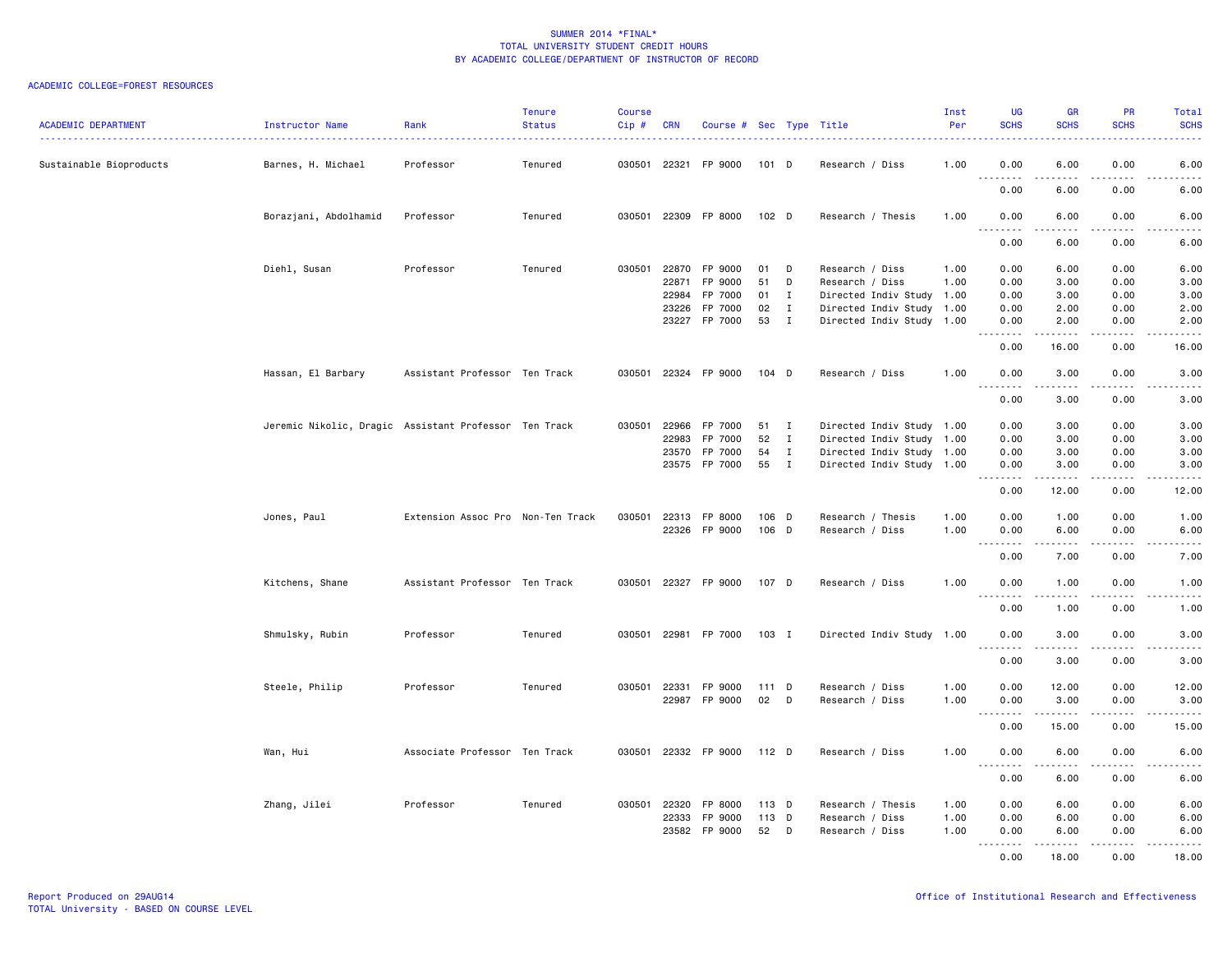# ACADEMIC COLLEGE=FOREST RESOURCES

|                     |                 |      | Tenure | Course |                              |  | Inst UG GR PR Total |  |
|---------------------|-----------------|------|--------|--------|------------------------------|--|---------------------|--|
| ACADEMIC DEPARTMENT | Instructor Name | Rank |        |        | Per SCHS SCHS SCHS SCHS SCHS |  |                     |  |
|                     |                 |      |        |        |                              |  |                     |  |

====================================== ======== ======== ======== ==========

====================================== ======== ======== ======== ==========

Sustainable Bioproducts 0.00 93.00 0.00 93.00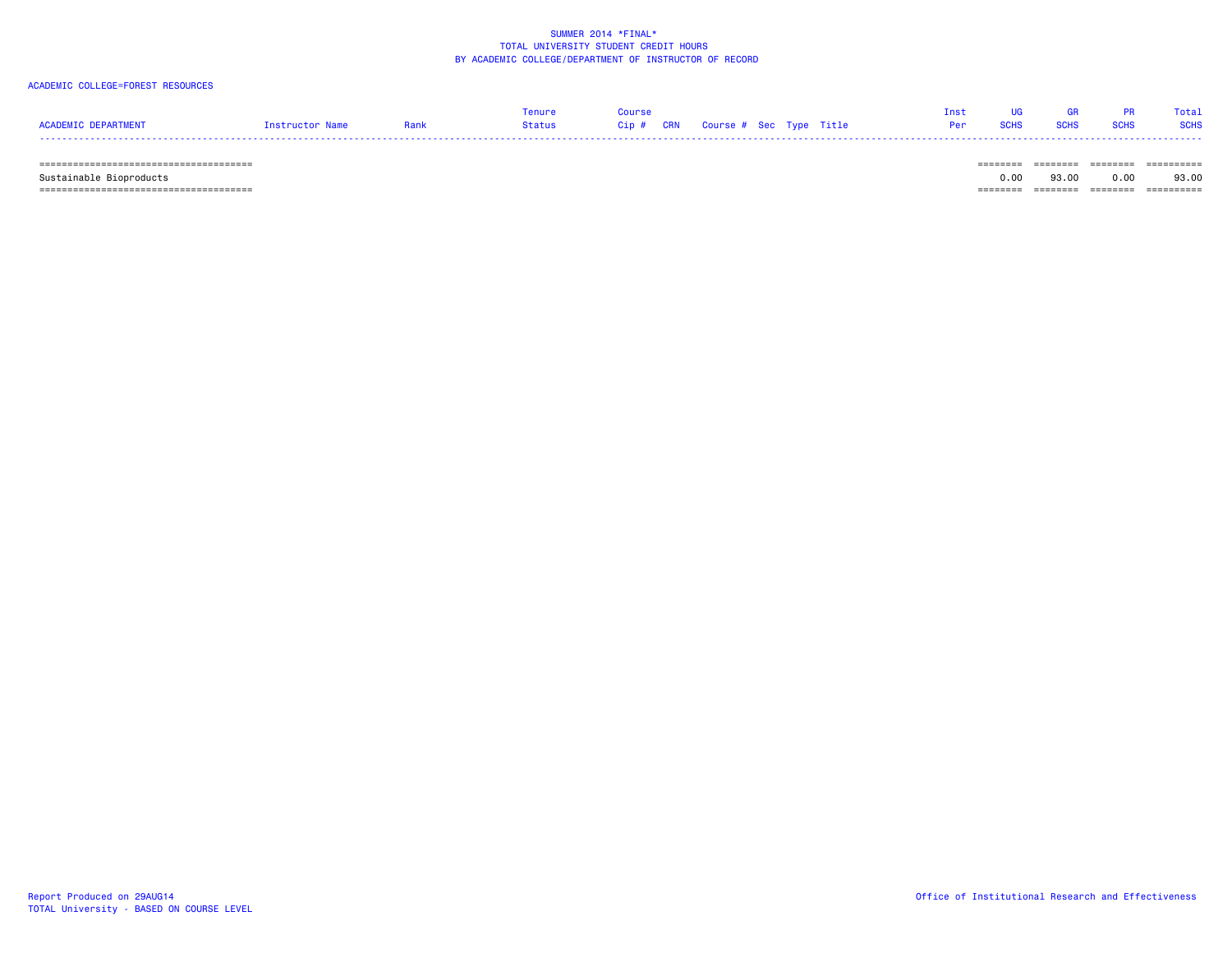# ACADEMIC COLLEGE=FOREST RESOURCES

| <b>ACADEMIC DEPARTMENT</b>        | Instructor Name   | Rank                              | <b>Tenure</b><br><b>Status</b> | Course<br>Cip#   | <b>CRN</b>            | Course # Sec Type Title                 |                | .                                            | Inst<br>Per  | <b>UG</b><br><b>SCHS</b>                                                                                                                                                                                                                                                                                                                                                                                                                                                                               | <b>GR</b><br><b>SCHS</b> | <b>PR</b><br><b>SCHS</b>                                                                                                          | Total<br><b>SCHS</b><br>$\frac{1}{2} \left( \frac{1}{2} \right) \left( \frac{1}{2} \right) \left( \frac{1}{2} \right) \left( \frac{1}{2} \right)$ |
|-----------------------------------|-------------------|-----------------------------------|--------------------------------|------------------|-----------------------|-----------------------------------------|----------------|----------------------------------------------|--------------|--------------------------------------------------------------------------------------------------------------------------------------------------------------------------------------------------------------------------------------------------------------------------------------------------------------------------------------------------------------------------------------------------------------------------------------------------------------------------------------------------------|--------------------------|-----------------------------------------------------------------------------------------------------------------------------------|---------------------------------------------------------------------------------------------------------------------------------------------------|
| Wildlife, Fisheries & Aquaculture | Allen, Peter      | Assistant Professor Ten Track     |                                |                  | 030601 22652<br>22672 | WFA 8000<br>WFA 9000 101 D              | 101 D          | Research / Thesis<br>Research / Diss         | 1.00<br>1.00 | 0.00<br>0.00<br>$\sim$                                                                                                                                                                                                                                                                                                                                                                                                                                                                                 | 18.00<br>6.00            | 0.00<br>0.00<br>$- - -$                                                                                                           | 18.00<br>6.00                                                                                                                                     |
|                                   |                   |                                   |                                |                  |                       |                                         |                |                                              |              | .<br>0.00                                                                                                                                                                                                                                                                                                                                                                                                                                                                                              | 24.00                    | 0.00                                                                                                                              | 24.00                                                                                                                                             |
|                                   | Belant, Jerrold   | Associate Professor Ten Track     |                                | 030601           | 22653<br>22673        | WFA 8000<br>WFA 9000                    | 102 D<br>102 D | Research / Thesis<br>Research / Diss         | 1.00<br>1.00 | 0.00<br>0.00<br>$\begin{array}{cccccccccccccc} \multicolumn{2}{c}{} & \multicolumn{2}{c}{} & \multicolumn{2}{c}{} & \multicolumn{2}{c}{} & \multicolumn{2}{c}{} & \multicolumn{2}{c}{} & \multicolumn{2}{c}{} & \multicolumn{2}{c}{} & \multicolumn{2}{c}{} & \multicolumn{2}{c}{} & \multicolumn{2}{c}{} & \multicolumn{2}{c}{} & \multicolumn{2}{c}{} & \multicolumn{2}{c}{} & \multicolumn{2}{c}{} & \multicolumn{2}{c}{} & \multicolumn{2}{c}{} & \multicolumn{2}{c}{} & \multicolumn{2}{c}{} & \$ | 14.00<br>8.00<br>.       | 0.00<br>0.00<br>الدامات بال                                                                                                       | 14.00<br>8.00<br>.                                                                                                                                |
|                                   |                   |                                   |                                |                  |                       |                                         |                |                                              |              | 0.00                                                                                                                                                                                                                                                                                                                                                                                                                                                                                                   | 22.00                    | 0.00                                                                                                                              | 22.00                                                                                                                                             |
|                                   | Boyd, Christopher | Extension Assoc Pro Non-Ten Track |                                | 030601           |                       | 22674 WFA 9000 103 D                    |                | Research / Diss                              | 1.00         | 0.00                                                                                                                                                                                                                                                                                                                                                                                                                                                                                                   | 12.00                    | 0.00                                                                                                                              | 12.00                                                                                                                                             |
|                                   |                   |                                   |                                |                  |                       |                                         |                |                                              |              | $\sim$ $\sim$ $\sim$<br>.<br>0.00                                                                                                                                                                                                                                                                                                                                                                                                                                                                      | 12.00                    | 0.00                                                                                                                              | 12.00                                                                                                                                             |
|                                   | Davis, John       | Assistant Professor Ten Track     |                                | 030601           | 22655                 | <b>WFA 8000</b><br>22676 WFA 9000 105 D | 104 D          | Research / Thesis<br>Research / Diss         | 1.00<br>1.00 | 0.00<br>0.00                                                                                                                                                                                                                                                                                                                                                                                                                                                                                           | 20.00<br>12.00<br>.      | 0.00<br>0.00<br>.                                                                                                                 | 20.00<br>12.00<br>.                                                                                                                               |
|                                   |                   |                                   |                                |                  |                       |                                         |                |                                              |              | 0.00                                                                                                                                                                                                                                                                                                                                                                                                                                                                                                   | 32.00                    | 0.00                                                                                                                              | 32.00                                                                                                                                             |
|                                   | Demarais, Stephen | Professor                         | Tenured                        | 030201<br>030601 | 22677                 | 21174 WFA 3031<br>WFA 9000              | 101 H<br>106 D | Intro Wild/Fish Prac 1.00<br>Research / Diss | 1.00         | 40.00<br>0.00<br>.                                                                                                                                                                                                                                                                                                                                                                                                                                                                                     | 0.00<br>15.00            | 0.00<br>0.00<br>$- - - -$                                                                                                         | 40.00<br>15.00                                                                                                                                    |
|                                   |                   |                                   |                                |                  |                       |                                         |                |                                              |              | 40.00                                                                                                                                                                                                                                                                                                                                                                                                                                                                                                  | 15.00                    | 0.00                                                                                                                              | 55.00                                                                                                                                             |
|                                   | Dibble, Eric      | Professor                         | Tenured                        | 030601           |                       | 22657 WFA 8000 106 D                    |                | Research / Thesis                            | 1.00         | 0.00<br>$\sim$ $\sim$ $\sim$<br>$\frac{1}{2}$                                                                                                                                                                                                                                                                                                                                                                                                                                                          | 6.00                     | 0.00                                                                                                                              | 6.00                                                                                                                                              |
|                                   |                   |                                   |                                |                  |                       |                                         |                |                                              |              | 0.00                                                                                                                                                                                                                                                                                                                                                                                                                                                                                                   | 6.00                     | 0.00                                                                                                                              | 6.00                                                                                                                                              |
|                                   | Jones, Jeanne     | Professor                         | Tenured                        | 030601           | 22659<br>22680        | <b>WFA 8000</b><br>WFA 9000 109 D       | 108 D          | Research / Thesis<br>Research / Diss         | 1.00<br>1.00 | 0.00<br>0.00<br>بالمحام<br>$\sim$ $\sim$ .                                                                                                                                                                                                                                                                                                                                                                                                                                                             | 1.00<br>6.00             | 0.00<br>0.00<br>$\sim$ $\sim$ $\sim$ $\sim$                                                                                       | 1.00<br>6.00<br>-----                                                                                                                             |
|                                   |                   |                                   |                                |                  |                       |                                         |                |                                              |              | 0.00                                                                                                                                                                                                                                                                                                                                                                                                                                                                                                   | 7.00                     | 0.00                                                                                                                              | 7.00                                                                                                                                              |
|                                   | Jones, Walter     | Extension Assoc Pro Non-Ten Track |                                | 030601           | 22681                 | WFA 9000 110 D                          |                | Research / Diss                              | 1.00         | 0.00                                                                                                                                                                                                                                                                                                                                                                                                                                                                                                   | 1.00                     | 0.00                                                                                                                              | 1.00                                                                                                                                              |
|                                   |                   |                                   |                                |                  |                       |                                         |                |                                              |              | .<br>0.00                                                                                                                                                                                                                                                                                                                                                                                                                                                                                              | .<br>1.00                | . <b>.</b><br>0.00                                                                                                                | .<br>1.00                                                                                                                                         |
|                                   | Kaminski, Richard | Professor                         | Tenured                        | 030601           |                       | 23497 WFA 9000 122 D                    |                | Research / Diss                              | 1.00         | 0.00                                                                                                                                                                                                                                                                                                                                                                                                                                                                                                   | 1.00                     | 0.00                                                                                                                              | 1.00                                                                                                                                              |
|                                   |                   |                                   |                                |                  |                       |                                         |                |                                              |              | . <b>.</b><br>0.00                                                                                                                                                                                                                                                                                                                                                                                                                                                                                     | . <u>.</u><br>1.00       | $\frac{1}{2}$<br>0.00                                                                                                             | .<br>1.00                                                                                                                                         |
|                                   | Kroger, Robert    | Assistant Professor Ten Track     |                                | 030601           |                       | 22682 WFA 9000 111 D                    |                | Research / Diss                              | 1.00         | 0.00                                                                                                                                                                                                                                                                                                                                                                                                                                                                                                   | 12.00                    | 0.00                                                                                                                              | 12.00                                                                                                                                             |
|                                   |                   |                                   |                                |                  |                       |                                         |                |                                              |              | $\sim$ $\sim$<br>0.00                                                                                                                                                                                                                                                                                                                                                                                                                                                                                  | 12.00                    | 0.00                                                                                                                              | 12.00                                                                                                                                             |
|                                   | Martin, James     | Assistant Professor Ten Track     |                                |                  | 030601 22663<br>22684 | WFA 8000<br>WFA 9000 113 D              | 112 D          | Research / Thesis<br>Research / Diss         | 1.00<br>1.00 | 0.00<br>0.00                                                                                                                                                                                                                                                                                                                                                                                                                                                                                           | 13.00<br>9.00            | 0.00<br>0.00                                                                                                                      | 13.00<br>9.00                                                                                                                                     |
|                                   |                   |                                   |                                |                  |                       |                                         |                |                                              |              | 0.00                                                                                                                                                                                                                                                                                                                                                                                                                                                                                                   | .<br>22.00               | $\frac{1}{2} \left( \frac{1}{2} \right) \left( \frac{1}{2} \right) \left( \frac{1}{2} \right) \left( \frac{1}{2} \right)$<br>0.00 | د د د د د<br>22.00                                                                                                                                |
|                                   | Neal, Jason       | Extension Assoc Pro Non-Ten Track |                                | 030601           | 22665<br>22686        | WFA 8000<br>WFA 9000 115 D              | 114 D          | Research / Thesis<br>Research / Diss         | 1.00<br>1.00 | 0.00<br>0.00                                                                                                                                                                                                                                                                                                                                                                                                                                                                                           | 6.00<br>12.00            | 0.00<br>0.00                                                                                                                      | 6.00<br>12.00                                                                                                                                     |
|                                   |                   |                                   |                                |                  |                       |                                         |                |                                              |              | . <i>.</i><br>0.00                                                                                                                                                                                                                                                                                                                                                                                                                                                                                     | .<br>18.00               | .<br>0.00                                                                                                                         | .<br>18.00                                                                                                                                        |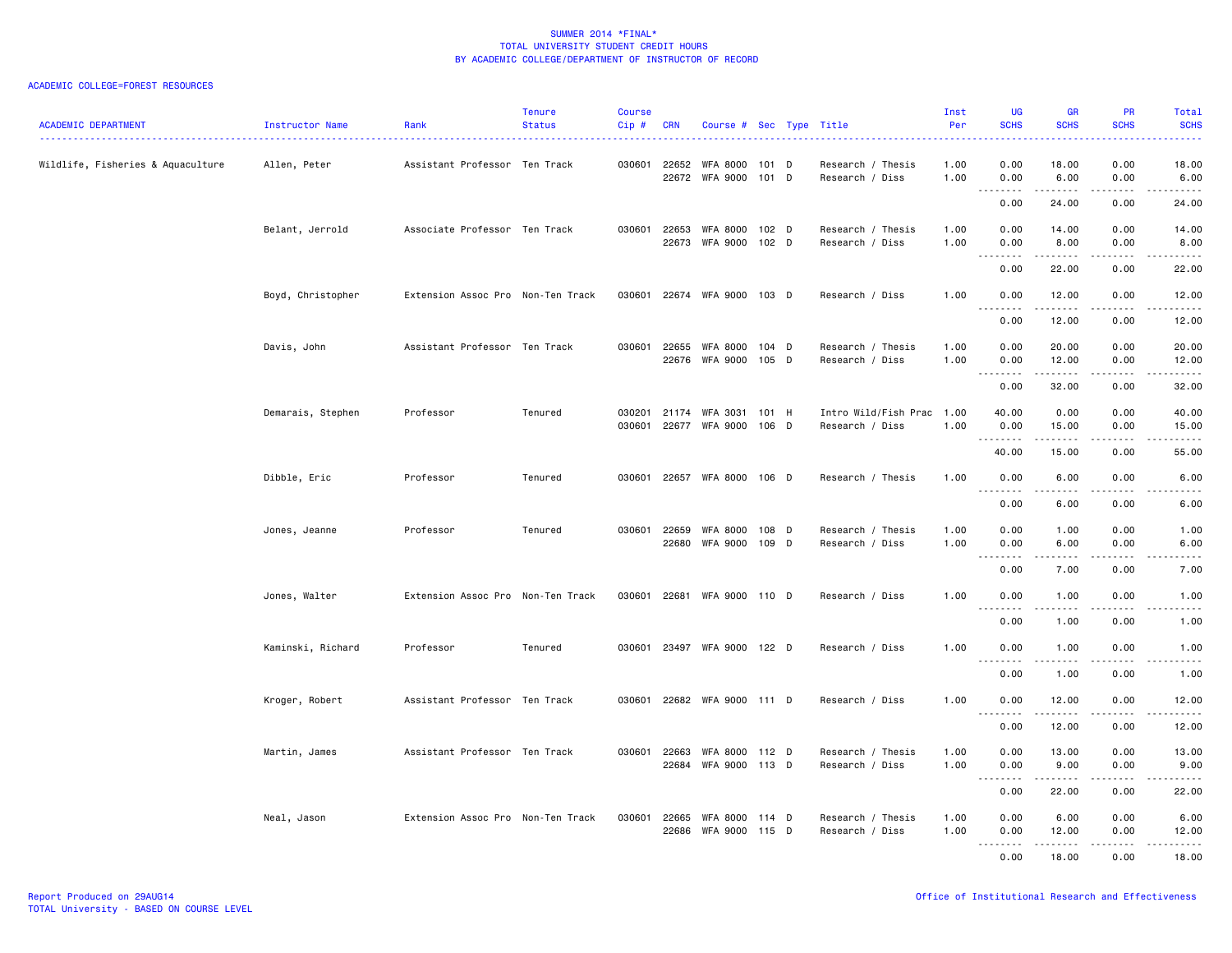# ACADEMIC COLLEGE=FOREST RESOURCES

| <b>ACADEMIC DEPARTMENT</b>        | <b>Instructor Name</b> | Rank                              | Tenure<br><b>Status</b> | <b>Course</b><br>Cip# | <b>CRN</b>     | Course # Sec Type Title          |                  |                                      | Inst<br>Per  | UG<br><b>SCHS</b>              | <b>GR</b><br><b>SCHS</b> | <b>PR</b><br><b>SCHS</b>     | <b>Total</b><br><b>SCHS</b>      |
|-----------------------------------|------------------------|-----------------------------------|-------------------------|-----------------------|----------------|----------------------------------|------------------|--------------------------------------|--------------|--------------------------------|--------------------------|------------------------------|----------------------------------|
| Wildlife, Fisheries & Aquaculture | Riffell, Samuel        | Associate Professor Tenured       |                         | 030601                | 22666<br>22687 | WFA 8000 115 D<br>WFA 9000 116 D |                  | Research / Thesis<br>Research / Diss | 1.00<br>1.00 | 0.00<br>0.00                   | 13.00<br>6.00            | 0.00<br>0.00                 | 13.00<br>6.00                    |
|                                   |                        |                                   |                         |                       |                |                                  |                  |                                      |              | .<br>0.00                      | ---------<br>19.00       | . <b>.</b><br>0.00           | . <b>.</b> .<br>19.00            |
|                                   | Rush, Scott            | Assistant Professor Ten Track     |                         |                       |                | 030601 22667 WFA 8000 116 D      |                  | Research / Thesis                    | 1.00         | 0.00                           | 18.00                    | 0.00                         | 18.00                            |
|                                   |                        |                                   |                         |                       |                |                                  |                  |                                      |              | --------<br>0.00               | 18.00                    | .<br>0.00                    | ------<br>18.00                  |
|                                   | Schramm, Harold        | Non-Employee                      | Not Applicable          | 030601                | 22668          | WFA 8000<br>22689 WFA 9000 118 D | 117 D            | Research / Thesis<br>Research / Diss | 1.00<br>1.00 | 0.00<br>0.00                   | 19.00<br>6.00            | 0.00<br>0.00                 | 19.00<br>6.00                    |
|                                   |                        |                                   |                         |                       |                |                                  |                  |                                      |              | <u>.</u><br>0.00               | 25.00                    | 0.00                         | 25.00                            |
|                                   | Strickland, Bronson    | Extension Assoc Pro Non-Ten Track |                         | 030601                |                | 22669 WFA 8000 118 D             |                  | Research / Thesis                    | 1.00         | 0.00                           | 6.00                     | 0.00                         | 6.00                             |
|                                   |                        |                                   |                         |                       |                |                                  |                  |                                      |              | $\cdots$<br>0.00               | 6.00                     | 0.00                         | 6.00                             |
|                                   | Vilella, Francisco     | Non-Employee                      | Not Applicable          | 030601                | 22670<br>22691 | WFA 8000<br>WFA 9000 120 D       | 119 D            | Research / Thesis<br>Research / Diss | 1.00<br>1.00 | 0.00<br>0.00<br>.              | 19.00<br>13.00<br>.      | 0.00<br>0.00<br>. <b>.</b>   | 19.00<br>13.00                   |
|                                   |                        |                                   |                         |                       |                |                                  |                  |                                      |              | 0.00                           | 32.00                    | 0.00                         | 32.00                            |
|                                   | Wang, Guiming          | Associate Professor Tenured       |                         | 030601                | 22671<br>22692 | WFA 8000<br>WFA 9000             | 120 D<br>$121$ D | Research / Thesis<br>Research / Diss | 1.00<br>1.00 | 0.00<br>0.00                   | 6.00<br>6.00             | 0.00<br>0.00                 | 6.00<br>6.00                     |
|                                   |                        |                                   |                         |                       |                |                                  |                  |                                      |              | -------<br>0.00                | 12.00                    | 0.00                         | 12.00                            |
| Wildlife, Fisheries & Aquaculture |                        |                                   |                         |                       |                |                                  |                  |                                      |              | ---------<br>40.00<br>seeseese | <br>284.00<br>--------   | ---------<br>0.00<br>eeeeeee | ==========<br>324.00<br>EEEEEEEE |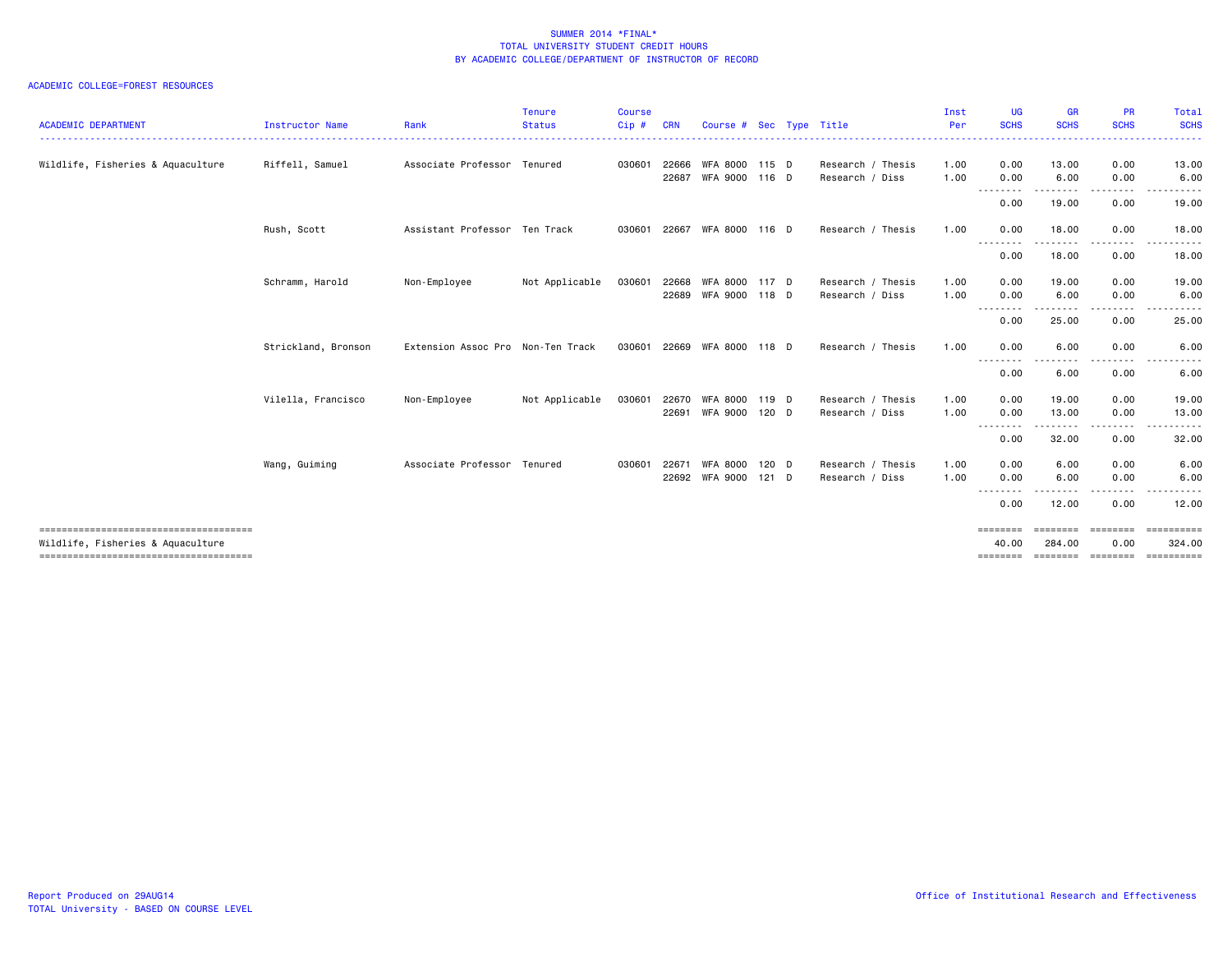| <b>ACADEMIC DEPARTMENT</b>    | Instructor Name    | Rank        | <b>Tenure</b><br><b>Status</b> | Course<br>$Cip$ # | <b>CRN</b> | Course # Sec Type Title                   |  |                                                  | Inst<br>Per | <b>UG</b><br><b>SCHS</b>            | <b>GR</b><br><b>SCHS</b> | <b>PR</b><br><b>SCHS</b> | Total<br><b>SCHS</b>               |
|-------------------------------|--------------------|-------------|--------------------------------|-------------------|------------|-------------------------------------------|--|--------------------------------------------------|-------------|-------------------------------------|--------------------------|--------------------------|------------------------------------|
| Veterinary Medical Technology | Willeford, Bridget | Non-Faculty | Not Applicable                 |                   | 20316      | 510808 20315 CVM 3051 01 C<br>CVM 3061 01 |  | Lab Anim Health Mgt<br>Lab Anim Tech Skills 1.00 | 1.00        | 12.00<br>12.00<br>--------<br>24.00 | 0.00<br>0.00<br>0.00     | 0.00<br>0.00<br>0.00     | 12.00<br>12.00<br>-------<br>24.00 |
|                               |                    |             |                                |                   |            |                                           |  |                                                  |             | $=$ = = = = = = =                   |                          | ========                 | ==========                         |
| Veterinary Medical Technology |                    |             |                                |                   |            |                                           |  |                                                  |             | 24.00                               | 0.00                     | 0.00                     | 24.00                              |
|                               |                    |             |                                |                   |            |                                           |  |                                                  |             |                                     |                          |                          | $=$ = = = = = = = = =              |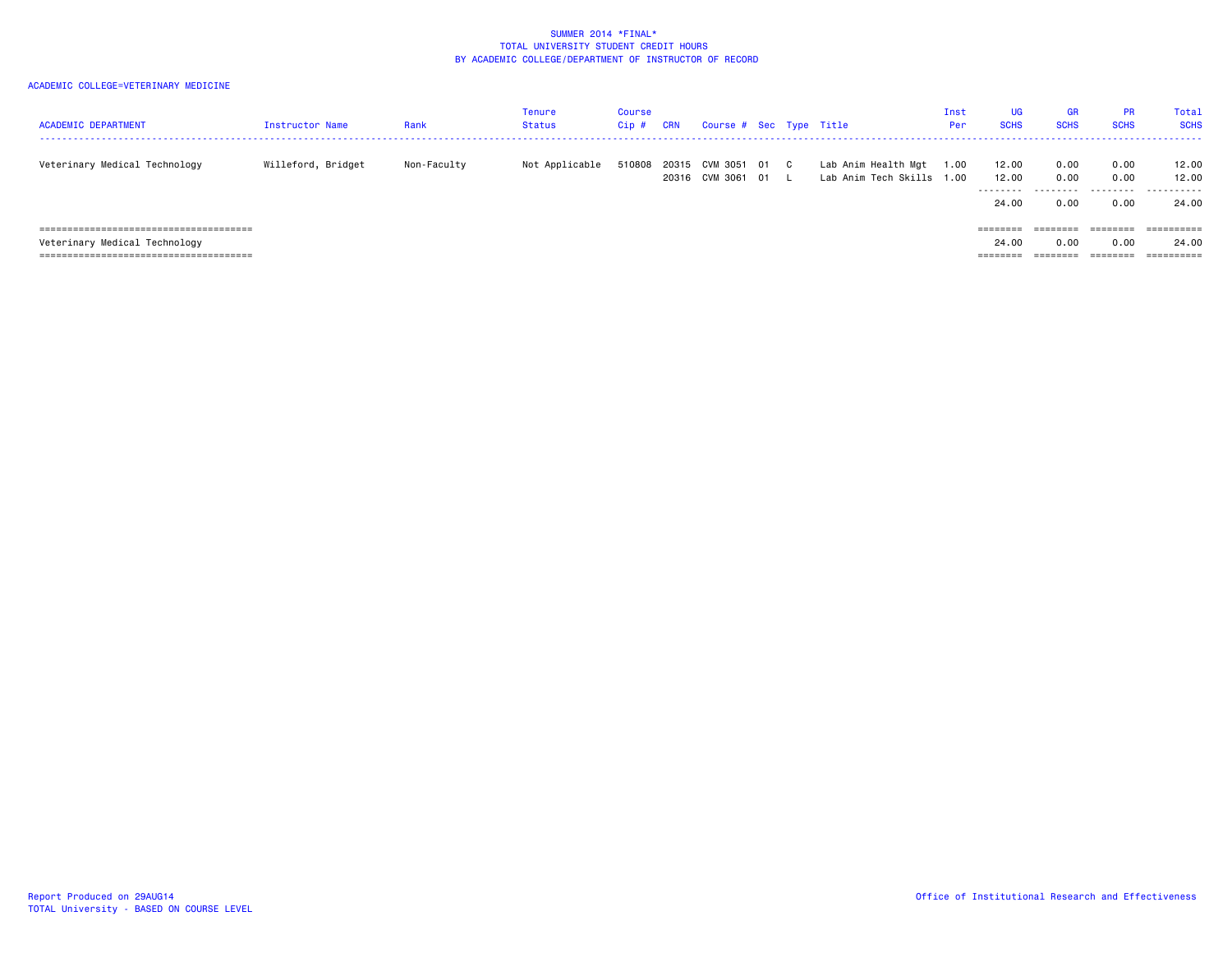| <b>ACADEMIC DEPARTMENT</b> | Instructor Name     | Rank                              | <b>Tenure</b><br><b>Status</b> | Course<br>Cip#   | <b>CRN</b>              | Course # Sec Type Title                              |                        |        |                                                                   | Inst<br>Per  | UG<br><b>SCHS</b><br>والأباد            | <b>GR</b><br><b>SCHS</b>                                                                                                          | PR<br><b>SCHS</b>                                                                                                                                             | Total<br><b>SCHS</b><br>الداعات                                                                                                                              |
|----------------------------|---------------------|-----------------------------------|--------------------------------|------------------|-------------------------|------------------------------------------------------|------------------------|--------|-------------------------------------------------------------------|--------------|-----------------------------------------|-----------------------------------------------------------------------------------------------------------------------------------|---------------------------------------------------------------------------------------------------------------------------------------------------------------|--------------------------------------------------------------------------------------------------------------------------------------------------------------|
| Veterinary Medicine        | Archer, Todd        | Assistant Professor Ten Track     |                                | 512501           | 22948<br>22958<br>23223 | <b>CVM 8000</b><br><b>CVM 9000</b><br>CVM 8081 103 C | 102 <sub>D</sub><br>01 | D      | Research / Thesis<br>Research / Diss<br>Clin Sci Journal Rev 1.00 | 1.00<br>1.00 | 0.00<br>0.00<br>0.00                    | 2.00<br>6.00<br>3.00                                                                                                              | 0.00<br>0.00<br>0.00                                                                                                                                          | 2.00<br>6.00<br>3.00                                                                                                                                         |
|                            |                     |                                   |                                |                  |                         |                                                      |                        |        |                                                                   |              | .<br>0.00                               | $\frac{1}{2}$<br>11.00                                                                                                            | .<br>0.00                                                                                                                                                     | $\frac{1}{2} \left( \frac{1}{2} \right) \left( \frac{1}{2} \right) \left( \frac{1}{2} \right) \left( \frac{1}{2} \right)$<br>11.00                           |
|                            | Bailey, R. Hart     | Professor                         | Tenured                        | 512501           |                         | 23506 CVM 9000 122 D                                 |                        |        | Research / Diss                                                   | 1.00         | 0.00<br>.                               | 6.00                                                                                                                              | 0.00                                                                                                                                                          | 6.00                                                                                                                                                         |
|                            |                     |                                   |                                |                  |                         |                                                      |                        |        |                                                                   |              | 0.00                                    | 6.00                                                                                                                              | 0.00                                                                                                                                                          | 6.00                                                                                                                                                         |
|                            | Banda, Alejandro    | Clinical Assoc Prof Non-Ten Track |                                | 512501           | 23468                   | CVM 7000 105 I                                       |                        |        | Directed Indiv Study 1.00                                         |              | 0.00<br>.                               | 3.00<br>-----                                                                                                                     | 0.00<br>د د د د                                                                                                                                               | 3.00<br>$\frac{1}{2} \left( \frac{1}{2} \right) \left( \frac{1}{2} \right) \left( \frac{1}{2} \right) \left( \frac{1}{2} \right) \left( \frac{1}{2} \right)$ |
|                            |                     |                                   |                                |                  |                         |                                                      |                        |        |                                                                   |              | 0.00                                    | 3.00                                                                                                                              | 0.00                                                                                                                                                          | 3.00                                                                                                                                                         |
|                            | Brinkman, Erin      | Clinical Assist Pro Non-Ten Track |                                | 512401           | 20326<br>20338          | CVM 5224<br>CVM 5420                                 | 101 E<br>101 E         |        | Radiology<br>Adv Rot in Radiology                                 | 1.00<br>1.00 | 0.00<br>0.00                            | 0.00<br>0.00                                                                                                                      | 80.00<br>13.00                                                                                                                                                | 80.00<br>13.00                                                                                                                                               |
|                            |                     |                                   |                                |                  |                         |                                                      |                        |        |                                                                   |              | 0.00                                    | 0.00                                                                                                                              | $\frac{1}{2} \left( \frac{1}{2} \right) \left( \frac{1}{2} \right) \left( \frac{1}{2} \right) \left( \frac{1}{2} \right) \left( \frac{1}{2} \right)$<br>93.00 | .<br>93.00                                                                                                                                                   |
|                            | Bulla, Camillo      | Assistant Professor Ten Track     |                                | 512501           | 22959                   | CVM 9000 02                                          |                        | $\Box$ | Research / Diss                                                   | 1.00         | 0.00                                    | 12.00                                                                                                                             | 0.00                                                                                                                                                          | 12.00                                                                                                                                                        |
|                            |                     |                                   |                                |                  |                         |                                                      |                        |        |                                                                   |              | <b></b><br>0.00                         | .<br>12.00                                                                                                                        | د د د د<br>0.00                                                                                                                                               | .<br>12.00                                                                                                                                                   |
|                            | Bushby, Philip      | Professor                         | Tenured                        | 512401           |                         | 20360 CVM 5640 101 H                                 |                        |        | Shelter Medicine                                                  | 1.00         | 0.00<br>$\sim$ $\sim$ $\sim$            | 0.00                                                                                                                              | 26.00                                                                                                                                                         | 26.00                                                                                                                                                        |
|                            |                     |                                   |                                |                  |                         |                                                      |                        |        |                                                                   |              | 0.00                                    | 0.00                                                                                                                              | 26.00                                                                                                                                                         | 26.00                                                                                                                                                        |
|                            | Butler, James       | Assistant Professor Ten Track     |                                | 512401           |                         | 22761 CVM 8990 101 C                                 |                        |        | Special Topic In CVM 1.00                                         |              | 0.00<br>$\sim$ $\sim$ $\sim$<br>.       | 4.00<br>.                                                                                                                         | 0.00<br>.                                                                                                                                                     | 4.00<br>$\frac{1}{2} \left( \frac{1}{2} \right) \left( \frac{1}{2} \right) \left( \frac{1}{2} \right) \left( \frac{1}{2} \right) \left( \frac{1}{2} \right)$ |
|                            |                     |                                   |                                |                  |                         |                                                      |                        |        |                                                                   |              | 0.00                                    | 4.00                                                                                                                              | 0.00                                                                                                                                                          | 4.00                                                                                                                                                         |
|                            | Carr, Russell       | Associate Professor Tenured       |                                | 512501           |                         | 22992 CVM 9000 114 D                                 |                        |        | Research / Diss                                                   | 1.00         | 0.00<br>$\sim$ $\sim$<br>.              | 6.00                                                                                                                              | 0.00<br>$\frac{1}{2}$                                                                                                                                         | 6.00<br>$- - - -$                                                                                                                                            |
|                            |                     |                                   |                                |                  |                         |                                                      |                        |        |                                                                   |              | 0.00                                    | 6.00                                                                                                                              | 0.00                                                                                                                                                          | 6.00                                                                                                                                                         |
|                            | Christiansen, David | Clinical Assist Pro Non-Ten Track |                                | 512401<br>512501 | 20359<br>20332          | CVM 5580<br>CVM 5282 101 E                           | 105 E                  |        | Adv Clin Rot 3<br>Lg Animal/Ambulatory                            | 1.00<br>1.00 | 0.00<br>0.00                            | 0.00<br>0.00                                                                                                                      | 4.00<br>42.00                                                                                                                                                 | 4.00<br>42.00                                                                                                                                                |
|                            |                     |                                   |                                |                  |                         |                                                      |                        |        |                                                                   |              | $\sim$ $\sim$<br>0.00                   | 0.00                                                                                                                              | 46.00                                                                                                                                                         | 46.00                                                                                                                                                        |
|                            | Claude, Andrew      | Assistant Professor Ten Track     |                                |                  |                         | 512401 20327 CVM 5234 101 E                          |                        |        | Anesthesiolgy                                                     | 1.00         | 0.00                                    | 0.00                                                                                                                              | 80.00                                                                                                                                                         | 80.00                                                                                                                                                        |
|                            |                     |                                   |                                |                  |                         |                                                      |                        |        |                                                                   |              | 0.00                                    | 0.00                                                                                                                              | 80.00                                                                                                                                                         | 80.00                                                                                                                                                        |
|                            | Coyne, Cody         | Professor                         | Tenured                        | 512501           | 22937<br>23426          | <b>CVM 8000</b><br>CVM 7000 104 I                    | 101 D                  |        | Research / Thesis<br>Directed Indiv Study 1.00                    | 1.00         | 0.00<br>0.00                            | 4.00<br>2.00                                                                                                                      | 0.00<br>0.00                                                                                                                                                  | 4.00<br>2.00                                                                                                                                                 |
|                            |                     |                                   |                                |                  |                         |                                                      |                        |        |                                                                   |              | والمالمات<br>0.00                       | $\frac{1}{2} \left( \frac{1}{2} \right) \left( \frac{1}{2} \right) \left( \frac{1}{2} \right) \left( \frac{1}{2} \right)$<br>6.00 | $\sim$ $\sim$ $\sim$ $\sim$<br>0.00                                                                                                                           | -----<br>6.00                                                                                                                                                |
|                            | Eddy, Alison        | Clinical Assoc Prof Non-Ten Track |                                |                  |                         | 512401 20330 CVM 5266 101 C                          |                        |        | Equine Med & Surg                                                 | 1.00         | 0.00                                    | 0.00                                                                                                                              | 120.00                                                                                                                                                        | 120.00                                                                                                                                                       |
|                            |                     |                                   |                                |                  |                         |                                                      |                        |        |                                                                   |              | $\sim$ $\sim$ $\sim$<br>د د د د<br>0.00 | $\frac{1}{2}$<br>0.00                                                                                                             | .<br>120.00                                                                                                                                                   | 120.00                                                                                                                                                       |
|                            | Eells, Jeffrey      | Associate Professor Tenured       |                                | 512501           |                         | 22993 CVM 8000 105 D                                 |                        |        | Research / Thesis                                                 | 1.00         | 0.00                                    | 6.00                                                                                                                              | 0.00                                                                                                                                                          | 6.00                                                                                                                                                         |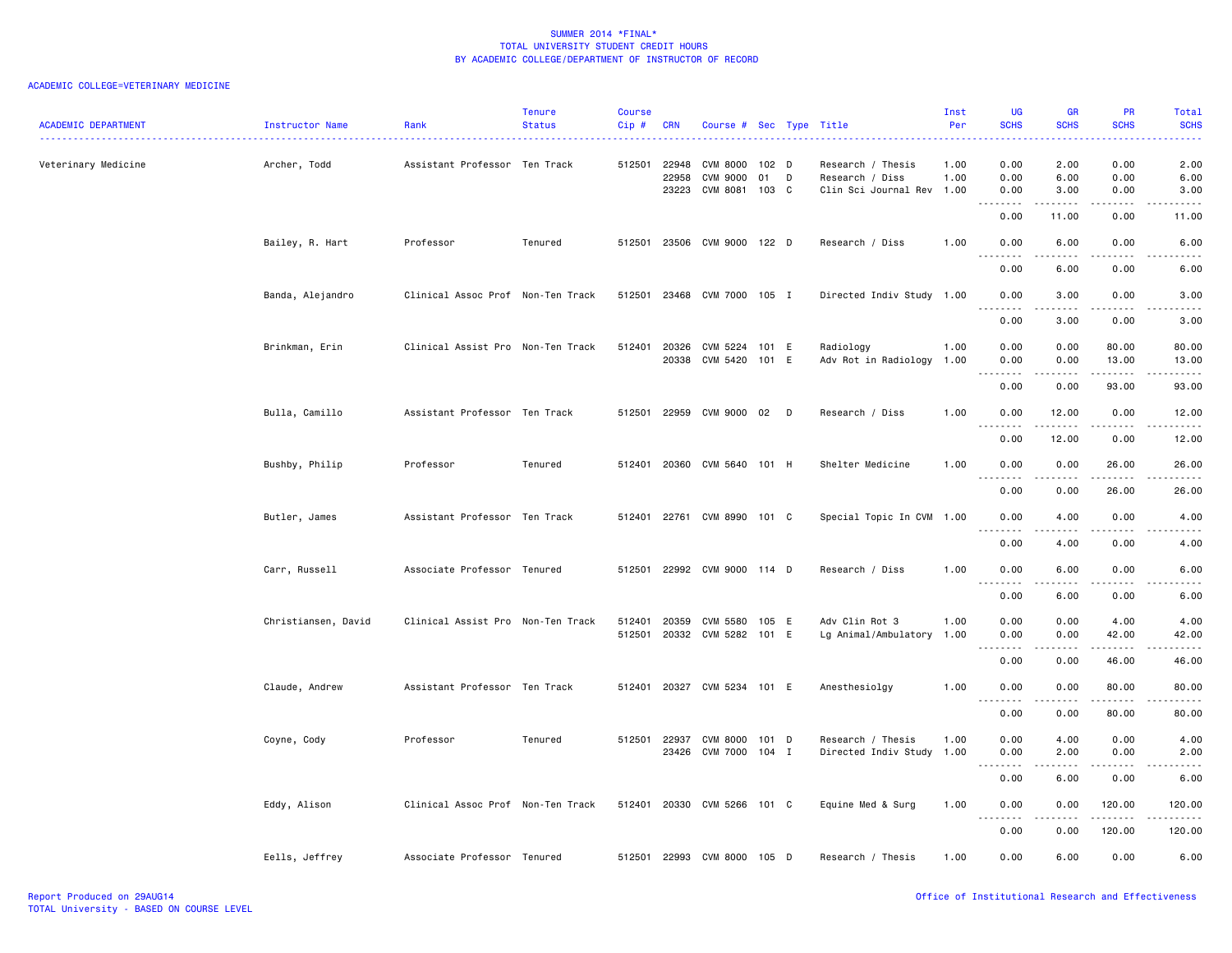| <b>ACADEMIC DEPARTMENT</b> | Instructor Name   | Rank                              | <b>Tenure</b><br><b>Status</b> | <b>Course</b><br>Cip# | CRN                   | Course # Sec Type Title     |              |   |                                             | Inst<br>Per  | UG<br><b>SCHS</b>                 | <b>GR</b><br><b>SCHS</b>                                                                                                          | <b>PR</b><br><b>SCHS</b>                                                                                                          | Total<br><b>SCHS</b>                                                                                                                                          |
|----------------------------|-------------------|-----------------------------------|--------------------------------|-----------------------|-----------------------|-----------------------------|--------------|---|---------------------------------------------|--------------|-----------------------------------|-----------------------------------------------------------------------------------------------------------------------------------|-----------------------------------------------------------------------------------------------------------------------------------|---------------------------------------------------------------------------------------------------------------------------------------------------------------|
|                            |                   |                                   |                                |                       |                       |                             |              |   |                                             |              | <u>.</u>                          | ----                                                                                                                              |                                                                                                                                   |                                                                                                                                                               |
|                            |                   |                                   |                                |                       |                       |                             |              |   |                                             |              | 0.00                              | 6.00                                                                                                                              | 0.00                                                                                                                              | 6.00                                                                                                                                                          |
| Veterinary Medicine        | Epperson, William | Professor                         | Tenured                        |                       |                       | 512501 23150 CVM 8000 106 D |              |   | Research / Thesis                           | 1.00         | 0.00<br>$\frac{1}{2}$             | 1.00<br>.                                                                                                                         | 0.00<br>.                                                                                                                         | 1.00<br>$- - - -$                                                                                                                                             |
|                            |                   |                                   |                                |                       |                       |                             |              |   |                                             |              | 0.00                              | 1.00                                                                                                                              | 0.00                                                                                                                              | 1.00                                                                                                                                                          |
|                            | Eubanks, Diana    | Clinical Assoc Prof Non-Ten Track |                                | 512401                | 20328                 | CVM 5246                    | 101 E        |   | Community Veterinary 1.00                   |              | 0.00                              | 0.00                                                                                                                              | 120.00                                                                                                                            | 120.00                                                                                                                                                        |
|                            |                   |                                   |                                |                       | 20352<br>23554        | CVM 5570<br>CVM 5246 102 E  | 102 E        |   | Adv Clin Rot 2<br>Community Veterinary 1.00 | 1.00         | 0.00<br>0.00                      | 0.00<br>0.00                                                                                                                      | 9.00<br>60.00                                                                                                                     | 9.00<br>60.00                                                                                                                                                 |
|                            |                   |                                   |                                |                       |                       |                             |              |   |                                             |              | .                                 |                                                                                                                                   | د د د د د                                                                                                                         | د د د د د                                                                                                                                                     |
|                            |                   |                                   |                                |                       |                       |                             |              |   |                                             |              | 0.00                              | 0.00                                                                                                                              | 189.00                                                                                                                            | 189.00                                                                                                                                                        |
|                            | Fleming, Sherrill | Associate Professor Tenured       |                                |                       | 512401 20331          | CVM 5276                    | 101 C        |   | Food Animal Practice 1.00                   |              | 0.00                              | 0.00                                                                                                                              | 126.00                                                                                                                            | 126.00                                                                                                                                                        |
|                            |                   |                                   |                                |                       | 20353<br>23555        | CVM 5570<br>CVM 5276        | 103<br>102 E | E | Adv Clin Rot 2<br>Food Animal Practice 1.00 | 1.00         | 0.00<br>0.00                      | 0.00<br>0.00                                                                                                                      | 4.00<br>60.00                                                                                                                     | 4.00<br>60.00                                                                                                                                                 |
|                            |                   |                                   |                                |                       |                       |                             |              |   |                                             |              | .                                 |                                                                                                                                   | .                                                                                                                                 | .                                                                                                                                                             |
|                            |                   |                                   |                                |                       |                       |                             |              |   |                                             |              | 0.00                              | 0.00                                                                                                                              | 190.00                                                                                                                            | 190.00                                                                                                                                                        |
|                            | Fontenot, Robin   | Clinical Assist Pro Non-Ten Track |                                | 512501                | 22956                 | <b>CVM 8000</b>             | 104 D        |   | Research / Thesis                           | 1.00         | 0.00                              | 3.00                                                                                                                              | 0.00                                                                                                                              | 3.00                                                                                                                                                          |
|                            |                   |                                   |                                |                       | 23106                 | CVM 8081 102 C              |              |   | Clin Sci Journal Rev 1.00                   |              | 0.00<br>.                         | 1.00<br>$   -$                                                                                                                    | 0.00<br>$\frac{1}{2}$                                                                                                             | 1.00<br>.                                                                                                                                                     |
|                            |                   |                                   |                                |                       |                       |                             |              |   |                                             |              | 0.00                              | 4.00                                                                                                                              | 0.00                                                                                                                              | 4.00                                                                                                                                                          |
|                            | Gardner, Allison  | Clinical Assist Pro Non-Ten Track |                                | 510808                | 20317                 | CVM 3212                    | 001          | C | Anesthesiology: Vet T 0.50                  |              | 12.00                             | 0.00                                                                                                                              | 0.00                                                                                                                              | 12.00                                                                                                                                                         |
|                            |                   |                                   |                                |                       |                       | 20319 CVM 3222 51           |              | C | Sur Skls & Nurs. VT                         | 1.00         | 24.00                             | 0.00                                                                                                                              | 0.00                                                                                                                              | 24.00                                                                                                                                                         |
|                            |                   |                                   |                                |                       |                       |                             |              |   |                                             |              | .<br>36.00                        | -----<br>0.00                                                                                                                     | .<br>0.00                                                                                                                         | .<br>36.00                                                                                                                                                    |
|                            | Grace, Sharon     | Clinical Professor                | Non-Ten Track                  | 510808                | 20321                 | CVM 4102                    | 01           | C | Prof Develop for Vet 1.00                   |              | 24.00                             | 0.00                                                                                                                              | 0.00                                                                                                                              | 24.00                                                                                                                                                         |
|                            |                   |                                   |                                | 512401                | 22868                 | CVM 5000                    | 102 I        |   | Directed Indiv Study 1.00                   |              | 0.00                              | 0.00                                                                                                                              | 2.00                                                                                                                              | 2.00                                                                                                                                                          |
|                            |                   |                                   |                                |                       | 23305                 | CVM 5000 103 I              |              |   | Directed Indiv Study 1.00                   |              | 0.00                              | 0.00                                                                                                                              | 2.00                                                                                                                              | 2.00<br>$\frac{1}{2} \left( \frac{1}{2} \right) \left( \frac{1}{2} \right) \left( \frac{1}{2} \right) \left( \frac{1}{2} \right) \left( \frac{1}{2} \right)$  |
|                            |                   |                                   |                                |                       |                       |                             |              |   |                                             |              | 24.00                             | 0.00                                                                                                                              | 4.00                                                                                                                              | 28.00                                                                                                                                                         |
|                            | Griffin, Matthew  | Research Assist Pro Non-Ten Track |                                |                       |                       | 512501 22943 CVM 9000       | 109 D        |   | Research / Diss                             | 1.00         | 0.00<br><u>.</u>                  | 6.00<br>.                                                                                                                         | 0.00<br>$\frac{1}{2} \left( \frac{1}{2} \right) \left( \frac{1}{2} \right) \left( \frac{1}{2} \right) \left( \frac{1}{2} \right)$ | 6.00<br>.                                                                                                                                                     |
|                            |                   |                                   |                                |                       |                       |                             |              |   |                                             |              | 0.00                              | 6.00                                                                                                                              | 0.00                                                                                                                              | 6.00                                                                                                                                                          |
|                            | Gunter, Miriam    | Clinical Assist Pro Non-Ten Track |                                |                       |                       | 512401 20349 CVM 5560 103 E |              |   | Adv Clin Rot 1                              | 1.00         | 0.00                              | 0.00                                                                                                                              | 8.00                                                                                                                              | 8.00                                                                                                                                                          |
|                            |                   |                                   |                                |                       |                       |                             |              |   |                                             |              | .<br>0.00                         | $\frac{1}{2} \left( \frac{1}{2} \right) \left( \frac{1}{2} \right) \left( \frac{1}{2} \right) \left( \frac{1}{2} \right)$<br>0.00 | $- - -$<br>8.00                                                                                                                   | .<br>8.00                                                                                                                                                     |
|                            | Hanson, Larry     | Professor                         | Tenured                        |                       | 512501 23192          | CVM 9000                    | 117 D        |   | Research / Diss                             | 1.00         | 0.00                              | 6.00                                                                                                                              | 0.00                                                                                                                              | 6.00                                                                                                                                                          |
|                            |                   |                                   |                                |                       | 23225                 | CVM 9000                    | 09           | D | Research / Diss                             | 1.00         | 0.00                              | 6.00                                                                                                                              | 0.00                                                                                                                              | 6.00                                                                                                                                                          |
|                            |                   |                                   |                                |                       |                       |                             |              |   |                                             |              | .<br>$\sim$ $\sim$ $\sim$<br>0.00 | $\omega$ is $\omega$ in $\omega$<br>12.00                                                                                         | .<br>0.00                                                                                                                         | $\frac{1}{2} \left( \frac{1}{2} \right) \left( \frac{1}{2} \right) \left( \frac{1}{2} \right) \left( \frac{1}{2} \right) \left( \frac{1}{2} \right)$<br>12.00 |
|                            | Hopper, Richard   | Professor                         | Tenured                        |                       |                       | 512501 22961 CVM 9000       | 04           | D | Research / Diss                             | 1.00         | 0.00                              | 7.00                                                                                                                              | 0.00                                                                                                                              | 7.00                                                                                                                                                          |
|                            |                   |                                   |                                |                       |                       |                             |              |   |                                             |              | 0.00                              | .<br>7.00                                                                                                                         | $\sim$ $\sim$ $\sim$<br>0.00                                                                                                      | .<br>7.00                                                                                                                                                     |
|                            |                   |                                   |                                |                       |                       |                             |              |   |                                             |              |                                   |                                                                                                                                   |                                                                                                                                   |                                                                                                                                                               |
|                            | Hubbard, Sue      | Clinical Professor                | Non-Ten Track                  | 512401                | 23576                 | <b>CVM 8890</b>             | 51<br>101 L  | C | EC & Preformance Med                        | 1.00<br>1.00 | 0.00                              | 3.00                                                                                                                              | 0.00<br>0.00                                                                                                                      | 3.00                                                                                                                                                          |
|                            |                   |                                   |                                |                       | 512501 20368<br>23569 | CVM 8790<br><b>CVM 8000</b> | 51           | D | Lab Diag Services<br>Research / Thesis      | 1.00         | 0.00<br>0.00                      | 3.00<br>3.00                                                                                                                      | 0.00                                                                                                                              | 3.00<br>3.00                                                                                                                                                  |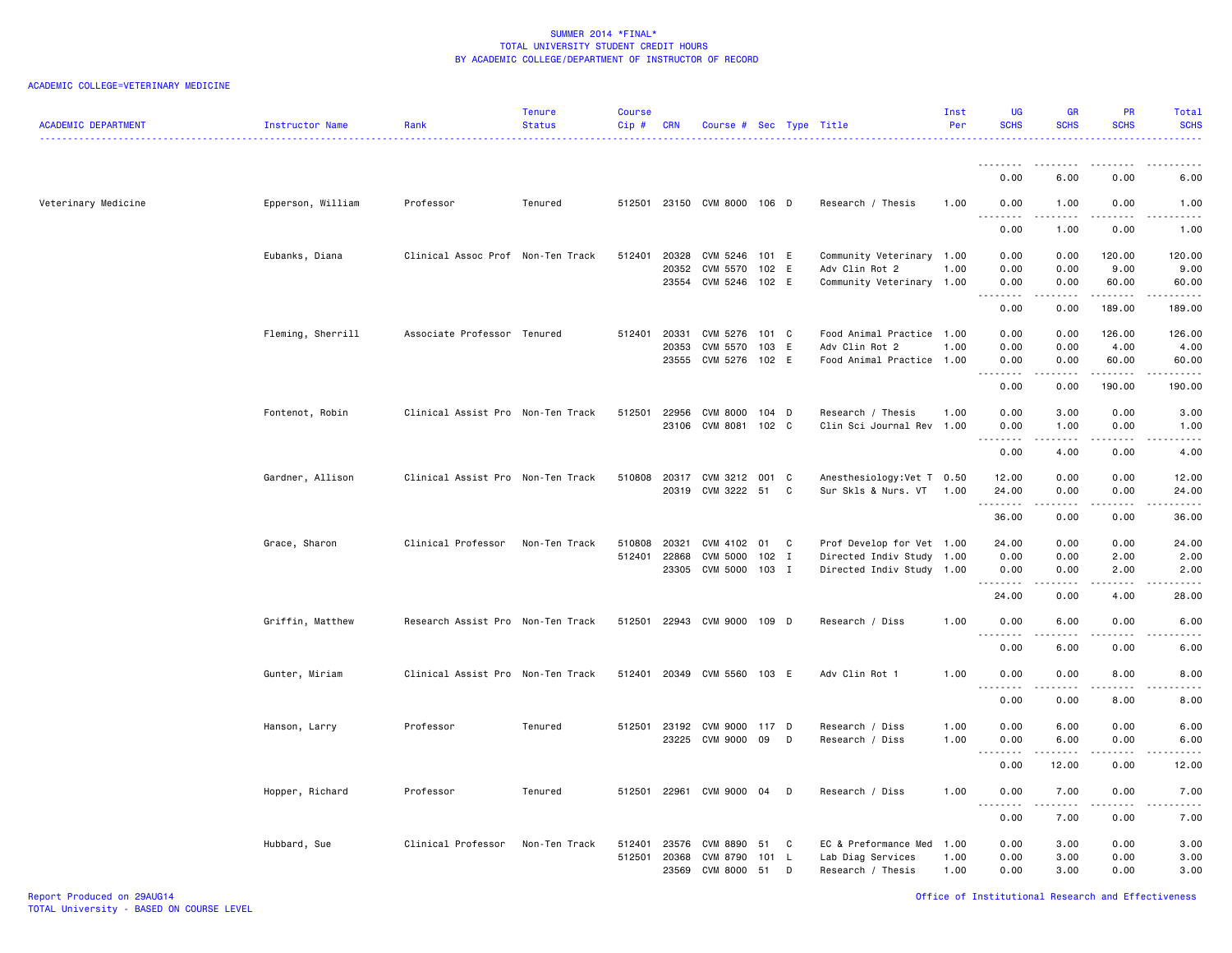| <b>ACADEMIC DEPARTMENT</b> | Instructor Name   | Rank                              | <b>Tenure</b><br><b>Status</b> | <b>Course</b><br>Cip# | <b>CRN</b>     | Course # Sec Type Title                      |       |        |                                                        | Inst<br>Per  | UG<br><b>SCHS</b>                                                                                                                 | <b>GR</b><br><b>SCHS</b>            | <b>PR</b><br><b>SCHS</b>                                                                                                                                     | Total<br><b>SCHS</b><br>.   |
|----------------------------|-------------------|-----------------------------------|--------------------------------|-----------------------|----------------|----------------------------------------------|-------|--------|--------------------------------------------------------|--------------|-----------------------------------------------------------------------------------------------------------------------------------|-------------------------------------|--------------------------------------------------------------------------------------------------------------------------------------------------------------|-----------------------------|
|                            |                   |                                   |                                |                       |                |                                              |       |        |                                                        |              | .                                                                                                                                 | .                                   | .                                                                                                                                                            | ------                      |
|                            |                   |                                   |                                |                       |                |                                              |       |        |                                                        |              | 0.00                                                                                                                              | 9.00                                | 0.00                                                                                                                                                         | 9.00                        |
| Veterinary Medicine        | Huston, Carla     | Associate Professor Tenured       |                                | 512401                |                | 20364 CVM 6180 101 C<br>23170 CVM 5182 101 C |       |        | Emerg Prep Animal He 1.00<br>Vet Disaster Managem 1.00 |              | 0.00<br>0.00<br>$\sim$ $\sim$                                                                                                     | 8.00<br>0.00                        | 0.00<br>30.00                                                                                                                                                | 8.00<br>30.00               |
|                            |                   |                                   |                                |                       |                |                                              |       |        |                                                        |              | 0.00                                                                                                                              | 8.00                                | 30.00                                                                                                                                                        | 38.00                       |
|                            | Jack, Sherman     | Professor                         | Tenured                        | 512401<br>512501      | 23149          | CVM 8890<br>23302 CVM 9000 120 D             | 101 C |        | EC & Preformance Med<br>Research / Diss                | 1.00<br>1.00 | 0.00<br>0.00                                                                                                                      | 9.00<br>1.00                        | 0.00<br>0.00                                                                                                                                                 | 9.00<br>1.00                |
|                            |                   |                                   |                                |                       |                |                                              |       |        |                                                        |              | .<br>0.00                                                                                                                         | 10.00                               | 0.00                                                                                                                                                         | 10.00                       |
|                            | Johnson, Melanie  | Clinical Assist Pro Non-Ten Track |                                | 512401                | 20325<br>20348 | CVM 5214 101 E<br>CVM 5560                   | 102   | E      | Lab Services<br>Adv Clin Rot 1                         | 1.00<br>1.00 | 0.00<br>0.00                                                                                                                      | 0.00<br>0.00                        | 80.00<br>20.00                                                                                                                                               | 80.00<br>20.00              |
|                            |                   |                                   |                                | 512501                | 23095          | CVM 7000 101 I                               |       |        | Directed Indiv Study                                   | 1.00         | 0.00<br>$\sim$ $\sim$                                                                                                             | 6.00                                | 0.00                                                                                                                                                         | 6.00<br>.                   |
|                            |                   |                                   |                                |                       |                |                                              |       |        |                                                        |              | 0.00                                                                                                                              | 6.00                                | 100.00                                                                                                                                                       | 106.00                      |
|                            | Kern, Margaret    | Non-Faculty                       | Tenured                        | 512401                | 20323          | CVM 5106 51<br>20324 CVM 5206 51             |       | C<br>C | First Year Vet. Medi 1.00<br>Second Year Vet. Med 1.00 |              | 0.00<br>0.00                                                                                                                      | 0.00<br>0.00                        | 486.00<br>414.00<br>.                                                                                                                                        | 486.00<br>414.00<br><b></b> |
|                            |                   |                                   |                                |                       |                |                                              |       |        |                                                        |              | 0.00                                                                                                                              | 0.00                                | 900.00                                                                                                                                                       | 900.00                      |
|                            | Khaitsa, Margaret | Professor                         | Tenured                        | 512401                |                | 22247 CVM 5990 801 A                         |       |        | Special Topics in CV 1.00                              |              | 0.00<br>$\sim$ $\sim$<br>$\frac{1}{2}$                                                                                            | 0.00<br>$\sim$ $\sim$ $\sim$ $\sim$ | 15.00<br>.                                                                                                                                                   | 15.00                       |
|                            |                   |                                   |                                |                       |                |                                              |       |        |                                                        |              | 0.00                                                                                                                              | 0.00                                | 15.00                                                                                                                                                        | 15.00                       |
|                            | King, Elmer       | Clinical Assist Pro Non-Ten Track |                                | 512401                |                | 20362 CVM 5764 101 C                         |       |        | Adv Equine Repro                                       | 0.50         | 0.00<br>$\frac{1}{2} \left( \frac{1}{2} \right) \left( \frac{1}{2} \right) \left( \frac{1}{2} \right) \left( \frac{1}{2} \right)$ | 0.00<br>----                        | 10.00<br>-----                                                                                                                                               | 10.00                       |
|                            |                   |                                   |                                |                       |                |                                              |       |        |                                                        |              | 0.00                                                                                                                              | 0.00                                | 10.00                                                                                                                                                        | 10.00                       |
|                            | Kohler, Amanda    | Clinical Instructor Non-Ten Track |                                |                       |                | 510808 20318 CVM 3221 51 L                   |       |        | Sur Nrs/Anes Mgt Lab 1.00                              |              | 12.00<br>.                                                                                                                        | 0.00<br>.                           | 0.00<br>$\frac{1}{2} \left( \frac{1}{2} \right) \left( \frac{1}{2} \right) \left( \frac{1}{2} \right) \left( \frac{1}{2} \right) \left( \frac{1}{2} \right)$ | 12.00<br>.                  |
|                            |                   |                                   |                                |                       |                |                                              |       |        |                                                        |              | 12.00                                                                                                                             | 0.00                                | 0.00                                                                                                                                                         | 12.00                       |
|                            | Langston, Vernon  | Professor                         | Tenured                        | 512401 20335          |                | CVM 5310 101 E                               |       |        | SM Critical Care Med 1.00                              |              | 0.00                                                                                                                              | 0.00                                | 84.00                                                                                                                                                        | 84.00                       |
|                            |                   |                                   |                                |                       | 20336          | CVM 5310 102 E                               |       |        | SM Critical Care Med                                   | 1.00         | 0.00<br>.<br>$\sim$ $\sim$ $\sim$                                                                                                 | 0.00<br>المستمات                    | 36.00<br>.                                                                                                                                                   | 36.00<br>.                  |
|                            |                   |                                   |                                |                       |                |                                              |       |        |                                                        |              | 0.00                                                                                                                              | 0.00                                | 120.00                                                                                                                                                       | 120.00                      |
|                            | Lathan, Patricia  | Assistant Professor Ten Track     |                                | 512401                | 22867          | CVM 5000 101 I                               |       |        | Directed Indiv Study 1.00                              |              | 0.00<br>.<br>$\sim$ $\sim$ $\sim$                                                                                                 | 0.00                                | 2.00                                                                                                                                                         | 2.00                        |
|                            |                   |                                   |                                |                       |                |                                              |       |        |                                                        |              | 0.00                                                                                                                              | 0.00                                | 2.00                                                                                                                                                         | 2.00                        |
|                            | Lawrence, Mark    | Non-Faculty                       | Tenured                        | 512501                |                | 22931 CVM 9000 101 D                         |       |        | Research / Diss                                        | 1.00         | 0.00                                                                                                                              | 12.00                               | 0.00                                                                                                                                                         | 12.00                       |
|                            |                   |                                   |                                |                       |                |                                              |       |        |                                                        |              | 0.00                                                                                                                              | 12.00                               | 0.00                                                                                                                                                         | 12.00                       |
|                            | Linford, Robert   | Professor                         | Tenured                        | 512501                |                | 22938 CVM 9000 107 D                         |       |        | Research / Diss                                        | 1.00         | 0.00                                                                                                                              | 6.00                                | 0.00                                                                                                                                                         | 6.00                        |
|                            |                   |                                   |                                |                       |                |                                              |       |        |                                                        |              | 0.00                                                                                                                              | 6.00                                | 0.00                                                                                                                                                         | 6.00                        |
|                            | Mackin, Andrew    | Professor                         | Tenured                        | 512401                | 20337<br>23544 | CVM 5380 101 E<br>CVM 5380                   | 102   | - E    | Small Anim Int Med<br>Small Anim Int Med               | 1.00<br>1.00 | 0.00<br>0.00                                                                                                                      | 0.00<br>0.00                        | 120.00<br>66.00                                                                                                                                              | 120.00<br>66.00             |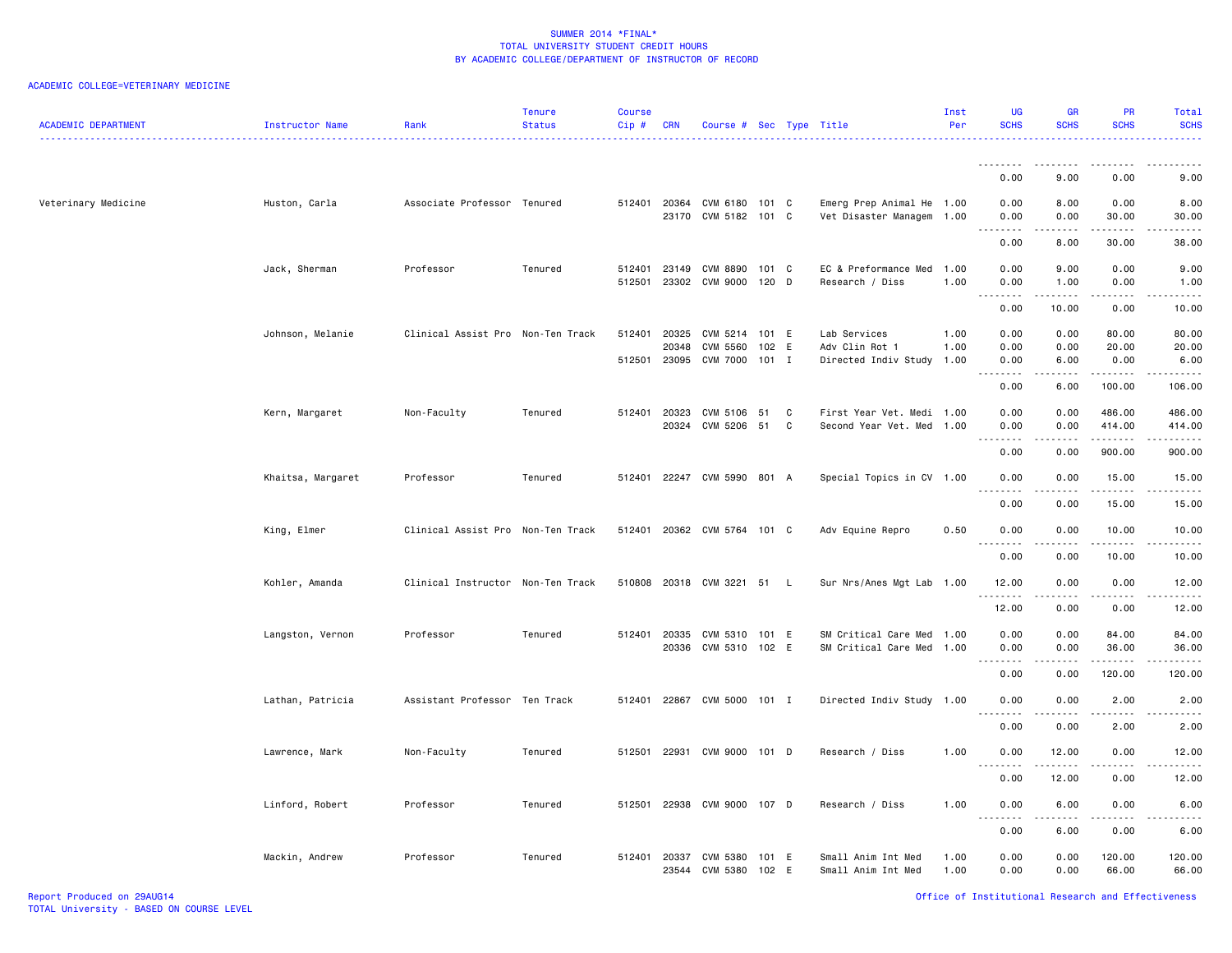| <b>ACADEMIC DEPARTMENT</b> | Instructor Name       | Rank                          | <b>Tenure</b><br><b>Status</b> | Course<br>Cip#   | <b>CRN</b>                       | Course # Sec Type Title                      |                                  |   |                                                                                        | Inst<br>Per                  | UG<br><b>SCHS</b>                                    | <b>GR</b><br><b>SCHS</b>     | PR<br><b>SCHS</b>                                                                                                                 | Total<br><b>SCHS</b>                                                                                                                                          |
|----------------------------|-----------------------|-------------------------------|--------------------------------|------------------|----------------------------------|----------------------------------------------|----------------------------------|---|----------------------------------------------------------------------------------------|------------------------------|------------------------------------------------------|------------------------------|-----------------------------------------------------------------------------------------------------------------------------------|---------------------------------------------------------------------------------------------------------------------------------------------------------------|
| Veterinary Medicine        | Mackin, Andrew        | Professor                     | Tenured                        | 512501           | 23291                            | CVM 9000 119 D                               |                                  |   | Research / Diss                                                                        | 1.00                         | 0.00<br>$\sim$ $\sim$<br>----                        | 5.00                         | 0.00                                                                                                                              | 5.00<br>المتمالين                                                                                                                                             |
|                            |                       |                               |                                |                  |                                  |                                              |                                  |   |                                                                                        |                              | 0.00                                                 | 5.00                         | 186.00                                                                                                                            | 191.00                                                                                                                                                        |
|                            | Mauel, Michael        | Associate Professor Tenured   |                                | 512401<br>512501 | 23587<br>22955                   | CVM 8990<br>CVM 9000 112 D                   | 51                               | C | Special Topic In CVM<br>Research / Diss                                                | 1.00<br>1.00                 | 0.00<br>0.00                                         | 6.00<br>6.00                 | 0.00<br>0.00                                                                                                                      | 6.00<br>6.00                                                                                                                                                  |
|                            |                       |                               |                                |                  |                                  |                                              |                                  |   |                                                                                        |                              | $\sim$ $\sim$<br>0.00                                | 12.00                        | 0.00                                                                                                                              | $\frac{1}{2} \left( \frac{1}{2} \right) \left( \frac{1}{2} \right) \left( \frac{1}{2} \right) \left( \frac{1}{2} \right) \left( \frac{1}{2} \right)$<br>12.00 |
|                            | Meyer, Robert         | Professor                     | Tenured                        |                  |                                  | 510808 20317 CVM 3212 001 C                  |                                  |   | Anesthesiology: Vet T 0.50                                                             |                              | 12.00<br>.                                           | 0.00                         | 0.00                                                                                                                              | 12.00<br>والمناصبات                                                                                                                                           |
|                            |                       |                               |                                |                  |                                  |                                              |                                  |   |                                                                                        |                              | 12.00                                                | 0.00                         | 0.00                                                                                                                              | 12.00                                                                                                                                                         |
|                            | Nanduri, Bindumadhavi | Assistant Professor Ten Track |                                |                  |                                  | 512501 22933 CVM 9000 103 D                  |                                  |   | Research / Diss                                                                        | 1.00                         | 0.00<br><u>.</u>                                     | 12.00<br>.                   | 0.00<br>$\frac{1}{2}$                                                                                                             | 12.00<br>.                                                                                                                                                    |
|                            |                       |                               |                                |                  |                                  |                                              |                                  |   |                                                                                        |                              | 0.00                                                 | 12.00                        | 0.00                                                                                                                              | 12.00                                                                                                                                                         |
|                            | Petrie-Hanson, Lora   | Associate Professor Tenured   |                                |                  |                                  | 512501 23137 CVM 9000 116 D                  |                                  |   | Research / Diss                                                                        | 1.00                         | 0.00<br>$\sim$ $\sim$ $\sim$<br>----                 | 12.00                        | 0.00<br>$- - -$                                                                                                                   | 12.00<br>$\frac{1}{2} \left( \frac{1}{2} \right) \left( \frac{1}{2} \right) \left( \frac{1}{2} \right) \left( \frac{1}{2} \right)$                            |
|                            |                       |                               |                                |                  |                                  |                                              |                                  |   |                                                                                        |                              | 0.00                                                 | 12.00                        | 0.00                                                                                                                              | 12.00                                                                                                                                                         |
|                            | Pharr, Gregory        | Associate Professor Tenured   |                                | 512501           |                                  | 22934 CVM 9000 104 D                         |                                  |   | Research / Diss                                                                        | 1.00                         | 0.00<br>$\sim$ $\sim$ $\sim$<br>.                    | 6.00<br>.                    | 0.00<br>$   -$                                                                                                                    | 6.00                                                                                                                                                          |
|                            |                       |                               |                                |                  |                                  |                                              |                                  |   |                                                                                        |                              | 0.00                                                 | 6.00                         | 0.00                                                                                                                              | 6.00                                                                                                                                                          |
|                            | Pote, Linda           | Professor                     | Tenured                        | 512501           |                                  | 23198 CVM 9000 118 D                         |                                  |   | Research / Diss                                                                        | 1.00                         | 0.00<br>$\sim$ $\sim$<br>$\sim$ $\sim$ .             | 12.00                        | 0.00                                                                                                                              | 12.00                                                                                                                                                         |
|                            |                       |                               |                                |                  |                                  |                                              |                                  |   |                                                                                        |                              | 0.00                                                 | 12.00                        | 0.00                                                                                                                              | 12.00                                                                                                                                                         |
|                            | Pruett, Stephen       | Professor                     | Tenured                        | 512501           |                                  | 23562 CVM 9000 52 D                          |                                  |   | Research / Diss                                                                        | 1.00                         | 0.00<br>$\sim$ $\sim$<br>$\sim$ $\sim$ $\sim$ $\sim$ | 6.00                         | 0.00                                                                                                                              | 6.00                                                                                                                                                          |
|                            |                       |                               |                                |                  |                                  |                                              |                                  |   |                                                                                        |                              | 0.00                                                 | 6.00                         | 0.00                                                                                                                              | 6.00                                                                                                                                                          |
|                            | Ross, Matthew         | Associate Professor Tenured   |                                |                  |                                  | 512501 22962 CVM 9000 05 D                   |                                  |   | Research / Diss                                                                        | 1.00                         | 0.00<br>----                                         | 12.00<br>$\cdots$            | 0.00<br>$\frac{1}{2}$                                                                                                             | 12.00<br>$- - - -$                                                                                                                                            |
|                            |                       |                               |                                |                  |                                  |                                              |                                  |   |                                                                                        |                              | 0.00                                                 | 12.00                        | 0.00                                                                                                                              | 12.00                                                                                                                                                         |
|                            | Seo, Keun Seok        | Assistant Professor Ten Track |                                | 512501           | 22963<br>23421                   | <b>CVM 9000</b><br>CVM 8000                  | 06<br>109 D                      | D | Research / Diss<br>Research / Thesis                                                   | 1.00<br>1.00                 | 0.00<br>0.00                                         | 12.00<br>6.00                | 0.00<br>0.00                                                                                                                      | 12.00<br>6.00                                                                                                                                                 |
|                            |                       |                               |                                |                  |                                  |                                              |                                  |   |                                                                                        |                              | $\sim$ $\sim$ $\sim$<br>-----<br>0.00                | .<br>18.00                   | $\frac{1}{2} \left( \frac{1}{2} \right) \left( \frac{1}{2} \right) \left( \frac{1}{2} \right) \left( \frac{1}{2} \right)$<br>0.00 | $\frac{1}{2} \left( \frac{1}{2} \right) \left( \frac{1}{2} \right) \left( \frac{1}{2} \right) \left( \frac{1}{2} \right) \left( \frac{1}{2} \right)$<br>18.00 |
|                            | Shores, James         | Clinical Professor            | Non-Ten Track                  | 512401           |                                  | 22278 CVM 5364 101 H                         |                                  |   | VSC Clinical Rotatio 1.00                                                              |                              | 0.00<br>$\sim$ $\sim$<br>د د د                       | 0.00                         | 80.00<br>$\frac{1}{2}$                                                                                                            | 80.00                                                                                                                                                         |
|                            |                       |                               |                                |                  |                                  |                                              |                                  |   |                                                                                        |                              | 0.00                                                 | 0.00                         | 80.00                                                                                                                             | 80.00                                                                                                                                                         |
|                            | Smith, David          | Professor                     | Tenured                        | 512501           | 23503                            | CVM 9000                                     | 121 D                            |   | Research / Diss                                                                        | 1.00                         | 0.00<br>$\sim$ $\sim$ $\sim$<br>.                    | 6.00                         | 0.00<br>- - - -                                                                                                                   | 6.00<br>$- - - -$                                                                                                                                             |
|                            |                       |                               |                                |                  |                                  |                                              |                                  |   |                                                                                        |                              | 0.00                                                 | 6.00                         | 0.00                                                                                                                              | 6.00                                                                                                                                                          |
|                            | Smith, Jack           | Associate Professor Tenured   |                                | 512401           | 20333<br>20342<br>20343<br>20344 | CVM 5292<br>CVM 5510<br>CVM 5520<br>CVM 5530 | 101 E<br>101 E<br>101 E<br>101 E |   | Flowood/MVRDL Extern<br>Vm An Externship 1<br>Vm An Externship 2<br>Vm An Externship 3 | 1.00<br>1.00<br>1.00<br>1.00 | 0.00<br>0.00<br>0.00<br>0.00                         | 0.00<br>0.00<br>0.00<br>0.00 | 46.00<br>103.00<br>49.00<br>10.00                                                                                                 | 46.00<br>103.00<br>49.00<br>10.00                                                                                                                             |
|                            |                       |                               |                                |                  | 20347                            | CVM 5560                                     | 101 E                            |   | Adv Clin Rot 1                                                                         | 1.00                         | 0.00                                                 | 0.00                         | 16.00                                                                                                                             | 16.00                                                                                                                                                         |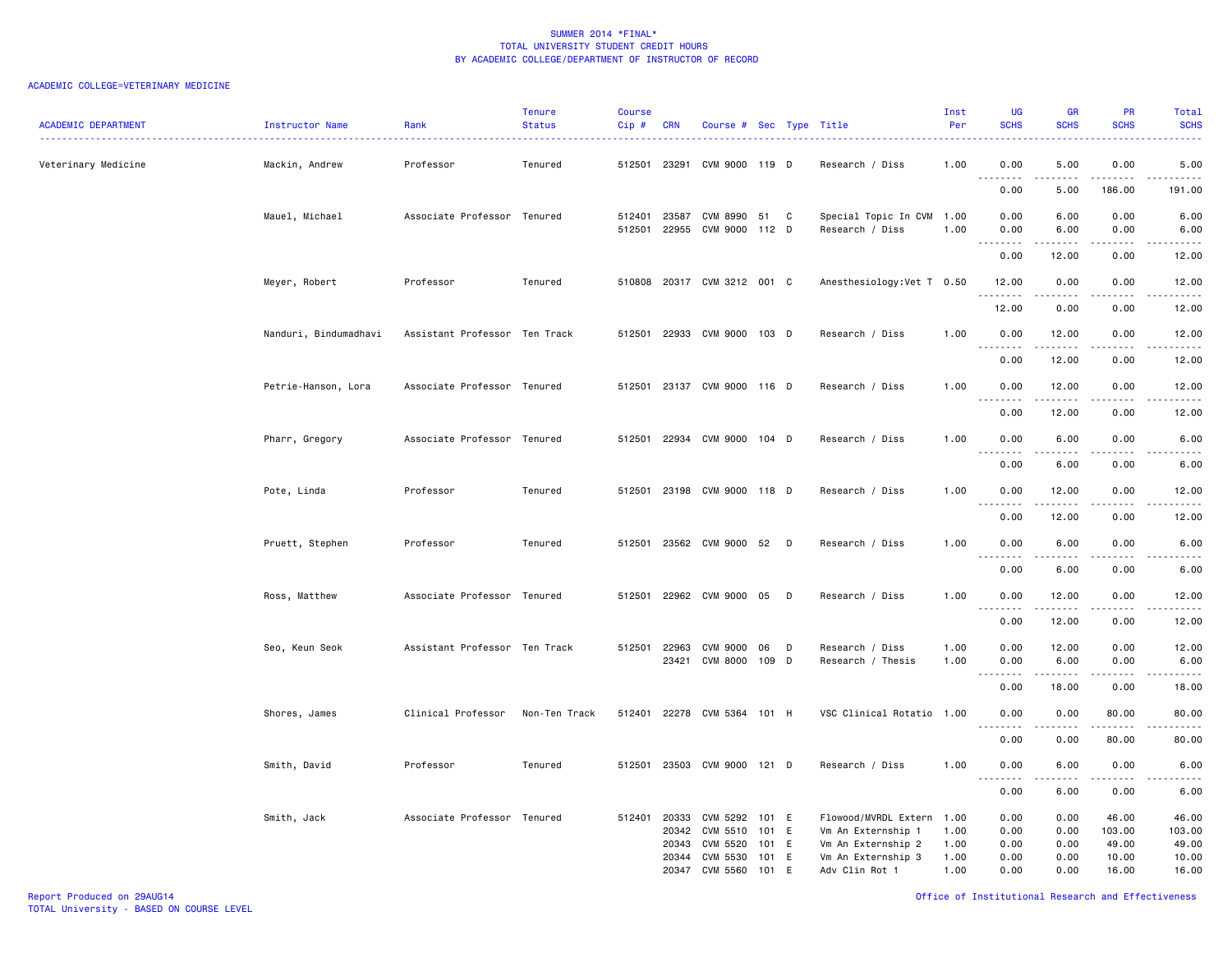| <b>ACADEMIC DEPARTMENT</b>                                   | Instructor Name       | Rank                              | <b>Tenure</b><br><b>Status</b> | <b>Course</b><br>Cip# | <b>CRN</b> | Course # Sec Type Title     |       |   |                           | Inst<br>Per | UG<br><b>SCHS</b>                                                                                                                 | <b>GR</b><br><b>SCHS</b> | PR<br><b>SCHS</b>                                                                                                                                             | Total<br><b>SCHS</b>  |
|--------------------------------------------------------------|-----------------------|-----------------------------------|--------------------------------|-----------------------|------------|-----------------------------|-------|---|---------------------------|-------------|-----------------------------------------------------------------------------------------------------------------------------------|--------------------------|---------------------------------------------------------------------------------------------------------------------------------------------------------------|-----------------------|
|                                                              |                       |                                   |                                |                       |            |                             |       |   |                           |             |                                                                                                                                   |                          |                                                                                                                                                               |                       |
| Veterinary Medicine                                          | Smith, Jack           | Associate Professor Tenured       |                                | 512401                | 20351      | CVM 5570 101 E              |       |   | Adv Clin Rot 2            | 1.00        | 0.00                                                                                                                              | 0.00                     | 4.00                                                                                                                                                          | 4.00                  |
|                                                              |                       |                                   |                                |                       | 22944      | CVM 5990                    | 101 C |   | Special Topics in CV 1.00 |             | 0.00                                                                                                                              | 0.00                     | 24.00                                                                                                                                                         | 24.00                 |
|                                                              |                       |                                   |                                |                       | 23085      | CVM 5990 102 C              |       |   | Special Topics in CV 1.00 |             | 0.00<br>.                                                                                                                         | 0.00<br>.                | 20.00<br>$\frac{1}{2} \left( \frac{1}{2} \right) \left( \frac{1}{2} \right) \left( \frac{1}{2} \right) \left( \frac{1}{2} \right) \left( \frac{1}{2} \right)$ | 20.00<br>.            |
|                                                              |                       |                                   |                                |                       |            |                             |       |   |                           |             | 0.00                                                                                                                              | 0.00                     | 272.00                                                                                                                                                        | 272.00                |
|                                                              | Swiderski, Cyprianna  | Associate Professor Tenured       |                                | 512501                | 22936      | CVM 9000                    | 106 D |   | Research / Diss           | 1.00        | 0.00                                                                                                                              | 6.00                     | 0.00                                                                                                                                                          | 6.00                  |
|                                                              |                       |                                   |                                |                       | 22964      | CVM 9000 07 D               |       |   | Research / Diss           | 1.00        | 0.00<br>--------                                                                                                                  | 7.00<br>--------         | 0.00<br>$\begin{array}{cccccccccccccc} \bullet & \bullet & \bullet & \bullet & \bullet & \bullet & \bullet \end{array}$                                       | 7.00                  |
|                                                              |                       |                                   |                                |                       |            |                             |       |   |                           |             | 0.00                                                                                                                              | 13.00                    | 0.00                                                                                                                                                          | 13.00                 |
|                                                              | Syrcle, Jason         | Clinical Assist Pro Non-Ten Track |                                | 512401                | 20354      | CVM 5570 104 E              |       |   | Adv Clin Rot 2            | 1.00        | 0.00                                                                                                                              | 0.00                     | 2.00                                                                                                                                                          | 2.00                  |
|                                                              |                       |                                   |                                |                       | 20361      | CVM 5754                    | 101 B |   | Adv Sm Anim Surgery       | 1.00        | 0.00                                                                                                                              | 0.00                     | 72.00                                                                                                                                                         | 72.00                 |
|                                                              |                       |                                   |                                | 512501                | 20329      | CVM 5256                    | 101 E |   | Small Animal Surgery 1.00 |             | 0.00<br>$\frac{1}{2} \left( \frac{1}{2} \right) \left( \frac{1}{2} \right) \left( \frac{1}{2} \right) \left( \frac{1}{2} \right)$ | 0.00<br>.                | 114.00<br>.                                                                                                                                                   | 114.00<br>.           |
|                                                              |                       |                                   |                                |                       |            |                             |       |   |                           |             | 0.00                                                                                                                              | 0.00                     | 188.00                                                                                                                                                        | 188.00                |
|                                                              | Thomason, John        | Assistant Professor Ten Track     |                                |                       |            | 512501 23158 CVM 8000 107 D |       |   | Research / Thesis         | 1.00        | 0.00                                                                                                                              | 6.00                     | 0.00                                                                                                                                                          | 6.00                  |
|                                                              |                       |                                   |                                |                       |            |                             |       |   |                           |             | .<br>0.00                                                                                                                         | .<br>6.00                | .<br>0.00                                                                                                                                                     | .<br>6.00             |
|                                                              | Varela-Stokes, Andrea | Assistant Professor Ten Track     |                                | 512501                | 22951      | CVM 8000 103 D              |       |   | Research / Thesis         | 1.00        | 0.00                                                                                                                              | 9.00                     | 0.00                                                                                                                                                          | 9.00                  |
|                                                              |                       |                                   |                                |                       |            |                             |       |   |                           |             | .<br>0.00                                                                                                                         | ----<br>9.00             | 0.00                                                                                                                                                          | .<br>9.00             |
|                                                              | Walters, Kevin        | Clinical Assist Pro Non-Ten Track |                                |                       |            | 512401 20362 CVM 5764 101 C |       |   | Adv Equine Repro          | 0.50        | 0.00                                                                                                                              | 0.00                     | 10.00                                                                                                                                                         | 10.00                 |
|                                                              |                       |                                   |                                |                       |            |                             |       |   |                           |             | $  -$<br>.<br>0.00                                                                                                                | .<br>0.00                | .<br>10.00                                                                                                                                                    | 10.00                 |
|                                                              | Wan, Xiufeng          | Associate Professor Ten Track     |                                | 512501                | 22965      | CVM 9000                    | 08    | D | Research / Diss           | 1.00        | 0.00                                                                                                                              | 12.00                    | 0.00                                                                                                                                                          | 12.00                 |
|                                                              |                       |                                   |                                |                       | 22969      | CVM 9000                    | 113 D |   | Research / Diss           | 1.00        | 0.00                                                                                                                              | 6.00                     | 0.00                                                                                                                                                          | 6.00                  |
|                                                              |                       |                                   |                                |                       |            | 23456 CVM 9000 51           |       | D | Research / Diss           | 1.00        | 0.00                                                                                                                              | 12.00                    | 0.00                                                                                                                                                          | 12.00                 |
|                                                              |                       |                                   |                                |                       |            |                             |       |   |                           |             | --------<br>0.00                                                                                                                  | .<br>30.00               | .<br>0.00                                                                                                                                                     | .<br>30.00            |
| -------------------------------------<br>Veterinary Medicine |                       |                                   |                                |                       |            |                             |       |   |                           |             | 84.00                                                                                                                             | --------<br>294.00       | ========<br>2669.00                                                                                                                                           | ==========<br>3047.00 |
| -------------------------------------                        |                       |                                   |                                |                       |            |                             |       |   |                           |             | ========                                                                                                                          | <b>ESSESSES</b>          | <b>EDESEDED</b>                                                                                                                                               | ==========            |